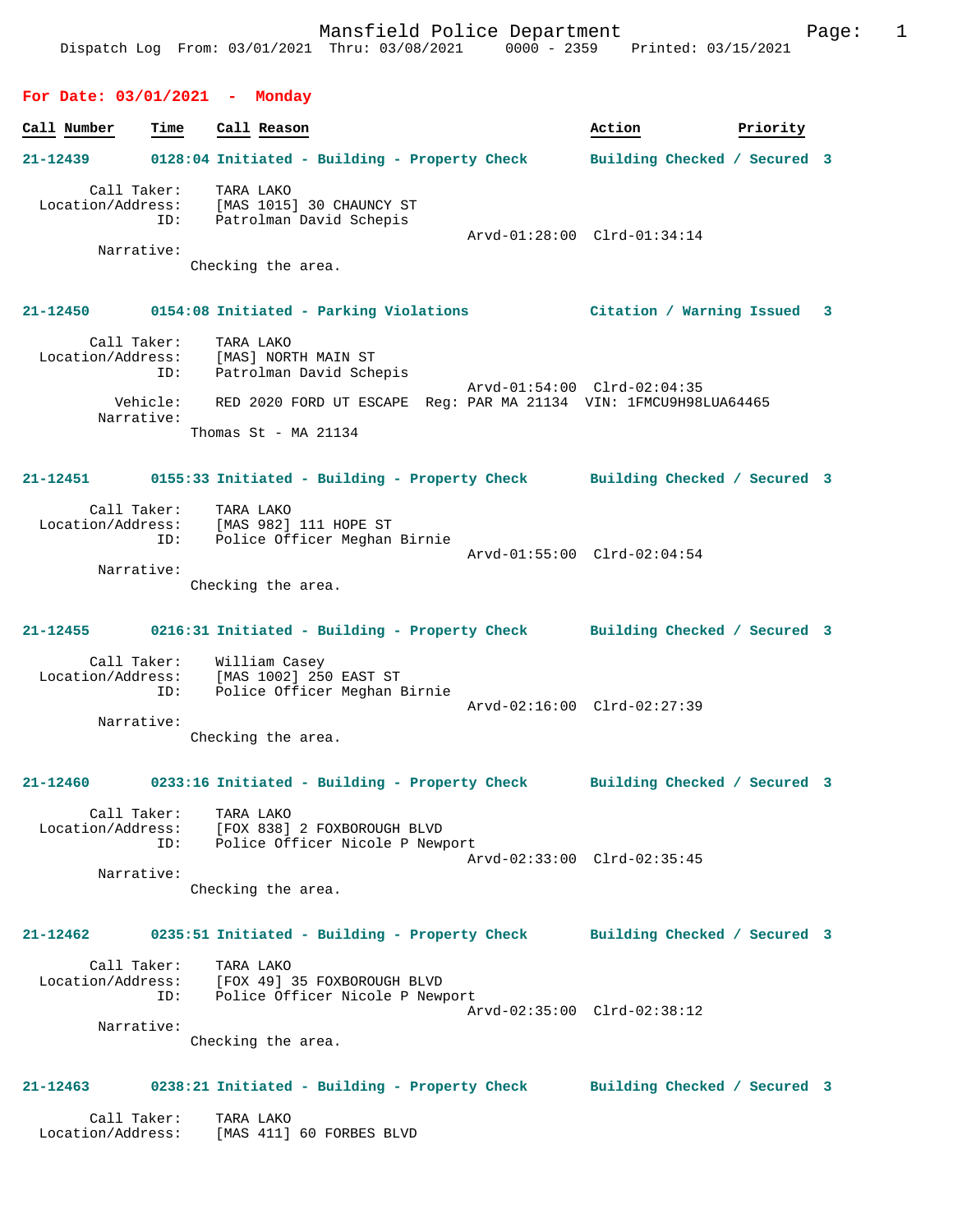Mansfield Police Department Form Page: 2 Dispatch Log From: 03/01/2021 Thru: 03/08/2021 0000 - 2359 Printed: 03/15/2021 ID: Police Officer Nicole P Newport Arvd-02:38:00 Clrd-02:42:41 Narrative: Checking the area. **21-12465 0242:47 Initiated - Building - Property Check Building Checked / Secured 3** Call Taker: TARA LAKO Location/Address: [MAS 322] 31 HAMPSHIRE ST ID: Police Officer Nicole P Newport Arvd-02:42:00 Clrd-02:46:46 Narrative: Checking the area. **21-12468 0301:23 Initiated - Building - Property Check Building Checked / Secured 3** Call Taker: TARA LAKO Location/Address: [MAS 13] 175 FRUIT ST ID: Police Officer Meghan Birnie Arvd-03:01:00 Clrd-03:08:41 Narrative: Checking the area. **21-12470 0308:49 Initiated - Building - Property Check Building Checked / Secured 3** Call Taker: TARA LAKO Location/Address: [MAS 139] 265 FRUIT ST ID: Police Officer Meghan Birnie Arvd-03:08:00 Clrd-03:15:12 Narrative: Checking the area. **21-12471 0309:11 Initiated - Building - Property Check Building Checked / Secured 3** Call Taker: TARA LAKO Location/Address: [MAS 840] 280 SCHOOL ST ID: Police Officer Nicole P Newport Arvd-03:09:00 Clrd-03:17:51 Narrative: Checking the area. **21-12473 0322:24 Initiated - Building - Property Check Building Checked / Secured 3** Call Taker: TARA LAKO Location/Address: [MAS 834] 261 CHAUNCY ST ID: Police Officer Nicole P Newport Arvd-03:22:00 Clrd-04:05:51 Narrative: Checking the area. **21-12504 0719 Initiated - Parking Violations Services Rendered 3**  Call Taker: Animal Control Steven Simonds Location/Address: [MAS] 242 NORTH MAIN ST @ 16 OLD COLONY WAY ID: Animal Control Steven Simonds Arvd-07:19:48 Clrd-08:39:03 Narrative: checking areas for parking violations Narrative: tagged MA 294MY8 on main at cottage for restrictive parking **21-12515 0830:47 Initiated - Motor Vehicle Stop Citation / Warning Issued 3**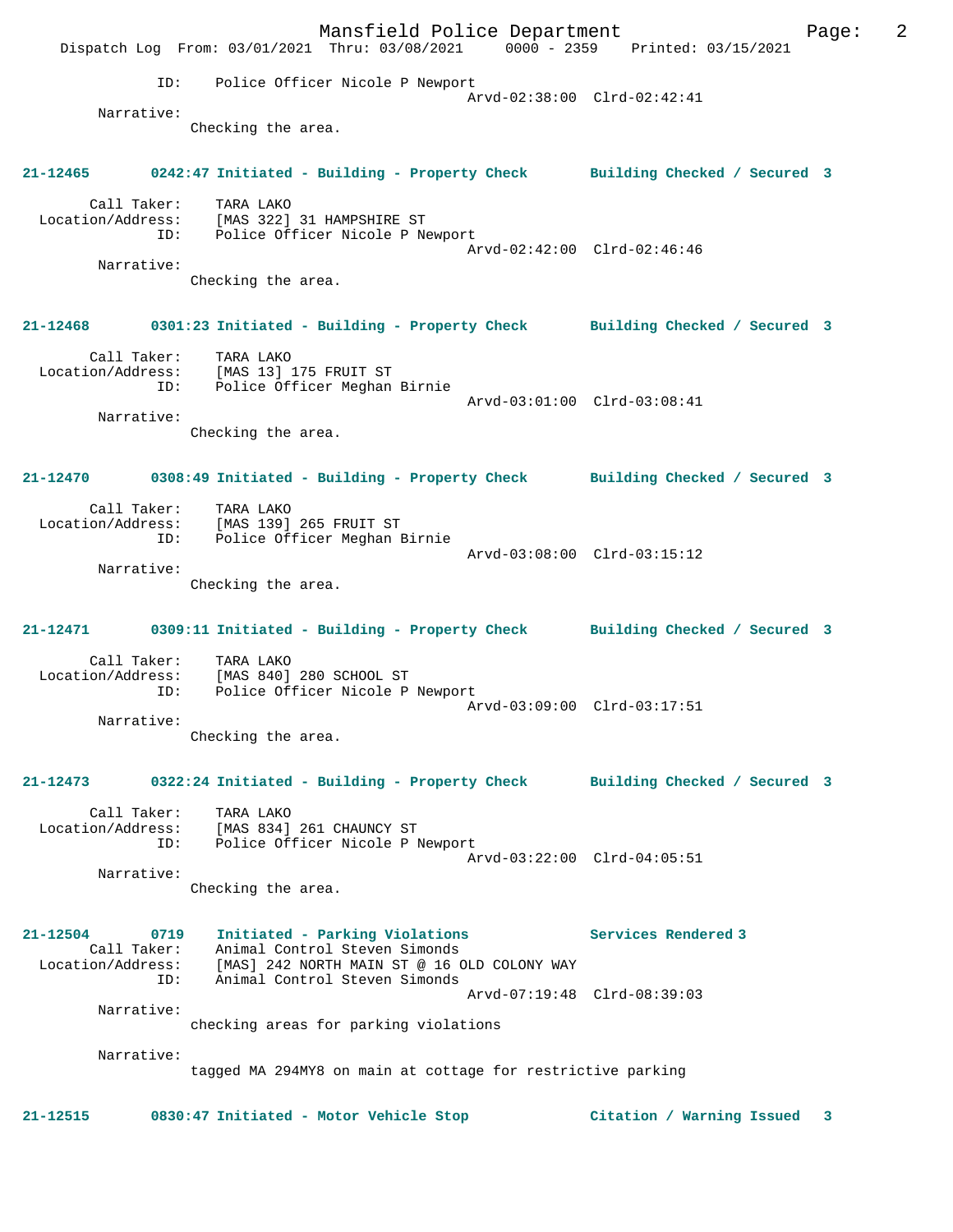Mansfield Police Department Page: 3 Dispatch Log From: 03/01/2021 Thru: 03/08/2021 0000 - 2359 Printed: 03/15/2021 Call Taker: Jarred Kohler Location/Address: [MAS 982] 111 HOPE ST ID: Police Officer Nicole M Boldrighini Arvd-08:30:00 Clrd-08:36:39 Vehicle: GRY 2004 TOYT COROLL Reg: PC MA 2ZWV91 VIN: 2T1BR32E54C280566 Narrative: Out with MVST Narrative: Citation to the RO, speed, failure to inspect and improper display. **21-12518 0839 Initiated - Speed Trailer/Signs Deployed Services Rendered 3**  Call Taker: Animal Control Steven Simonds Location/Address: [MAS] BRANCH ST ID: Animal Control Steven Simonds Arvd-08:39:34 Clrd-08:44:47 Narrative: changing batteries on speed sign **21-12520 0850:06 Walk-In - Follow up Investigation Incident Report 3**  Call Taker: Support Staff Matthew Todesco<br>Location/Address: [MAS 992E] 660 EAST ST Apt. #6 [MAS 992E] 660 EAST ST Apt. #6 Narrative: Conducting a follow up in the area to a previously reported incident. Refer To Incident: 21MAS-221-OF **21-12525 0911:38 Initiated - Lost / Found Property Services Rendered 3**  Call Taker: Jarred Kohler<br>Location/Address: [MAS 173] 72 I Location/Address: [MAS 173] 72 PRATT ST ID: Police Officer William C Trudell Arvd-09:11:00 Clrd-09:29:03 Narrative: Officer found debit card. Narrative: Officer attempted to bring the debit card to Bank of America, but it is closed due to covid. Contacted Holbrook PD, they will attempt to notify the male at his residence. 21-12533 1007:28 Phone - Well Being Check Not Home / No Answer 3 Call Taker: Support Staff Matthew Todesco<br>Location/Address: [MAS H747] 49 DRAPER AVE [MAS H747] 49 DRAPER AVE ID: Police Officer Michael T Fitzgerald Disp-10:09:15 Arvd-10:12:25 Clrd-10:16:04<br>ID: Police Officer William C Trudell Police Officer William C Trudell<br>Disp-10:09:25 Arv Disp-10:09:25 Arvd-10:12:21 Clrd-10:16:07

Narrative: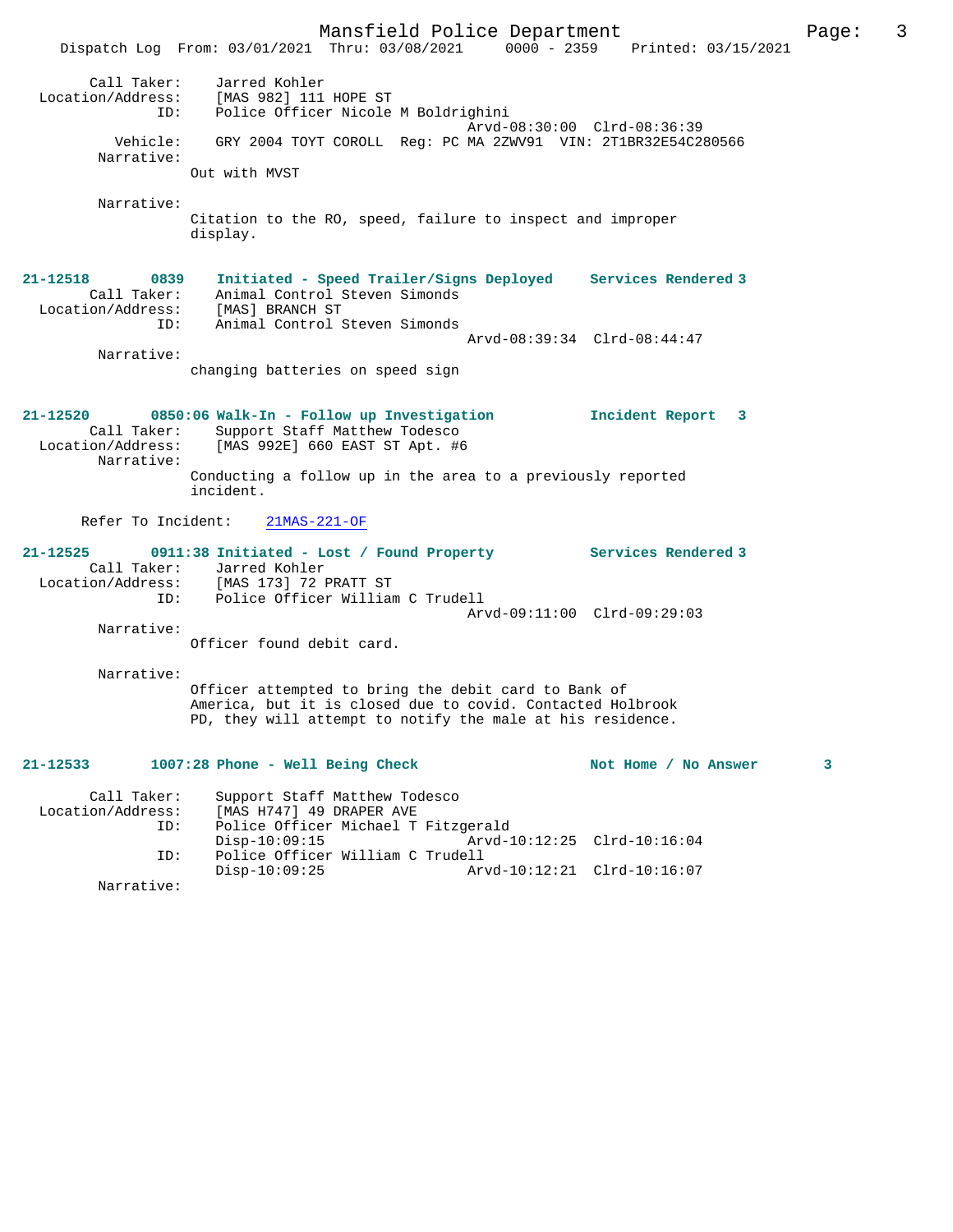Mansfield Police Department Form Page: 4

**21-12537 1029:21 Initiated - Motor Vehicle Stop Citation / Warning Issued 3**

 Call Taker: Jarred Kohler Location/Address: [MAS] GRANADA CIR ID: Police Officer Michael T Fitzgerald Arvd-10:29:00 Clrd-10:29:46 Vehicle: BLK 2014 MAZD UT CX9 Reg: PAS MA 375PB2 VIN: JM3TB3CV7E0430087 Narrative: Officer out with a MVST.

Narrative:

Citation issued to the registered owner.

**21-12543 1050 Initiated - Speed Trailer/Signs Deployed Services Rendered 3**  Call Taker: Animal Control Steven Simonds Location/Address: [MAS] NORTH MAIN ST ID: Animal Control Steven Simonds Arvd-10:51:01 Clrd-10:59:28 Narrative: changing batteries on speed signs

**21-12544 1059 Initiated - Parking Violations Services Rendered 3**  Call Taker: Animal Control Steven Simonds Location/Address: [MAS] 43 NORTH MAIN ST @ 13 PARK ST ID: Animal Control Steven Simonds Arvd-10:59:48 Clrd-11:39:26 Narrative:

checking area for parking violations

## **21-12549 1110 Initiated - Building - Property Check Building Checked / Secured 3**

 Call Taker: Police Officer Nicole M Boldrighini Location/Address: [MAS 982] 111 HOPE ST ID: Police Officer Nicole M Boldrighini Arvd-11:11:20 Clrd-11:14:45 Narrative:

checking the area

#### **21-12551 1134:23 Walk-In - Neighbor Dispute Civil Matter 3**  Call Taker: Support Staff Matthew Todesco<br>Iocation/Address: [MAS H3506] 18 HENRY ST ess: [MAS H3506] 18 HENRY ST<br>ID: Police Officer Patrick J Police Officer Patrick J Pennie<br>Disp-11:40:00 Ar Disp-11:40:00 Arvd-11:40:03 Clrd-11:43:26 Narrative: RP requestes to speak with an officer in regards to a neighbor dispute, Ofc pennie into speak with the RP.

 Narrative: Officer states he spoke to a walk in regarding a civil matter.

#### **21-12555 1150:58 Initiated - Building - Property Check Services Rendered 3**  Call Taker: Jarred Kohler<br>Location/Address: [MAS] 4 ERICK Location/Address: [MAS] 4 ERICK RD @ 15 BONNEY LN ID: Police Officer Nicole M Boldrighini Arvd-11:50:00 Clrd-11:59:28 Narrative:

checking the area.

**21-12560 1155 Initiated - Parking Violations Services Rendered 3**  Call Taker: Animal Control Steven Simonds Location/Address: [MAS] 255 NORTH MAIN ST @ 8 COTTAGE ST ID: Animal Control Steven Simonds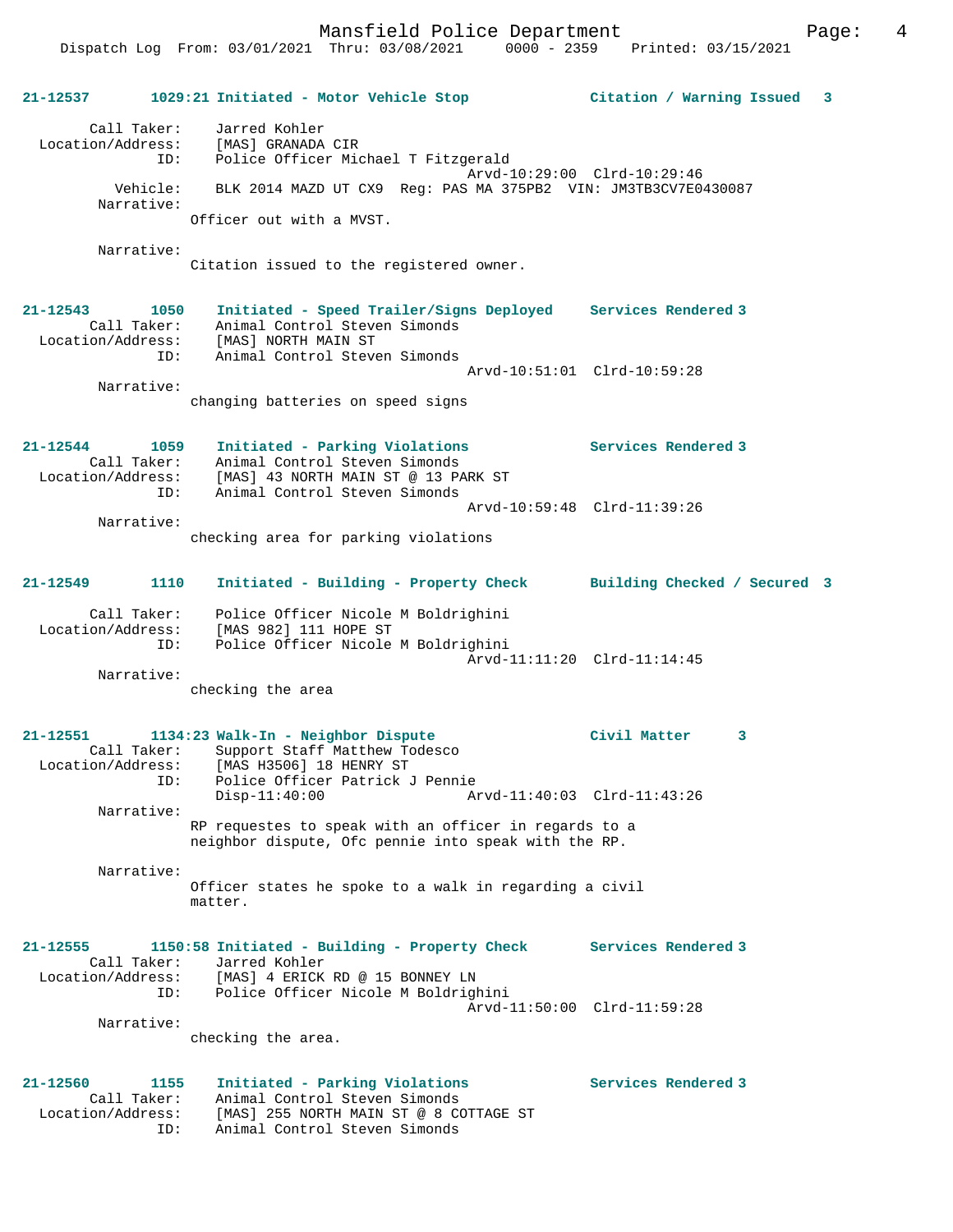Mansfield Police Department Page: 5 Dispatch Log From: 03/01/2021 Thru: 03/08/2021 0000 - 2359 Printed: 03/15/2021 Arvd-12:12:24 Clrd-12:33:53 Narrative: checking area for parking violations Narrative: no violations **21-12565 1232:07 Initiated - Motor Vehicle Stop Citation / Warning Issued 3** Call Taker: Jarred Kohler Location/Address: [MAS 1002] 250 EAST ST ID: Police Officer Nicole M Boldrighini Arvd-12:32:00 Clrd-12:35:22<br>Vehicle: GRY 2017 SUBA ST CROSS Reg: PC MA 534MB1 VIN: JF2GPANC9H GRY 2017 SUBA ST CROSS Reg: PC MA 534MB1 VIN: JF2GPANC9H8215667 Narrative: Out with MVST. **21-12568 1255 Initiated - Parking Violations Services Rendered 3**  Call Taker: Animal Control Steven Simonds Location/Address: [MAS] 43 NORTH MAIN ST @ 13 PARK ST ID: Animal Control Steven Simonds Arvd-12:55:29 Clrd-14:40:19 Narrative: checking area for parking violations Narrative: tagged MA 1PCW16 and MA 73H420 at one mansfield for overtime parking **21-12585 1425:55 Initiated - Building - Property Check Building Checked / Secured 3** Call Taker: Jarred Kohler Location/Address: [MAS 4] 31 HAMPSHIRE ST ID: Police Officer Patrick J Pennie Arvd-14:25:00 Clrd-14:32:02 Narrative: Checking the area. Narrative: Area checks. **21-12587 1432:34 Initiated - Building - Property Check Building Checked / Secured 3** Call Taker: Jarred Kohler Location/Address: [MAS 2] 60 FORBES BLVD ID: Police Officer Patrick J Pennie Arvd-14:32:00 Clrd-14:38:30 Narrative: Checking the area. **21-12612 1653:58 Phone - Road Hazards Services Rendered 3**  Call Taker: Jarred Kohler<br>Location/Address: [MAS] 91 CHAUN ess: [MAS] 91 CHAUNCY ST @ 6 HIGHLAND AVE<br>TD: Police Officer William C Trudell Police Officer William C Trudell<br>Disp-16:56:10 Arv Disp-16:56:10 Arvd-17:00:23 Clrd-17:30:27 ID: Police Officer Joshua S Ellender<br>Disp-17:00:36 Arv Disp-17:00:36 Arvd-17:00:47 Clrd-17:13:36 Narrative: Officer reporting low hanging wire, FD en route. Narrative: Light department notified. Narrative: Light department on scene.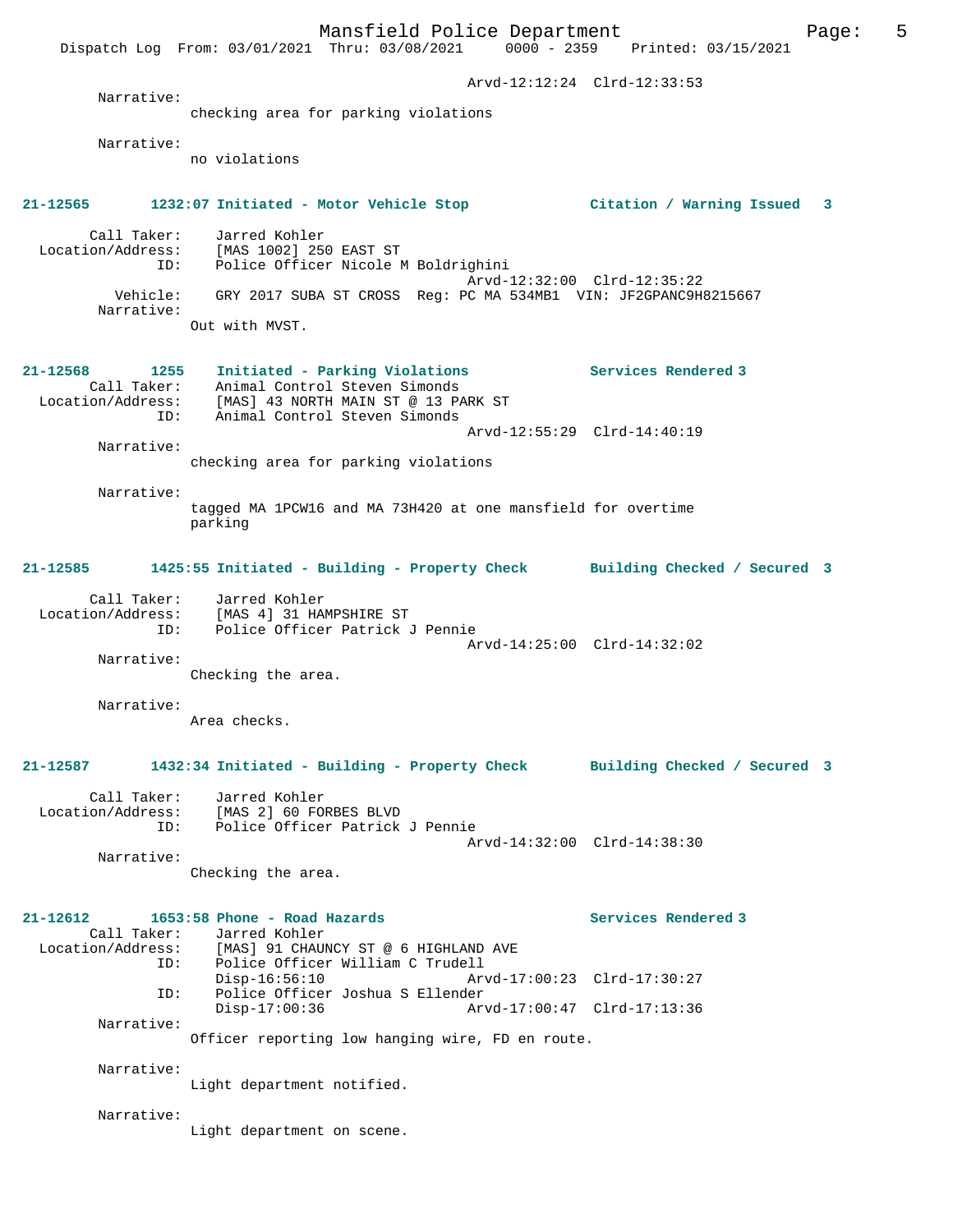M10 states he will be clearing shortly. Cable wire is from 130 Chauncy, and is speaking to the residents now. **21-12614 1715:17 Radio - Follow up Investigation Services Rendered 3**  Call Taker: Jarred Kohler Location/Address: [MAS 232A] 65 COPELAND DR ID: Police Officer Joshua S Ellender Arvd-17:15:53 Clrd-17:20:08 Narrative: Conducting a follow up in the area to a previously reported incident. **21-12618 1726:03 Initiated - Motor Vehicle Stop Citation / Warning Issued 3** Call Taker: Jarred Kohler Location/Address: [MAS] 300 RTE 140 NB @ 375 WEST ST<br>ID: Police Officer Andrew J Kelley Police Officer Andrew J Kelley Arvd-17:26:00 Clrd-17:31:08 Vehicle: BLK 2012 JEEP WRANGL Reg: PC MA 1SGK16 VIN: 1C4AJWAG2CL286808 Narrative: Out with MVST. Narrative: Citation issued to the RO. **21-12624 1736:07 Initiated - Motor Vehicle Stop Citation / Warning Issued 3** Call Taker: Jarred Kohler Location/Address: [MAS H9864] 201 COPELAND DR ID: Police Officer Andrew J Kelley Arvd-17:36:00 Clrd-17:41:57 Vehicle: BLK 2007 TOYT CO CAMSO Reg: PC MA 79RB79 VIN: 4T1FA38P67U125979 Narrative: out with a MVST. Narrative: Citation issued to the RO. **21-12627 1739:38 Initiated - Assist Other Agency Services Rendered 3**  Call Taker: Ryan O'Rourke<br>Location/Address: [MAS 1013] 889 Location/Address: [MAS 1013] 885 SOUTH MAIN ST ID: Patrolman Jared W Morse Arvd-17:39:00 Clrd-18:03:33 Narrative: meeting a Mansfield officer to get 209A paperwork. **21-12628 1741:31 Phone - 911 Hang-ups & Verifications Confirmed misdial/Accdntl Call** Call Taker: MATTHEW BOMES Location/Address: [MAS 862A] 1108 SCHOOL ST<br>ID: Executive Lieutenant Franc ID: Executive Lieutenant Francis W Archer JR Arvd-17:44:54 Clrd-17:51:33 Vehicle: WHI 2016 RAV4 Reg: RI NF644 VIN: JTMBFREV3GJ098395 Vehicle: RED 2013 TOYT COROLL Reg: PC MA 6DX151 VIN: 5YFBU4EEXDP159435

Narrative:

Narrative:

Checking on a 911 hang up.

**2** 

Narrative:

Narrative: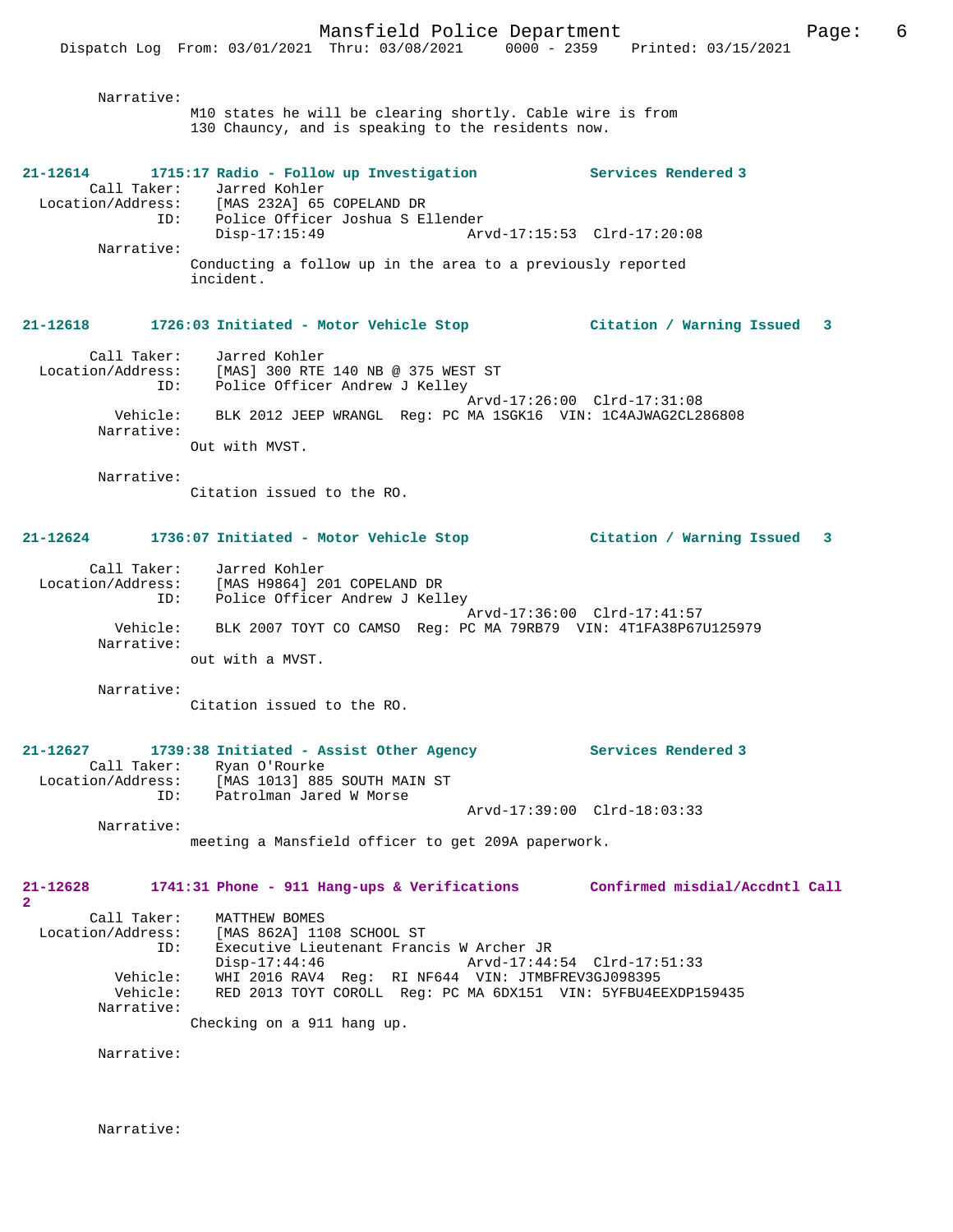ML1 spoke with school worker, they believe it is an on going issue and will advise. **21-12637 1811:20 Phone - Assist Citizen - P S A Services Rendered 3**  Call Taker: Jarred Kohler<br>Location/Address: [MAS 447G] 24 ess: [MAS 447G] 24 BICENTENNIAL CT<br>ID: Police Officer Jay J Sparrow Police Officer Jay J Sparrow<br>Disp-18:14:18 Disp-18:14:18 Arvd-18:18:03 Clrd-18:21:22 Narrative: Caller reports an issue with her vehicle, the nuetral safety switch is broken and the vehicle won't park. She does have AAA enroute. Narrative: Achins is on scene Narrative: Achins assisting the caller, caller will consult with her husband about further action. **21-12639 1835:35 Initiated - Building - Property Check Services Rendered 3**  Call Taker: Ryan O'Rourke<br>Location/Address: [MAS 840] 280 ess: [MAS 840] 280 SCHOOL ST<br>ID: Police Officer Joshua S Police Officer Joshua S Ellender Arvd-18:35:00 Clrd-19:43:56 Narrative: Checking the area. **21-12643 1849:55 Phone - Assist Fire Department Vehicle Towed 2**  Call Taker: JEFFREY KEEFE Vicinity of: [MAS 260] 70 COPELAND DR ID: Police Officer William C Trudell Disp-18:52:13 Arvd-18:53:56 Clrd-19:05:14 Vehicle: BLU 1999 TOYT SD COROLL Reg: PC MA 6GV550 VIN: 2T1BR18E0XC190242<br>Towed: For: Other By: AAA TOWING To: Other Location For: Other By: AAA TOWING To: Other Location Narrative: Assisting the FD with a fire related incident. Nature: Gas leaking from a vehicle. **21-12651 1949:04 Initiated - Suspicious Actv / Persn / Veh Citation / Warning Issued 2** Call Taker: JEFFREY KEEFE Vicinity of: [MAS 900A] 242 CHAUNCY ST Apt. #1 ID: Police Officer Andrew J Kelley Arvd-19:49:00 Clrd-19:54:44 ID: Police Officer William C Trudell Arvd-19:50:44 Clrd-19:54:44 Vehicle: BLU 2018 LL QX6 Reg: NY JKB1470 VIN: 5N1DL0MM4JC534345 Narrative: Narrative: Citaion issued. **21-12653 1958 Initiated - Building - Property Check Building Checked / Secured 3** Call Taker: Police Officer Andrew J Kelley Location/Address: [MAS 2] 60 FORBES BLVD Police Officer Andrew J Kelley Arvd-19:59:00 Clrd-20:00:15 Narrative: Checking the area. **21-12654 2000 Initiated - Building - Property Check Building Checked / Secured 3**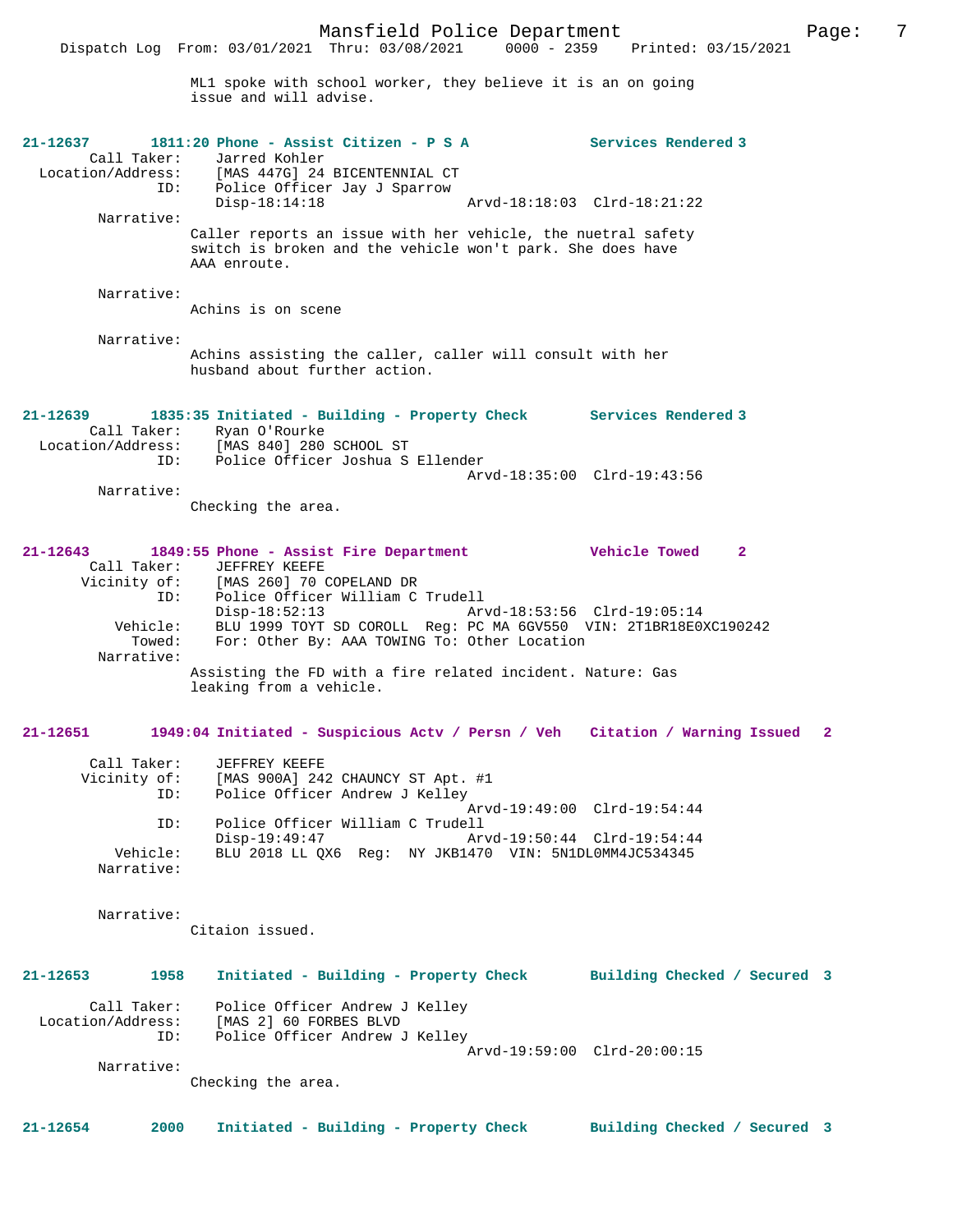|                         |                                                                                                                                                     | Mansfield Police Department                                    |                                                                                                                | 8<br>Page: |
|-------------------------|-----------------------------------------------------------------------------------------------------------------------------------------------------|----------------------------------------------------------------|----------------------------------------------------------------------------------------------------------------|------------|
|                         |                                                                                                                                                     |                                                                | Dispatch Log From: 03/01/2021 Thru: 03/08/2021 0000 - 2359 Printed: 03/15/2021                                 |            |
| ID:                     | Call Taker: Police Officer Andrew J Kelley<br>Location/Address: [MAS 4] 31 HAMPSHIRE ST<br>Police Officer Andrew J Kelley                           |                                                                | Arvd-20:01:16 Clrd-20:01:59                                                                                    |            |
| Narrative:              |                                                                                                                                                     |                                                                |                                                                                                                |            |
|                         | Checking the area.                                                                                                                                  |                                                                |                                                                                                                |            |
|                         |                                                                                                                                                     |                                                                | 21-12663 2041:37 Initiated - Motor Vehicle Stop Citation / Warning Issued 3                                    |            |
|                         |                                                                                                                                                     |                                                                |                                                                                                                |            |
|                         | Call Taker: JEFFREY KEEFE<br>Vicinity of: [MAS 451B] 500 EAST ST<br>ID: Police Officer Joshua S Ellender                                            |                                                                |                                                                                                                |            |
|                         |                                                                                                                                                     |                                                                | Arvd-20:41:00 Clrd-20:46:04                                                                                    |            |
|                         | Vehicle: BLK 2016 NISS UT MURANO Reg: PC MA 3NEC91 VIN: 5N1AZ2MH5GN167792                                                                           |                                                                |                                                                                                                |            |
| Narrative:              | Citation issued for red light.                                                                                                                      |                                                                |                                                                                                                |            |
|                         |                                                                                                                                                     |                                                                |                                                                                                                |            |
|                         | 21-12665 2047:07 Initiated - Building - Property Check Services Rendered 3<br>Call Taker: JEFFREY KEEFE                                             |                                                                |                                                                                                                |            |
|                         | Vicinity of: [MAS 139] 265 FRUIT ST<br>ID: Police Officer Jay J Sparrow                                                                             |                                                                |                                                                                                                |            |
|                         |                                                                                                                                                     |                                                                | Arvd-20:47:00 Clrd-21:07:25                                                                                    |            |
| Narrative:              |                                                                                                                                                     |                                                                |                                                                                                                |            |
|                         | Checking the area.                                                                                                                                  |                                                                |                                                                                                                |            |
|                         |                                                                                                                                                     |                                                                | 21-12668 2054:48 Initiated - Motor Vehicle Stop [121-12668   21-12668 2054:48 Initiated - Motor Vehicle Stop [ |            |
| ID:                     | Call Taker: JEFFREY KEEFE<br>Vicinity of: [MAS] 575 WEST ST @ 260 FORBES BLVD<br>Police Officer Andrew J Kelley                                     |                                                                |                                                                                                                |            |
| Vehicle:                |                                                                                                                                                     | WHI 2015 TOYT SD RAV4 Reg: PC MA 8XG296 VIN: JTMRFREV1FD153096 | Arvd-20:54:00 Clrd-21:01:39                                                                                    |            |
|                         | 21-12670 2101:47 Initiated - Building - Property Check Services Rendered 3<br>Call Taker: Ryan O'Rourke<br>Location/Address: [MAS 907E] 390 WEST ST |                                                                |                                                                                                                |            |
| ID:                     | Police Officer Andrew J Kelley                                                                                                                      |                                                                | Arvd-21:01:00 Clrd-21:18:17                                                                                    |            |
| Narrative:              |                                                                                                                                                     |                                                                |                                                                                                                |            |
|                         | Checking the area.                                                                                                                                  |                                                                |                                                                                                                |            |
| 21-12679<br>2205<br>ID: | Call Taker: Police Officer Andrew J Kelley<br>Location/Address: [MAS 840] 280 SCHOOL ST<br>Police Officer Andrew J Kelley                           | Initiated - Building - Property Check Services Rendered 3      |                                                                                                                |            |
|                         |                                                                                                                                                     |                                                                | Arvd-22:05:38 Clrd-22:08:04                                                                                    |            |
| Narrative:              | Checking the area.                                                                                                                                  |                                                                |                                                                                                                |            |
| 21-12690                | 2253:22 Phone - Road Hazards                                                                                                                        |                                                                | Services Rendered 3                                                                                            |            |
|                         | Call Taker: TARA LAKO                                                                                                                               |                                                                |                                                                                                                |            |
| ID:                     | Location/Address: [MAS] LANCASHIRE DR<br>Police Officer Andrew J Kelley                                                                             |                                                                |                                                                                                                |            |
|                         | $Disp-22:54:47$                                                                                                                                     |                                                                | Arvd-22:59:49 Clrd-23:25:53                                                                                    |            |
| Narrative:              | RP is reporting a tree down across the road, road is<br>impassible                                                                                  |                                                                |                                                                                                                |            |
| Narrative:              |                                                                                                                                                     |                                                                |                                                                                                                |            |
|                         | Attempted to reach Mansfield DPW on call, no answer.<br>Voicemail left.                                                                             |                                                                |                                                                                                                |            |
| Narrative:              | M13 removed one lane of the tree.                                                                                                                   |                                                                |                                                                                                                |            |
|                         |                                                                                                                                                     |                                                                |                                                                                                                |            |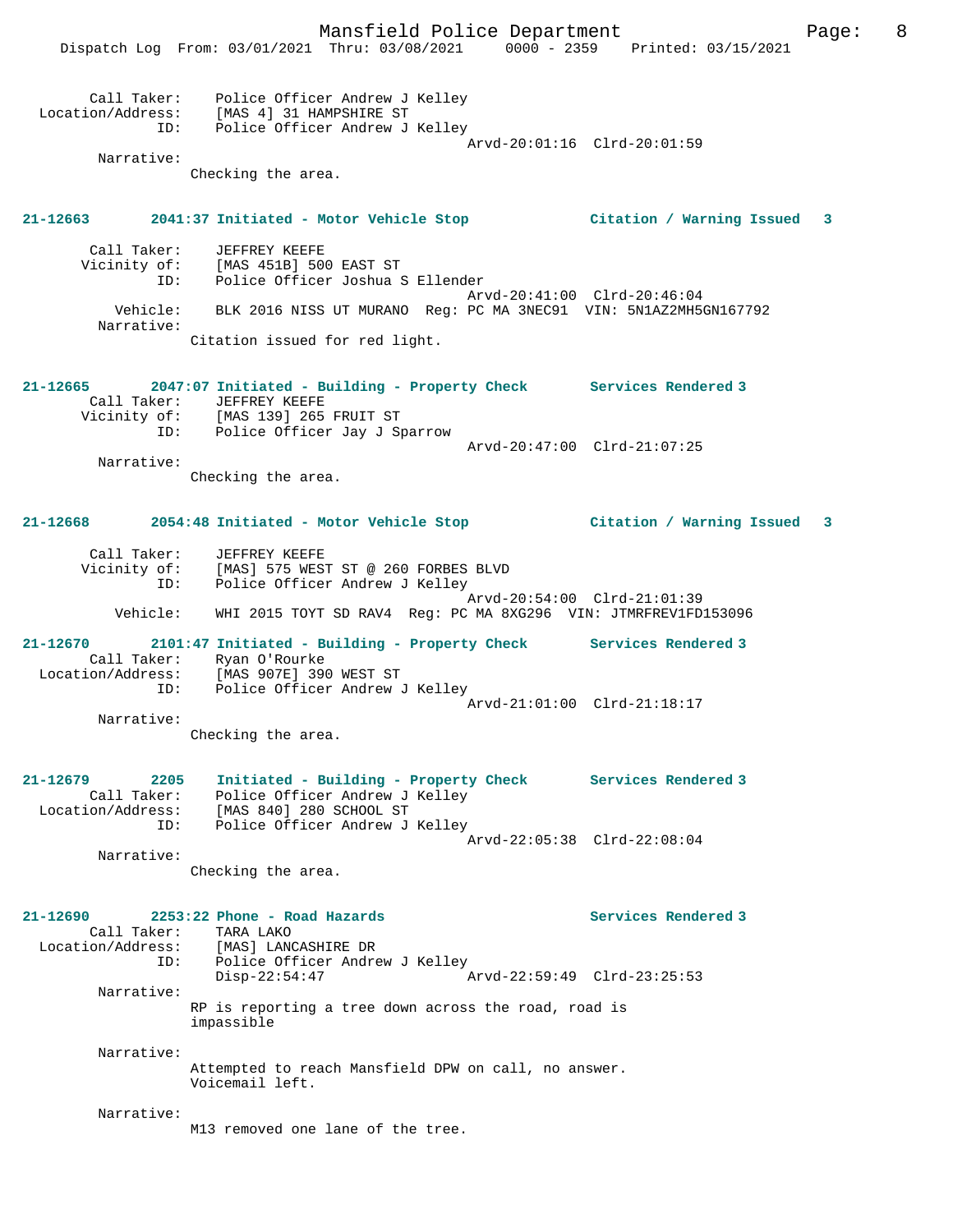| 21–12696<br>ID:<br>ID:<br>Narrative:<br>Narrative:                                         | 2308:41 911 - Assist Fire Department<br>Call Taker: PATRICK FEENEY<br>Location/Address: [MAS H4344] 530 SOUTH MAIN ST<br>Police Officer William C Trudell<br>Disp-23:10:27<br>Sergeant Thomas R Connor<br>$Disp-23:10:44$<br>Assisting the FD with a fire related incident. Nature: Tree<br>came down on the house. No longer on the house but down in<br>the backyard too.<br>Roof is cracked not a hazard. Home owner advised to call<br>insurance. | Services Rendered 2                                                               |
|--------------------------------------------------------------------------------------------|-------------------------------------------------------------------------------------------------------------------------------------------------------------------------------------------------------------------------------------------------------------------------------------------------------------------------------------------------------------------------------------------------------------------------------------------------------|-----------------------------------------------------------------------------------|
| $21 - 12702$<br>ID:<br>Narrative:                                                          | 2316:09 Phone - Road Hazards<br>Call Taker: Michael Mezhberg<br>Vicinity of: [MAS 240A] 189 CHAUNCY ST<br>ID: Police Officer Joshua S Ellender<br>$Disp-23:18:21$<br>Police Officer William C Trudell<br>$Disp-23:19:55$<br>Reports tree down accross the road. No wires affected.                                                                                                                                                                    | Services Rendered 3<br>Arvd-23:23:00 Clrd-23:24:35<br>$Clrd-23:23:15$             |
| Call Taker:<br>ID:<br>ID:<br>Narrative:                                                    | 21-12704 2319:36 Phone - Assist Fire Department Referred to Other Agency 2<br>PATRICK FEENEY<br>Location/Address: [MAS] 1494 WEST ST<br>Police Officer William C Trudell<br>$Disp-23:24:02$<br>Police Officer Andrew J Kelley<br>$Disp-23:26:39$<br>Assisting the FD with a fire related incident. Nature: Tree<br>struck the house.                                                                                                                  | Arvd-23:30:20 Clrd-23:32:44<br>Arvd-23:26:41 Clrd-23:41:08                        |
| $21 - 12710$<br>ID:<br>ID:<br>Narrative:<br>Narrative:<br>For Date: $03/02/2021$ - Tuesday | 2332:48 Initiated - Road Hazards<br>Call Taker: JEFFREY KEEFE<br>Vicinity of: [MAS] 260 CENTRAL ST<br>Police Officer William C Trudell<br>Police Officer Jay J Sparrow<br>$Disp-23:33:34$<br>Tree down.<br>Car parts in the roadway along with the tree.                                                                                                                                                                                              | Services Rendered 3<br>Arvd-23:32:00 Clrd-23:38:49<br>Arvd-23:33:36 Clrd-23:38:49 |
| $21 - 12720$                                                                               | 0008:19 Phone - Assist Fire Department<br>Call Taker: PATRICK FEENEY                                                                                                                                                                                                                                                                                                                                                                                  | Services Rendered 2                                                               |

 Call Taker: PATRICK FEENEY Location/Address: [MAS H3521] 1803 WEST ST ID: Patrolman David Schepis Disp-00:11:27 Arvd-00:15:09 Clrd-02:01:52 Narrative: Tree into the house.

Narrative:

Wire inspector on scene.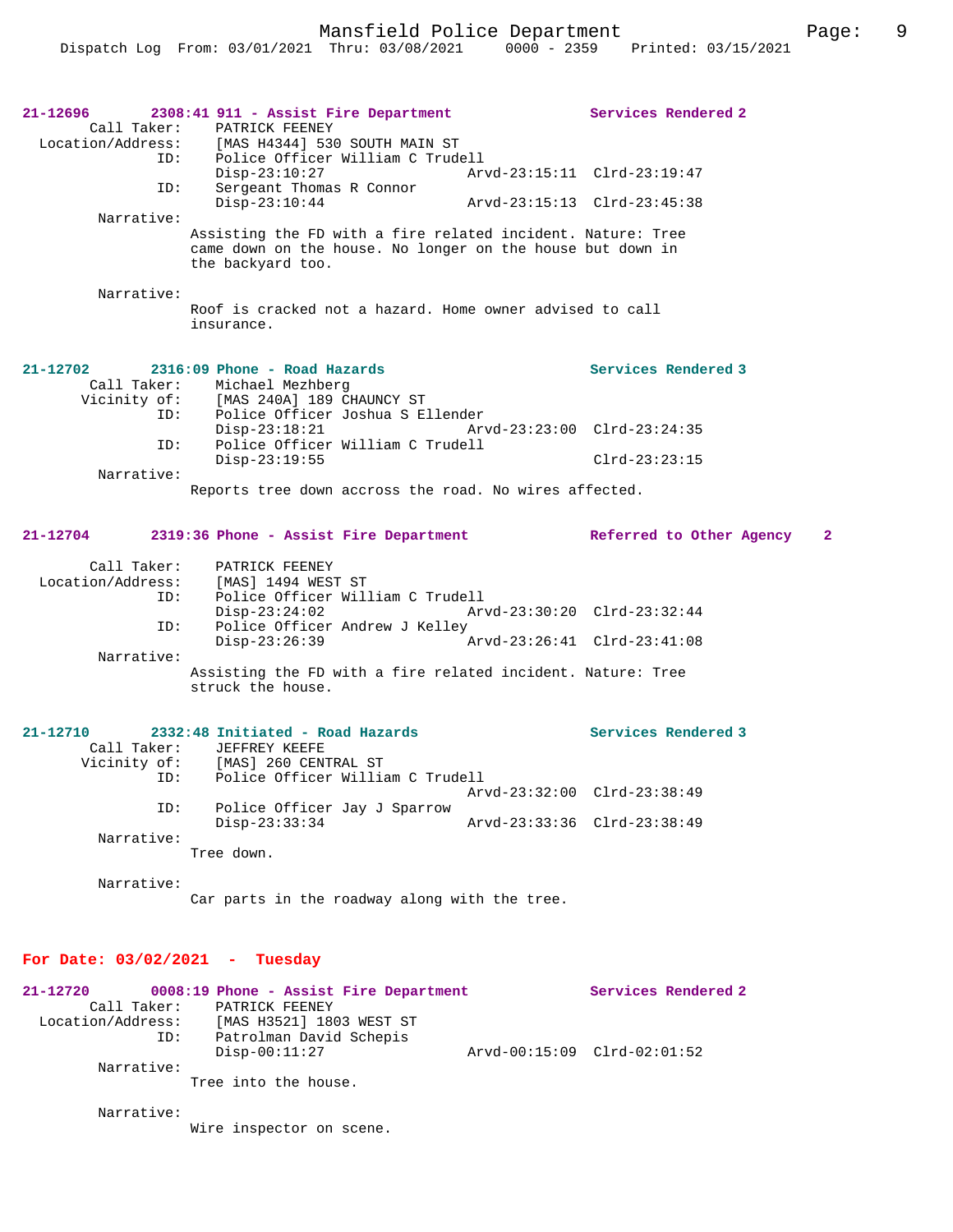Mansfield Police Department Form Page: 10 Dispatch Log From: 03/01/2021 Thru: 03/08/2021 0000 - 2359 Printed: 03/15/2021 Narrative: Main from the house was ripped off. Narrative: Dpw en route for the tree. Narrative: light dpt on scene. **21-12739 0130:23 Initiated - Building - Property Check Services Rendered 3**  Call Taker: JEFFREY KEEFE Vicinity of: [MAS 226E] 125 HIGH ST Apt. #1-4 ID: Police Officer Meghan Birnie Arvd-01:30:00 Clrd-01:36:47 Narrative: Checking the area. **21-12751 0211:48 Initiated - Building - Property Check Building Checked / Secured 3** Call Taker: JEFFREY KEEFE Vicinity of: [MAS 1015] 30 CHAUNCY ST ID: Police Officer Meghan Birnie Arvd-02:11:00 Clrd-02:12:16 Narrative: Checking the area. **21-12755 0213:50 Initiated - Building - Property Check Services Rendered 3**  Call Taker: JEFFREY KEEFE Vicinity of: [MAS] COPELAND DR ID: Police Officer Meghan Birnie Arvd-02:13:00 Clrd-02:20:04 Narrative: Checking the area. **21-12759 0240:44 Initiated - Parking Violations Services Rendered 3**  Call Taker: JEFFREY KEEFE Vicinity of: [MAS 1039] 242 NORTH MAIN ST ID: Police Officer Meghan Birnie Arvd-02:40:00 Clrd-03:00:10 Vehicle: SIL 2010 CAMRY Reg: RI MERMD1 VIN: 4T1BF3EK3AU003645 Narrative: Checking for parking violations. Narrative: North Main RI reg MERMD1 **21-12775 0414:35 Initiated - Building - Property Check Services Rendered 3**  Call Taker: JEFFREY KEEFE Vicinity of: [MAS 992] 660 EAST ST ID: Police Officer Nicole P Newport Arvd-04:14:00 Clrd-04:17:38 Narrative: Checking the area. **21-12776 0417:46 Initiated - Building - Property Check Services Rendered 3**  Call Taker: JEFFREY KEEFE<br>Vicinity of: [MAS] 4 ERICK [MAS] 4 ERICK RD @ 15 BONNEY LN ID: Police Officer Nicole P Newport Arvd-04:17:00 Clrd-04:22:37 Narrative: Checking the area.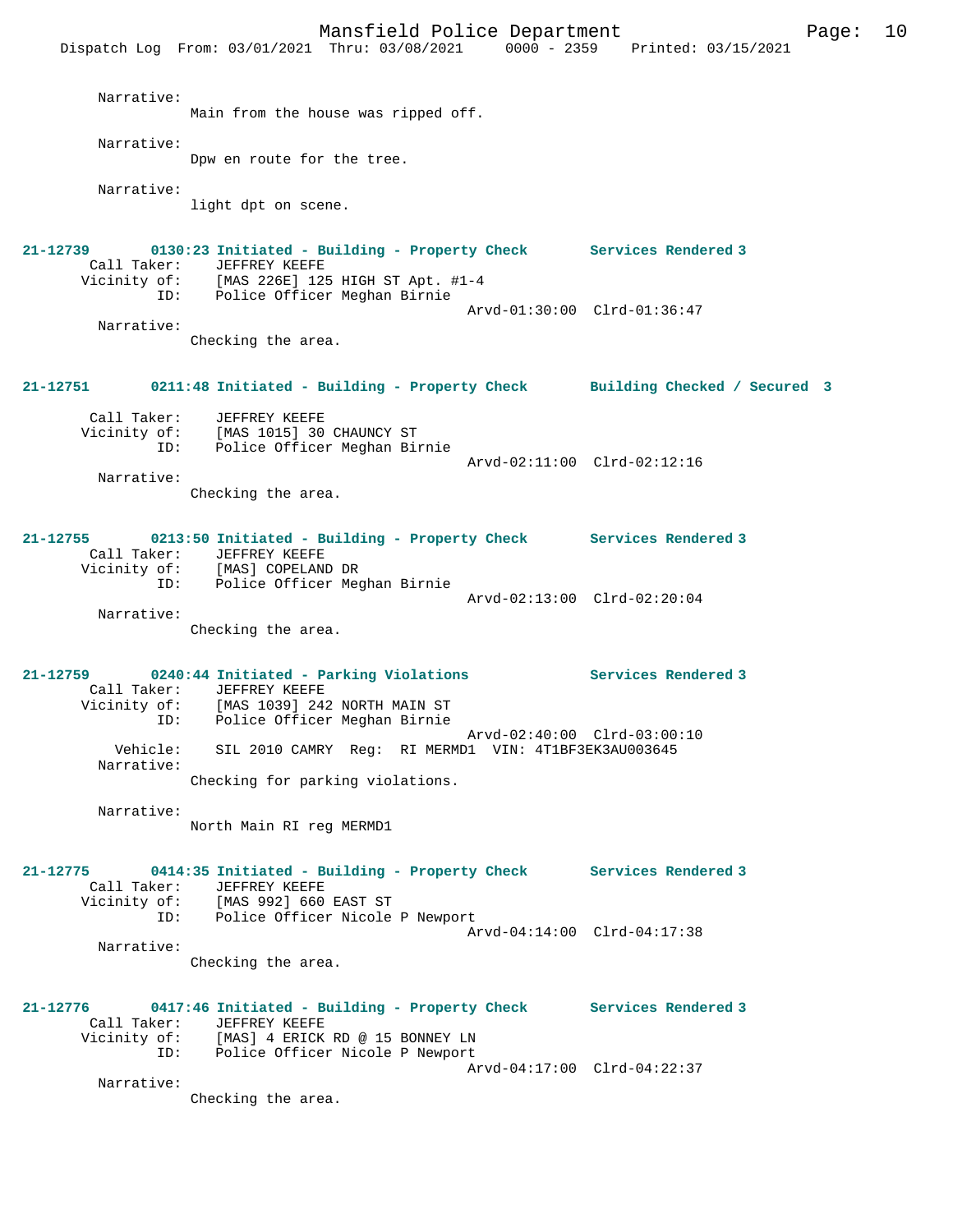Mansfield Police Department Fage: 11 Dispatch Log From: 03/01/2021 Thru: 03/08/2021 0000 - 2359 Printed: 03/15/2021 **21-12781 0455:44 Initiated - Building - Property Check Building Checked / Secured 3** Call Taker: Robert Stewart Location/Address: [MAS 4] 31 HAMPSHIRE ST ID: Patrolman David Schepis Arvd-04:55:00 Clrd-04:58:42 Narrative: Checking the area. **21-12782 0459:37 Initiated - Building - Property Check Building Checked / Secured 3** Call Taker: JEFFREY KEEFE Vicinity of: [MAS 2] 60 FORBES BLVD<br>ID: Patrolman David Schepis Patrolman David Schepis Arvd-04:59:00 Clrd-05:01:17 Narrative: Checking the area. **21-12783 0501:23 Initiated - Building - Property Check Building Checked / Secured 3** Call Taker: JEFFREY KEEFE Location: [MAS] COMFORT INN ID: Patrolman David Schepis Arvd-05:01:00 Clrd-05:04:02 Narrative: Checking the area. **21-12784 0504:09 Initiated - Building - Property Check Building Checked / Secured 3** Call Taker: JEFFREY KEEFE Location: [MAS] HAMPTON INN ID: Patrolman David Schepis Arvd-05:04:00 Clrd-05:05:16 Narrative: Checking the area. **21-12789 0600:24 Phone - 911 Hang-ups & Verifications Confirmed misdial/Accdntl Call 2**  Call Taker: TARA LAKO Location/Address: [MAS] 71 PINE NEEDLE LN ID: Police Officer Nicole P Newport Disp-06:01:54 Arvd-06:08:15 Clrd-06:10:31 Narrative: Checking on a 911 hang up. **21-12807 0729 Initiated - Parking Violations Services Rendered 3**  Call Taker: Animal Control Steven Simonds Location/Address: [MAS] 43 NORTH MAIN ST @ 13 PARK ST ID: Animal Control Steven Simonds Arvd-07:29:59 Clrd-08:26:13 Narrative: checking area for parking violations **21-12818 0851:34 Initiated - School Officer Activity Spoken To 3**  Call Taker: NICHOLAS GOYETTE Location/Address:<br>ID: [MAS H4506]<br>Detective Kenneth E Wright Arvd-08:51:00 Clrd-09:06:48 Narrative:

**21-12828 0912:06 Initiated - School Officer Activity Spoken To 3**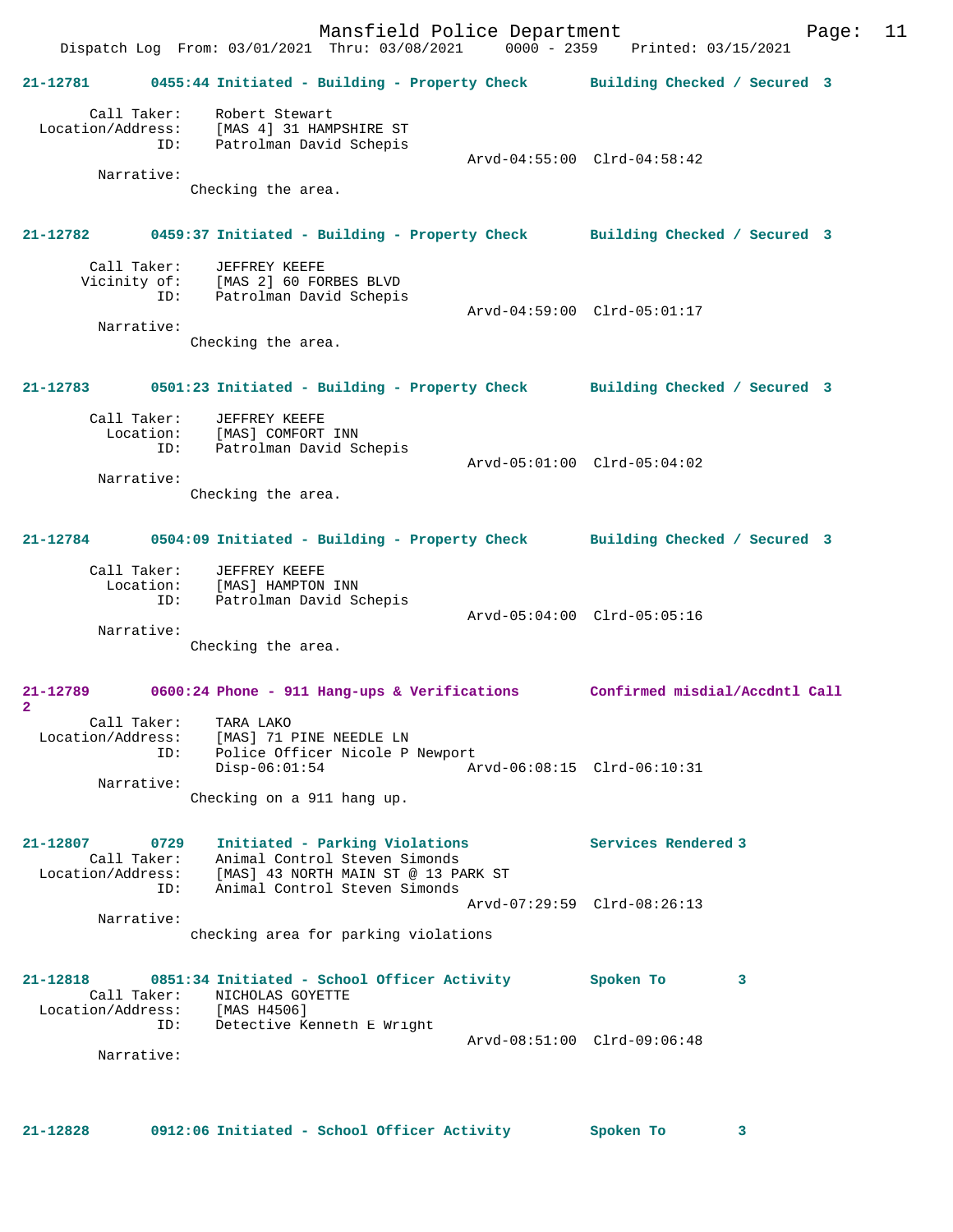Mansfield Police Department Page: 12 Dispatch Log From: 03/01/2021 Thru: 03/08/2021 0000 - 2359 Printed: 03/15/2021 Call Taker: NICHOLAS GOYETTE Location/Address: [MAS H1361A] ID: Detective Kenneth E Wright Arvd-09:12:00 Clrd-09:23:06 Narrative: **21-12829 0921 Initiated - Parking Violations Services Rendered 3**  Call Taker: Animal Control Steven Simonds Location/Address: [MAS] 255 NORTH MAIN ST @ 8 COTTAGE ST ID: Animal Control Steven Simonds Arvd-09:21:30 Clrd-09:29:43 Narrative: checking area for parking violations Narrative: no violations **21-12843 1048:01 Initiated - Motor Vehicle Stop Citation / Warning Issued 3** Call Taker: NICHOLAS GOYETTE Location/Address: [MAS] BONNEY LN<br>TD: Police Officer C Police Officer Christopher D Sorge Arvd-10:48:00 Clrd-11:02:33 ID: Police Officer Gregg S Kennedy<br>Disp-10:50:34 Disp-10:50:34 Arvd-10:55:09 Clrd-11:02:24 Vehicle: BLU 2007 HOND UT CR-V Reg: PC MA 2HLE25 VIN: JHLRE38367C067447 Narrative: Out with MVST, failure to inspect, operator cited. Refer To Field Int: 21MAS-23-FI **21-12844 1050 Initiated - Parking Violations Services Rendered 3**  Call Taker: Animal Control Steven Simonds Location/Address: [MAS] 242 NORTH MAIN ST @ 16 OLD COLONY WAY ID: Animal Control Steven Simonds Arvd-10:50:44 Clrd-12:56:19 Narrative: checking area for parking violations Narrative: tagged MA 7ZV574 on old colony way for overtime parking Narrative: tagged MA 3LG283 on west church for overtime parking Narrative: tagged IN TT 2703226 on main in front of jimmys for blocking sidewalk **21-12848 1114:07 Phone - Suspicious Actv / Persn / Veh Spoken To 2**  Call Taker: Jennifer Napolitano<br>Location/Address: [MAS 304A] 1 MANSFIE ess: [MAS 304A] 1 MANSFIELD AVE Apt. #LOBBY<br>ID: Police Officer Gregg S Kennedy Police Officer Gregg S Kennedy<br>Disp-11:19:04 Disp-11:19:04 Arvd-11:22:24 Clrd-11:40:30<br>TD: Police Officer Christopher D Sorge Police Officer Christopher D Sorge<br>Disp-11:19:34 Arvd Disp-11:19:34 Arvd-11:21:22 Clrd-11:52:23 Narrative: Black jacket with the Letter C and a dirty white mask on. Heavy set black male standing in the front of Deco's. Calling party believes he was involved with the MV stolen yesterday next door. Narrative:

Believes he may get on the next train.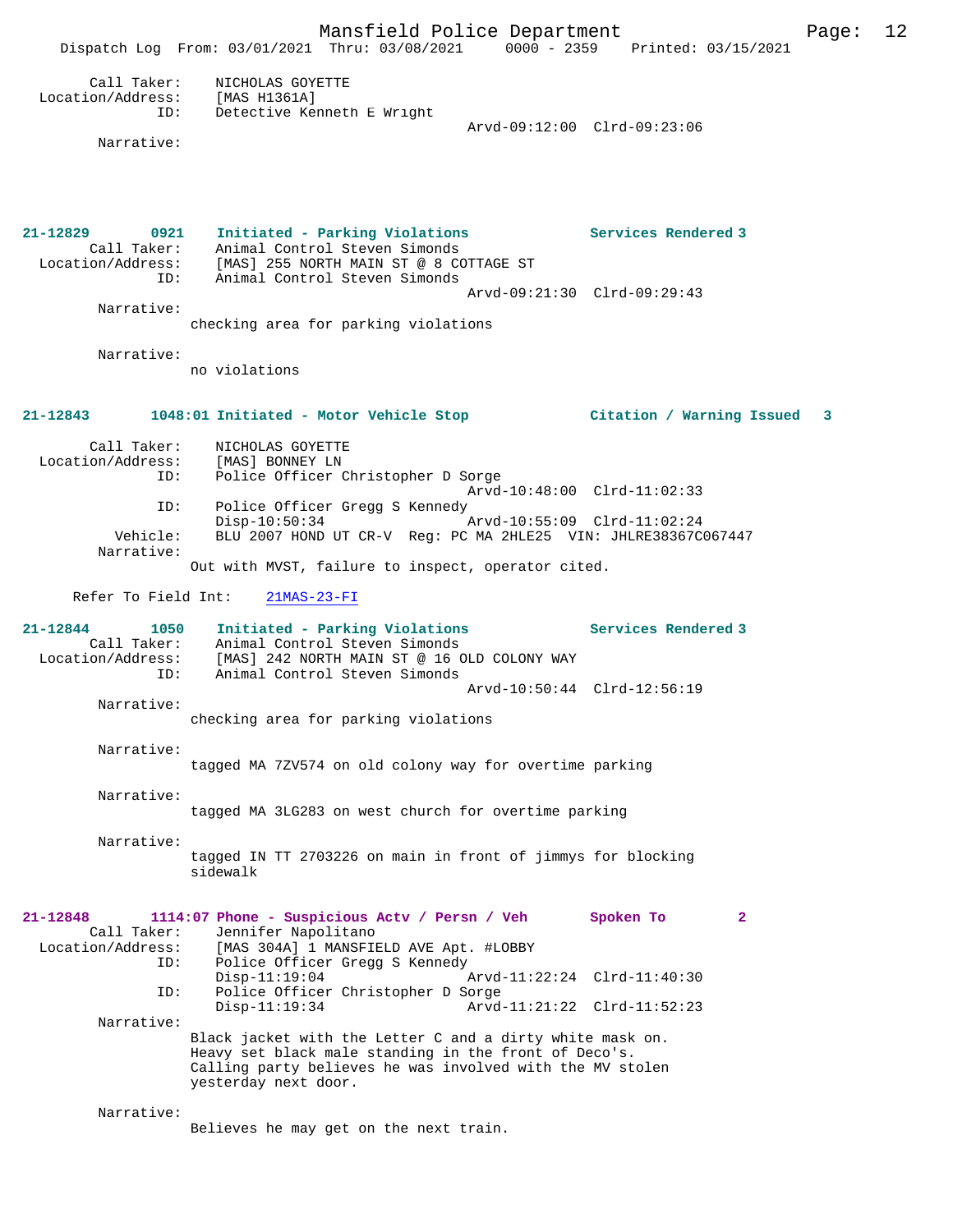#### Narrative:

M12 on scene speaking with management, getting photos. Obtained footage, will be adding to report from 03/01.

# **21-12849 1116:31 Phone - Assist Other Agency Referred to Other Agency 3** Call Taker: NICHOLAS GOYETTE Location/Address: [MAS 422] 15 PARK ST Apt. #105 ID: Sergeant Robert S Pierce Disp-11:17:14 Arvd-11:19:19 Clrd-12:01:00<br>ID: Police Officer Matthew A Souza Police Officer Matthew A Souza<br>Disp-11:17:19 A Disp-11:17:19 Arvd-11:19:21 Clrd-12:01:04 Narrative: Narrative: Narrative: Narrative: Refer To Incident: 21MAS-225-OF **21-12860 1230:14 Initiated - Building - Property Check Building Checked / Secured 3** Call Taker: NICHOLAS GOYETTE Location/Address: [MAS 2] 60 FORBES BLVD ID: Police Officer Gregg S Kennedy Arvd-12:30:00 Clrd-12:35:54 Narrative: Checking the area. **21-12873 1322:18 Initiated - Motor Vehicle Stop Citation / Warning Issued 3** Call Taker: NICHOLAS GOYETTE Location/Address: [MAS] HOPE ST ID: Sergeant Robert S Pierce Arvd-13:22:00 Clrd-13:29:26 Vehicle: GRY 2006 XC70 Reg: RI GK236 VIN: YV4SZ592061214017 Narrative: Out with MVST Narrative: Narrative: Operator cited for expired registration. **21-12875 1336:15 Initiated - Motor Vehicle Stop Citation / Warning Issued 3** Call Taker: NICHOLAS GOYETTE Location/Address: [MAS] 777 WEST ST @ 100 HAMPSHIRE ST ID: Police Officer Gregg S Kennedy

 Arvd-13:36:00 Clrd-13:41:04 Vehicle: BLK 2021 CHEV COLORA Reg: PC MA 1BN137 VIN: 1GCGTBEN8M1120621 Narrative: Out with MVST, operator cited for speed.

**21-12877 1347 Initiated - Parking Violations Services Rendered 3**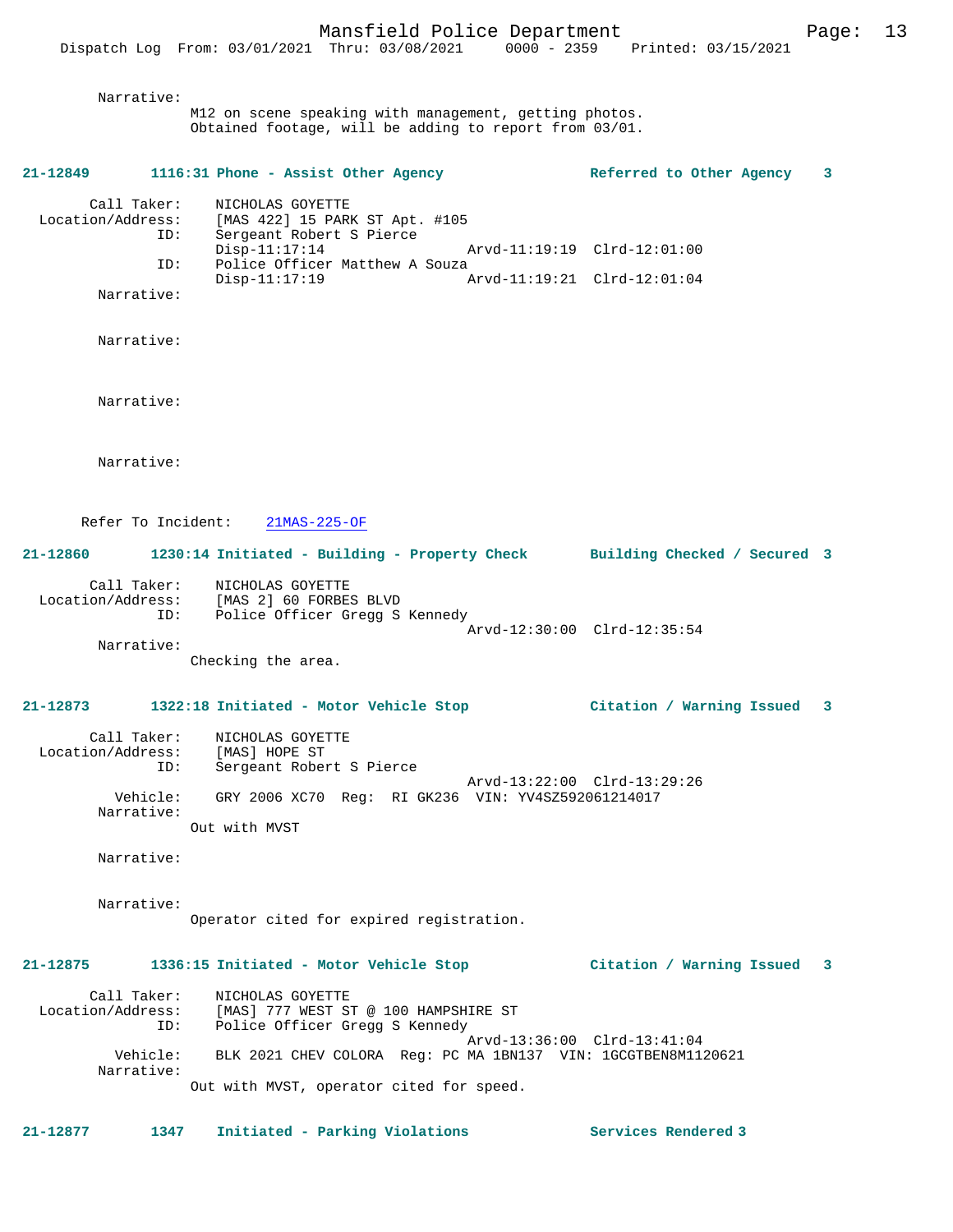Mansfield Police Department Page: 14 Dispatch Log From: 03/01/2021 Thru: 03/08/2021 0000 - 2359 Call Taker: Animal Control Steven Simonds Location/Address: [MAS] 43 NORTH MAIN ST @ 13 PARK ST Animal Control Steven Simonds Arvd-13:47:48 Clrd-14:39:43 Narrative: checking area for parking violations **21-12896 1607:19 Phone - Suspicious Actv / Persn / Veh Services Rendered 2**  Call Taker: Josesph Shebertes<br>Location/Address: [MAS 304A101] 1 M ess: [MAS 304A101] 1 MANSFIELD AVE Apt. #A101<br>ID: Police Officer Andrew J Kelley Police Officer Andrew J Kelley<br>Disp-16:10:39 Disp-16:10:39 Arvd-16:10:44 Clrd-16:24:26<br>ID: Police Officer David J Pepicelli Police Officer David J Pepicelli Disp-16:11:25 Arvd-16:17:17 Clrd-16:24:23 Narrative: caller reports male party possibly under the influence nodding off in the parking lot then walked into apartment complex. calling party is in a Red Mazda SUV in the Metro PCS parking lot. Narrative: M13 speaking to management, attempting to retrieve video of involved party Narrative: M13 went over footage with manager, no evidence matching that description. Advised to call back if party shows up. **21-12898 1625:09 Phone - Motor Veh Acc - No Injury Incident Report 1**  Call Taker: Josesph Shebertes<br>Location/Address: [MAS H252] 464 SC ess: [MAS H252] 464 SCHOOL ST @ 10 PLYMOUTH ST<br>ID: Police Officer Joshua S Ellender Police Officer Joshua S Ellender<br>Disp-16:27:34 Ar Arvd-16:36:23 Clrd-16:51:32 Vehicle: BLK 2014 BMW CO 4SERIE Reg: PC MA 4RJJ10 VIN: WBA3N9C5XEK244564<br>Vehicle: BLK 2014 TR UTILIT Reg: TRN MA F1957 VIN: 4ZETD2020E1056533 Vehicle: BLK 2014 TR UTILIT Reg: TRN MA F1957 VIN: 4ZETD2020E1056533 Vehicle: BLK 2019 FORD F350 Reg: CO MA P38194 VIN: 1FT8X3BT0KEF99785 Narrative: caller reports he was rear ended and exchanged paperwork and would like to file a report with an officer. caller is in a Ford f350 on the side of the road Narrative: M3 reporting pictures of involved vehicles, damage to both. M3 back to station to get in contact with operator of other vehicle. See report for further. Refer To Accident: 21MAS-61-AC **21-12909 1659:19 Phone - Motor Veh Acc - No Injury Citation / Warning Issued 1** Call Taker: Dispatcher Jacques Ryan<br>Location/Address: [MAS 849A150A] 287 SCHO [MAS 849A150A] 287 SCHOOL ST Apt. #A150 ID: Police Officer Andrew J Kelley Disp-17:02:35 Arvd-17:20:18 Clrd-17:23:34<br>TD: Police Officer David J Pepicelli Police Officer David J Pepicelli<br>Disp-17:02:45 Ar Disp-17:02:45 Arvd-17:07:09 Clrd-17:26:26 Vehicle: BLU 2005 TOYT VN SIENNA Reg: PC MA 8232HV VIN: 5TDZA23C75S372784<br>Vehicle: BLK 2014 FORD FUSION Reg: PC MA 1DL844 VIN: 1FA6P0HD6E5358880 BLK 2014 FORD FUSION Reg: PC MA 1DL844 VIN: 1FA6P0HD6E5358880 Narrative: 2 car MVA no injuries, both parties standing by Narrative:

Operator of Ford was cited for following too close to vehicle, see report for further.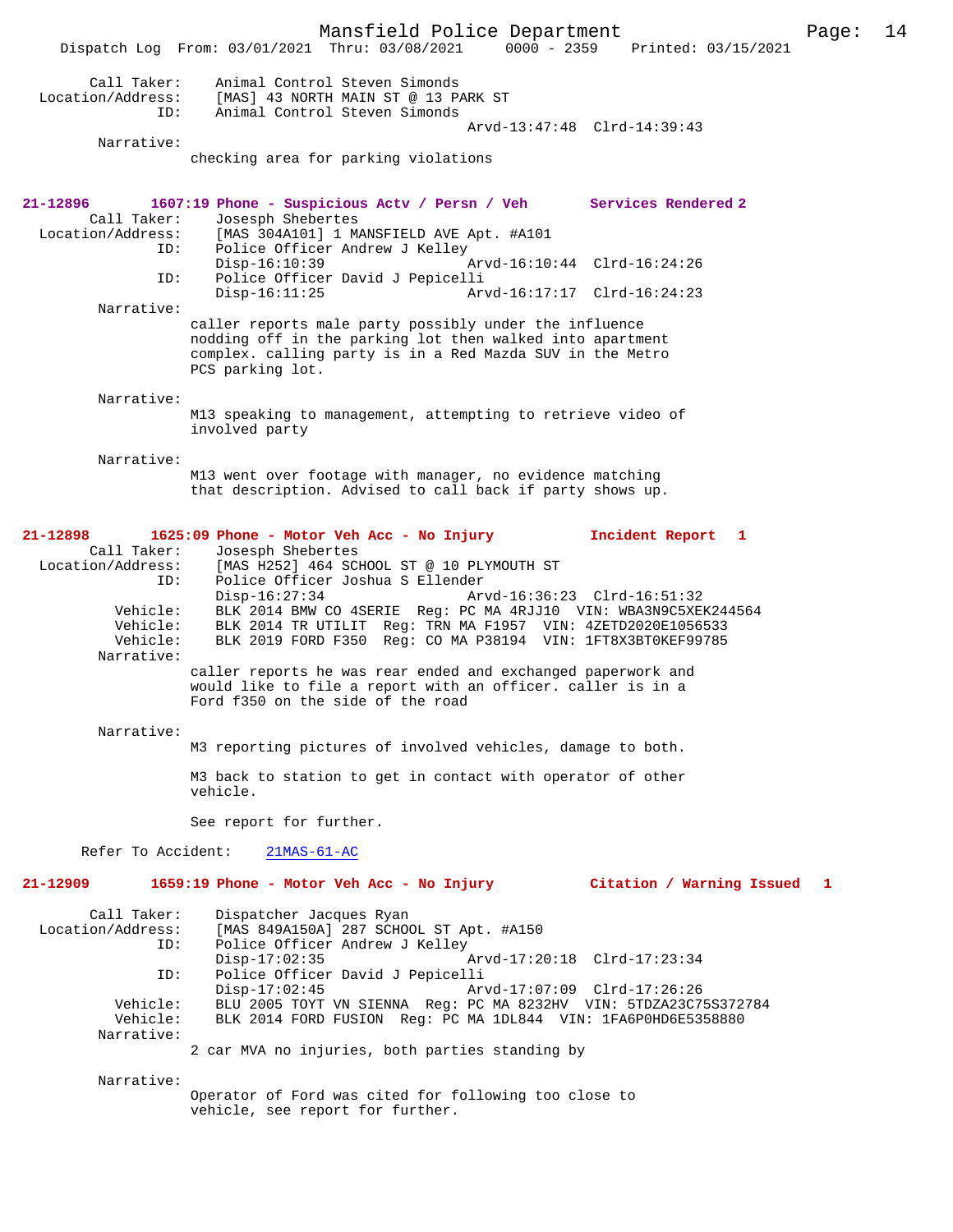Refer To Accident: 21MAS-62-AC

| 21-12912           | 1717:54 Phone - Missing Person<br>Incident Report 1                                             |   |
|--------------------|-------------------------------------------------------------------------------------------------|---|
| Call Taker:        | Josesph Shebertes                                                                               |   |
| Location/Address:  | [MAS 432] 12 BONNEY LN Apt. #19                                                                 |   |
| ID:                | Police Officer William C Trudell<br>$Disp-17:21:38$<br>Arvd-17:26:48 Clrd-18:17:41              |   |
| ID:                | Sergeant Jeffrey G Bombard                                                                      |   |
|                    | Arvd-17:25:28 Clrd-18:17:37<br>$Disp-17:22:03$                                                  |   |
| ID:                | Police Officer Andrew J Kelley                                                                  |   |
|                    | $Disp-17:29:51$<br>Arvd-17:35:24 Clrd-18:17:39                                                  |   |
| ID:                | Police Officer David J Pepicelli                                                                |   |
| ID:                | $Disp-17:29:59$<br>Arvd-17:35:09<br>$Clrd-18:17:38$<br>Executive Lieutenant Francis W Archer JR |   |
|                    | $Disp-17:38:34$<br>Arvd-17:38:36 Clrd-18:17:36                                                  |   |
| ID:                | Police Officer Joshua S Ellender                                                                |   |
|                    | $Disp-17:49:54$<br>Arvd-17:49:57 Clrd-18:17:35                                                  |   |
| Narrative:         |                                                                                                 |   |
|                    | caller reports her 71 $y$ /o sister was dropped off by a driver                                 |   |
|                    | and the party never made it inside and can not find her.                                        |   |
|                    | last seen wearing brown coat, black skirt. has difficulty<br>walking                            |   |
|                    |                                                                                                 |   |
| Narrative:         |                                                                                                 |   |
|                    | Units checking the area for female party.                                                       |   |
|                    |                                                                                                 |   |
| Narrative:         |                                                                                                 |   |
|                    | M3 reports Churches and cemetery checked, nothing found.                                        |   |
| Narrative:         |                                                                                                 |   |
|                    |                                                                                                 |   |
|                    |                                                                                                 |   |
|                    |                                                                                                 |   |
|                    |                                                                                                 |   |
| Narrative:         |                                                                                                 |   |
|                    | M3 & M11 checking back of the building complex.                                                 |   |
| Narrative:         |                                                                                                 |   |
|                    | Building 14 & 15 being checked.                                                                 |   |
|                    |                                                                                                 |   |
| Narrative:         |                                                                                                 |   |
|                    | Female party left belongings in vehicle that dropped her                                        |   |
|                    | off, driver enroute back to address.                                                            |   |
|                    |                                                                                                 |   |
| Narrative:         | M3 found female party building 13, 3rd floor, bringing her                                      |   |
|                    | back to her apartment.                                                                          |   |
|                    |                                                                                                 |   |
| Narrative:         |                                                                                                 |   |
|                    | ML1 reports party was dressed appropriately and was inside                                      |   |
|                    | for most of the incident.                                                                       |   |
|                    |                                                                                                 |   |
|                    | See OF report for further                                                                       |   |
| Refer To Incident: | $21MAS-226-OF$                                                                                  |   |
|                    |                                                                                                 |   |
| 21-12933           | 1933:19 Phone - Assist Fire Department<br>Referred to Other Agency                              | 2 |
|                    |                                                                                                 |   |
| Call Taker:        | William Mouyos                                                                                  |   |
| Location/Address:  | [MAS 445] 1 SAMOSET AVE                                                                         |   |
| ID:                | Police Officer Andrew J Kelley<br>Arvd-19:45:11 Clrd-19:47:10<br>$Disp-19:35:02$                |   |
| Narrative:         |                                                                                                 |   |
|                    | Assisting the FD with a fire related incident. Nature: FIRE                                     |   |
|                    | ALARM ACTIVATION 1ST FLOOR APTS                                                                 |   |
|                    |                                                                                                 |   |
|                    |                                                                                                 |   |
| 21-12935           | 1945:22 Initiated - Building - Property Check Building Checked / Secured 3                      |   |
| Call Taker:        | William Mouyos                                                                                  |   |
|                    |                                                                                                 |   |
|                    |                                                                                                 |   |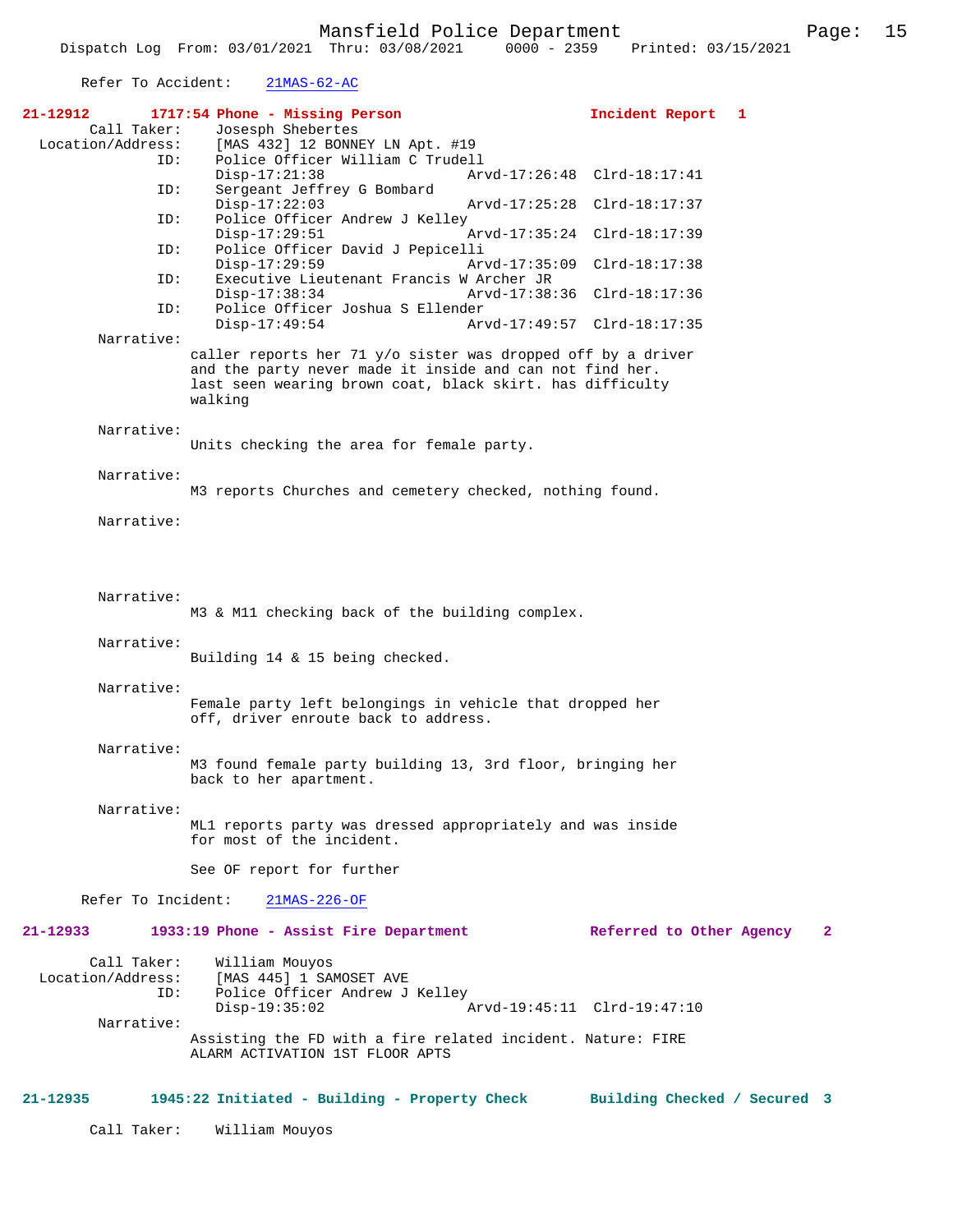Mansfield Police Department Page: 16 Dispatch Log From: 03/01/2021 Thru: 03/08/2021 0000 - 2359 Printed: 03/15/2021 Location/Address: [MAS 840] 280 SCHOOL ST ID: Police Officer Joshua S Ellender Arvd-19:45:00 Clrd-20:03:45 Narrative: Checking the area. **21-12937 1958:13 Phone - 911 Hang-ups & Verifications Confirmed misdial/Accdntl Call 2**  Call Taker: TARA LAKO Location/Address: [MAS 1005B] 292 CHAUNCY ST Apt. #150 ID: Police Officer Andrew J Kelley<br>Disp-19:59:43 Disp-19:59:43 Arvd-20:06:52 Clrd-20:10:52 Narrative: Checking on a 911 hang up **21-12948 2058:28 Initiated - Building - Property Check Building Checked / Secured 3** Call Taker: William Mouyos Location/Address: [MAS 170] 255 HOPE ST ID: Police Officer Andrew J Kelley Arvd-20:58:00 Clrd-20:58:54 Narrative: Checking the area. **21-12949 2102 Initiated - Building - Property Check Building Checked / Secured 3** Call Taker: Police Officer Andrew J Kelley Location/Address: [MAS 65] 30 CHAUNCY ST ID: Police Officer Andrew J Kelley Arvd-21:03:10 Clrd-21:06:58 Narrative: Checking the area. **21-12950 2108:08 Initiated - Building - Property Check Building Checked / Secured 3** Call Taker: William Mouyos<br>Location/Address: [MAS 411] 60 F ess: [MAS 411] 60 FORBES BLVD<br>ID: Police Officer Andrew J K Police Officer Andrew J Kelley Arvd-21:08:00 Clrd-21:12:38 ID: Police Officer Joshua S Ellender Arvd-21:12:37 Clrd-21:25:31 Narrative: Checking the area. **21-12953 2125:41 Initiated - Building - Property Check Building Checked / Secured 3** Call Taker: William Mouyos Location/Address: [MAS 4] 31 HAMPSHIRE ST<br>TD: Police Officer Joshua S Police Officer Joshua S Ellender Arvd-21:25:00 Clrd-21:33:22 Narrative: Checking the area. **21-12963 2216:13 Initiated - Building - Property Check Building Checked / Secured 3** Call Taker: William Mouyos Location/Address: [MAS] COPELAND DR ID: Police Officer Andrew J Kelley Arvd-22:16:00 Clrd-22:40:26 Narrative: Checking the area.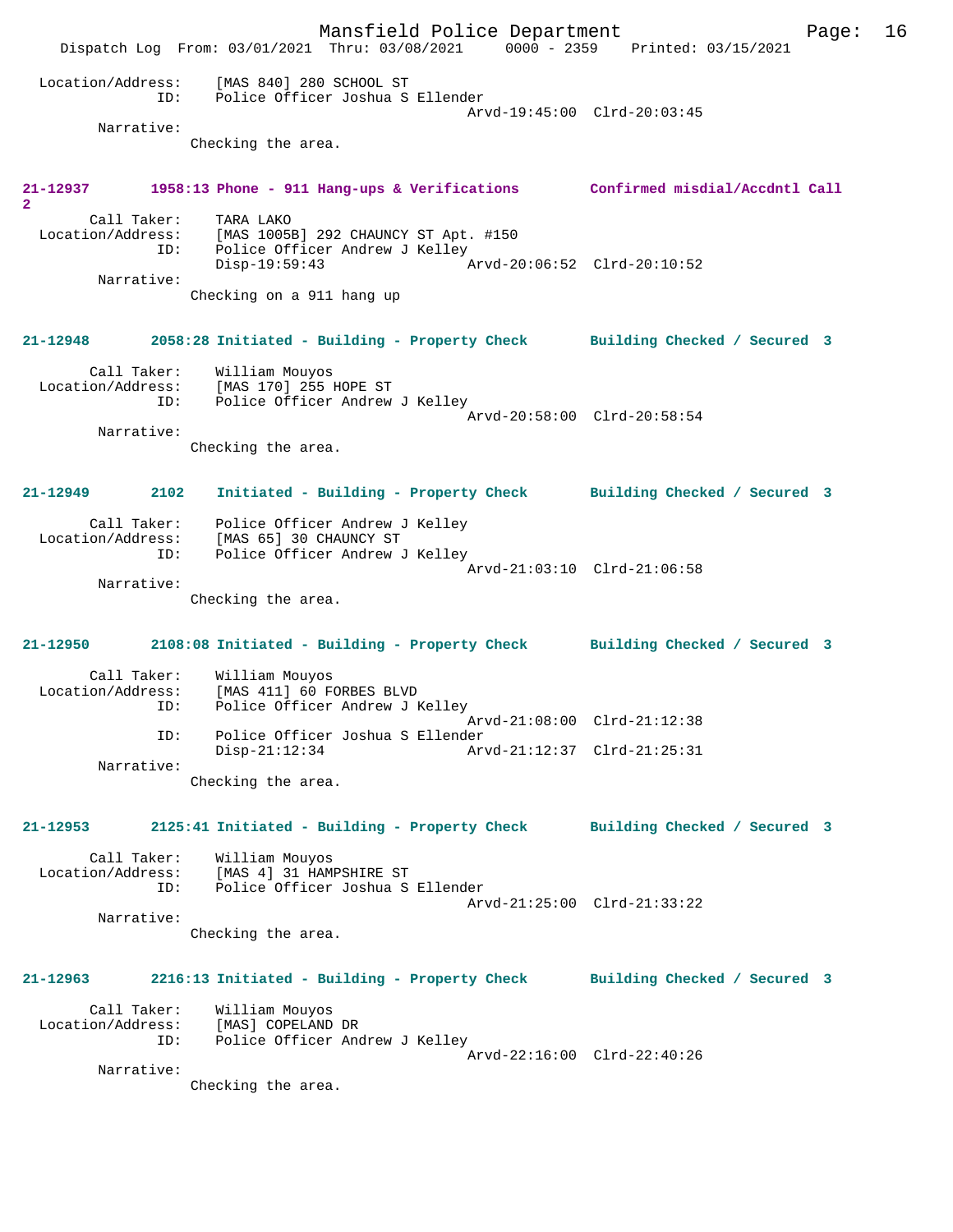Dispatch Log From: 03/01/2021 Thru: 03/08/2021

#### **For Date: 03/03/2021 - Wednesday**

## **21-12970 0011:02 Phone - Suspicious Actv / Persn / Veh Unfounded/Unverifed 2** Call Taker: Josesph Shebertes Location/Address: [MAS 2] 60 FORBES BLVD ID: Police Officer Christopher D Sorge Disp-00:12:28 Arvd-00:25:29 Clrd-00:39:18<br>ID: Patrolman David Schepis Patrolman David Schepis<br>Disp-00:12:32 Disp-00:12:32 Arvd-00:17:09 Clrd-00:25:24<br>TD: Police Officer Nicole P Newport Police Officer Nicole P Newport<br>Disp-00:12:39 Ar Disp-00:12:39 Arvd-00:17:10 Clrd-00:25:27 Narrative: caller from the lobby reports suspicious person trying to pick locks on vehicles in the back parking lot. Narrative: M2 walkthrough area nothing appears out of order, no mv with lights on or entry evidence. Narrative: unable to locate any suspicious individuals **21-12971 0031:08 Initiated - Building - Property Check Building Checked / Secured 3** Call Taker: William Mouyos Location/Address: [MAS 1015] 30 CHAUNCY ST Police Officer Nicole P Newport Arvd-00:31:00 Clrd-00:56:15 Narrative: Checking the area. **21-12974 0042:03 Initiated - Building - Property Check Building Checked / Secured 3** Call Taker: William Mouyos Location/Address: [MAS 992] 660 EAST ST ID: Patrolman David Schepis Arvd-00:42:00 Clrd-00:55:49 Narrative: Checking the area. **21-12981 0057:27 Initiated - Building - Property Check Building Checked / Secured 3** Call Taker: William Mouyos Location/Address: [MAS 1002] 250 EAST ST ID: Patrolman David Schepis Arvd-00:57:00 Clrd-01:16:29 Narrative: Checking the area. **21-12985 0115:46 Initiated - Building - Property Check Building Checked / Secured 3** Call Taker: William Mouyos<br>.on/Address: [MAS] COPELAND DR Location/Address: ID: Police Officer Nicole P Newport Arvd-01:15:00 Clrd-01:21:00 Narrative: Checking the area. **21-12997 0136:15 Initiated - Building - Property Check Building Checked / Secured 3** Call Taker: William Mouyos Location/Address: [MAS 139] 265 FRUIT ST Patrolman David Schepis Arvd-01:36:00 Clrd-01:40:18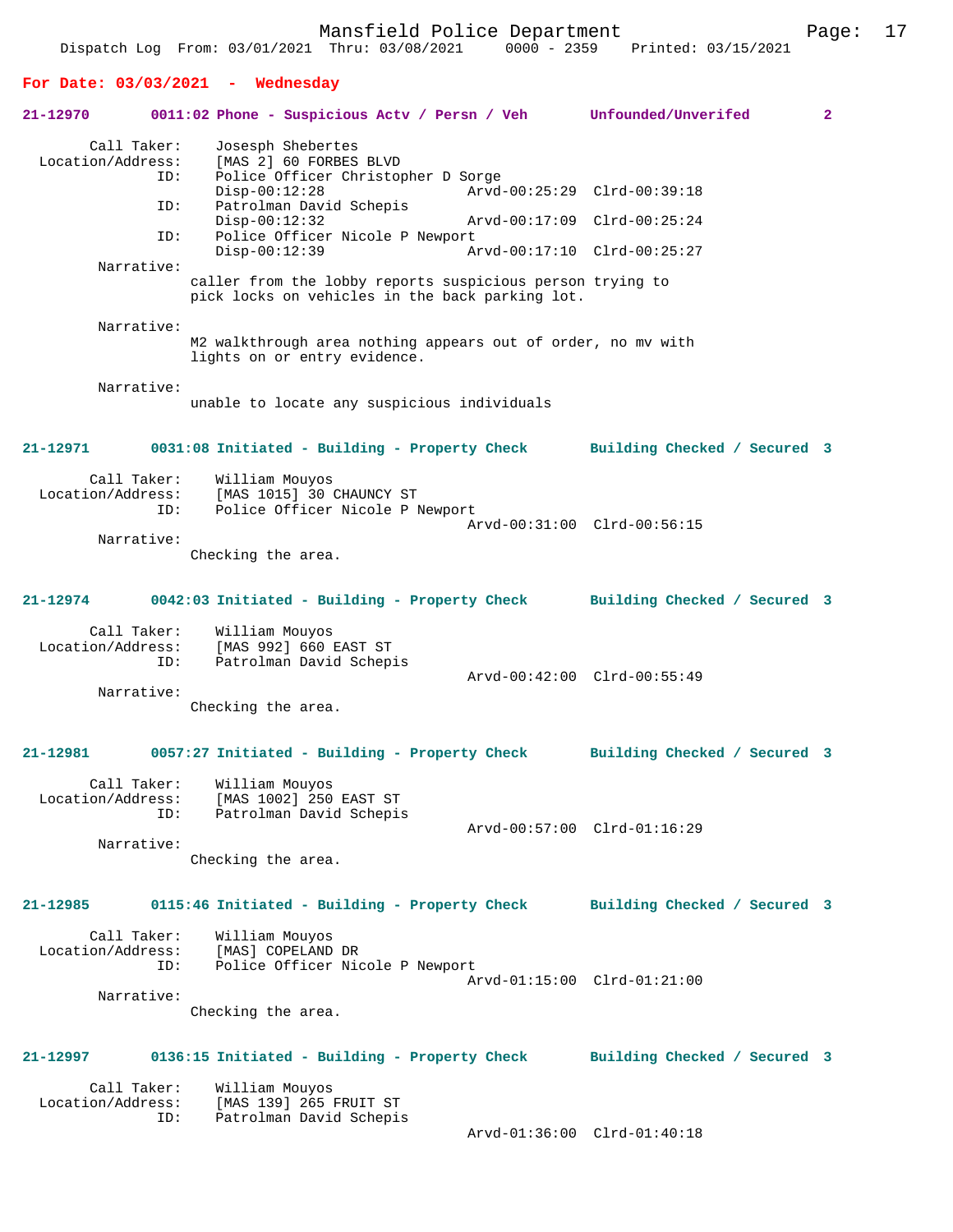|                                  | Narrative: | Checking the area.                                                                                           |                             |   |
|----------------------------------|------------|--------------------------------------------------------------------------------------------------------------|-----------------------------|---|
|                                  |            |                                                                                                              |                             |   |
| 21-13005                         |            | 0151:10 Initiated - Building - Property Check Building Checked / Secured 3                                   |                             |   |
| Call Taker:<br>Location/Address: |            | William Mouyos<br>[MAS 834] 261 CHAUNCY ST                                                                   |                             |   |
|                                  | ID:        | Sergeant Jeffrey G Bombard                                                                                   |                             |   |
|                                  | Narrative: |                                                                                                              | Arvd-01:51:00 Clrd-01:58:30 |   |
|                                  |            | Checking the area.                                                                                           |                             |   |
| 21-13019                         |            | 0235:39 Initiated - Parking Violations                                                                       | Citation / Warning Issued   | 3 |
| Call Taker:<br>Location/Address: |            | William Mouyos<br>[MAS] 363 NORTH MAIN ST @ 54 CHAUNCY ST                                                    |                             |   |
|                                  | ID:        | Police Officer Nicole P Newport                                                                              |                             |   |
|                                  | ID:        | Police Officer Nicole P Newport                                                                              | Arvd-02:35:00 Clrd-02:44:23 |   |
|                                  | Vehicle:   | $Disp-03:18:05$<br>BRO 2009 HOND PILOT Req: PC MA 1GEK31 VIN: 5FNYF48909B019092                              | Arvd-03:18:08 Clrd-03:19:54 |   |
|                                  | Narrative: | downtown parking enforcement                                                                                 |                             |   |
|                                  | Narrative: |                                                                                                              |                             |   |
|                                  |            | 1 mv cited parking violation                                                                                 |                             |   |
| 21-13036                         |            | 0625:12 Phone - Disturbance / Gathering                                                                      | Unfounded/Unverifed         | 1 |
| Call Taker:                      |            | Josesph Shebertes                                                                                            |                             |   |
| Location/Address:                | ID:        | [MAS 2] 60 FORBES BLVD<br>Police Officer Christopher D Sorge                                                 |                             |   |
|                                  | ID:        | $Disp-06:26:18$<br>Police Officer Nicole P Newport                                                           | Arvd-06:32:15 Clrd-06:48:26 |   |
|                                  | ID:        | $Disp-06:26:22$<br>Sergeant Thomas R Connor                                                                  | Arvd-06:32:16 Clrd-06:48:31 |   |
|                                  | ID:        | $Disp-06:27:15$<br>Patrolman David Schepis                                                                   | Arvd-06:33:38 Clrd-06:48:23 |   |
|                                  | Narrative: | Disp-06:32:46                                                                                                | Arvd-06:32:48 Clrd-06:48:29 |   |
|                                  |            | caller reports male party on the 5th floor yelling and<br>screaming                                          |                             |   |
|                                  | Narrative: |                                                                                                              |                             |   |
|                                  |            | abandoned 911 call came into the station, no answer on call<br>back.                                         |                             |   |
|                                  | Narrative: |                                                                                                              |                             |   |
|                                  |            | M11 reports unable to locate any disturbances on 5th floor,<br>spoke to front desk and states only 1 report. |                             |   |
| $21 - 13043$                     |            | 0656:33 Initiated - Follow up Investigation                                                                  | Not Home / No Answer        | 3 |
| Call Taker:<br>Location/Address: | ID:        | NICHOLAS GOYETTE<br>[MAS 1019] 792 WEST ST Apt. #E203<br>Police Officer Christopher D Sorge                  |                             |   |
|                                  | ID:        | Police Officer Nicole P Newport                                                                              | Arvd-06:56:00 Clrd-07:05:12 |   |
|                                  | Narrative: | $Disp-06:56:58$                                                                                              | Arvd-06:56:59 Clrd-07:05:12 |   |
|                                  |            | Conducting a follow up in the area to a previously reported<br>incident.                                     |                             |   |
|                                  | Narrative: |                                                                                                              |                             |   |
|                                  |            | No answer at the door                                                                                        |                             |   |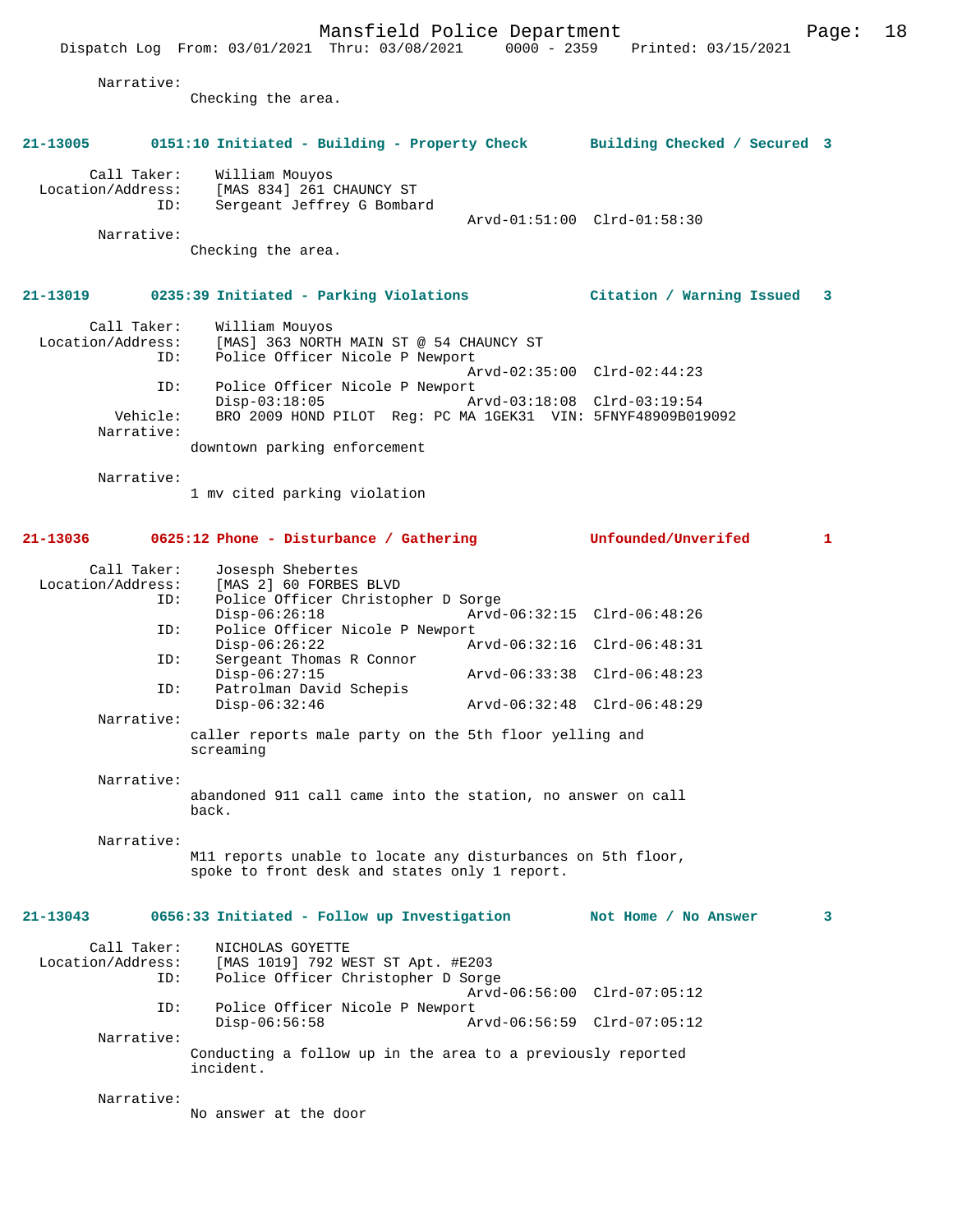Dispatch Log From: 03/01/2021 Thru: 03/08/2021 0000 - 2359 Printed: 03/15/2021

| 21-13046                                                                                                | 0725:30 Phone - Motor Veh Acc - No Injury                                                                                                                                                                                                                                                                                                                                                                 | Investigated - Report Taken 1                      |
|---------------------------------------------------------------------------------------------------------|-----------------------------------------------------------------------------------------------------------------------------------------------------------------------------------------------------------------------------------------------------------------------------------------------------------------------------------------------------------------------------------------------------------|----------------------------------------------------|
| Call Taker:<br>Location/Address:<br>ID:<br>Vehicle:<br>Towed:<br>Released To:<br>Vehicle:<br>Narrative: | Jennifer Napolitano<br>[MAS 122] 99 COPELAND DR<br>Police Officer Nicole P Newport<br>$Disp-07:27:30$<br>BLK 2017 TOYT COROLL Req: PC MA 1VTP94 VIN: 2T1BURHE1HC943291<br>For: Accident By: Central Street Garage To: Central Street Garage<br>SHIMKUS On: 03/03/2021 @ 1113<br>YEL 2004 FORD TAURUS Reg: PC MA 742AN5 VIN: 1FAFP53U84A205752<br>MVA no injuries cars pulled into the parking lot. 2 cars | Arvd-07:33:13 Clrd-08:02:03                        |
| Narrative:                                                                                              | both operators will be cited                                                                                                                                                                                                                                                                                                                                                                              |                                                    |
| Narrative:                                                                                              | One operator will be cited for being unlicensed and the<br>other operator for being at fault                                                                                                                                                                                                                                                                                                              |                                                    |
| Narrative:                                                                                              | both citations will be issued through the mail                                                                                                                                                                                                                                                                                                                                                            |                                                    |
| Narrative:                                                                                              | One vehicle was towed                                                                                                                                                                                                                                                                                                                                                                                     |                                                    |
| Refer To Accident:                                                                                      | $21MAS-63-AC$                                                                                                                                                                                                                                                                                                                                                                                             |                                                    |
| $21 - 13048$<br>0802<br>Call Taker:<br>Location/Address:<br>ID:                                         | Initiated - Parking Violations<br>Animal Control Steven Simonds<br>[MAS] 242 NORTH MAIN ST @ 16 OLD COLONY WAY<br>Animal Control Steven Simonds                                                                                                                                                                                                                                                           | Services Rendered 3                                |
| Narrative:                                                                                              | checking area for parking violations                                                                                                                                                                                                                                                                                                                                                                      | Arvd-08:03:15 Clrd-09:18:21                        |
| Narrative:                                                                                              | no violations                                                                                                                                                                                                                                                                                                                                                                                             |                                                    |
| 21-13061                                                                                                | 0905:02 Initiated - Follow up Investigation                                                                                                                                                                                                                                                                                                                                                               | Investigated - No Report<br>- 3                    |
| Call Taker:<br>Location/Address:<br>ID:                                                                 | Dispatcher Jacques Ryan<br>[FOX 981] 3 BOYDEN DR<br>Police Officer Michael T Fitzgerald<br>Arvd-09:05:00 Clrd-10:31:16                                                                                                                                                                                                                                                                                    |                                                    |
| Narrative:                                                                                              |                                                                                                                                                                                                                                                                                                                                                                                                           |                                                    |
|                                                                                                         | Conducting a follow up in the area to a previously reported<br>incident. In relation to 223-OF                                                                                                                                                                                                                                                                                                            |                                                    |
| 21-13071<br>0956<br>Call Taker:<br>Location/Address:<br>ID:                                             | Initiated - Parking Violations<br>Animal Control Steven Simonds<br>[MAS] 43 NORTH MAIN ST @ 13 PARK ST<br>Animal Control Steven Simonds                                                                                                                                                                                                                                                                   | Services Rendered 3<br>Arvd-09:56:34 Clrd-11:06:28 |
| Narrative:                                                                                              | checking area for parking violations                                                                                                                                                                                                                                                                                                                                                                      |                                                    |
| 21-13073<br>Call Taker:<br>Location/Address:<br>ID:                                                     | 0957:39 Phone - Well Being Check<br>Jennifer Napolitano<br>[MAS H5154] 32 COTTAGE ST Apt. #E<br>Police Officer Patrick J Pennie                                                                                                                                                                                                                                                                           | Services Rendered 3                                |
| Narrative:                                                                                              | $Disp-10:02:27$                                                                                                                                                                                                                                                                                                                                                                                           | Arvd-10:05:01 Clrd-10:11:39                        |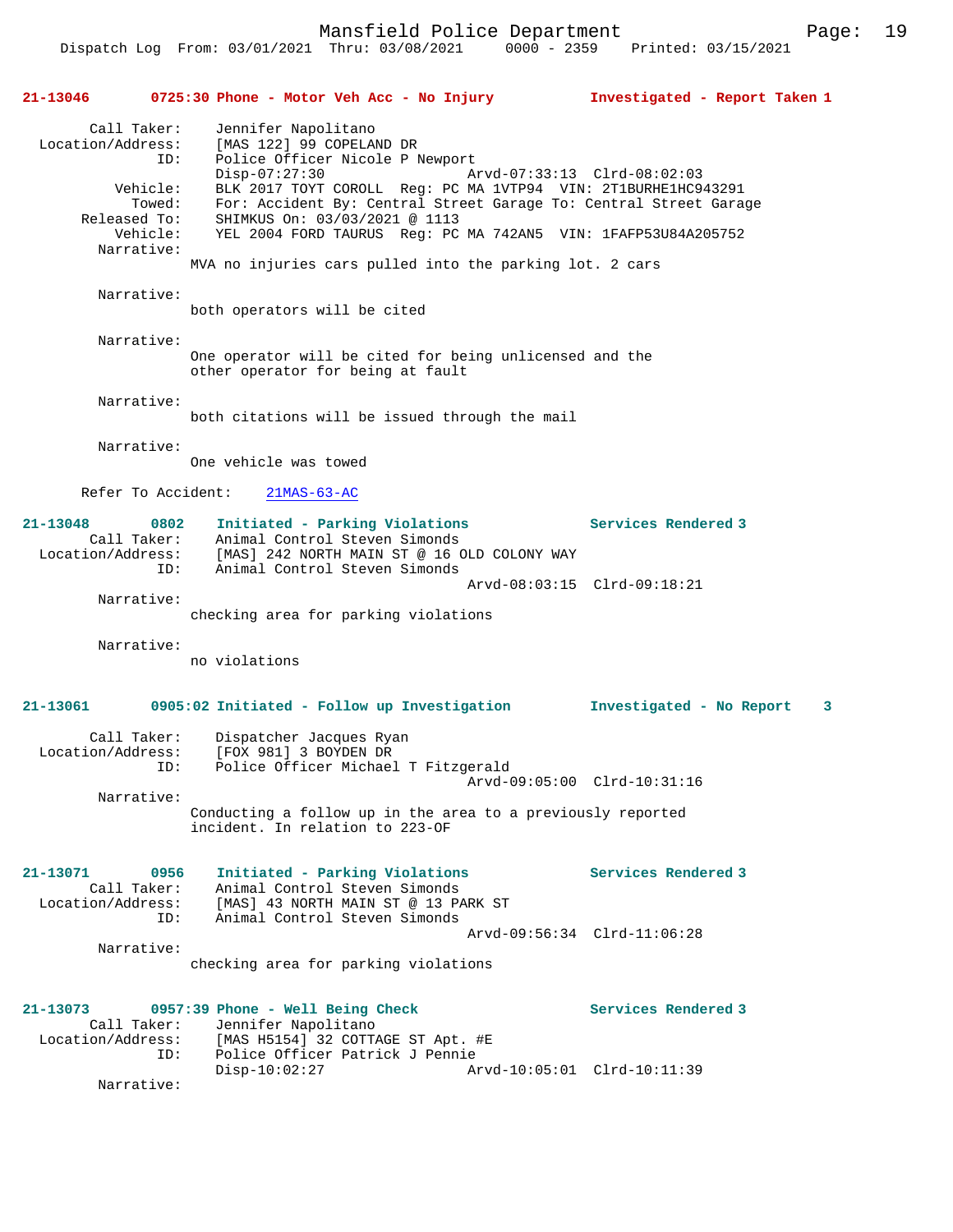M10 spoke to the party and he overslept

**21-13077 1015:47 Initiated - Follow up Investigation Not Home / No Answer 3** Call Taker: Dispatcher Jacques Ryan Location/Address: [MAS 1019] 792 WEST ST Apt. #E203 ID: Sergeant Brian P Thibault Arvd-10:15:00 Clrd-10:16:47<br>ID: Police Officer Matthew A Souza Police Officer Matthew A Souza<br>Disp-10:16:43 Disp-10:16:43 Arvd-10:29:41 Clrd-10:30:24 ID: Sergeant Brian P Thibault Disp-10:16:52 Arvd-10:29:39 Clrd-10:30:24 Narrative: Conducting a follow up in the area to a previously reported incident. Narrative: Spoke to the original RP and she aired her concerns. No answer at the door **21-13089 1053:20 Phone - Suspicious Actv / Persn / Veh Unfounded/Unverifed 2** Call Taker: Jennifer Napolitano Location/Address: [MAS 982] 111 HOPE ST ID: Police Officer Michael T Fitzgerald Disp-10:56:37 **Arvd-11:02:19** Clrd-11:16:20<br>TD: Police Officer Patrick J Pennie Police Officer Patrick J Pennie<br>Disp-10:57:09 A Disp-10:57:09 Arvd-10:59:35 Clrd-11:16:20 Narrative: Male party in the area, went into woods by basketball court, just walking around, wearing all black, black facemask, now by bleachers. Narrative: M10 and M15 searched the area and its unfounded at this time **21-13096 1146:30 Initiated - Motor Veh Acc - No Injury Investigated - Report Taken 1** Call Taker: Dispatcher Jacques Ryan Location/Address: [MAS] 287 CHAUNCY ST @ 400 RTE 140 NB<br>TD: Police Officer Matthew A Souza Police Officer Matthew A Souza Arvd-11:46:00 Clrd-11:56:09<br>ID: Police Officer David W Kinahan Police Officer David W Kinahan<br>Disp-11:50:05 Arvd-11:50:09 Clrd-12:17:24 Vehicle: GRY 2008 HYUN ELANTR Reg: PC MA 672YY4 VIN: KMHDU46D28U543714 WHI 2019 FORD BU E350 Reg: MA ATT280 VIN: 1FDEE3F65KDC29706 Narrative: on sited mva Narrative: Report taken, no injuries Refer To Accident: 21MAS-64-AC **21-13097 1146 Initiated - Parking Violations Services Rendered 3**  Call Taker: Animal Control Steven Simonds<br>Location/Address: [MAS] 255 NORTH MAIN ST @ 8 CO [MAS] 255 NORTH MAIN ST @ 8 COTTAGE ST ID: Animal Control Steven Simonds Arvd-11:47:26 Clrd-12:36:06 Narrative:

checking area for parking violations

Narrative:

Narrative:

tagged MA MIMIC on main for restrictive parking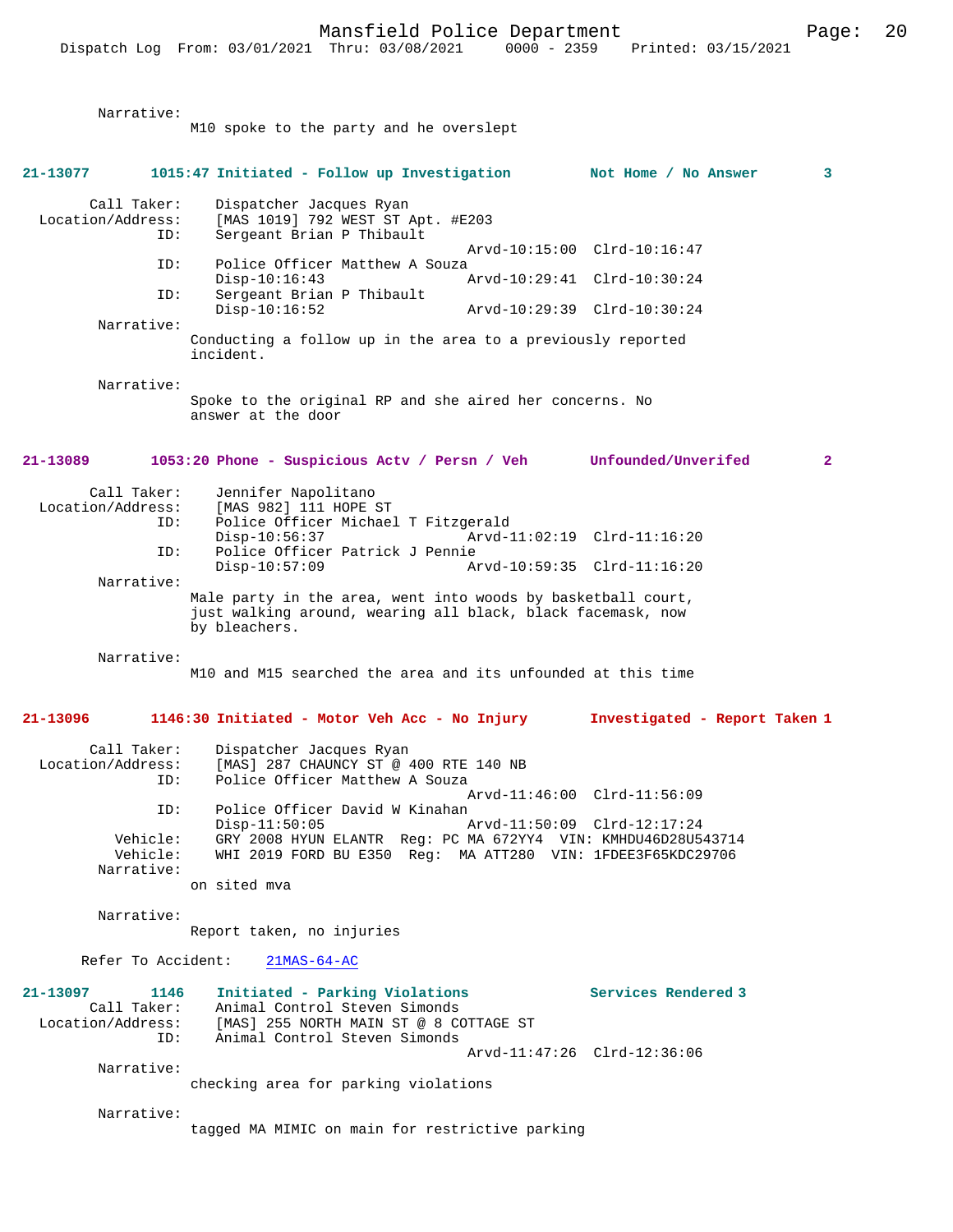Narrative:

|                                         | tagged MA 7LTB80 on pratt for overtime parking                                                                                            |                               |
|-----------------------------------------|-------------------------------------------------------------------------------------------------------------------------------------------|-------------------------------|
| 21-13100                                | 1151:24 Phone - Disturbance / Gathering                                                                                                   | Services Rendered 1           |
| Call Taker:                             | Jennifer Napolitano<br>Location/Address: [MAS 401A] 360 FORBES BLVD                                                                       |                               |
| ID:                                     | Police Officer Patrick J Pennie<br>$Disp-11:55:05$                                                                                        | Arvd-12:02:27 Clrd-12:41:54   |
| ID:                                     | Police Officer Michael T Fitzgerald<br>$Disp-11:55:11$                                                                                    | $Clrd-11:56:49$               |
| ID:                                     | Sergeant Brian P Thibault<br>$Disp-11:55:28$                                                                                              | Arvd-11:58:40 Clrd-12:41:54   |
| ID:                                     | Police Officer Matthew A Souza<br>$Disp-11:56:17$                                                                                         | Arvd-11:58:42 Clrd-12:42:49   |
| Narrative:                              | Former employee, male party chained himself to railing<br>outside of business.                                                            |                               |
| Narrative:                              |                                                                                                                                           |                               |
|                                         | male party is being cooperative and letting officers unchain<br>him with the combination lock                                             |                               |
| Narrative:                              |                                                                                                                                           |                               |
|                                         | male party is upset about workers comp with a past injury<br>and how the process went                                                     |                               |
| Narrative:                              | male party will be transported to the train station to get                                                                                |                               |
|                                         | the next train to boston                                                                                                                  |                               |
| Narrative:                              | male party is now unchained and M9 is transporting the male                                                                               |                               |
|                                         | party to the train station                                                                                                                |                               |
| Narrative:                              | party dropped off at the train station                                                                                                    |                               |
| Narrative:                              |                                                                                                                                           |                               |
|                                         | party was advised of the trespassing laws                                                                                                 |                               |
| Refer To Incident:                      | $21MAS-227-OF$                                                                                                                            |                               |
| 21-13113<br>1302<br>Location/Address:   | Initiated - Parking Violations<br>Call Taker: Animal Control Steven Simonds<br>[MAS] 255 NORTH MAIN ST @ 8 COTTAGE ST                     | Services Rendered 3           |
| ID:                                     | Animal Control Steven Simonds                                                                                                             | Arvd-13:02:50 Clrd-13:36:10   |
| Narrative:                              | checking area for parking violations                                                                                                      |                               |
| 21-13115                                | 1316:48 Walk-In - Fraud or Identity Theft                                                                                                 | Investigated - Report Taken 1 |
| Call Taker:<br>Location/Address:<br>ID: | Support Staff Matthew Todesco<br>[MAS H2780] 16 ERICK RD Apt. #12<br>Police Officer Michael T Fitzgerald                                  |                               |
| Narrative:                              | $Disp-13:17:51$                                                                                                                           | Arvd-13:26:49 Clrd-13:35:24   |
|                                         | RP into the lobby to report unemployment has been filed in<br>her name in Delaware, Ofc Fitzgerald is responding to speak<br>with the RP. |                               |
| Refer To Incident:                      | $21MAS-228-OF$                                                                                                                            |                               |
| 21-13117<br>1336                        | Initiated - Speed Trailer/Signs Deployed                                                                                                  | Services Rendered 3           |
| Call Taker:<br>Location/Address:<br>ID: | Animal Control Steven Simonds<br>[MAS] BRANCH ST<br>Animal Control Steven Simonds                                                         |                               |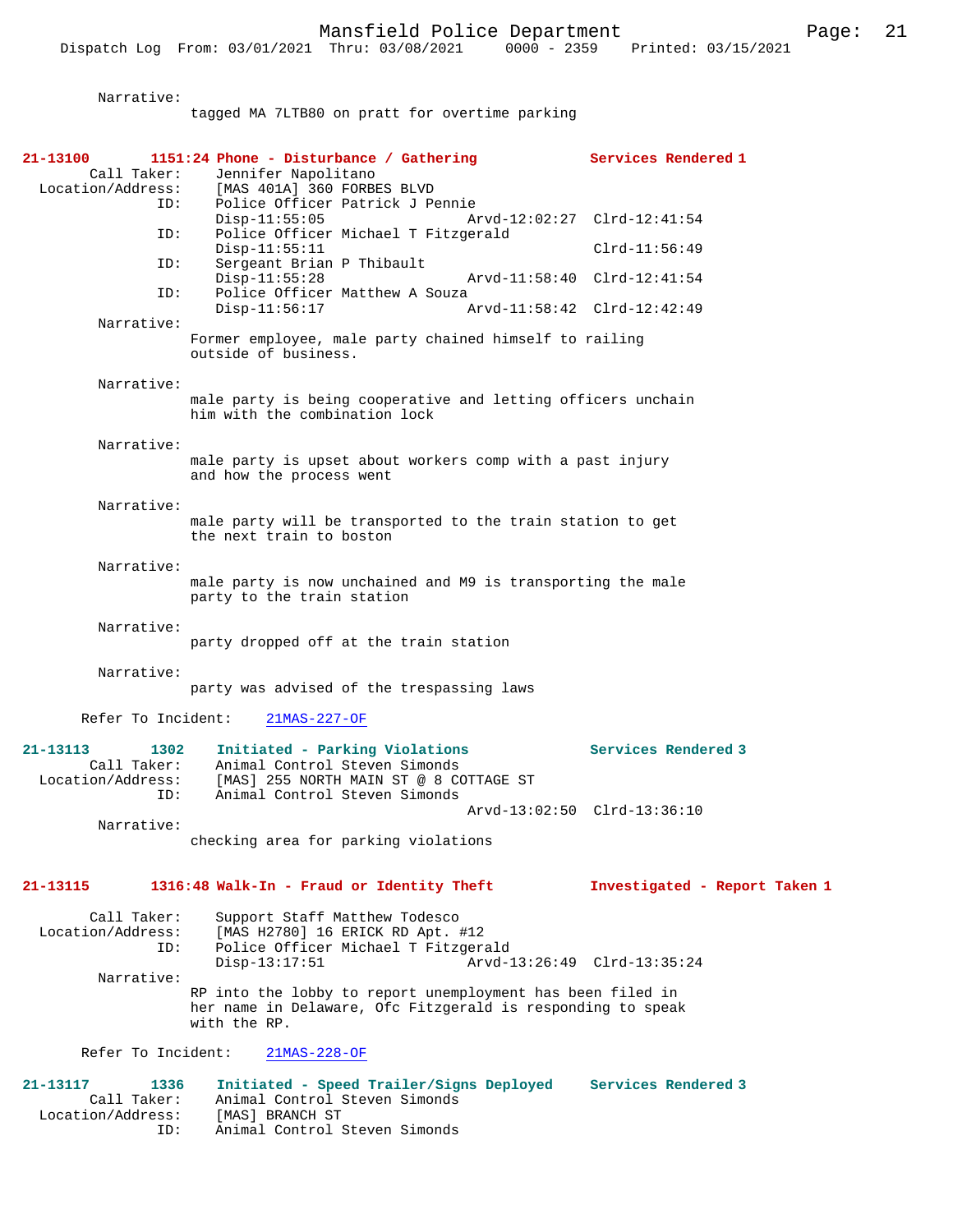Arvd-13:36:39 Clrd-13:44:53 Narrative: changing batteries on speed sign **21-13122 1344 Initiated - Parking Violations Services Rendered 3**  Call Taker: Animal Control Steven Simonds Location/Address: [MAS] 79 NORTH MAIN ST @ 14 COURT ST ID: Animal Control Steven Simonds Arvd-13:45:26 Clrd-14:37:28 Narrative: checking area for parking violations **21-13135 1452:59 Walk-In - Assist Citizen - P S A Spoken To 3**  Call Taker: Support Staff Matthew Todesco Location/Address: [MAS] 16 SMITH RD ID: Police Officer Matthew A Souza<br>Disp-14:57:14 Disp-14:57:14 Arvd-14:57:17 Clrd-16:07:00 Narrative: Ofc Souza into speak with the RP. Narrative: RP lives in Quincy and was advised that he needs to file a report with quincy. The brother lives in Mansfield and M9 is going over to see if he can facilitate the exchange. **21-13134 1455:24 Initiated - Follow up Investigation Spoken To 3**  Call Taker: Dispatcher Jacques Ryan<br>Location/Address: [MAS 1019] 792 WEST ST Location/Address: [MAS 1019] 792 WEST ST ID: Sergeant Brian P Thibault Arvd-14:55:00 Clrd-15:00:09 Narrative: Conducting a follow up in the area to a previously reported incident. Narrative: **21-13138 1506:21 Initiated - Motor Vehicle Stop Citation / Warning Issued 3** Call Taker: Dispatcher Jacques Ryan Location/Address: [MAS 1019] 792 WEST ST ID: Sergeant Brian P Thibault Arvd-15:06:00 Clrd-15:12:36 Vehicle: WHI 2015 TRUCK Reg: PAS MA VT2E22 VIN: 1C6RR7TT1FS655588 Narrative: out with mvst Narrative: RO cited for speed **21-13160 1804:07 Initiated - Motor Vehicle Stop Citation / Warning Issued 3** Call Taker: Dispatcher Jacques Ryan Vicinity of: [MAS 451B] 500 EAST ST ID: Police Officer Andrew J Kelley Arvd-18:04:00 Clrd-18:18:35<br>Vehicle: BRO 2013 HOND CIVIC Reg: PC MA 6067ZK VIN: 2HGFB2F57DH57 BRO 2013 HOND CIVIC Reg: PC MA 6067ZK VIN: 2HGFB2F57DH577968 Narrative: out with mvst Narrative: cited the RO for unregistered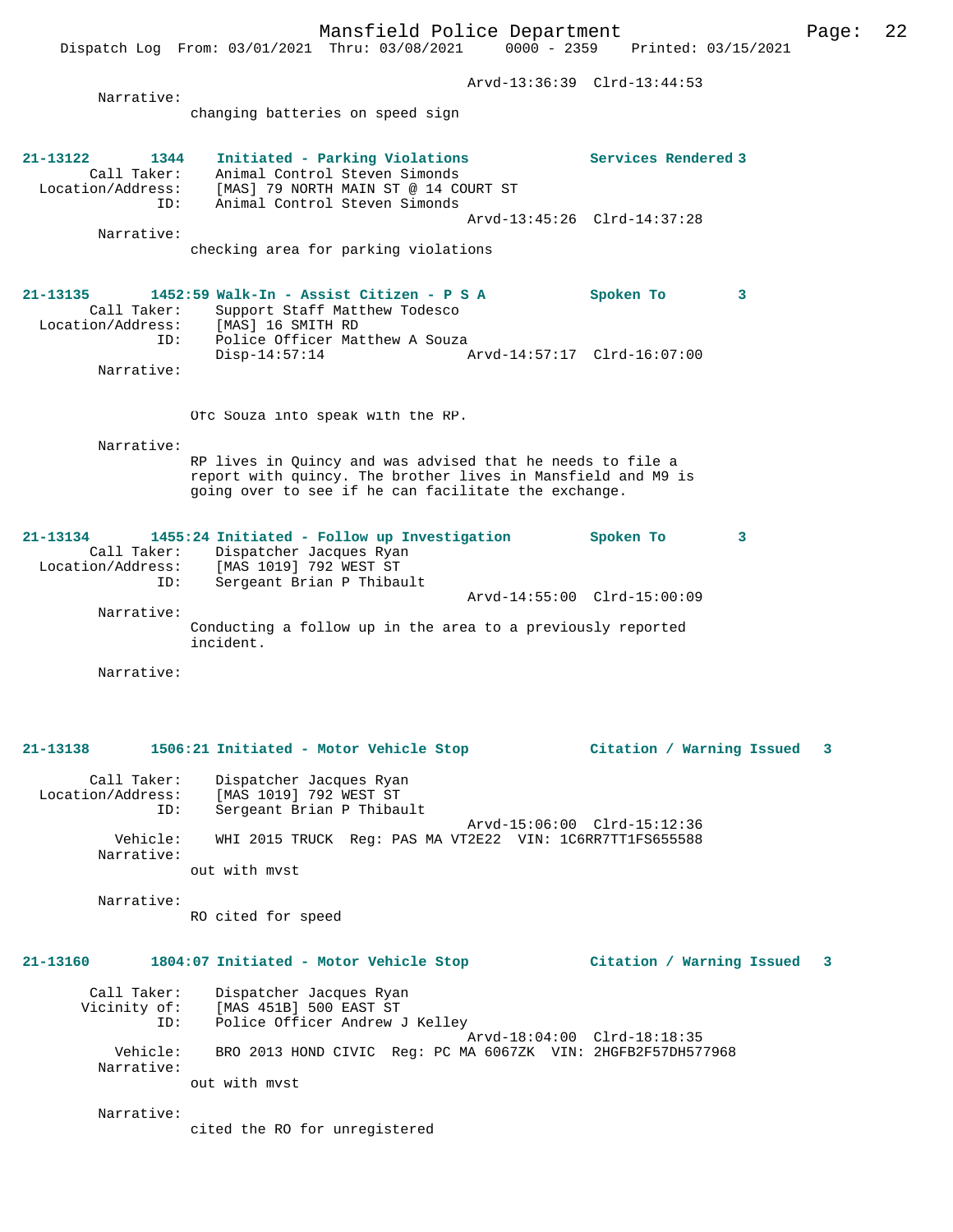Mansfield Police Department Page: 23

**21-13165 1827:42 Phone - 911 Hang-ups & Verifications Confirmed misdial/Accdntl Call 2**  Call Taker: Jennifer Napolitano Location/Address: [MAS H5712] 8 LAWNDALE RD Apt. #1 Police Officer Danielle C Titus<br>Disp-18:29:38 Ar Disp-18:29:38 Arvd-18:34:25 Clrd-18:37:45 Narrative: Checking on a 911 accidental call. Female will meet at the door. Narrative: M12 reports confirmed accidental. CP accidentally hit the button on her watch. **21-13174 1912:47 Initiated - Building - Property Check Building Checked / Secured 3** Call Taker: Ryan O'Rourke<br>Location/Address: [MAS 840] 280 ess: [MAS 840] 280 SCHOOL ST<br>TD: Police Officer David J I Police Officer David J Pepicelli Arvd-19:12:00 Clrd-19:27:50 Narrative: Checking the area. **21-13176 1924:36 Phone - Well Being Check Investigated - No Action Req. 3**  Call Taker: Jennifer Napolitano<br>Location/Address: [MAS 4] 31 HAMPSHIRE ess: [MAS 4] 31 HAMPSHIRE ST<br>ID: Police Officer David J B Police Officer David J Pepicelli Disp-19:39:36 Arvd-19:39:38 Clrd-19:46:22<br>TD: Police Officer Joshua S Ellender Police Officer Joshua S Ellender<br>Disp-19:39:44 Arv Disp-19:39:44 Arvd-19:42:17 Clrd-19:47:07 Narrative: Salem PD looking for a well being check on female party that was involved in a case in their town. Salem PD believes she does have the means to get a room for the night as well. Narrative: Per Salem PD cancel this call for now. Wrong phone was pinged by them. **21-13177 1946:26 Initiated - Building - Property Check Building Checked / Secured 3** Call Taker: Ryan O'Rourke<br>Location/Address: [MAS 322] 31 1 ess: [MAS 322] 31 HAMPSHIRE ST<br>ID: Police Officer David J Per Police Officer David J Pepicelli Arvd-19:46:00 Clrd-20:00:27 Narrative: Checking the area. **21-13189 2012:33 Phone - Motor Veh Acc - No Injury Citation / Warning Issued 1** Call Taker: Jennifer Napolitano<br>Location/Address: [MAS] 260 FORBES BLV ess: [MAS] 260 FORBES BLVD @ 575 WEST ST<br>ID: Police Officer Joshua S Ellender ID: Police Officer Joshua S Ellender Arvd-20:19:34 Clrd-20:54:44 ID: Police Officer Danielle C Titus Disp-20:15:42 Arvd-20:20:57 Clrd-20:54:39 Vehicle: BLU 2011 GMC SIERRA Reg: PC MA 384RM7 VIN: 1GTR2VE36BZ175272 Towed: For: Accident By: Central Street Garage To: Central Street Garage Released To: CAMPBELL On: 03/08/2021 @ 1446<br>Vehicle: BRO 2008 CHEV IMPALA Req: PC I BRO 2008 CHEV IMPALA Reg: PC MA 467CR4 VIN: 2G1WT58K489237251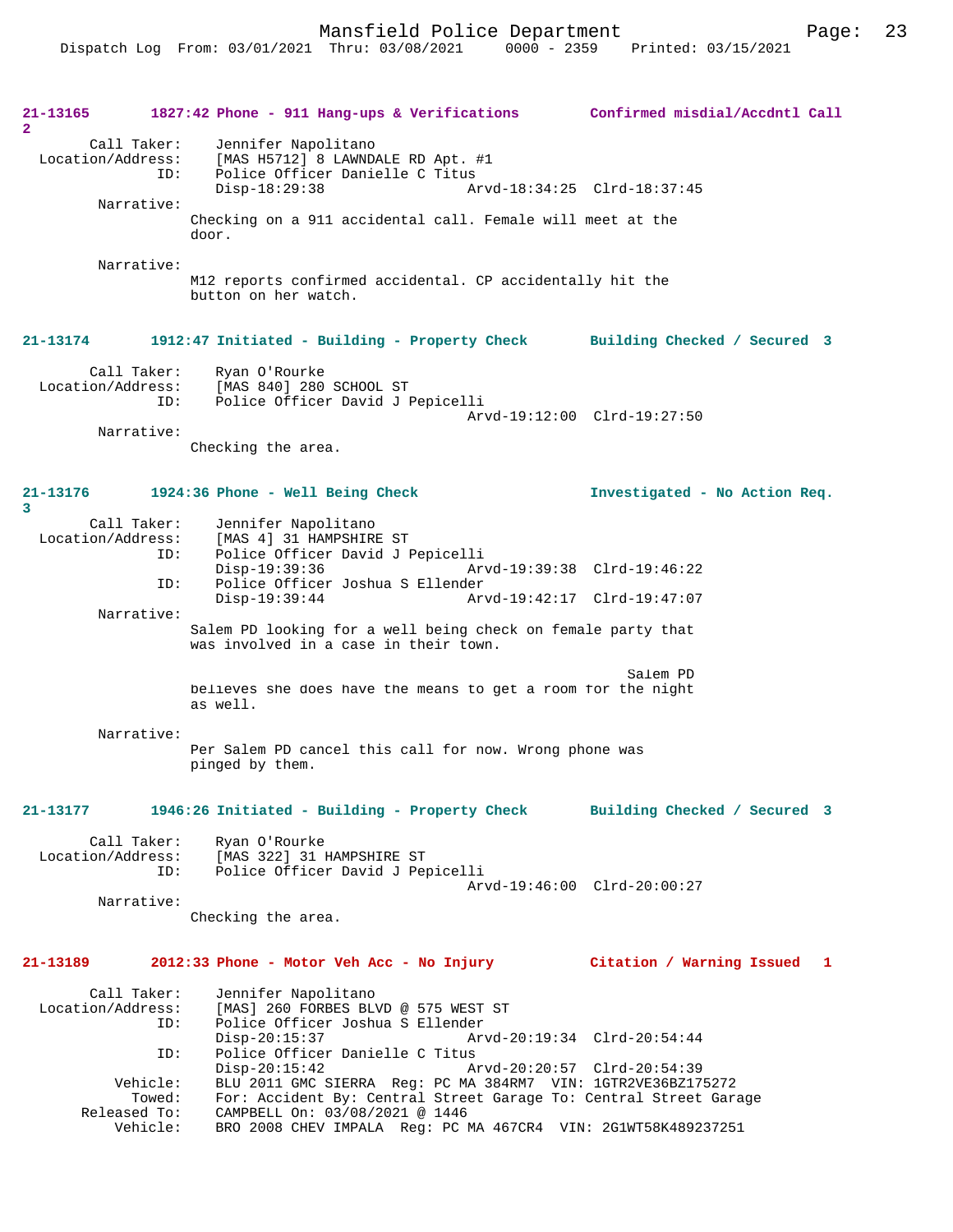Mansfield Police Department Page: 24 Dispatch Log From: 03/01/2021 Thru: 03/08/2021 0000 - 2359 Printed: 03/15/2021 Towed: For: Accident By: Central Street Garage To: Central Street Garage Released To: KURLAND On: 03/05/2021 @ 1201 Narrative: 3rd party reporting her son was in an accident. No injuries. Fluids leaking from one of the vehicles. Narrative: Requesting tow for 1. Narrative: Central street enroute Narrative: Central on scene. Refer To Accident: 21MAS-65-AC **21-13196 2054:54 Initiated - Building - Property Check Building Checked / Secured 3** Call Taker: Ryan O'Rourke Location/Address: [MAS 2] 60 FORBES BLVD ID: Police Officer Danielle C Titus Arvd-20:54:00 Clrd-20:59:35 Narrative: Checking the area. **21-13197 2106 Initiated - Building - Property Check Building Checked / Secured 3** Call Taker: Police Officer Andrew J Kelley Location/Address: [MAS 992] 660 EAST ST ID: Police Officer Andrew J Kelley Arvd-21:07:13 Clrd-21:14:38 Narrative: Checking the area. **21-13204 2126:20 Phone - 911 Hang-ups & Verifications Confirmed misdial/Accdntl Call 2**  Call Taker: Jennifer Napolitano Location/Address: [MAS 55] 51 FRANCIS AVE Police Officer Andrew J Kelley<br>Disp-21:29:44 Disp-21:29:44 Arvd-21:32:56 Clrd-21:35:43 Narrative: Checking on a 911 accidental use the entrance by the trailer. Female will flag you down. **21-13203 2127 Initiated - Building - Property Check Building Checked / Secured 3** Call Taker: Police Officer Andrew J Kelley Location/Address: [MAS 37] 670 EAST ST ID: Police Officer Andrew J Kelley Arvd-21:27:57 Clrd-21:28:13 Narrative: Checking the area. **21-13205 2129:47 Initiated - Building - Property Check Building Checked / Secured 3** Call Taker: Ryan O'Rourke Location/Address: [MAS] 4 ERICK RD @ 15 BONNEY LN<br>TD: Police Officer Danielle C Titus Police Officer Danielle C Titus Arvd-21:29:00 Clrd-21:39:58 Narrative: Checking the area. **21-13207 2136:02 Initiated - Building - Property Check Building Checked / Secured 3**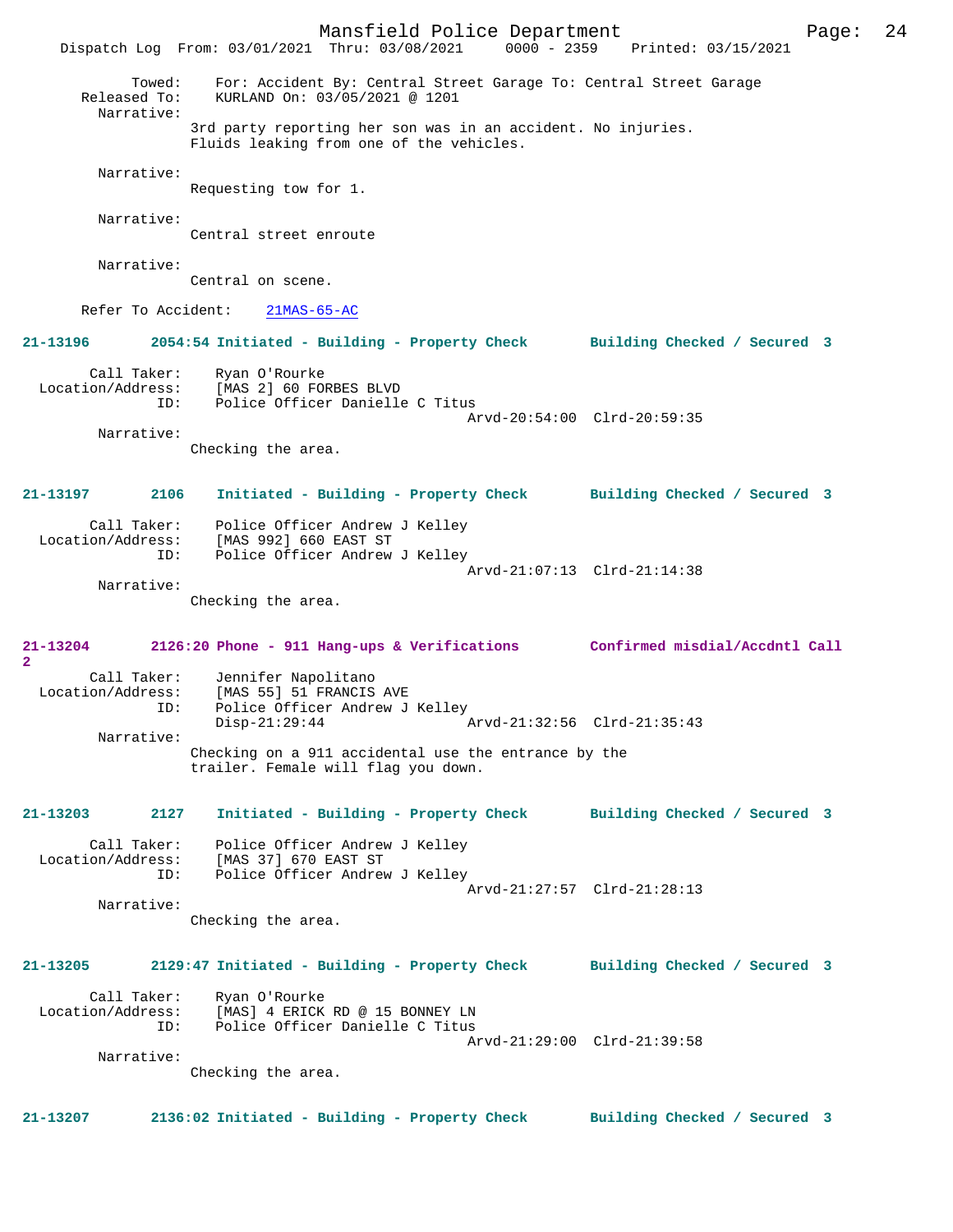Mansfield Police Department Page: 25 Dispatch Log From: 03/01/2021 Thru: 03/08/2021 0000 - 2359 Printed: 03/15/2021 Call Taker: Ryan O'Rourke<br>ion/Address: [MAS 417] 9 FI Location/Address: [MAS 417] 9 FRANCIS AVE Police Officer Andrew J Kelley Arvd-21:36:00 Clrd-21:41:32 Narrative: Checking the area. **21-13212 2200 Initiated - Building - Property Check Building Checked / Secured 3** Call Taker: Police Officer Andrew J Kelley Location/Address: [MAS 982] 111 HOPE ST Police Officer Andrew J Kelley Arvd-22:00:53 Clrd-22:21:18 Narrative: Checking the area. **21-13214 2203:51 Initiated - Building - Property Check Building Checked / Secured 3** Call Taker: Ryan O'Rourke<br>Location/Address: [MAS 281A] 1 ( ess: [MAS 281A] 1 CROCKER ST<br>ID: Police Officer Danielle Police Officer Danielle C Titus Arvd-22:03:00 Clrd-22:15:37 Narrative: Checking the area. **21-13216 2227:32 Walk-In - Assist Citizen - P S A Investigated - No Action Req. 3**  Call Taker: Support Staff Heather A Sullivan Location/Address: [MAS 451B] 500 EAST ST ID: Police Officer Joshua S Ellender Disp-22:30:57 <br>
Net Req: MA 911922 <br>
Req: MA 911922 <br>
Net Req: MA 911922 <br>
Disp-22:31:01 Clrd-03/04/2021 @ 00:23:59 Reg: MA 911922 Narrative: Walk in reporting her husband called her stating he was mugged aprox 1 hour ago Narrative: SEMRECC obtained a ping location on his cell phone. As of 2234hrs it was in Providence, RI with radius of 99 meters area of Dudley ST and Rte 95 Narrative: Party was located at Rhode Island Hospital. **For Date: 03/04/2021 - Thursday 21-13246 0144:58 Initiated - Building - Property Check Building Checked / Secured 3** Call Taker: Ryan O'Rourke<br>Location/Address: [MAS 65] 30 C [MAS 65] 30 CHAUNCY ST ID: Police Officer Christopher D Sorge Arvd-01:44:00 Clrd-01:51:11 Narrative: Checking the area. **21-13247 0150:11 Initiated - Building - Property Check Building Checked / Secured 3** Call Taker: Ryan O'Rourke Location/Address: [MAS 170] 255 HOPE ST ID: Police Officer Andrew J Kelley Arvd-01:50:00 Clrd-02:01:43 Narrative: Checking the area.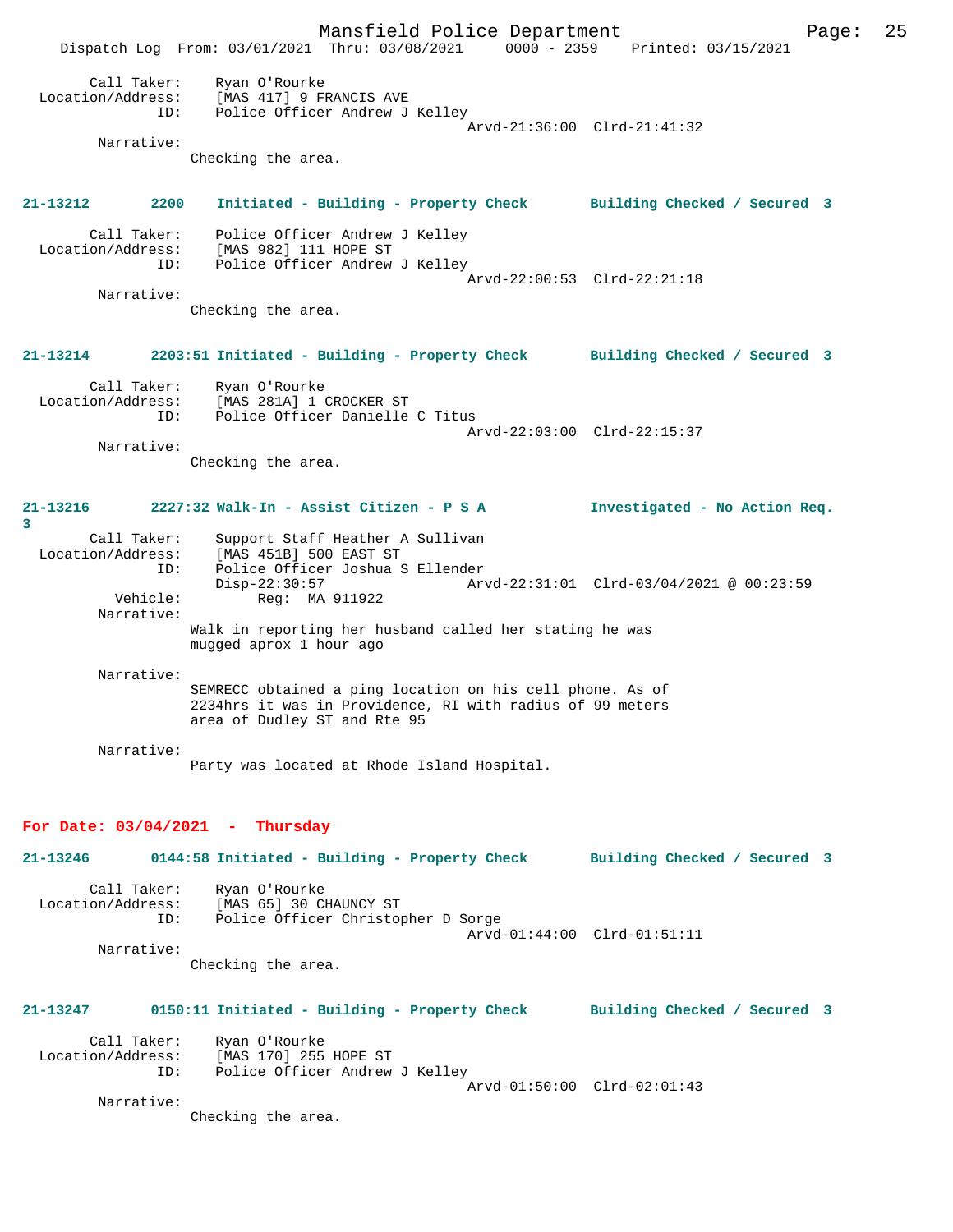Mansfield Police Department Page: 26 Dispatch Log From: 03/01/2021 Thru: 03/08/2021 0000 - 2359 Printed: 03/15/2021

**21-13252 0211:05 Initiated - Building - Property Check Building Checked / Secured 3** Call Taker: Ryan O'Rourke Location/Address: [FOX 838] 2 FOXBOROUGH BLVD ID: Police Officer Christopher D Sorge Arvd-02:11:00 Clrd-02:13:13 Narrative: Checking the area. **21-13253 0213:23 Initiated - Building - Property Check Building Checked / Secured 3** Call Taker: Ryan O'Rourke Location/Address: [FOX 49] 35 FOXBOROUGH BLVD ID: Police Officer Christopher D Sorge Arvd-02:13:00 Clrd-02:15:26 Narrative: Checking the area. **21-13254 0215:34 Initiated - Building - Property Check Building Checked / Secured 3** Call Taker: Ryan O'Rourke Location/Address: [FOX 14] 4 FISHER ST ID: Police Officer Christopher D Sorge Arvd-02:15:00 Clrd-02:17:04 Narrative: Checking the area. **21-13255 0217:11 Initiated - Building - Property Check Building Checked / Secured 3** Call Taker: Ryan O'Rourke Location/Address: [MAS 322] 31 HAMPSHIRE ST ID: Police Officer Christopher D Sorge Arvd-02:17:00 Clrd-02:19:20 Narrative: Checking the area. **21-13257 0219:28 Initiated - Building - Property Check Building Checked / Secured 3** Call Taker: Ryan O'Rourke Location/Address: [MAS 411] 60 FORBES BLVD ID: Police Officer Christopher D Sorge Arvd-02:19:00 Clrd-02:21:41 Narrative: Checking the area. **21-13258 0226:13 Initiated - Building - Property Check Building Checked / Secured 3** Call Taker: Ryan O'Rourke<br>Location/Address: [MAS 1002] 25 [MAS 1002] 250 EAST ST ID: Police Officer Andrew J Kelley Arvd-02:26:00 Clrd-02:41:31 Narrative: Checking the area. **21-13261 0248:11 Initiated - Building - Property Check Building Checked / Secured 3** Call Taker: Ryan O'Rourke Location/Address: [MAS 834] 261 CHAUNCY ST ID: Police Officer Christopher D Sorge Arvd-02:48:00 Clrd-02:55:52 Narrative: Checking the area.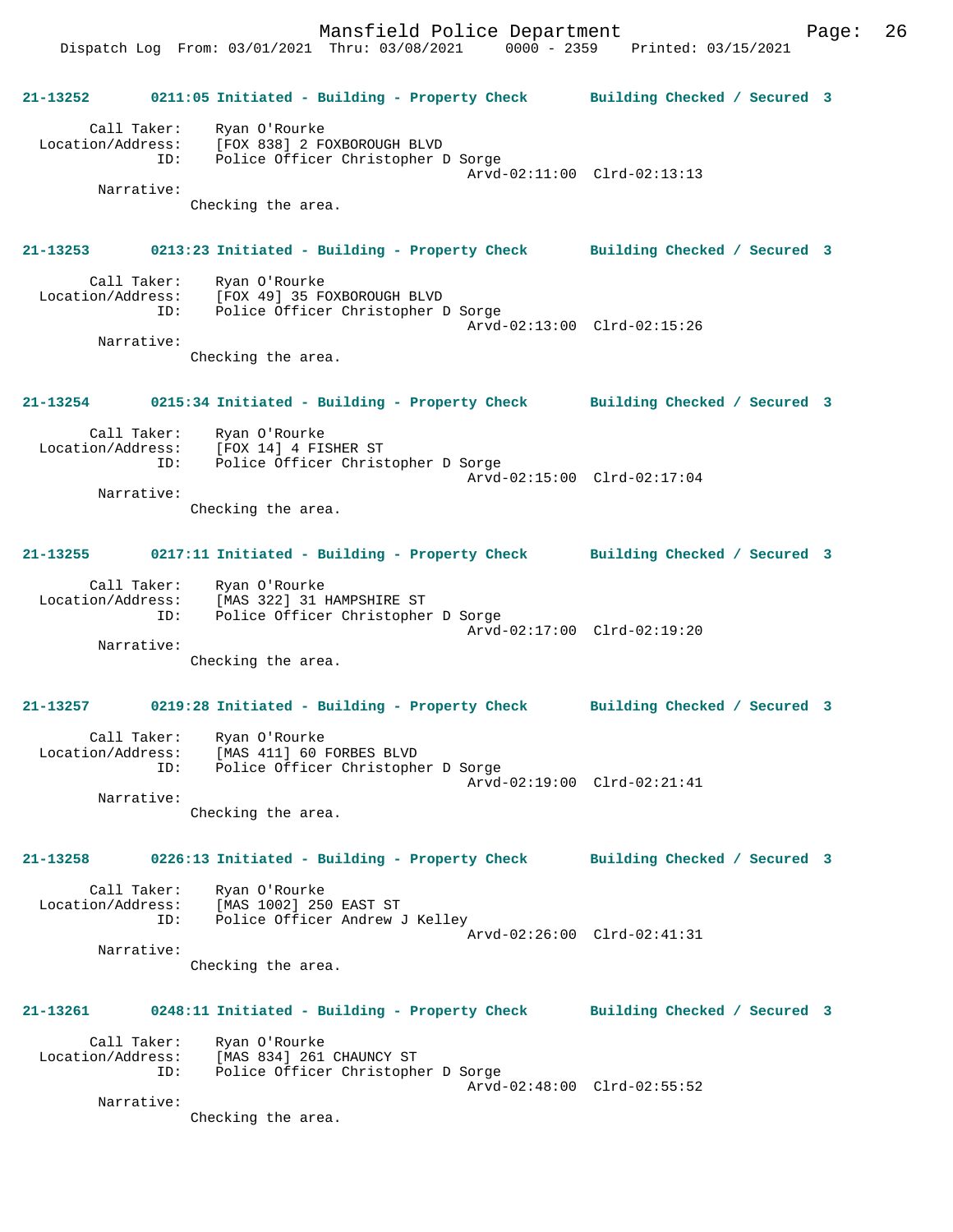|                               |                            | 21-13264 0315:09 Initiated - Building - Property Check Building Checked / Secured 3                                                                            |                             |
|-------------------------------|----------------------------|----------------------------------------------------------------------------------------------------------------------------------------------------------------|-----------------------------|
|                               | Call Taker:                | Ryan O'Rourke<br>Location/Address: [MAS 992] 660 EAST ST<br>ID: Police Officer Andrew J Kelley                                                                 |                             |
|                               | Narrative:                 |                                                                                                                                                                | Arvd-03:15:00 Clrd-03:23:13 |
|                               |                            | Checking the area.                                                                                                                                             |                             |
|                               |                            | 21-13266 0336:16 Initiated - Parking Violations Citation / Warning Issued 3                                                                                    |                             |
|                               |                            | Call Taker: Ryan O'Rourke<br>Location/Address: [MAS] NORTH MAIN ST<br>ID: Police Officer Nicole P Newport                                                      |                             |
|                               | Narrative:                 | Vehicle: BLU 2003 DODG DAKOTA Reg: PC MA 1YNN26 VIN: 1D7HG12X43S296198<br>Vehicle: BLK 2013 AUDI A8 Req: PAS MA ICKG55 VIN: WAUR2AFDXDN015922                  | Arvd-03:36:00 Clrd-03:56:05 |
|                               |                            | Parking enforcement.                                                                                                                                           |                             |
| 21-13267                      |                            | 0400:32 Initiated - Building - Property Check Building Checked / Secured 3                                                                                     |                             |
|                               | Call Taker:                | Ryan O'Rourke<br>Location/Address: [MAS 1015] 30 CHAUNCY ST<br>ID: Police Officer Nicole P Newport                                                             | Arvd-04:00:00 Clrd-04:20:00 |
|                               | Narrative:                 | Checking the area.                                                                                                                                             |                             |
|                               |                            | 21-13270 0516:42 911 - Assist Fire Department                                                                                                                  | Referred to Other Agency 2  |
|                               | ID:                        | Call Taker: Ryan O'Rourke<br>Location/Address: [MAS 4] 31 HAMPSHIRE ST<br>Police Officer Christopher D Sorge<br>Arvd-05:26:40 Clrd-05:33:32<br>$Disp-05:19:22$ |                             |
|                               | Narrative:                 | Assisting the FD with a fire related incident. Nature: CO<br>Detector Activation                                                                               |                             |
| 21-13271                      |                            | 0623:21 Phone - 911 Hang-ups & Verifications Confirmed misdial/Accdntl Call                                                                                    |                             |
| Location/Address:             | Call Taker:<br>ID:         | Stephen Martell<br>[MAS H5513] 10 GORDON CT<br>Police Officer Christopher D Sorge                                                                              |                             |
|                               | ID:                        | $Disp-06:25:23$<br>Officer Anthony L DiCarlo                                                                                                                   | Arvd-06:32:01 Clrd-06:34:06 |
|                               | Narrative:                 | $Disp-06:29:51$                                                                                                                                                | $Clrd-06:30:16$             |
|                               |                            | Checking on a 911 hang up                                                                                                                                      |                             |
| 21-13284<br>Location/Address: | 0717<br>Call Taker:<br>ID: | Initiated - Parking Violations<br>Animal Control Steven Simonds<br>[MAS] 43 NORTH MAIN ST @ 13 PARK ST<br>Animal Control Steven Simonds                        | Services Rendered 3         |
|                               |                            |                                                                                                                                                                | Arvd-07:18:25 Clrd-07:45:12 |
|                               | Narrative:                 | checking area for parking violations                                                                                                                           |                             |
|                               | Narrative:                 | no violations                                                                                                                                                  |                             |
|                               |                            |                                                                                                                                                                |                             |
| 21-13288                      |                            | 0745:14 Phone - Well Being Check<br>Call Taker: Dispatcher Alyson Vico                                                                                         | Spoken To<br>3              |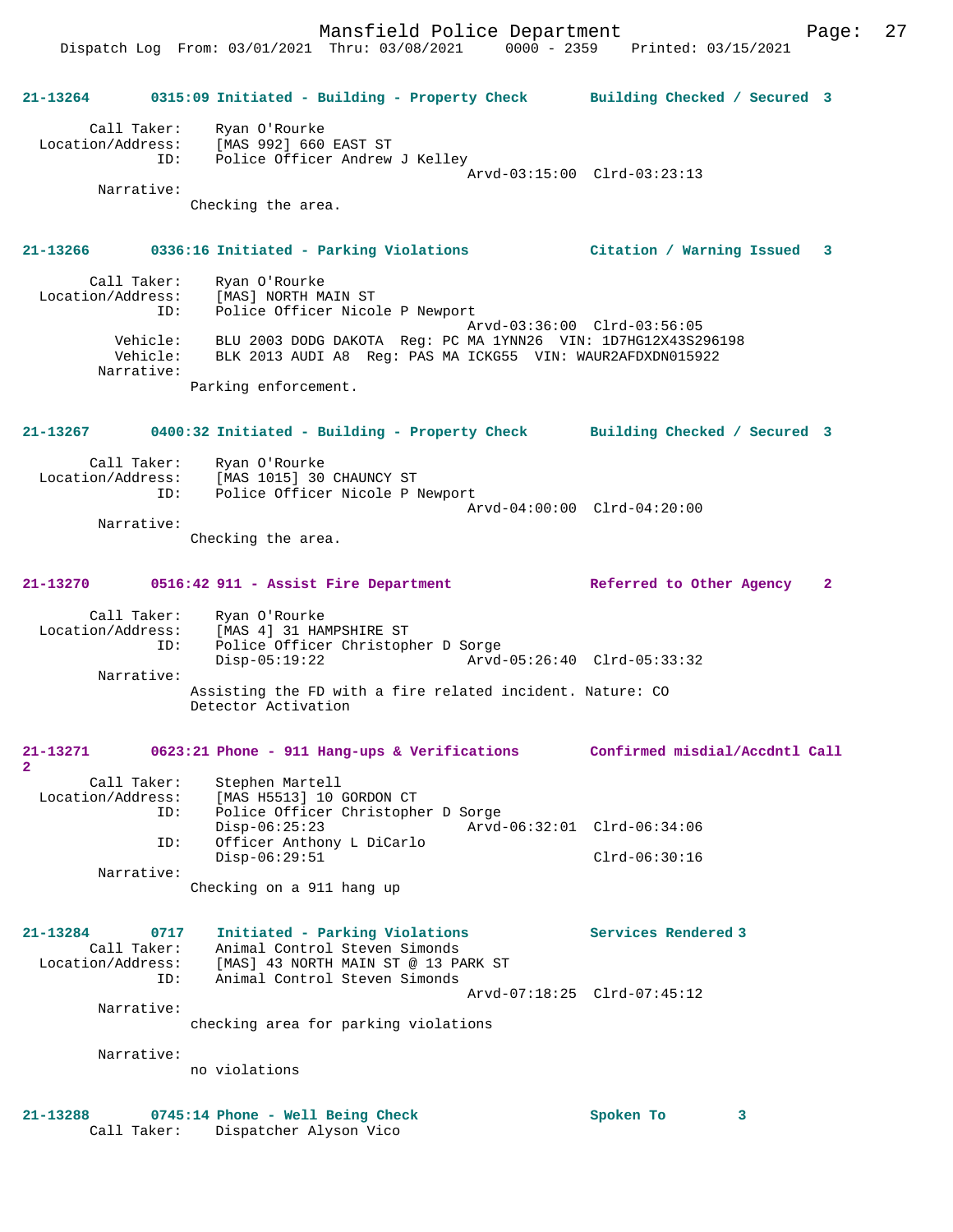Mansfield Police Department Page: 28 Dispatch Log From: 03/01/2021 Thru: 03/08/2021 0000 - 2359 Location/Address: [MAS] 5 LINCOLN RD Q @ 245 BRANCH ST ID: Police Officer Andrew J Kelley Disp-07:46:34 Clrd-07:52:54<br>ID: Police Officer Joshua S Ellender Police Officer Joshua S Ellender<br>Disp-07:46:19 Arvd Disp-07:46:19 Arvd-07:50:28 Clrd-07:52:31 Narrative: CP is reporting an elderly male walking in the middle of branch street towards ware street. Narrative: Male is wearing jeans with a dark brown coat. CP is reporting that he was muttering words to himself. Narrative: Male party looked like he was in his late 50's early 60's Narrative: CP reports the male party should be by the solar panels now but does not have eyes on the involved male party anymore. Narrative: M3 reports speaking to a party who was walking with head phones in and is doing well. Nobody else in the area. **21-13291 0809 Initiated - Parking Violations Services Rendered 3**  Call Taker: Animal Control Steven Simonds Location/Address: [MAS] 242 NORTH MAIN ST @ 16 OLD COLONY WAY ID: Animal Control Steven Simonds Arvd-08:09:37 Clrd-08:56:46 Narrative: checking area for parking violations **21-13312 0930:09 Initiated - Building - Property Check Building Checked / Secured 3** Call Taker: NICHOLAS GOYETTE<br>Location/Address: [MAS 281A] 1 CRO [MAS 281A] 1 CROCKER ST ID: Police Officer Nicole M Boldrighini Arvd-09:30:00 Clrd-09:40:27 Narrative: Checking the area. **21-13314 0940:07 Initiated - Building - Property Check Building Checked / Secured 3** Call Taker: NICHOLAS GOYETTE Location/Address: [MAS 840] 280 SCHOOL ST ID: Police Officer David J Pepicelli Arvd-09:40:00 Clrd-09:55:34 Narrative: Checking the area. **21-13329 1035:48 911 - 911 Hang-ups & Verifications Unfounded/Unverifed 2** Call Taker: Dispatcher Jacques Ryan<br>Location/Address: [MAS H1510] 710 EAST ST ess: [MAS H1510] 710 EAST ST<br>ID: Police Officer Joshua S Police Officer Joshua S Ellender<br>Disp-10:38:01 Ar Disp-10:38:01 Arvd-10:40:05 Clrd-10:45:40 ID: Police Officer Nicole M Boldrighini Disp-10:39:12 Arvd-10:41:24 Clrd-10:45:39 Narrative: Checking on a 911 open line Narrative: Phone number unable to call back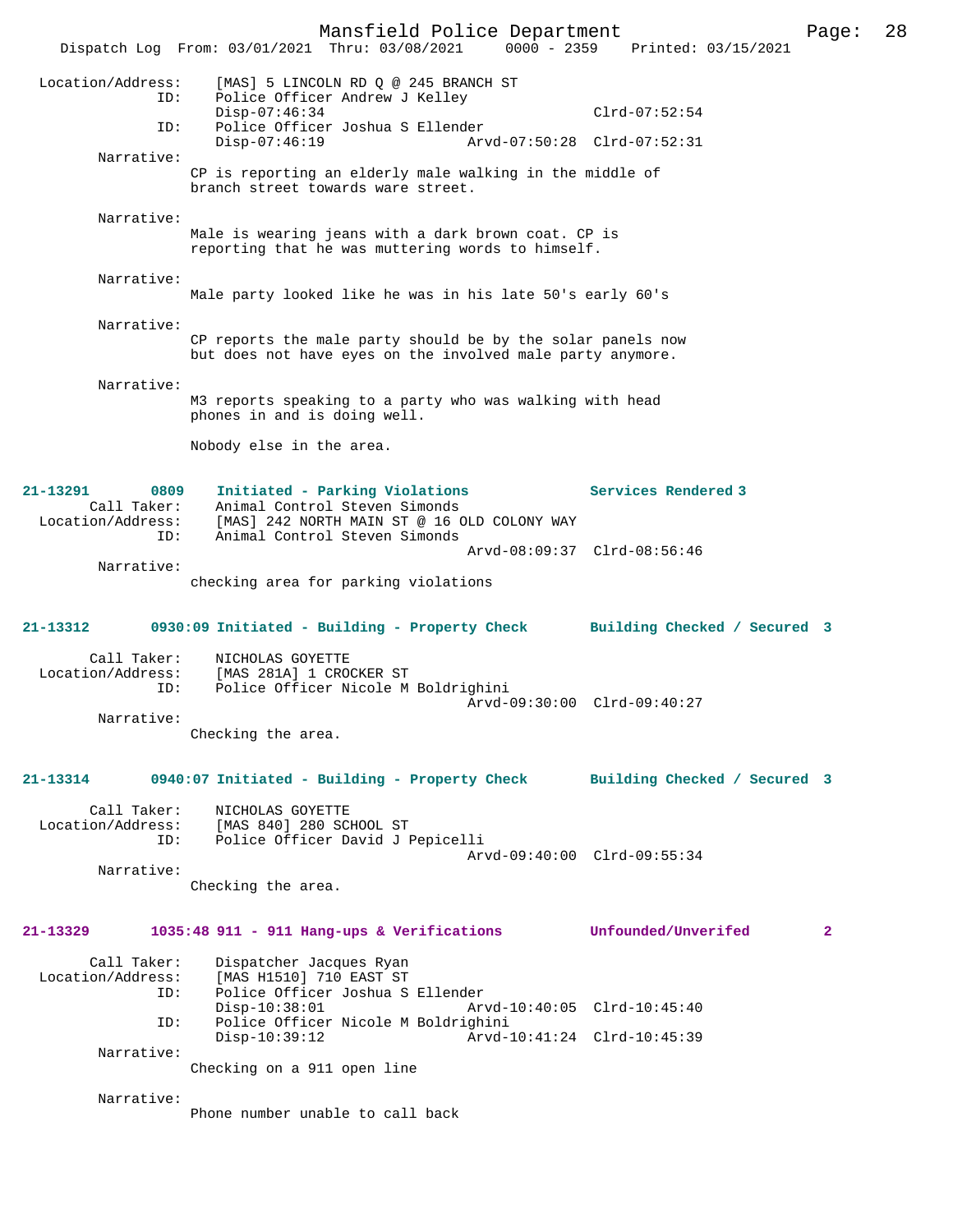Dispatch Log From: 03/01/2021 Thru: 03/08/2021 0000 - 2359 Printed: 03/15/2021

| Narrative:                                          | Clear, nobody the address claims to have called                                                                                                                                  |                                                            |              |
|-----------------------------------------------------|----------------------------------------------------------------------------------------------------------------------------------------------------------------------------------|------------------------------------------------------------|--------------|
| 21-13338                                            | 1124:48 Phone - Assist Fire Department                                                                                                                                           | Referred to Other Agency                                   | $\mathbf{2}$ |
| Call Taker:<br>ID:                                  | NICHOLAS GOYETTE<br>Location/Address: [MAS 840F] 280 SCHOOL ST Apt. #F<br>Police Officer Nicole M Boldrighini<br>$Disp-11:25:29$                                                 |                                                            |              |
| Narrative:                                          | Assisting the FD with a fire related incident. Nature:<br>master box                                                                                                             |                                                            |              |
| Narrative:                                          | Paper store also reporting an alarm                                                                                                                                              |                                                            |              |
| $21 - 13342$<br>ID:                                 | 1156:59 Phone - Disabled Motor Vehicle<br>Call Taker: NICHOLAS GOYETTE<br>Location/Address: [MAS] 660 EAST ST @ 25 FRANKLIN ST<br>Police Officer Joshua S Ellender               | Services Rendered 3                                        |              |
| ID:<br>Vehicle:<br>Narrative:                       | $Disp-11:57:19$<br>Detective Anthony R Lattanzio<br>$Disp-11:57:26$<br>BLK 2008 TOYT COROLL Reg: PC MA 9TM714 VIN: 2T1BR32E38C862784<br>MD4 reports a dmv, M3 en route to assist | Arvd-11:58:39 Clrd-12:01:52<br>Arvd-11:57:30 Clrd-12:01:51 |              |
| Narrative:                                          | Clear, my pushed into a parking spot.                                                                                                                                            |                                                            |              |
| 21-13345                                            | 1204:41 Phone - Assist Fire Department                                                                                                                                           | Referred to Other Agency                                   | $\mathbf{2}$ |
| Call Taker:<br>ID:<br>ID:                           | NICHOLAS GOYETTE<br>Location/Address: [MAS 198] 71 COPELAND DR<br>Police Officer Nicole M Boldrighini<br>$Disp-12:06:15$<br>Police Officer David J Pepicelli<br>$Disp-12:06:44$  | $Clrd-12:06:52$<br>Arvd-12:06:57 Clrd-12:14:21             |              |
| Narrative:                                          | Assisting the FD with a fire related incident. Nature: alarm<br>sounding in the area                                                                                             |                                                            |              |
| Narrative:                                          | M11 reports FD on location, investigating further                                                                                                                                |                                                            |              |
| 21-13356                                            | 1248:27 Phone - Assist Fire Department                                                                                                                                           | Referred to Other Agency                                   | $\mathbf{2}$ |
| Call Taker:<br>Location/Address:<br>ID:             | NICHOLAS GOYETTE<br>[MAS 127F] 31 SUFFOLK RD<br>Police Officer David J Pepicelli                                                                                                 |                                                            |              |
| Narrative:                                          | $Disp-12:48:51$<br>Assisting the FD with a fire related incident. Nature:<br>master box                                                                                          | Arvd-12:52:49 Clrd-13:04:25                                |              |
| 21-13357<br>Call Taker:<br>Location/Address:<br>ID: | 1306:38 Phone - 911 Hang-ups & Verifications<br>NICHOLAS GOYETTE<br>[MAS H1223] 55 PINE NEEDLE LN<br>Police Officer Joshua S Ellender                                            | Incident Report 2                                          |              |
| ID:                                                 | $Disp-13:07:10$<br>Police Officer Nicole M Boldrighini                                                                                                                           | Arvd-13:09:58 Clrd-13:19:04                                |              |
| Narrative:                                          | $Disp-13:07:13$<br>Checking on a 911 hang up.                                                                                                                                    | Arvd-13:10:59 Clrd-13:19:05                                |              |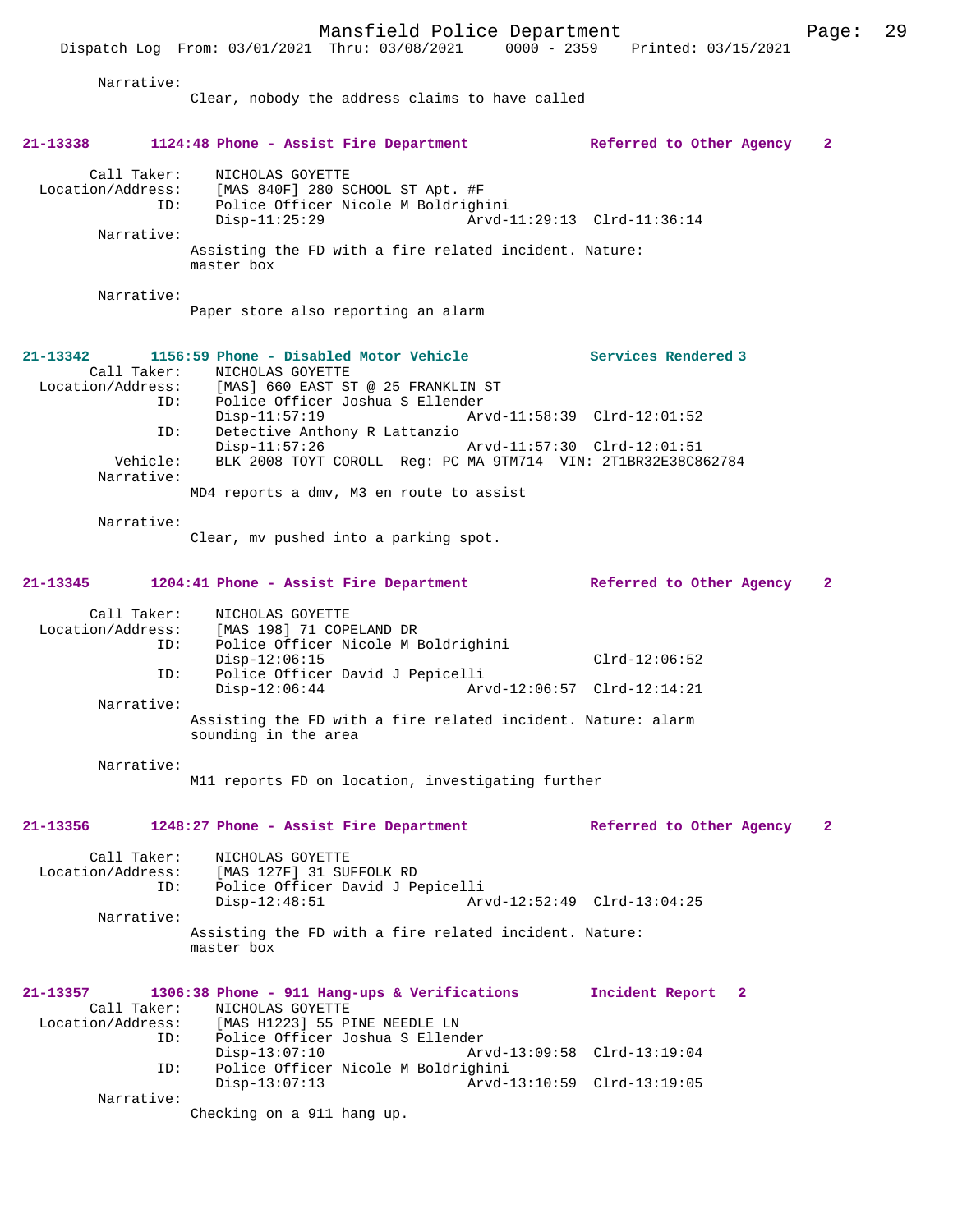Narrative:

Refer To Incident: 21MAS-232-OF

## **21-13383 1454:00 Initiated - Motor Vehicle Stop Citation / Warning Issued 3** Call Taker: NICHOLAS GOYETTE Location/Address: [MAS H3386] 48 SOUTH MAIN ST ID: Police Officer Nicole M Boldrighini Arvd-14:54:00 Clrd-15:00:27

 Vehicle: BRO 2014 CHEV UT EQUINO Reg: PC MA 5DV388 VIN: 2GNALAEK4E1116669 Narrative:

Out with a mvst. RO cited for defective equipment.

**21-13384 1456:58 Initiated - Motor Veh Acc - w/Injury Referred to Other Agency 1**

| Call Taker:       | NICHOLAS GOYETTE                                              |
|-------------------|---------------------------------------------------------------|
| Location/Address: | [MAS 1017] RTE 495 SB                                         |
| ID:               | Sergeant Brian P Thibault                                     |
|                   | Arvd-14:56:00 Clrd-15:42:50                                   |
| ID:               | Police Officer David J Pepicelli                              |
|                   | $Disp-14:57:18$<br>Arvd-14:58:38 Clrd-15:42:58                |
| ID:               | Police Officer Nicole M Boldrighini                           |
|                   | Arvd-15:00:35 Clrd-15:08:31<br>$Disp-15:00:33$                |
| Vehicle:          | BLK 2020 CHEV TRAX Req: PAS MA VTN855 VIN: KL7CJPSB9LB071270  |
| Vehicle:          | GRY 2019 NISS SENTRA Req: PC MA 8798TZ VIN: 3N1AB7AP4KY279144 |
| Vehicle:          | GRY 2011 SUBA LEGACY Req: PC MA 805CNR VIN: 4S3BMBL67B3243914 |
| Narrative:        |                                                               |
|                   |                                                               |

Out with an mva, FD en route as well

Narrative:

Narrative:

 Narrative: State Police took report and called for the tows. Sterry Street towed the vehicles for the state.

| 21-13401    | 1647:10 911 - Suspicious Actv / Persn / Veh              |                                  |                             | Spoken To       | $\overline{2}$ |
|-------------|----------------------------------------------------------|----------------------------------|-----------------------------|-----------------|----------------|
| Call Taker: | Dispatcher Jacques Ryan                                  |                                  |                             |                 |                |
|             | Location/Address: [MAS H5311] 255 ELM TER                |                                  |                             |                 |                |
|             | Police Officer Danielle C Titus<br>ID:                   |                                  |                             |                 |                |
|             | $Disp-16:49:11$                                          |                                  | Arvd-16:58:34 Clrd-17:07:29 |                 |                |
|             | Police Officer Jay J Sparrow<br>ID:                      |                                  |                             |                 |                |
|             | $Disp-16:49:14$                                          |                                  |                             | $Clrd-17:00:04$ |                |
|             | ID:                                                      | Police Officer David J Pepicelli |                             |                 |                |
|             | $Disp-16:50:27$                                          |                                  | Arvd-16:58:51 Clrd-17:17:30 |                 |                |
|             | Police Officer Jay J Sparrow<br>ID:                      |                                  |                             |                 |                |
|             | $Disp-17:01:46$                                          |                                  | Arvd-17:01:47 Clrd-17:16:24 |                 |                |
| Narrative:  |                                                          |                                  |                             |                 |                |
|             | two kids going NB on the tracks, two juvenile males, one |                                  |                             |                 |                |
|             | looks to be 12 and the other looks to be 8               |                                  |                             |                 |                |
|             |                                                          |                                  |                             |                 |                |
| Narrative:  |                                                          |                                  |                             |                 |                |
|             | bigger child seems to have a patriots jacket on          |                                  |                             |                 |                |
|             |                                                          |                                  |                             |                 |                |
| Narrative:  |                                                          |                                  |                             |                 |                |

juvenile boys should be halfway between the residence and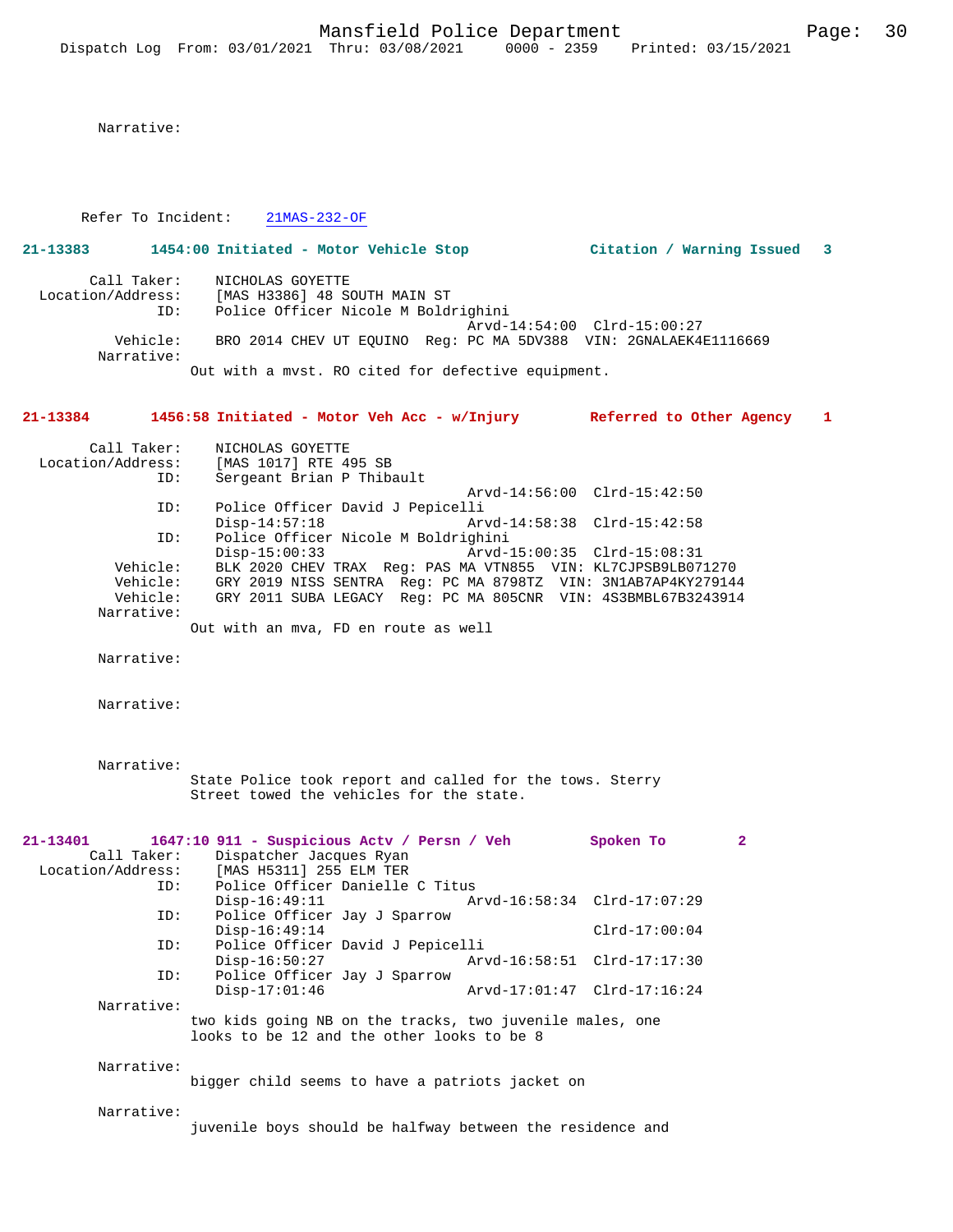|                   | Mansfield Police Department<br>Dispatch Log From: 03/01/2021 Thru: 03/08/2021 0000 - 2359 Printed: 03/15/2021                  |                              | Page:        | 31 |
|-------------------|--------------------------------------------------------------------------------------------------------------------------------|------------------------------|--------------|----|
|                   | the overpass at school st                                                                                                      |                              |              |    |
| Narrative:        |                                                                                                                                |                              |              |    |
|                   | MBTA dispatch notified                                                                                                         |                              |              |    |
| Narrative:        |                                                                                                                                |                              |              |    |
|                   | M11 reports he is underneath School st bridge with the<br>juveniles                                                            |                              |              |    |
| Narrative:        |                                                                                                                                |                              |              |    |
|                   | Juveniles will meet M5 at Tonys Tree service                                                                                   |                              |              |    |
| Narrative:        |                                                                                                                                |                              |              |    |
|                   | M12 reports party and his son were walking nearby tracks,<br>not on them. It is a nightly walk for them from Whitetail<br>lane |                              |              |    |
| 21-13405          | 1716:28 Initiated - Building - Property Check                                                                                  | Building Checked / Secured 3 |              |    |
| Call Taker:       | NICHOLAS GOYETTE                                                                                                               |                              |              |    |
| Location/Address: | [MAS 840] 280 SCHOOL ST                                                                                                        |                              |              |    |
| ID:               | Police Officer Jay J Sparrow                                                                                                   | Arvd-17:16:00 Clrd-17:31:55  |              |    |
| Narrative:        |                                                                                                                                |                              |              |    |
|                   | Checking the area.                                                                                                             |                              |              |    |
|                   |                                                                                                                                |                              |              |    |
| 21-13406          | 1722:56 Walk-In - Assist Citizen - P S A                                                                                       | Services Rendered 3          |              |    |
| Call Taker:       | Support Staff Matthew Todesco<br>Location/Address: [MAS 33] 115 NORTH MAIN ST                                                  |                              |              |    |
| ID:               | Police Officer David J Pepicelli                                                                                               |                              |              |    |
|                   | $Disp-17:24:04$                                                                                                                | Arvd-17:24:09 Clrd-18:59:57  |              |    |
| Narrative:        | Walk in reporting a landlord/ tenant issue. Ofc. Pepicelli<br>to speak with the RP                                             |                              |              |    |
| 21-13413          | 1812:56 Phone - Assist Fire Department                                                                                         | Referred to Other Agency     | $\mathbf{2}$ |    |
| Call Taker:       | NICHOLAS GOYETTE                                                                                                               |                              |              |    |
| Location/Address: | [MAS 1026] 300 NORTH MAIN ST Apt. #241                                                                                         |                              |              |    |
| ID:               | Police Officer Danielle C Titus<br>$Disp-18:14:35$                                                                             | $Clrd-18:14:52$              |              |    |
| ID:               | Police Officer Jay J Sparrow                                                                                                   |                              |              |    |
|                   | $Disp-18:14:50$                                                                                                                | Arvd-18:16:04 Clrd-18:26:39  |              |    |
| Narrative:        | Assisting the FD with a fire related incident. Nature: party                                                                   |                              |              |    |
|                   | looking for assistance with checking his residence, he left<br>his stove on and is en route home                               |                              |              |    |
| 21-13425          | 1855:57 Phone - Disturbance / Gathering                                                                                        | Incident Report 1            |              |    |
| Call Taker:       | William Mouyos                                                                                                                 |                              |              |    |
| Location/Address: | [MAS] HIGHLAND AVE                                                                                                             |                              |              |    |
| ID:               | Police Officer Joshua S Ellender<br>$Disp-18:56:53$                                                                            | Arvd-18:58:03 Clrd-19:01:01  |              |    |
| ID:               | Police Officer Danielle C Titus                                                                                                |                              |              |    |
| ID:               | $Disp-18:57:34$<br>Sergeant Jeffrey G Bombard                                                                                  | Arvd-18:59:54 Clrd-19:00:52  |              |    |
| ID:               | $Disp-18:57:39$<br>Police Officer Jay J Sparrow                                                                                | Arvd-18:59:12 Clrd-19:00:25  |              |    |
|                   | $Disp-18:58:20$                                                                                                                | Arvd-18:59:02 Clrd-19:01:11  |              |    |
| ID:               | Police Officer David J Pepicelli                                                                                               |                              |              |    |
| ID:               | $Disp-19:00:04$<br>Police Officer Danielle C Titus                                                                             | Arvd-19:00:08 Clrd-19:00:39  |              |    |
|                   | $Disp-18:56:41$                                                                                                                | $Clrd-18:57:27$              |              |    |
| ID:               | Sergeant Jeffrey G Bombard<br>$Disp-19:00:34$                                                                                  | Arvd-19:00:36 Clrd-19:45:32  |              |    |
| ID:               | Police Officer David J Pepicelli                                                                                               |                              |              |    |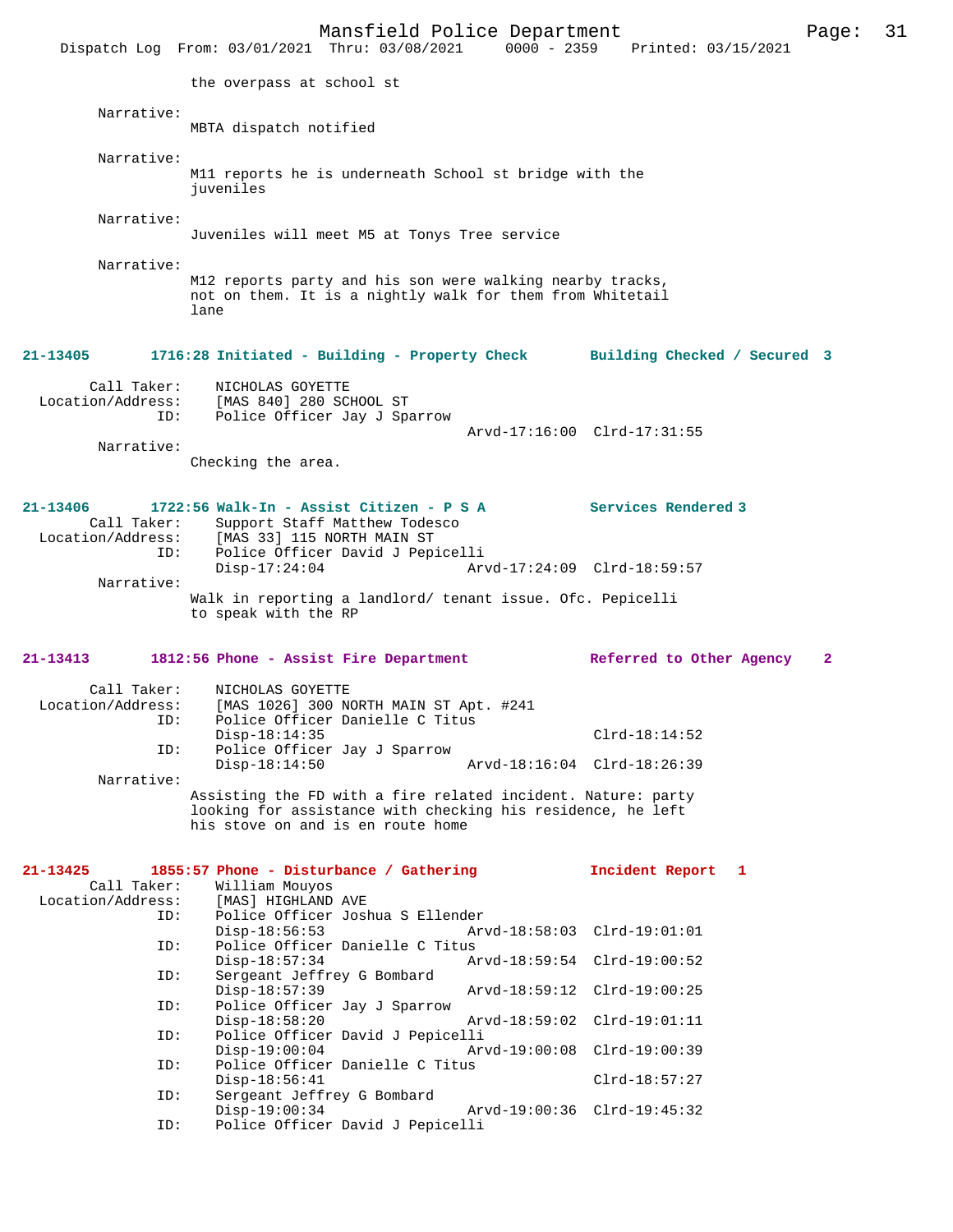Mansfield Police Department Page: 32 Dispatch Log From: 03/01/2021 Thru: 03/08/2021 Disp-19:00:47 Arvd-19:00:49 Clrd-19:45:32 ID: Police Officer Danielle C Titus Disp-19:00:56 Arvd-19:00:58 Clrd-19:45:32<br>ID: Police Officer Joshua S Ellender Police Officer Joshua S Ellender<br>Disp-19:01:06 Ar Disp-19:01:06 Arvd-19:01:08 Clrd-19:45:32 ID: Police Officer Jay J Sparrow Disp-19:03:14 Arvd-19:03:19 Clrd-19:08:12 ID: Police Officer Jay J Sparrow Disp-19:30:45 Arvd-19:30:47 Clrd-19:45:32<br>Vehicle: BRO 2001 TOYT CAMRY Reg: PC MA 94HV18 VIN: 4T1BG22K51U77 BRO 2001 TOYT CAMRY Reg: PC MA 94HV18 VIN: 4T1BG22K51U770683 Vehicle: BLK 2015 CHRY 4D 300 Reg: PC IL Z863471 VIN: 1C3CCCAB2FN587095 Narrative: CP reports fight infront of dealership Narrative: caller reports 2 parties fighting in rd Narrative: victim request ambulance per 3rd party caller Narrative: Narrative: Narrative: Narrative: M11, 12, and 1 are off at 87 highland Narrative: Narrative: Operator of the camry refused medical, picked up by his father. Units heading to 87. Refer To Incident: 21MAS-233-OF Refer To Summons: 21MAS-82-AR Summons: CAPPELLETTI, MARCHELLO R<br>Address: 87 HIGHLAND AVE MANSFII 87 HIGHLAND AVE MANSFIELD, MA<br>34 Age:<br>:Charges A&B, SERIOUS BODILY INJURY **21-13443 2057:59 Phone - School Officer Activity Services Rendered 3**  Call Taker: Stephen Martell Location/Address: [MAS 418C] 25 FRANCIS AVE Apt. #19 ID: Detective Kenneth E Wright Disp-20:59:16 Clrd-20:59:36 Narrative: Guardian alert from schools for 6th grade student researching items on a school computer. Refer To Incident: 21MAS-234-OF **21-13447 2105:50 Initiated - Building - Property Check Building Checked / Secured 3** Call Taker: Stephen Martell<br>Location/Address: [MAS 944C100] 9 ess: [MAS 944C100] 905 SOUTH MAIN ST Apt. #100<br>ID: Police Officer Danielle C Titus Police Officer Danielle C Titus Arvd-21:05:00 Clrd-21:09:15 Narrative: Checking the area. **21-13456 2141:49 Initiated - Building - Property Check Building Checked / Secured 3**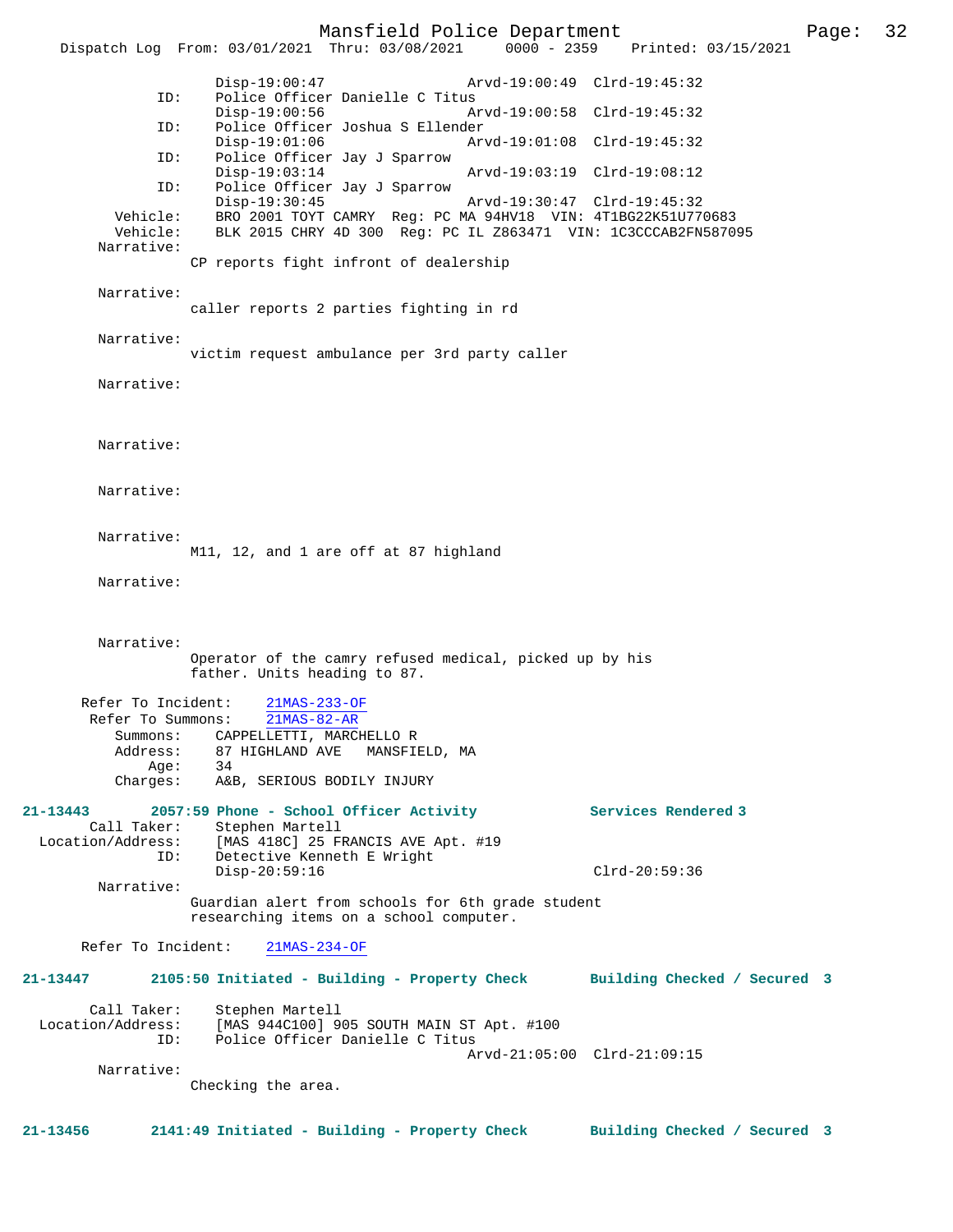

| 21-13496          |             |                       | 0132:44 Phone - 911 Hang-ups & Verifications |                                                             | Confirmed misdial/Accdntl Call |  |
|-------------------|-------------|-----------------------|----------------------------------------------|-------------------------------------------------------------|--------------------------------|--|
| 2                 |             |                       |                                              |                                                             |                                |  |
|                   | Call Taker: | William Mouyos        |                                              |                                                             |                                |  |
| Location/Address: |             |                       | [MAS 418B] 23 FRANCIS AVE Apt. #2309         |                                                             |                                |  |
|                   | ID:         |                       | Police Officer Christopher D Sorge           |                                                             |                                |  |
|                   |             | $Disp-01:34:15$       |                                              | Arvd-01:43:41 Clrd-01:44:09                                 |                                |  |
|                   | ID:         |                       | Patrolman David Schepis                      |                                                             |                                |  |
|                   |             | $Disp-01:34:42$       |                                              | Arvd-01:43:39 Clrd-01:44:09                                 |                                |  |
|                   | Narrative:  |                       |                                              |                                                             |                                |  |
|                   |             |                       | Checking on a 911 open line                  |                                                             |                                |  |
|                   |             |                       |                                              |                                                             |                                |  |
|                   | Narrative:  |                       |                                              |                                                             |                                |  |
|                   |             |                       |                                              | spoke to caller on call back stated no emergency will await |                                |  |
|                   |             | officers              |                                              |                                                             |                                |  |
|                   | Narrative:  |                       |                                              |                                                             |                                |  |
|                   |             | confirmed accidental. |                                              |                                                             |                                |  |
|                   |             |                       |                                              |                                                             |                                |  |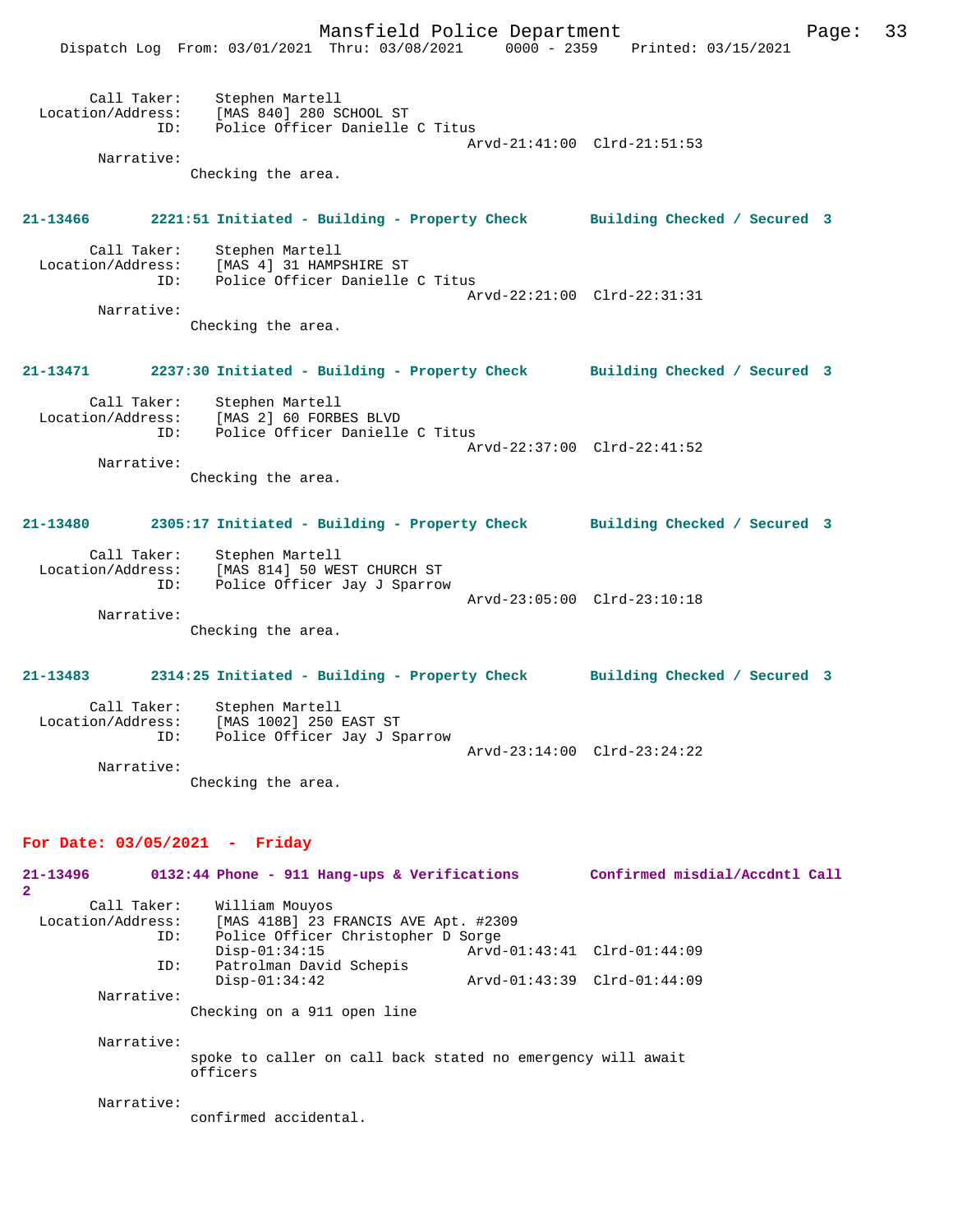Dispatch Log From: 03/01/2021 Thru: 03/08/2021 0000 - 2359 Printed: 03/15/2021

**21-13508 0201:58 Initiated - Building - Property Check Building Checked / Secured 3** Call Taker: Stephen Martell Location/Address: [MAS 814] 50 WEST CHURCH ST ID: Patrolman David Schepis Arvd-02:01:00 Clrd-02:07:41 Narrative: Checking the area. **21-13509 0203:20 Initiated - Building - Property Check Building Checked / Secured 3** Call Taker: Stephen Martell Location/Address: [MAS 4] 31 HAMPSHIRE ST ID: Police Officer Meghan Birnie Arvd-02:03:00 Clrd-02:05:58 Narrative: Checking the area. **21-13512 0206:11 Initiated - Building - Property Check Building Checked / Secured 3** Call Taker: Stephen Martell Location/Address: [MAS 2] 60 FORBES BLVD ID: Police Officer Meghan Birnie Arvd-02:06:00 Clrd-02:07:19 Narrative: Checking the area. **21-13514 0208:08 Initiated - Building - Property Check Building Checked / Secured 3** Call Taker: Stephen Martell Location/Address: [MAS 170] 255 HOPE ST ID: Police Officer Christopher D Sorge Arvd-02:08:00 Clrd-02:18:30 Narrative: Checking the area. **21-13521 0232:05 Initiated - Building - Property Check Building Checked / Secured 3** Call Taker: Stephen Martell Location/Address: [MAS 2] 60 FORBES BLVD ID: Police Officer Meghan Birnie Arvd-02:32:00 Clrd-02:34:21 Narrative: Checking the area. **21-13527 0245:57 Initiated - Building - Property Check Building Checked / Secured 3** Call Taker: Stephen Martell<br>Location/Address: [MAS 863] 34 PL Location/Address: [MAS 863] 34 PLYMOUTH ST ID: Police Officer Christopher D Sorge Arvd-02:45:00 Clrd-02:52:26 Narrative: Checking the area. **21-13529 0253:06 Initiated - Building - Property Check Building Checked / Secured 3** Call Taker: Stephen Martell Location/Address: [MAS 907E] 390 WEST ST ID: Police Officer Meghan Birnie Arvd-02:53:00 Clrd-03:05:25 Narrative: Checking the area.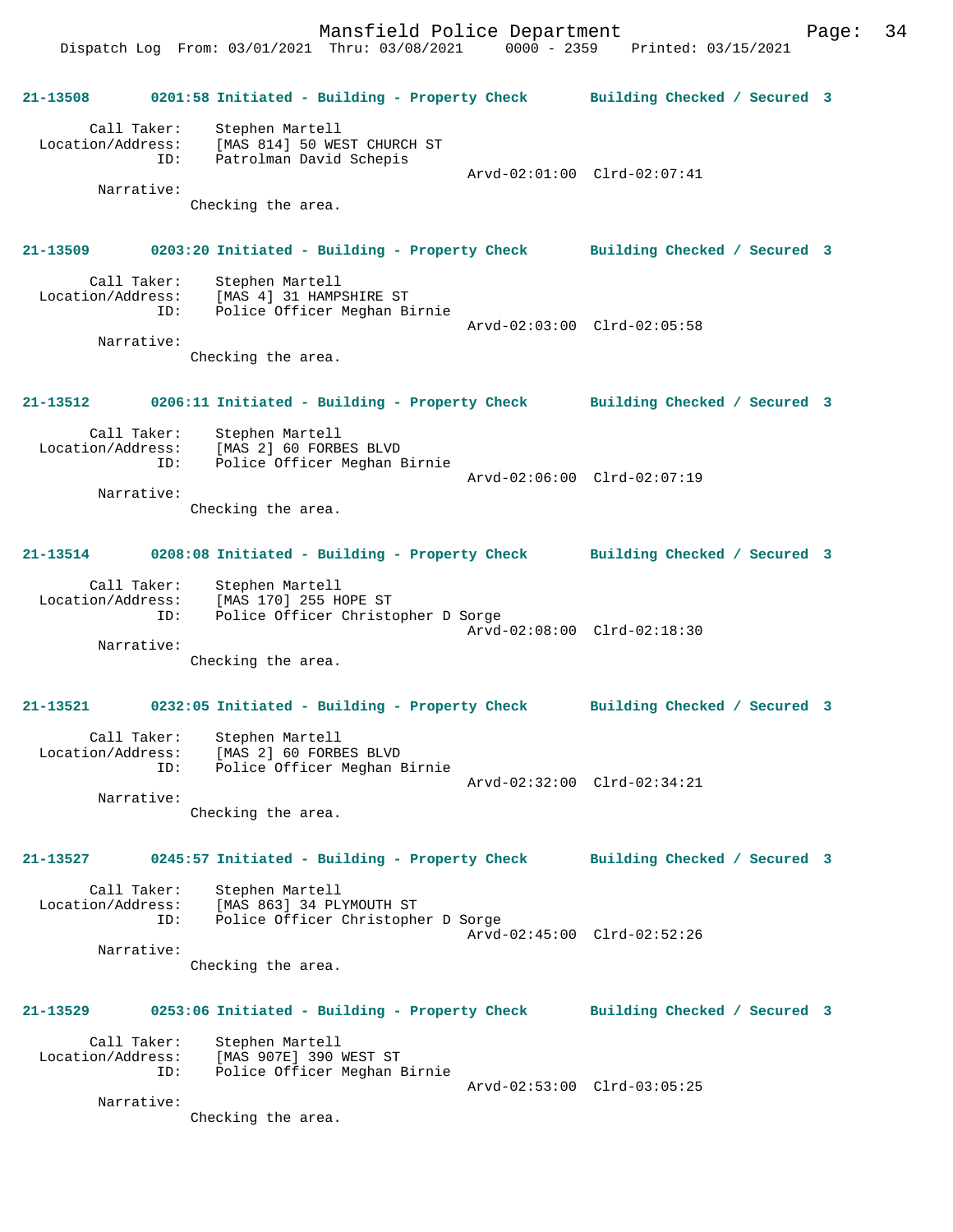### **21-13530 0255:14 Initiated - Parking Violations Citation / Warning Issued 3**

| Call Taker:<br>Location/Address: | Stephen Martell<br>[MAS] NORTH MAIN ST                        |
|----------------------------------|---------------------------------------------------------------|
| ID:                              | Patrolman David Schepis                                       |
|                                  | Arvd-02:55:00 Clrd-03:13:36                                   |
| Vehicle:                         | BLK 2007 TOYT CAMRY Req: PC MA 6CAM10 VIN: 4T1BK46K87U039212  |
| Vehicle:                         | BLU 2003 DODG DAKOTA Req: PC MA 1YNN26 VIN: 1D7HG12X43S296198 |
| Vehicle:                         | GRY 2014 SILVERADO Reg: RI 148448 VIN: 3GCUKSEJXEG277489      |
| Narrative:                       |                                                               |
|                                  |                                                               |

Parking enforcement.

```
 Narrative:
```
North main - 1ynn26

Narrative:

Court - RI 148448

Narrative:

Chilson - 6cam10

**21-13532 0301:20 Initiated - Building - Property Check Building Checked / Secured 3**

 Call Taker: Stephen Martell Location/Address: [MAS 1002] 250 EAST ST ID: Police Officer Christopher D Sorge Arvd-03:01:00 Clrd-03:41:41 Narrative:

Checking the area.

#### **21-13533 0305:34 Initiated - Building - Property Check Building Checked / Secured 3**

 Call Taker: Stephen Martell Location/Address: [MAS 840] 280 SCHOOL ST ID: Police Officer Meghan Birnie Arvd-03:05:00 Clrd-03:16:42<br>Vehicle: GRY 2008 TUCSON Req: RI MP714 VIN: KM8JM12B18U714409 GRY 2008 TUCSON Reg: RI MP714 VIN: KM8JM12B18U714409 Narrative: Checking the area.

Narrative:

checking on a vehicle in the lot by the Bank

Narrative:

Operator was taking a nap between jobs, Unit clear.

**21-13541 0550:52 Phone - 911 Hang-ups & Verifications Confirmed misdial/Accdntl Call 2**  Call Taker: William Mouyos

 Location/Address: [MAS H1901] 1340 WEST ST ID: Police Officer Meghan Birnie<br>Disp-05:53:55 Disp-05:53:55 Arvd-06:01:37 Clrd-06:02:55 Narrative: Checking on a 911 accidental

 Narrative: caller stated no emergency and was accidental, will meet officers at door

#### **21-13542 0613:55 Phone - 911 Hang-ups & Verifications Confirmed misdial/Accdntl Call**

**2** 

 Call Taker: Stephen Martell Location/Address: [MAS] 270 NORTH MAIN ST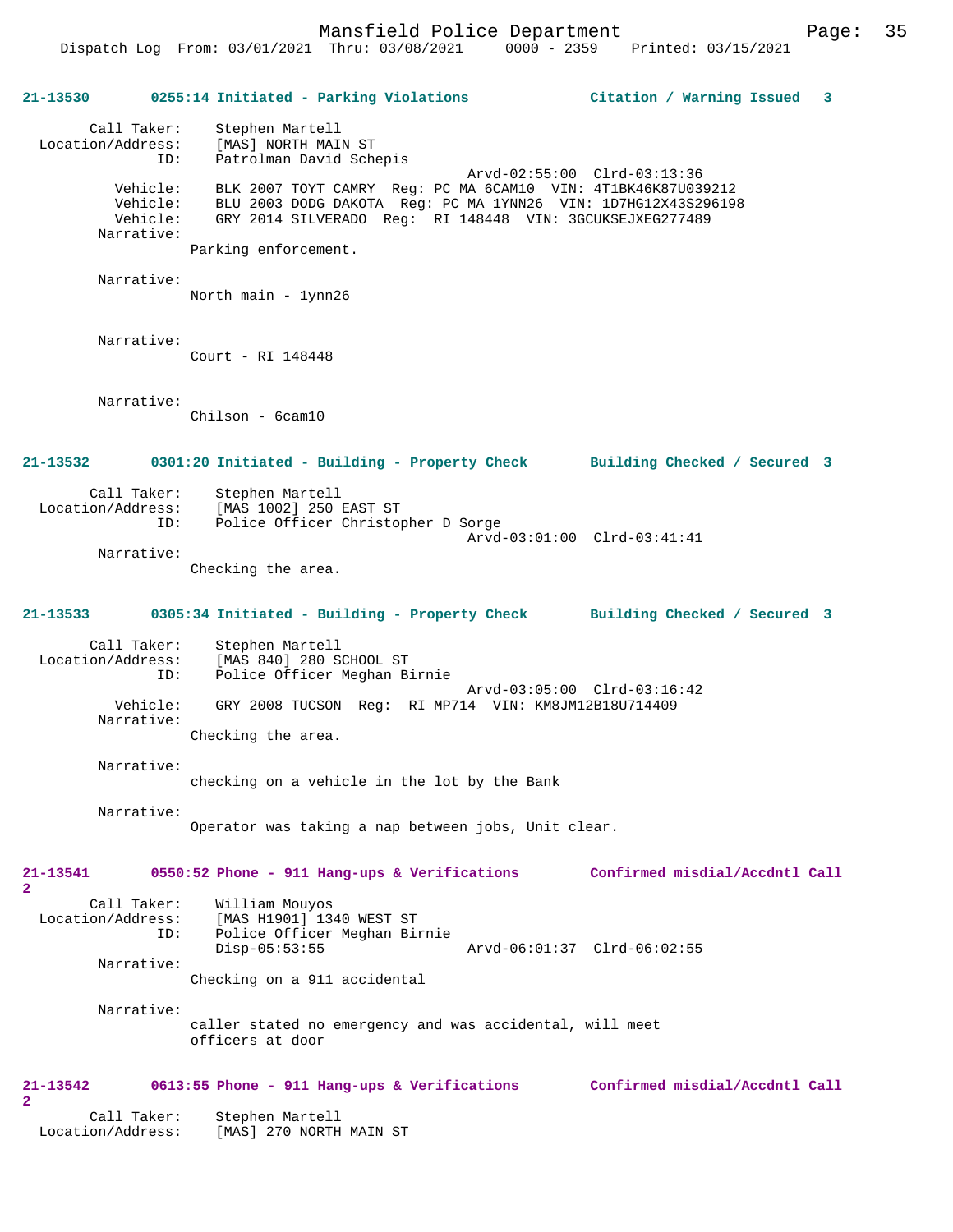Mansfield Police Department Page: 36 Dispatch Log From: 03/01/2021 Thru: 03/08/2021 ID: Patrolman David Schepis Disp-06:15:34 Arvd-06:20:19 Clrd-06:21:52 Narrative: Checking on a 911 hang up **21-13583 0936:48 Phone - Assist Fire Department Referred to Other Agency 2** Call Taker: Dispatcher Jacques Ryan Location/Address: [MAS 402] 234 FORBES BLVD ID: Police Officer Nicole M Boldrighini Disp-09:38:12 Clrd-09:48:42 Narrative: Assisting the FD with a fire related incident. Nature: automatic fire alarm **21-13597 1052:50 Initiated - Follow up Investigation Investigated - Report Taken 3** Call Taker: Dispatcher Jacques Ryan<br>Location/Address: [MAS 304B] 1 MANSFIELD Location (Address: The Same Parties of the Sea of the Sea of the Sea of the Sea of the Sea of the Sea of the S<br>This is a police Officer Michael T. F. Police Officer Michael T Fitzgerald Arvd-10:52:00 Clrd-11:08:22 Narrative: Conducting a follow up in the area to a previously reported incident. Refer To Field Int: 21MAS-25-FI **21-13600 1103:59 Initiated - Motor Vehicle Stop Citation / Warning Issued 3** Call Taker: Dispatcher Jacques Ryan<br>Vicinity of: [MAS 834] 261 CHAUNCY S' [MAS 834] 261 CHAUNCY ST ID: Police Officer Nicole M Boldrighini Arvd-11:03:00 Clrd-11:10:28<br>Vehicle: WHI 2014 VOLV TR VN Reg: MA 74312 VIN: 4V4NC9TH7EN156456 Vehicle: WHI 2014 VOLV TR VN Reg: MA 74312 VIN: 4V4NC9TH7EN156456 Narrative: out with a TT Unit Narrative: Citation to the operator for red light violation **21-13605 1141:01 Initiated - Motor Vehicle Stop Citation / Warning Issued 3** Call Taker: Dispatcher Jacques Ryan Location/Address: [MAS H3753] 399 PRATT ST .<br>Police Officer Michael T Fitzgerald Arvd-11:41:00 Clrd-11:46:30 Vehicle: SIL 2002 LXS Reg: RI CV805 VIN: 4T1BE32K62U625309 Narrative: out with mvst Narrative: citation to RO for defective equipment **21-13609 1203:41 911 - Road Hazards Referred to Other Agency 3** Call Taker: Dispatcher Jacques Ryan Location/Address: [MAS H1273] 41 UNION ST Police Officer Nicole M Boldrighini<br>Disp-12:05:18 Arvd- Disp-12:05:18 Arvd-12:09:07 Clrd-12:19:56 Narrative: reports of low hanging wires in the area Narrative: it is the wires attatched to the home at 41 union, FD are attempting to prop them up, if not then the Light Dept will be dispatched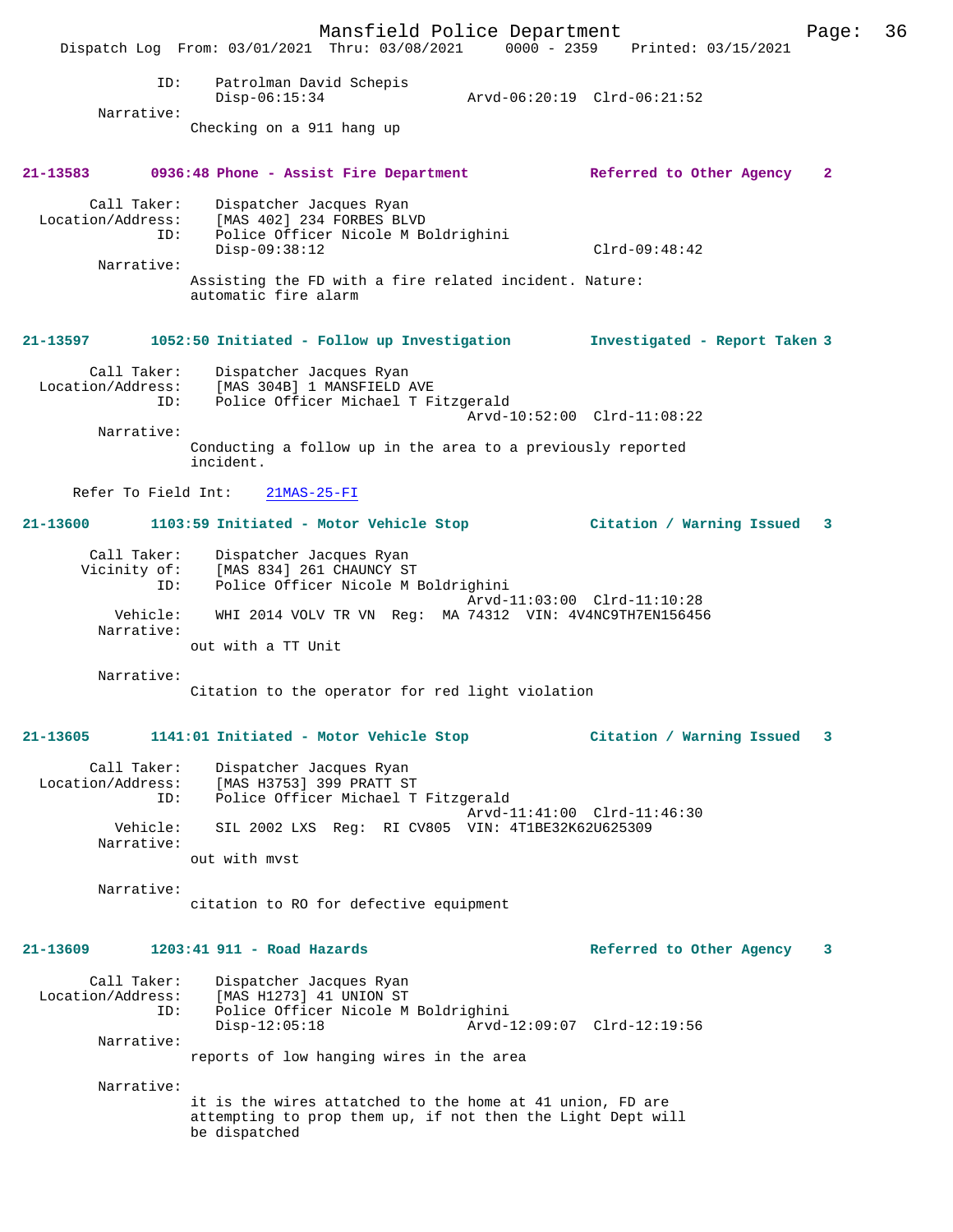Narrative:

|                               |                                    | FD was able to secure those wires                                                                                                                                                                                                                              |                               |
|-------------------------------|------------------------------------|----------------------------------------------------------------------------------------------------------------------------------------------------------------------------------------------------------------------------------------------------------------|-------------------------------|
| 21-13634                      |                                    | 1413:10 Phone - Motor Veh Acc - No Injury                                                                                                                                                                                                                      | Investigated - Report Taken 1 |
| Location/Address:             | Call Taker:<br>ID:                 | Robert Stewart<br>[MAS] DONOVAN LN<br>Police Officer Nicole M Boldrighini                                                                                                                                                                                      |                               |
|                               | ID:                                | $Disp-14:15:14$<br>Police Officer David W Kinahan                                                                                                                                                                                                              | Arvd-14:18:34 Clrd-14:36:37   |
|                               | Vehicle:<br>Vehicle:<br>Narrative: | $Disp-14:16:17$<br>GRY 2010 SUBA FOREST Reg: PC MA 146RC8 VIN: JF2SH6CC3AH785239<br>YEL 2020 THOM BU SAFTLI Reg: SV MA SB45933 VIN: 4UZABRFA4LCLM2424                                                                                                          | Arvd-14:25:55 Clrd-14:36:37   |
|                               |                                    | Caller reporting a two car mva car vs bus, car backed into<br>the bus. Caller states there are no injuries at this time.<br>There was one child on the bus but the child's parent came<br>out and took the child. Caller is on the way to the scene<br>now.    |                               |
|                               | Refer To Accident:                 | $21MAS-66-AC$                                                                                                                                                                                                                                                  |                               |
| 21-13652                      | Call Taker:<br>ID:                 | 1608:13 Phone - Noise Complaint<br>Robert Stewart<br>Location/Address: [MAS 417C] 5 FRANCIS AVE Apt. #3<br>Sergeant Thomas R Connor                                                                                                                            | Cancelled Enroute 2           |
|                               | Narrative:                         | $Disp-16:10:48$                                                                                                                                                                                                                                                | $Clrd-16:20:50$               |
|                               |                                    | Caller reproting appx 10 teeens are running in the hallway<br>being loud and eating food.                                                                                                                                                                      |                               |
|                               | Narrative:                         | CP called back requesting a cancellation due to the<br>teenagers leaving the area                                                                                                                                                                              |                               |
| 21-13656                      | Call Taker:                        | 1638:46 Walk-In - Fraud or Identity Theft<br>Support Staff Matthew Gately<br>Location/Address: [MAS H4696] 46 DEAN ST                                                                                                                                          | Spoken To<br>1                |
|                               | ID:<br>Narrative:                  | Police Officer Danielle C Titus<br>$Disp-16:41:28$                                                                                                                                                                                                             | Arvd-16:43:59 Clrd-17:04:59   |
|                               |                                    | RP into the station to speak with an officer about possible<br>fraudulent use of his cell phone number. Ofc Titus will<br>speak with the RP. The RP was recieving calls for the person<br>who previously had the number registered to them, he was<br>advised. |                               |
| 21-13661<br>Location/Address: | Call Taker:<br>ID:                 | 1711:52 Phone - Assist Fire Department<br>Dispatcher Jacques Ryan<br>[MAS] 421 FRANKLIN ST @ 491 MAPLE ST<br>Sergeant Thomas R Connor                                                                                                                          | Cancelled Enroute 2           |
|                               | Narrative:                         | $Disp-17:13:57$                                                                                                                                                                                                                                                | $Clrd-17:21:50$               |
|                               |                                    | Assisting the FD with a fire related incident. Nature:<br>Outside wires sparking                                                                                                                                                                               |                               |
|                               | Narrative:                         | FD Cleared the scene prior to arrival                                                                                                                                                                                                                          |                               |
| 21-13684<br>Location/Address: | Call Taker:<br>ID:                 | 1942:41 Walk-In - Assist Citizen - P S A<br>Support Staff Matthew Gately<br>[MAS H2398] 150 RUMFORD AVE Apt. #402<br>Sergeant Thomas R Connor                                                                                                                  | Services Rendered 3           |
|                               | Narrative:                         | $Disp-19:44:39$                                                                                                                                                                                                                                                | Arvd-19:49:00 Clrd-20:28:50   |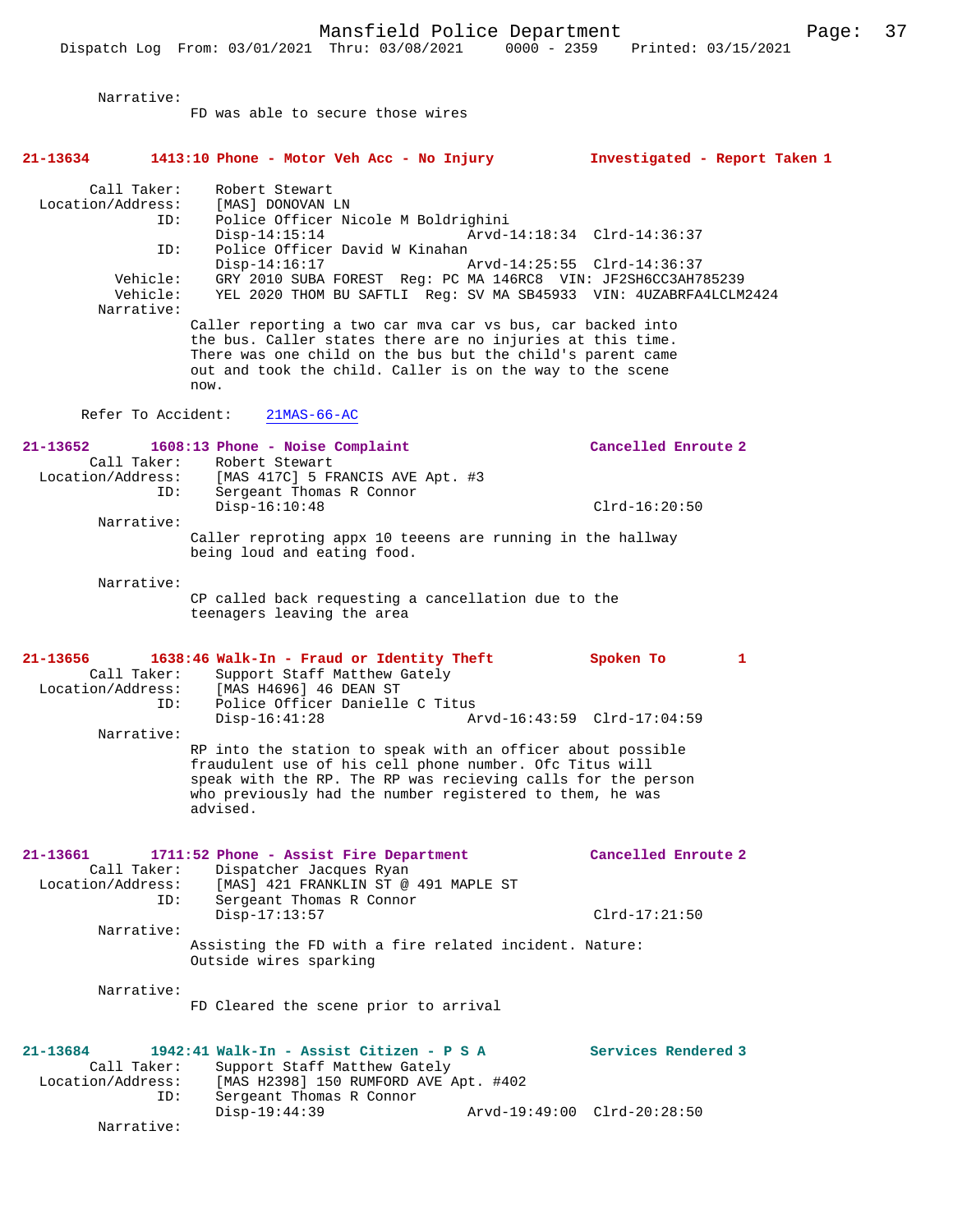Mansfield Police Department Page: 38 Dispatch Log From: 03/01/2021 Thru: 03/08/2021 Walk in came into the station to speak with an officer about a property exchange. Sgt. Connor will speak with the party. Narrative: M11 will be clr. A cat was returned in the exchange. **21-13689 2000:18 Initiated - Building - Property Check Building Checked / Secured 3** Call Taker: Josesph Shebertes Location/Address: [MAS 820C] 31 PLYMOUTH ST ID: Police Officer Joshua S Ellender Arvd-20:00:00 Clrd-20:15:02 Narrative: Checking the area. **21-13693 2015:48 Phone - 911 Hang-ups & Verifications Confirmed misdial/Accdntl Call 2**  Call Taker: Robert Stewart Location/Address: [MAS 434] 13 BONNEY LN Apt. #10 Police Officer Danielle C Titus<br>Disp-20:18:21 A Arvd-20:28:15 Clrd-20:28:55 Narrative: Checking on a 911 hang up, Son dialed accidentally. **21-13697 2036:26 Initiated - Building - Property Check Building Checked / Secured 3** Call Taker: Josesph Shebertes Location/Address: [MAS 281A] 1 CROCKER ST ID: Police Officer Danielle C Titus Arvd-20:36:00 Clrd-20:47:04 Narrative: Checking the area. **21-13700 2053:06 Initiated - Building - Property Check Building Checked / Secured 3** Call Taker: Josesph Shebertes<br>Location/Address: [MAS 4] 31 HAMPSH: ess: [MAS 4] 31 HAMPSHIRE ST<br>ID: Police Officer Jav J Spa Police Officer Jay J Sparrow Arvd-20:53:00 Clrd-20:56:49 Narrative: Checking the area. **21-13701 2056:19 Phone - 911 Hang-ups & Verifications Confirmed misdial/Accdntl Call 2**  Call Taker: Robert Stewart Location/Address: [MAS H1010] 2 COACH RD ID: Police Officer Jay J Sparrow Disp-20:57:44 Arvd-21:01:41 Clrd-21:04:17 Narrative: Checking on a 911 hang up, caller was trying to turn the volume up on her phone. Caller will meet officers at the door. **21-13715 2212:34 Initiated - Building - Property Check Building Checked / Secured 3** Call Taker: Josesph Shebertes<br>Location/Address: [MAS 814] 50 WEST [MAS 814] 50 WEST CHURCH ST ID: Police Officer Danielle C Titus Arvd-22:12:00 Clrd-22:16:58 Narrative: Checking the area. **21-13716 2212:59 Initiated - Building - Property Check Building Checked / Secured 3**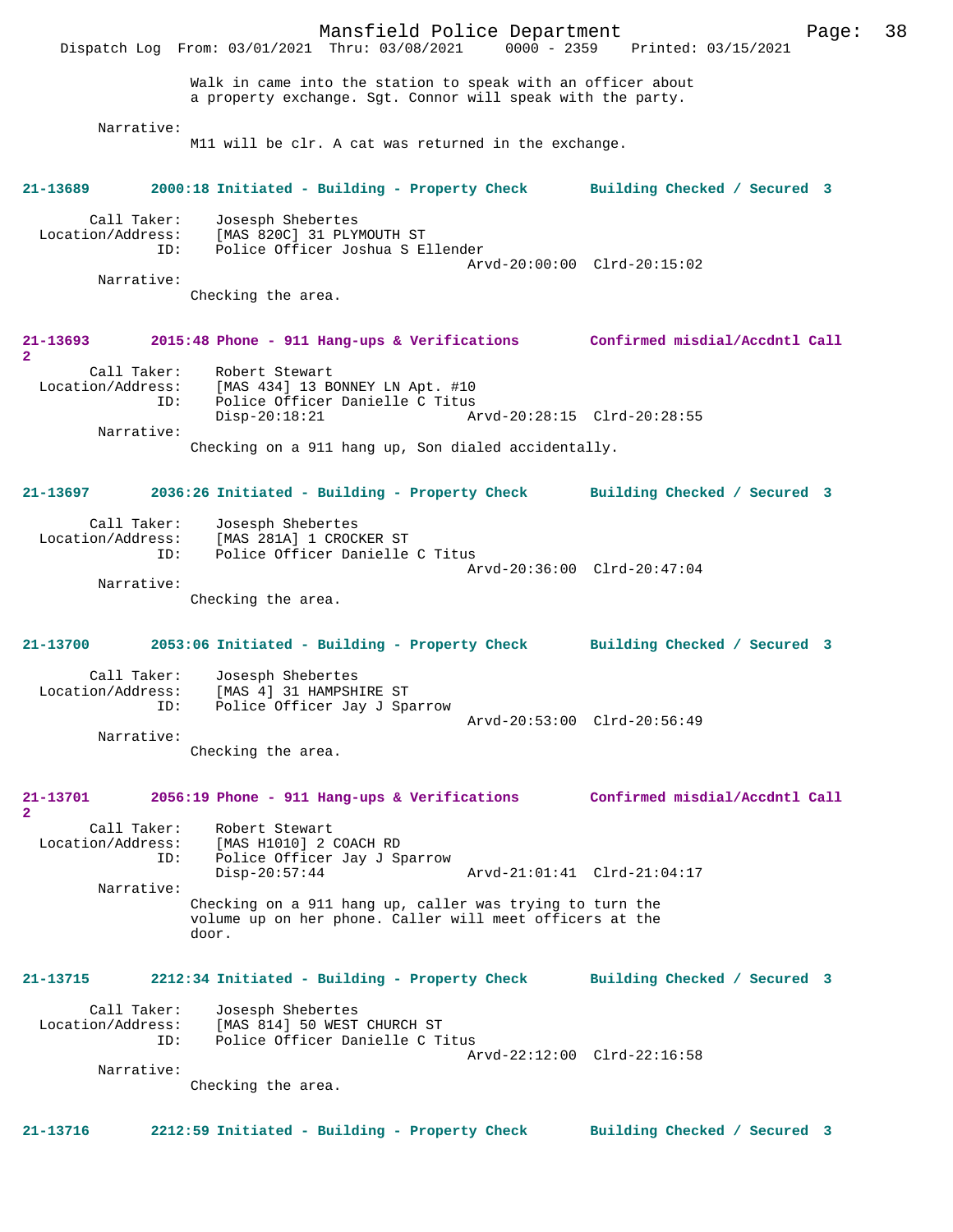Mansfield Police Department Fage: 39

|                                  |     | Dispatch Log From: 03/01/2021 Thru: 03/08/2021                                      | 0000 - 2359 | Printed: 03/15/2021         |  |
|----------------------------------|-----|-------------------------------------------------------------------------------------|-------------|-----------------------------|--|
| Call Taker:<br>Location/Address: | ID: | Josesph Shebertes<br>[MAS 1002] 250 EAST ST<br>Sergeant Thomas R Connor             |             | Arvd-22:12:00 Clrd-22:18:37 |  |
| Narrative:                       |     |                                                                                     |             |                             |  |
|                                  |     | Checking the area.                                                                  |             |                             |  |
| 21-13717                         |     | 2248:09 Initiated - Building - Property Check Building Checked / Secured 3          |             |                             |  |
| Call Taker:<br>Location/Address: | ID: | Josesph Shebertes<br>[MAS 1015] 30 CHAUNCY ST<br>Police Officer Danielle C Titus    |             |                             |  |
| Narrative:                       |     |                                                                                     |             | Arvd-22:48:00 Clrd-22:50:58 |  |
|                                  |     | Checking the area.                                                                  |             |                             |  |
| 21-13723                         |     | 2314:28 Initiated - Building - Property Check Building Checked / Secured 3          |             |                             |  |
| Call Taker:<br>Location/Address: | ID: | Josesph Shebertes<br>[MAS 820C] 31 PLYMOUTH ST<br>Police Officer Joshua S Ellender  |             | Arvd-23:14:00 Clrd-23:27:17 |  |
| Narrative:                       |     |                                                                                     |             |                             |  |
|                                  |     | Checking the area.                                                                  |             |                             |  |
|                                  |     | For Date: $03/06/2021$ - Saturday                                                   |             |                             |  |
|                                  |     | 21-13724 0006:07 Initiated - Building - Property Check Building Checked / Secured 3 |             |                             |  |
| Call Taker:<br>Location/Address: | ID: | Josesph Shebertes<br>[MAS 820C] 31 PLYMOUTH ST<br>Officer Raymond E Maigret         |             |                             |  |
|                                  |     |                                                                                     |             | Arvd-00:06:00 Clrd-00:19:38 |  |
| Narrative:                       |     | Checking the area.                                                                  |             |                             |  |
| 21-13736                         |     | 0121:13 Initiated - Building - Property Check Building Checked / Secured 3          |             |                             |  |
| Call Taker:<br>Location/Address: | ID: | Josesph Shebertes<br>[MAS 840] 280 SCHOOL ST<br>Police Officer Joshua S Ellender    |             |                             |  |
| Narrative:                       |     |                                                                                     |             | Arvd-01:21:00 Clrd-01:54:51 |  |
|                                  |     | Checking the area.                                                                  |             |                             |  |
| 21-13749                         |     | 0157:42 Initiated - Building - Property Check Building Checked / Secured 3          |             |                             |  |
| Call Taker:<br>Location/Address: | ID: | Josesph Shebertes<br>[MAS 982] 111 HOPE ST<br>Police Officer Meghan Birnie          |             |                             |  |
|                                  |     |                                                                                     |             | Arvd-01:57:00 Clrd-02:05:13 |  |
| Narrative:                       |     | Checking the area.                                                                  |             |                             |  |
| 21-13750                         |     | 0158:17 Initiated - Building - Property Check Building Checked / Secured 3          |             |                             |  |
| Call Taker:<br>Location/Address: | ID: | Josesph Shebertes<br>[MAS] SOUTH MAIN ST<br>Police Officer Joshua S Ellender        |             |                             |  |
| Narrative:                       |     |                                                                                     |             | Arvd-01:58:00 Clrd-02:05:06 |  |
|                                  |     | Checking the area.                                                                  |             |                             |  |
|                                  |     |                                                                                     |             |                             |  |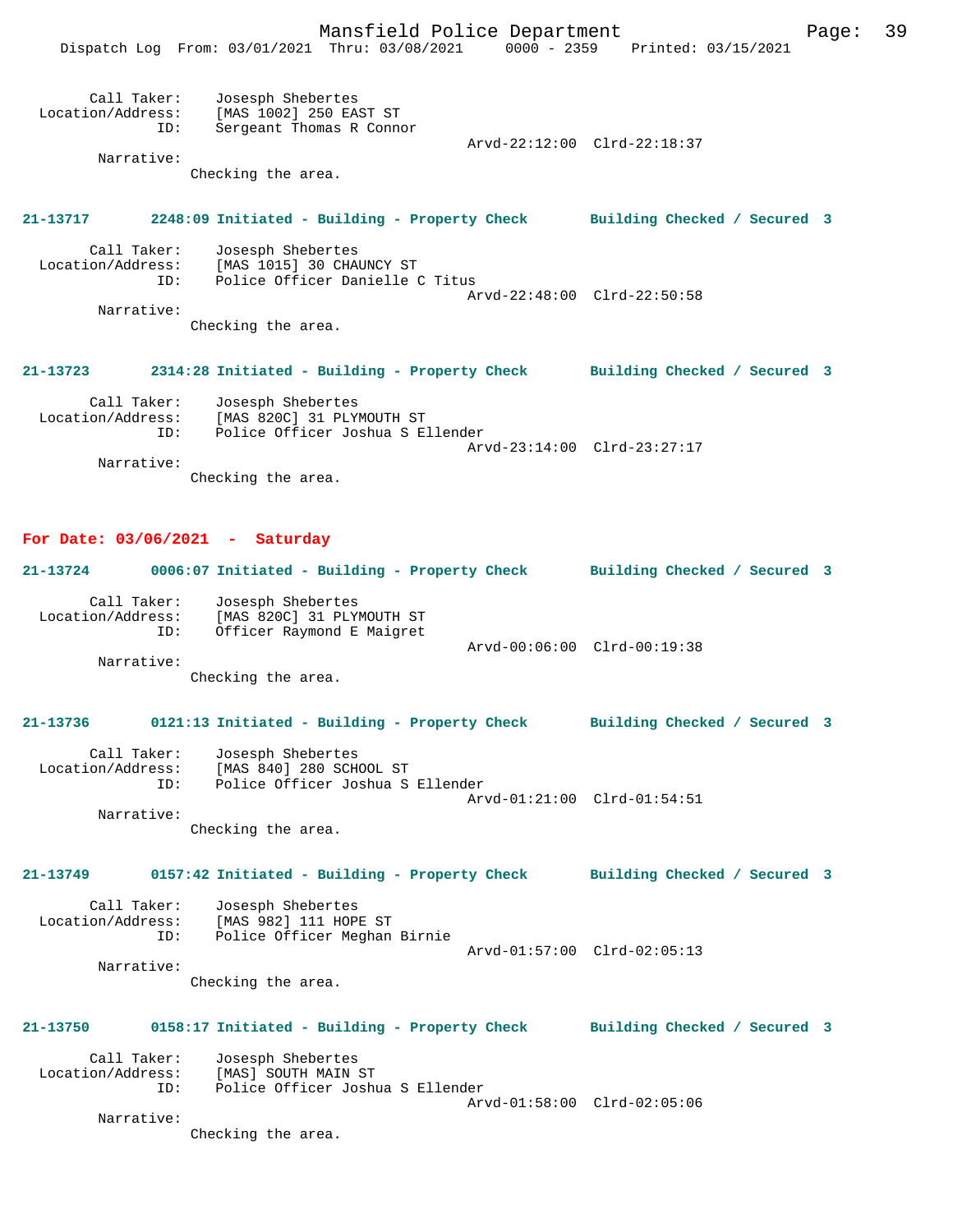**21-13754 0204:05 Initiated - Building - Property Check Building Checked / Secured 3** Call Taker: Josesph Shebertes Location/Address: [MAS 820C] 31 PLYMOUTH ST ID: Officer Raymond E Maigret Arvd-02:04:00 Clrd-02:16:09 Narrative: Checking the area. **21-13757 0208:39 Initiated - Building - Property Check Building Checked / Secured 3** Call Taker: Josesph Shebertes<br>Location/Address: [MAS 2] 60 FORBES [MAS 2] 60 FORBES BLVD ID: Police Officer Joshua S Ellender Arvd-02:08:00 Clrd-02:17:26 Narrative: Checking the area. **21-13758 0210:33 Initiated - Building - Property Check Spoken To 3**  Call Taker: Josesph Shebertes Location/Address: [MAS 1002] 250 EAST ST ID: Police Officer Meghan Birnie Arvd-02:10:00 Clrd-03:03:09<br>ID: Police Officer Nicole P Newport ID: Police Officer Nicole P Newport Disp-02:56:30 Arvd-02:57:23 Clrd-03:00:19 ID: Police Officer William C Trudell Disp-02:58:43 Arvd-02:58:45 Clrd-03:03:09 Vehicle: GRY 2019 HOND CIVIC Reg: PC MA 2RTZ51 VIN: 19XFC2F88KE202184 Narrative: Checking the area. **21-13759 0217:34 Initiated - Building - Property Check Building Checked / Secured 3** Call Taker: Josesph Shebertes Location/Address: [MAS 4] 31 HAMPSHIRE ST Police Officer Joshua S Ellender Arvd-02:17:00 Clrd-02:30:53 Narrative: Checking the area. **21-13763 0236:29 Initiated - Building - Property Check Building Checked / Secured 3** Call Taker: Josesph Shebertes Location/Address: [MAS 1015] 30 CHAUNCY ST ID: Police Officer Nicole P Newport Arvd-02:36:00 Clrd-02:56:07 Narrative: Checking the area. **21-13767 0302:27 Initiated - Parking Violations Citation / Warning Issued 3** Call Taker: Josesph Shebertes Location/Address: [MAS] NORTH MAIN ST ID: Police Officer Nicole P Newport Arvd-03:02:00 Clrd-03:50:27 Vehicle: BLU 2003 DODG DAKOTA Reg: PC MA 1YNN26 VIN: 1D7HG12X43S296198 Vehicle: GRY 2002 FORD TAURUS Reg: PC MA 1HDW14 VIN: 1FAFP53U52A229598 Vehicle: GRY 2013 TOYT CAMRY Reg: PC MA 3LG283 VIN: 4T1BF1FKXDU295348 GRY 2009 TOYT TACOMA Reg: PC MA 7CV719 VIN: 5TEUU42N59Z612357 Narrative: will be out on parking violations

Narrative: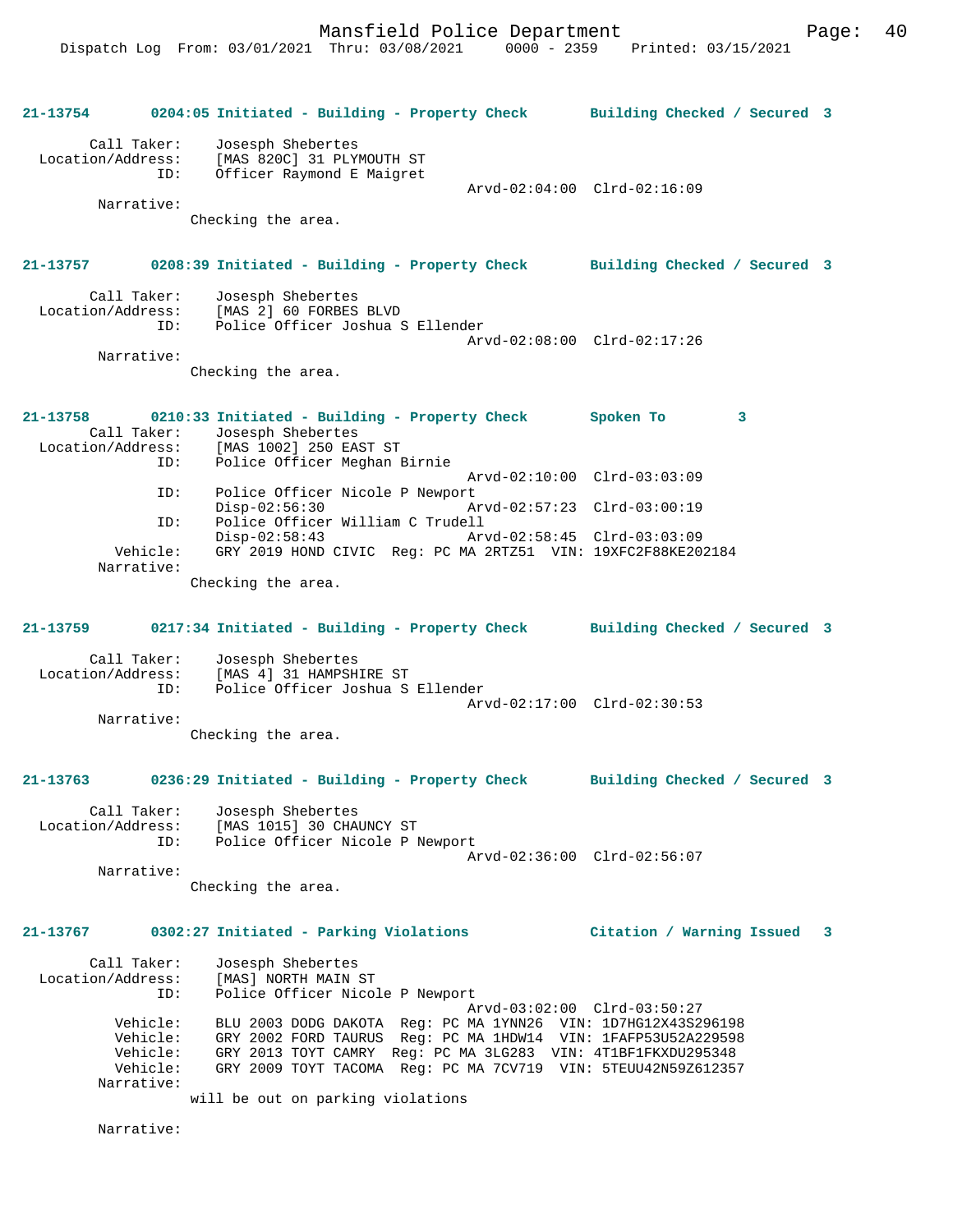Mansfield Police Department Page: 41 Dispatch Log From: 03/01/2021 Thru: 03/08/2021 0000 - 2359 Printed: 03/15/2021 25 North Main - 1YNN26 25 Fulton st - 1HDW14 163 Rumford ave - 3LG283 8 Cottage st - 7CV719 **21-13768 0307:23 Initiated - Building - Property Check Building Checked / Secured 3** Call Taker: Josesph Shebertes<br>Location/Address: [MAS 895] 175 FRU [MAS 895] 175 FRUIT ST ID: Police Officer Meghan Birnie Arvd-03:07:00 Clrd-03:11:50 Narrative: Checking the area. **21-13770 0311:55 Initiated - Building - Property Check Building Checked / Secured 3** Call Taker: Josesph Shebertes Location/Address: [MAS 139] 265 FRUIT ST ID: Police Officer Meghan Birnie Arvd-03:11:00 Clrd-03:18:04 Narrative: Checking the area. **21-13771 0402:15 Initiated - Building - Property Check Building Checked / Secured 3** Call Taker: Josesph Shebertes Location/Address: [MAS 820C] 31 PLYMOUTH ST ID: Officer Raymond E Maigret Arvd-04:02:00 Clrd-04:09:34 Narrative: Checking the area. **21-13775 0452:32 911 - 911 Hang-ups & Verifications Unfounded/Unverifed 2** Call Taker: Ryan O'Rourke<br>Location/Address: [MAS H936] 7 0 ess: [MAS H936] 7 COLONIAL DR<br>ID: Police Officer Meghan Bir Police Officer Meghan Birnie Disp-04:55:05 Arvd-04:59:16 Clrd-05:09:09<br>ID: Police Officer Nicole P Newport Police Officer Nicole P Newport<br>Disp-04:55:18 Am Disp-04:55:18 Arvd-05:01:34 Clrd-05:09:09 Narrative: Checking on a 911 hang up, cell caller, no answer on call back. Narrative: house was in darkness, no one in the area, no answer at the door. both units will be clr. **21-13777 0556:16 Phone - Assist Fire Department Services Rendered 2**  Call Taker: Josesph Shebertes<br>Location/Address: [MAS 402] 234 FOR [MAS 402] 234 FORBES BLVD ID: Police Officer Joshua S Ellender Disp-05:58:51 Arvd-06:00:40 Clrd-06:15:33 Narrative: Assisting the FD with a fire related incident. Nature: fire alarm activation **21-13778 0610:25 Initiated - Building - Property Check Building Checked / Secured 3** Call Taker: Josesph Shebertes<br>Location/Address: [MAS 820C] 31 PLY ess: [MAS 820C] 31 PLYMOUTH ST<br>ID: Officer Raymond E Majoret Officer Raymond E Maigret Arvd-06:10:00 Clrd-06:21:22 Narrative: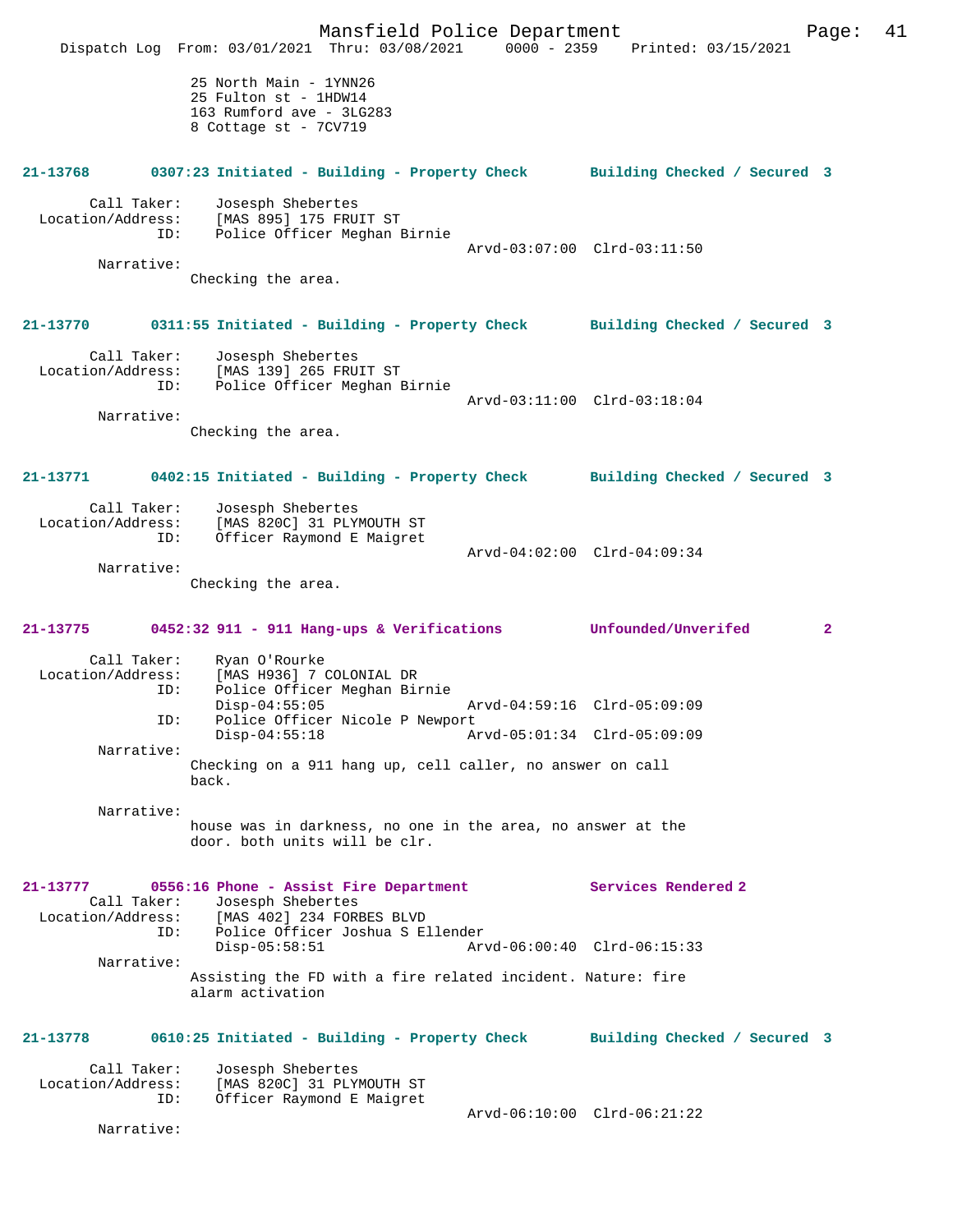Checking the area.

## **21-13783 0621:32 Initiated - Motor Vehicle Stop Citation / Warning Issued 3**

| Call Taker:            | Josesph Shebertes                                            |  |
|------------------------|--------------------------------------------------------------|--|
| Location/Address:      | [MAS] 1148 SCHOOL ST @ 1 OTIS ST                             |  |
| ID:                    | Police Officer Joshua S Ellender                             |  |
|                        | Arvd-06:21:00 Clrd-06:27:01                                  |  |
| Vehicle:<br>Narrative: | GRY 2019 VOLK JETTA Req: PC MA 837ND3 VIN: 3VWC57BU0KM228441 |  |
|                        | will be out with a vehicle.                                  |  |

Narrative:

citation to the RO for speed.

 $\mathbb{Z} \setminus \mathbb{Z}$ 

| 21-13808          |             | 0851:32 Radio - Assist Other Agency |  |                             | Services Rendered 3 |
|-------------------|-------------|-------------------------------------|--|-----------------------------|---------------------|
|                   | Call Taker: | William Casey                       |  |                             |                     |
| Location/Address: |             | [NON] RESERVOIR ST @ COBB ST        |  |                             |                     |
|                   | ID:         | Police Officer Nicole M Boldrighini |  |                             |                     |
|                   |             | Disp-08:53:12                       |  | Arvd-08:57:17 Clrd-09:22:27 |                     |
|                   | Narrative:  |                                     |  |                             |                     |
|                   |             | Assist norton with Mya w/injury     |  |                             |                     |

|                               | 21-13810 0901:33 Phone - Well Being Check                                                                                                                |    | Services Rendered 3 |
|-------------------------------|----------------------------------------------------------------------------------------------------------------------------------------------------------|----|---------------------|
|                               | Call Taker: GARIN EISELE                                                                                                                                 |    |                     |
| Location/Address: [MAS H6335] |                                                                                                                                                          | LN |                     |
|                               | ID: Police Officer Gregg S Kennedy                                                                                                                       |    |                     |
|                               | $Disp-09:08:38$                                                                                                                                          |    |                     |
| ID:                           | Police Officer Nicole M Boldrighini                                                                                                                      |    |                     |
|                               | $Disp-09:23:54$                                                                                                                                          |    |                     |
| Narrative:                    |                                                                                                                                                          |    |                     |
|                               | Caller concerned about gentleman who lives alone in the<br>house diagnol to her. There were no lights on in his house<br>last night and there usualy is. |    |                     |
| Narrative:                    |                                                                                                                                                          |    |                     |
|                               | M1 spoke with RP and is headed to 9 Trowbridge ln.                                                                                                       |    |                     |
| Narrative:                    |                                                                                                                                                          |    |                     |
|                               | M1 spoke with homeowner and stated everthing was fine. Party<br>was sleeping                                                                             |    |                     |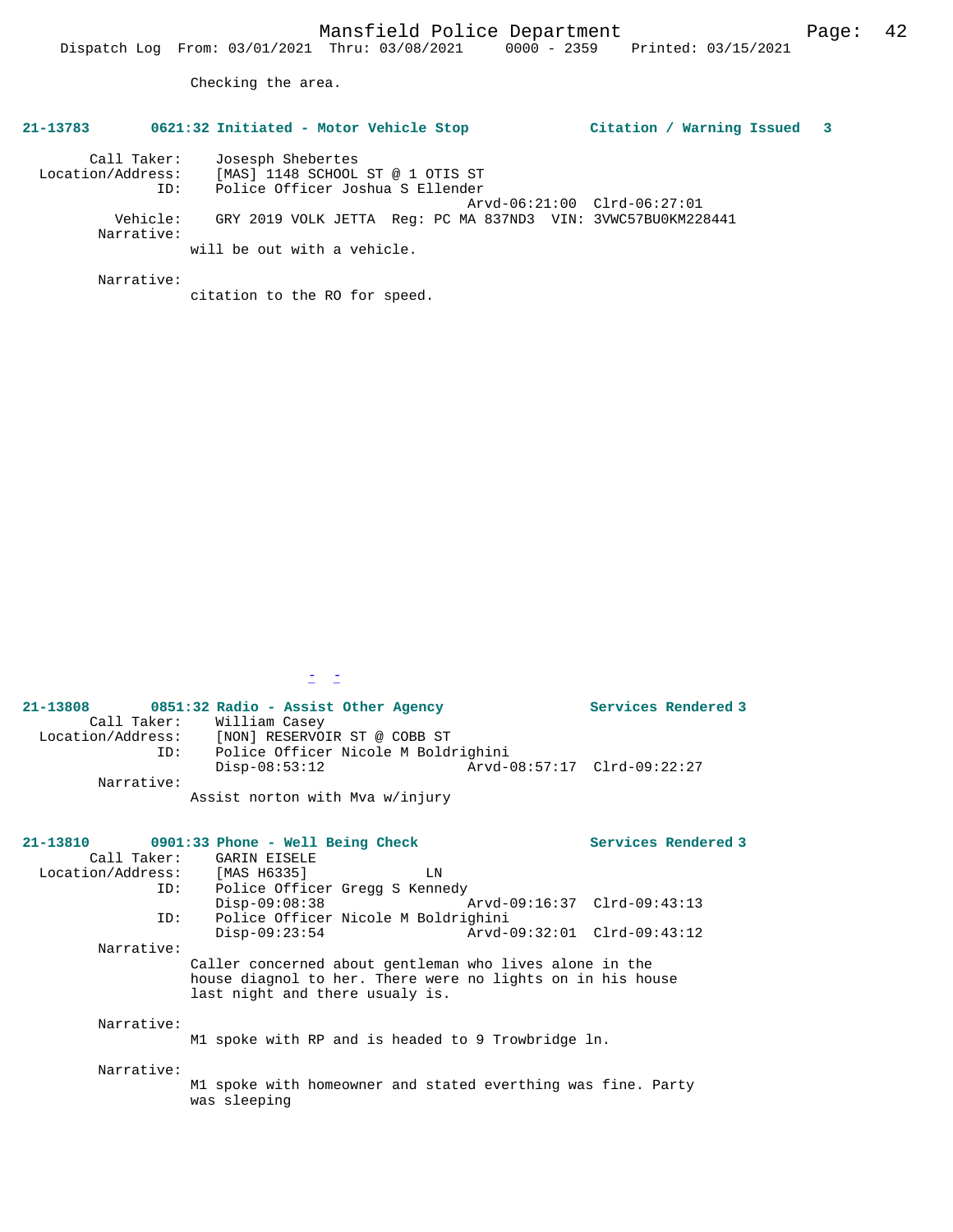Mansfield Police Department Page: 43 Dispatch Log From: 03/01/2021 Thru: 03/08/2021 0000 - 2359 Printed: 03/15/2021 **21-13824 1034:01 911 - Assist Fire Department Services Rendered 2**  Call Taker: William Casey<br>ion (Address: [MAS U4976] ER Location/Address: [MAS H4876] 55 FOWLER ST ID: Police Officer Patrick J Pennie Disp-10:35:15 Arvd-10:39:28 Clrd-10:44:28 Narrative: Assisting the FD with a fire related incident. Nature:smoke detector activation **21-13828 1104:37 Initiated - Motor Vehicle Stop Citation / Warning Issued 3** Call Taker: William Casey Location/Address: [MAS] 307 NORTH MAIN ST @ 8 PLEASANT ST ID: Police Officer Michael T Fitzgerald Arvd-11:04:00 Clrd-11:07:37 Vehicle: BLK 2019 HOND CIVIC Reg: PC MA 2CD557 VIN: 2HGFC1F36KH652131 Narrative: Out with vehicel for failure to stop Narrative: Citation issued to RO for failure to stop **21-13843 1236:37 Initiated - Suspicious Actv / Persn / Veh Spoken To 2**  Call Taker: William Casey<br>Location/Address: [MAS 820C] 31 Location/Address: [MAS 820C] 31 PLYMOUTH ST ID: Police Officer Andrew J Kelley Arvd-12:36:00 Clrd-12:38:28 Vehicle: GRY 2005 GMC SIERRA Reg: PC MA 176EN7 VIN: 1GTHK29UX5E303019 Narrative: Out with suspicious vehicle in parking lot Narrative: Spoke to the RO looking for a job application and advised party to come back during business hours **21-13846 1252:54 Initiated - Disabled Motor Vehicle Services Rendered 3**  Call Taker: William Casey<br>Location/Address: [MAS] 400 RTE [MAS] 400 RTE 140 NB @ 287 CHAUNCY ST ess: رومبن عدد المصبن<br>ID: Police Officer Patrick J Pennie Arvd-12:52:00 Clrd-12:55:48 Vehicle: GRY 2010 BMW UT X3 Reg: PC MA 2LW692 VIN: WBXPC9C48AWJ32790 Narrative: Reported DMV in the area. Narrative: Operator was stuck in neutral and now on his way **21-13848 1311:43 Walk-In - Lost / Found Property Incident Report 3**  Call Taker: Support Staff Thomas Plunkett Location/Address: [MAS 9] 25 COBB ST Apt. #209 ID: Police Officer Michael T Fitzgerald<br>Disp-13:17:45 Arvd-1 Arvd-13:25:02 Clrd-14:26:17 Narrative: Walk in RP reporting missing jewelry, spoke with Ofc. Fitzgerald. Narrative: See OF for further. Refer To Incident: 21MAS-238-OF **21-13872 1543:16 Phone - 911 Hang-ups & Verifications Confirmed misdial/Accdntl Call 2**  Call Taker: Jennifer Napolitano Location/Address: [MAS H680] 28 PILGRIM RD ID: Police Officer Michael T Fitzgerald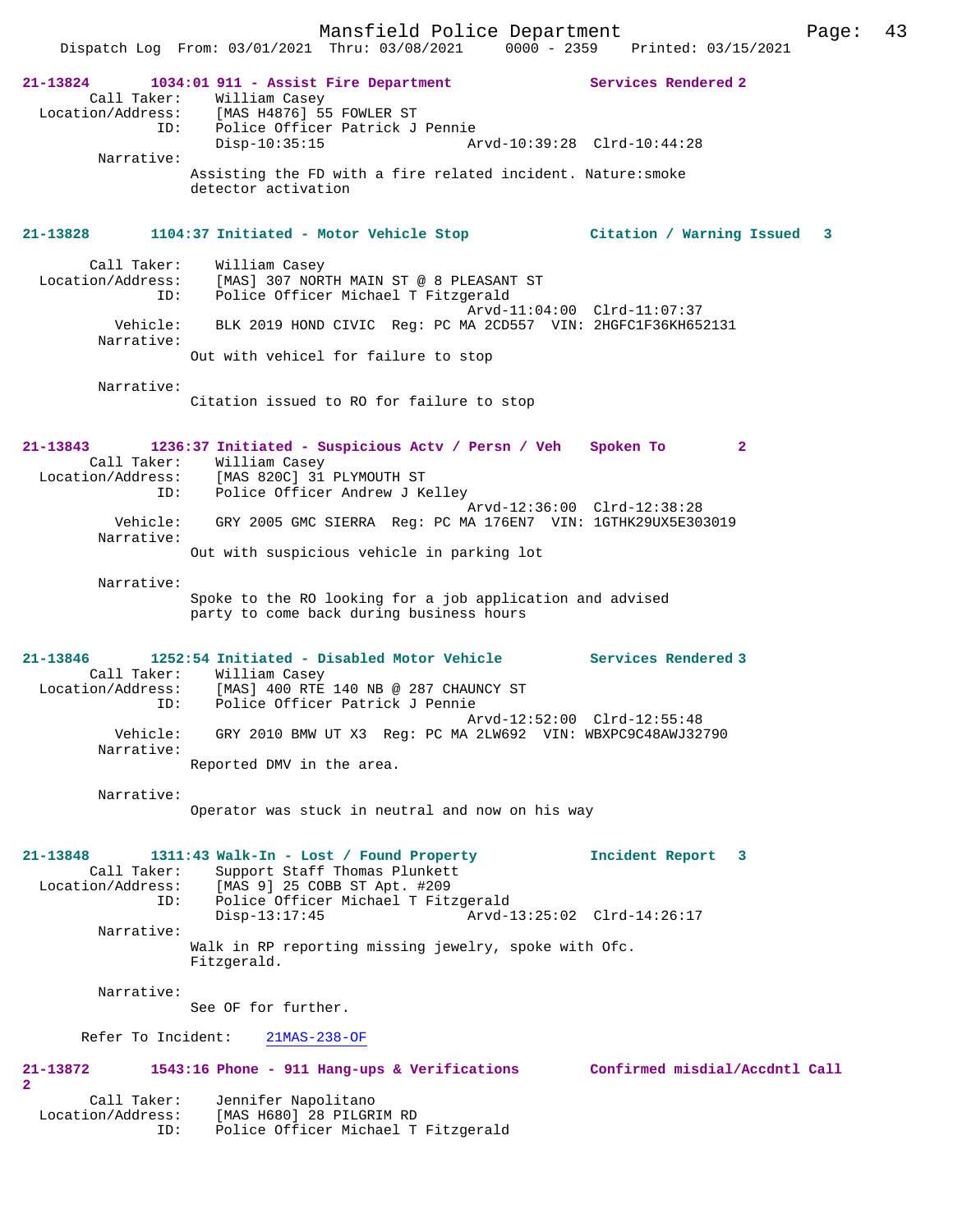Mansfield Police Department Page: 44 Dispatch Log From: 03/01/2021 Thru: 03/08/2021 Disp-15:45:36 Arvd-15:51:25 Clrd-15:53:00 Narrative: Party states he accidentally called 911. Will be outside to meet officer. **21-13874 1618:28 Phone - 911 Hang-ups & Verifications Unfounded/Unverifed 2** Call Taker: Jennifer Napolitano Vicinity of: [MAS] 44 CHAUNCY ST ID: Police Officer Patrick J Pennie Disp-16:20:43 Arvd-16:28:45 Clrd-16:33:23 Narrative: Checking on a 911 hang up from wireless. Narrative: Goes straight to voicemail on call backs Narrative: No answer on call back **21-13877 1659:20 Phone - 911 Hang-ups & Verifications Confirmed misdial/Accdntl Call 2**  Call Taker: Jennifer Napolitano Location/Address: [MAS H4870] 80 RESERVOIR ST ID: Police Officer William C Trudell Disp-17:01:25 Arvd-17:14:39 Clrd-17:16:37 Narrative: Checking on a 911 accidental. 2 yo daughter hit the button on the phone **21-13881 1730:17 Initiated - Disabled Motor Vehicle Services Rendered 3**  Call Taker: William Casey Location/Address: [MAS 907E] 375 WEST ST @ 300 RTE 140 SB ID: Police Officer Andrew J Kelley Arvd-17:30:00 Clrd-17:39:47 Vehicle: WHI 2017 TUNDRA Reg: RI 84409 VIN: 5TFUY5F1XHX669130 Narrative: Reported DMV in the area. Narrative: M13 reports operator was waiting for coworkers to come out of Erin center **21-13882 1733:50 Initiated - Building - Property Check Services Rendered 3**  Call Taker: William Casey<br>Location/Address: [MAS 820C] 31 ess: [MAS 820C] 31 PLYMOUTH ST<br>ID: Police Officer Joshua S.E. Police Officer Joshua S Ellender Arvd-17:33:00 Clrd-17:49:35 Narrative: Checking the area. **21-13890 1800:57 Phone - Disabled Motor Vehicle Services Rendered 3**  Call Taker: Jennifer Napolitano<br>Location/Address: [MAS 1017] SOUTH MAI Location/Address: [MAS 1017] SOUTH MAIN ST ID: Police Officer Andrew J Kelley Disp-18:05:05 Arvd-18:08:55 Clrd-18:23:58 Vehicle: SIL 2009 ISP Reg: RI 915883 VIN: JF1GH63659H818158 Narrative: Possible DMV on the S curves between exits 12 and 11. Party ran out of gas and called AAA. Narrative: tow eta 6 mins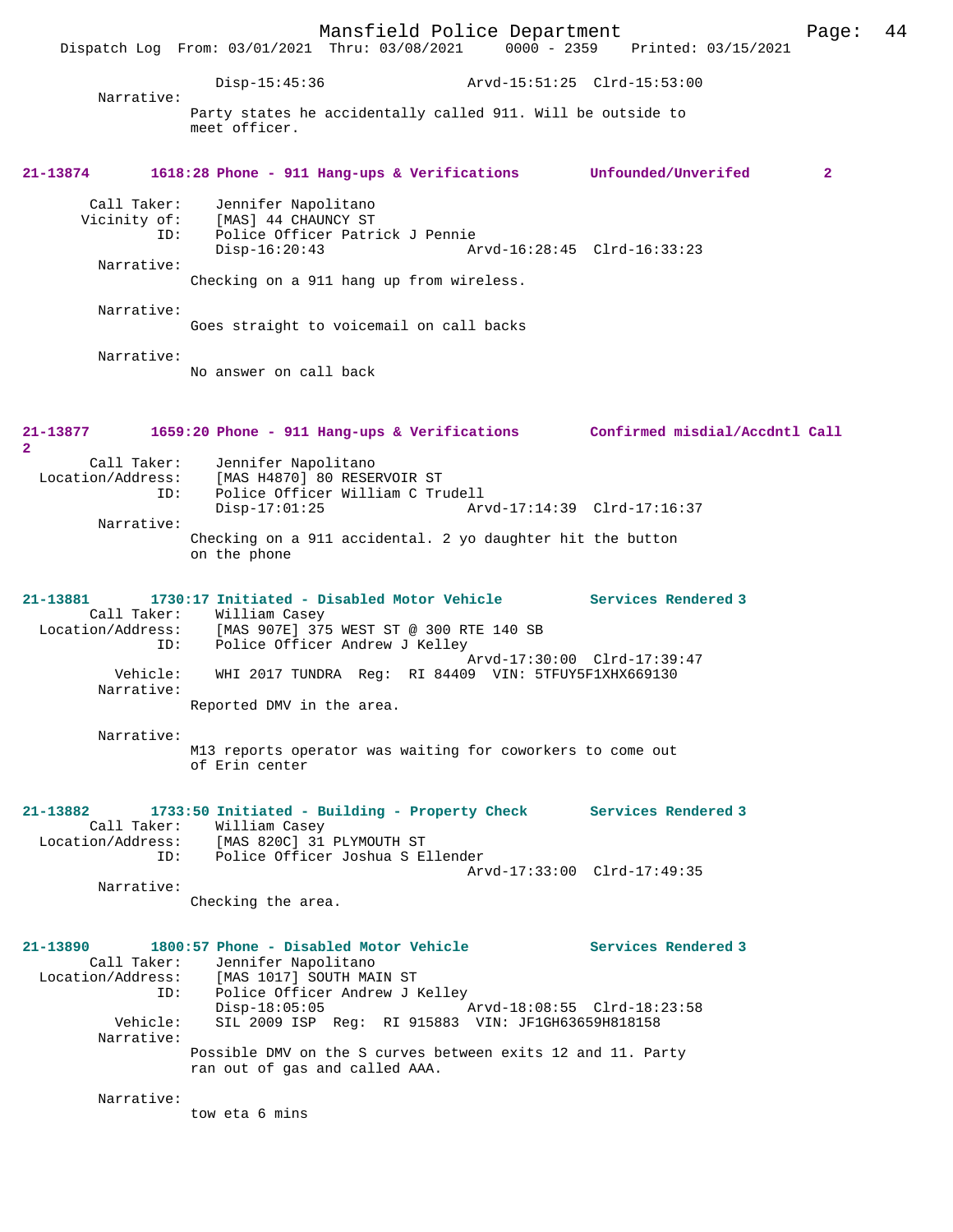Dispatch Log From: 03/01/2021 Thru: 03/08/2021 0000 - 2359 Printed: 03/15/2021 Narrative: Tow on scene **21-13900 1843:41 Initiated - Motor Vehicle Stop Citation / Warning Issued 3** Call Taker: Robert Stewart Location/Address: [MAS] SCHOOL ST ID: Police Officer Andrew J Kelley Arvd-18:43:00 Clrd-18:47:55 Vehicle: WHI 2017 TOYT CAMRY Reg: PC MA 4GX548 VIN: 4T1BF1FK6HU644916 Narrative: MV STOP/// Citation issued **21-13901 1853:11 Phone - Parking Violations Services Rendered 3**  Call Taker: Jennifer Napolitano<br>Location/Address: [MAS H4538] 265 NORT  $[MAS H4538]$  265 NORTH MAIN ST ID: Police Officer Danielle C Titus Disp-18:56:35 Clrd-18:57:08 ID: Police Officer Patrick J Pennie Disp-18:57:04 Arvd-19:07:26 Clrd-19:15:19 Narrative: Reporting of parking issues with people parking there and going to businesses in the area. Narrative: M8 checked the area no violations. **21-13921 2024:33 Initiated - Building - Property Check Building Checked / Secured 3** Call Taker: Robert Stewart Location/Address: [MAS 417] 9 FRANCIS AVE ID: Police Officer Danielle C Titus Arvd-20:24:00 Clrd-20:39:26 Narrative: Checking the area. **21-13922 2028:15 Initiated - Building - Property Check Building Checked / Secured 3** Call Taker: Robert Stewart Location/Address: [MAS 820C] 31 PLYMOUTH ST ID: Police Officer Joshua S Ellender Arvd-20:28:00 Clrd-20:40:56 Narrative: Checking the area. **21-13936 2157:59 Initiated - Building - Property Check Building Checked / Secured 3** Call Taker: Robert Stewart Location/Address: [MAS 1016] 4 ERICK RD Police Officer Danielle C Titus Arvd-21:57:00 Clrd-22:08:34 Narrative: Checking the area.

| $21 - 13949$      | 2235:34 Phone - Well Being Check                             | Services Rendered 3 |
|-------------------|--------------------------------------------------------------|---------------------|
| Call Taker:       | Jennifer Napolitano                                          |                     |
| Location/Address: | [MAS 451B] 500 EAST ST                                       |                     |
| ID:               | Police Officer Jay J Sparrow                                 |                     |
|                   | $Disp-22:44:28$                                              | $Clrd-22:56:02$     |
| ID:               | Police Officer Andrew J Kelley                               |                     |
|                   | $Disp-22:44:36$                                              | $Clrd-23:02:45$     |
| Vehicle:          | GRY 2002 TOYT CAMRY Req: PC MA 2KVA84 VIN: 4T1BE32K02U511614 |                     |
| Narrative:        |                                                              |                     |
|                   | ma pc 2kva84                                                 |                     |

Mansfield Police Department Fage: 45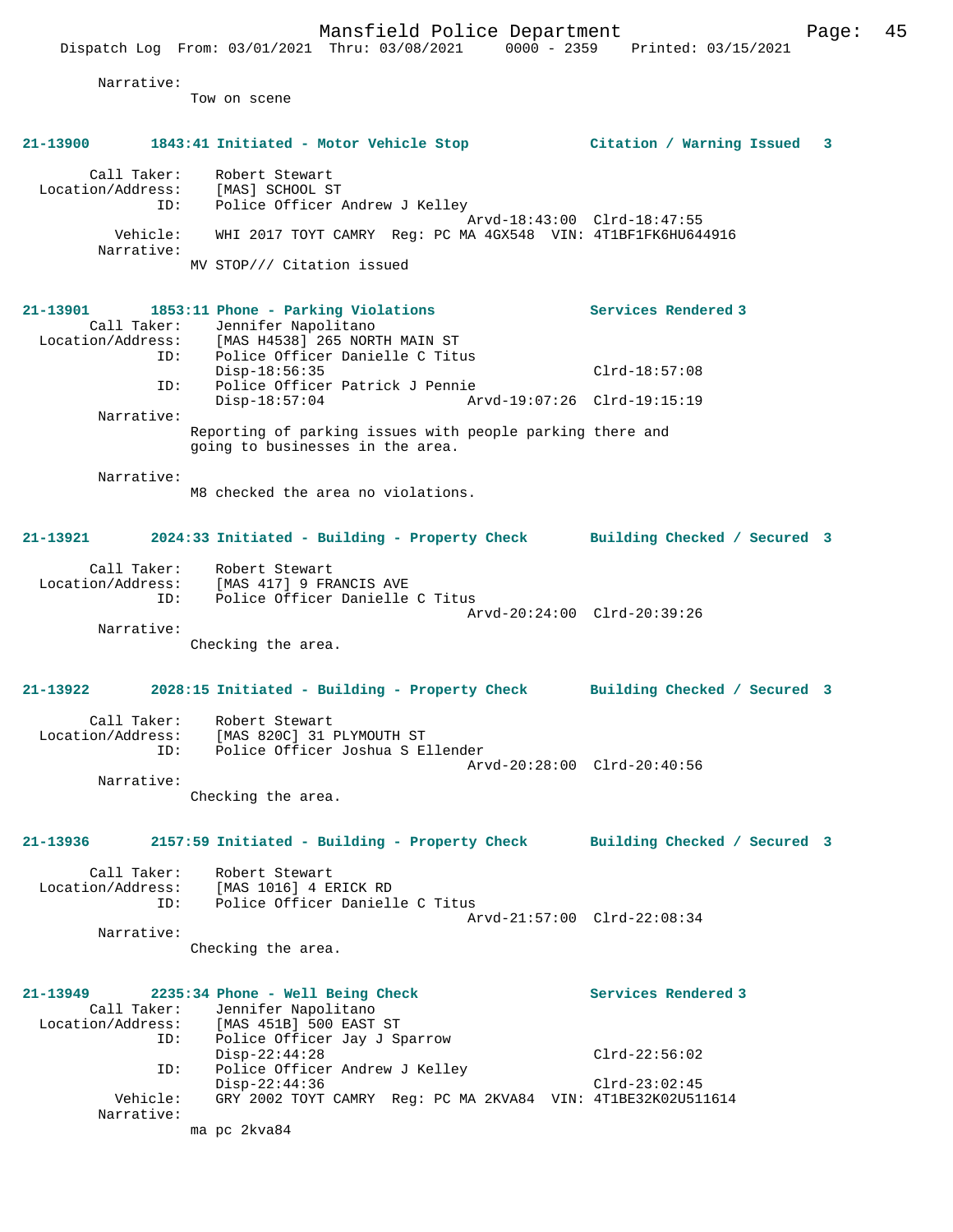| Narrative:                                                              | E7 digit call was transferred to SEMRECC by MPD desk; a<br>disturbance of some type could be heard on the phone and<br>then the caller disconnected. MPD desk advised, phone number<br>was provided and no answer on call backs. MPD desk advised<br>that it was the female party that picked up the PC at the<br>station and there was a possible domestic occuring inside<br>the m/v. Unknown direction of travel from the station. BOLO<br>put out for the RP's m/v. MPD units checking the area up the<br>highways for the m/v. |                              |
|-------------------------------------------------------------------------|-------------------------------------------------------------------------------------------------------------------------------------------------------------------------------------------------------------------------------------------------------------------------------------------------------------------------------------------------------------------------------------------------------------------------------------------------------------------------------------------------------------------------------------|------------------------------|
| Narrative:                                                              | M5 reporting that he checked the area nothing found at this<br>time. Is going to continue back down to the S-curve.                                                                                                                                                                                                                                                                                                                                                                                                                 |                              |
| Narrative:                                                              | M5 unable to locate vehicle, checked up to 495.                                                                                                                                                                                                                                                                                                                                                                                                                                                                                     |                              |
| Narrative:                                                              | Parties were located at 91 Chauncy St.                                                                                                                                                                                                                                                                                                                                                                                                                                                                                              |                              |
| Refer To Arrest:<br>Arrest:<br>Address:<br>Aqe:<br>Charges:<br>21-13947 | $21MAS-80-AR$<br>GABREY, DAVID J<br>431 WASHINGTON ST Apt. #8<br>TAUNTON, MA<br>50<br>A&B ON FAMILY / HOUSEHOLD MEMBER<br>2239:41 Initiated - Building - Property Check                                                                                                                                                                                                                                                                                                                                                             | Building Checked / Secured 3 |
| Call Taker:<br>Location/Address:<br>ID:<br>Narrative:                   | [MAS 820C] 31 PLYMOUTH ST<br>Police Offic<br>Police Officer Joshua S Ellender<br>Checking the area.                                                                                                                                                                                                                                                                                                                                                                                                                                 | Arvd-22:39:00 Clrd-23:07:55  |
| 21-13950                                                                | 2251:13 Initiated - Building - Property Check                                                                                                                                                                                                                                                                                                                                                                                                                                                                                       | Building Checked / Secured 3 |
| Call Taker:<br>Location/Address:<br>ID:<br>Narrative:                   | Robert Stewart<br>[MAS 992] 660 EAST ST<br>Police Officer Danielle C Titus                                                                                                                                                                                                                                                                                                                                                                                                                                                          | Arvd-22:51:00 Clrd-22:54:32  |
|                                                                         | Checking the area.                                                                                                                                                                                                                                                                                                                                                                                                                                                                                                                  |                              |
| For Date: $03/07/2021$ - Sunday                                         |                                                                                                                                                                                                                                                                                                                                                                                                                                                                                                                                     |                              |
|                                                                         | 21-13961 0038:35 Initiated - Building - Property Check Building Checked / Secured 3                                                                                                                                                                                                                                                                                                                                                                                                                                                 |                              |
|                                                                         | Call Taker: Robert Stewart<br>Location/Address: [MAS 820C] 31 PLYMOUTH ST<br>ID: Police Officer Joshua S Ellender                                                                                                                                                                                                                                                                                                                                                                                                                   | Arvd-00:38:00 Clrd-00:58:02  |
| Narrative:                                                              | Checking the area.                                                                                                                                                                                                                                                                                                                                                                                                                                                                                                                  |                              |

**21-13980 0126:14 Initiated - Building - Property Check Building Checked / Secured 3** Call Taker: Robert Stewart

 Location/Address: [MAS 1002] 250 EAST ST ID: Police Officer Meghan Birnie Arvd-01:26:00 Clrd-01:39:52 Narrative:

Checking the area.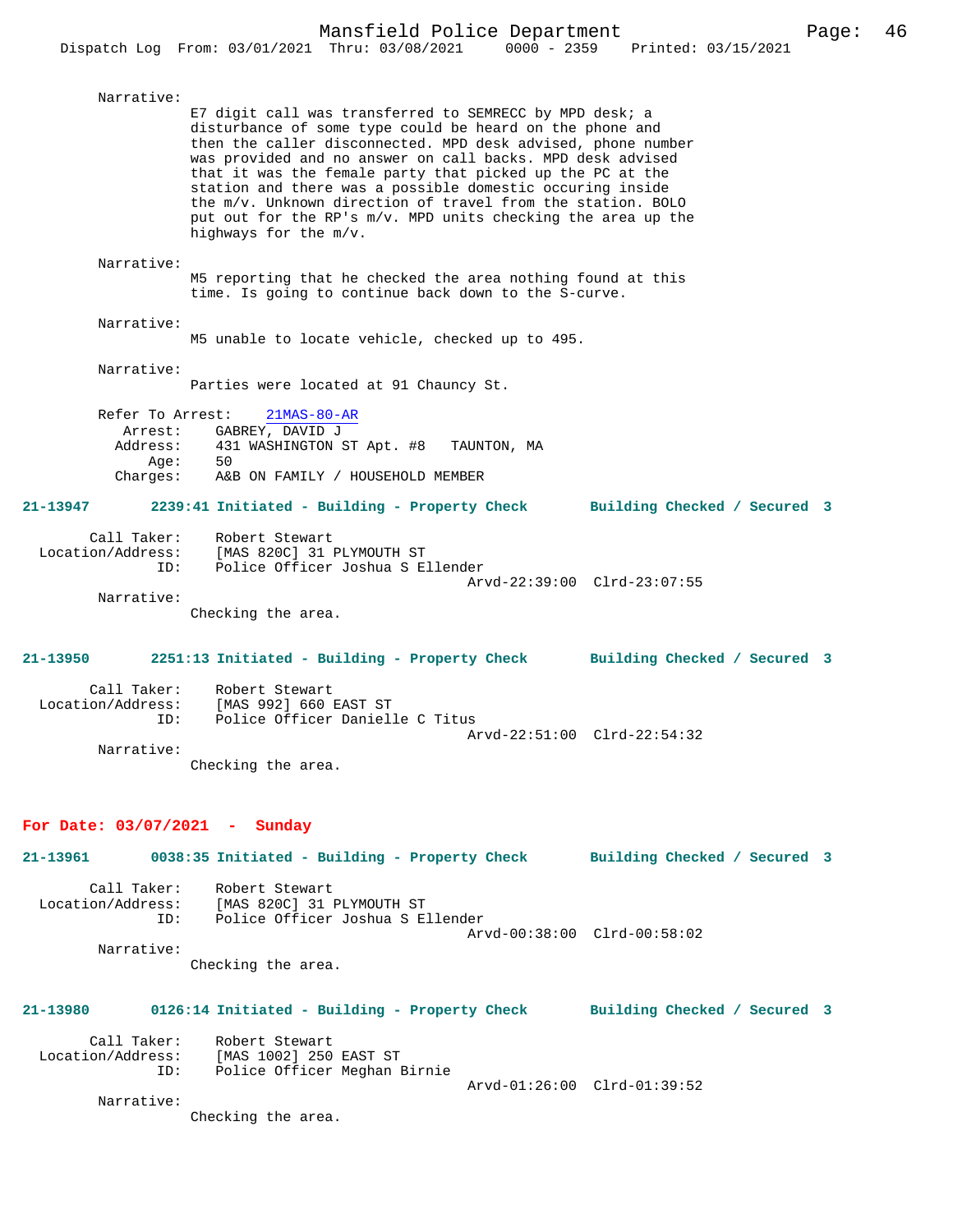Dispatch Log From: 03/01/2021 Thru: 03/08/2021 0000 - 2359 Printed: 03/15/2021

**21-13983 0136:55 Initiated - Building - Property Check Building Checked / Secured 3** Call Taker: Robert Stewart Location/Address: [MAS 1015] 30 CHAUNCY ST ID: Patrolman David Schepis Arvd-01:36:00 Clrd-01:49:24 Narrative: Checking the area. **21-13986 0146:18 Initiated - Building - Property Check Building Checked / Secured 3** Call Taker: Robert Stewart Location/Address: [MAS 992] 660 EAST ST ID: Police Officer Meghan Birnie Arvd-01:46:00 Clrd-01:50:33 Narrative: Checking the area. **21-13998 0241:44 Initiated - Building - Property Check Building Checked / Secured 3** Call Taker: Robert Stewart Location/Address: [MAS 982] 111 HOPE ST ID: Police Officer Meghan Birnie Arvd-02:41:00 Clrd-02:46:37 Narrative: Checking the area. **21-13999 0246:49 Initiated - Building - Property Check Building Checked / Secured 3** Call Taker: Robert Stewart Location/Address: [MAS 170] 255 HOPE ST ID: Police Officer Meghan Birnie Arvd-02:46:00 Clrd-02:57:35 Narrative: Checking the area. **21-14000 0250:18 Initiated - Parking Violations Citation / Warning Issued 3** Call Taker: Michael Mezhberg Vicinity of: [MAS 1038] NORTH MAIN ST ID: Patrolman David Schepis Arvd-02:50:00 Clrd-03:07:55 Vehicle: GRY 2019 SUBA ST CROSST Reg: PC MA 9DN499 VIN: JF2GTACC2K8256776 Vehicle: GRY 2021 SONATA Reg: MD 2EH2642 VIN: 5NPEG4JA7MH067252 Vehicle: WHI 2005 CHEV TAHOE Reg: PC MA 214KF8 VIN: 2GCEK13T551267299 Vehicle: WHI 2017 GMC SIERRA Reg: CO MA T96753 VIN: 1GTN1LECXHZ902170 Narrative: Parking enforcement. Narrative: old colony- 9dn499, md 2eh2642 pleasant- 214kf8 newton- comm t96753 **21-14006 0331:01 Initiated - Building - Property Check Building Checked / Secured 3** Call Taker: TARA LAKO Location/Address: [MAS 820C] 31 PLYMOUTH ST ID: Police Officer Joshua S Ellender Arvd-03:31:00 Clrd-03:39:34 Narrative: Checking the area.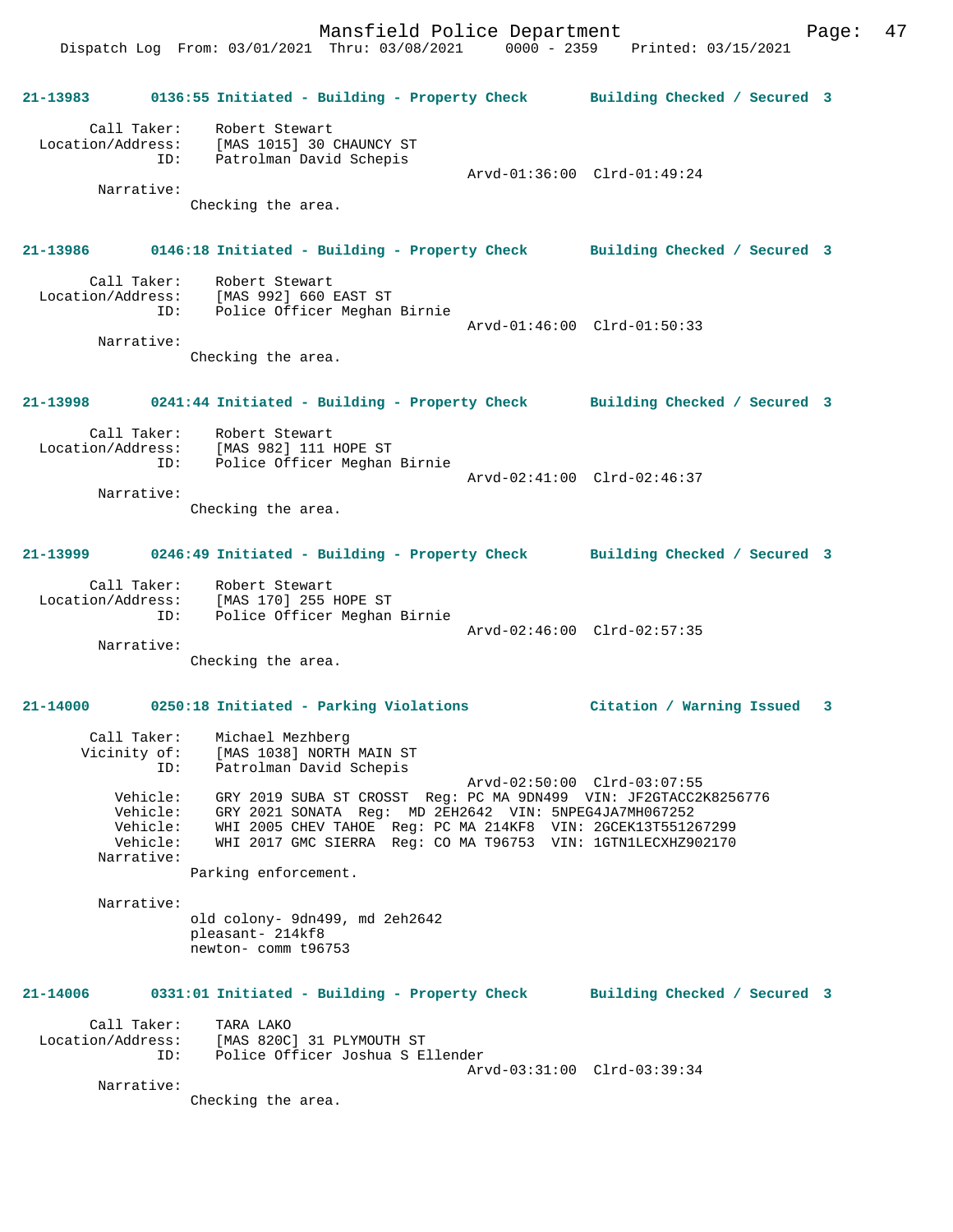Mansfield Police Department Fage: 48 Dispatch Log From: 03/01/2021 Thru: 03/08/2021 0000 - 2359 Printed: 03/15/2021 **21-14008 0407:23 Initiated - Building - Property Check Building Checked / Secured 3** Call Taker: Robert Stewart Location/Address: [MAS 2] 60 FORBES BLVD ID: Police Officer Nicole P Newport Arvd-04:07:00 Clrd-04:17:58 Narrative: Checking the area. **21-14013 0418:08 Initiated - Building - Property Check Building Checked / Secured 3** Call Taker: Robert Stewart Location/Address: [MAS 4] 31 HAMPSHIRE ST Police Officer Nicole P Newport Arvd-04:18:00 Clrd-04:26:29 Narrative: Checking the area. **21-14020 0531:08 Initiated - Building - Property Check Building Checked / Secured 3** Call Taker: Robert Stewart Location/Address: [MAS 820C] 31 PLYMOUTH ST ID: Police Officer Joshua S Ellender Arvd-05:31:00 Clrd-05:47:21 Narrative: Checking the area. **21-14027 0620:42 Phone - Assist Fire Department Referred to Other Agency 2** Call Taker: Robert Stewart Location/Address: [MAS 42] 50 MAPLE ST Apt. #U-C ID: Police Officer Meghan Birnie Arvd-06:26:14 Clrd-06:39:47 Narrative: Assisting the FD with a fire related incident. Nature: master box activation **21-14037 0800:32 Phone - 911 Hang-ups & Verifications Confirmed misdial/Accdntl Call 2**  Call Taker: MATTHEW BOMES Vicinity of: [MAS H2730] 4 PHEASANT HOLLOW DR ID: Police Officer Gregg S Kennedy Disp-08:11:17 Arvd-08:18:44 Clrd-08:20:07 Narrative: Checking on a 911 hang up by a wireless. No answer on call back **21-14044 0850:26 Phone - 911 Hang-ups & Verifications Confirmed misdial/Accdntl Call 2**  Call Taker: Jarred Kohler<br>Location/Address: [MAS H4991] 36 [MAS H4991] 36 IAN KEATS DR ID: Police Officer David W Kinahan<br>Disp-08:51:38 Disp-08:51:38 Arvd-09:00:03 Clrd-09:04:27 Narrative: Checking on a 911 hang up, 4 year old daughter called by accident, no issues. **21-14055 0930:17 Initiated - Well Being Check Incident Report 3**  Call Taker: Kieran M Ruth<br>Location/Address: [MAS H1187] 16 ess: [MAS H1187] 168 WEST ST<br>ID: Police Officer Michael 1 Police Officer Michael T Fitzgerald Arvd-09:30:00 Clrd-09:39:04 ID: Sergeant Robert S Pierce Disp-09:30:53 Arvd-09:30:57 Clrd-09:39:04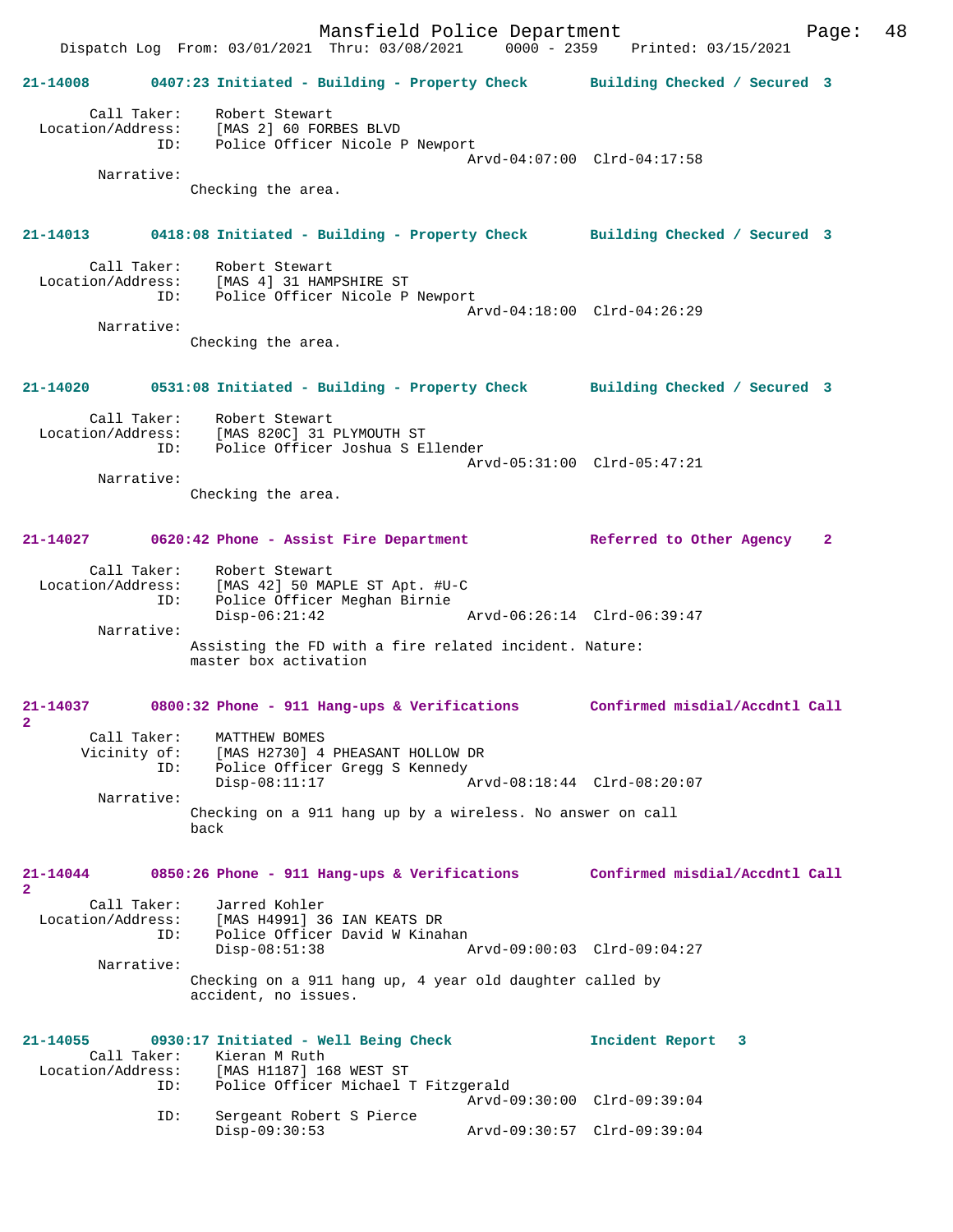Mansfield Police Department Page: 49 Dispatch Log From: 03/01/2021 Thru: 03/08/2021 0000 - 2359 Narrative: Out for a well being check Narrative: The parties mother was spoken to and she is aware of the situation. She will contact MPD if she needs assistance. Refer To Incident: 21MAS-239-OF **21-14056 0931:04 Phone - Assist Fire Department Referred to Other Agency 2** Call Taker: Kieran M Ruth<br>Location/Address: [MAS 416] 26 B [MAS 416] 26 EDGEWOOD ST ID: Police Officer David W Kinahan<br>Disp-09:32:06 Disp-09:32:06 Arvd-09:33:32 Clrd-09:42:26 Narrative: Assisting the FD with a fire related incident. Nature:General fire alarm **21-14060 0958:52 Phone - 911 Hang-ups & Verifications Confirmed misdial/Accdntl Call 2**  Call Taker: MATTHEW BOMES<br>Location/Address: [MAS H3788] 1 ess: [MAS H3788] 15 MARTHAS WAY<br>ID: Police Officer Gregg S Kenm Police Officer Gregg S Kennedy Disp-10:01:40 Arvd-10:08:52 Clrd-10:11:10 Narrative: Checking on a 911 hang up. Caller stated on call back that it was accidental. Narrative: Confirmed accidental **21-14064 1029:25 Initiated - Building - Property Check Building Checked / Secured 3** Call Taker: Kieran M Ruth<br>Location/Address: [MAS 820C] 31 ess: [MAS 820C] 31 PLYMOUTH ST<br>ID: Sergeant John R Armstrong Sergeant John R Armstrong Arvd-10:29:00 Clrd-10:37:35 Narrative: Checking the area. **21-14065 1031:05 Initiated - Building - Property Check Building Checked / Secured 3** Call Taker: Kieran M Ruth Location/Address: [MAS 840] 280 SCHOOL ST ID: Police Officer Gregg S Kennedy Arvd-10:31:00 Clrd-10:42:19 Narrative: Checking the area. **21-14067 1048:41 Phone - Disabled Motor Vehicle Services Rendered 3**  Call Taker: Jarred Kohler Location/Address: [MAS] 300 RTE 140 NB @ 375 WEST ST ID: Police Officer Michael T Fitzgerald Disp-10:50:28 Clrd-10:53:21 ID: Police Officer Gregg S Kennedy<br>Disp-10:50:33 Disp-10:50:33 Arvd-10:55:18 Clrd-10:59:46 ID: Sergeant Robert S Pierce Disp-10:53:17 Arvd-10:55:20 Clrd-10:59:46 Narrative: Caller reporting possible DMV by the light. Narrative: Vehicle moved into the break down lane with AAA en route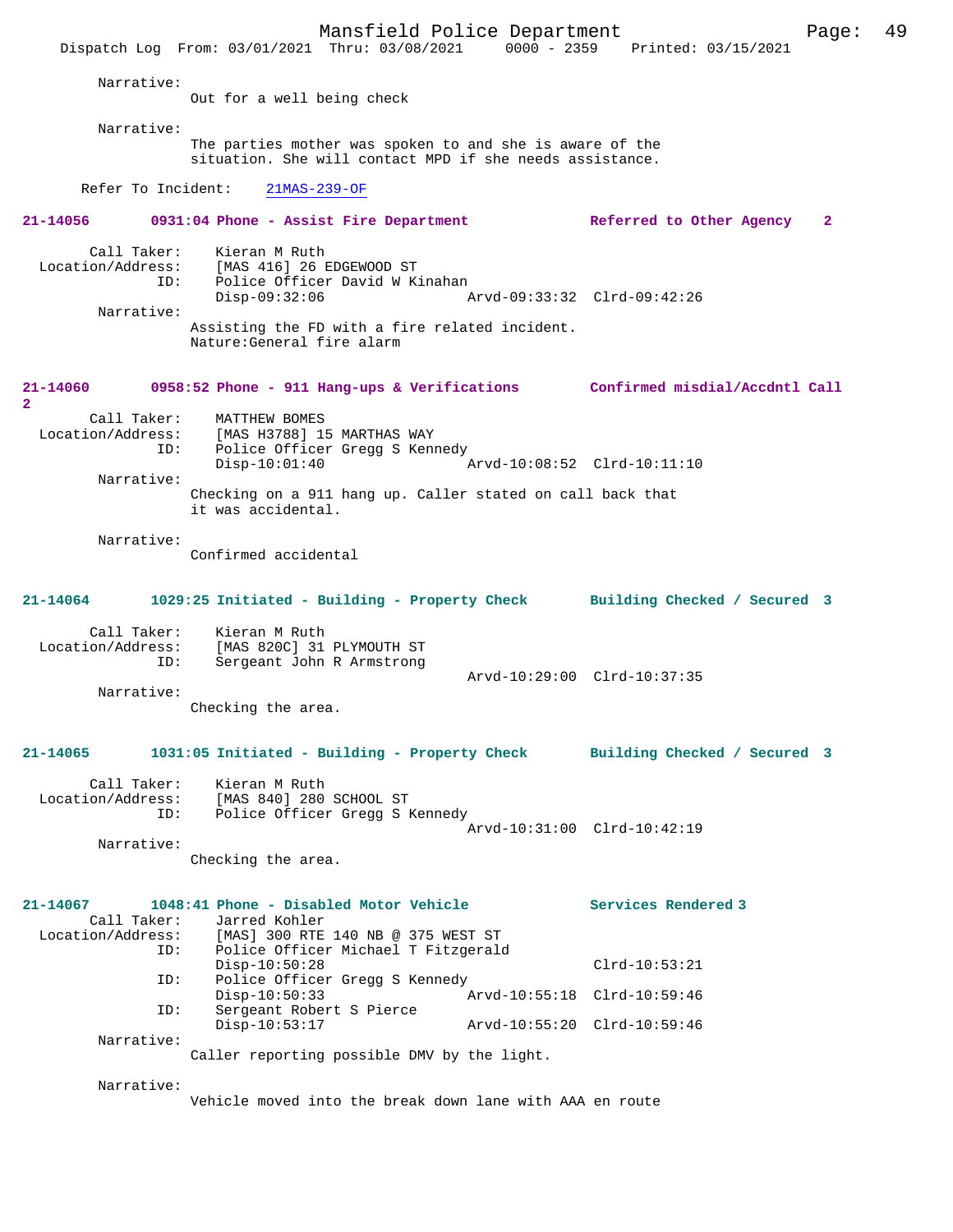Mansfield Police Department Page: 50 Dispatch Log From: 03/01/2021 Thru: 03/08/2021 0000 - 2359 Printed: 03/15/2021 **21-14078 1205:14 Initiated - Building - Property Check Building Checked / Secured 3** Call Taker: Kieran M Ruth Location/Address: [MAS 281A] 1 CROCKER ST ID: Police Officer Michael T Fitzgerald Arvd-12:05:00 Clrd-12:11:18 Narrative: Checking the area. **21-14083 1224:08 Initiated - Building - Property Check Building Checked / Secured 3** Call Taker: Kieran M Ruth Location/Address: [MAS 1002] 250 EAST ST<br>TD: Police Officer David W Police Officer David W Kinahan Arvd-12:24:00 Clrd-12:49:21 Narrative: Checking the area. **21-14084 1224:43 Initiated - Motor Vehicle Stop Citation / Warning Issued 3** Call Taker: Kieran M Ruth Location/Address: [MAS 1015] 30 CHAUNCY ST ID: Police Officer Michael T Fitzgerald Arvd-12:24:00 Clrd-12:44:42 Vehicle: GRY 2007 HYUN SONATA Reg: PC MA 4XD434 VIN: 5NPET46C27H253663 Narrative: MV stop Narrative: Cited for unregistered, uninspected and defective equipment **21-14087 1248:56 Initiated - Building - Property Check Building Checked / Secured 3** Call Taker: Ryan O'Rourke Location/Address: [MAS 820C] 31 PLYMOUTH ST ID: Sergeant John R Armstrong Arvd-12:48:00 Clrd-13:01:08 Narrative: Checking the area. **21-14091 1345:14 Phone - Assist Fire Department Referred to Other Agency 2** Call Taker: Kieran M Ruth Location/Address: [MAS H2738] 779 WARE ST ID: Police Officer David W Kinahan Disp-13:46:27 Arvd-14:00:19 Clrd-14:00:21 Narrative: Assisting the FD with a fire related incident. Nature:Possible illegal burn **21-14092 1352:37 Phone - Assist Fire Department Referred to Other Agency 2** Call Taker: Kieran M Ruth Location/Address: [MAS H1961] 393 ELM ST ID: Police Officer Gregg S Kennedy<br>Disp-13:54:55 Disp-13:54:55 Arvd-14:03:41 Clrd-14:03:52 Narrative: Assisting the FD with a fire related incident. Nature:Alrms sounding for burnt food **21-14101 1437:20 Phone - Assist Fire Department Services Rendered 2**  Call Taker: Kieran M Ruth<br>Location/Address: [MAS H910] 56 [MAS H910] 56 ANGELINA LN ID: Police Officer David W Kinahan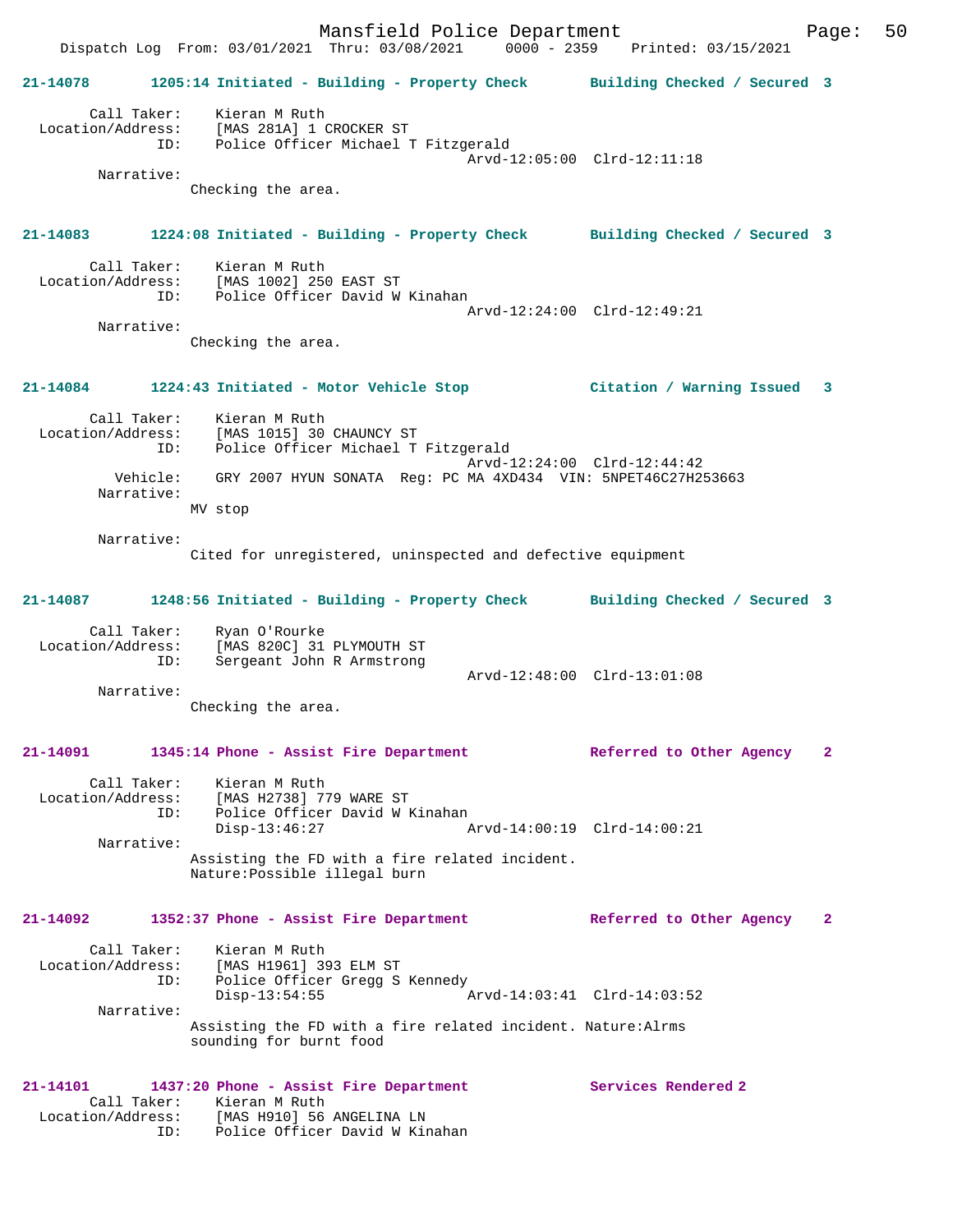Mansfield Police Department Page: 51 Dispatch Log From: 03/01/2021 Thru: 03/08/2021 0000 - 2359 Disp-14:39:07 Arvd-14:45:44 Clrd-15:44:54 ID: Sergeant Robert S Pierce Disp-14:46:33 Arvd-14:49:59 Clrd-14:53:12 Narrative: Assisting the FD with a fire related incident. Nature:Assist FD with a brush fire **21-14103 1442:59 911 - 911 Hang-ups & Verifications Confirmed misdial/Accdntl Call 2**  Call Taker: GARIN EISELE<br>Location/Address: [MAS H2143] ess: [MAS H2143] 35 SADDLE RIDGE RD<br>ID: Police Officer Gregg S Kennedy ID: Police Officer Gregg S Kennedy Disp-14:45:38 Arvd-14:52:18 Clrd-14:54:37 Narrative: Checking on 911 accidental where the caller will be waiting at the front door. **21-14104 1458:02 Phone - 911 Hang-ups & Verifications Confirmed misdial/Accdntl Call 2**  Call Taker: Robert Stewart<br>Location/Address: [MAS 417G] 17 ess: [MAS 417G] 17 FRANCIS AVE Apt. #1717<br>ID: Sergeant Robert S Pierce Sergeant Robert S Pierce<br>Disp-15:04:01 Arvd-15:09:45 Clrd-15:13:59 Narrative: Checking on a 911 hang up, 911 open line. Upon call back no answer sent to voicemail. 14 meters from the address. **21-14105 1459:37 Initiated - Building - Property Check Building Checked / Secured 3** Call Taker: Kieran M Ruth<br>Location/Address: [MAS 820C] 31 Location/Address: [MAS 820C] 31 PLYMOUTH ST Sergeant John R Armstrong Arvd-14:59:00 Clrd-15:11:08 Narrative: Checking the area. **21-14112 1605:05 Phone - 911 Hang-ups & Verifications Confirmed misdial/Accdntl Call 2**  Call Taker: Jarred Kohler<br>Location/Address: [MAS H1037] 16 [MAS H1037] 160 STEARNS AVE ID: Police Officer Jay J Sparrow Disp-16:07:33 Arvd-16:17:09 Clrd-16:19:21 Narrative: Abandonded 911 call, upon call back male states it was accidental. **21-14122 1656:48 Initiated - Building - Property Check Building Checked / Secured 3** Call Taker: Kieran M Ruth<br>Location/Address: [MAS 820C] 31 [MAS 820C] 31 PLYMOUTH ST ID: Detective Anthony R Lattanzio Arvd-16:56:00 Clrd-17:07:13 Narrative: Checking the area. **21-14123 1710:06 Initiated - Motor Vehicle Stop Citation / Warning Issued 3** Call Taker: Kieran M Ruth<br>Vicinity of: [MAS] 409 PRA of: [MAS] 409 PRATT ST<br>ID: Police Officer Wil Police Officer William C Trudell Arvd-17:10:00 Clrd-17:18:59<br>ID: Police Officer Joshua S Ellender Police Officer Joshua S Ellender<br>Disp-17:14:13 Ar Disp-17:14:13 Arvd-17:14:16 Clrd-17:18:59<br>Vehicle: GRY 2012 TOYT CAMRY Req: PC MA 711VP8 VIN: 4T1BF1FKXCU11 GRY 2012 TOYT CAMRY Reg: PC MA 711VP8 VIN: 4T1BF1FKXCU111752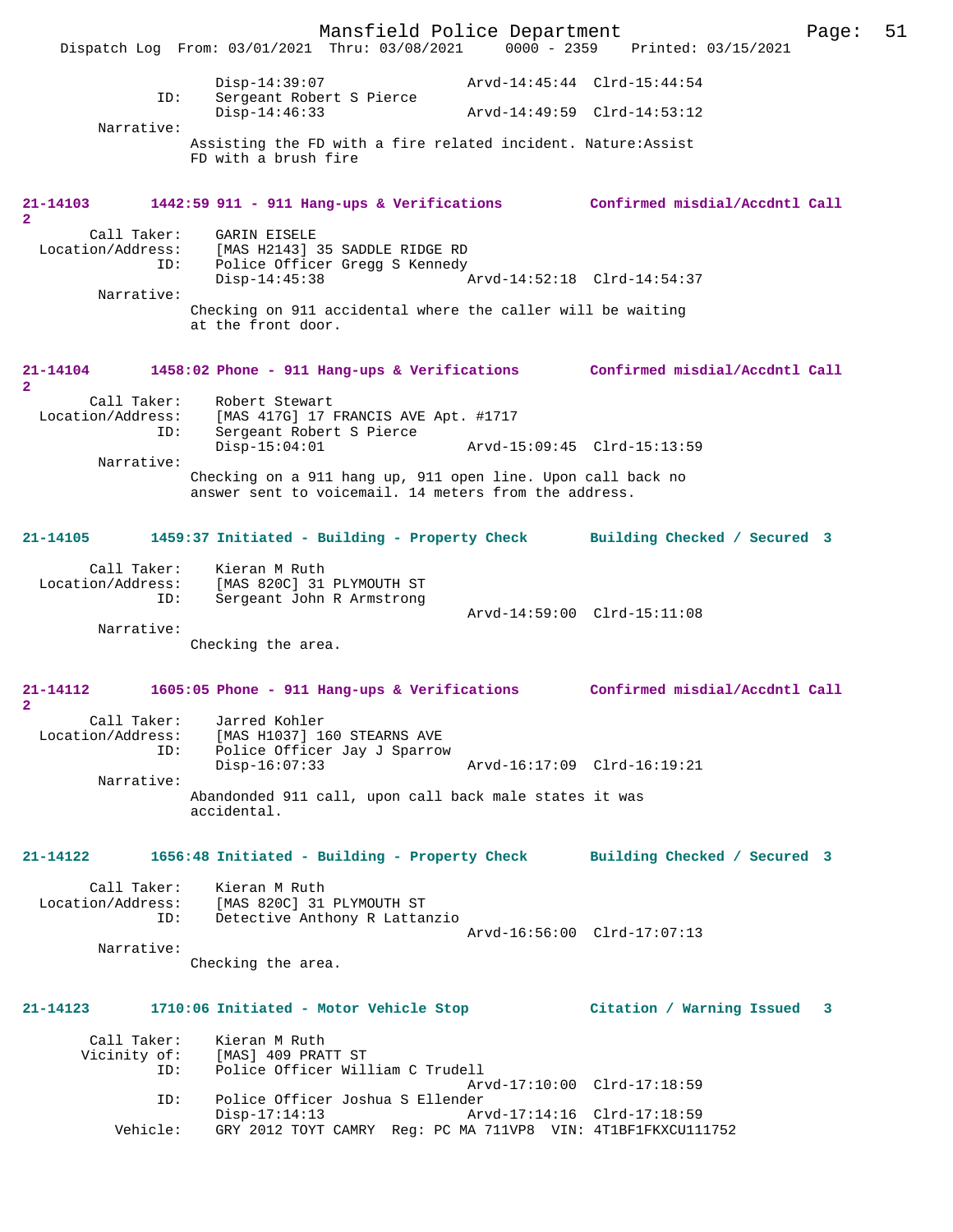|                                              | Mansfield Police Department<br>Dispatch Log From: 03/01/2021 Thru: 03/08/2021 0000 - 2359 Printed: 03/15/2021 |                             |                               | 52<br>Page: |
|----------------------------------------------|---------------------------------------------------------------------------------------------------------------|-----------------------------|-------------------------------|-------------|
| Narrative:                                   | MV stop                                                                                                       |                             |                               |             |
| Narrative:                                   | Cited for failure to yield                                                                                    |                             |                               |             |
| 21-14125<br>3<br>Call Taker:                 | 1720:33 Initiated - Follow up Investigation<br>Kieran M Ruth                                                  |                             | Investigated - No Action Req. |             |
| Location/Address:<br>ID:                     | [MAS 232A] 65 COPELAND DR<br>Police Officer Joshua S Ellender                                                 | Arvd-17:20:00 Clrd-17:42:04 |                               |             |
| Narrative:                                   | Conducting a follow up in the area to a previously reported<br>incident.                                      |                             |                               |             |
| 21-14129<br>1744                             | Initiated - Building - Property Check Building Checked / Secured 3                                            |                             |                               |             |
| Call Taker:<br>Location/Address:<br>ID:      | Police Officer Andrew J Kelley<br>[MAS 927] 50 PLYMOUTH ST<br>Police Officer Andrew J Kelley                  | Arvd-17:44:56 Clrd-17:47:59 |                               |             |
| Narrative:                                   | Checking the area.                                                                                            |                             |                               |             |
| 21-14130<br>$\overline{a}$                   | 1811:02 Phone - 911 Hang-ups & Verifications Confirmed misdial/Accdntl Call                                   |                             |                               |             |
| Call Taker:<br>Location/Address:<br>ID:      | Robert Stewart<br>[MAS 424] 149 OAKLAND ST Apt. #52<br>Police Officer Jay J Sparrow                           |                             |                               |             |
| Narrative:                                   | $Disp-18:13:49$<br>Checking on a 911 hang up, Caller states his son dialed                                    | Arvd-18:15:38 Clrd-18:25:11 |                               |             |
|                                              | accidentally.                                                                                                 |                             |                               |             |
| 21-14149<br>Call Taker:<br>Location/Address: | 2030:06 Initiated - Follow up Investigation Services Rendered 3<br>William Casey<br>[MAS 232A] 65 COPELAND DR |                             |                               |             |
| TD:<br>Narrative:                            | Police Officer Joshua S Ellender                                                                              | Arvd-20:30:00 Clrd-20:36:14 |                               |             |
|                                              | Conducting a follow up in the area to a previously reported<br>incident. picking up a usb drive               |                             |                               |             |
| 21-14173<br>Call Taker:                      | 2303:14 Initiated - Building - Property Check<br>ROBERT BOLGER<br>Location/Address: [MAS 13] 175 FRUIT ST     |                             | Services Rendered 3           |             |
| Narrative:                                   | ID: Police Officer Jay J Sparrow<br>Checking the area.                                                        | Arvd-23:03:00 Clrd-23:07:42 |                               |             |
| For Date: $03/08/2021$ - Monday              |                                                                                                               |                             |                               |             |
|                                              |                                                                                                               |                             |                               |             |

21-14180 **0038:03 Other - Assist Fire Department** Services Rendered 2 Call Taker: PATRICK FEENEY Location/Address: [MAS 312] 130 FORBES BLVD ID: Patrolman David Schepis Disp-00:39:27 Clrd-00:40:31 Narrative: Assisting the FD with a fire related incident. Nature: master box activation.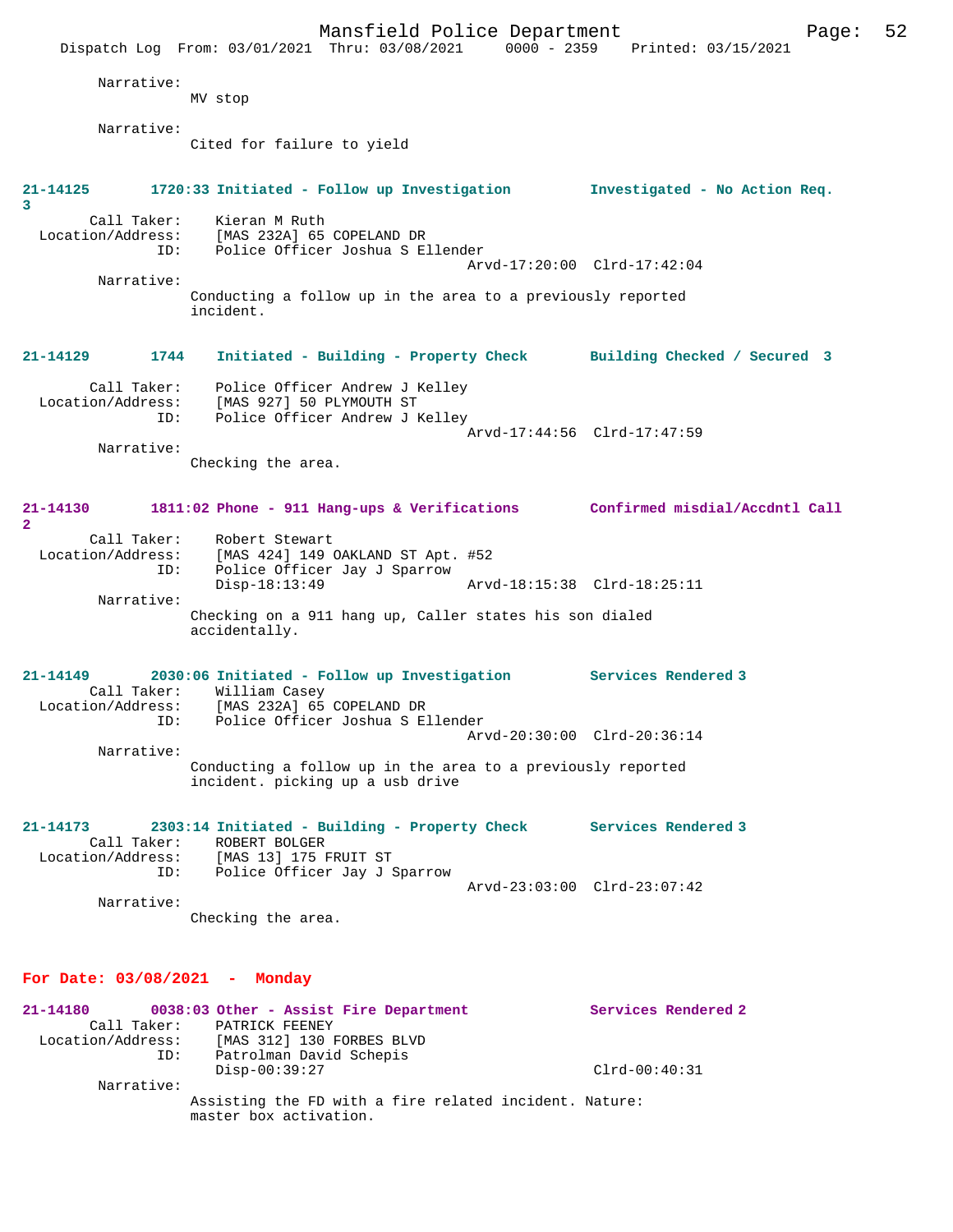Mansfield Police Department Fage: 53 Dispatch Log From: 03/01/2021 Thru: 03/08/2021 0000 - 2359 Printed: 03/15/2021 Narrative: Per M1 deferring to Fire due to roll call training. **21-14192 0139:34 Initiated - Building - Property Check Building Checked / Secured 3** Call Taker: ROBERT BOLGER Location/Address: [MAS 1015] 30 CHAUNCY ST ID: Police Officer Meghan Birnie Arvd-01:39:00 Clrd-01:43:49 Narrative: Checking the area. **21-14198 0155:07 Initiated - Building - Property Check Services Rendered 3**  Call Taker: Michael Mezhberg Location/Address: [MAS 987A] 125 HIGH ST Apt. #1-4 ID: Police Officer Meghan Birnie Arvd-01:55:00 Clrd-02:00:58 Narrative: Checking the area. **21-14213 0226:21 Initiated - Building - Property Check Building Checked / Secured 3** Call Taker: ROBERT BOLGER Location/Address: [MAS] COPELAND DR<br>ID: Police Officer Meo Police Officer Meghan Birnie Arvd-02:26:00 Clrd-02:36:39 Narrative: Checking the area. **21-14216 0232:17 Initiated - Building - Property Check Building Checked / Secured 3** Call Taker: ROBERT BOLGER Location/Address: [MAS 4] 31 HAMPSHIRE ST ID: Patrolman David Schepis Arvd-02:32:00 Clrd-02:36:55 Narrative: Checking the area. **21-14222 0251:05 Initiated - Parking Violations Citation / Warning Issued 3** Call Taker: Jarred Kohler Location/Address: [MAS] NORTH MAIN ST ID: Police Officer Meghan Birnie Arvd-02:51:00 Clrd-03:15:24 Vehicle: SIL 2010 CAMRY Reg: RI MERMD1 VIN: 4T1BF3EK3AU003645 Narrative: out for parking violations Narrative: 1 citation issued. **21-14226 0319:22 Initiated - Building - Property Check Building Checked / Secured 3** Call Taker: Jarred Kohler Location/Address: [MAS 992] 660 EAST ST ID: Police Officer Nicole P Newport Arvd-03:19:00 Clrd-03:27:23 Narrative: Checking the area. **21-14230 0337:46 Initiated - Building - Property Check Building Checked / Secured 3** Call Taker: Jarred Kohler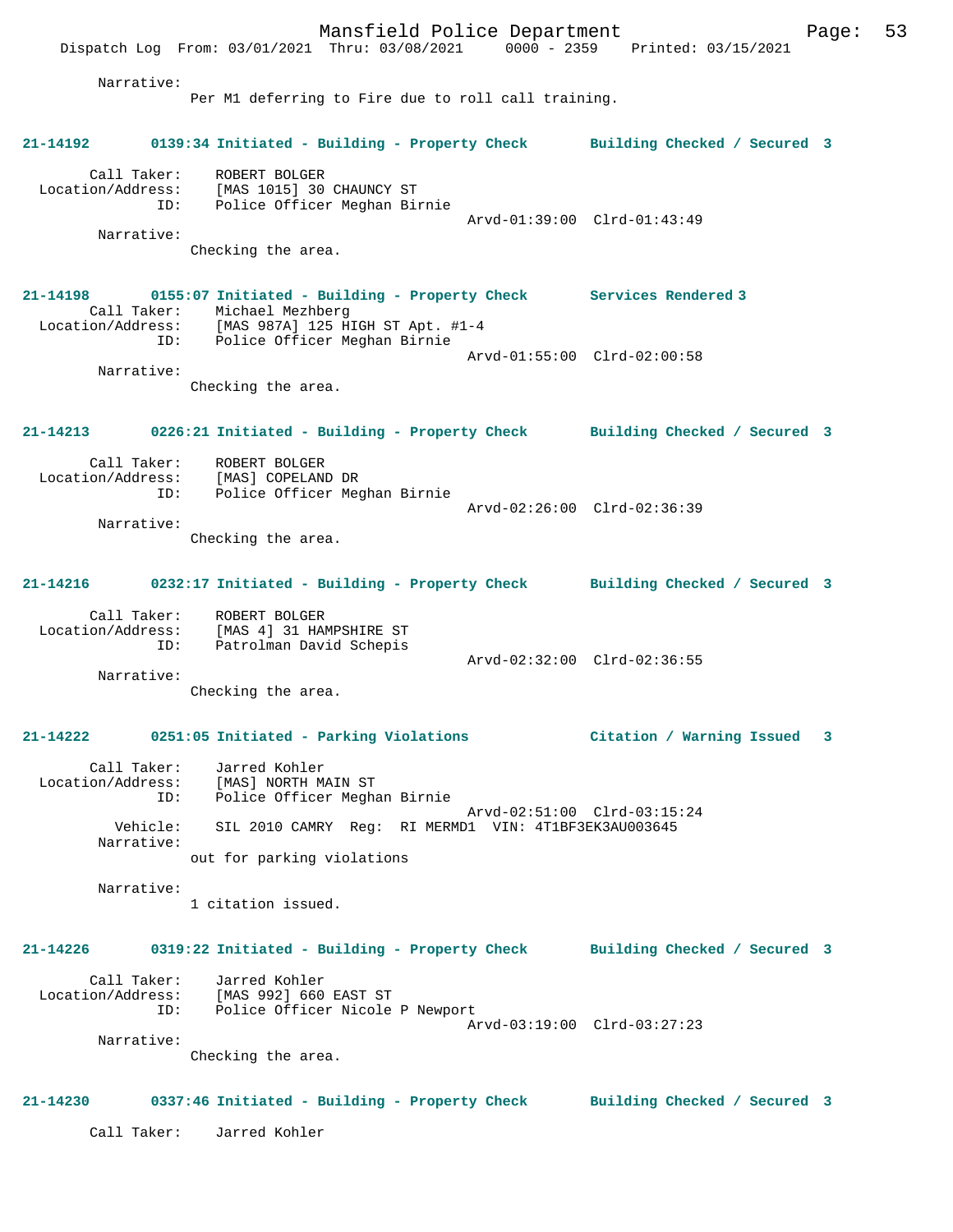|                                                                                  |                                                                    | Mansfield Police Department<br>Dispatch Log From: 03/01/2021 Thru: 03/08/2021                                                                                            | 0000 - 2359 Printed: 03/15/2021                            |                              | Page: | 54 |
|----------------------------------------------------------------------------------|--------------------------------------------------------------------|--------------------------------------------------------------------------------------------------------------------------------------------------------------------------|------------------------------------------------------------|------------------------------|-------|----|
| Location/Address:<br>ID:                                                         |                                                                    | [MAS] 4 ERICK RD @ 15 BONNEY LN<br>Police Officer Nicole P Newport                                                                                                       |                                                            |                              |       |    |
| Narrative:                                                                       | Checking the area.                                                 |                                                                                                                                                                          | Arvd-03:37:00 Clrd-03:42:02                                |                              |       |    |
| $21 - 14231$                                                                     |                                                                    | 0338:45 Initiated - Building - Property Check Building Checked / Secured 3                                                                                               |                                                            |                              |       |    |
| Call Taker:<br>Location/Address:<br>ID:                                          | Jarred Kohler<br>[MAS 907E] 390 WEST ST<br>Patrolman David Schepis |                                                                                                                                                                          | Arvd-03:38:00 Clrd-03:49:37                                |                              |       |    |
| Narrative:                                                                       | checking the building                                              |                                                                                                                                                                          |                                                            |                              |       |    |
| 21-14245<br>Call Taker:<br>Location/Address: [MAS H4781] 8 PINE NEEDLE LN<br>ID: | William Casey                                                      | 0711:41 911 - Motor Veh Acc - No Injury<br>Police Officer Nicole P Newport                                                                                               | Services Rendered 1                                        |                              |       |    |
| ID:                                                                              | $Disp-07:15:03$<br>$Disp-07:15:13$                                 | Police Officer Meghan Birnie                                                                                                                                             | Arvd-07:18:51 Clrd-07:24:33<br>Arvd-07:19:01 Clrd-07:24:29 |                              |       |    |
| Vehicle:<br>Vehicle:<br>Narrative:                                               |                                                                    | WHI 2008 MITS LANCER Reg: PC MA 1VRH51 VIN: JA3AU16U38U017631<br>GRY 2010 TOYT COROLL Req: PC MA 8EY976 VIN: 2T1BU4EE7AC304281<br>CP reports car accident without injury |                                                            |                              |       |    |
| Narrative:                                                                       |                                                                    |                                                                                                                                                                          |                                                            |                              |       |    |
|                                                                                  |                                                                    | Minor accident with no report needed. Paper swap between two<br>neighbors and to handle without insurance.                                                               |                                                            |                              |       |    |
| 21-14272                                                                         |                                                                    | 0959:25 Initiated - Building - Property Check                                                                                                                            |                                                            | Building Checked / Secured 3 |       |    |
| Call Taker:<br>Location/Address:<br>ID:                                          | Josesph Shebertes<br>[MAS 840] 280 SCHOOL ST                       | Police Officer Gregg S Kennedy                                                                                                                                           | Arvd-09:59:00 Clrd-10:15:03                                |                              |       |    |
| Narrative:                                                                       | Checking the area.                                                 |                                                                                                                                                                          |                                                            |                              |       |    |
| 21-14280                                                                         |                                                                    | 1047:21 Initiated - Building - Property Check Building Checked / Secured 3                                                                                               |                                                            |                              |       |    |
| Call Taker:<br>Location/Address:<br>ID:                                          | Josesph Shebertes<br>[MAS 2] 60 FORBES BLVD                        | Police Officer Gregg S Kennedy                                                                                                                                           | Arvd-10:47:00 Clrd-10:51:39                                |                              |       |    |
| Narrative:                                                                       | Checking the area.                                                 |                                                                                                                                                                          |                                                            |                              |       |    |
| 21-14282                                                                         |                                                                    | 1105:22 Initiated - Building - Property Check                                                                                                                            |                                                            | Building Checked / Secured 3 |       |    |
| Call Taker:<br>Location/Address:<br>ID:                                          | Josesph Shebertes<br>[MAS] 5 SOUTH MAIN ST                         | Police Officer Gregg S Kennedy                                                                                                                                           | Arvd-11:05:00 Clrd-11:10:28                                |                              |       |    |
| Narrative:                                                                       | Checking the area.                                                 |                                                                                                                                                                          |                                                            |                              |       |    |
| $21 - 14283$<br>Call Taker:<br>Location/Address: [MAS] 5 HARDING LN              | Josesph Shebertes                                                  | 1116:56 Phone - Assist Fire Department                                                                                                                                   | Services Rendered 2                                        |                              |       |    |
| ID:<br>Narrative:                                                                | $Disp-11:19:08$                                                    | Police Officer Michael T Fitzgerald                                                                                                                                      | Arvd-11:23:05 Clrd-11:59:05                                |                              |       |    |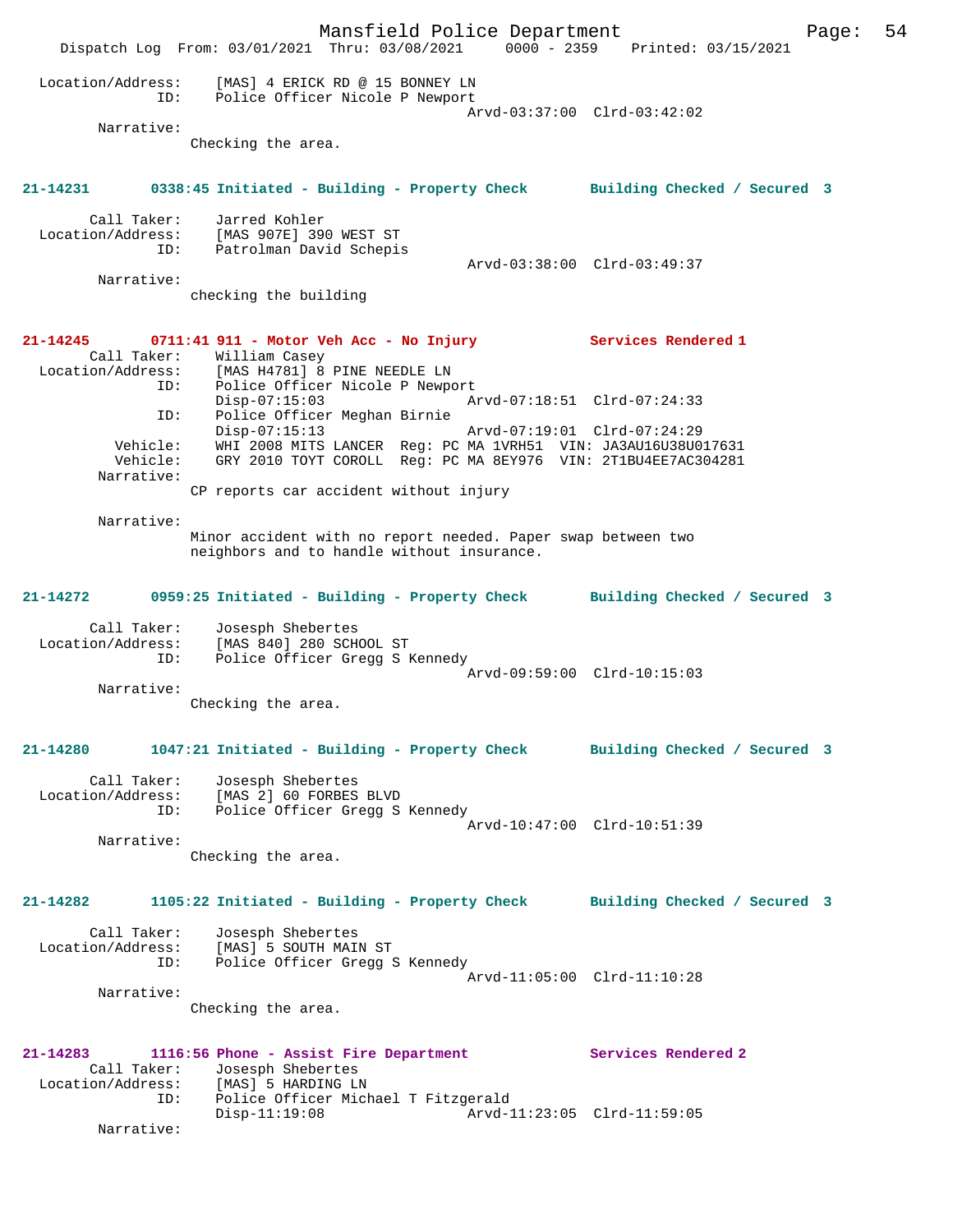Assisting the FD with a fire related incident. Nature: brush fire

| 21-14284<br>$\overline{2}$          |                        | 1119:13 Phone - 911 Hang-ups & Verifications                                                               |                             | Confirmed misdial/Accdntl Call                                              |
|-------------------------------------|------------------------|------------------------------------------------------------------------------------------------------------|-----------------------------|-----------------------------------------------------------------------------|
| Call Taker:<br>Location/Address:    | ID:                    | Kieran M Ruth<br>[MAS H3820] 31 KING ARTHUR WAY<br>Police Officer Gregg S Kennedy                          |                             |                                                                             |
|                                     | ID:                    | $Disp-11:20:32$<br>Sergeant Robert S Pierce                                                                |                             | $Clrd-11:21:06$                                                             |
|                                     |                        | $Disp-11:21:02$                                                                                            | Arvd-11:27:45 Clrd-11:30:44 |                                                                             |
|                                     | Narrative:             | Checking on a 911 hang up, accidental by homeowner                                                         |                             |                                                                             |
| 21-14285<br>Call Taker:             |                        | 1126:23 Walk-In - Assist Citizen - P S A<br>Support Staff Matthew Todesco                                  |                             | Services Rendered 3                                                         |
| Location/Address:                   | ID:                    | [MAS 417G] 17 FRANCIS AVE Apt. #14<br>Sergeant Robert S Pierce<br>$Disp-11:49:13$                          |                             | Arvd-11:49:17 Clrd-12:31:34                                                 |
|                                     | Narrative:             |                                                                                                            |                             |                                                                             |
| 21-14292                            |                        | 1217:48 Initiated - Building - Property Check                                                              |                             | Building Checked / Secured 3                                                |
| Call Taker:<br>Location/Address:    | ID:                    | Josesph Shebertes<br>[MAS 4] 31 HAMPSHIRE ST<br>Police Officer Gregg S Kennedy                             | Arvd-12:17:00 Clrd-12:26:00 |                                                                             |
|                                     | Narrative:             | Checking the area.                                                                                         |                             |                                                                             |
| 21-14295<br>$\overline{2}$          |                        |                                                                                                            |                             | 1225:04 Phone - 911 Hang-ups & Verifications Confirmed misdial/Accdntl Call |
| Call Taker:<br>Location/Address:    | ID:                    | Jarred Kohler<br>[MAS 424A] 149 OAKLAND ST Apt. #B2<br>Police Officer David J Pepicelli<br>$Disp-12:27:16$ | Arvd-12:30:30 Clrd-12:37:25 |                                                                             |
|                                     | Narrative:             | Checking on a 911 hang up, child dialed accidentally.                                                      |                             |                                                                             |
| 21-14300<br>$\overline{\mathbf{2}}$ |                        | 1257:17 Phone - 911 Hang-ups & Verifications                                                               |                             | Confirmed misdial/Accdntl Call                                              |
| Call Taker:<br>Location/Address:    | ID:                    | Jarred Kohler<br>[MAS] 38 UNION ST<br>Police Officer Gregg S Kennedy<br>$Disp-12:59:23$                    | Arvd-13:06:32 Clrd-13:13:56 |                                                                             |
|                                     | Narrative:             | Checking on a 911 accidental, male party will be at the<br>front door.                                     |                             |                                                                             |
| 21-14305                            |                        | 1322:18 Initiated - Parking Violations                                                                     |                             | Citation / Warning Issued<br>$\overline{\mathbf{3}}$                        |
| Call Taker:<br>Location/Address:    | ID:                    | Josesph Shebertes<br>[MAS 940] 127 NORTH MAIN ST Apt. #129<br>Police Officer David J Pepicelli             |                             | Arvd-13:22:00 Clrd-13:23:48                                                 |
|                                     | Vehicle:<br>Narrative: | BLU 2002 DODG PK RAM250 Req: PC ME 376UV VIN: 3B7KF26Z92M285838                                            |                             |                                                                             |
|                                     |                        | parking violation issued.                                                                                  |                             |                                                                             |
| 21-14311                            |                        | 1342:56 Initiated - Community Policing                                                                     |                             | Services Rendered 3                                                         |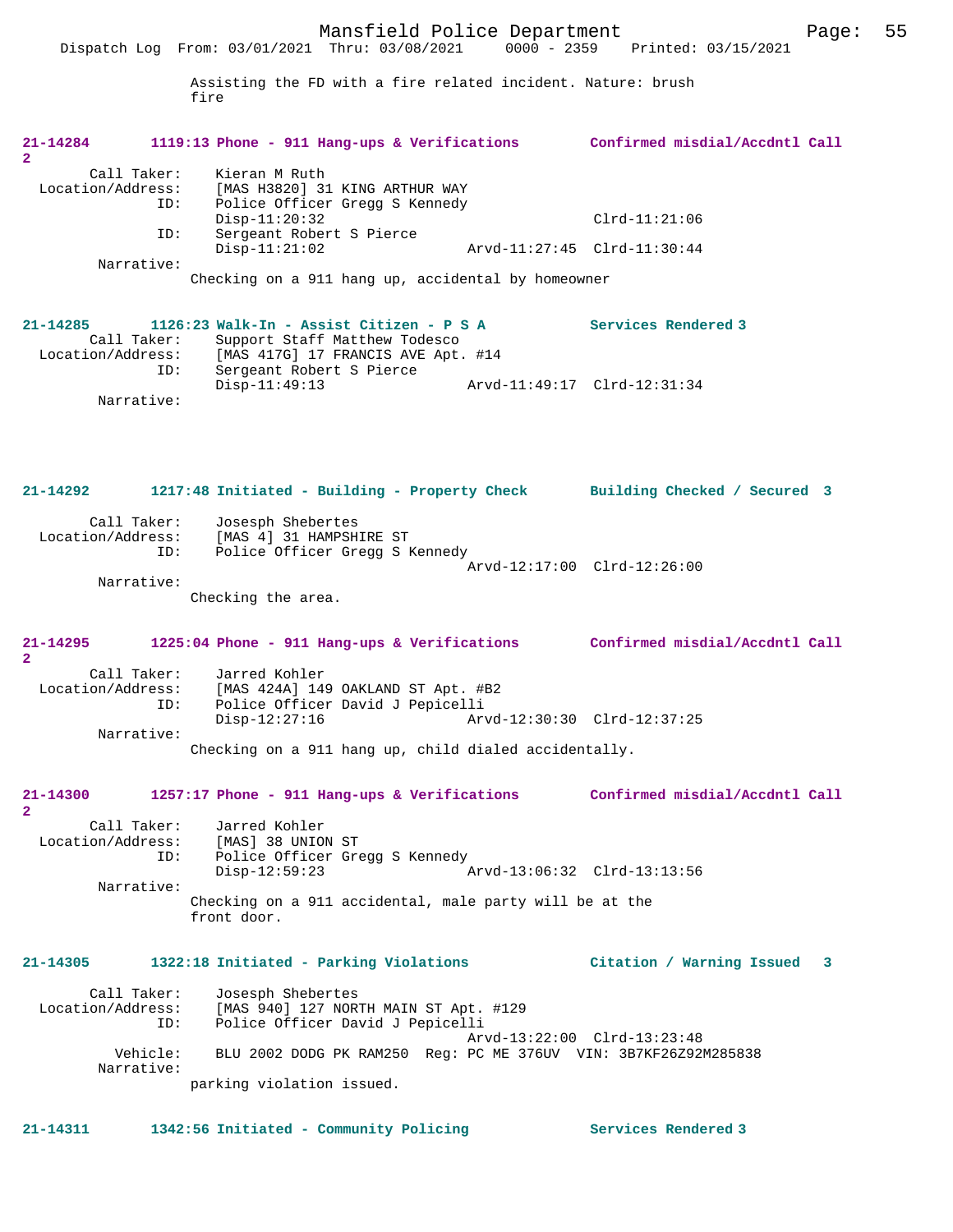Mansfield Police Department Page: 56 Dispatch Log From: 03/01/2021 Thru: 03/08/2021 0000 - 2359 Printed: 03/15/2021 Call Taker: Josesph Shebertes<br>Location/Address: [MAS 1002] 250 EA [MAS 1002] 250 EAST ST ID: Police Officer Michael T Fitzgerald Arvd-13:42:00 Clrd-14:00:17 Narrative: will be out waiting for the busses. **21-14331 1511:00 Phone - Road Hazards Services Rendered 3**  Call Taker: MATTHEW BOMES<br>Vicinity of: [MAS] 400 RTE of: [MAS] 400 RTE 140 SB @ 272 CHAUNCY ST<br>ID: Police Officer David J Pepicelli ID: Police Officer David J Pepicelli Disp-15:14:51 Arvd-15:19:54 Clrd-15:48:44<br>ID: Police Officer Gregg S Kennedy Police Officer Gregg S Kennedy<br>Disp-15:15:48 Disp-15:15:48 Arvd-15:19:29 Clrd-15:47:24 Narrative: 140 south 50 feet before the intersection for a catch basin that has sunk Narrative: DPW notified will send someone out **21-14332 1517:45 911 - 911 Hang-ups & Verifications Spoken To 2**  Call Taker: GARIN EISELE<br>Location/Address: [MAS 187] 515 [MAS 187] 515 WEST ST Narrative: Checking on a 911 hang up. On call back no answer. Wireless call in the parking lot. Narrative: party was driving and no longer in the area. no need for police, fire or ems. **21-14335 1545:25 Phone - Motor Veh Acc - No Injury Incident Report 1**  Call Taker: Jarred Kohler Location/Address: [MAS] RTE 140 NB @ 682 SOUTH MAIN ST ID: MANSFIELD ANDREW J KELLEY Disp-15:48:00 Arvd-15:54:59 Clrd-16:40:08 Vehicle: WHI 2008 CHEV VA CG2340 Reg: CO MA K42866 VIN: 1GCGG25C181148236 Vehicle: GRY 2008 ACCORD Reg: RI 716896 VIN: 1HGCP26748A017660 Towed: For: Unregistered/Uninsured By: Achins Garage To: Achins Garage Released To: BENCOSME On: 03/09/2021 @ 1120 Narrative: Two car MVA on the 140 ramp no injuries. Narrative: M13 requesting a tow for 1. Achins en route. Narrative: Achins on scene. Narrative: See AC report for further, both operators issued citations Refer To Accident: 21MAS-69-AC **21-14362 1930:31 911 - Motor Veh Acc - w/Injury Investigated - Report Taken 1** Call Taker: Michael Mezhberg<br>Location/Address: [MAS] 272 CHAUNC  $[MAS]$  272 CHAUNCY ST @ 400 RTE 140 SB ID: Police Officer Joshua S Ellender Disp-19:31:26 Arvd-19:31:28 Clrd-20:09:16<br>TD: Police Officer Andrew J Kelley Police Officer Andrew J Kelley<br>Disp-19:31:37 Disp-19:31:37 Arvd-19:33:13 Clrd-20:09:12<br>ID: Police Officer William C Trudell Police Officer William C Trudell<br>Disp-19:31:41 Ar Disp-19:31:41 Arvd-19:34:41 Clrd-20:09:14 ID: Sergeant Jeffrey G Bombard Arvd-19:33:44 Clrd-20:09:18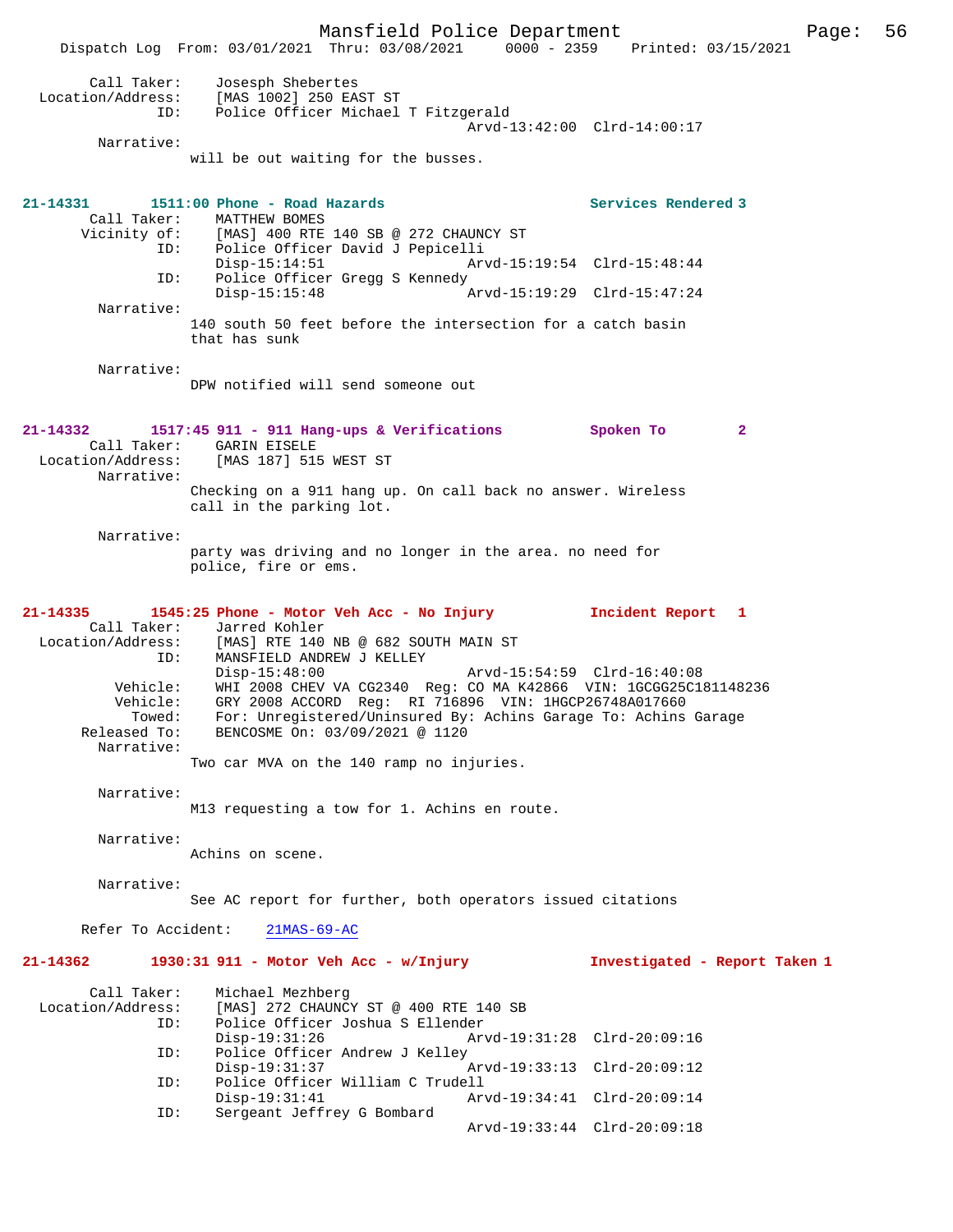|                    | Mansfield Police Department                                                                                           | Page:                           | 57 |
|--------------------|-----------------------------------------------------------------------------------------------------------------------|---------------------------------|----|
|                    | Dispatch Log From: 03/01/2021 Thru: 03/08/2021 0000 - 2359 Printed: 03/15/2021                                        |                                 |    |
| Vehicle:<br>Towed: | BLK 2016 TOYT UT HIGHLA Req: PC MA 9BY189 VIN: 5TDJKRFH2GS239489<br>For: Accident By: Achins Garage To: Achins Garage |                                 |    |
| Released To:       | FUITGUIS On: 03/10/2021 @ 1752                                                                                        |                                 |    |
| Vehicle:           | WHI 2017 TOYT UT RAV4 Req: PC MA 7TH911 VIN: JTMRFREV0HD201965                                                        |                                 |    |
| Vehicle:           | BLU 2005 TOYT AVALON Req: PC MA 2197CX VIN: 4T1BK36B95U039212                                                         |                                 |    |
| Towed:             | For: Accident By: Achins Garage To: Achins Garage                                                                     |                                 |    |
| Released To:       | RUMSEY On: 03/12/2021 @ 0753                                                                                          |                                 |    |
| Narrative:         |                                                                                                                       |                                 |    |
|                    | Three car MVA w/ airbag deployment and unknown injuries.                                                              |                                 |    |
| Narrative:         | Officer on scene advises no reported injuries at this time.                                                           |                                 |    |
|                    | MFD enroute.                                                                                                          |                                 |    |
|                    |                                                                                                                       |                                 |    |
| Narrative:         |                                                                                                                       |                                 |    |
|                    | M1 requesting two tows at this time, still investigating.                                                             |                                 |    |
|                    |                                                                                                                       |                                 |    |
|                    | Refer To Accident: 21MAS-70-AC                                                                                        |                                 |    |
|                    |                                                                                                                       |                                 |    |
|                    | 21-14374 2105:58 Initiated - Motor Vehicle Stop                                                                       | Citation / Warning Issued<br>-3 |    |
| Call Taker:        | Michael Mezhberg                                                                                                      |                                 |    |
| Location/Address:  | [MAS] 173 CHAUNCY ST @ 12 PERKINS AVE                                                                                 |                                 |    |
| ID:                | Police Officer Andrew J Kelley                                                                                        |                                 |    |
|                    |                                                                                                                       | Arvd-21:05:00 Clrd-21:11:11     |    |
| ID:                | Police Officer David J Pepicelli                                                                                      |                                 |    |
|                    |                                                                                                                       |                                 |    |

 Arvd-21:09:16 Clrd-21:11:13 Vehicle: WHI 2016 NISS SENTRA Reg: PC MA 1FYP29 VIN: 3N1AB7AP3GY334741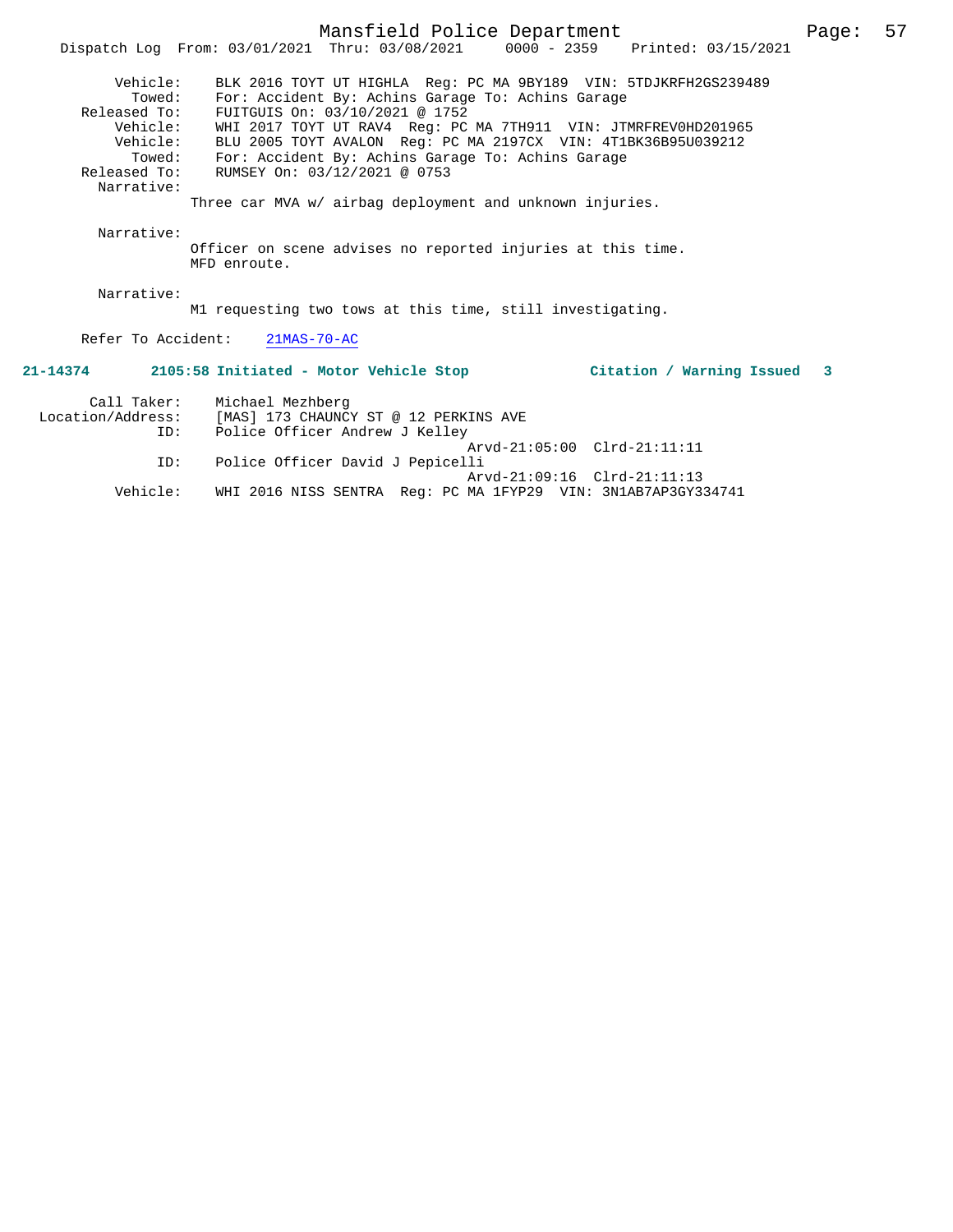## **For Date: 03/09/2021 - Tuesday Call Number Time Call Reason 6 action Action Priority 21-14393 0052:06 Walk-In - ACO Activity Services Rendered 3**  Call Taker: Support Staff Heather A Sullivan<br>Location/Address: [MAS H4339] 154 CHAUNCY ST ess: [MAS H4339] 154 CHAUNCY ST<br>TD: Police Officer Nicole P New Police Officer Nicole P Newport<br>Disp-00:56:01 Ar Disp-00:56:01 Arvd-01:01:27 Clrd-01:16:07<br>TD: Sergeant Thomas R Connor Sergeant Thomas R Connor Disp-01:08:19 Enrt-01:08:19 Arvd-01:16:04 Clrd-01:27:21 Narrative: Walk in reporting a deceased animal on the side of the road. Possibly a dog. Narrative: M1 assisted in removal of the deceased coyote. **21-14425 0214:51 Initiated - Suspicious Actv / Persn / Veh Investigated - No Action Req. 2**  Call Taker: Michael Mezhberg<br>Location/Address: [MAS 2] 60 FORBE ess: [MAS 2] 60 FORBES BLVD<br>ID: Police Officer Christop Police Officer Christopher D Sorge Arvd-02:14:00 Clrd-02:16:48<br>Vehicle: BLU 2007 STRN ION Reg: PC MA 8HY488 VIN: 1G8AJ55F67Z19099 BLU 2007 STRN ION Reg: PC MA 8HY488 VIN: 1G8AJ55F67Z190995 Narrative: M11 checking on a motor vehicle. Party checks OK. **21-14434 0242:45 Initiated - Building - Property Check Building Checked / Secured 3** Call Taker: Michael Mezhberg Location/Address: [MAS 982] 111 HOPE ST Police Officer Meghan Birnie Arvd-02:42:00 Clrd-02:51:27 Narrative: Checking the area. **21-14464 0708:28 Phone - 911 Hang-ups & Verifications Confirmed misdial/Accdntl Call 2**  Call Taker: Kieran M Ruth Location/Address: [MAS H4455] 10 KING ARTHUR WAY Police Officer Christopher D Sorge Disp-07:09:51 Arvd-07:18:06 Clrd-07:20:57 Narrative: Checking on a 911 hang up, accidental by homeowner **21-14490 0910 Initiated - Speed Trailer/Signs Deployed Services Rendered 3**  Call Taker: Animal Control Steven Simonds<br>
Location/Address: [MAS] NORTH MAIN ST [MAS] NORTH MAIN ST ID: Animal Control Steven Simonds Arvd-09:11:06 Clrd-09:36:47 Narrative: changing batteries on speed signs **21-14498 0937 Initiated - Parking Violations Services Rendered 3**  Call Taker: Animal Control Steven Simonds<br>Location/Address: [MAS] 242 NORTH MAIN ST @ 16 C [MAS] 242 NORTH MAIN ST @ 16 OLD COLONY WAY ID: Animal Control Steven Simonds Arvd-09:37:49 Clrd-11:07:32 Narrative: checking area for parking violations Narrative: no violations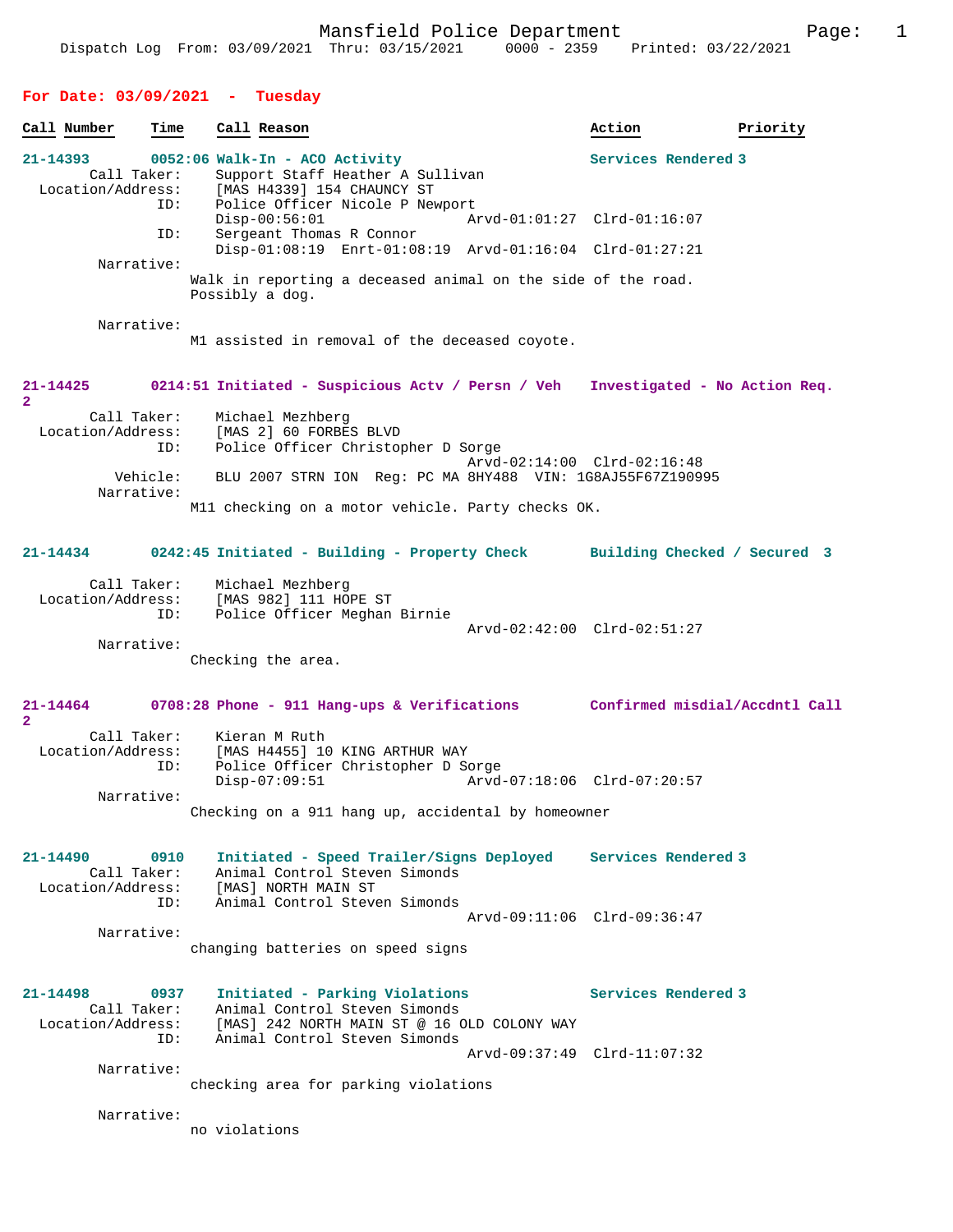| 21-14505                      | 1016                   | Initiated - Motor Vehicle Stop                     Citation / Warning Issued   3                                                                                |                                                               |  |
|-------------------------------|------------------------|-----------------------------------------------------------------------------------------------------------------------------------------------------------------|---------------------------------------------------------------|--|
| Location/Address:             | Call Taker:<br>ID:     | Sergeant Brian P Thibault<br>[MAS] 173 CHAUNCY ST @ 12 PERKINS AVE<br>Sergeant Brian P Thibault                                                                 |                                                               |  |
|                               | Vehicle:<br>Narrative: | GRY 2009 HOND ODYSSE Reg: PAS MA NE18KR VIN: 5FNRL38729B000839                                                                                                  | Arvd-10:16:45 Clrd-10:20:32                                   |  |
|                               |                        | Inspection Sticker                                                                                                                                              |                                                               |  |
| 21-14507                      |                        | 1023:23 Radio - Investigation                                                                                                                                   | Building Checked / Secured 3                                  |  |
|                               | Call Taker:<br>ID:     | Support Staff Matthew Todesco<br>Location/Address: [MAS 451B] 500 EAST ST<br>Sergeant Thomas R Connor<br>$Disp-10:25:27$                                        | Arvd-10:25:30 Clrd-10:26:49                                   |  |
|                               | Narrative:             | Emergancy becon for the etrance to the fire department was<br>activated                                                                                         |                                                               |  |
|                               | Narrative:             | No activity                                                                                                                                                     |                                                               |  |
| 21-14515                      |                        | 1112:12 Initiated - Building - Property Check Building Checked / Secured 3                                                                                      |                                                               |  |
|                               |                        | Call Taker: MATTHEW BOMES<br>Vicinity of: [MAS 840] 280 SCHOOL ST<br>ID: Police Officer Christopher D Sorge                                                     | Arvd-11:12:00 Clrd-11:21:36                                   |  |
|                               | Narrative:             | Checking the area.                                                                                                                                              |                                                               |  |
|                               |                        |                                                                                                                                                                 |                                                               |  |
| 21-14517                      |                        | 1116:23 Initiated - Motor Vehicle Stop (Citation / Warning Issued 3                                                                                             |                                                               |  |
|                               | Call Taker:<br>ID:     | MATTHEW BOMES<br>Vicinity of: [MAS] OLD COLONY WAY<br>Police Officer David W Kinahan                                                                            |                                                               |  |
|                               | Vehicle:               | GRY 1998 CHEV GMT400 Reg: PC MA 7318XM VIN: 1GCGK29R8WE242598                                                                                                   | Arvd-11:16:00 Clrd-11:30:41                                   |  |
| $21 - 14543$                  | Call Taker:            | 1300:00 911 - Well Being Check<br>MATTHEW BOMES<br>Location/Address: [MAS 1019] 792 WEST ST Apt. #G102                                                          | Spoken To<br>3                                                |  |
|                               | ID:                    | Police Officer Christopher D Sorge<br>Disp-13:00:00 Enrt-13:01:00 Arvd-13:08:00 Clrd-13:17:00                                                                   |                                                               |  |
|                               | ID:<br>Narrative:      | Sergeant Thomas R Connor<br>Disp-13:00:00 Enrt-13:00:01 Arvd-13:12:00 Clrd-13:17:00                                                                             |                                                               |  |
|                               |                        | RP states to believe that her sisters boyfriend hasn't been<br>acting normal lately,                                                                            |                                                               |  |
|                               | Narrative:             | M11 states the sister is home and going through personal<br>medical issues that they want to keep private.                                                      |                                                               |  |
| 21-15271<br>Location/Address: | Call Taker:<br>ID:     | 1410:43 Walk-In - Fraud or Identity Theft<br>Support Staff Heather A Sullivan<br>[MAS H5438] 54 FREDRIC LN<br>Police Officer Gregg S Kennedy<br>$Disp-12:52:55$ | Incident Report 1<br>Arvd-12:53:01 Clrd-03/12/2021 @ 12:53:37 |  |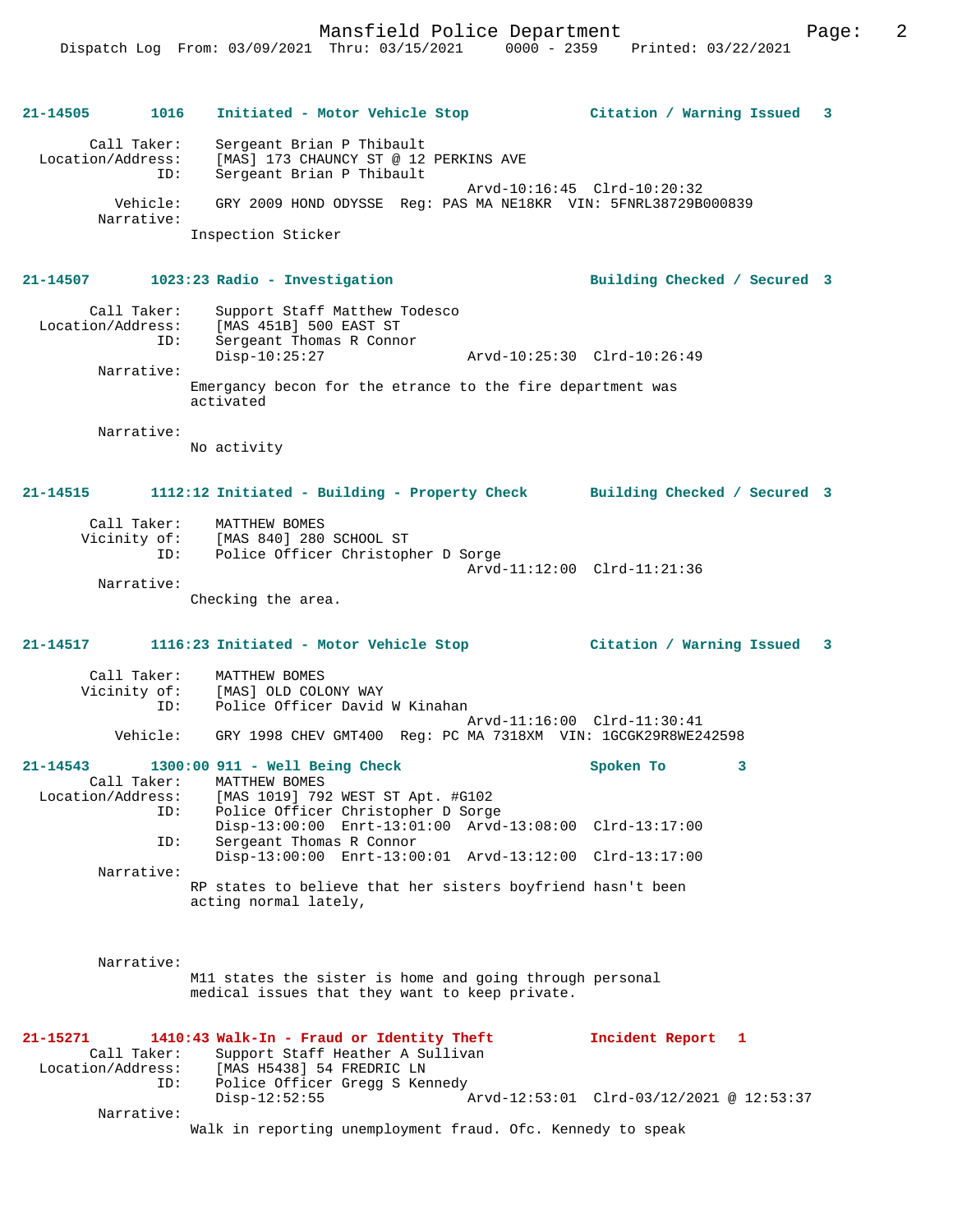to the RP.

## Refer To Incident: 21MAS-257-OF

| Sergeant Brian P Thibault<br>$Disp-14:50:53$<br>Arvd-14:51:47 Clrd-16:41:41<br>Vehicle:<br>BLK 2005 TOYT PRIUS Req: MA LV88690 VIN: JTDKB20U753062289<br>Narrative:<br>RP states male is suspiciously parking in the middle of the<br>road and getting aggressive when being approached.<br>Narrative:<br>At 1500 M12 reports the party has moved to the back of the<br>building<br>Narrative:<br>At 1502 M1 spoke to party. He is a professional driver<br>waiting for a client. The client came down to the car as M1<br>is there.<br>1547:06 Phone - Disabled Motor Vehicle  Unfounded/Unverifed<br>21-14544<br>Call Taker:<br>Jarred Kohler<br>Location/Address: [MAS] RTE 140 SB<br>TD: Police Officer A<br>Police Officer Andrew J Kelley<br>ID:<br>$Disp-15:49:08$<br>Narrative:<br>DMV 140 at 495 the S curves.<br>Narrative:<br>checked North and south nothing showing<br>Services Rendered 3<br>21-14566<br>1702:58 Phone - Well Being Check<br>Call Taker: Jarred Kohler<br>Location/Address: [MAS] 150 RUMFORD AVE Apt. #232<br>Police Officer Joshua S Ellender<br>ID:<br>$Disp-17:06:01$<br>Arvd-17:11:06 Clrd-17:20:20<br>Narrative:<br>Bristol Elder Services is requesting a well being check,<br>for Meals on Wheels.<br>Narrative:<br>door was open to his apartment, he is not in there will be<br>checking the area<br>Narrative:<br>party is out with his son<br>1731:44 Initiated - Motor Vehicle Stop<br>21-14574<br>Call Taker:<br>MATTHEW BOMES<br>Location/Address: [MAS] 235 CHAUNCY ST @ 99 COPELAND DR<br>ID: Police Officer Andrew J Kelley<br>Police Officer Andrew J Kelley<br>Disp-17:31:44<br>Arvd-17:31:44 Clrd-17:40:13<br>BLK 2017 FORD FOCUS Reg: PC MA 1DHC26 VIN: WF0DP3TH0H4122889<br>Vehicle: | 1450:53 911 - Suspicious Actv / Persn / Veh Spoken To<br>$\mathbf{2}$<br>MATTHEW BOMES<br>Location/Address: [MAS 1026] 300 NORTH MAIN ST<br>ID: Sergeant Brian P Thibault |    |
|-------------------------------------------------------------------------------------------------------------------------------------------------------------------------------------------------------------------------------------------------------------------------------------------------------------------------------------------------------------------------------------------------------------------------------------------------------------------------------------------------------------------------------------------------------------------------------------------------------------------------------------------------------------------------------------------------------------------------------------------------------------------------------------------------------------------------------------------------------------------------------------------------------------------------------------------------------------------------------------------------------------------------------------------------------------------------------------------------------------------------------------------------------------------------------------------------------------------------------------------------------------------------------------------------------------------------------------------------------------------------------------------------------------------------------------------------------------------------------------------------------------------------------------------------------------------------------------------------------------------------------------------------------------------------------------------------------------------------------------------|---------------------------------------------------------------------------------------------------------------------------------------------------------------------------|----|
|                                                                                                                                                                                                                                                                                                                                                                                                                                                                                                                                                                                                                                                                                                                                                                                                                                                                                                                                                                                                                                                                                                                                                                                                                                                                                                                                                                                                                                                                                                                                                                                                                                                                                                                                           |                                                                                                                                                                           |    |
|                                                                                                                                                                                                                                                                                                                                                                                                                                                                                                                                                                                                                                                                                                                                                                                                                                                                                                                                                                                                                                                                                                                                                                                                                                                                                                                                                                                                                                                                                                                                                                                                                                                                                                                                           |                                                                                                                                                                           |    |
|                                                                                                                                                                                                                                                                                                                                                                                                                                                                                                                                                                                                                                                                                                                                                                                                                                                                                                                                                                                                                                                                                                                                                                                                                                                                                                                                                                                                                                                                                                                                                                                                                                                                                                                                           |                                                                                                                                                                           |    |
|                                                                                                                                                                                                                                                                                                                                                                                                                                                                                                                                                                                                                                                                                                                                                                                                                                                                                                                                                                                                                                                                                                                                                                                                                                                                                                                                                                                                                                                                                                                                                                                                                                                                                                                                           |                                                                                                                                                                           |    |
|                                                                                                                                                                                                                                                                                                                                                                                                                                                                                                                                                                                                                                                                                                                                                                                                                                                                                                                                                                                                                                                                                                                                                                                                                                                                                                                                                                                                                                                                                                                                                                                                                                                                                                                                           |                                                                                                                                                                           | 3  |
|                                                                                                                                                                                                                                                                                                                                                                                                                                                                                                                                                                                                                                                                                                                                                                                                                                                                                                                                                                                                                                                                                                                                                                                                                                                                                                                                                                                                                                                                                                                                                                                                                                                                                                                                           |                                                                                                                                                                           |    |
|                                                                                                                                                                                                                                                                                                                                                                                                                                                                                                                                                                                                                                                                                                                                                                                                                                                                                                                                                                                                                                                                                                                                                                                                                                                                                                                                                                                                                                                                                                                                                                                                                                                                                                                                           |                                                                                                                                                                           |    |
|                                                                                                                                                                                                                                                                                                                                                                                                                                                                                                                                                                                                                                                                                                                                                                                                                                                                                                                                                                                                                                                                                                                                                                                                                                                                                                                                                                                                                                                                                                                                                                                                                                                                                                                                           |                                                                                                                                                                           |    |
|                                                                                                                                                                                                                                                                                                                                                                                                                                                                                                                                                                                                                                                                                                                                                                                                                                                                                                                                                                                                                                                                                                                                                                                                                                                                                                                                                                                                                                                                                                                                                                                                                                                                                                                                           |                                                                                                                                                                           |    |
|                                                                                                                                                                                                                                                                                                                                                                                                                                                                                                                                                                                                                                                                                                                                                                                                                                                                                                                                                                                                                                                                                                                                                                                                                                                                                                                                                                                                                                                                                                                                                                                                                                                                                                                                           |                                                                                                                                                                           |    |
|                                                                                                                                                                                                                                                                                                                                                                                                                                                                                                                                                                                                                                                                                                                                                                                                                                                                                                                                                                                                                                                                                                                                                                                                                                                                                                                                                                                                                                                                                                                                                                                                                                                                                                                                           |                                                                                                                                                                           |    |
|                                                                                                                                                                                                                                                                                                                                                                                                                                                                                                                                                                                                                                                                                                                                                                                                                                                                                                                                                                                                                                                                                                                                                                                                                                                                                                                                                                                                                                                                                                                                                                                                                                                                                                                                           |                                                                                                                                                                           |    |
|                                                                                                                                                                                                                                                                                                                                                                                                                                                                                                                                                                                                                                                                                                                                                                                                                                                                                                                                                                                                                                                                                                                                                                                                                                                                                                                                                                                                                                                                                                                                                                                                                                                                                                                                           | Citation / Warning Issued                                                                                                                                                 | -3 |
|                                                                                                                                                                                                                                                                                                                                                                                                                                                                                                                                                                                                                                                                                                                                                                                                                                                                                                                                                                                                                                                                                                                                                                                                                                                                                                                                                                                                                                                                                                                                                                                                                                                                                                                                           |                                                                                                                                                                           |    |
|                                                                                                                                                                                                                                                                                                                                                                                                                                                                                                                                                                                                                                                                                                                                                                                                                                                                                                                                                                                                                                                                                                                                                                                                                                                                                                                                                                                                                                                                                                                                                                                                                                                                                                                                           |                                                                                                                                                                           |    |
| $21-14573$ 1735:31 Phone - Animal Complaints<br>Unfounded/Unverifed                                                                                                                                                                                                                                                                                                                                                                                                                                                                                                                                                                                                                                                                                                                                                                                                                                                                                                                                                                                                                                                                                                                                                                                                                                                                                                                                                                                                                                                                                                                                                                                                                                                                       |                                                                                                                                                                           | 3  |
| Call Taker:<br>Jarred Kohler<br>Location/Address: [MAS 871] 789 EAST ST<br>ID: Police Officer Andrew<br>ID:<br>Police Officer Andrew J Kelley<br>$Disp-17:44:15$                                                                                                                                                                                                                                                                                                                                                                                                                                                                                                                                                                                                                                                                                                                                                                                                                                                                                                                                                                                                                                                                                                                                                                                                                                                                                                                                                                                                                                                                                                                                                                          |                                                                                                                                                                           |    |
| Police Officer Andrew J Kelley<br>ID:<br>Arvd-17:50:19 Clrd-17:57:00                                                                                                                                                                                                                                                                                                                                                                                                                                                                                                                                                                                                                                                                                                                                                                                                                                                                                                                                                                                                                                                                                                                                                                                                                                                                                                                                                                                                                                                                                                                                                                                                                                                                      | $Clrd-17:46:26$                                                                                                                                                           |    |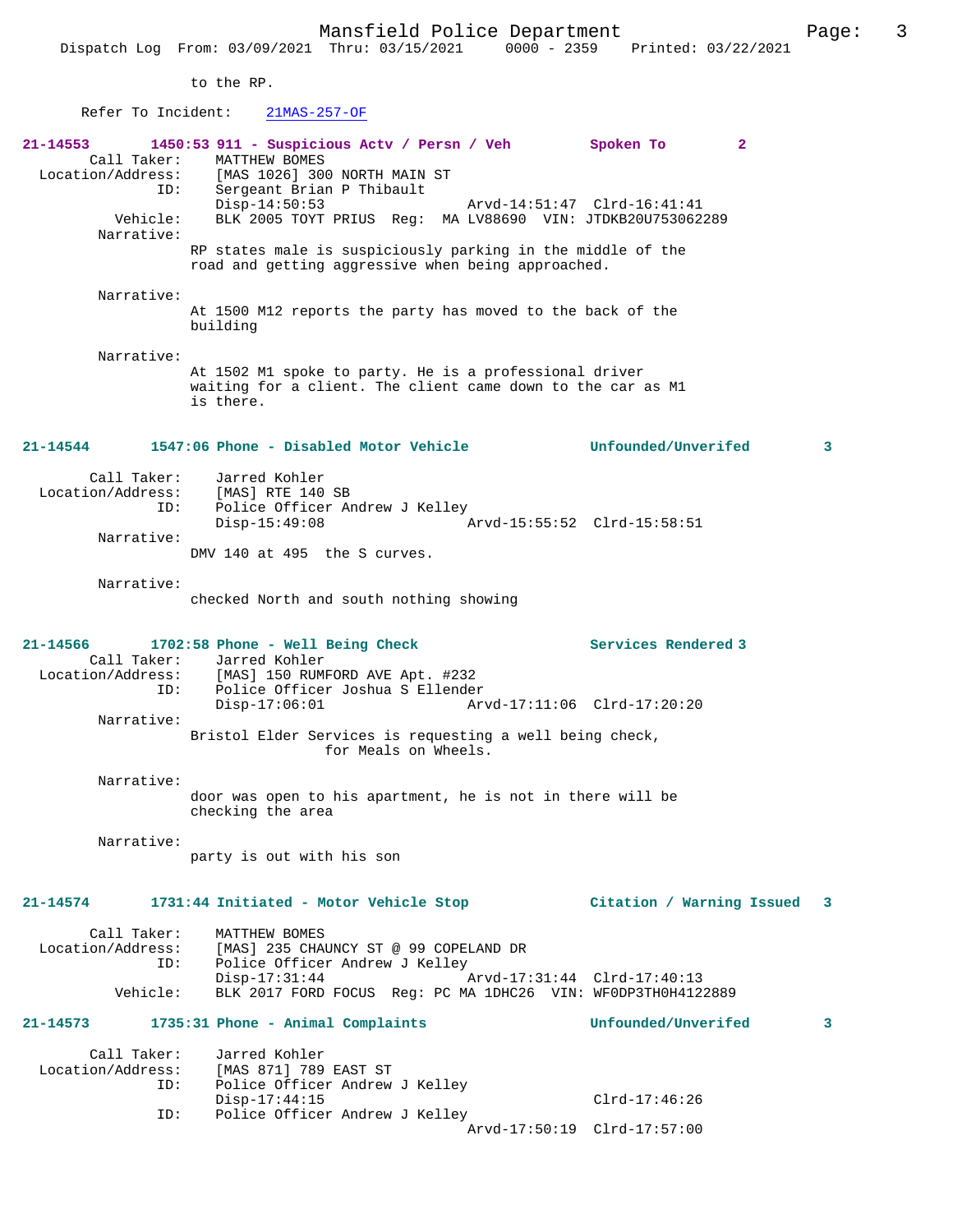Mansfield Police Department Page: 4 Dispatch Log From: 03/09/2021 Thru: 03/15/2021 0000 - 2359 Printed: 03/22/2021 Narrative: Caller reporting a loose dog in the roadway near Flint Farms and route 106 running towards Easton. Narrative: Checked the are to the Easton line nothing showing **21-14576 1746:32 Initiated - Motor Vehicle Stop Citation / Warning Issued 3** Call Taker: MATTHEW BOMES Vicinity of: [MAS 451B] 500 EAST ST ID: Police Officer Andrew J Kelley Arvd-17:46:00 Clrd-17:50:04<br>Vehicle: WHI 2012 TOYT UT 4RUNNE Req: PC MA 1465RH VIN: JTEBU5JR70 Vehicle: WHI 2012 TOYT UT 4RUNNE Reg: PC MA 1465RH VIN: JTEBU5JR7C5085526 **21-14584 1820:15 Phone - Suspicious Actv / Persn / Veh Services Rendered 2**  Call Taker: Jarred Kohler<br>Location/Address: [MAS H4432] 19 [MAS H4432] 19 SHEA CIR ID: Police Officer Andrew J Kelley<br>Disp-18:45:04 P Disp-18:45:04 Arvd-18:49:07 Clrd-18:59:12 Narrative: White USPS vehicle in the cul-de-sac, has been parking the in the area for a couple of hours, unsure if its occupied. Narrative: Call was given to M8 and he will be taking care of it after the walkin Narrative: M8 reports USPS truck # 2217760 is unoccupied and empty. Narrative: Spoke with RP that reported a possible mechanical issue. Narrative: Postmaster confirms vehicle was broken down and tow company will be towing it. **21-14619 2203:15 Initiated - Building - Property Check Building Checked / Secured 3** Call Taker: Michael Mezhberg Location/Address: [MAS 2] 60 FORBES BLVD ID: Police Officer Danielle C Titus Arvd-22:03:00 Clrd-22:09:10 Vehicle: GRY 2003 DODG RAMTRU Reg: PC MA 5KY638 VIN: 1D7HU18N53S326517 Narrative: Checking the area. Narrative: Checking on the involved motor vehicle in the parking lot. Narrative: Male party in motor vehicle fell asleep. He will be returning to his room. Checks OK. **21-14626 2230:43 Initiated - Building - Property Check Building Checked / Secured 3** Call Taker: Michael Mezhberg<br>Location/Address: [MAS 992] 660 EAST ST Location/Address: [MAS 992] 660 EAST ST ID: Police Officer Andrew J Kelley Arvd-22:30:00 Clrd-22:45:12 Narrative: Checking the area. **21-14627 2258:08 Phone - Assist Other Agency Services Rendered 3**  Call Taker: PATRICK FEENEY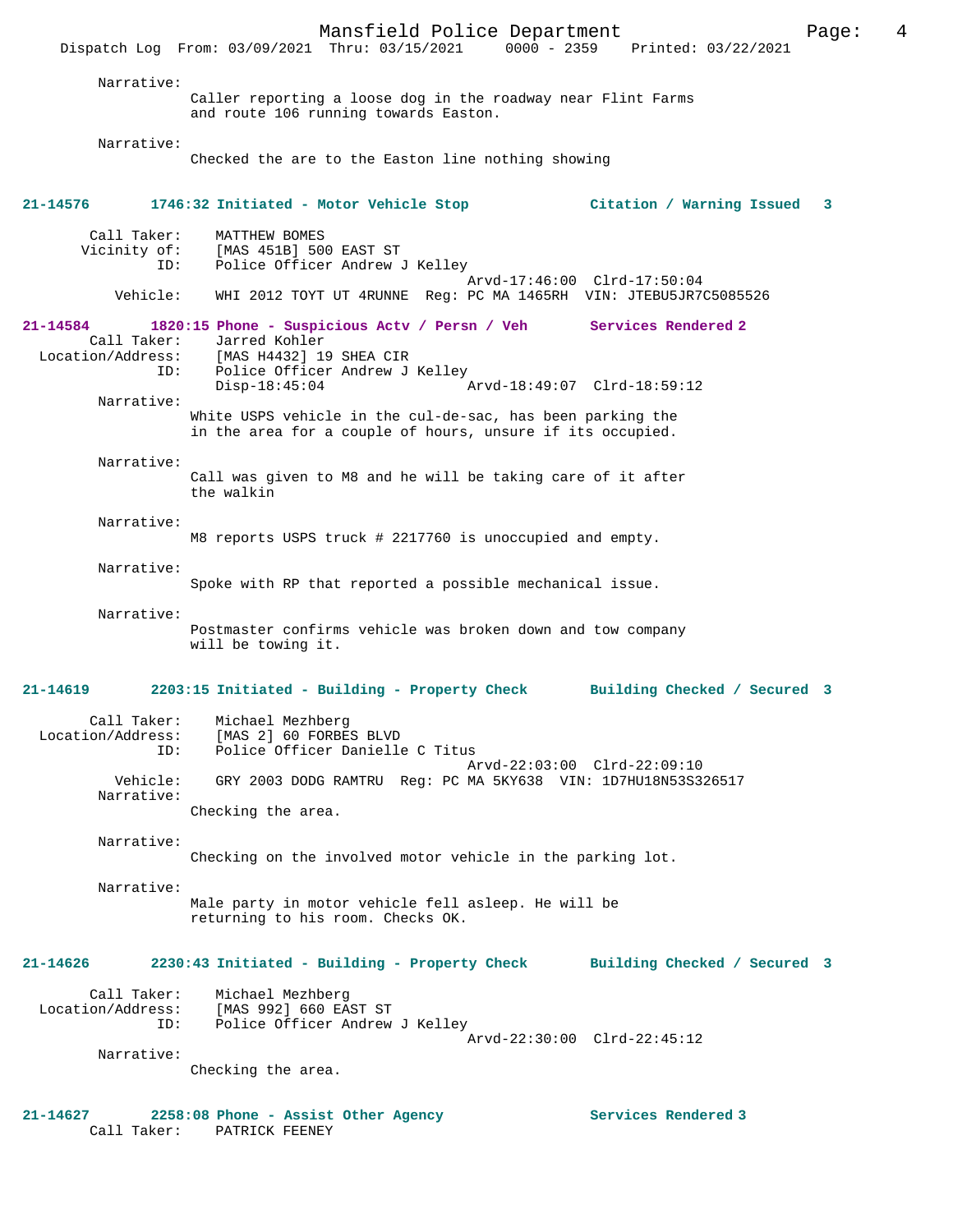Mansfield Police Department Page: 5 Dispatch Log From: 03/09/2021 Thru: 03/15/2021 0000 - 2359 Printed: 03/22/2021 Location/Address: [MAS 4] 31 HAMPSHIRE ST Apt. #263 ID: Police Officer Joshua S Ellender Disp-23:04:44 Arvd-23:05:21 Clrd-03/10/2021 @ 00:19:20 ID: Police Officer Danielle C Titus<br>Disp-23:04:53 Ar Disp-23:04:53 Arvd-23:05:23 Clrd-03/10/2021 @ 00:02:47 ID: Patrolman David Schepis Disp-00:07:17 Enrt-00:07:17 Arvd-00:11:24 Clrd-03/10/2021 @ 00:29:25 ID: Police Officer Christopher D Sorge Arvd-00:12:45 Clrd-03/10/2021 @ 00:29:28 Narrative: MECC called to report that DCF is looking to have ofc's respond with them to the Holiday Inn to check in on a female party from in previous incident in Plainville. Narrative: M3 & M12 assisting DCF Narrative: M11 reports DCF is clearing. **For Date: 03/10/2021 - Wednesday 21-14634 0056:32 Initiated - Motor Vehicle Stop Citation / Warning Issued 3** Call Taker: Michael Mezhberg Vicinity of: [MAS] 91 CHAUNCY ST @ 6 HIGHLAND AVE ID: Police Officer Christopher D Sorge Arvd-00:56:00 Clrd-01:01:37 ID: Patrolman David Schepis Arvd-00:59:41 Clrd-01:01:35 Vehicle: BLK 2009 JEEP UT GRACHE Reg: PC MA 7MB791 VIN: 1J8GR48K79C532884 **21-14637 0103:57 Initiated - Building - Property Check Services Rendered 3**  Call Taker: Michael Mezhberg Location/Address: [MAS 840] 280 SCHOOL ST ID: Patrolman David Schepis Arvd-01:03:00 Clrd-01:09:33 Narrative: Checking the area. **21-14638 0107:10 Initiated - Motor Vehicle Stop Citation / Warning Issued 3** Call Taker: JEFFREY KEEFE Vicinity of: [MAS] 12 GILES PL @ 231 CHAUNCY ST ID: Police Officer Christopher D Sorge Arvd-01:07:00 Clrd-01:11:37 Vehicle: GRY 2020 CHRY VA PACIFICA Reg: PC MA 2GLA45 VIN: 2C4RC1BG6LR269273 Narrative: Citation issued. **21-14652 0134:32 Initiated - Building - Property Check Building Checked / Secured 3** Call Taker: Michael Mezhberg Location/Address: [MAS 1015] 30 CHAUNCY ST ID: Police Officer Christopher D Sorge Arvd-01:34:00 Clrd-01:34:50 Narrative: Checking the area. **21-14689 0816:13 Phone - Motor Veh Acc - No Injury Incident Report 1**  Call Taker: NICHOLAS GOYETTE Location/Address: [MAS] 99 COPELAND DR @ 235 CHAUNCY ST ID: Police Officer Patrick J Pennie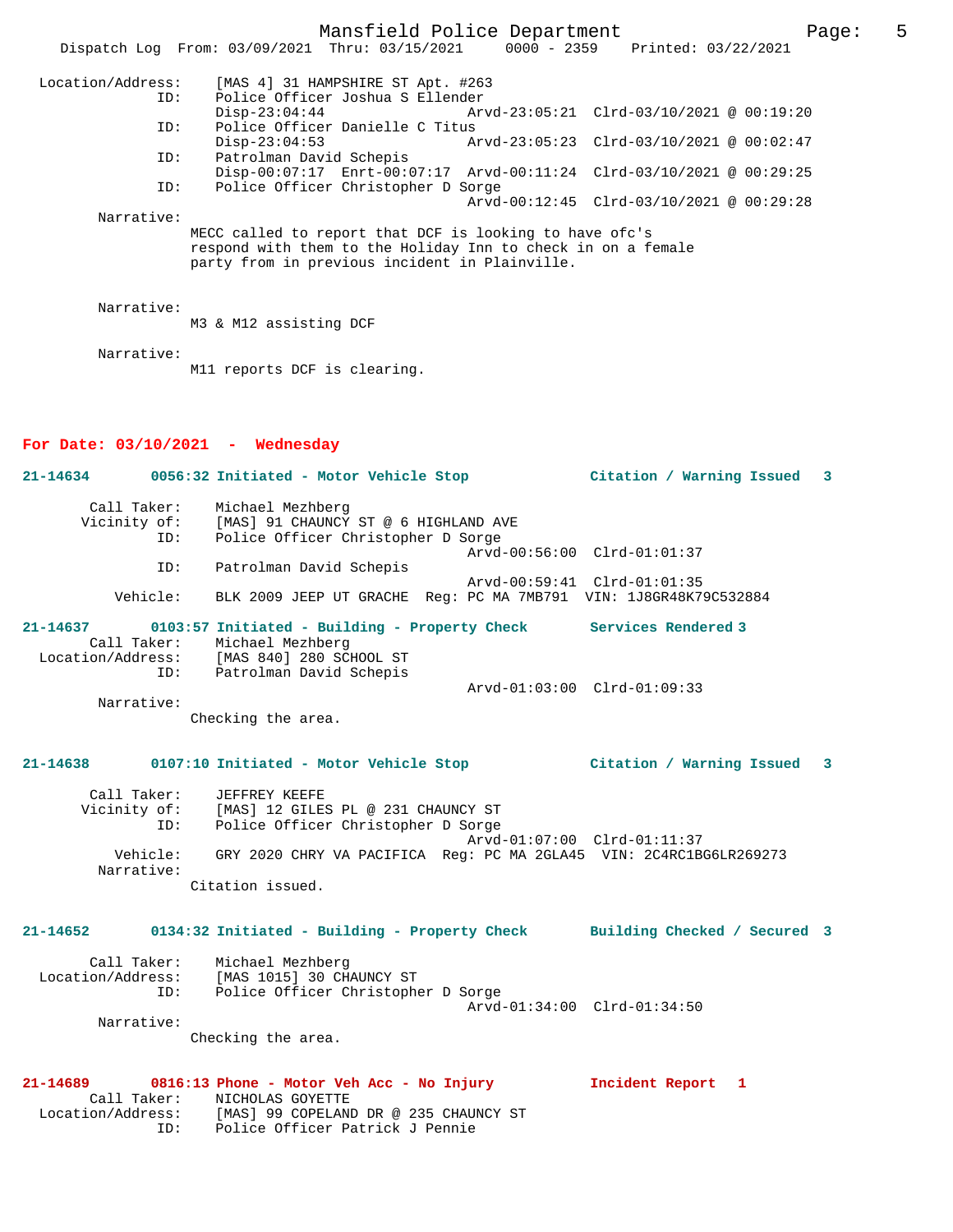Mansfield Police Department Page: 6 Dispatch Log From: 03/09/2021 Thru: 03/15/2021 Disp-08:17:07 Arvd-08:20:48 Clrd-08:55:25 ID: Police Officer Nicole M Boldrighini Disp-08:17:28 Arvd-08:20:47 Clrd-08:55:38<br>TD: Police Officer David W Kinahan Police Officer David W Kinahan<br>Disp-08:21:54 Disp-08:21:54 Arvd-08:21:55 Clrd-09:05:16 Vehicle: BLK 2014 BMW 528 Reg: PC MA 2GCP47 VIN: WBA5A7C50ED615776 Towed: For: Accident By: Achins Garage To: Achins Garage Released To: NAKH On: 03/11/2021 @ 0902 Vehicle: BLU 2019 VOLK TIGUAN Reg: PC MA 2MEB91 VIN: 3VV2B7AX8KM123408 Towed: For: Accident By: Achins Garage To: Achins Garage Released To: HANDY On: 03/11/2021 @ 1039 Narrative: MVA reported, Narrative: Achins enroute Narrative: M7 requesting tow for 1. Achins en route Narrative: M7 requesting a second tow. Narrative: Achins notified about the second MV. Narrative: M10 reports both tows on scene. Narrative: M7 is transporting RO of the VW back to her address in mansfield, starting mileage 26164. Narrative: Ending mileage 26165. Refer To Accident: 21MAS-73-AC **21-14701 0900 Initiated - Speed Trailer/Signs Deployed Services Rendered 3**  Call Taker: Animal Control Steven Simonds CALL TAKEL: ANTIMAT CONCLOTES<br>Location/Address: [MAS] BRANCH ST ID: Animal Control Steven Simonds Arvd-09:01:28 Clrd-09:04:13 Narrative: changing batteries on speed signs **21-14703 0904 Initiated - Parking Violations Services Rendered 3**  Call Taker: Animal Control Steven Simonds Location/Address: [MAS] 242 NORTH MAIN ST @ 16 OLD COLONY WAY Animal Control Steven Simonds Arvd-09:04:41 Clrd-09:47:32 Narrative: checking area for parking violations Narrative: no violations **21-14706 0907:45 Phone - Well Being Check Transported to Hospital 3** Call Taker: Jennifer Napolitano<br>Location/Address: [MAS 2] 60 FORBES B ess: [MAS 2] 60 FORBES BLVD<br>ID: Police Officer Patrick Police Officer Patrick J Pennie<br>Disp-09:10:26 A Disp-09:10:26 Arvd-09:15:55 Clrd-09:57:08 ID: Police Officer Nicole M Boldrighini Disp-09:10:29 Arvd-09:15:02 Clrd-09:57:10 Narrative: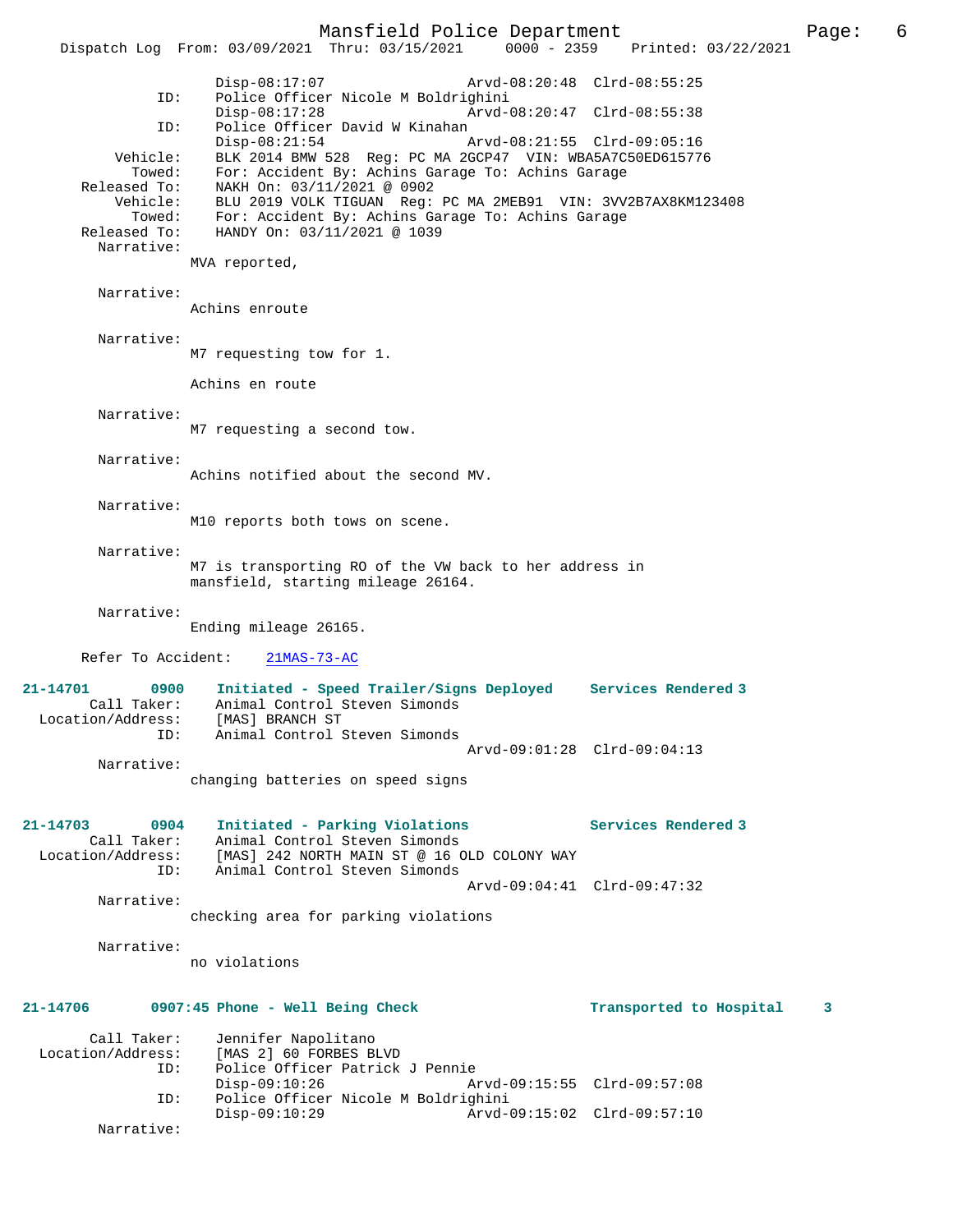Mansfield Police Department Page: 7<br>Thru: 03/15/2021 0000 - 2359 Printed: 03/22/2021 Dispatch Log From: 03/09/2021 Thru: 03/15/2021 male party on bench in back by smoking area, not responding to caller, poss intoxicated Narrative: M4 requesting FD for eval. Narrative: Units are still speaking with involved party. Narrative: Narrative: Refer To Incident: 21MAS-250-OF **21-14715 1036:16 Initiated - Follow up Investigation Spoken To 3**  Call Taker: Dispatcher Alyson Vico<br>Location/Address: [MAS H2422] 507 FRUIT 9 [MAS H2422] 507 FRUIT ST ID: Sergeant John R Armstrong Arvd-10:36:00 Clrd-10:46:29 Narrative: M11 is off with a follow up investigation for a party that flagged him down on winter street. Involved party wanted to report harrassment from someone about his political views. Narrative: Involved party has been spoken to and understands. See OF for further. Refer To Incident: 21MAS-251-OF **21-14721 1150 Initiated - Parking Violations Services Rendered 3**  Call Taker: Animal Control Steven Simonds<br>Location/Address: [MAS] 389 NORTH MAIN ST @ 10 P Location/Address: [MAS] 389 NORTH MAIN ST @ 10 PRATT ST ID: Animal Control Steven Simonds Arvd-11:50:43 Clrd-12:23:13 Narrative: checking area for parking violations Narrative: no violations **21-14724 1203:11 Phone - 911 Hang-ups & Verifications Confirmed misdial/Accdntl Call 2**  Call Taker: Jennifer Napolitano<br>Location/Address: [MAS H5706] 19 LANC ess: [MAS H5706] 19 LANCELOT LN<br>ID: Police Officer Nicole M Bol Police Officer Nicole M Boldrighini Disp-12:05:31 Arvd-12:15:13 Clrd-12:19:15 Narrative: Checking on a 911 hang up. no answer on call back Narrative: M4 reports unable to find the caller. **21-14725 1208:59 Phone - 911 Hang-ups & Verifications Confirmed misdial/Accdntl Call 2**  Call Taker: Jennifer Napolitano Location/Address: [MAS H1664] 10 ERICK RD Apt. #44 Police Officer Andrew J Kelley<br>Disp-12:11:21 A Disp-12:11:21 Arvd-12:13:24 Clrd-12:17:47 Narrative: Checking on a 911 hang up, confirmed accidental, spoke with caller.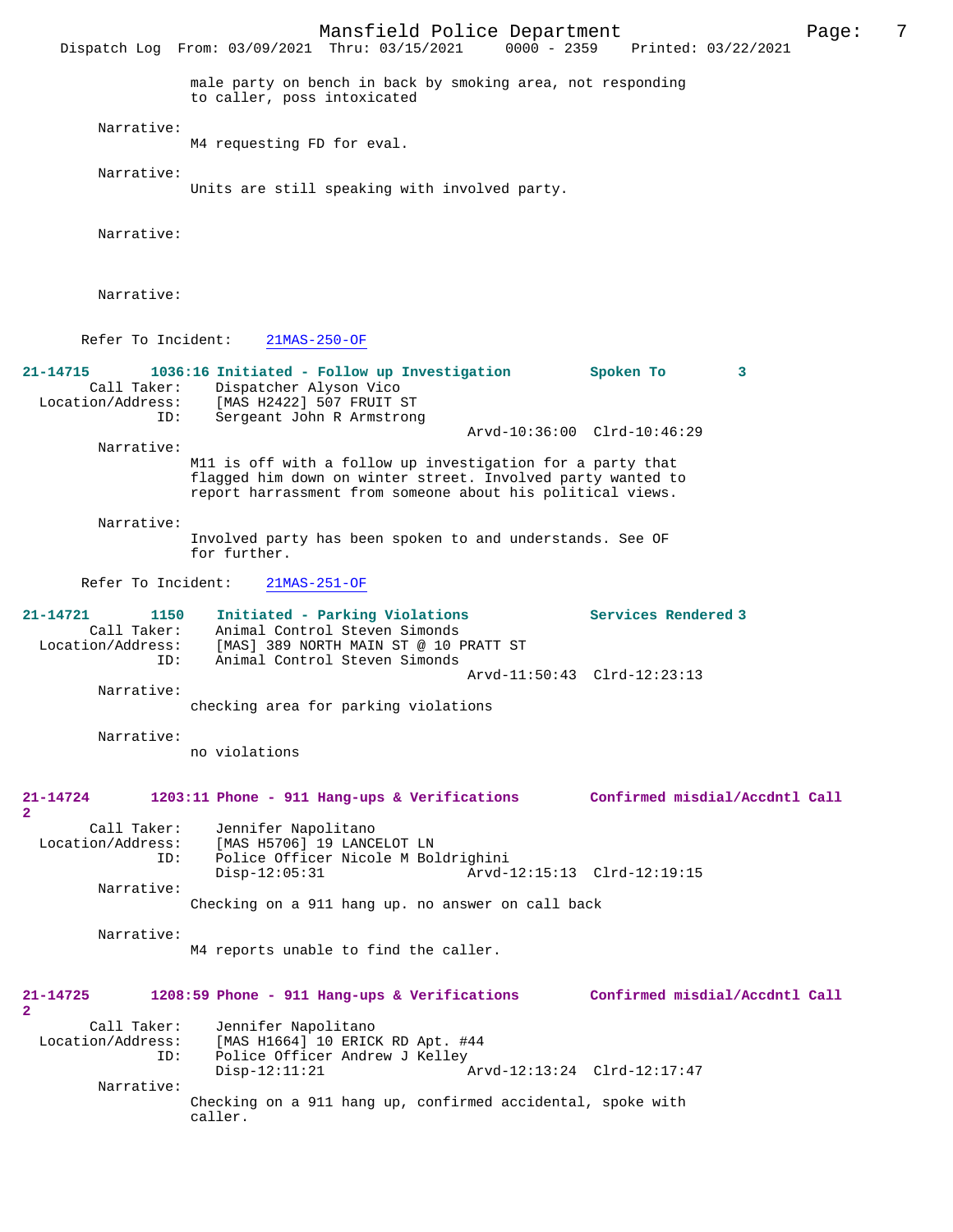Dispatch Log From: 03/09/2021 Thru: 03/15/2021 0000 - 2359 Printed: 03/22/2021

Narrative:

M11 spoke with CP, confirmed accidental. **21-14731 1241:35 Initiated - Motor Vehicle Stop Citation / Warning Issued 3** Call Taker: Dispatcher Alyson Vico Location/Address: [MAS] 200 CHAUNCY ST @ 234 CENTRAL ST ID: Police Officer Nicole M Boldrighini Arvd-12:41:00 Clrd-12:48:02 Vehicle: RED 2015 INTL 400SER Reg: CO MA S19771 VIN: 1HTMMAAM4FH739057 Narrative: M4 is off with a MVST. Narrative: Citation issued to the operator for a red light violation at the copeland and chauncy **21-14736 1249:06 Initiated - Motor Vehicle Stop Citation / Warning Issued 3** Call Taker: Dispatcher Alyson Vico Vicinity of: [MAS] 491 MAPLE ST @ 421 FRANKLIN ST ID: Police Officer Andrew J Kelley Arvd-12:49:00 Clrd-12:52:39 Vehicle: BLU 2019 CHEV VA EXPRES Reg: CO MA E98408 VIN: 1GCWGAFG6K1189430 Narrative: M11 is off with a MVST. Narrative: Citation issued to operator for speed. **21-14738 1253:14 Initiated - Motor Vehicle Stop Citation / Warning Issued 3** Call Taker: Dispatcher Alyson Vico Vicinity of: [MAS] 200 FRANKLIN ST ID: Police Officer Andrew J Kelley Arvd-12:53:00 Clrd-13:01:20 Vehicle: WHI 2017 HOND PILOT Reg: PC MA 6WK629 VIN: 5FNYF6H93HB044983 Narrative: M11 is off with a MVST. Narrative: Citatiom issued to operator for marked lanes violation and failure to inspect. **21-14740 1259:37 Initiated - Motor Vehicle Stop Citation / Warning Issued 3** Call Taker: Dispatcher Alyson Vico Vicinity of: [MAS] 150 OAKLAND ST ID: Police Officer Nicole M Boldrighini Arvd-12:59:00 Clrd-13:18:58 ID: Police Officer Andrew J Kelley Disp-13:03:55 Arvd-13:03:56 Clrd-13:04:55 Vehicle: BLK 2008 TOYT UT RAV4 Reg: PC MA 8KK242 VIN: JTMBD33V386056917 Narrative: M4 is off with a MVST. Narrative: operater speaking with RO to try to renew. Narrative: RO was able to renew online. Citation issued

**21-14741 1311:52 Initiated - Motor Vehicle Stop Citation / Warning Issued 3**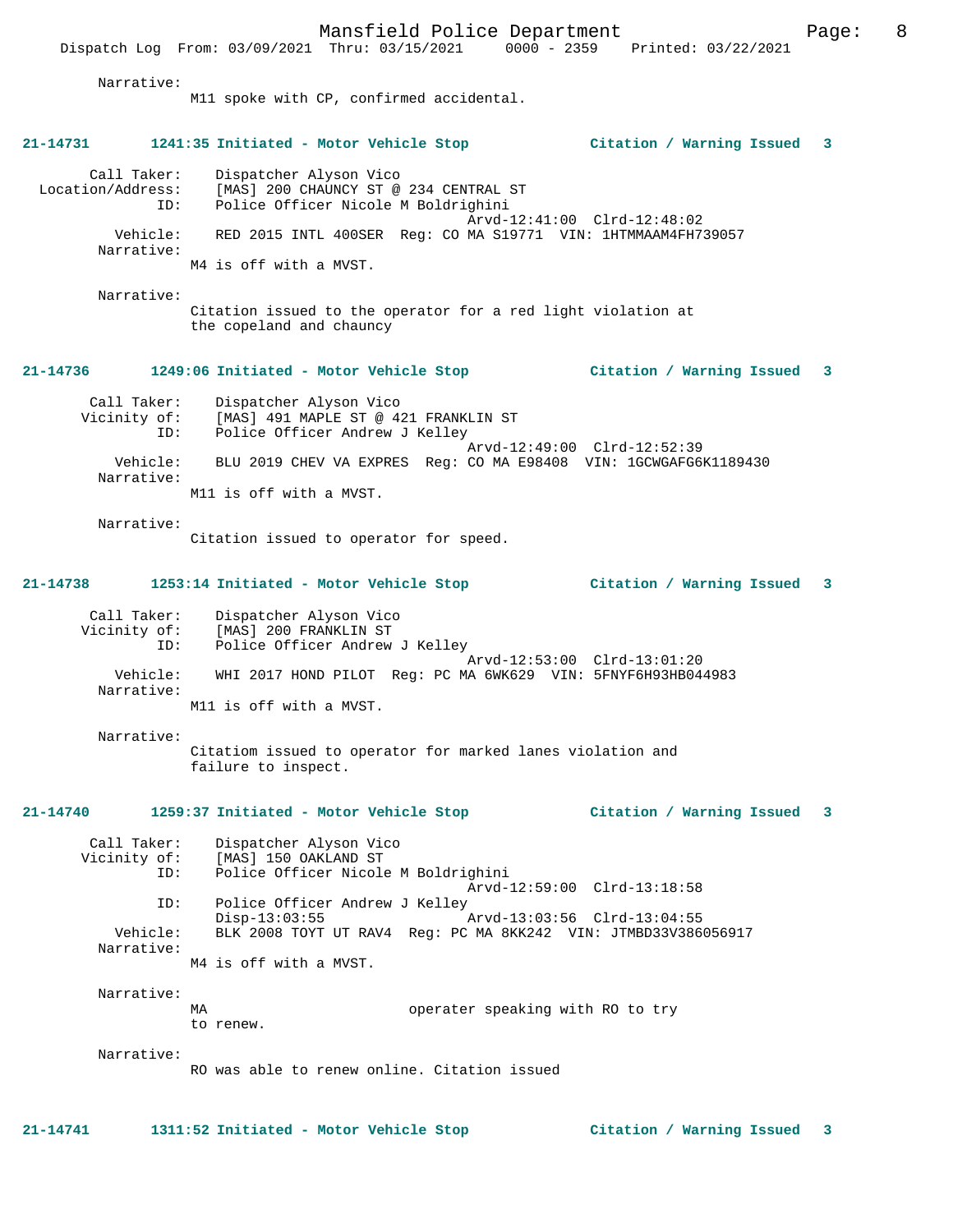Mansfield Police Department Page: 9 Dispatch Log From: 03/09/2021 Thru: 03/15/2021 0000 - 2359 Printed: 03/22/2021 Call Taker: Dispatcher Alyson Vico<br>Vicinity of: [MAS] 259 OAKLAND ST @ [MAS] 259 OAKLAND ST @ 34 MAPLE ST ID: Police Officer Andrew J Kelley Arvd-13:11:00 Clrd-13:17:35 Vehicle: BLK 2016 CHRY 200 Reg: PC MA 574DW2 VIN: 1C3CCCAB2GN109275 Narrative: M11 is off with a MVST. Narrative: Citation issued to the Ro for speed. **21-14743 1324 Initiated - Parking Violations Services Rendered 3**  Call Taker: Animal Control Steven Simonds Location/Address: [MAS] 43 NORTH MAIN ST @ 13 PARK ST ID: Animal Control Steven Simonds Arvd-13:24:46 Clrd-14:24:32 Narrative: checking area for parking violations Narrative: no violations **21-14755 1446 Initiated - Building - Property Check Building Checked / Secured 3** Call Taker: Police Officer Andrew J Kelley Location/Address: [MAS 253A] 330 PRATT ST Apt. #B Police Officer Andrew J Kelley Arvd-14:46:50 Clrd-15:01:12 Narrative: Checking the area. **21-14767 1537:36 Phone - Disabled Motor Vehicle Spoken To 3**  Call Taker: Chelsey Ferstler<br>Location/Address: [MAS H1523] 118 ( [MAS H1523] 118 CHAUNCY ST ID: Police Officer Nicole M Boldrighini Disp-15:41:37 Arvd-15:44:54 Clrd-15:47:10<br>Vehicle: WHI 2018 TL LEGE 717FT UTLTY Req: TRL NH T376197 VIN: 1L Vehicle: WHI 2018 TL LEGE 717FT UTLTY Reg: TRL NH T376197 VIN: 1L9BE1723J1317767 Narrative: CP reports he is broken down with a trailor, tow truck getting vehicle and then going back to get trailor. Partially in street, has cone out, wants to make sure trailor is there while truck is towed. Narrative: M4 reports truck and trailor are being towed now, cones are out and traffic is able to get by. **21-14772 1603:55 Phone - Assist Fire Department Referred to Other Agency 2** Call Taker: Dispatcher Alyson Vico Location/Address: [MAS] 340 WARE ST @ 480 BRANCH ST<br>ID: Police Officer Jav J Sparrow Police Officer Jay J Sparrow Disp-16:05:19 Clrd-16:27:11 Narrative: Assisting the FD with a fire related incident. Nature: FD onsited illegal burning **21-14773 1617:37 Phone - Assist Fire Department Referred to Other Agency 2** Call Taker: Dispatcher Alyson Vico<br>Location/Address: [MAS 197] 111 PLYMOUTH ess: [MAS 197] 111 PLYMOUTH ST<br>ID: Police Officer Danielle C Police Officer Danielle C Titus Disp-16:18:39 Clrd-16:18:51 Narrative: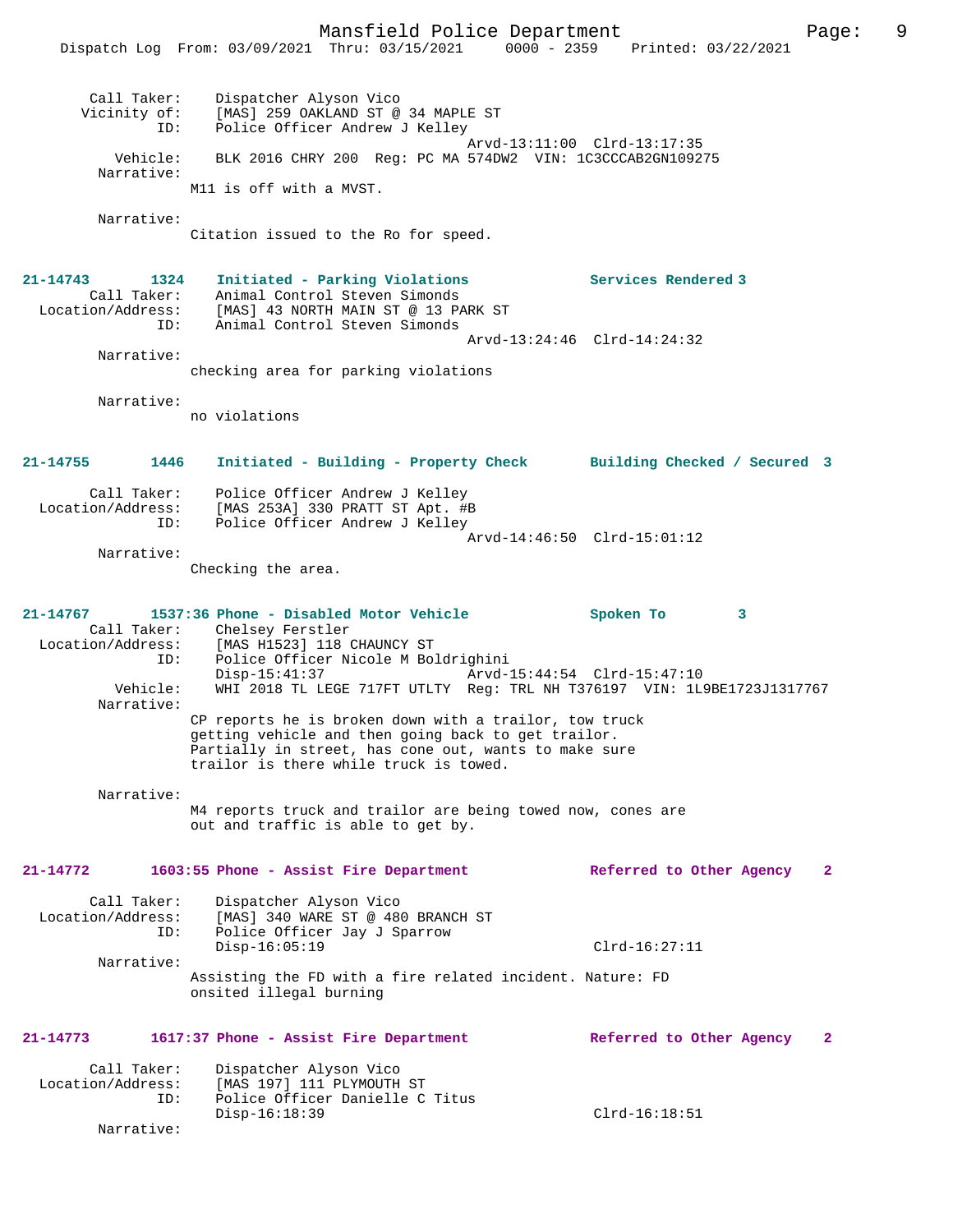Mansfield Police Department Page: 10 Dispatch Log From: 03/09/2021 Thru: 03/15/2021 Assisting the FD with a fire related incident. Nature: Auomatic fire alarm. Narrative: M1 is holding m12 for roll call. M1 states they should be all set and to let him know if anything changes. **21-14777 1644:26 Phone - 911 Hang-ups & Verifications Confirmed misdial/Accdntl Call 2**  Call Taker: Jennifer Napolitano<br>Location/Address: [MAS H9989] 22 MCKE ess: [MAS H9989] 22 MCKENZI LN<br>ID: Police Officer Danielle C Police Officer Danielle C Titus<br>Disp-16:47:23 Al Disp-16:47:23 Arvd-17:09:39 Clrd-17:12:38 Narrative: 10yo dialed by mistake. Father will meet outside to confirm the accidental. **21-14789 1723:00 Phone - 911 Hang-ups & Verifications Confirmed misdial/Accdntl Call 2**  Call Taker: Chelsey Ferstler<br>Location/Address: [MAS H3941] 366 ess: [MAS H3941] 366 PRATT ST<br>TD: Police Officer Jay J Spay Police Officer Jay J Sparrow<br>Disp-17:25:15 Disp-17:25:15 Arvd-17:30:40 Clrd-17:33:01 Narrative: Checking on a 911 hang up, confirmed accidental, will wave to officer. **21-14800 1820:54 Initiated - Motor Vehicle Stop Citation / Warning Issued 3** Call Taker: Dispatcher Alyson Vico<br>Vicinity of: [MAS] 110 SPRING ST @ Vicinity of: [MAS] 110 SPRING ST @ 179 DEAN ST ID: Police Officer Michael N Fenore Arvd-18:20:00 Clrd-18:30:14 Vehicle: GRY 2015 GMC UT ACADIA Reg: PAS MA RS917R VIN: 1GKKVPKD6FJ129287 Narrative: M17 is off with a MVST. Narrative: Citation issued to the RO for a marked lanes violation. **21-14834 2047:00 Initiated - Building - Property Check Building Checked / Secured 3** Call Taker: Ryan O'Rourke<br>Location/Address: [MAS 322] 31 H ess: [MAS 322] 31 HAMPSHIRE ST<br>ID: Police Officer Danielle C Police Officer Danielle C Titus Arvd-20:47:00 Clrd-21:06:10 Narrative: Checking the area. **21-14841 2203:26 Phone - 911 Hang-ups & Verifications Confirmed misdial/Accdntl Call 2**  Call Taker: Josesph Shebertes<br>Location/Address: [MAS H6355] 10 VI ess: [MAS H6355] 10 VICTORIA LN<br>TD: Police Officer Danielle C T ID: Police Officer Danielle C Titus Disp-22:04:37 Arvd-22:10:31 Clrd-22:13:43 Narrative: Checking on a 911 hang up. no answer on call back. **21-14844 2219:48 Initiated - Building - Property Check Building Checked / Secured 3** Call Taker: Ryan O'Rourke<br>Location/Address: [MAS 1002] 25 [MAS 1002] 250 EAST ST ID: Police Officer Jay J Sparrow Arvd-22:19:00 Clrd-22:30:39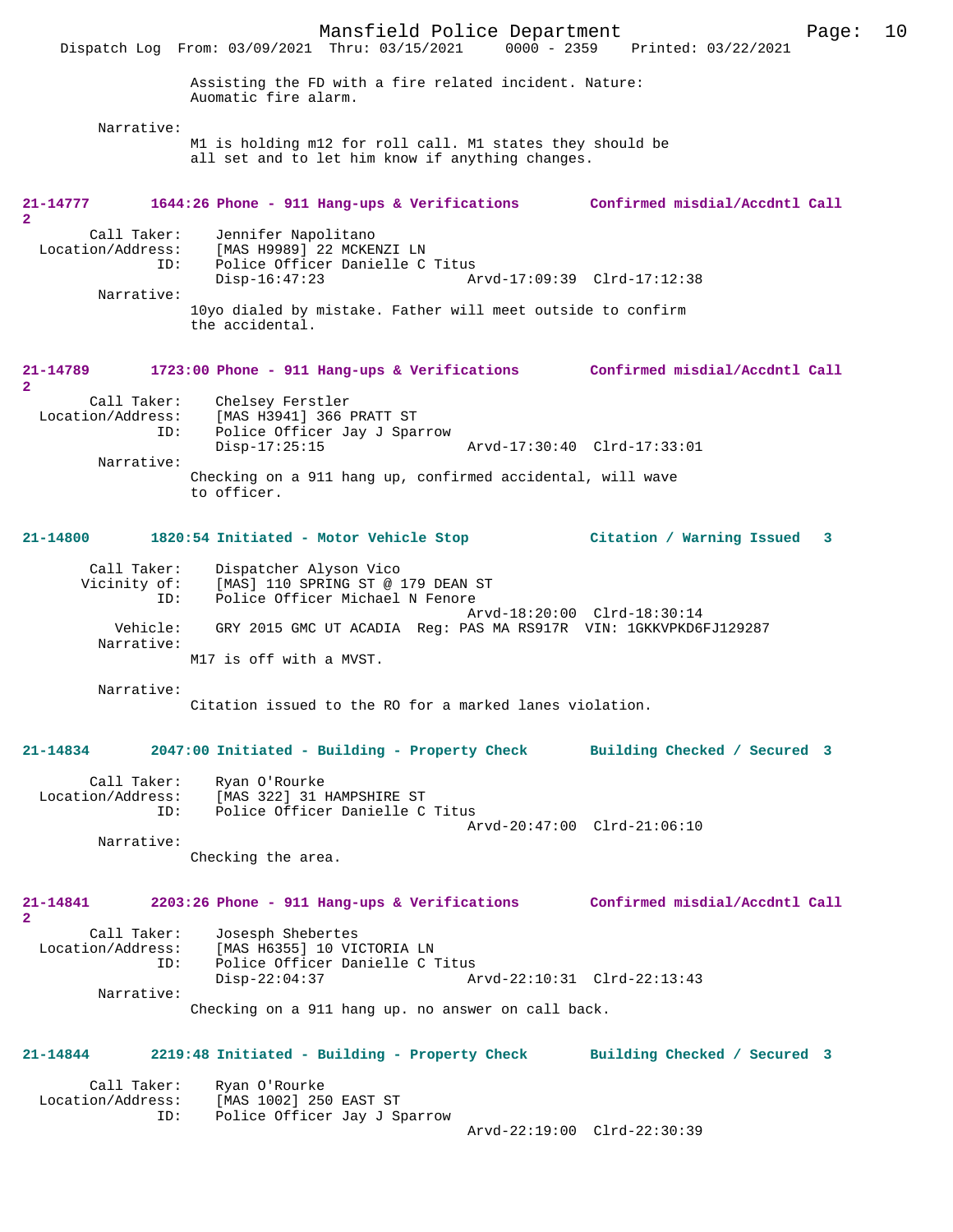Narrative:

Checking the area.

#### **21-14848 2237:31 Initiated - Building - Property Check Building Checked / Secured 3**

Call Taker: Ryan O'Rourke<br>Location/Address: [MAS 2] 60 FOI

[MAS 2] 60 FORBES BLVD ID: Police Officer Danielle C Titus Arvd-22:37:00 Clrd-22:42:04 Narrative:

Checking the area.

#### **21-14852 2308:18 Phone - 911 Hang-ups & Verifications Confirmed misdial/Accdntl Call 2**  Call Taker: Stephen Martell<br>Vicinity of: [MAS] 360 FORBE: of: [MAS] 360 FORBES BLVD<br>TD: Police Officer Daniel Police Officer Danielle C Titus Disp-23:10:39 Arvd-23:17:40 Clrd-23:20:04 ID: Police Officer David J Pepicelli Arvd-23:17:43 Clrd-23:20:01 Narrative: Checking on a 911 hang up, No answer on the call backs (x2).

 Locating to the area of the corner of Suffolk and Forbes. Could hear spanish being spoke in the back ground.

#### **For Date: 03/11/2021 - Thursday**

## **21-14868 0135:55 Initiated - Building - Property Check Building Checked / Secured 3** Call Taker: Ryan O'Rourke<br>Location/Address: [MAS 1015] 30 ess: [MAS 1015] 30 CHAUNCY ST<br>ID: Police Officer Patrick J Police Officer Patrick J Pennie Arvd-01:35:00 Clrd-01:48:29 Narrative:

Checking the area.

# **21-14871 0142:04 Initiated - Building - Property Check Building Checked / Secured 3** Call Taker: Ryan O'Rourke Location/Address: [MAS 322] 31 HAMPSHIRE ST Police Officer Meghan Birnie Arvd-01:42:00 Clrd-01:50:47 Narrative: Checking the area.

## **21-14882 0154:15 Initiated - Building - Property Check Building Checked / Secured 3**

Call Taker: Ryan O'Rourke<br>Location/Address: [MAS 411] 60 1 ess: [MAS 411] 60 FORBES BLVD<br>ID: Police Officer Meghan Bir Police Officer Meghan Birnie Arvd-01:54:00 Clrd-02:01:26 Narrative:

Checking the area.

# **21-14885 0201 Initiated - Building - Property Check Building Checked / Secured 3** Call Taker: Police Officer Christopher D Sorge<br>Location/Address: [MAS 982] 111 HOPE ST ess: [MAS 982] 111 HOPE ST<br>ID: Police Officer Christo

Police Officer Christopher D Sorge Arvd-02:02:35 Clrd-02:04:53 Narrative:

Checking the area.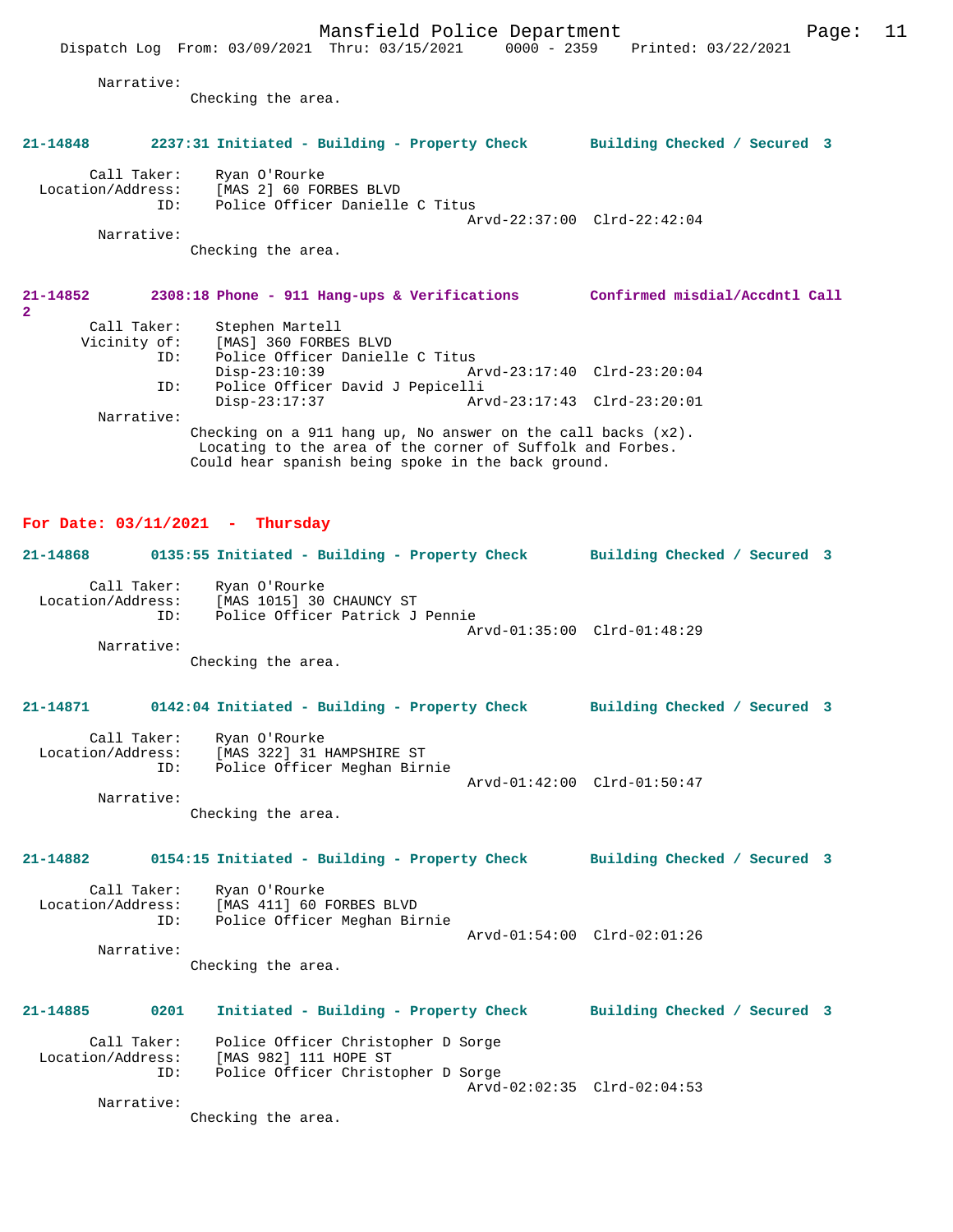Dispatch Log From: 03/09/2021 Thru: 03/15/2021 0000 - 2359 Printed: 03/22/2021

**21-14887 0204:32 Initiated - Building - Property Check Building Checked / Secured 3** Call Taker: Ryan O'Rourke Location/Address: [MAS 281A] 1 CROCKER ST ID: Police Officer Patrick J Pennie Arvd-02:04:00 Clrd-02:10:53 Narrative: Checking the area. **21-14888 0206:53 Initiated - Building - Property Check Building Checked / Secured 3** Call Taker: Ryan O'Rourke Location/Address: [MAS] FRANCIS AVE ID: Police Officer Christopher D Sorge Arvd-02:06:00 Clrd-02:14:15 Narrative: Checking the area. **21-14889 0213:25 Initiated - Building - Property Check Building Checked / Secured 3** Call Taker: Ryan O'Rourke Location/Address: [MAS 411] 60 FORBES BLVD ID: Police Officer Patrick J Pennie Arvd-02:13:00 Clrd-02:27:12 Narrative: Checking the area hotels. **21-14890 0214:23 Initiated - Building - Property Check Building Checked / Secured 3** Call Taker: Ryan O'Rourke Location/Address: [MAS 992] 660 EAST ST ID: Police Officer Christopher D Sorge Arvd-02:14:00 Clrd-02:20:04 Narrative: Checking the area. **21-14891 0220:30 Initiated - Building - Property Check Building Checked / Secured 3** Call Taker: Ryan O'Rourke Vicinity of: [MAS] 4 ERICK RD @ 15 BONNEY LN ID: Police Officer Christopher D Sorge Arvd-02:20:00 Clrd-03:13:23 Narrative: Checking the area. **21-14895 0232:24 Initiated - Parking Violations Services Rendered 3**  Call Taker: Ryan O'Rourke<br>Location/Address: [MAS] NORTH MA ess: [MAS] NORTH MAIN ST<br>ID: Police Officer Patri Police Officer Patrick J Pennie Arvd-02:32:00 Clrd-02:36:22 Narrative: Downtown parking. **21-14916 0656:21 911 - Motor Veh Acc - No Injury Investigated - Report Taken 1** Call Taker: Dispatcher Jacques Ryan Location/Address: [MAS] 54 CHAUNCY ST @ 363 NORTH MAIN ST ID: Police Officer Christopher D Sorge<br>Disp-06:58:34 Arvd-Disp-06:58:34 Arvd-06:58:50 Clrd-07:18:21<br>ID: Police Officer Patrick J Pennie Police Officer Patrick J Pennie<br>Disp-06:58:38 Ar Disp-06:58:38 Arvd-06:58:48 Clrd-07:18:21<br>TD: Lieutenant Christopher H Baker Lieutenant Christopher H Baker<br>Disp-07:00:10  $p$ Disp-07:00:10 Arvd-07:00:13 Clrd-07:00:17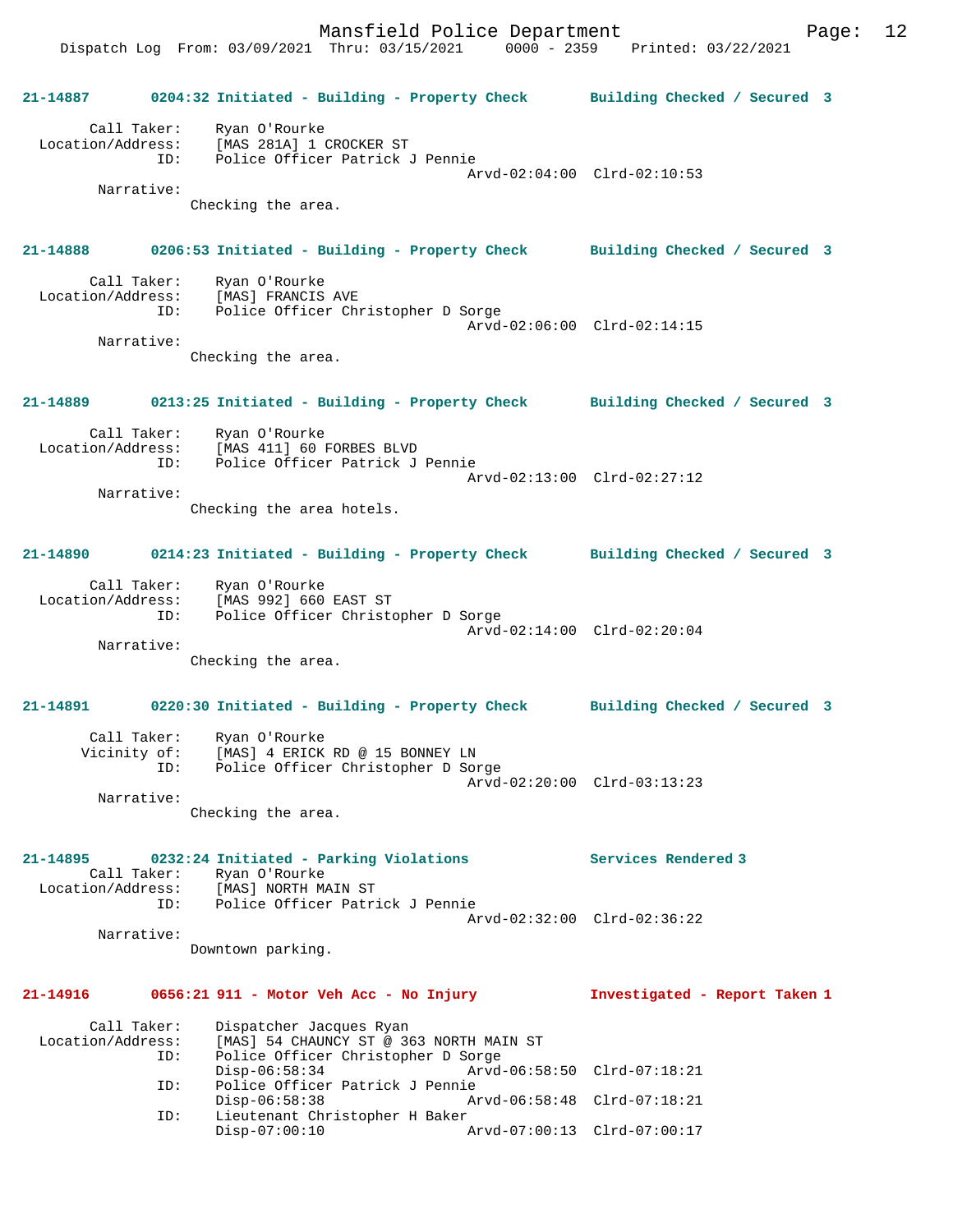Mansfield Police Department Page: 13 Dispatch Log From: 03/09/2021 Thru: 03/15/2021 ID: Lieutenant Christopher H Baker Disp-07:00:34 Arvd-07:00:38 Clrd-07:18:21 Vehicle: BLK 2021 330XI Reg: RI MDQR VIN: 3MW5R7J07M8B67709 Vehicle: BLU 2018 JEEP GRANDCHEROKEE Reg: PC MA 3HKT51 VIN: 1C4RJFBG4JC300190 Narrative: 2 car mva unknown pi Narrative: paper exchange, no injuries, and both vehicles were able to drive away Refer To Accident: 21MAS-74-AC **21-14924 0717:26 Other - Assist Fire Department Referred to Other Agency 2** Call Taker: CARLY MORIARTY Location/Address: [MAS 23C] 290 FORBES BLVD ID: Police Officer Patrick J Pennie Disp-07:18:56 Arvd-07:24:15 Clrd-07:27:32 Narrative: Assist the fd with a masterbox activation **21-14938 0835 Initiated - Parking Violations Services Rendered 3**  Call Taker: Animal Control Steven Simonds Location/Address: [MAS] 242 NORTH MAIN ST @ 16 OLD COLONY WAY ID: Animal Control Steven Simonds Arvd-08:36:01 Clrd-09:10:16 Narrative: checking area for parking violations Narrative: no violations **21-14942 0855:42 Phone - Fraud or Identity Theft Investigated - Report Taken 1** Call Taker: Jennifer Napolitano<br>Location/Address: [MAS 9] 25 COBB ST 1 ess: [MAS 9] 25 COBB ST Apt. #A101<br>ID: Sergeant John R Armstrong Sergeant John R Armstrong<br>Disp-08:58:10 Disp-08:58:10 Arvd-09:10:20 Clrd-09:49:53 Narrative: Stolen identity and bank information. Narrative: Phone may not ring because its also broken if the officer decides to call them. Narrative: Money was stolen from her account Refer To Incident: 21MAS-253-OF **21-14949 0936:52 Initiated - Follow up Investigation Not Home / No Answer 3** Call Taker: Dispatcher Jacques Ryan<br>Location/Address: [MAS 987A] 125 HIGH ST I [MAS 987A] 125 HIGH ST Apt. #1-4 ID: Police Officer Nicole M Boldrighini Arvd-09:36:00 Clrd-09:56:50 Narrative: Conducting a follow up in the area to a previously reported incident. Narrative: M4 reports no one is home at this time. Refer To Field Int: 21MAS-27-FI **21-14970 1127:19 Phone - 911 Hang-ups & Verifications Confirmed misdial/Accdntl Call 2**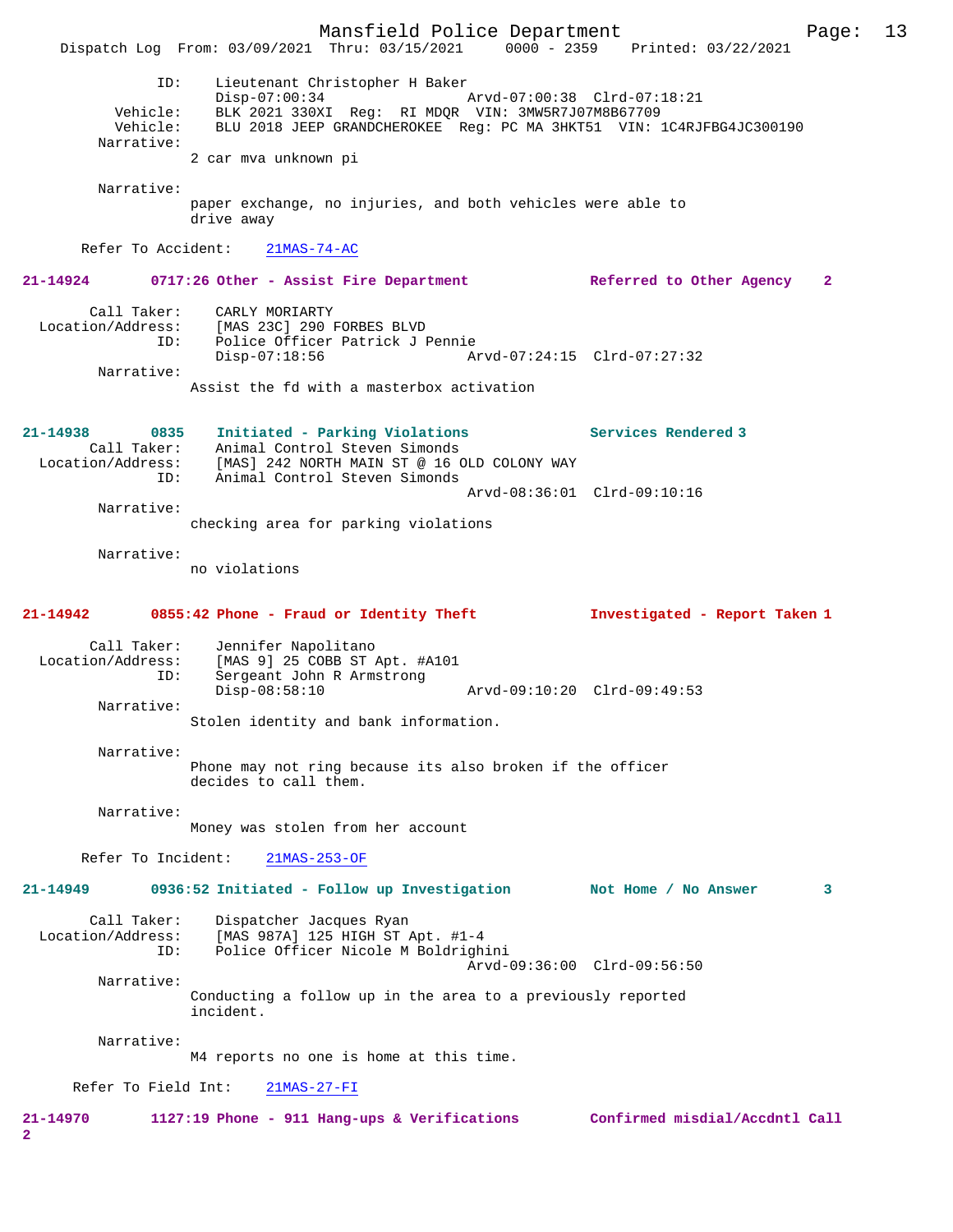Mansfield Police Department Page: 14 Dispatch Log From: 03/09/2021 Thru: 03/15/2021 0000 - 2359 Printed: 03/22/2021 Call Taker: NICHOLAS GOYETTE Location/Address: [MAS 9] 25 COBB ST Apt. #L209 ID: Sergeant John R Armstrong Disp-11:29:49 Arvd-11:33:37 Clrd-11:35:40 Narrative: Checking on a 911 accidental, giving a resident a shower **21-14980 1211:09 911 - Fraud or Identity Theft Investigated - Report Taken 1** Call Taker: Michael Mezhberg<br>Location/Address: [MAS H3476] 1 DE [MAS H3476] 1 DEAN ST ID: Sergeant John R Armstrong Disp-12:14:32 Arvd-12:17:50 Clrd-12:28:08 Narrative: Reports someone filed tax returns fraudulently under her name. Narrative: Fraud claim has been opened for fraud with Turbo Tax Refer To Incident: 21MAS-254-OF **21-14996 1338:25 911 - Motor Veh Acc - No Injury Citation / Warning Issued 1** Call Taker: CARLY MORIARTY<br>Location/Address: [MAS] 300 RTE ess: [MAS] 300 RTE 140 SB @ 375 WEST ST<br>ID: Police Officer Patrick J Pennie Police Officer Patrick J Pennie Disp-13:39:42 Clrd-13:40:36 ID: Police Officer Nicole M Boldrighini Disp-13:40:33 Arvd-13:42:57 Clrd-13:56:32 ID: Sergeant John R Armstrong Disp-13:41:34 Arvd-13:42:59 Clrd-13:56:32 Vehicle: BLU 2017 4D G80 Reg: PC MA 1918 Vehicle: GRY 2016 LNDR LR4 Reg: PC MA 5RZ399 VIN: SALAG2V6XGA840048 Narrative: 2 car mva no pi reported Narrative: No Injuries and no Tows Narrative: Citation for marked lane violation Refer To Accident: 21MAS-75-AC **21-14998 1340 Initiated - Parking Violations Services Rendered 3**  Call Taker: Animal Control Steven Simonds Location/Address: [MAS 12] 250 EAST ST ID: Animal Control Steven Simonds Arvd-13:43:52 Clrd-14:53:11 Narrative: covering robinson school crossing **21-15005 1400:05 911 - 911 Hang-ups & Verifications Confirmed misdial/Accdntl Call 2**  Call Taker: Michael Mezhberg Location/Address: [MAS 432] 12 BONNEY LN Apt. #21 ID: Police Officer Patrick J Pennie Disp-14:02:14 Arvd-14:06:39 Clrd-14:08:19 Narrative: Checking on a 911 open line. Calling party stated it was an accident. **21-15019 1456:39 Walk-In - Lost / Found Property Assisted Party 3**  Call Taker: Support Staff Heather A Sullivan Location/Address: [MAS 451B] 500 EAST ST Narrative: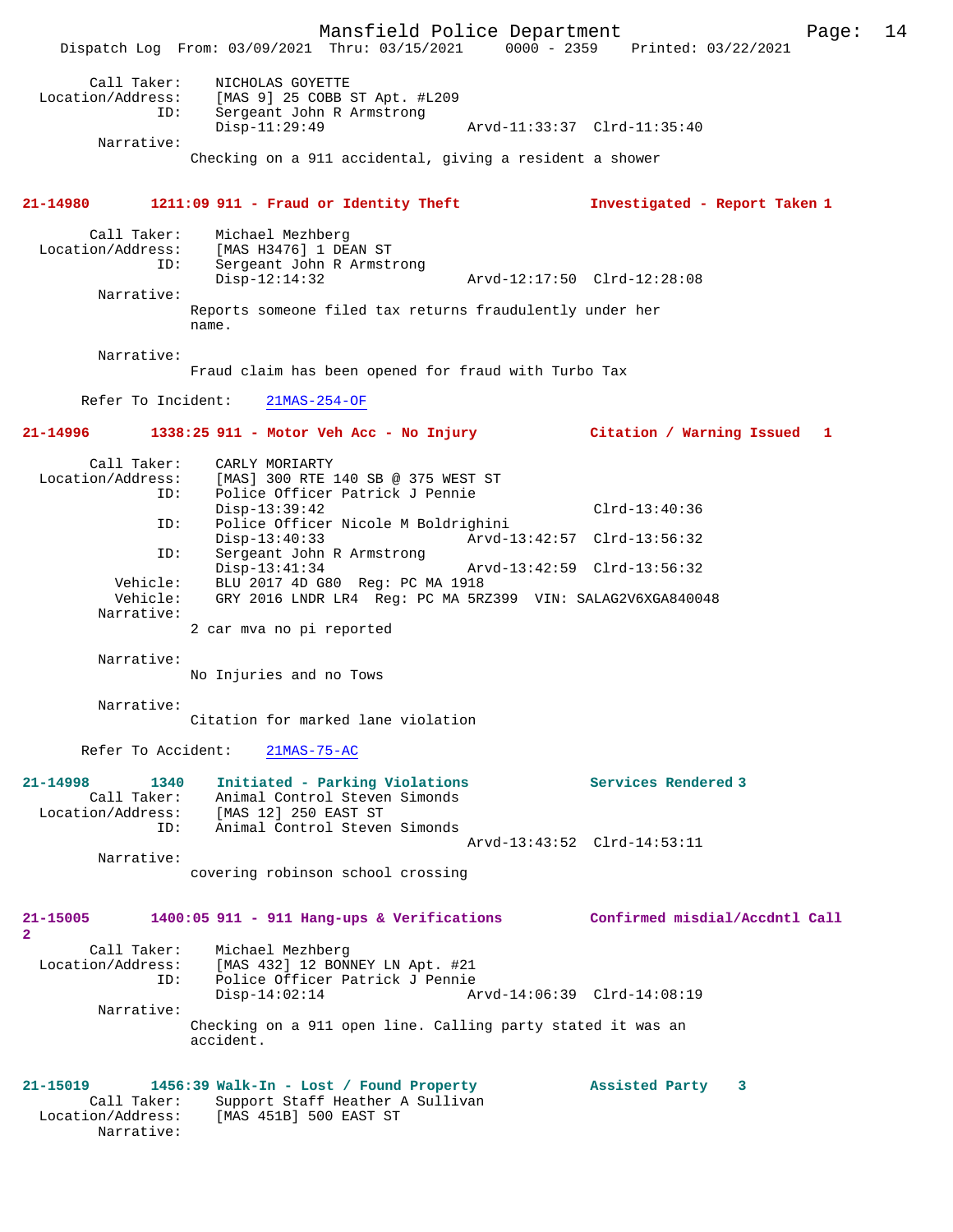Mansfield Police Department Page: 15 Dispatch Log From: 03/09/2021 Thru: 03/15/2021 Walk in dropping off a license & debit card she found at her residence. Owner of the property contacted. Her sister will pick up the items at the station. Narrative: Sister of the owner of the property came into the station to retreive the items. **21-15027 1527:01 Phone - Assist Fire Department Referred to Other Agency 2** Call Taker: Dispatcher Jacques Ryan<br>Location/Address: [MAS 992] 660 EAST ST ess: [MAS 992] 660 EAST ST<br>ID: Police Officer Patrick Police Officer Patrick J Pennie Disp-15:28:24 Arvd-15:29:42 Clrd-15:37:09 Narrative: Assisting the FD with a fire related incident. Nature: Commercial fire alarm **21-15030 1531:52 911 - Animal Complaints Services Rendered 3**  Call Taker: Dispatcher Jacques Ryan<br>Location/Address: [MAS H6649] 879 WEST ST  $[MAS H6649] 879 WEST ST$  ID: animal control Jeffrey S Collins Disp-15:35:20 Arvd-15:53:30 Clrd-15:54:43 Narrative: RP states there tan greyhound running in the area Narrative: currently in the driveway of this address Narrative: Spoke with homeowner and the dog owner and they have and electronic fence for the dog and it seems to be working. **21-15047 1713:52 911 - Suspicious Actv / Persn / Veh Investigated - No Report 2** Call Taker: Michael Mezhberg<br>Location/Address: [MAS] 5 BLACK PO ess: [MAS] 5 BLACK POND RD<br>ID: Sergeant Thomas R Conn Sergeant Thomas R Connor Disp-17:21:19 Arvd-17:22:21 Clrd-17:22:26<br>TD: Police Officer William C Trudell Police Officer William C Trudell<br>Disp-17:21:46 Arv Disp-17:21:46 Arvd-17:31:19 Clrd-17:48:27<br>ID: Sergeant Thomas R Connor Sergeant Thomas R Connor<br>Disp-17:22:34 Disp-17:22:34 Arvd-17:31:18 Clrd-17:48:27 ID: Police Officer David J Pepicelli Disp-17:38:03 Arvd-17:45:36 Clrd-17:48:27<br>Vehicle: GRY 2011 MAZD 31 Reg: PC MA 1KPS39 VIN: JM1BL1UF2B138438 GRY 2011 MAZD 3I Reg: PC MA 1KPS39 VIN: JM1BL1UF2B1384381 Narrative: Narrative: Narrative:

M5 reports area has been checked and nothing is showing.

Narrative:

Narrative:

Officers checked the surrounding areas and did not find the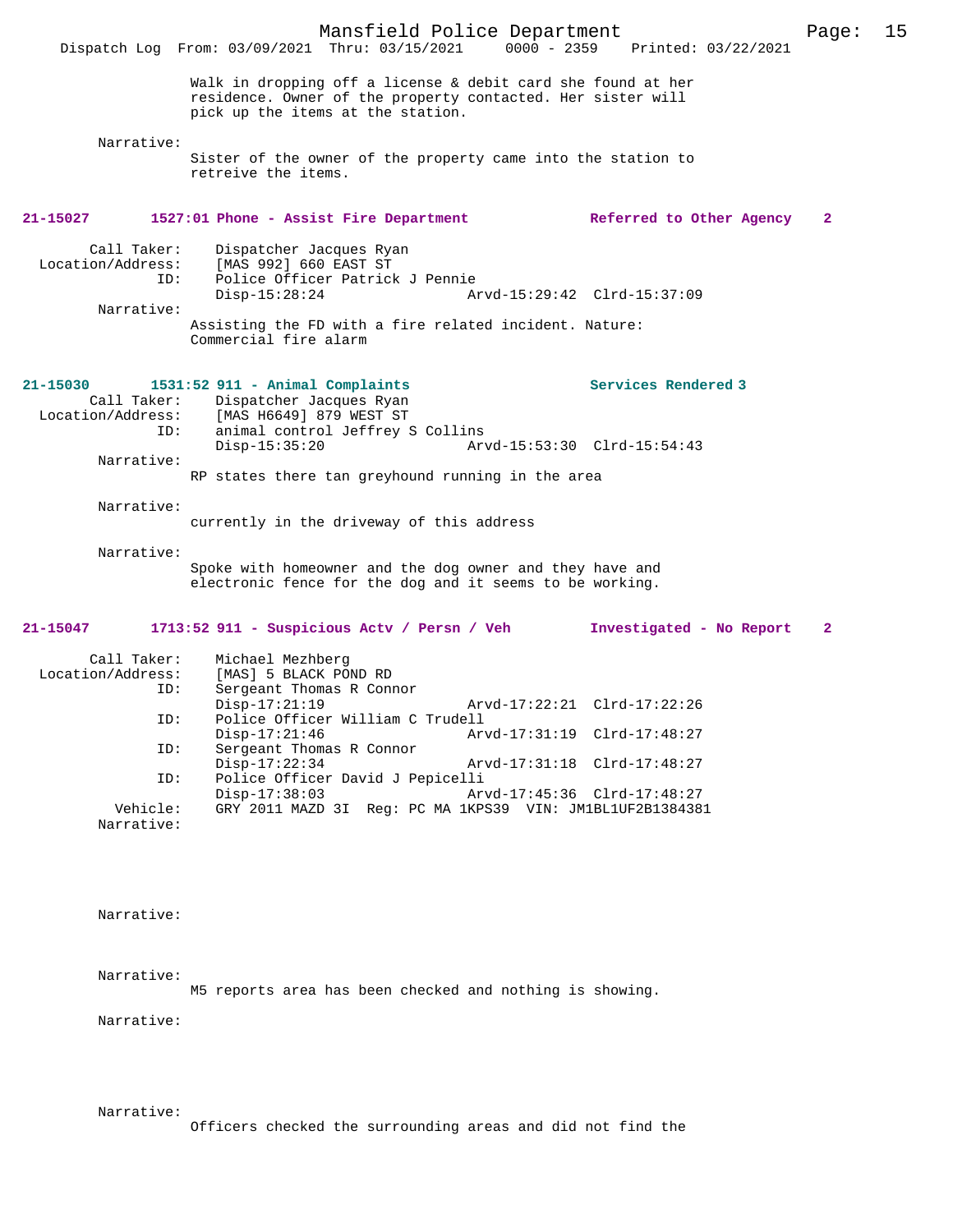**21-15055 1758:10 Walk-In - Suspicious Actv / Persn / Veh Incident Report 2**  Call Taker: Support Staff Matthew Gately<br>Location/Address: [MAS H2677] 5 BLACK POND RD ess: [MAS H2677] 5 BLACK POND RD<br>ID: Sergeant Thomas R Connor Sergeant Thomas R Connor<br>Disp-18:00:37 Disp-18:00:37 Arvd-18:01:11 Clrd-19:04:31 Narrative: Walk in reporting that someone is following her. Sgt. Connor will speak with the RP. Refer To Incident: 21MAS-255-OF **21-15060 1820:33 Phone - Suspicious Actv / Persn / Veh Spoken To 2**  Call Taker: Support Staff Matthew Gately<br>Location: [MAS] BEHIND RED ROOF BY STOP [MAS] BEHIND RED ROOF BY STOP AND SHOP Narrative: Cp called wanting a follow up about trash in a brook that he frequently visits. The CP would not provide too much contact information, he was advised to follow up with the Environmental police. **21-15061 1839:10 Initiated - Motor Vehicle Stop Citation / Warning Issued 3** Call Taker: Dispatcher Jacques Ryan Location/Address: [MAS] 87 WEST ST @ 65 DEAN ST<br>TD: Police Officer Danielle C Titu Police Officer Danielle C Titus Arvd-18:39:00 Clrd-18:50:37<br>Vehicle: BLU 2010 NISS ALTIMA Reg: PAR MA 47416 VIN: 1N4AL2AP1AN5 BLU 2010 NISS ALTIMA Reg: PAR MA 47416 VIN: 1N4AL2AP1AN558114 **21-15073 1942:49 Initiated - Building - Property Check Building Checked / Secured 3** Call Taker: Josesph Shebertes<br>Location/Address: [MAS 840] 280 SCH ess: [MAS 840] 280 SCHOOL ST<br>ID: Police Officer William ( Police Officer William C Trudell Arvd-19:42:00 Clrd-19:55:20 Narrative: Checking the area. **21-15074 1952:36 Initiated - Building - Property Check Building Checked / Secured 3** Call Taker: Josesph Shebertes<br>Location/Address: [MAS H2677] 5 BLA ess: [MAS H2677] 5 BLACK POND RD<br>ID: Sergeant Thomas R Connor Sergeant Thomas R Connor Arvd-19:52:00 Clrd-20:25:41 Narrative: Checking the area. **21-15080 1955:49 Initiated - Building - Property Check Building Checked / Secured 3** Call Taker: Josesph Shebertes<br>Location/Address: [MAS 843] SCHOOL ess: [MAS 843] SCHOOL ST<br>ID: Police Officer Will Police Officer William C Trudell Arvd-19:55:00 Clrd-20:00:10 Narrative: Checking the area. **21-15081 2019:08 Initiated - Building - Property Check Building Checked / Secured 3** Call Taker: Josesph Shebertes<br>Location/Address: [MAS 281A] 1 CROC ess: [MAS 281A] 1 CROCKER ST<br>ID: Police Officer Danielle Police Officer Danielle C Titus Arvd-20:19:00 Clrd-20:35:54<br>Vehicle: GRY 2021 1500 Reg: PC MA 2EVV67 VIN: 1C6SRFHT7MN566902 GRY 2021 1500 Reg: PC MA 2EVV67 VIN: 1C6SRFHT7MN566902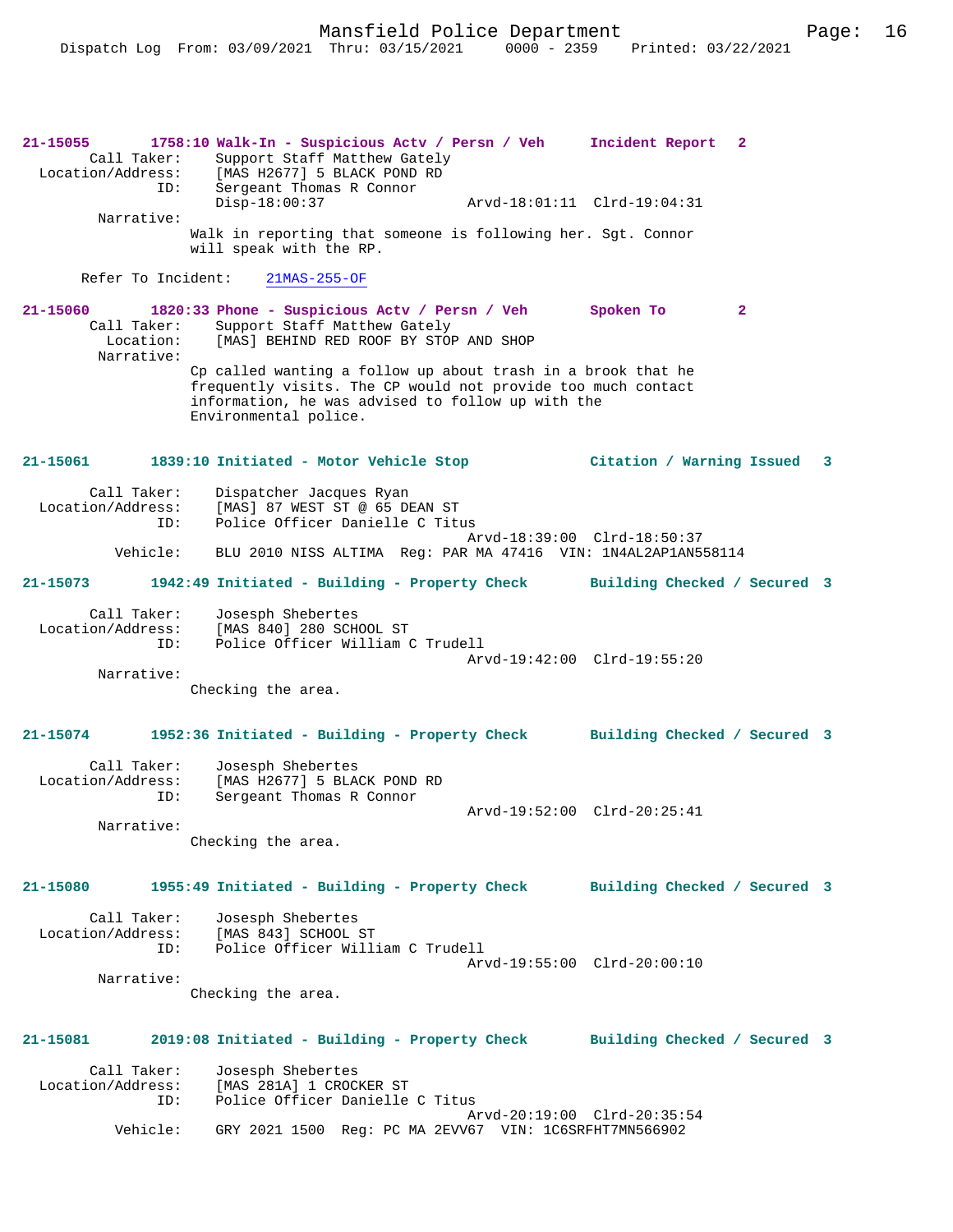Mansfield Police Department Page: 17 Dispatch Log From: 03/09/2021 Thru: 03/15/2021 Narrative: Checking the area. Narrative: will be out with a vehicle. Narrative: spoke to the driver who was driving down a one way, gave a verbal to the driver. **21-15096 2135:25 Initiated - Building - Property Check Building Checked / Secured 3** Call Taker: Josesph Shebertes<br>Location/Address: [MAS H2677] 5 BLA ess: [MAS H2677] 5 BLACK POND RD<br>ID: Police Officer William C Tru Police Officer William C Trudell Arvd-21:35:00 Clrd-21:39:14 Narrative: Checking the area. **21-15097 2135:52 Initiated - Building - Property Check Building Checked / Secured 3** Call Taker: Josesph Shebertes<br>Location/Address: [MAS 814] 50 WEST ess: [MAS 814] 50 WEST CHURCH ST<br>TD: Police Officer Danielle C T Police Officer Danielle C Titus Arvd-21:35:00 Clrd-21:39:01 Narrative: Checking the area. **21-15110 2246:00 Initiated - Building - Property Check Building Checked / Secured 3** Call Taker: Josesph Shebertes<br>Location/Address: [MAS 1015] 30 CHA [MAS 1015] 30 CHAUNCY ST ID: Police Officer Danielle C Titus Arvd-22:46:00 Clrd-22:49:19 Narrative: Checking the area. **21-15121 2332:56 Initiated - Building - Property Check Building Checked / Secured 3** Call Taker: Josesph Shebertes<br>Location/Address: [MAS H2677] 5 BLA ess: [MAS H2677] 5 BLACK POND RD<br>ID: Sergeant Thomas R Connor Sergeant Thomas R Connor Arvd-23:32:00 Clrd-23:48:30 Narrative: Checking the area. **21-15123 2343:02 Phone - Well Being Check Spoken To 3**  Call Taker: Ryan O'Rourke<br>Location/Address: [MAS 411] 60 1 ess: [MAS 411] 60 FORBES BLVD Apt. #126<br>ID: Police Officer Danielle C Titus Police Officer Danielle C Titus Disp-23:48:27 Clrd-23:56:46<br>TD: Sergeant Thomas R Connor Sergeant Thomas R Connor Disp-23:48:40 Clrd-23:56:50<br>TD: Police Officer Joshua S Ellender Police Officer Joshua S Ellender<br>Disp-23:58:54 Arw Disp-23:58:54 Arvd-23:59:06 Clrd-03/12/2021 @ 00:02:03 ID: Police Officer Christopher D Sorge Disp-00:00:04 Arvd-00:00:08 Clrd-03/12/2021 @ 00:02:03 Narrative: caller would like a wellness check done on involved party. caller hasn't spoken to party in approx 5 days. Narrative: both units will be clr, spoke to party involved, checks out OK.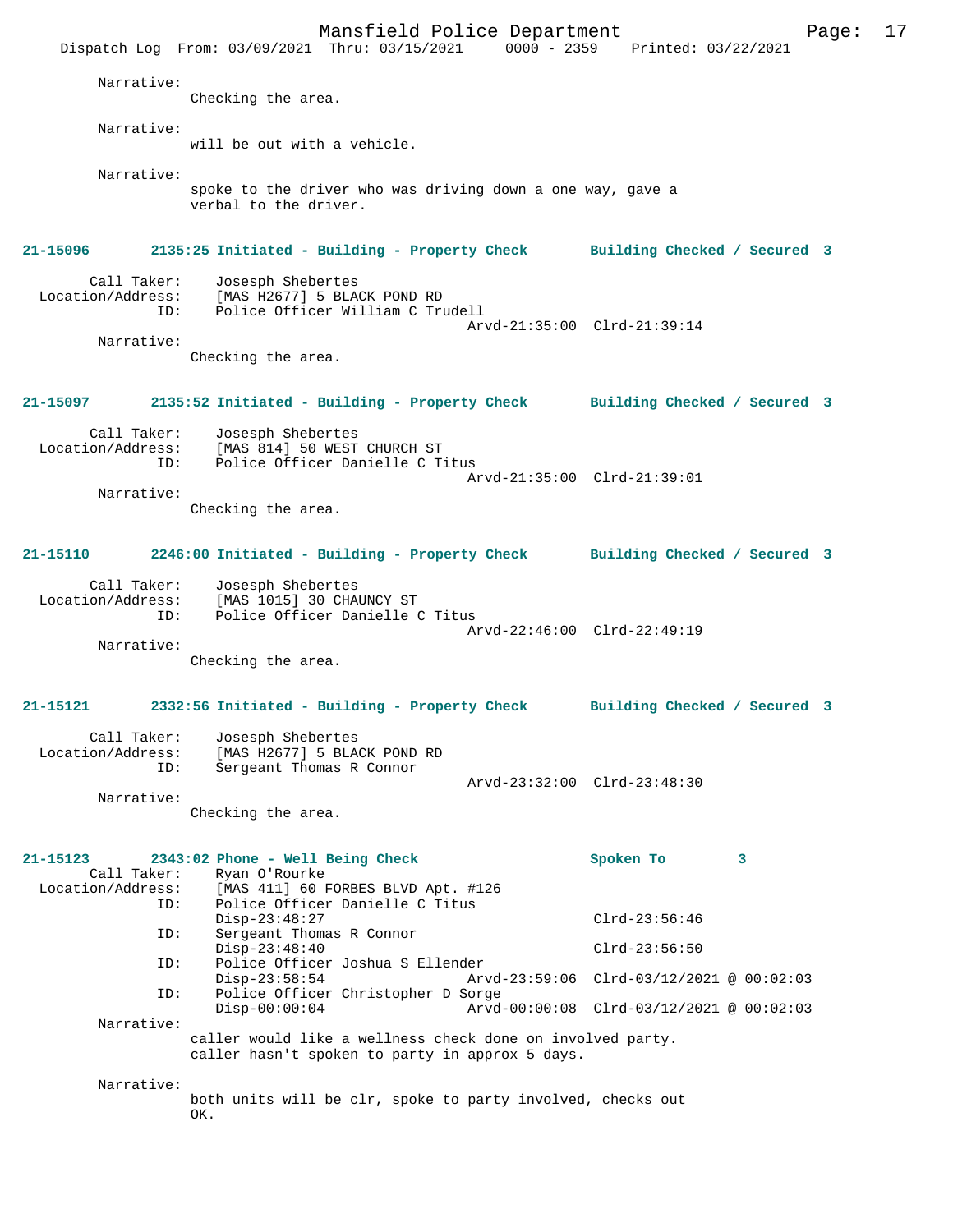#### **For Date: 03/12/2021 - Friday**

# **21-15134 0127:18 Initiated - Building - Property Check Building Checked / Secured 3** Call Taker: Josesph Shebertes Location/Address: [MAS 992] 660 EAST ST ID: Police Officer Meghan Birnie Arvd-01:27:00 Clrd-01:31:11 Narrative: Checking the area. **21-15136 0128:46 Initiated - Motor Vehicle Stop Citation / Warning Issued 3** Call Taker: Josesph Shebertes<br>Location/Address: [MAS] 99 COPELAND [MAS] 99 COPELAND DR @ 235 CHAUNCY ST ID: Police Officer Christopher D Sorge Arvd-01:28:00 Clrd-01:32:39 Vehicle: GRY 2008 MERZ C300 Reg: PC MA 7DSF70 VIN: WDDGF81X98F188149 Narrative: will be out with a vehicle. Narrative: citation issued to the RO for failure to stop. **21-15142 0147:25 Initiated - Building - Property Check Building Checked / Secured 3** Call Taker: Josesph Shebertes Location/Address: [MAS 2] 60 FORBES BLVD ID: Police Officer Christopher D Sorge Arvd-01:47:00 Clrd-01:51:52 Narrative: Checking the area. **21-15143 0151:59 Initiated - Building - Property Check Building Checked / Secured 3** Call Taker: Josesph Shebertes<br>Location/Address: [MAS 982] 111 HOP ess: [MAS 982] 111 HOPE ST<br>TD: Police Officer Meghan Police Officer Meghan Birnie Arvd-01:51:00 Clrd-02:06:19 Narrative: Checking the area. **21-15166 0246:10 Initiated - Parking Violations Citation / Warning Issued 3** Call Taker: Josesph Shebertes<br>ion/Address: [MAS] NORTH MAIN ST Location/Address:<br>ID: Police Officer Joshua S Ellender Arvd-02:46:00 Clrd-02:59:20 Vehicle: BLK 2018 MAZD 3 Reg: PC MA 8XSB40 VIN: 3MZBN1L34JM162439 Vehicle: GRY 2010 NISS ALTIMA Reg: PC MA 645XM5 VIN: 1N4AL2AP7AN425745 Vehicle: BLK 2001 HOND ACCORD Reg: PC MA 2BPZ56 VIN: 1HGCG66881A062669 Vehicle: GRY 2008 HOND VA ODYSSE Reg: PC MA 8NXZ40 VIN: 5FNRL38418B079456 Narrative: will be out on parking violations Narrative: High St- MA Reg 8XSB40 & MA Reg 645XM5 Pleasant St- MA Reg 2BPZ56 Samoset- MA Reg 8NXZ40 **21-15164 0247:06 Initiated - Building - Property Check Building Checked / Secured 3**

Call Taker: Josesph Shebertes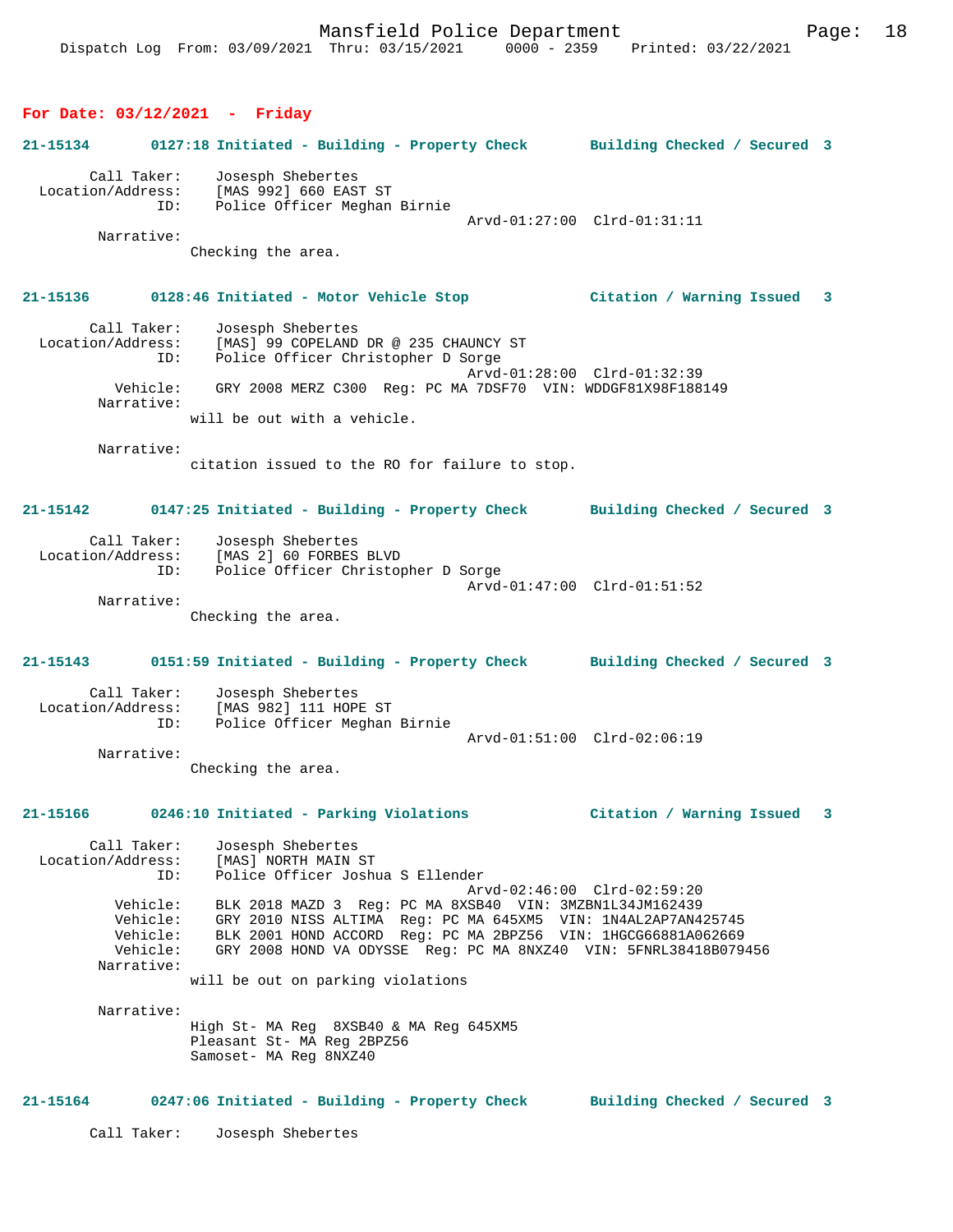Mansfield Police Department Page: 19 Dispatch Log From: 03/09/2021 Thru: 03/15/2021 0000 - 2359 Printed: 03/22/2021 Location/Address: [MAS 834] 261 CHAUNCY ST ID: Police Officer Christopher D Sorge Arvd-02:47:00 Clrd-02:55:50 Narrative: Checking the area. **21-15169 0252:55 Initiated - Building - Property Check Building Checked / Secured 3** Call Taker: Josesph Shebertes Location/Address: [MAS 1002] 250 EAST ST ID: Police Officer Meghan Birnie Arvd-02:52:00 Clrd-03:04:16 Narrative: Checking the area. **21-15171 0314:42 Initiated - Building - Property Check Building Checked / Secured 3** Call Taker: Josesph Shebertes Location/Address: [MAS 2] 60 FORBES BLVD ID: Police Officer Christopher D Sorge Arvd-03:14:00 Clrd-03:31:33 Narrative: Checking the area hotels. **21-15172 0316:51 Initiated - Building - Property Check Building Checked / Secured 3** Call Taker: Josesph Shebertes Location/Address: [MAS 895] 175 FRUIT ST ID: Police Officer Meghan Birnie Arvd-03:16:00 Clrd-03:22:01 Narrative: Checking the area. **21-15173 0322:08 Initiated - Building - Property Check Building Checked / Secured 3** Call Taker: Josesph Shebertes Location/Address: [MAS 139] 265 FRUIT ST ID: Police Officer Meghan Birnie Arvd-03:22:00 Clrd-03:30:55 Narrative: Checking the area. **21-15212 0756:20 Phone - 911 Hang-ups & Verifications Confirmed misdial/Accdntl Call 2**  Call Taker: Dispatcher Alyson Vico Location/Address: [MAS 858] 245 OAKLAND ST ID: Police Officer Meghan Birnie Disp-07:58:12 Clrd-07:58:32<br>ID: Executive Lieutenant Francis W Archer JR ID: Executive Lieutenant Francis W Archer JR Disp-07:59:17 Arvd-08:00:31 Clrd-08:02:05 Narrative: Checking on a 911 hang up. Came from a land line in the store. Called back and stated no emeregency, someone was trying to dial out. Narrative: ML1 spoke with party, confirmed accidental. **21-15213 0759 Initiated - Parking Violations Services Rendered 3**  Call Taker: Animal Control Steven Simonds<br>Location/Address: [MAS 12] 250 EAST ST Location/Address: [MAS 12] 250 EAST ST ID: Animal Control Steven Simonds Arvd-08:03:13 Clrd-09:09:02 Narrative: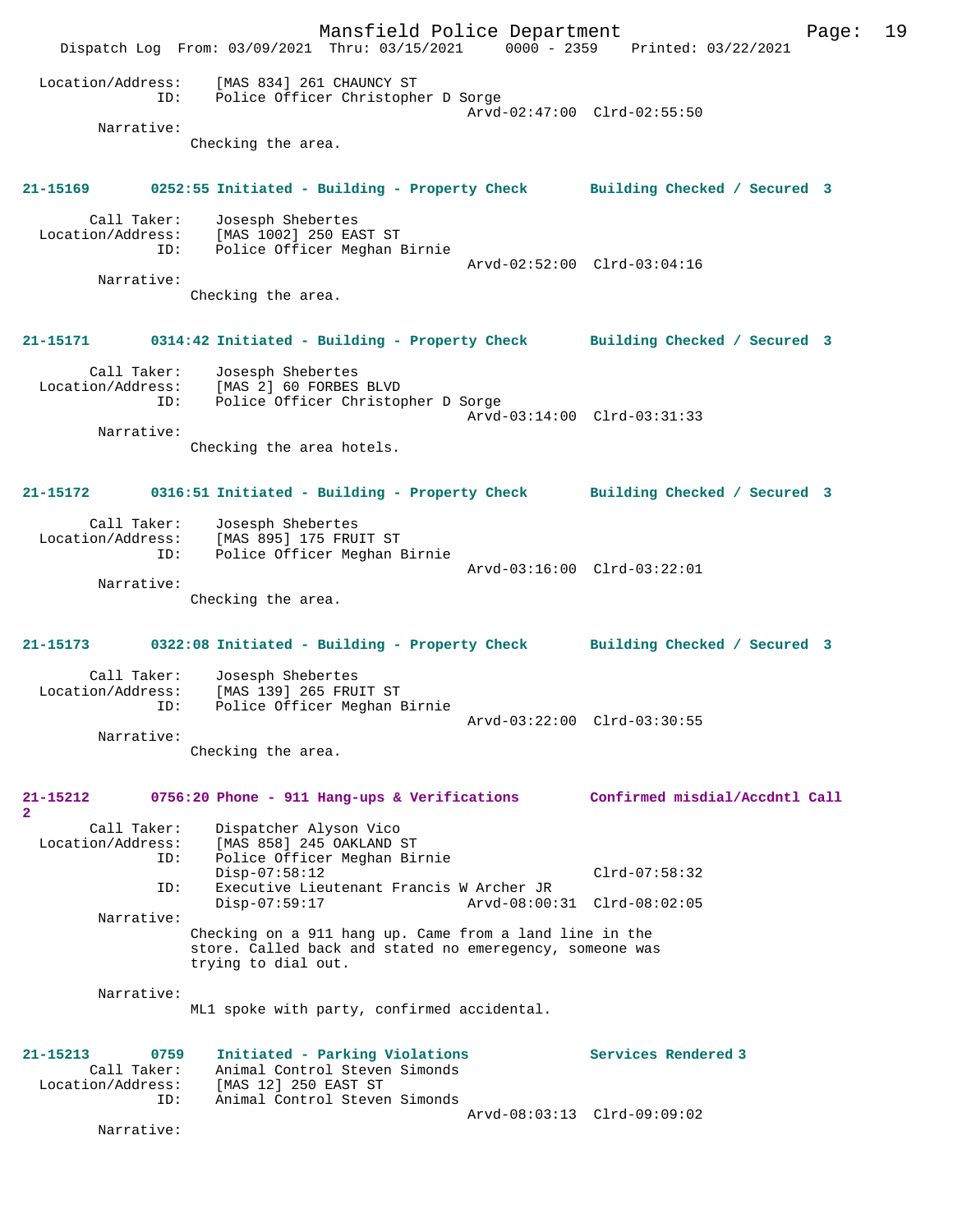covering robinsobn school crossing

| 21-15223                                                                                               | 0905:27 Phone - Animal Complaints                                                                                                                                                                                                                                                                                                                                                                                          | Unfounded/Unverifed<br>3                                                                                                 |
|--------------------------------------------------------------------------------------------------------|----------------------------------------------------------------------------------------------------------------------------------------------------------------------------------------------------------------------------------------------------------------------------------------------------------------------------------------------------------------------------------------------------------------------------|--------------------------------------------------------------------------------------------------------------------------|
| Call Taker:<br>Location/Address:<br>ID:<br>ID:<br>ID:<br>ID:<br>Narrative:<br>Narrative:<br>Narrative: | Jennifer Napolitano<br>[MAS] 100 FORBES BLVD @ 377 CHAUNCY ST<br>Police Officer Gregg S Kennedy<br>$Disp-09:06:59$<br>Animal Control Steven Simonds<br>$Disp-09:12:23$<br>Police Officer Gregg S Kennedy<br>$Disp-09:12:37$<br>Animal Control Steven Simonds<br>$Disp-09:19:21$<br>Turkeys being a menace in the intersection<br>M8 reports nothing showing.<br>Staying in area for now incase turkeys come back into road | Arvd-09:09:22 Clrd-09:12:15<br>Arvd-09:17:42 Clrd-09:18:46<br>Arvd-09:12:41 Clrd-09:19:56<br>Arvd-09:19:26 Clrd-09:24:59 |
| 21-15259                                                                                               | 1156:57 Phone - 911 Hang-ups & Verifications                                                                                                                                                                                                                                                                                                                                                                               | Confirmed misdial/Accdntl Call                                                                                           |
| $\mathbf{2}$<br>Call Taker:<br>Location/Address:<br>ID:<br>Narrative:                                  | Jennifer Napolitano<br>[MAS H6623] 116 WEST ST<br>Police Officer Gregg S Kennedy<br>$Disp-11:59:57$<br>Accidental 911 female will meet at the door                                                                                                                                                                                                                                                                         | Arvd-12:02:16 Clrd-12:03:02                                                                                              |
| 21-15261                                                                                               | $1203:34$ 911 - 911 Hang-ups & Verifications                                                                                                                                                                                                                                                                                                                                                                               | Confirmed misdial/Accdntl Call                                                                                           |
| $\mathbf{2}$<br>Call Taker:<br>Location/Address:<br>ID:<br>Narrative:<br>Narrative:                    | William Casey<br>[MAS 840I180] 280 SCHOOL ST Apt. #I180<br>Police Officer Michael T Fitzgerald<br>$Disp-12:09:56$<br>Checking on a 911 accidental, silver ford explorer infront<br>of petco<br>Confirmed accidental                                                                                                                                                                                                        | Arvd-12:14:53 Clrd-12:17:20                                                                                              |
| 21-15285                                                                                               | 1314:35 Initiated - Motor Vehicle Stop                                                                                                                                                                                                                                                                                                                                                                                     | Citation / Warning Issued<br>3                                                                                           |
| Call Taker:<br>Location/Address:<br>ID:                                                                | Chelsey Ferstler<br>[MAS] 100 RTE 140 SB @ 280 SCHOOL ST<br>Police Officer Nicole M Boldrighini                                                                                                                                                                                                                                                                                                                            | Arvd-13:14:00 Clrd-13:35:02                                                                                              |
| Vehicle:<br>Towed:<br>Narrative:                                                                       | GRY 2003 AUDI A4 Req: PC MA 2ADJ25 VIN: WAULT68E73A282995<br>For: Unregistered/Uninsured By: Achins Garage<br>Out with MVST                                                                                                                                                                                                                                                                                                |                                                                                                                          |
| Narrative:                                                                                             | M14 requesting tow, Achins enroute                                                                                                                                                                                                                                                                                                                                                                                         |                                                                                                                          |
| Narrative:                                                                                             | M14 reporting tow is on scene                                                                                                                                                                                                                                                                                                                                                                                              |                                                                                                                          |
| Narrative:                                                                                             | M14 reports Achins has vehicle, giving female ride to Shaws.                                                                                                                                                                                                                                                                                                                                                               |                                                                                                                          |
| Narrative:                                                                                             |                                                                                                                                                                                                                                                                                                                                                                                                                            |                                                                                                                          |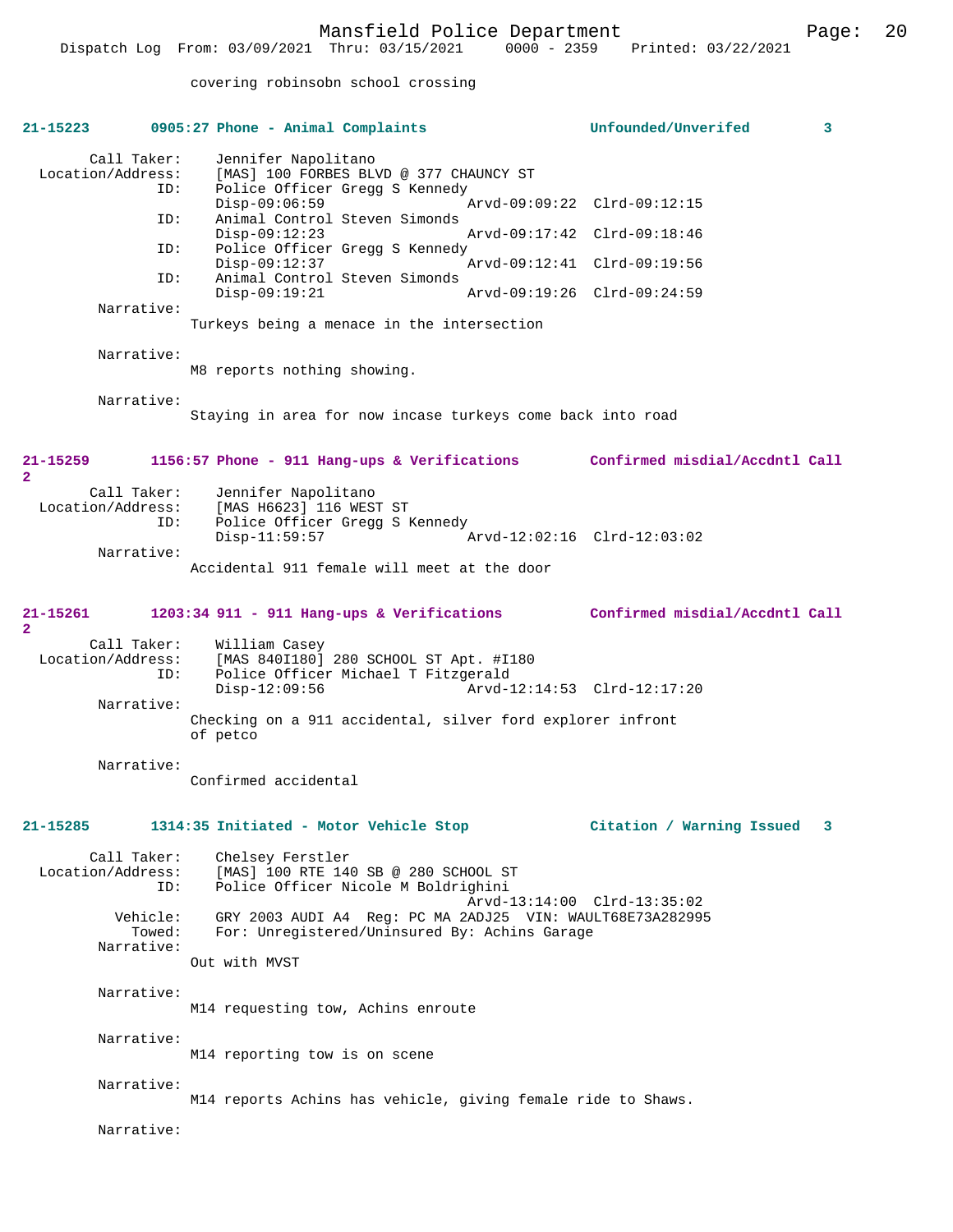|                                                               | Dispatch Log From: 03/09/2021 Thru: 03/15/2021 0000 - 2359 Printed: 03/22/2021                                                                                         | Mansfield Police Department |                                | Page: | 21 |
|---------------------------------------------------------------|------------------------------------------------------------------------------------------------------------------------------------------------------------------------|-----------------------------|--------------------------------|-------|----|
|                                                               | M14 reporting the female has been dropped off at Shaw's. RO<br>given citation for unregistered mv                                                                      |                             |                                |       |    |
| Refer To Summons:<br>Summons:<br>Address:<br>Aqe:<br>Charges: | $21MAS-83-AR$<br>LOPES DA COSTA, ANTONIO FILIPE<br>167 DAVIS ST Apt. #3 NEW BEDFORD, MA<br>21<br>UNINSURED MOTOR VEHICLE<br>UNREGISTERED MOTOR VEHICLE                 |                             |                                |       |    |
| 21-15292                                                      | 1331:40 Phone - Animal Complaints                                                                                                                                      |                             | Unfounded/Unverifed            | 3     |    |
| Call Taker:<br>Location/Address:<br>ID:<br>Narrative:         | Dispatcher Jacques Ryan<br>[MAS H9890] 1399 EAST ST<br>Sergeant Robert S Pierce<br>$Disp-13:39:16$                                                                     | Arvd-13:44:11 Clrd-14:02:20 |                                |       |    |
|                                                               | RP is reporting a white husky roaming the street and digging<br>through the trash                                                                                      |                             |                                |       |    |
| 21-15300<br>Call Taker:<br>Location/Address:<br>ID:           | 1357:05 Walk-In - Fraud or Identity Theft<br>Support Staff Heather A Sullivan<br>[MAS H3327] 175 WILLIAMS ST<br>Police Officer Nicole M Boldrighini<br>$Disp-13:58:24$ | Arvd-13:59:37 Clrd-14:31:53 | Incident Report 1              |       |    |
| Narrative:                                                    | Walk in reporting identity theft. Ofc. Boldrighini to speak<br>with the party                                                                                          |                             |                                |       |    |
| Refer To Incident:                                            | $21MAS-258-OF$                                                                                                                                                         |                             |                                |       |    |
| 21-15303                                                      | 1405:42 Initiated - Motor Vehicle Stop                                                                                                                                 |                             | Citation / Warning Issued      | 3     |    |
| Call Taker:<br>Vicinity of:<br>ID:<br>Vehicle:<br>Narrative:  | Chelsey Ferstler<br>[MAS] 500 MAPLE ST<br>Police Officer Michael T Fitzgerald<br>GRY 2017 TOYT RAV4HY Req: PC MA 6VY321 VIN: JTMRJREV4HD085877<br>Out with MVST        |                             | Arvd-14:05:00 Clrd-14:09:22    |       |    |
| 21-15306<br>2                                                 | 1408:13 911 - 911 Hang-ups & Verifications                                                                                                                             |                             | Confirmed misdial/Accdntl Call |       |    |
| Call Taker:<br>Location/Address:<br>ID:<br>Narrative:         | William Casey<br>[MAS 407B] 90 NORFOLK ST<br>Police Officer Gregg S Kennedy<br>$Disp-14:11:01$<br>Checking on a 911 accidental. Call number to have caller<br>come out | Arvd-14:14:55 Clrd-14:16:59 |                                |       |    |
| 21-15309                                                      | 1420:55 Initiated - Motor Vehicle Stop                                                                                                                                 |                             | Citation / Warning Issued      | 3     |    |
| Call Taker:<br>Location/Address:<br>ID:                       | Chelsey Ferstler<br>[MAS] 255 NORTH MAIN ST @ 8 COTTAGE ST<br>Police Officer Michael T Fitzgerald                                                                      |                             |                                |       |    |
| Vehicle:<br>Narrative:                                        | GRY 2010 SUBA ST IMPREZ Reg: PC MA 14ML27 VIN: JF1GH6B67AH818717                                                                                                       | Arvd-14:20:00 Clrd-14:26:50 |                                |       |    |
| Narrative:                                                    | Out with MVST<br>Operator cited for failure to stop & no seatbelt.                                                                                                     |                             |                                |       |    |
| 21-15322<br>Call Taker:                                       | 1514:03 911 - Disturbance / Gathering<br>William Casey                                                                                                                 |                             | Incident Report 1              |       |    |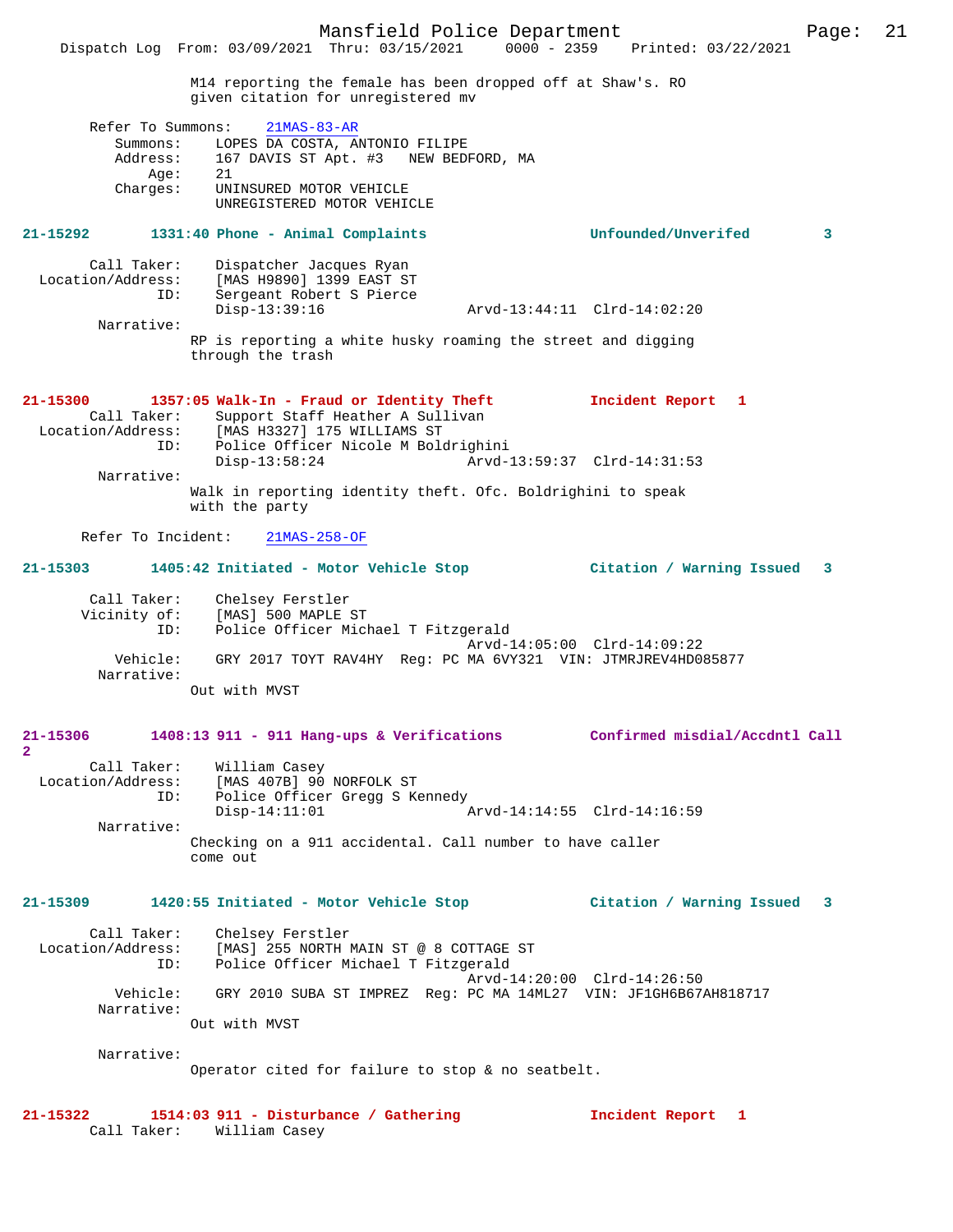Mansfield Police Department Page: 22 Dispatch Log From: 03/09/2021 Thru: 03/15/2021 Location/Address: [MAS] 149 OAKLAND ST ID: Police Officer Michael T Fitzgerald Disp-15:16:20 Arvd-15:20:34 Clrd-15:44:57<br>TD: Police Officer Gregg S Kennedy Police Officer Gregg S Kennedy<br>Disp-15:16:29 Disp-15:16:29 Arvd-15:22:39 Clrd-15:44:55 Narrative: CP reports her 7yo daughter was slapped in the face by a 12 year old Narrative: Narrative: Narrative: Incident happened yesterday and and the mother came here to speak with the other mother today about it. All parties have been spoken to. Refer To Incident: 21MAS-259-OF **21-15334 1637:35 Initiated - Motor Veh Acc - No Injury Services Rendered 1**  Call Taker: Jennifer Napolitano<br>Location/Address: [MAS] 100 RTE 140 SH ess: [MAS] 100 RTE 140 SB @ 280 SCHOOL ST<br>ID: Police Officer Andrew J Kellev Police Officer Andrew J Kelley Arvd-16:37:00 Clrd-16:47:25 Vehicle: WHI 2020 KIA Optima Lx Reg: PC CT AZ92138 VIN: 5XXGT4L34LG386167 Vehicle: BLU 2014 LEXS ES350 Reg: PC MA 1EJ416 VIN: JTHBK1GG1E2098686 Narrative: Onsite mvc Narrative: Very minor damage paper exchange **21-15339 1659:50 911 - Animal Complaints Services Rendered 3**  Call Taker: William Casey<br>Location/Address: [MAS 238] 100  $[MAS 238] 100$  FORBES BLVD ID: Officer Andrew T Littig Jr.<br>Disp-17:00:40 Disp-17:00:40 Arvd-17:04:08 Clrd-17:12:16 Narrative: Cp reports turkeys in the road way **21-15368 1857:56 Radio - Follow up Investigation Spoken To 3**  Call Taker: Jennifer Napolitano<br>Location/Address: [MAS 840I120] 280 S [MAS 840I120] 280 SCHOOL ST Apt. #I120 ID: Police Officer Andrew J Kelley Disp-18:58:26 Arvd-19:12:23 Clrd-21:34:30 Narrative: Conducting a follow up in the area to a previously reported incident. Narrative: **21-15370 1905:53 Phone - Assist Fire Department Services Rendered 2**  Call Taker: Jennifer Napolitano<br>Location/Address: [MAS H4935] 27 RIVE [MAS H4935] 27 RIVERWOOD DR ID: Officer Andrew T Littig Jr. Disp-19:07:01 Arvd-19:13:09 Clrd-19:21:26 Narrative: Assisting the FD with a fire related incident. Nature: o detector activation **21-15392 2044:06 911 - 911 Hang-ups & Verifications Confirmed misdial/Accdntl Call**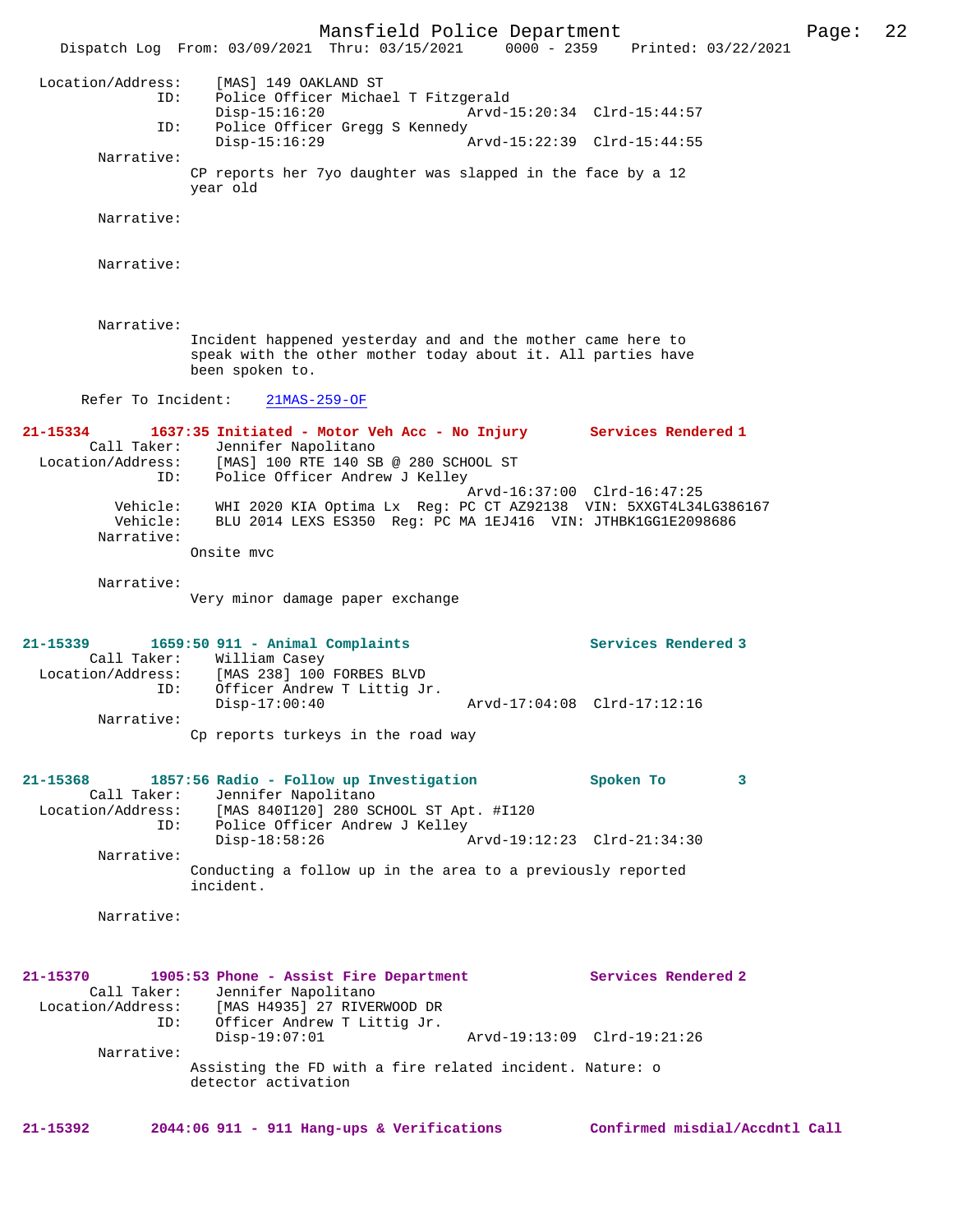Mansfield Police Department Page: 23 Dispatch Log From: 03/09/2021 Thru: 03/15/2021 **2**  Call Taker: William Casey Location/Address: [MAS H496] 63 OLD NORTH TRL<br>TD: Police Officer Danielle C.T. Police Officer Danielle C Titus<br>Disp-20:45:53 A Disp-20:45:53 Arvd-20:52:36 Clrd-20:59:13 ID: Police Officer Jay J Sparrow Disp-20:46:42 Arvd-20:56:22 Clrd-20:59:03 Narrative: Checking on a 911 hang up. 90% @109 meters **21-15399 2117:15 911 - Suspicious Actv / Persn / Veh Spoken To 2**  Call Taker: William Casey<br>Location/Address: [MAS] 149 OAK [MAS] 149 OAKLAND ST ID: Police Officer Danielle C Titus Disp-21:18:27 Arvd-21:25:51 Clrd-21:45:15<br>TD: Officer Andrew T Littig Jr. Officer Andrew T Littig Jr.<br>Disp-21:21:13 Disp-21:21:13 Arvd-21:24:00 Clrd-21:45:12 Vehicle: RED 2004 GMC ENVOY Reg: PC MA 8VC734 VIN: 1GKET16S246142790 Narrative: CP reports there is a vehicle blocking the enterance Narrative: Spoke with the owner. He has a friend coming to help him get it moved and it will be parked for the night due to the registration status. **21-15405 2136:31 911 - Assist Citizen - P S A Referred to Other Agency 3** Call Taker: William Casey<br>Location/Address: [MAS H3526] 1 ess: [MAS H3526] 1791 WEST ST<br>ID: Police Officer Andrew J J Police Officer Andrew J Kelley Disp-21:39:50 Clrd-21:48:21 ID: Police Officer Jay J Sparrow Disp-21:42:13 Arvd-21:53:13 Clrd-23:40:48 ID: Sergeant Thomas R Connor Disp-21:43:06 Clrd-21:48:31 Narrative: CP reports a power outage Narrative: Another calling reports power outage from 1775-1791. Tree across power line from lake view onto west st. 13-8 line is on the ground Narrative: Wires have now caught the pine grove on fire. Narrative: Ofc Sparrow reports MFD has extinguished the fire and MELD is working to get the power back on. **21-15407 2146:49 911 - Disturbance / Gathering Incident Report 1**  Call Taker: William Casey<br>Location/Address: [MAS 244A] 4 3 ess: [MAS 244A] 4 SOUTH MAIN ST<br>ID: Sergeant Thomas R Connor Sergeant Thomas R Connor Disp-21:48:41 Clrd-21:51:13 ID: Officer Andrew T Littig Jr.<br>Disp-21:48:49 Arvd-21:49:35 Clrd-21:50:15 ID: Police Officer Danielle C Titus Disp-21:49:03 Arvd-21:49:37 Clrd-22:15:10<br>ID: Police Officer Andrew J Kelley Police Officer Andrew J Kelley Disp-21:50:08 Arvd-21:50:18 Clrd-22:14:55 Vehicle: BLK 2018 HOND CIVIC Reg: PC MA 5GH676 VIN: 19XFC2F52JE206008<br>Vehicle: GRY 2013 KIA UT SORENT Reg: PC MA 3RKM31 VIN: 5XYKT4A60DG413 GRY 2013 KIA UT SORENT Reg: PC MA 3RKM31 VIN: 5XYKT4A60DG413126

Narrative:

CP reports 3 cars loaded with kids causing a disturbance at the station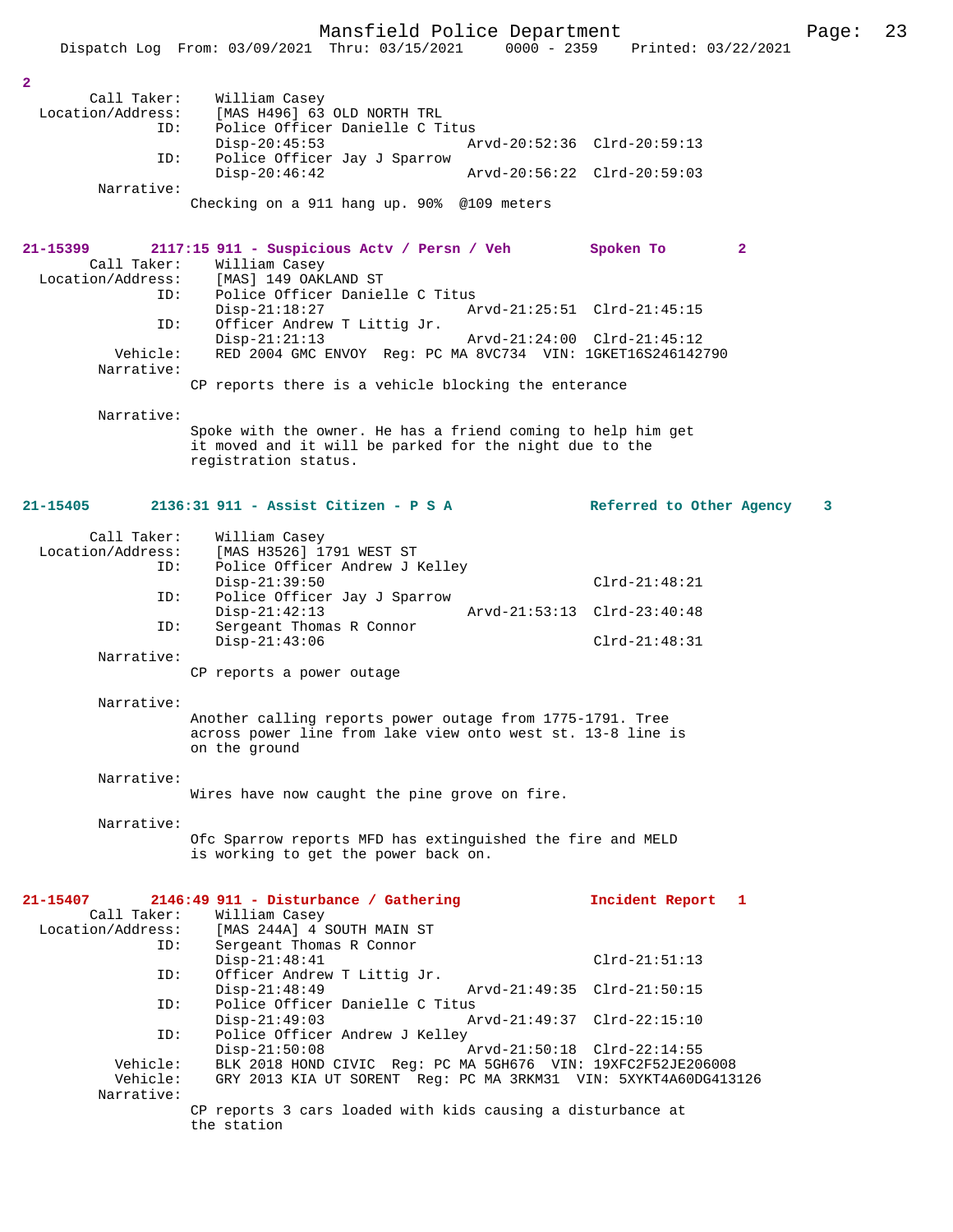Page:  $24$ 

|                                | Dispatch Log From: 03/09/2021 Thru: 03/15/2021                                                                                                                      | Mansfield Police Department | 0000 - 2359 Printed: 03/22/2021                            |   |
|--------------------------------|---------------------------------------------------------------------------------------------------------------------------------------------------------------------|-----------------------------|------------------------------------------------------------|---|
| Narrative:                     | M12 reports was approx 5 cars with kids in them.                                                                                                                    |                             |                                                            |   |
| Refer To Incident:             | $21MAS-261-OF$                                                                                                                                                      |                             |                                                            |   |
| 21-15413<br>Call Taker:        | 2218:46 Initiated - Follow up Investigation Services Rendered 3<br>Jennifer Napolitano<br>Location/Address: [MAS H3356] Derme<br>ID: Police Officer Andrew J Kelley |                             | Arvd-22:18:00 Clrd-22:55:19                                |   |
| Narrative:                     | Conducting a follow up in the area to a previously reported<br>incident.                                                                                            |                             |                                                            |   |
| 21-15418<br>Call Taker:<br>ID: | 2231:56 Initiated - Disturbance / Gathering<br>Jennifer Napolitano<br>Vicinity of: [MAS U7] 1 MANSFIELD AVE<br>Officer Andrew T Littig Jr.                          |                             | Spoken To                                                  | 1 |
| ID:                            | Police Officer Danielle C Titus                                                                                                                                     |                             | Arvd-22:31:00 Clrd-22:50:03                                |   |
| ID:                            | $Disp-22:33:31$<br>Sergeant Thomas R Connor<br>$Disp-22:38:31$                                                                                                      |                             | Arvd-22:35:32 Clrd-22:50:03<br>Arvd-22:38:37 Clrd-22:44:56 |   |
| Vehicle:<br>Narrative:         | BLK 2016 TOYT CAMRY Req: PC MA 2GFX81 VIN: 4T1BF1FK1GU547377                                                                                                        |                             |                                                            |   |
|                                | Kids throwing rocks from the bridge                                                                                                                                 |                             |                                                            |   |
| Narrative:                     | Parents coming for the kids                                                                                                                                         |                             |                                                            |   |
| Narrative:                     | spoke to the mother of one of the children she will be<br>picking her son up from the friends house. both units will<br>be clr.                                     |                             |                                                            |   |
| Narrative:                     | M12 reports the kids were throwing eggs they bought at<br>cumberland farms not rocks.                                                                               |                             |                                                            |   |
|                                |                                                                                                                                                                     |                             |                                                            |   |

**For Date: 03/13/2021 - Saturday**

**21-15442 0056:32 Initiated - Building - Property Check Building Checked / Secured 3** Call Taker: TARA LAKO Location/Address: [MAS 820C] 31 PLYMOUTH ST ID: Police Officer Patrick J Pennie

Arvd-00:56:00 Clrd-01:06:07

Narrative:

Checking the area.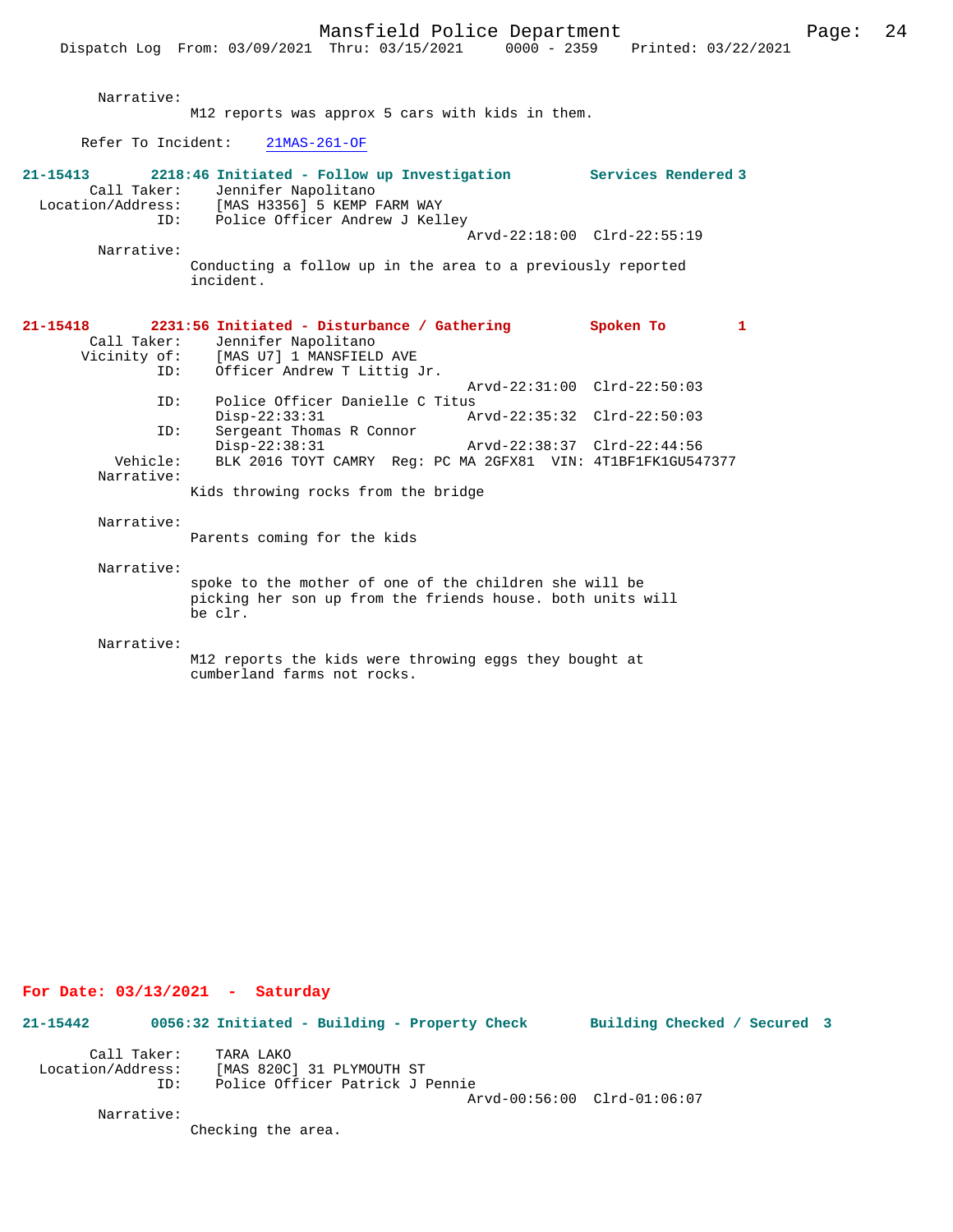**21-15457 0116:18 Initiated - Building - Property Check Building Checked / Secured 3** Call Taker: TARA LAKO Location/Address: [MAS 1015] 30 CHAUNCY ST ID: Patrolman David Schepis Arvd-01:16:00 Clrd-01:21:18 Narrative: Checking the area. **21-15465 0138:30 Initiated - Building - Property Check Building Checked / Secured 3** Call Taker: TARA LAKO<br>Location/Address: [MAS 982] [MAS 982] 111 HOPE ST ID: Police Officer Meghan Birnie Arvd-01:38:00 Clrd-01:41:39 Narrative: Checking the area. **21-15467 0140:31 Initiated - Building - Property Check Building Checked / Secured 3** Call Taker: TARA LAKO Location/Address: [MAS 281A] 1 CROCKER ST ID: Patrolman David Schepis Arvd-01:40:00 Clrd-01:47:24 Narrative: Checking the area. **21-15468 0141:47 Initiated - Building - Property Check Building Checked / Secured 3** Call Taker: TARA LAKO Location/Address: [MAS 170] 255 HOPE ST ID: Police Officer Meghan Birnie Arvd-01:41:00 Clrd-01:45:55 Narrative: Checking the area. **21-15471 0144:22 Initiated - Building - Property Check Building Checked / Secured 3** Call Taker: TARA LAKO Location/Address: [MAS 840] 280 SCHOOL ST ID: Police Officer Nicole P Newport Arvd-01:44:00 Clrd-01:52:13 Narrative: Checking the area. **21-15478 0207:30 Initiated - Building - Property Check Building Checked / Secured 3** Call Taker: TARA LAKO Location/Address: [MAS 895] 175 FRUIT ST ID: Police Officer Meghan Birnie Arvd-02:07:00 Clrd-02:13:00 Narrative: Checking the area. **21-15482 0212:37 Initiated - Building - Property Check Services Rendered 3**  Call Taker: TARA LAKO<br>Location/Address: [MAS 907E [MAS 907E] 390 WEST ST ID: Police Officer Nicole P Newport Arvd-02:12:00 Clrd-02:26:03 Vehicle: GRY 2003 VOLK JETTA Reg: PC MA 1KHT16 VIN: 3VWRK69M23M155982 Narrative: Checking the area.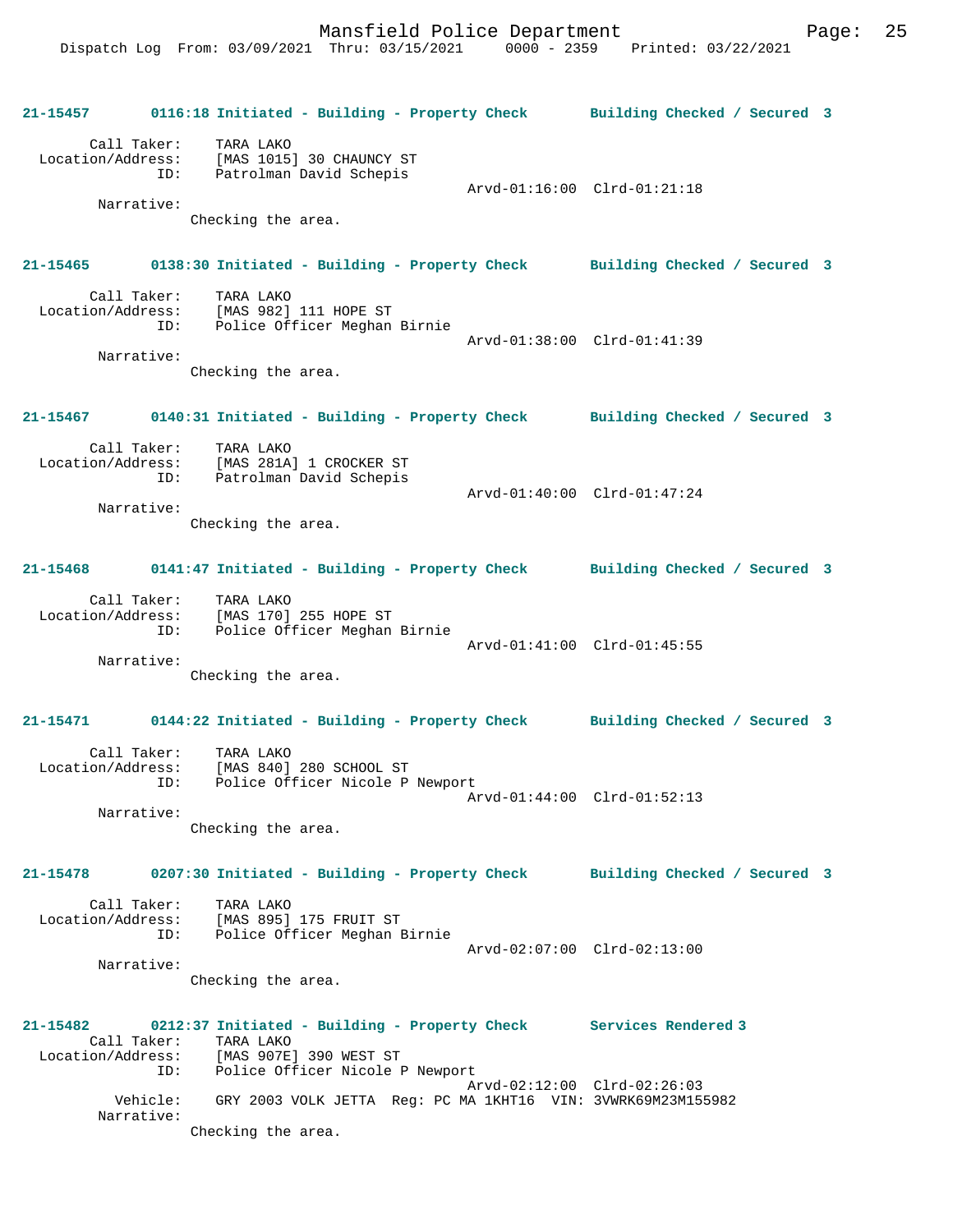Narrative: Ofc Newport seized the plates off a vehicle showing REVO/INSC, vehicle was parked in the Home Depot lot closer to the LongHorn side. Narrative: Ofc Newport was able to locate a note on the dashboard of the vehicle that they work at Home Depot. Plates will be brought back to the station at this time. **21-15483 0213:05 Initiated - Building - Property Check Building Checked / Secured 3** Call Taker: TARA LAKO Location/Address: [MAS 139] 265 FRUIT ST ID: Police Officer Meghan Birnie Arvd-02:13:00 Clrd-02:21:11 Narrative: Checking the area. **21-15489 0229:26 Initiated - Building - Property Check Building Checked / Secured 3** Call Taker: APRIL LEHANE Location/Address: [MAS 226E] 125 HIGH ST Apt. #1-4 ID: Patrolman David Schepis Arvd-02:29:00 Clrd-02:35:50 Narrative: Checking the area. **21-15492 0242:17 Initiated - Building - Property Check Building Checked / Secured 3** Call Taker: TARA LAKO Location/Address: [MAS 411] 60 FORBES BLVD ID: Police Officer Nicole P Newport Arvd-02:42:00 Clrd-03:25:11 Narrative: Checking the area hotels. **21-15494 0258:11 Initiated - Building - Property Check Building Checked / Secured 3** Call Taker: TARA LAKO Location/Address: [MAS 1002] 250 EAST ST ID: Police Officer Meghan Birnie Arvd-02:58:00 Clrd-03:11:22 Narrative: Checking the area. **21-15496 0312:18 Initiated - Building - Property Check Building Checked / Secured 3** Call Taker: TARA LAKO Location/Address: [MAS 820C] 31 PLYMOUTH ST ID: Police Officer Patrick J Pennie Arvd-03:12:00 Clrd-03:21:23 Narrative: Checking the area. **21-15498 0322:08 Initiated - Parking Violations Citation / Warning Issued 3** Call Taker: TARA LAKO Location/Address: [MAS] NORTH MAIN ST ID: Patrolman David Schepis Arvd-03:22:00 Clrd-03:44:21 Vehicle: GRY 2014 FORD FOCUS Reg: PC MA 1VKR81 VIN: 1FADP3K24EL164442 Vehicle: GRY 2006 FORD UT FREEST Reg: PC MA 2YTC61 VIN: 1FMZK05136GA23075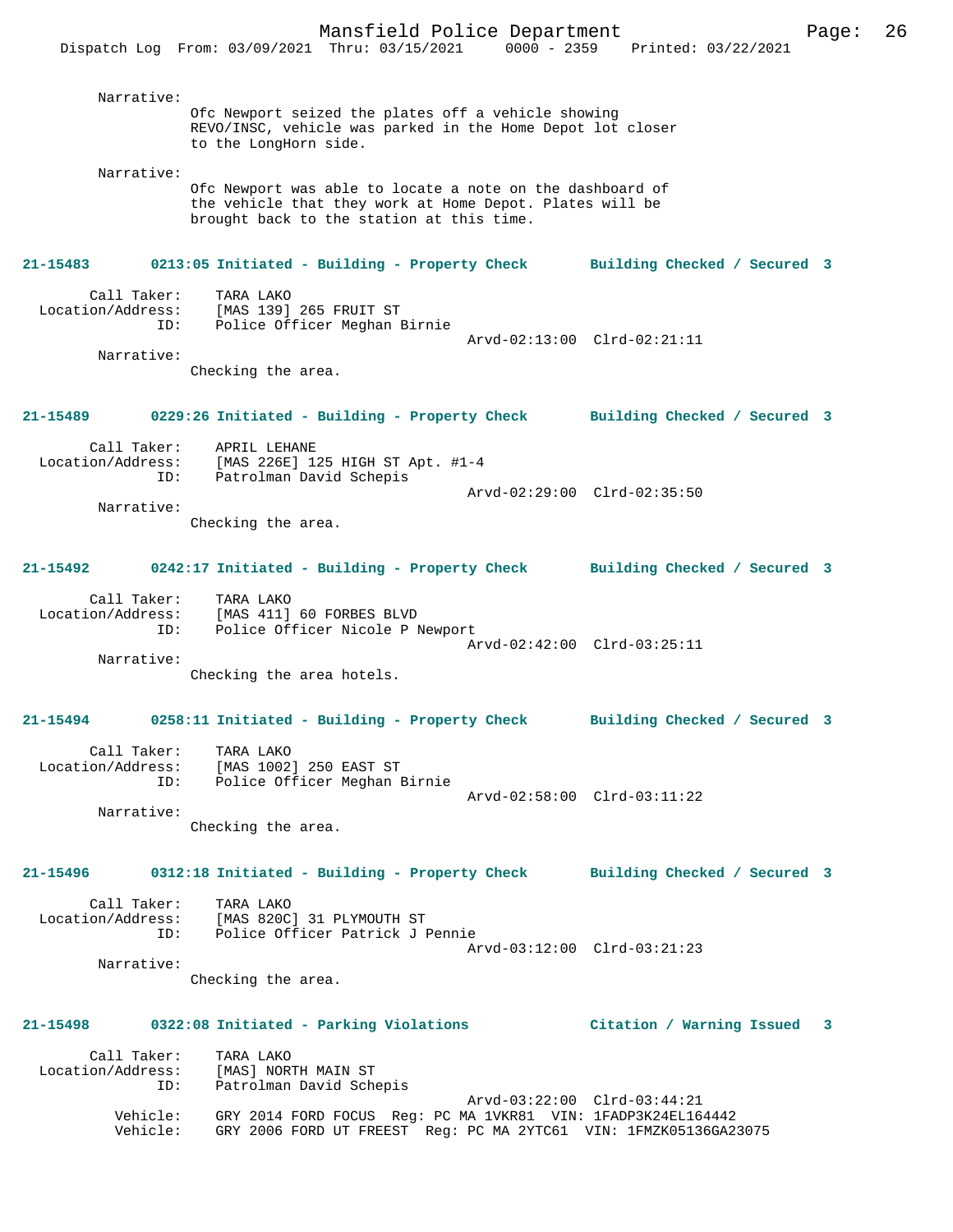Mansfield Police Department Page: 27 Dispatch Log From: 03/09/2021 Thru: 03/15/2021 Vehicle: WHI 2016 INFI ST QX50 Reg: PC MA 5CX756 VIN: JN1BJ0RR5GM270645 Narrative: Old Colony - MA 1VKR81 Church St - MA 2YTC61 Cottage St - MA 5CX756 **21-15531 0838:43 Phone - Assist Fire Department Services Rendered 2**  Call Taker: Dispatcher Alyson Vico<br>Location/Address: [MAS H983] 27 DARBY DR [MAS H983] 27 DARBY DR ID: Police Officer Joshua S Ellender Disp-08:39:47 Arvd-08:44:23 Clrd-08:48:00 Narrative: Assisting the FD with a fire related incident. Nature: Wires down. Narrative: M3 reports tree fell on wires and took wires down. Wires are out of roadway and not a hazard. Requesting MELD to be paged. **21-15533 0852:50 Phone - Animal Complaints Services Rendered 3**  Call Taker: Jennifer Napolitano Location/Address: [MAS 238] 100 FORBES BLVD ESS: India 2001 IOS ISSENSION CONTROL<br>ID: Police Officer Gregg S Kennedy Disp-08:55:51 Clrd-08:59:33 ID: Police Officer Michael T Fitzgerald  $Arvd-08:59:30$   $Clrd-08:59:35$  Narrative: Turkeys being a menace and holding up traffic. Narrative: M15 reports turkeys have been moved along. **21-15541 0934:20 Initiated - Motor Vehicle Stop Citation / Warning Issued 3** Call Taker: Dispatcher Alyson Vico<br>Vicinity of: [MAS] 437`WEST ST @ 7 [MAS] 437` WEST ST @ 7 STRATTON RD ID: Police Officer Gregg S Kennedy Arvd-09:34:00 Clrd-09:44:02<br>Vehicle: BLK 2007 GMC UT YUKON Req: PC MA 7YR550 VIN: 1GKFK66857J Vehicle: BLK 2007 GMC UT YUKON Reg: PC MA 7YR550 VIN: 1GKFK66857J397105 Narrative: M8 is off with a MVST-citation issued for speed **21-15549 0955:21 Phone - Suspicious Actv / Persn / Veh Incident Report 2**  Call Taker: Jennifer Napolitano<br>ion/Address: [MAS] MAPLE ST Location/Address:<br>TD: ID: Police Officer Joshua S Ellender Disp-09:58:10 Arvd-10:00:54 Clrd-10:30:32<br>ID: Police Officer Michael T Fitzgerald ID: Police Officer Michael T Fitzgerald Disp-09:58:25 Arvd-10:01:00 Clrd-10:30:35<br>ID: Sergeant Robert S Pierce Sergeant Robert S Pierce<br>Disp-10:03:53 Disp-10:03:53 Arvd-10:03:55 Clrd-10:30:42 Vehicle: GRY 2011 TOYT 4D CAMRY Reg: PC MA 2DKZ14 VIN: 4T4BF3EK8BR208319 Narrative: Male party lifted up his shirt and flashed a female party. Narrative: Subject is in a beige Toyota Corolla. Caller is in Black GMC Sierra Narrative: Male party in Corolla acting strangely Narrative: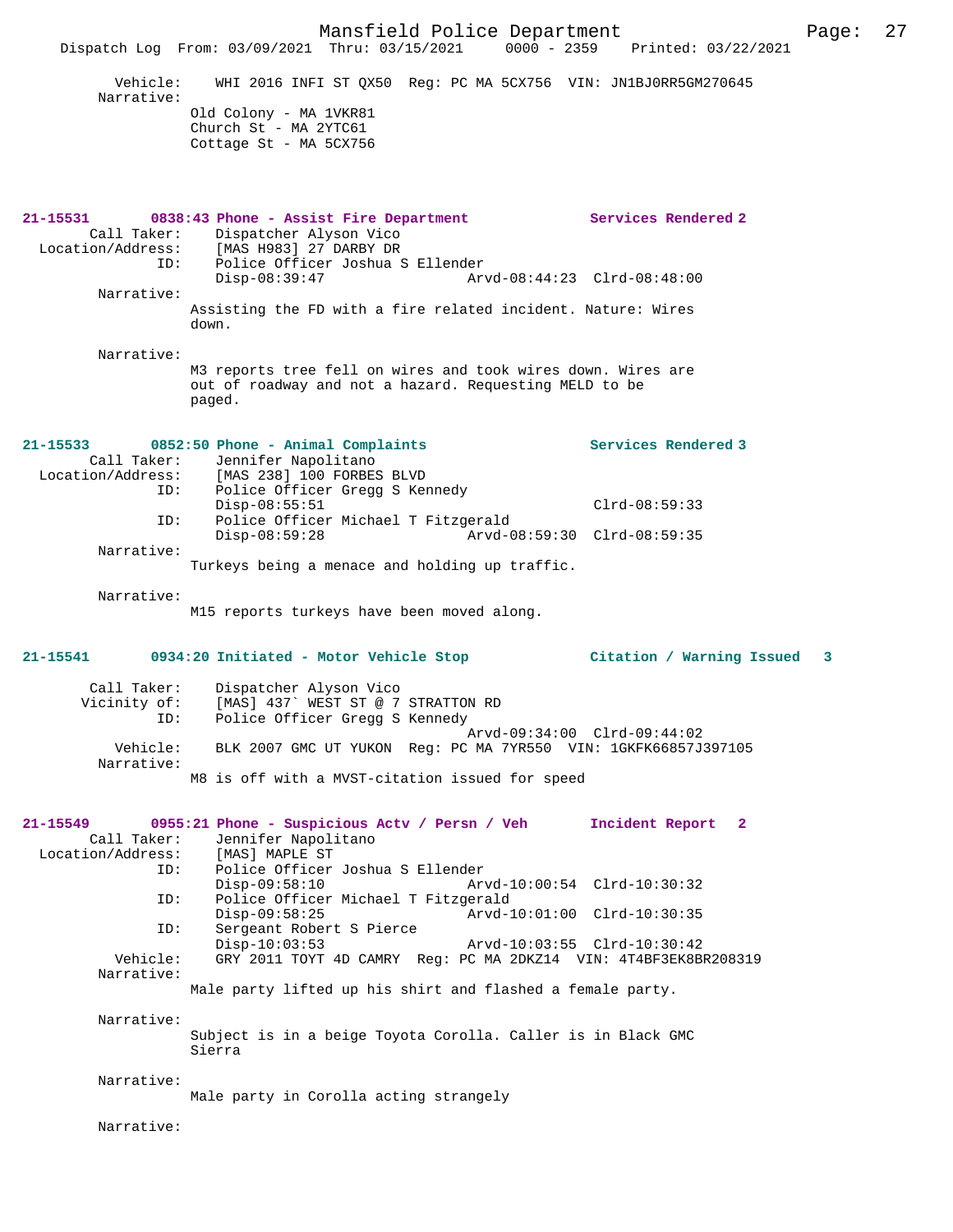Mansfield Police Department Page: 28 Dispatch Log From: 03/09/2021 Thru: 03/15/2021 Female is now at 420 Maple. The Husband is in the balck truck waiting for PD Narrative: M15 is checking on involved female party at her home address. Narrative: M3 requesting Foxboro PD to check the well being of the family members at the suspects home address in foxboro. Narrative: M3 reports suspect has been spoken to and offered multiple services but declined. Narrative: RP has been spoken to and advised. Refer To Incident: 21MAS-262-OF **21-15555 1027:35 Initiated - Building - Property Check Building Checked / Secured 3** Call Taker: Dispatcher Alyson Vico<br>Location/Address: [MAS 820C] 31 PLYMOUTH ess: [MAS 820C] 31 PLYMOUTH ST<br>TD: Sergeant John R Armstrong Sergeant John R Armstrong Arvd-10:27:00 Clrd-10:39:08 Narrative: Checking the area. **21-15557 1054:21 911 - Assist Fire Department Services Rendered 2**  Call Taker: CARLY MORIARTY Location/Address: [MAS] 300 RTE 140 SB @ 375 WEST ST Police Officer Gregg S Kennedy<br>Disp-10:56:17 Disp-10:56:17 Arvd-10:58:53 Clrd-11:30:02 Narrative: Assisting the FD with a fire related incident. Nature: with a brush fire Narrative: M8 reports small area of grass on fire. FD on scene. Narrative: M8 reports smoke in the area causing a traffic obstruction. **21-15567 1158:45 911 - 911 Hang-ups & Verifications Unfounded/Unverifed 2** Call Taker: CARLY MORIARTY<br>Location/Address: [MAS] 149 OAKL ess: [MAS] 149 OAKLAND ST Apt. #48<br>ID: Police Officer Joshua S Ellen ID: Police Officer Joshua S Ellender Disp-12:01:31 Arvd-12:04:53 Clrd-12:07:37 Narrative: 911 hang up within 28 meters of the above address. Unsure what building but pinging on the corner of 149 Oakland and Swett Street. Unable to call phone back Narrative: M3 checked the area, no one is in the area. **21-15573 1212:35 Initiated - Motor Vehicle Stop Citation / Warning Issued 3** Call Taker: Dispatcher Alyson Vico<br>Vicinity of: [MAS] 79 NORTH MAIN ST of: [MAS] 79 NORTH MAIN ST @ 14 COURT ST<br>ID: Police Officer Joshua S Ellender Police Officer Joshua S Ellender Arvd-12:12:00 Clrd-12:17:24<br>Vehicle: RRO 2014 NISS ALTIMA Reg: PC MA 1HVV71 VIN: 1N4AL3AP1EC1 BRO 2014 NISS ALTIMA Reg: PC MA 1HYV71 VIN: 1N4AL3AP1EC174146 Narrative: M3 is off with a MVST.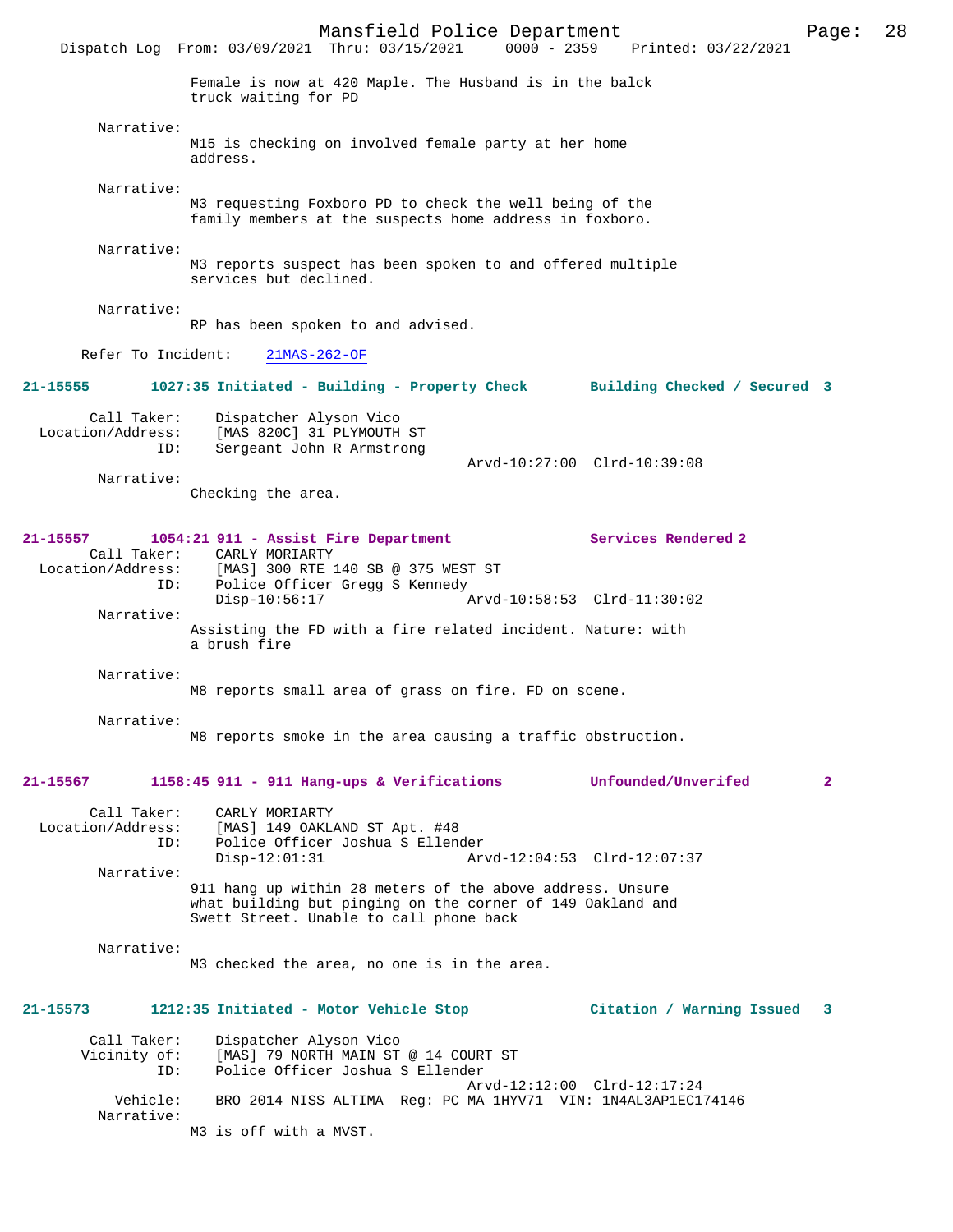|                                         | Dispatch Log From: 03/09/2021 Thru: 03/15/2021<br>$0000 - 2359$                                                            | Printed: 03/22/2021                      |
|-----------------------------------------|----------------------------------------------------------------------------------------------------------------------------|------------------------------------------|
| Narrative:                              | Citation issued to the RO for a red light violation and<br>failure to inspect.                                             |                                          |
| 21-15579                                | 1234:27 Initiated - Building - Property Check Building Checked / Secured 3                                                 |                                          |
| Call Taker:<br>Location/Address:<br>ID: | Dispatcher Jacques Ryan<br>[MAS 820C] 31 PLYMOUTH ST<br>Sergeant John R Armstrong                                          | Arvd-12:34:00 Clrd-12:42:48              |
| Narrative:                              | Checking the area.                                                                                                         |                                          |
| 21-15580<br>Call Taker:                 | 1236:08 Radio - Disturbance / Gathering<br>Dispatcher Jacques Ryan                                                         | Services Rendered 1                      |
| Location/Address:<br>ID:                | [EAO] RED MILL RD<br>Officer David Wohler<br>$Disp-12:37:56$<br>Police Officer Michael T Fitzgerald<br>ID:                 | Arvd-12:49:56 Clrd-13:06:54              |
|                                         | $Disp-12:43:34$                                                                                                            | $Clrd-12:43:56$                          |
| Narrative:                              | reports of ATV's going up and down the roadway and into the<br>town forest                                                 |                                          |
| Narrative:                              | upon arrival E39 did not hear any ATVs or Dirt bikes and<br>still havent heard any while searching                         |                                          |
| 21-15592                                | 1403:58 Phone - Assist Fire Department                                                                                     | Referred to Other Agency<br>$\mathbf{2}$ |
| Call Taker:<br>Location/Address:<br>ID: | Dispatcher Alyson Vico<br>[MAS H5584] 89 HIGHLAND AVE Apt. #4<br>Police Officer Michael T Fitzgerald<br>$Disp-14:08:15$    | Arvd-14:14:07 Clrd-15:25:05              |
| Narrative:                              | Assisting the FD with a fire related incident. Nature: male<br>party difficulty breathing after mixing cleaning chemicals. |                                          |
| 21-15608<br>2                           | 1600:10 Phone - 911 Hang-ups & Verifications                                                                               | Confirmed misdial/Accdntl Call           |
| Call Taker:<br>Location/Address:<br>ID: | Robert Stewart<br>[MAS H1526] 6 HIDDEN LN<br>Police Officer Andrew J Kelley<br>$Disp-16:02:24$                             | Arvd-16:18:51 Clrd-16:20:39              |
| Narrative:                              |                                                                                                                            |                                          |
|                                         | Checking on a 911 hang up, Caller dialed accidentally. Will<br>meet officers at the door.                                  |                                          |
| 21-15616                                | $1648:47$ 911 - Erratic Oper MV / Road Rage                                                                                | Investigated - No Report<br>3            |
| Call Taker:<br>Location/Address:<br>ID: | Dispatcher Jacques Ryan<br>[MAS H6761] 324 CENTRAL ST<br>Police Officer William C Trudell<br>$Disp-16:52:56$               | Arvd-16:58:10 Clrd-17:10:14              |
| ID:                                     | Police Officer Andrew J Kelley<br>$Disp-16:58:07$                                                                          | Arvd-16:58:09 Clrd-17:10:05              |
| ID:                                     | Police Officer Joshua S Ellender                                                                                           |                                          |
| Narrative:                              | $Disp-16:58:49$                                                                                                            | Arvd-16:58:50 Clrd-17:10:32              |
|                                         | rp reports a white mercedes going 100 mph on central street                                                                |                                          |
| Narrative:                              | Recieved a second call for the same vehicle. Caller states<br>that they may be heading back towards Stop & Shop.           |                                          |
|                                         |                                                                                                                            |                                          |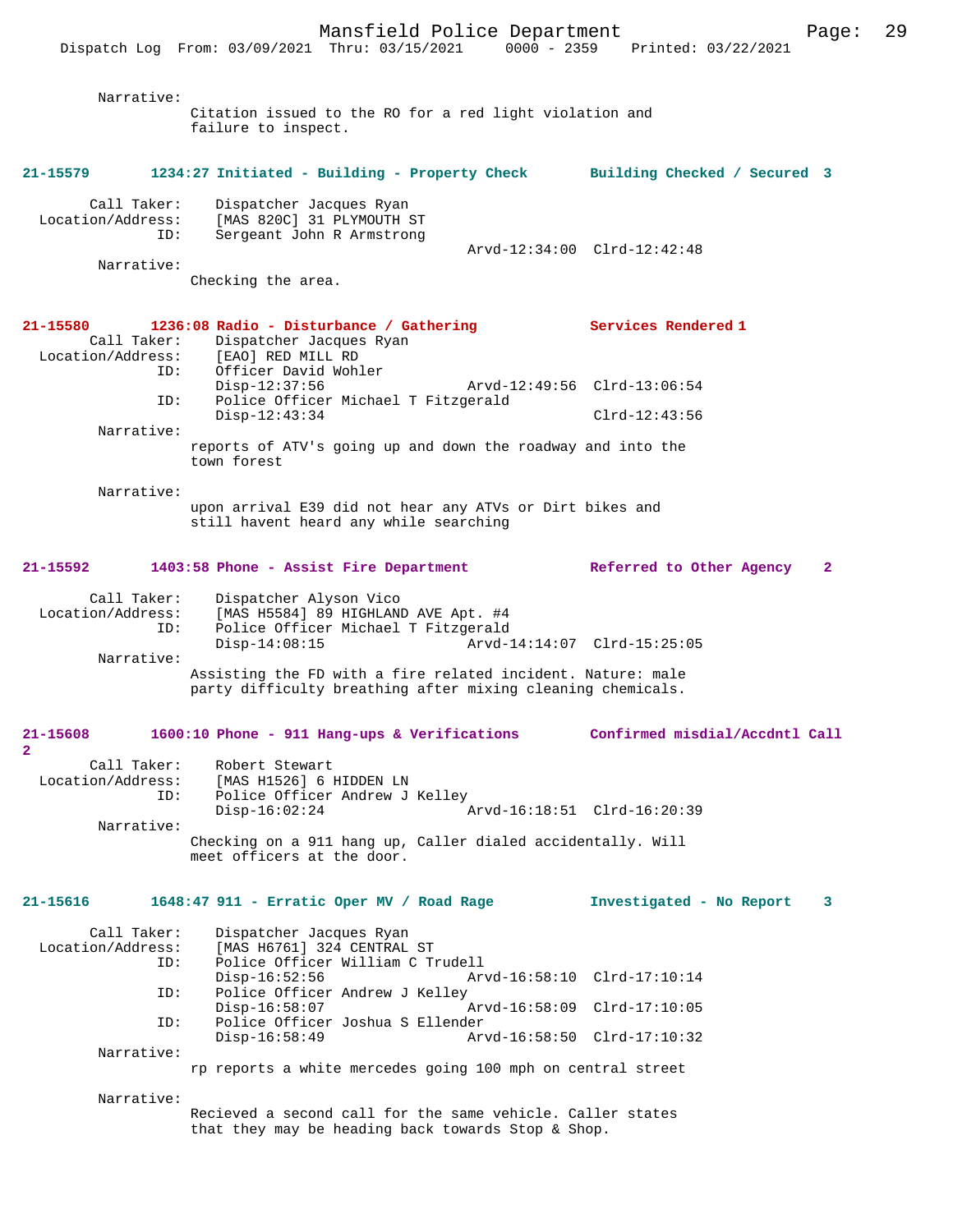Narrative: Units checked the area, found the involved MV at the GULF station at a gas pump. No erratic operation observed. **21-15618 1651:55 Initiated - Motor Vehicle Stop Citation / Warning Issued 3** Call Taker: Dispatcher Alyson Vico Vicinity of: [MAS] 1689 WEST ST @ 16 PLAIN ST ID: Police Officer Andrew J Kelley Arvd-16:51:00 Clrd-16:57:17 Vehicle: GRY 2018 AUDI Q5 Reg: PC MA 2VXL59 VIN: WA1BNAFY6J2070020 Narrative: M13 is off with a MVST Narrative:

Citation issued to RO for speed.

### **21-15620 1708 Initiated - Building - Property Check Building Checked / Secured 3** Call Taker: Police Officer Michael T Fitzgerald Location/Address: [MAS 820C] 31 PLYMOUTH ST ID: Police Officer Michael T Fitzgerald Arvd-17:09:25 Clrd-17:16:17

Narrative:

Checking the area.

#### **21-15621 1708:57 Phone - Animal Complaints Services Rendered 3**  Call Taker: Robert Stewart Location/Address: [MAS 255] 377 CHAUNCY ST Police Officer Andrew J Kelley<br>Disp-17:11:57 Arvd-17:14:08 Clrd-17:20:02 Narrative: Caller states that there are turkeys attacking cars in the intersection.

Narrative:

M13 reports turkeys have been moved along. CP lost his wallet while trying to scare them off. M13 will be assisting him.

#### Narrative:

Wallet found in MV.

# **21-15623 1742 Initiated - Building - Property Check Building Checked / Secured 3**

 Call Taker: Police Officer Andrew J Kelley Location/Address: [MAS 927] 50 PLYMOUTH ST ID: Police Officer Andrew J Kelley Arvd-17:42:32 Clrd-17:52:28 Narrative:

Checking the area.

#### **21-15636 1836:55 Initiated - Building - Property Check Building Checked / Secured 3**

Call Taker: Dispatcher Jacques Ryan<br>Location/Address: [MAS 262] 60 OAKLAND ST ess: [MAS 262] 60 OAKLAND ST<br>ID: Police Officer William ( Police Officer William C Trudell Arvd-18:36:00 Clrd-18:39:52

Narrative:

Checking the area.

#### **21-15640 1854 Initiated - Building - Property Check Building Checked / Secured 3**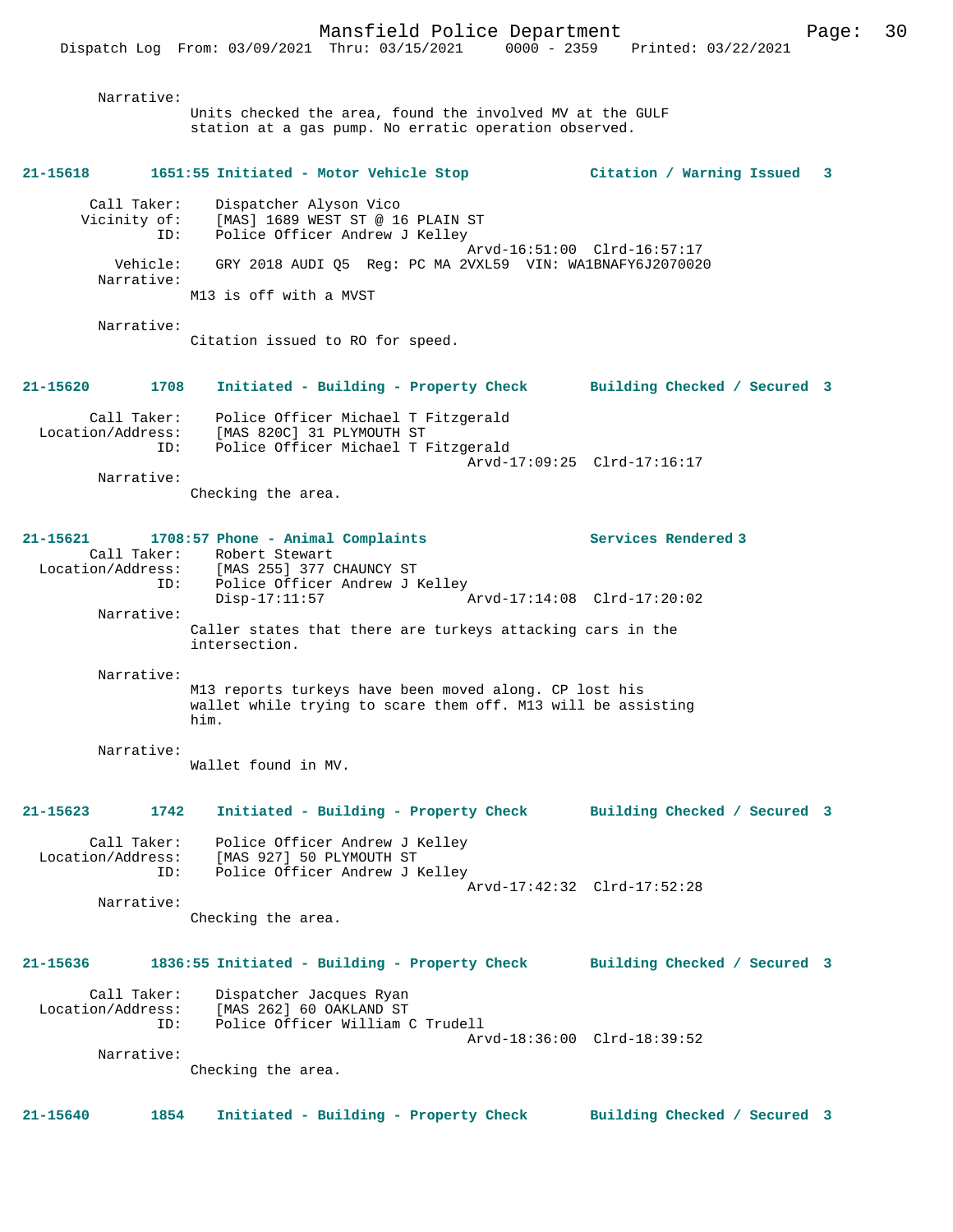Mansfield Police Department Page: 31 Dispatch Log From: 03/09/2021 Thru: 03/15/2021 0000 - 2359 Printed: 03/22/2021 Call Taker: Police Officer Michael T Fitzgerald Location/Address: [MAS 820C] 31 PLYMOUTH ST ID: Police Officer Michael T Fitzgerald Arvd-18:55:33 Clrd-19:03:41 Narrative: Checking the area. **21-15645 1923:04 Initiated - Motor Vehicle Stop Citation / Warning Issued 3** Call Taker: Stephen Martell Location/Address: [MAS] 255 NORTH MAIN ST @ 8 COTTAGE ST ID: Police Officer Joshua S Ellender Arvd-19:23:00 Clrd-19:27:53 Vehicle: RED 2013 VOLV S60 T5 Reg: CT AZ16151 VIN: YV1612FH4D2205227 Narrative: citation issued for speed. **21-15647 2002 Initiated - Building - Property Check Building Checked / Secured 3** Call Taker: Police Officer Andrew J Kelley Location/Address: [MAS 2] 60 FORBES BLVD ID: Police Officer Andrew J Kelley Arvd-20:02:30 Clrd-20:02:36 Narrative: Checking the area. **21-15651 2035:29 Initiated - Motor Vehicle Stop Citation / Warning Issued 3** Call Taker: Stephen Martell Location/Address: [MAS] 54 CHAUNCY ST @ 363 NORTH MAIN ST ID: Police Officer Joshua S Ellender Arvd-20:35:00 Clrd-20:40:44 Vehicle: BLK 2021 ACUR TLX Reg: PC MA 9FGH60 VIN: 19UUB6F57MA003660 Narrative: MV stop Narrative: Cite to the operator. **21-15652 2044:57 Initiated - Motor Vehicle Stop Citation / Warning Issued 3** Call Taker: Stephen Martell Location/Address: [MAS] 491 MAPLE ST @ 421 FRANKLIN ST ID: Police Officer Joshua S Ellender Arvd-20:44:00 Clrd-20:57:38 Vehicle: WHI 2017 CHRY 300 Reg: PC MA 88GD92 VIN: 2C3CCABG9HH668816 Narrative: MV stop Narrative: Citation issued for speed, Verbal for reg; renewed roadside. **21-15658 2112 Initiated - Building - Property Check Building Checked / Secured 3** Call Taker: Police Officer Michael T Fitzgerald Location/Address: [MAS 820C] 31 PLYMOUTH ST ID: Police Officer Michael T Fitzgerald Arvd-21:13:26 Clrd-21:20:10 Narrative: Checking the area. **21-15662 2128:58 Initiated - Building - Property Check Building Checked / Secured 3** Call Taker: Stephen Martell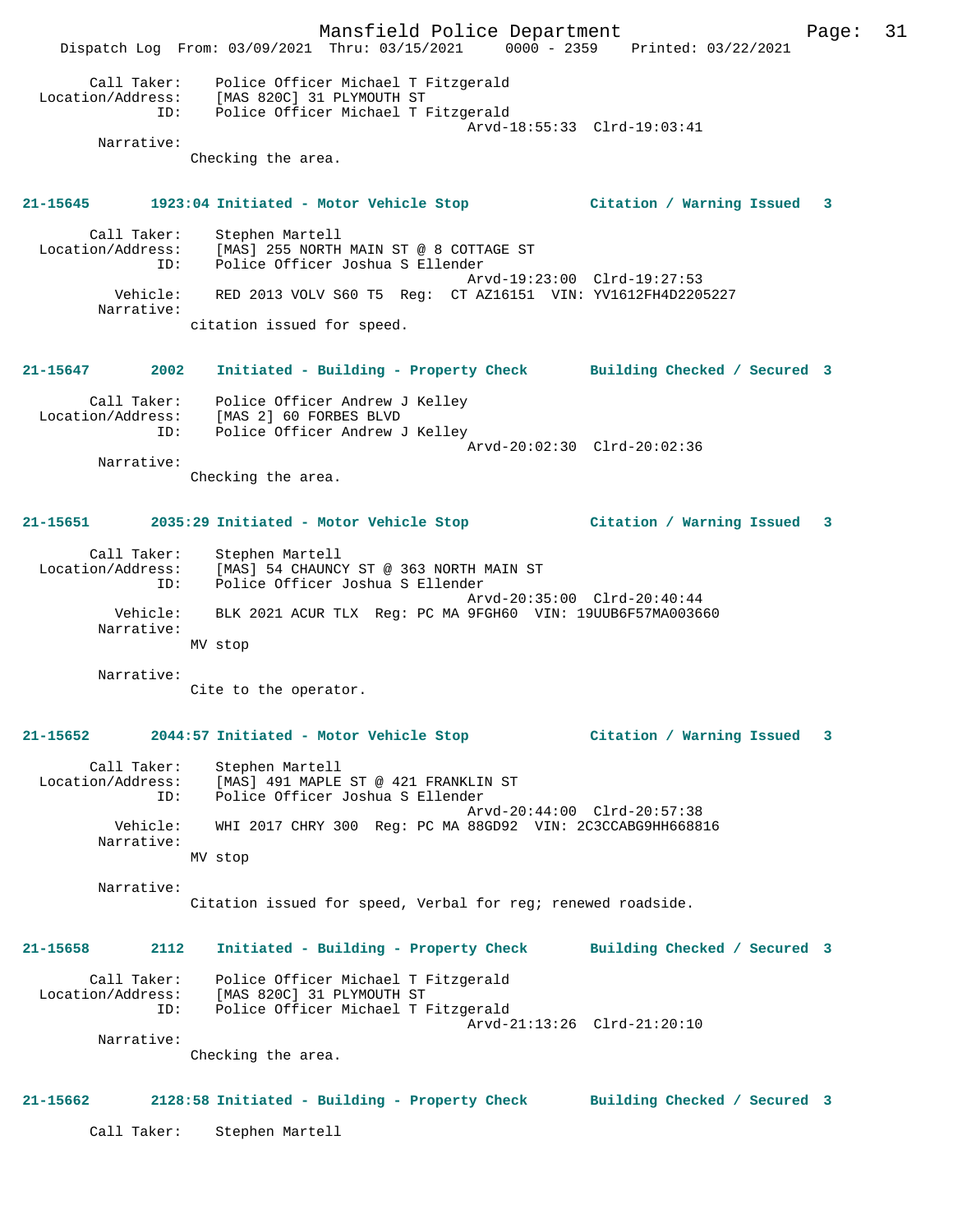|                                         |                                                                                                                                                                             | Mansfield Police Department |                                 | Page: | 32 |
|-----------------------------------------|-----------------------------------------------------------------------------------------------------------------------------------------------------------------------------|-----------------------------|---------------------------------|-------|----|
|                                         | Dispatch Log From: 03/09/2021 Thru: 03/15/2021                                                                                                                              |                             | 0000 - 2359 Printed: 03/22/2021 |       |    |
| Location/Address:<br>ID:                | [MAS 907E] 390 WEST ST<br>Police Officer Andrew J Kelley                                                                                                                    |                             | Arvd-21:28:00 Clrd-21:31:02     |       |    |
| Narrative:                              |                                                                                                                                                                             |                             |                                 |       |    |
|                                         | Checking the area.                                                                                                                                                          |                             |                                 |       |    |
| 21-15666<br>$\overline{2}$              | 2138:50 Phone - 911 Hang-ups & Verifications Confirmed misdial/Accdntl Call                                                                                                 |                             |                                 |       |    |
| Call Taker:<br>ID:                      | Robert Stewart<br>Location/Address: [MAS H2718] 248 WEST ST<br>Police Officer William C Trudell<br>$Disp-21:41:00$                                                          |                             | Arvd-21:44:26 Clrd-21:47:41     |       |    |
| Narrative:                              | Checking on a 911 hang up, Callers husband is in garage will<br>confirm.                                                                                                    |                             |                                 |       |    |
| Narrative:                              |                                                                                                                                                                             |                             |                                 |       |    |
|                                         | Confirmed accidental.                                                                                                                                                       |                             |                                 |       |    |
| 21-15668<br>$\overline{a}$              | 2142:16 Phone - 911 Hang-ups & Verifications Confirmed misdial/Accdntl Call                                                                                                 |                             |                                 |       |    |
| Call Taker:<br>Location/Address:<br>ID: | Robert Stewart<br>[MAS 424] 149 OAKLAND ST Apt. #104<br>Police Officer Jay J Sparrow                                                                                        |                             |                                 |       |    |
| Narrative:                              | $Disp-21:44:12$                                                                                                                                                             |                             | Arvd-21:45:31 Clrd-22:05:11     |       |    |
|                                         | Checking on a 911 hang up, Caller states that her daughter<br>dialed accidentally.                                                                                          |                             |                                 |       |    |
| 21-15677<br>Location/Address:<br>ID:    | 2209:10 Initiated - Assist Other Agency<br>Call Taker: Stephen Martell<br>[FOX] 108 EAST BELCHER RD<br>Police Officer Joshua S Ellender                                     |                             | Services Rendered 3             |       |    |
| Narrative:                              |                                                                                                                                                                             |                             | Arvd-22:09:00 Clrd-22:23:30     |       |    |
|                                         | 03/13/2021 2158 Stewart, Robert<br>Franklin PD requesting an officer check the area for a<br>missing 15yr female. Franklin states that her phone is<br>pinging in the area. |                             |                                 |       |    |
| Narrative:                              |                                                                                                                                                                             |                             |                                 |       |    |
| Narrative:                              |                                                                                                                                                                             |                             |                                 |       |    |
| Narrative:                              |                                                                                                                                                                             |                             |                                 |       |    |
| Narrative:                              |                                                                                                                                                                             |                             |                                 |       |    |
| 21-15678                                | 2210:19 Initiated - Building - Property Check                                                                                                                               |                             | Building Checked / Secured 3    |       |    |
| Call Taker:<br>Location/Address:<br>ID: | Stephen Martell<br>[MAS 1002] 250 EAST ST<br>Police Officer Jay J Sparrow                                                                                                   |                             | Arvd-22:10:00 Clrd-22:20:48     |       |    |
|                                         |                                                                                                                                                                             |                             |                                 |       |    |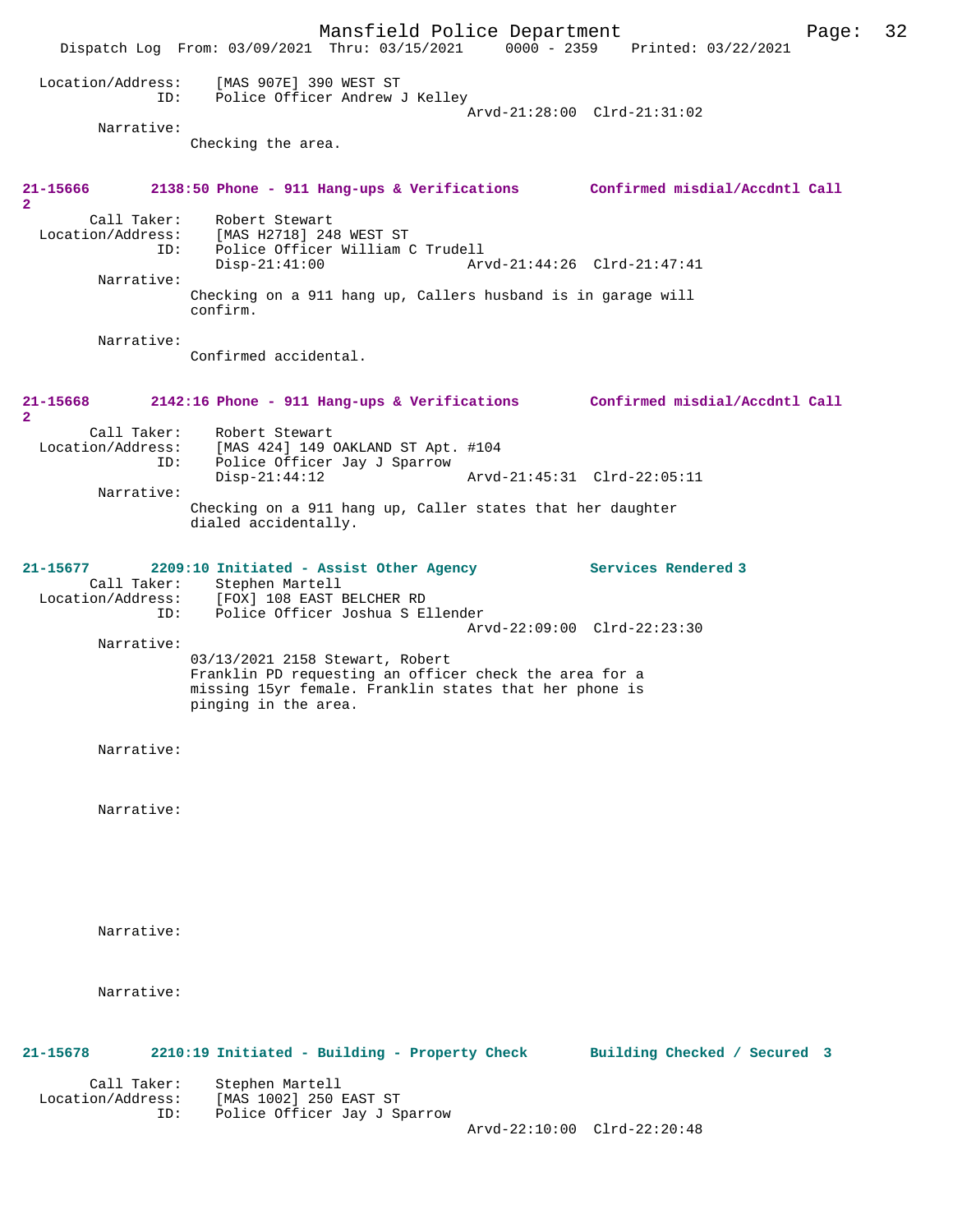**21-15679 2212:28 Initiated - Building - Property Check Building Checked / Secured 3** Call Taker: Stephen Martell Location/Address: [MAS 840] 280 SCHOOL ST ID: Police Officer Andrew J Kelley Arvd-22:12:00 Clrd-22:13:16 **21-15680 2224:22 Alarm - Assist Fire Department Services Rendered 2**  Call Taker: JEFFREY KEEFE<br>Vicinity of: [MAS 417D] 7 I of: [MAS 417D] 7 FRANCIS AVE<br>ID: Police Officer Jay J Spa: Police Officer Jay J Sparrow<br>Disp-22:26:16 Disp-22:26:16 Arvd-22:29:15 Clrd-23:08:32<br>ID: Police Officer William C Trudell Police Officer William C Trudell Disp-22:32:16 Arvd-22:33:11 Clrd-22:47:01 Narrative: Assisting the FD with a fire related incident. Nature: Master Box Activation. Narrative: Report of smoke in the laundry room. Narrative: evacuation started. Narrative: FD reporting possible issue with dryer belt, unit clear. **21-15681 2226:39 Initiated - Motor Vehicle Stop Citation / Warning Issued 3** Call Taker: Stephen Martell Location/Address: [MAS] RUMFORD AVE<br>TD: Police Officer Jo Police Officer Joshua S Ellender Arvd-22:26:00 Clrd-22:31:53 Vehicle: WHI 2011 CHEV SILVER Reg: PC MA 8YH884 VIN: 1GC1KXCG2BF132810 Narrative: MV stop Narrative: Cite to the Rp for speed at Chauncy and Winthrop. **21-15686 2319 Initiated - Building - Property Check Building Checked / Secured 3** Call Taker: Police Officer Michael T Fitzgerald Location/Address: [MAS 820C] 31 PLYMOUTH ST<br>ID: Police Officer Michael T F Police Officer Michael T Fitzgerald Arvd-23:19:54 Clrd-23:36:18 Narrative: Checking the area. **21-15688 2330:27 Initiated - Building - Property Check Building Checked / Secured 3** Call Taker: Stephen Martell<br>Location/Address: [MAS 4] 31 HAMP ess: [MAS 4] 31 HAMPSHIRE ST<br>ID: Police Officer Andrew J Police Officer Andrew J Kelley Arvd-23:30:00 Clrd-23:32:04 **21-15689 2336:13 Initiated - Suspicious Actv / Persn / Veh Services Rendered 2**  Call Taker: Stephen Martell Location/Address: [MAS 253] 330 PRATT ST Apt. #A ID: Police Officer Joshua S Ellender Arvd-23:36:00 Clrd-23:39:00<br>Vebicle: GRY 2003 DODG DAKOTA Reg: PC MA 465BC4 VIN: 1D7FL16X83S38 GRY 2003 DODG DAKOTA Reg: PC MA 465BC4 VIN: 1D7FL16X83S367142 Narrative: checking on a vehicle. Narrative: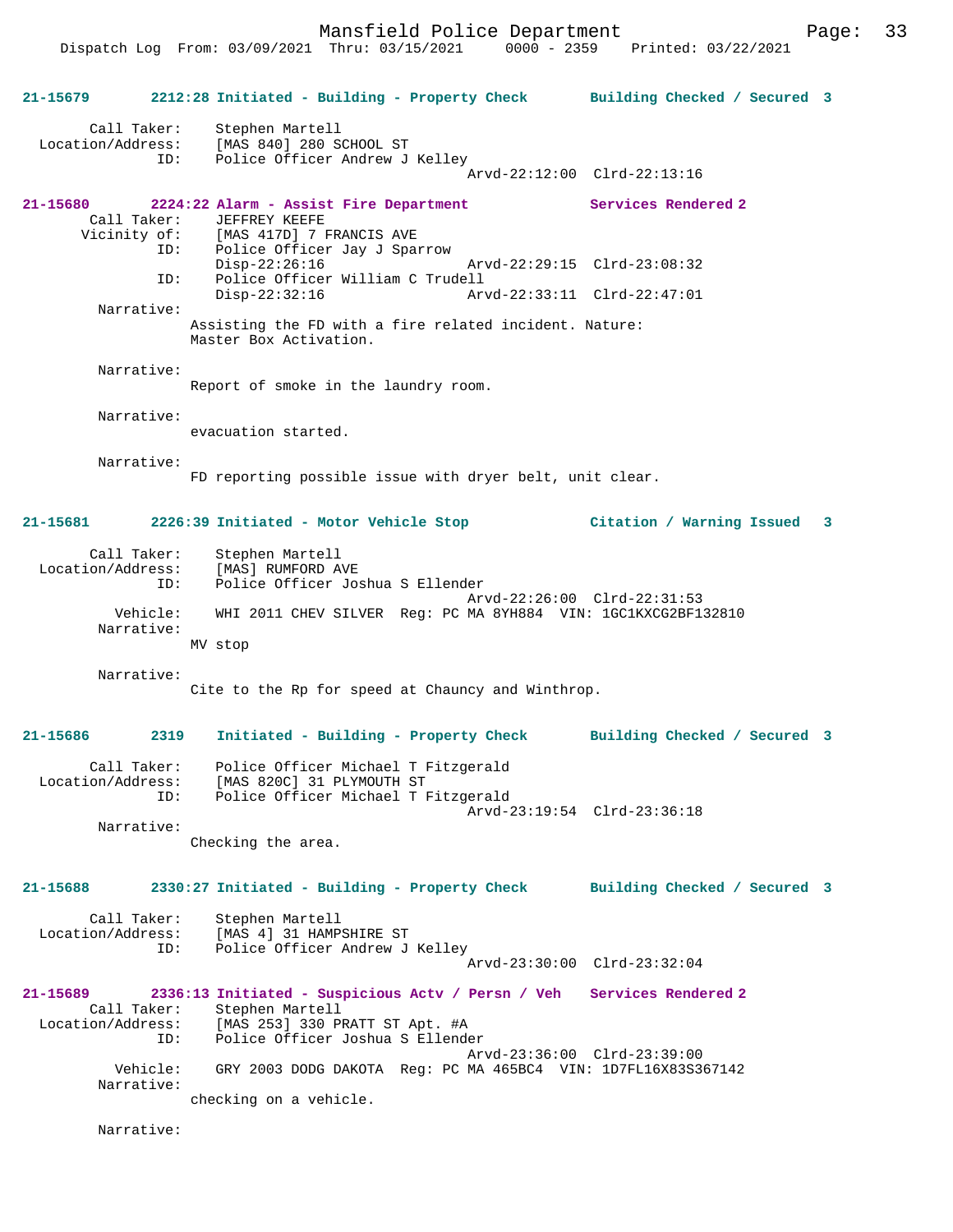Vehicle checks ok, unit clear.

| For Date: $03/14/2021$ - Sunday         |                                                                                  |                              |                |
|-----------------------------------------|----------------------------------------------------------------------------------|------------------------------|----------------|
| 21-15693                                | $0022:34$ 911 - Noise Complaint                                                  | Unfounded/Unverifed          | $\overline{2}$ |
| Call Taker:<br>Location/Address:<br>ID: | JEFFREY KEEFE<br>[MAS H3830] 55 LAKEVIEW AVE<br>Police Officer William C Trudell |                              |                |
| ID:                                     | $Disp-00:24:24$<br>Police Officer Andrew J Kelley                                | Arvd-00:37:22 Clrd-00:41:24  |                |
|                                         | $Disp-00:24:27$                                                                  | Arvd-00:37:09 Clrd-00:41:24  |                |
| Narrative:                              | CP reports noise from a loud party.                                              |                              |                |
| Narrative:                              | Area checked silent on the check.                                                |                              |                |
| 21-15700                                | 0047:58 Initiated - Building - Property Check Building Checked / Secured 3       |                              |                |
| Call Taker:<br>Location/Address:<br>ID: | William Mouyos<br>[MAS 322] 31 HAMPSHIRE ST<br>Police Officer William C Trudell  | Arvd-00:47:00 Clrd-00:52:17  |                |
| Narrative:                              |                                                                                  |                              |                |
|                                         | Checking the area.                                                               |                              |                |
| 21-15702                                | 0052:25 Initiated - Building - Property Check Building Checked / Secured 3       |                              |                |
|                                         | Call Taker: Stephen Martell<br>Location/Address: [MAS 2] 60 FORBES BLVD          |                              |                |
| ID:                                     | Police Officer William C Trudell                                                 |                              |                |
| Narrative:                              |                                                                                  | Arvd-00:52:00 Clrd-01:06:07  |                |
|                                         | Checking the area hotels.                                                        |                              |                |
| 21-15703<br>Call Taker:                 | 0055:41 911 - Animal Complaints<br>JEFFREY KEEFE                                 | Services Rendered 3          |                |
| ID:                                     | Vicinity of: [MAS] 9 WEBB PL<br>Police Officer Andrew J Kelley                   |                              |                |
| ID:                                     | $Disp-00:57:59$<br>Police Officer Nicole P Newport                               | Arvd-01:02:02 Clrd-01:40:55  |                |
| Narrative:                              | $Disp-01:24:43$                                                                  | Arvd-01:24:46 Clrd-01:40:55  |                |
|                                         | Female in grey coat will be out with a small dog in the<br>area.                 |                              |                |
| Narrative:                              | Cp will be standing outside on the sidewalk.                                     |                              |                |
| Narrative:                              | Animal brought to animal shelter, unit there now                                 |                              |                |
| Narrative:                              | units clear, animal secured at shelter.                                          |                              |                |
| 21-15717                                | 0144:59 Initiated - Building - Property Check                                    | Building Checked / Secured 3 |                |
| Call Taker:<br>Location/Address:        | Stephen Martell<br>[MAS 1002] 250 EAST ST                                        |                              |                |
| ID:                                     | Police Officer Nicole P Newport                                                  | Arvd-01:44:00 Clrd-01:48:47  |                |
| 21-15721                                | 0300:22 Initiated - Parking Violations                                           | Services Rendered 3          |                |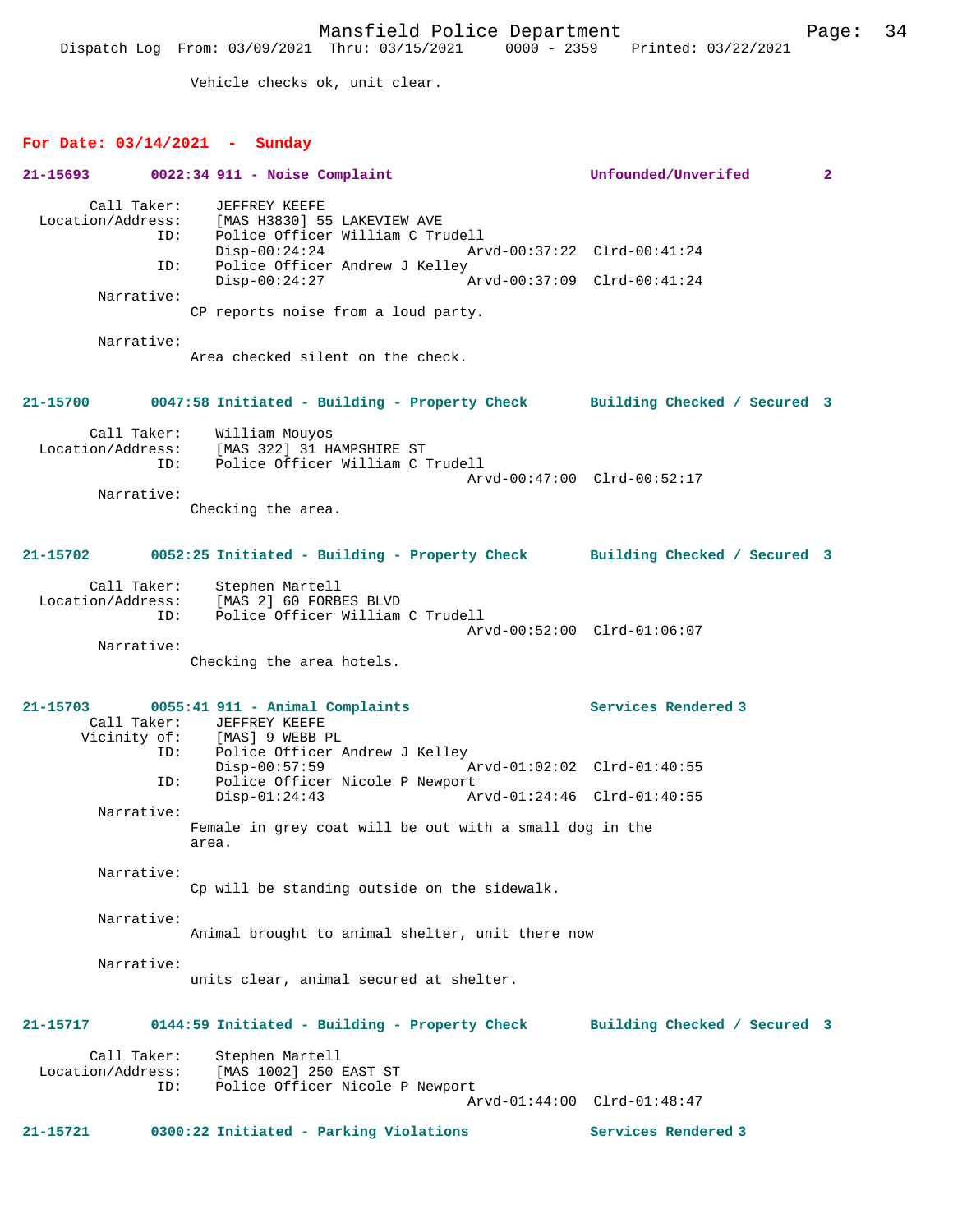Mansfield Police Department Page: 35 Dispatch Log From: 03/09/2021 Thru: 03/15/2021 0000 - 2359 Printed: 03/22/2021 Call Taker: Stephen Martell Location/Address: [MAS] NORTH MAIN ST ID: Police Officer Andrew J Kelley Arvd-03:00:00 Clrd-03:09:27 Narrative: parking violation checks. **21-15722 0301:09 Initiated - Building - Property Check Building Checked / Secured 3** Call Taker: Stephen Martell<br>Location/Address: [MAS 820C] 31 P ess: [MAS 820C] 31 PLYMOUTH ST<br>ID: Sergeant John R Armstrong Sergeant John R Armstrong Arvd-03:01:00 Clrd-03:14:35 **21-15724 0311:02 Initiated - Building - Property Check Building Checked / Secured 3** Call Taker: Stephen Martell Location/Address: [MAS 1015] 30 CHAUNCY ST ID: Police Officer Andrew J Kelley Arvd-03:11:00 Clrd-03:36:31 Narrative: Checking the area. **21-15730 0320:04 Initiated - Building - Property Check Building Checked / Secured 3** Call Taker: Stephen Martell Location/Address: [MAS 992] 660 EAST ST Police Officer Nicole P Newport Arvd-03:20:00 Clrd-03:21:03 Narrative: Checking the area. Narrative: checked secure. **21-15736 0326 Initiated - Follow up Investigation Unfounded/Unverifed 3** Call Taker: Police Officer Andrew J Kelley<br>Vicinity of: [MAS] 614 MAPLE ST @ 12 BIRD RI of: [MAS] 614 MAPLE ST @ 12 BIRD RD<br>ID: Police Officer Andrew J Kellev Inna, vir ....<br>Police Officer Andrew J Kelley Arvd-03:36:31 Clrd-03:36:55 Narrative: MPD received a Facebook message reporting loud noises sounding like cannons firing coming from the area of Maple Street @ Bird Road. Ofc Newport and Ofc Kelley checked the area with nothing showing at this time. No other complaints on this matter. **21-15733 0331:30 Initiated - Building - Property Check Building Checked / Secured 3** Call Taker: Stephen Martell Location/Address: [MAS 1016] 4 ERICK RD ID: Police Officer Nicole P Newport Arvd-03:31:00 Clrd-03:42:07 Narrative: Checking the area. Narrative: checks secure. **21-15740 0515:05 Initiated - Building - Property Check Building Checked / Secured 3** Call Taker: Stephen Martell<br>ion/Address: Si Location/Address: [MAS 820C] 31 PLYMOUTH ST ID: Sergeant John R Armstrong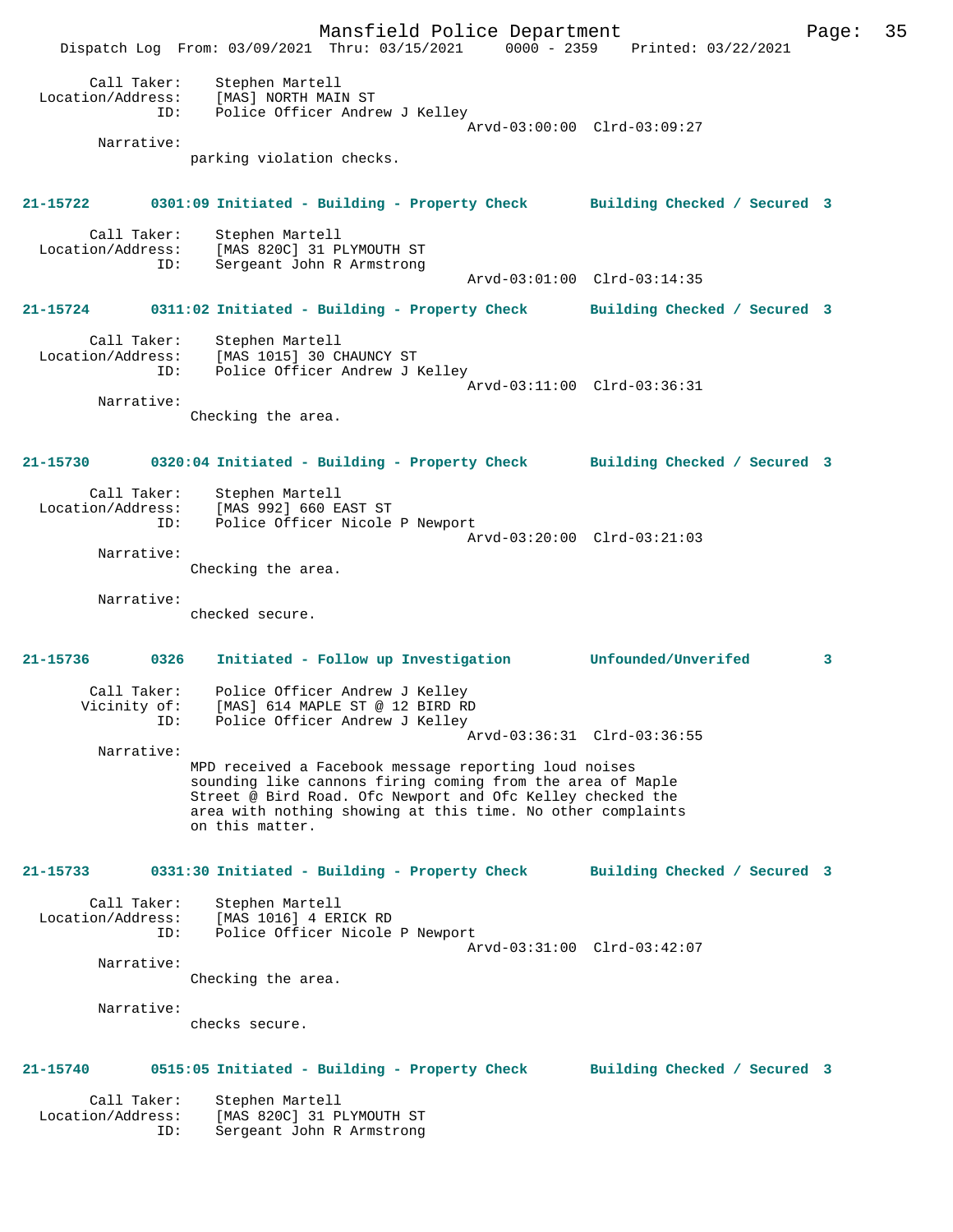Mansfield Police Department Page: 36 Dispatch Log From: 03/09/2021 Thru: 03/15/2021 0000 - 2359 Printed: 03/22/2021 Arvd-05:15:00 Clrd-05:29:26 **21-15742 0659:06 Initiated - Building - Property Check Building Checked / Secured 3** Call Taker: Kieran M Ruth Location/Address: [MAS 820C] 31 PLYMOUTH ST<br>ID: Sergeant John R Armstrong Sergeant John R Armstrong Arvd-06:59:00 Clrd-07:13:58 Narrative: Checking the area. **21-15759 0955:02 Initiated - Building - Property Check Building Checked / Secured 3** Call Taker: Kieran M Ruth<br>Location/Address: [MAS 1002] 250 ess: [MAS 1002] 250 EAST ST<br>ID: Police Officer Michael Police Officer Michael T Fitzgerald Arvd-09:55:00 Clrd-10:01:21 Narrative: Checking the area. **21-15760 0957:18 Initiated - Building - Property Check Building Checked / Secured 3** Call Taker: Kieran M Ruth Location/Address: [MAS 820C] 31 PLYMOUTH ST Police Officer Christopher D Sorge Arvd-09:57:00 Clrd-10:35:38 Narrative: Checking the area. **21-15764 1030:09 Phone - 911 Hang-ups & Verifications Confirmed misdial/Accdntl Call 2**  Call Taker: Jarred Kohler Location/Address: [MAS 417H] 19 FRANCIS AVE Apt. #17<br>ID: Police Officer Michael T Fitzgaral IDAN 11/11, 12 ALANG 20<br>Police Officer Michael T Fitzgerald<br>Disp-10:32:24 Arvd-1 Disp-10:32:24 Arvd-10:37:38 Clrd-10:41:49 Narrative: Checking on a 911 accidental. Caller will go outside to meet officer. **21-15765 1032:35 Phone - Assist Fire Department Referred to Other Agency 2** Call Taker: Kieran M Ruth Location/Address: [MAS] 50 CENTRAL ST ID: Police Officer Joshua S Ellender Disp-10:33:18 Arvd-10:37:32 Clrd-11:29:11 Narrative: Assisting the FD with a fire related incident. Nature:Water emergency **21-15768 1054:23 Initiated - Building - Property Check Building Checked / Secured 3** Call Taker: Kieran M Ruth Location/Address: [MAS 840] 280 SCHOOL ST ID: Police Officer Gregg S Kennedy Arvd-10:54:00 Clrd-11:08:51 Narrative: Checking the area. **21-15776 1111:18 Walk-In - Assist Citizen - P S A Assisted Party 3**  Call Taker: Support Staff Thomas Plunkett<br>Location/Address: [MAS H3505] 420 MAPLE ST ess: [MAS H3505] 420 MAPLE ST<br>ID: Police Officer Michael T Police Officer Michael T Fitzgerald Disp-11:17:55 Arvd-11:20:09 Clrd-11:46:56

Narrative: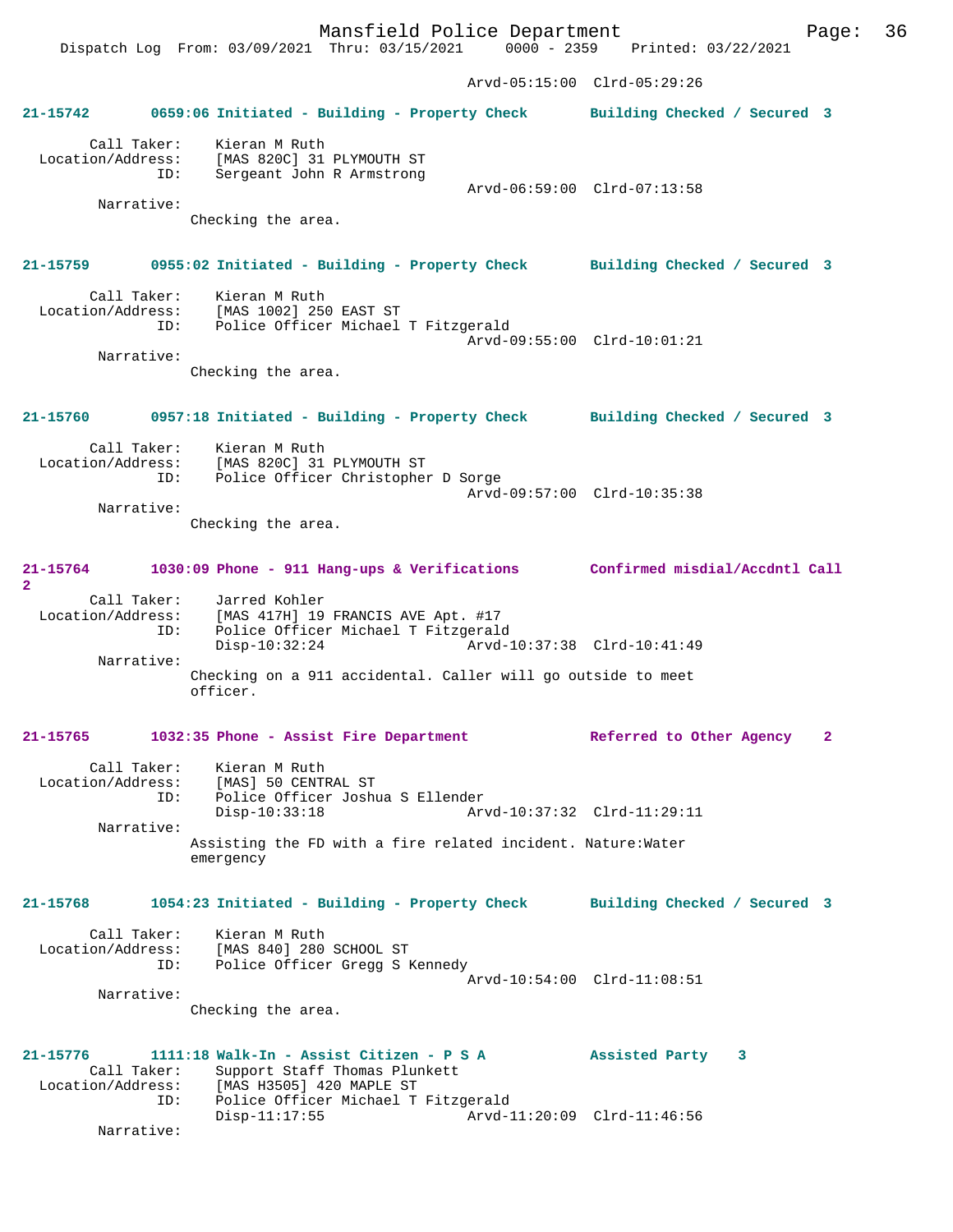Mansfield Police Department Page: 37 Dispatch Log From: 03/09/2021 Thru: 03/15/2021 Walk in wants to follow up about an incident that occured on Maple St., spoke with Ofc. Fitzgerald Narrative: Party advised Refer To Field Int: 21MAS-28-FI **21-15780 1147:31 Phone - 911 Hang-ups & Verifications Confirmed misdial/Accdntl Call 2**  Call Taker: NICHOLAS GOYETTE Location/Address: [MAS 328C] 377 CHAUNCY ST ID: Sergeant Robert S Pierce Arvd-12:00:30 Clrd-12:03:25 Narrative: Checking on a 911 hang up, 51 meters covering lot and store Narrative: Caller is getting haircut, in 3rd chair and will wave **21-15786 1239:04 Initiated - Building - Property Check Building Checked / Secured 3** Call Taker: Kieran M Ruth Location/Address: [MAS 820C] 31 PLYMOUTH ST ID: Police Officer Christopher D Sorge Arvd-12:39:00 Clrd-12:49:38 Narrative: Checking the area. **21-15790 1317:23 911 - Assist Citizen - P S A Spoken To 3**  Call Taker: ROBERT BOLGER Location/Address: [MAS] 46 DEAN ST Police Officer Joshua S Ellender Disp-13:19:46 Clrd-13:20:07 ID: Police Officer David J Pepicelli Disp-13:20:00 Arvd-13:21:06 Clrd-13:22:50 Narrative: CP reports fluids bubbling up through manhole cover in front of house. Narrative: DPW is aware of the situation **21-15791 1321:25 Initiated - Building - Property Check Building Checked / Secured 3** Call Taker: Kieran M Ruth Location/Address: [MAS] 905 SOUTH MAIN ST ID: Police Officer Gregg S Kennedy Arvd-13:21:00 Clrd-13:29:18 Narrative: Checking the area. **21-15793 1329:54 Initiated - Building - Property Check Building Checked / Secured 3** Call Taker: Kieran M Ruth Location/Address: [MAS 1002] 250 EAST ST Police Officer David J Pepicelli Arvd-13:29:00 Clrd-13:36:39 Narrative: Checking the area. Narrative: Reporting a few windows open at the rear of the high school Narrative: Qualters school has a few windows open.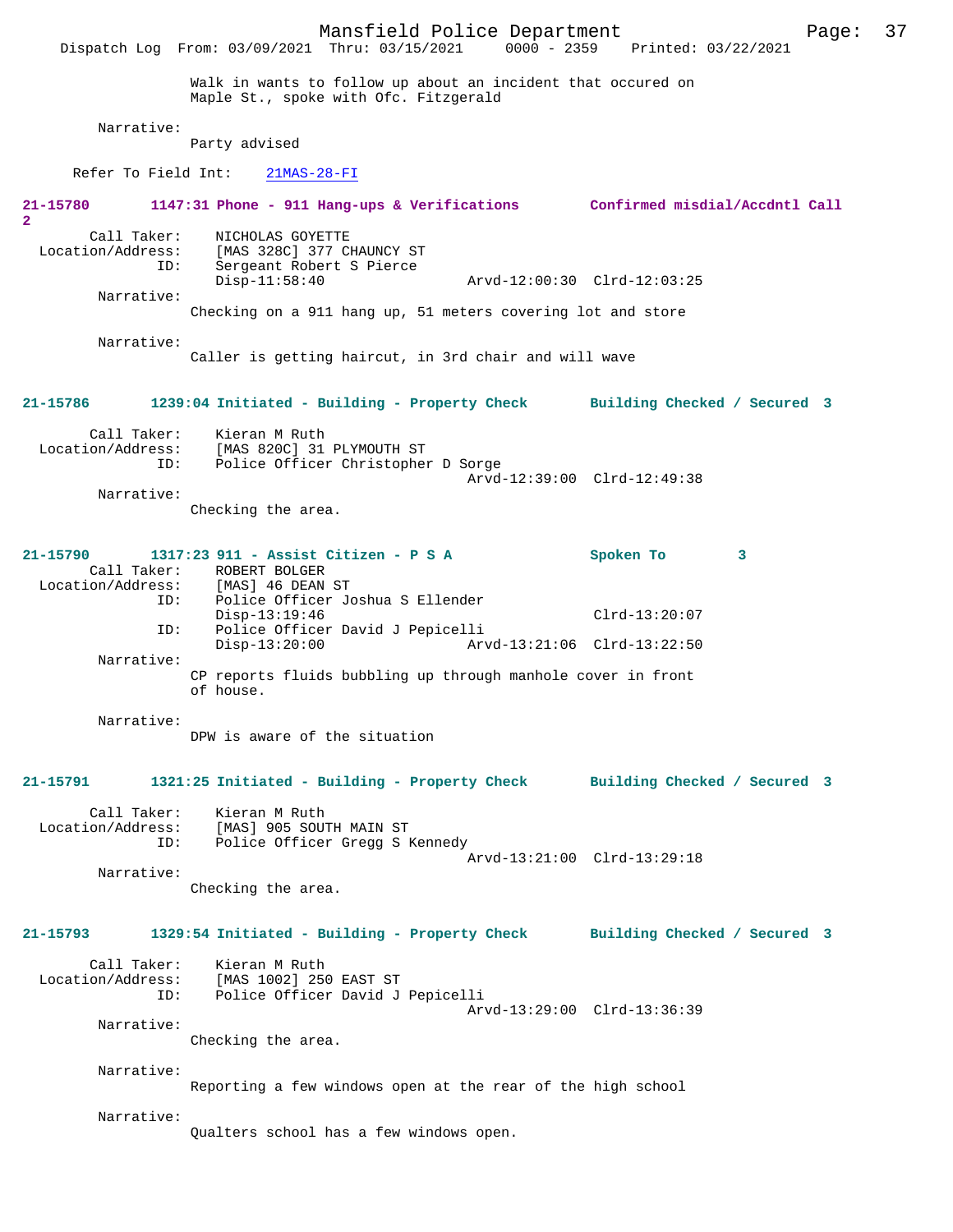Mansfield Police Department Page: 38 Dispatch Log From: 03/09/2021 Thru: 03/15/2021 0000 - 2359 Printed: 03/22/2021 **21-15796 1336:45 Initiated - Assist Other Agency Services Rendered 3**  Call Taker: Kieran M Ruth Location/Address: [MAS] 87 WEST ST @ 65 DEAN ST ID: Police Officer David J Pepicelli Arvd-13:36:00 Clrd-13:51:59 Narrative: Assisting DPW while they open a manhole cover. **21-15803 1421:38 Initiated - Building - Property Check Building Checked / Secured 3** Call Taker: Kieran M Ruth Location/Address: [MAS 820C] 31 PLYMOUTH ST ID: Police Officer Christopher D Sorge Arvd-14:21:00 Clrd-14:28:03 Narrative: Checking the area. **21-15824 1715:05 Phone - Assist Fire Department Referred to Other Agency 2** Call Taker: Kieran M Ruth Location/Address: [MAS H512] 50 HIGH ST ID: Police Officer Andrew J Kelley<br>Disp-17:15:52 Arvd-17:20:35 Clrd-17:25:15 Narrative: Assisting the FD with a fire related incident. Nature:Possible brush fire. **21-15828 1722:00 911 - Disturbance / Gathering Spoken To 1**  Call Taker: ROBERT BOLGER<br>Location/Address: [MAS 840I180] [MAS 840I180] 280 SCHOOL ST Apt. #I180 ID: Police Officer William C Trudell Disp-17:25:03 Clrd-17:25:41 ID: Police Officer Andrew J Kelley<br>Disp-17:25:34 A Disp-17:25:34 Arvd-17:30:58 Clrd-17:38:47<br>ID: Police Officer William C Trudell Police Officer William C Trudell<br>Disp-17:32:01 Arv Disp-17:32:01 Arvd-17:32:36 Clrd-17:37:38 Narrative: CP witnessed an altercation between two parties, has it on video, and would like to speak to an officer. Narrative: The altercation was over a male customer not wearing a mask in the store, verbal only **21-15831 1803:42 Initiated - Motor Vehicle Stop Citation / Warning Issued 3** Call Taker: Kieran M Ruth Location/Address: [MAS] 200 CHAUNCY ST @ 234 CENTRAL ST ID: Police Officer Andrew J Kelley Arvd-18:03:00 Clrd-18:08:30 Vehicle: RED 2021 UT COOPER Reg: PC MA 2NKW37 VIN: WMZ83BR09M3M87812 Narrative: MV stop **21-15832 1807:28 Phone - Motor Veh Acc - w/Injury Citation / Warning Issued 1**

| Call Taker:       | Kieran M Ruth                      |                             |  |
|-------------------|------------------------------------|-----------------------------|--|
| Location/Address: | [MAS] 300 RTE 140 SB @ 375 WEST ST |                             |  |
| ID:               | Police Officer David J Pepicelli   |                             |  |
|                   | Disp-18:08:26                      | Arvd-18:13:37 Clrd-18:46:15 |  |
| ID:               | Police Officer Andrew J Kelley     |                             |  |
|                   | $Disp-18:08:48$                    | Arvd-18:08:51 Clrd-18:46:15 |  |
| TD:               | Police Officer Joshua S Ellender   |                             |  |
|                   |                                    |                             |  |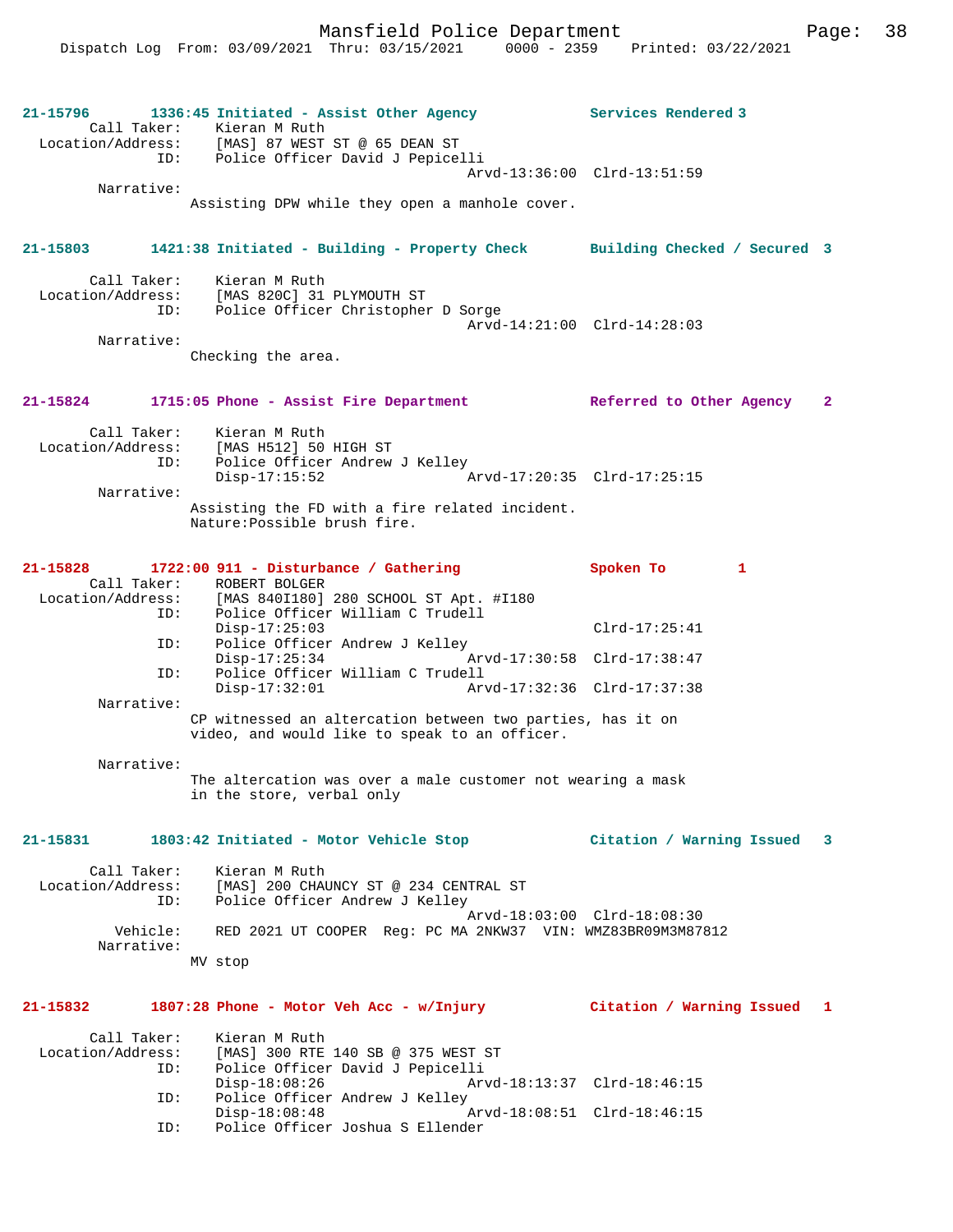|                                        | Mansfield Police Department<br>Dispatch Log From: 03/09/2021 Thru: 03/15/2021 0000 - 2359 Printed: 03/22/2021                                                                                                                                                            | Page: | 39 |
|----------------------------------------|--------------------------------------------------------------------------------------------------------------------------------------------------------------------------------------------------------------------------------------------------------------------------|-------|----|
| ID:<br>Vehicle:<br>Towed:              | $Disp-18:09:03$<br>Arvd-18:10:07 Clrd-18:46:15<br>Police Officer William C Trudell<br>$Disp-18:09:08$<br>Arvd-18:12:21 Clrd-18:46:15<br>BLK 2012 VOLK GOLF Reg: PC MA 51AJ82 VIN: WVWDM7AJ6CW277730<br>For: Accident By: Central Street Garage To: Central Street Garage |       |    |
| Released To:<br>Vehicle:<br>Towed:     | ASHLEY On: 03/15/2021 @ 1120<br>WHI 2018 CHEV EQUINO Reg: PC MA 9KJR80 VIN: 3GNAXSEV5JS570450<br>For: Accident By: Central Street Garage To: Central Street Garage                                                                                                       |       |    |
| Released To:<br>Vehicle:<br>Narrative: | BOWLER On: 03/16/2021 @ 0947<br>GRN 2009 TOYT TACOMA Reg: PAS MA CI17HW VIN: 5TEUX42N29Z637823                                                                                                                                                                           |       |    |
|                                        | Out for the reported MVA rollover                                                                                                                                                                                                                                        |       |    |
| Narrative:                             | Central St contacted for 2 tows.                                                                                                                                                                                                                                         |       |    |
| Narrative:                             | Citation for failure to stop at a stop sign                                                                                                                                                                                                                              |       |    |
| Refer To Accident:                     | $21MAS-76-AC$                                                                                                                                                                                                                                                            |       |    |
| Location/Address:                      | 21-15839    1905:22    911 - Disturbance / Gathering<br>Incident Report 1<br>Call Taker: Michael Mezhberg<br>[MAS 255] 377 CHAUNCY ST                                                                                                                                    |       |    |
| ID:<br>ID:                             | Police Officer Joshua S Ellender<br>$Disp-19:07:26$<br>Arvd-19:12:01 Clrd-19:51:43<br>Police Officer Andrew J Kelley                                                                                                                                                     |       |    |
| ID:                                    | $Disp-19:07:33$<br>Arvd-19:12:59 Clrd-19:27:38<br>Police Officer David J Pepicelli                                                                                                                                                                                       |       |    |
| Narrative:                             | $Disp-19:18:22$<br>Arvd-19:18:24 Clrd-19:42:51                                                                                                                                                                                                                           |       |    |
|                                        | Employee reporting a 40-45 yo Black male, red shirt, black<br>jacket, black beanie, 5'11 became irate male and made<br>threats to another employee: "I got something for you."                                                                                           |       |    |
| Narrative:                             | Currently walking out to the parking lot.                                                                                                                                                                                                                                |       |    |
| Narrative:                             |                                                                                                                                                                                                                                                                          |       |    |
|                                        | RP described that the male "attempted to make physical<br>contact" and was "coming at her full force" until the victim<br>ran the opposite direction.                                                                                                                    |       |    |
| Narrative:                             | RP was not able to tell direction of travel or mode of                                                                                                                                                                                                                   |       |    |
|                                        | travel of the offending party.                                                                                                                                                                                                                                           |       |    |
| Narrative:                             | Ofc Kelley reports officers checked the liquor store, checks<br>negative for the male involved                                                                                                                                                                           |       |    |
| Narrative:                             | Ofc Ellender reports the employees at the liquor store<br>report the male was aggressive in their store as well.                                                                                                                                                         |       |    |
| Narrative:                             | Ofc Kelley reports he is clear of the area, checking the Red<br>Roof.                                                                                                                                                                                                    |       |    |
| Narrative:                             | Ofc Kelley reports the Red Roof checks negative.                                                                                                                                                                                                                         |       |    |
| Narrative:                             | Ofc Ellender reports they are reviewing film to see if they<br>can locate where the male is coming from.                                                                                                                                                                 |       |    |
| Narrative:                             | Ofc Ellender reports he is clear of Stop & Shop, will be<br>checking the Red Roof.                                                                                                                                                                                       |       |    |
|                                        |                                                                                                                                                                                                                                                                          |       |    |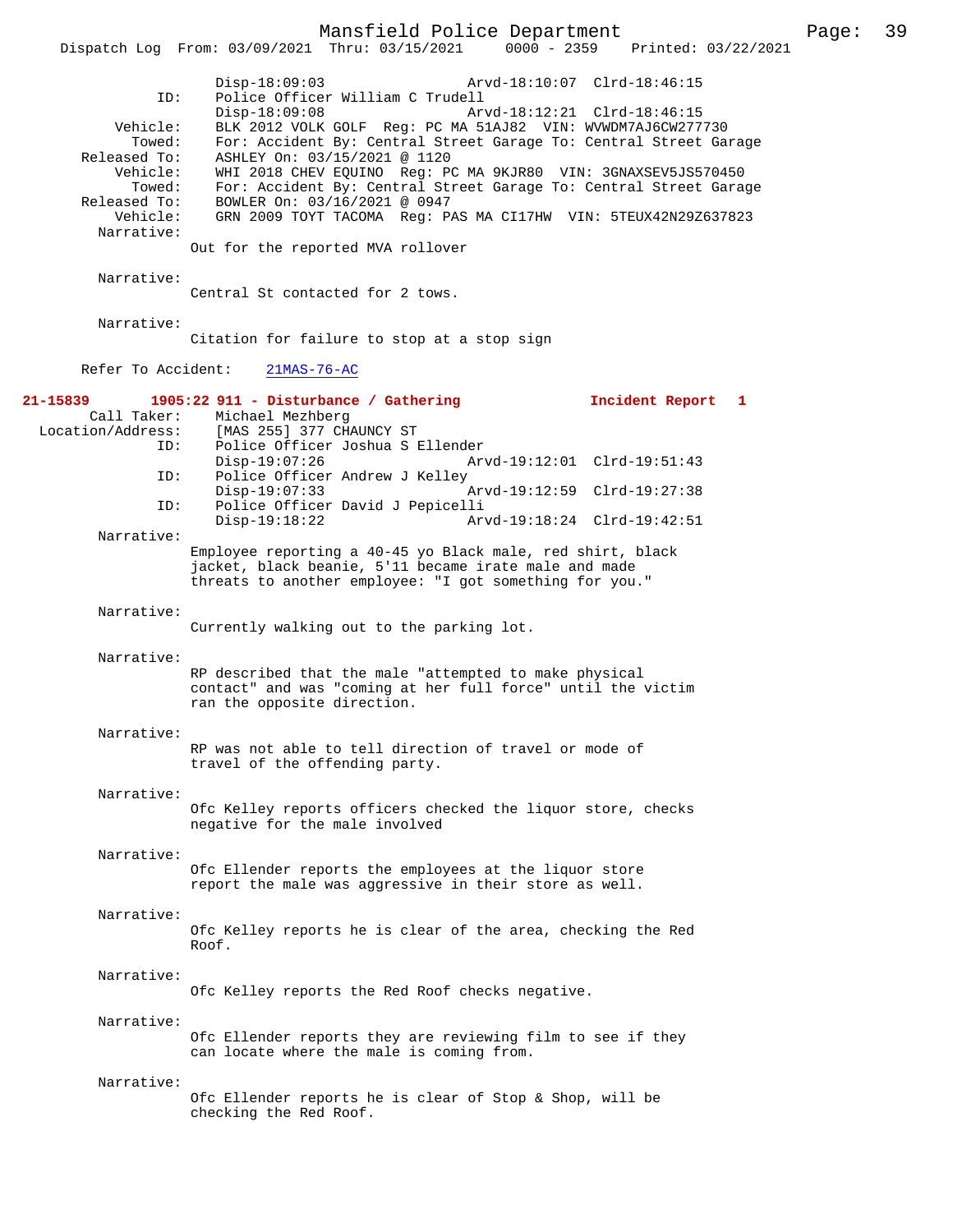Mansfield Police Department Page: 40 Dispatch Log From: 03/09/2021 Thru: 03/15/2021 Refer To Incident: 21MAS-265-OF **21-15844 1952:05 Initiated - Building - Property Check Building Checked / Secured 3** Call Taker: TARA LAKO<br>Location/Address: [MAS 1002 [MAS 1002] 250 EAST ST ID: Police Officer William C Trudell Arvd-19:52:00 Clrd-19:54:25<br>TD: Police Officer David J Pepicelli Police Officer David J Pepicelli Disp-19:54:04 Clrd-19:54:09 Narrative: Checking the area. **21-15848 1954:09 Initiated - Follow up Investigation Services Rendered 3**  Call Taker: TARA LAKO Location/Address: [MAS 907A] 390 WEST ST Apt. #B ID: Police Officer Joshua S Ellender Arvd-19:54:00 Clrd-19:58:03 Narrative: Conducting a follow up in the area to a previously reported incident. Narrative: Ofc Ellender checking the area and speaking with employees to see if they have had any interactions similar to Stop & Shop. Narrative: Ofc Ellender reports the area checks negative and spoke with employees who report no similar incidents. **21-15862 2101:21 Phone - Suspicious Actv / Persn / Veh Spoken To 2**  Call Taker: NICHOLAS GOYETTE Location/Address: [MAS 411] 60 FORBES BLVD ID: Police Officer Joshua S Ellender Disp-21:03:50 Arvd-21:14:16 Clrd-21:22:43<br>TD: Police Officer Andrew J Kelley Police Officer Andrew J Kelley<br>Disp-21:08:32<br>Primes Disp-21:08:32 Arvd-21:14:14 Clrd-21:22:47 ID: Police Officer David J Pepicelli Disp-21:14:09 Arvd-21:14:12 Clrd-21:22:44<br>TD: Police Officer William C Trudell Police Officer William C Trudell<br>Disp-21:14:19 Ar Arvd-21:14:21 Clrd-21:22:46 Narrative: Party matching description from previous disturbance two rooms in 227 and 409. Appears to be drunk and erratic. Narrative: Ofc Ellender confirms the male is the same from the Stop & Shop incident. Male was advised that if probable cause comes to light, he will be charged. Refer To Incident: 21MAS-265-OF **21-15875 2212:36 Phone - Assist Fire Department Referred to Other Agency 2** Call Taker: TARA LAKO Location/Address: [MAS] 789 EAST ST @ 86 EASTMAN ST<br>TD: Police Officer William C Trudell Police Officer William C Trudell<br>Disp-22:13:50 Ary Disp-22:13:50 Arvd-22:15:07 Clrd-22:19:12 Narrative: Assisting the FD with a fire related incident. Nature: sparks coming from light box, lights were flashing yellow and then the lights appeared to correct themselves. RP reports no smoke or fire at this time

Narrative:

Ofc Trudell reports lights are working properly, no signs of electrical issues.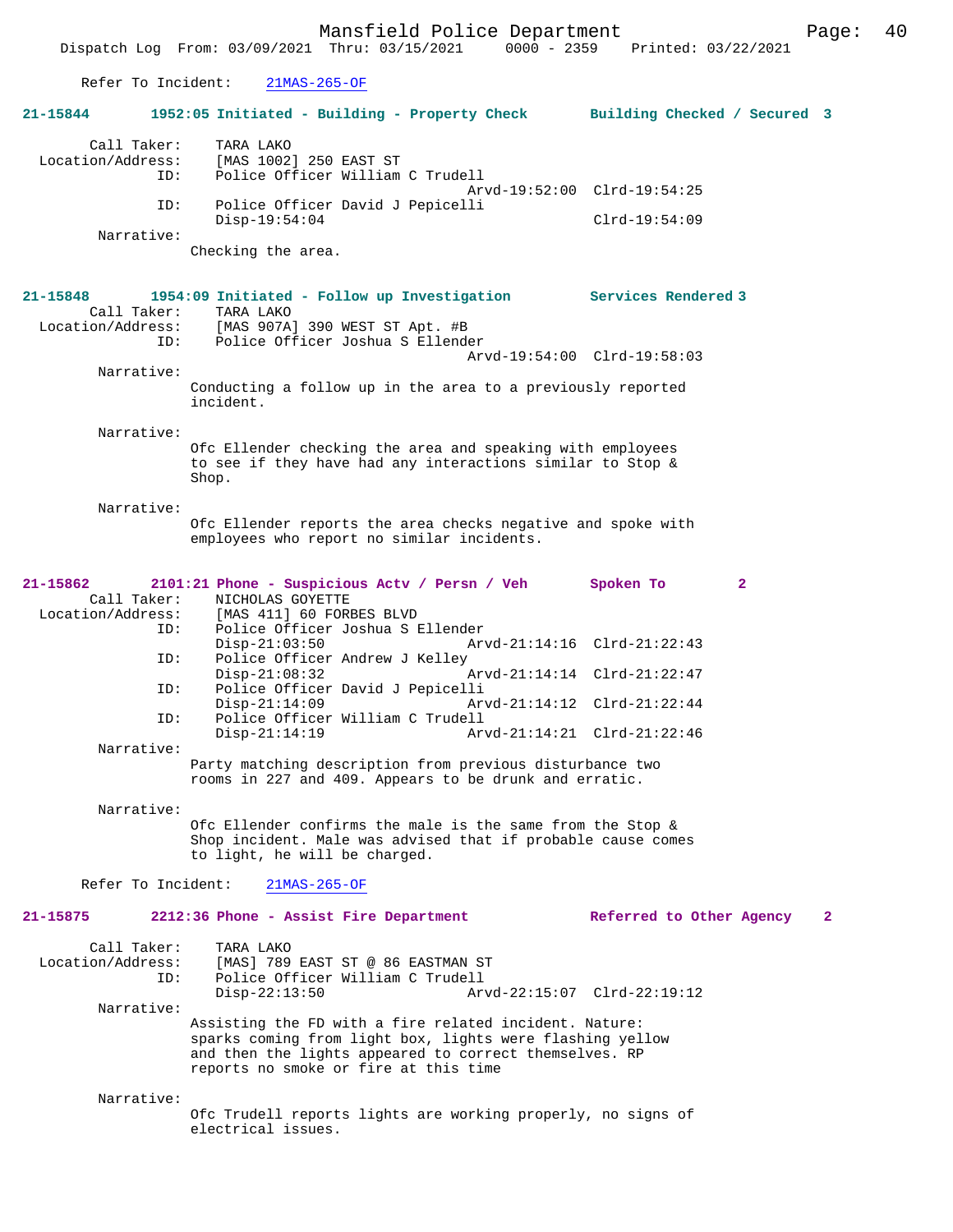Narrative:

MELD and DPW responding to inspect

#### **For Date: 03/15/2021 - Monday**

|                   |                    | 21-15891 0035:47 Other - Assist Fire Department                                                                                          | Referred to Other Agency     | $\mathbf{2}$ |
|-------------------|--------------------|------------------------------------------------------------------------------------------------------------------------------------------|------------------------------|--------------|
|                   | Call Taker:<br>ID: | TARA LAKO<br>Location/Address: [MAS 42] 50 MAPLE ST Apt. #U-C<br>ID: Patrolman David Schepis<br>Patrolman David Schepis<br>Disp-00:36:30 | $Clrd-00:37:04$              |              |
|                   | Narrative:         | Assisting the FD with a fire related incident. Nature:<br>Masterbox activation                                                           |                              |              |
|                   | Narrative:         | Per Sgt Connor, MFD to handle.                                                                                                           |                              |              |
|                   |                    | 21-15903 0202:02 Initiated - Building - Property Check Building Checked / Secured 3                                                      |                              |              |
|                   | Call Taker:        | TARA LAKO<br>Location/Address: [MAS] 4 ERICK RD @ 15 BONNEY LN<br>ID: Patrolman David Schepis                                            | Arvd-02:02:00 Clrd-02:17:41  |              |
|                   | Narrative:         | Checking the area.                                                                                                                       |                              |              |
| 21-15913          |                    | 0217:05 Initiated - Building - Property Check Building Checked / Secured 3                                                               |                              |              |
|                   | Call Taker:<br>ID: | TARA LAKO<br>Location/Address: [MAS 1015] 30 CHAUNCY ST<br>Police Officer Christopher D Sorge                                            | Arvd-02:17:00 Clrd-02:23:08  |              |
|                   | Narrative:         | Checking the area.                                                                                                                       |                              |              |
|                   |                    | 21-15916 0223:16 Initiated - Building - Property Check Building Checked / Secured 3                                                      |                              |              |
| Location/Address: | Call Taker:<br>ID: | TARA LAKO<br>[MAS 411] 60 FORBES BLVD<br>Police Officer Christopher D Sorge                                                              | Arvd-02:23:00 Clrd-02:31:26  |              |
|                   | Narrative:         | Checking the area.                                                                                                                       |                              |              |
|                   |                    | 21-15921 0242:35 Initiated - Building - Property Check Building Checked / Secured 3                                                      |                              |              |
| Location/Address: | Call Taker:<br>ID: | TARA LAKO<br>[MAS 840] 280 SCHOOL ST<br>Police Officer Christopher D Sorge                                                               | Arvd-02:42:00 Clrd-02:57:29  |              |
|                   | Narrative:         | Checking the area.                                                                                                                       |                              |              |
| 21-15926          |                    | 0258:27 Initiated - Building - Property Check                                                                                            | Building Checked / Secured 3 |              |
| Location/Address: | Call Taker:<br>ID: | TARA LAKO<br>[MAS 1002] 250 EAST ST<br>Patrolman Devie Clare<br>Patrolman David Schepis                                                  |                              |              |
|                   | Narrative:         | Checking the area.                                                                                                                       | Arvd-02:58:00 Clrd-03:13:34  |              |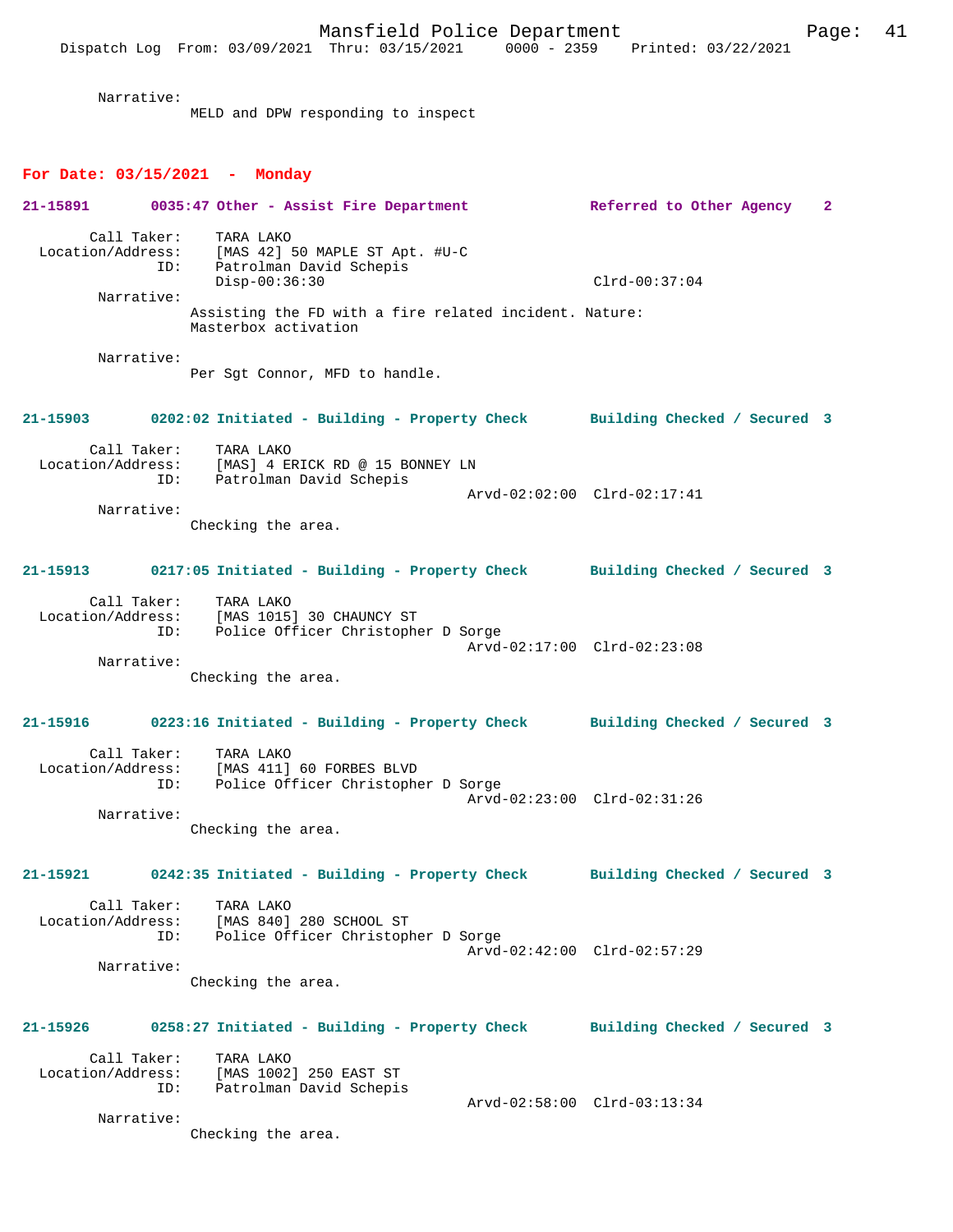**21-15940 0329:30 Initiated - Parking Violations Services Rendered 3**  Call Taker: TARA LAKO Location/Address: [MAS] NORTH MAIN ST ID: Police Officer Nicole P Newport Arvd-03:29:00 Clrd-03:44:44 Narrative: Ofc Newport reports no violations. **21-15941 0340:25 Initiated - Building - Property Check Building Checked / Secured 3** Call Taker: JEFFREY KEEFE Vicinity of: [MAS 907E] 390 WEST ST ID: Police Officer Christopher D Sorge Arvd-03:40:00 Clrd-03:45:12 Narrative: Checking the area. **21-15944 0405:24 Initiated - Building - Property Check Building Checked / Secured 3** Call Taker: TARA LAKO Location/Address: [MAS 411] 60 FORBES BLVD ID: Police Officer Christopher D Sorge Arvd-04:05:00 Clrd-04:14:31 Narrative: Checking the area hotels. **21-15945 0405:56 Initiated - Building - Property Check Building Checked / Secured 3** Call Taker: TARA LAKO Location/Address: [MAS 834] 261 CHAUNCY ST ID: Police Officer Nicole P Newport Arvd-04:05:00 Clrd-04:09:52 Narrative: Checking the area. **21-15947 0410:08 Initiated - Building - Property Check Building Checked / Secured 3** Call Taker: TARA LAKO Location/Address: [MAS] COPELAND DR ID: Police Officer Nicole P Newport Arvd-04:10:00 Clrd-04:25:34 Narrative: Checking the area. **21-15966 0752:19 Phone - Suspicious Actv / Persn / Veh Services Rendered 2**  Call Taker: MATTHEW BOMES<br>Vicinity of: [MAS] RTE 140 Vicinity of: [MAS] RTE 140 SB ID: Sergeant Thomas R Connor Disp-07:54:56 Clrd-07:55:15 ID: Police Officer David W Kinahan Disp-07:57:54 Arvd-08:00:53 Clrd-08:06:30 Narrative: 140 south past the school st lights by the bend before 495s for a dog grate on the wood line. Narrative: Crate was discarded on the side of the road. Mass DOT will be contacted to avoid further calls. Narrative: Mass DOT stated they'll send someone out.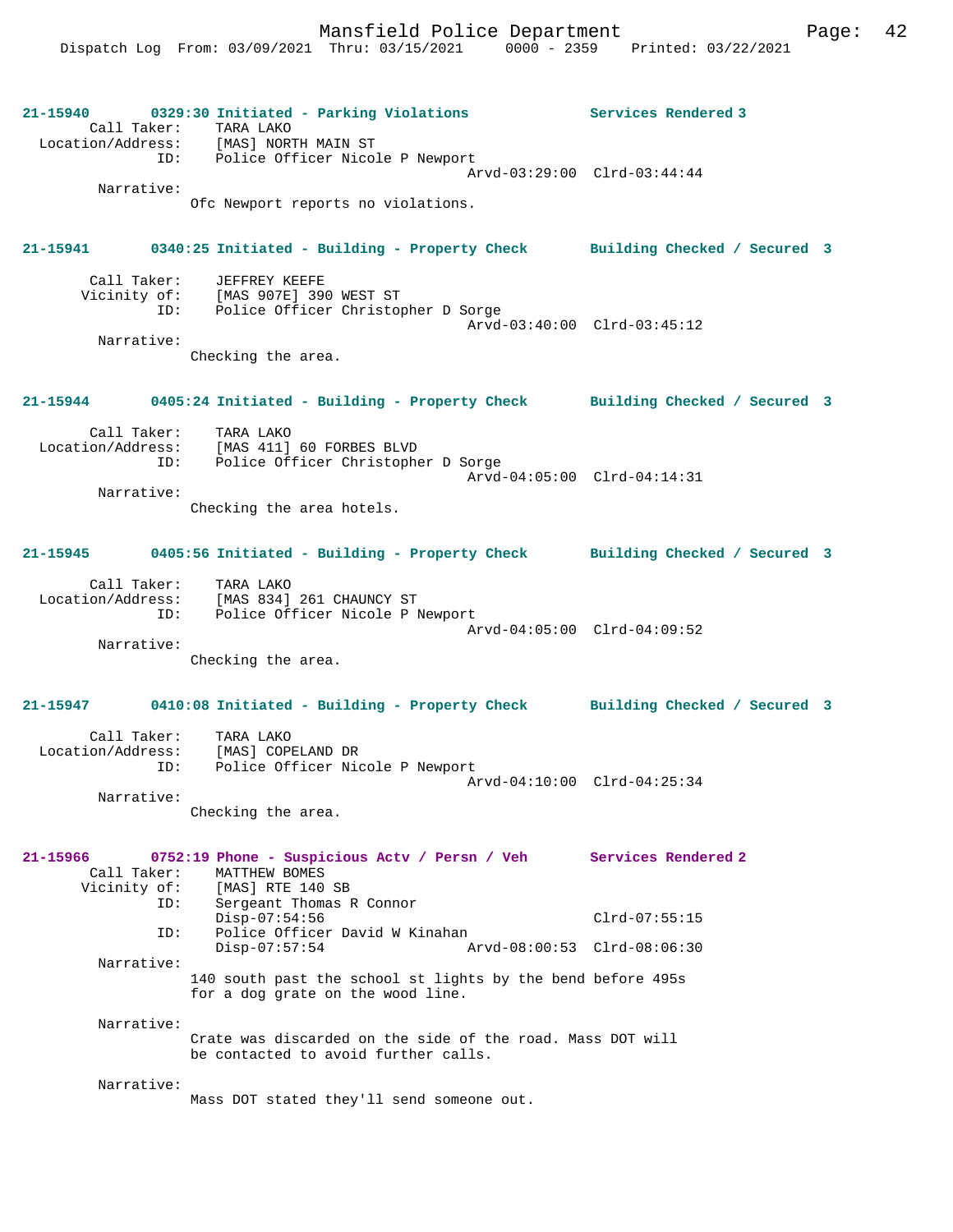**21-15968 0816:00 911 - Motor Veh Acc - No Injury Citation / Warning Issued 1** Call Taker: Jarred Kohler<br>Location/Address: [MAS] 280 SCH [MAS] 280 SCHOOL ST @ 100 RTE 140 SB ID: Police Officer Matthew A Souza Disp-08:18:09 Clrd-08:23:31 ID: Police Officer David W Kinahan Disp-08:18:33 Arvd-08:23:26 Clrd-08:56:18 Vehicle: WHI 2018 MERZ UT GLC300 Reg: PC MA 9ZL324 VIN: WDC0G4KB9JV113171 Vehicle: GRY 2017 TOYT RAV4 Reg: PC MA 1SK851 VIN: 2T3DFREV6HW694709 Narrative: Two car MVA, no fluids Narrative: Report taken, no injuries or tows needed. Citation given to owner with expired registration. Refer To Accident: 21MAS-77-AC **21-15970 0825:10 Initiated - Building - Property Check Building Checked / Secured 3** Call Taker: Jarred Kohler Location/Address: [MAS 1002] 250 EAST ST Location/Address: [MAS 1002] 250 EAST ST<br>ID: Police Officer Gregg S Kennedy Arvd-08:25:00 Clrd-08:57:01 Narrative: Checking the area. **21-15977 0836:02 Phone - Road Hazards Referred to Other Agency 3** Call Taker: Kieran M Ruth Location/Address: [MAS] NORTH MAIN ST ID: Police Officer Patrick J Pennie Disp-08:39:24 Arvd-08:49:36 Clrd-09:22:22 ID: Police Officer David W Kinahan Arvd-09:22:00 Clrd-09:22:05 Narrative: Out for the report of a tree hanging into the roadway just before the Foxboro town line Narrative: Small tree in the road way. Requested for the light department. Narrative: Electric company notified. M10 waiting for arrival. Narrative: Light department is on scene Narrative: Tree has been removed. **21-15981 0857:10 Initiated - Building - Property Check Citation / Warning Issued 3** Call Taker: Jarred Kohler Location/Address: [MAS 2] 60 FORBES BLVD ID: Police Officer Matthew A Souza Arvd-08:57:00 Clrd-09:08:46 Narrative: Checking the area. **21-15989 0951:43 Initiated - Building - Property Check Services Rendered 3**  Call Taker: Jarred Kohler<br>Location/Address: [MAS 840] 280 Location/Address: [MAS 840] 280 SCHOOL ST ID: Police Officer Matthew A Souza ID: Police Officer Matthew A Souza<br>Arvd-09:51:00 Clrd-10:21:13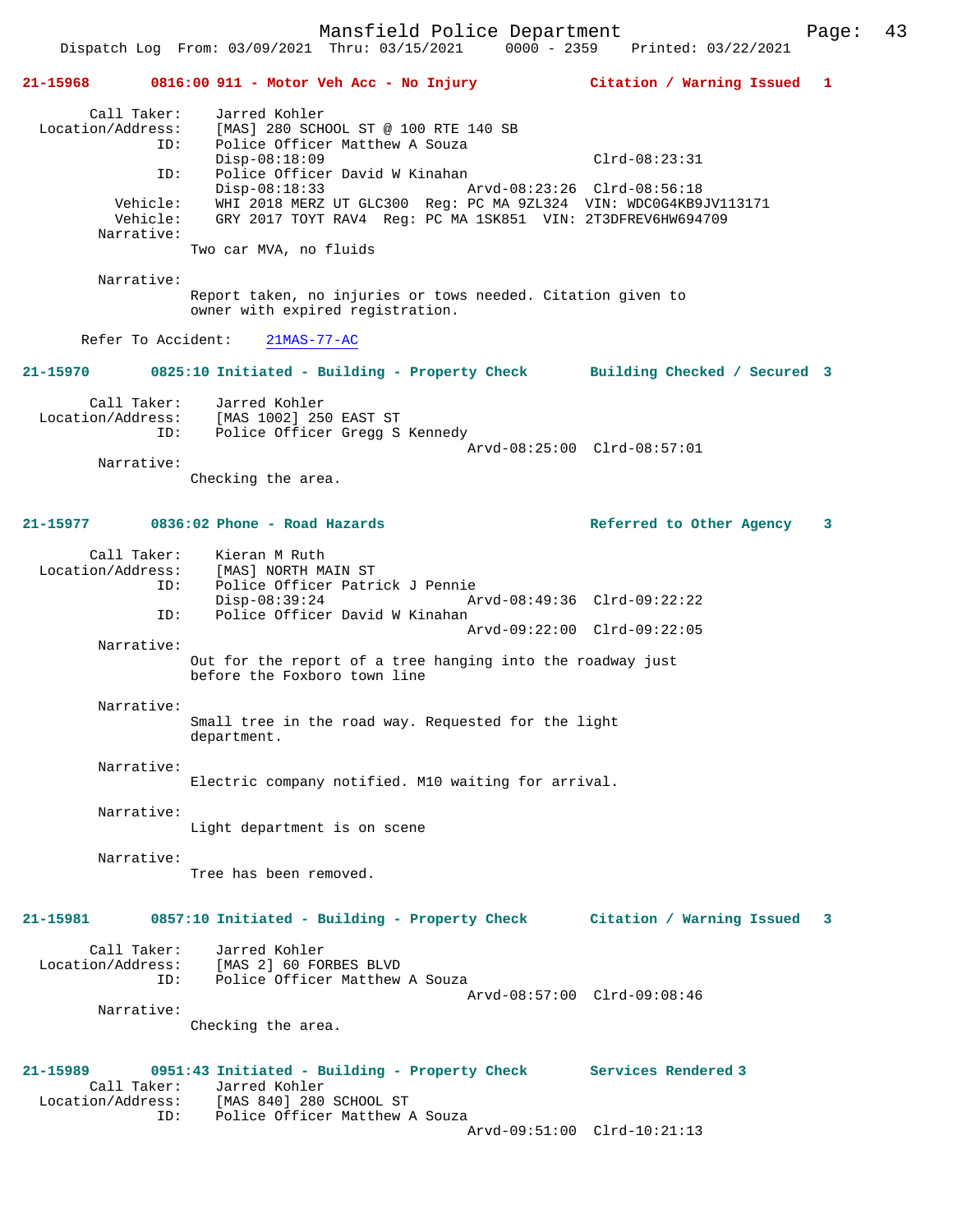|                                                       | Mansfield Police Department<br>Dispatch Log From: 03/09/2021 Thru: 03/15/2021                                                                   | $0000 - 2359$<br>Printed: 03/22/2021                       | 44<br>Page: |
|-------------------------------------------------------|-------------------------------------------------------------------------------------------------------------------------------------------------|------------------------------------------------------------|-------------|
| Narrative:                                            | Checking the area.                                                                                                                              |                                                            |             |
| 21-16006<br>Call Taker:<br>Location/Address:<br>ID:   | 1056:21 Phone - Well Being Check<br>Emily Archer<br>[MAS 2] 60 FORBES BLVD Apt. #221<br>Police Officer Matthew A Souza                          | Spoken To<br>3                                             |             |
| ID:<br>ID:                                            | $Disp-10:59:22$<br>Police Officer Patrick J Pennie<br>$Disp-10:59:27$<br>Sergeant Brian P Thibault                                              | Arvd-11:01:25 Clrd-11:11:08<br>Arvd-11:03:05 Clrd-11:11:10 |             |
| Narrative:                                            | $Disp-11:03:01$<br>Caller requesting a well being check, they saw a female take<br>pills in the bathroom on Facebook live, and are requesting a | Arvd-11:03:04 Clrd-11:11:12                                |             |
| Narrative:                                            | well being check.<br>M9 spoke with female party, stated she took two prescribed<br>pills of Klonopin, officers confirmed prescription and party |                                                            |             |
| 21-16011                                              | denied any assistance.<br>1114:21 Radio - Building - Property Check                                                                             | Building Checked / Secured 3                               |             |
| Call Taker:<br>Location/Address:<br>ID:<br>Narrative: | Emily Archer<br>[MAS 4] 31 HAMPSHIRE ST<br>Police Officer Patrick J Pennie<br>$Disp-11:14:52$                                                   | Arvd-11:16:30 Clrd-11:21:05                                |             |
|                                                       | Checking the area.                                                                                                                              |                                                            |             |
| 21-16016<br>Call Taker:                               | 1124:31 Initiated - Motor Vehicle Stop<br>Jarred Kohler                                                                                         | Citation / Warning Issued                                  | 3           |
| Location/Address:<br>ID:<br>Vehicle:                  | [MAS] 149 OAKLAND ST<br>Sergeant Brian P Thibault<br>BLK 2008 FORD FOCUS Reg: PC MA 1BAP87 VIN: 1FAHP34NX8W276707                               | Arvd-11:24:00 Clrd-11:29:49                                |             |
| Narrative:                                            | out with myst                                                                                                                                   |                                                            |             |
| Narrative:                                            | citation issued to the RO for failure to inspect.                                                                                               |                                                            |             |
| $21 - 16023$<br>$\overline{2}$<br>Call Taker:         | 1200:30 Phone - 911 Hang-ups & Verifications<br>APRIL LEHANE                                                                                    | Confirmed misdial/Accdntl Call                             |             |
| Location/Address:<br>ID:                              | [MAS 422] 15 PARK ST Apt. #309<br>Police Officer Patrick J Pennie<br>$Disp-12:01:37$                                                            | Arvd-12:05:09 Clrd-12:09:47                                |             |
| Narrative:                                            | Checking on a 911 hang up                                                                                                                       |                                                            |             |
| Narrative:                                            | CP stated he was checking to see if his Medic Alert phone<br>still works                                                                        |                                                            |             |

Narrative:

M10 confirmed accidental.

# **21-16027 1215:24 Phone - 911 Hang-ups & Verifications Unfounded/Unverifed 2**

 Call Taker: APRIL LEHANE Location/Address: [MAS 840I140C] 280 SCHOOL ST Apt. #I140 ID: Police Officer Patrick J Pennie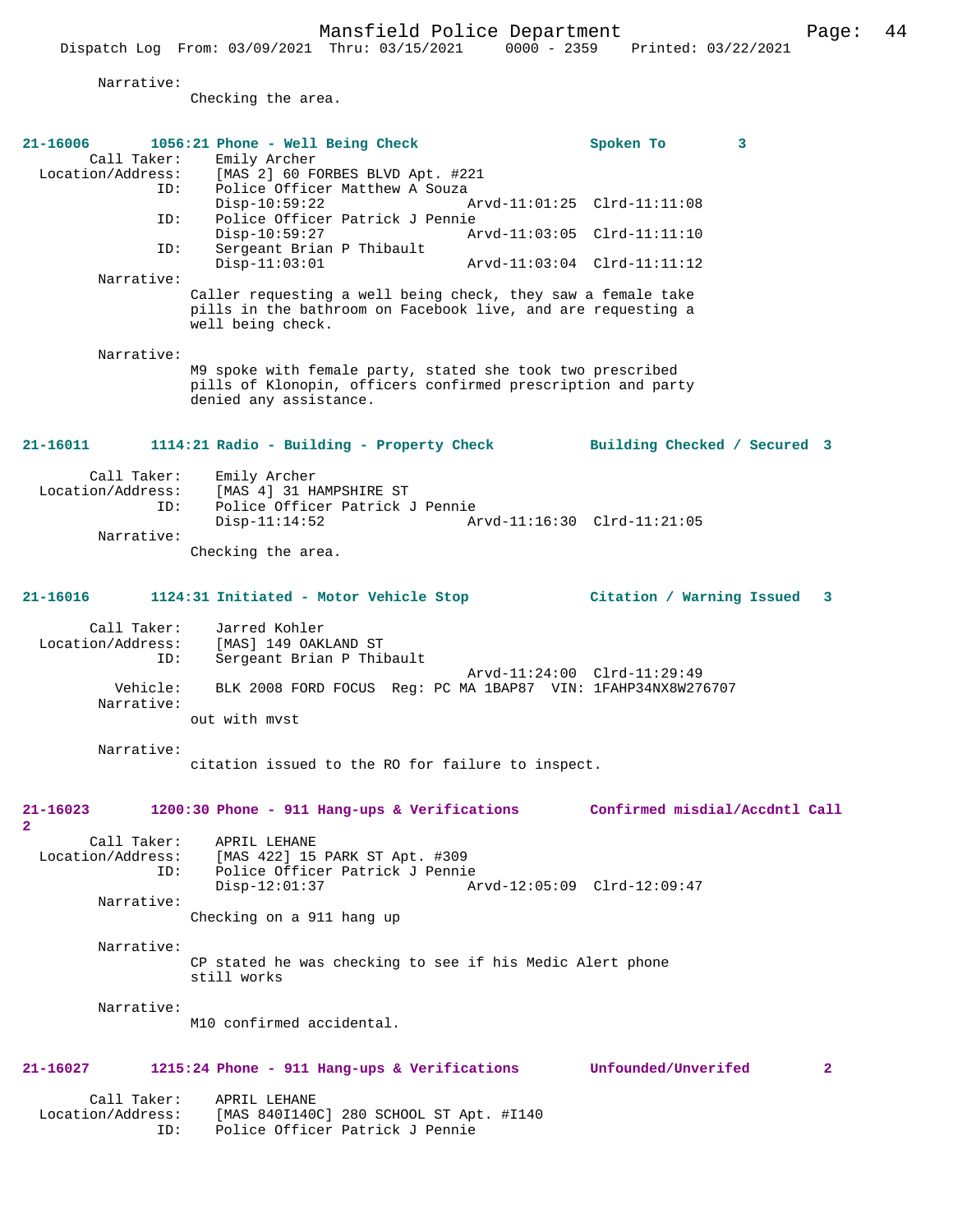|                          | Mansfield Police Department                                                                |                             |                               | Page: | 45 |
|--------------------------|--------------------------------------------------------------------------------------------|-----------------------------|-------------------------------|-------|----|
|                          | Dispatch Log From: 03/09/2021 Thru: 03/15/2021 0000 - 2359 Printed: 03/22/2021             |                             |                               |       |    |
|                          | $Disp-12:20:46$                                                                            | Arvd-12:28:06 Clrd-12:31:27 |                               |       |    |
| Narrative:               | Checking on a 911 hang up                                                                  |                             |                               |       |    |
| Narrative:               |                                                                                            |                             |                               |       |    |
|                          | Call back to store confirms there is no emergency there                                    |                             |                               |       |    |
| Narrative:               |                                                                                            |                             |                               |       |    |
|                          | M10 spoke with the manager and did a walk through, nothing<br>found.                       |                             |                               |       |    |
| 21-16032                 | 1232:12 Initiated - Motor Vehicle Stop                    Citation / Warning Issued        |                             |                               | 3     |    |
| Call Taker:<br>ID:       | Jarred Kohler<br>Location/Address: [MAS 966] 99 MAPLE ST<br>Police Officer Gregg S Kennedy |                             |                               |       |    |
| Vehicle:                 | GRY 2016 CHRY VA TOWNAN Reg: PC MA 4ZZ477 VIN: 2C4RC1BG4GR118664                           | Arvd-12:32:00 Clrd-12:38:16 |                               |       |    |
| Narrative:               | out with myst                                                                              |                             |                               |       |    |
|                          |                                                                                            |                             |                               |       |    |
| Narrative:               | OP cited for speed.                                                                        |                             |                               |       |    |
|                          |                                                                                            |                             |                               |       |    |
| 21-16040                 | 1346:16 Initiated - Community Policing<br>Call Taker: Jarred Kohler                        |                             | Services Rendered 3           |       |    |
| ID:                      | Location/Address: [MAS 1002] 250 EAST ST<br>Police Officer Gregg S Kennedy                 |                             |                               |       |    |
|                          |                                                                                            | Arvd-13:46:00 Clrd-13:57:02 |                               |       |    |
| Narrative:               | standing by for buses                                                                      |                             |                               |       |    |
|                          |                                                                                            |                             |                               |       |    |
| 21-16071<br>2.           | 1615:50 Phone - 911 Hang-ups & Verifications Confirmed misdial/Accdntl Call                |                             |                               |       |    |
| Call Taker:              | Jarred Kohler<br>Location/Address: [MAS 245] 307 NORTH MAIN ST                             |                             |                               |       |    |
| ID:                      | Police Officer Joshua S Ellender                                                           |                             | $Clrd-16:22:05$               |       |    |
|                          | $Disp-16:17:50$<br>Police Officer Derek M Stark                                            |                             |                               |       |    |
| ID:                      | Police Officer Danielle C Titus<br>$Disp-16:22:02$                                         | Arvd-16:27:27 Clrd-16:31:00 |                               |       |    |
| Narrative:               | Checking on a 911 hang up.                                                                 |                             |                               |       |    |
| Narrative:               |                                                                                            |                             |                               |       |    |
|                          | M12 confirmed accidental.                                                                  |                             |                               |       |    |
|                          |                                                                                            |                             |                               |       |    |
| 21-16075<br>Call Taker:  | 1640:07 Walk-In - Assist Citizen - P S A<br>Support Staff Heather A Sullivan               |                             | Summons                       | 3     |    |
| Location/Address:<br>ID: | [MAS 451B] 500 EAST ST<br>Police Officer Andrew J Kelley                                   |                             |                               |       |    |
| ID:                      | $Disp-16:42:24$<br>Police Officer David J Pepicelli                                        | Arvd-16:42:35 Clrd-17:18:48 |                               |       |    |
|                          | $Disp-16:42:29$                                                                            | Arvd-16:42:32 Clrd-17:18:58 |                               |       |    |
| Narrative:               | Walk in requesting to speak with on officer. No further                                    |                             |                               |       |    |
|                          | information given. Ofc. Kelley and Pepicelli to speak with<br>the RP.                      |                             |                               |       |    |
| Refer To Summons:        | $21MAS-93-AR$                                                                              |                             |                               |       |    |
| Summons:<br>Address:     | MOORE, JASON<br>23 FRANCIS AVE Apt. #04 MANSFIELD, MA                                      |                             |                               |       |    |
| Aqe:<br>Charges:         | 38<br>A&B                                                                                  |                             |                               |       |    |
| 21-16085                 | 1702:22 Phone - Suspicious Actv / Persn / Veh                                              |                             | Prisoner Monitored/Released 2 |       |    |
|                          |                                                                                            |                             |                               |       |    |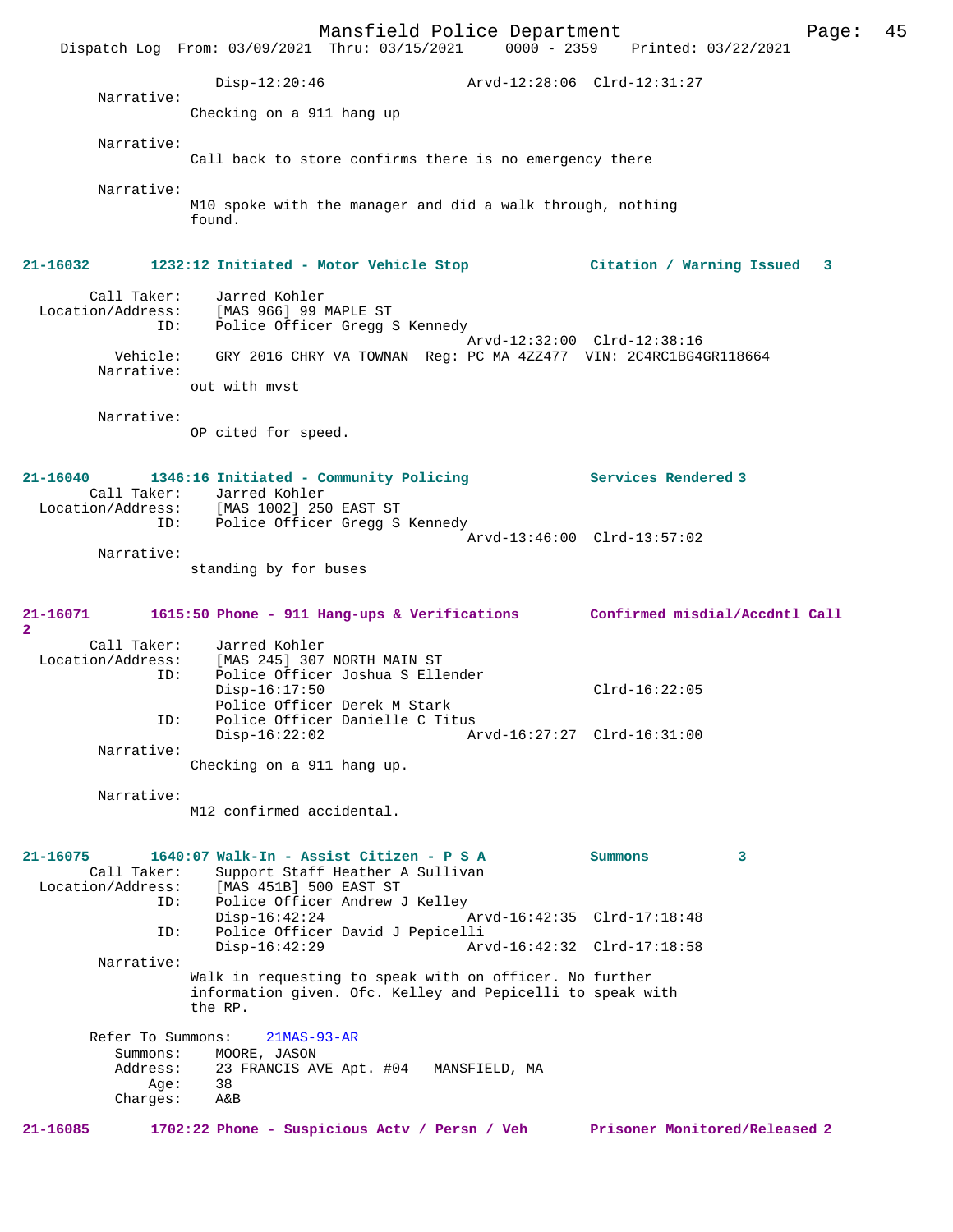| Call Taker:<br>Location/Address:   | William Casey<br>[MAS 840J160A] 280 SCHOOL ST Apt. #J160                                                                                                                                                                |
|------------------------------------|-------------------------------------------------------------------------------------------------------------------------------------------------------------------------------------------------------------------------|
| ID:<br>ID:                         | Police Officer Danielle C Titus<br>$Disp-17:04:01$<br>Arvd-17:10:09 Clrd-19:37:27<br>Police Officer Joshua S Ellender                                                                                                   |
|                                    | $Disp-17:04:13$<br>Arvd-17:07:48 Clrd-22:35:53<br>Police Officer Derek M Stark                                                                                                                                          |
| ID:                                | Executive Lieutenant Francis W Archer JR<br>$Disp-17:06:44$<br>Arvd-17:06:46 Clrd-19:39:06                                                                                                                              |
| ID:                                | Sergeant Jeffrey G Bombard<br>$Disp-17:09:48$<br>Arvd-17:09:50 Clrd-17:30:54                                                                                                                                            |
| ID:<br>ID:                         | Police Officer Andrew J Kelley<br>$Disp-17:18:52$<br>Arvd-17:18:54 Clrd-18:15:24<br>Police Officer David J Pepicelli                                                                                                    |
| ID:                                | $Disp-17:19:02$<br>Arvd-17:19:03 Clrd-22:35:50<br>Police Officer Derek M Stark                                                                                                                                          |
| Vehicle:<br>Towed:<br>Released To: | $Disp-22:38:45$<br>Arvd-22:38:48 Clrd-03/16/2021 @ 01:09:10<br>GRY 2004 TOYT COROLL Reg: PC MA 22FR22 VIN: 2T1BR32E64C295884<br>For: Arrest By: Central Street Garage To: Police Station<br>EKMAN On: 03/17/2021 @ 1337 |
| Narrative:                         | CP reports a male party taped over license on the back of<br>vehicle. Silver toyota carolla with two females in the<br>vehicle and male party walking towards kohls                                                     |
| Narrative:                         | Parked to the left of the xfinity store                                                                                                                                                                                 |
| Narrative:                         | Vehicle is headed to the front of kohls                                                                                                                                                                                 |
| Narrative:                         | Male party ran out of store arms full of clothes                                                                                                                                                                        |
| Narrative:                         | Headed toward the exit                                                                                                                                                                                                  |
| Narrative:                         | Car left the parking lot at a high rate of speed out of the<br>mall.                                                                                                                                                    |
| Narrative:                         | M3 staging 140 at school.                                                                                                                                                                                               |
| Narrative:                         | CP has pictures of vehicle                                                                                                                                                                                              |
| Narrative:                         | ML1 has the vehicle stopped at the entrance of the mall,<br>passanger of the vehicle out.                                                                                                                               |
| Narrative:                         | ML1 requesting a tow                                                                                                                                                                                                    |
| Narrative:                         | Central notified and enroute.                                                                                                                                                                                           |
| Narrative:                         | M13, M11, ML1 working with kohls to determine which items<br>were taken.                                                                                                                                                |
| Narrative:                         | M3 transporting 1 male under arrest to the station. 34176                                                                                                                                                               |
| Narrative:                         | m12 1 female under arrest to the station, 47464.                                                                                                                                                                        |
| Narrative:                         | M12 ending, 47467                                                                                                                                                                                                       |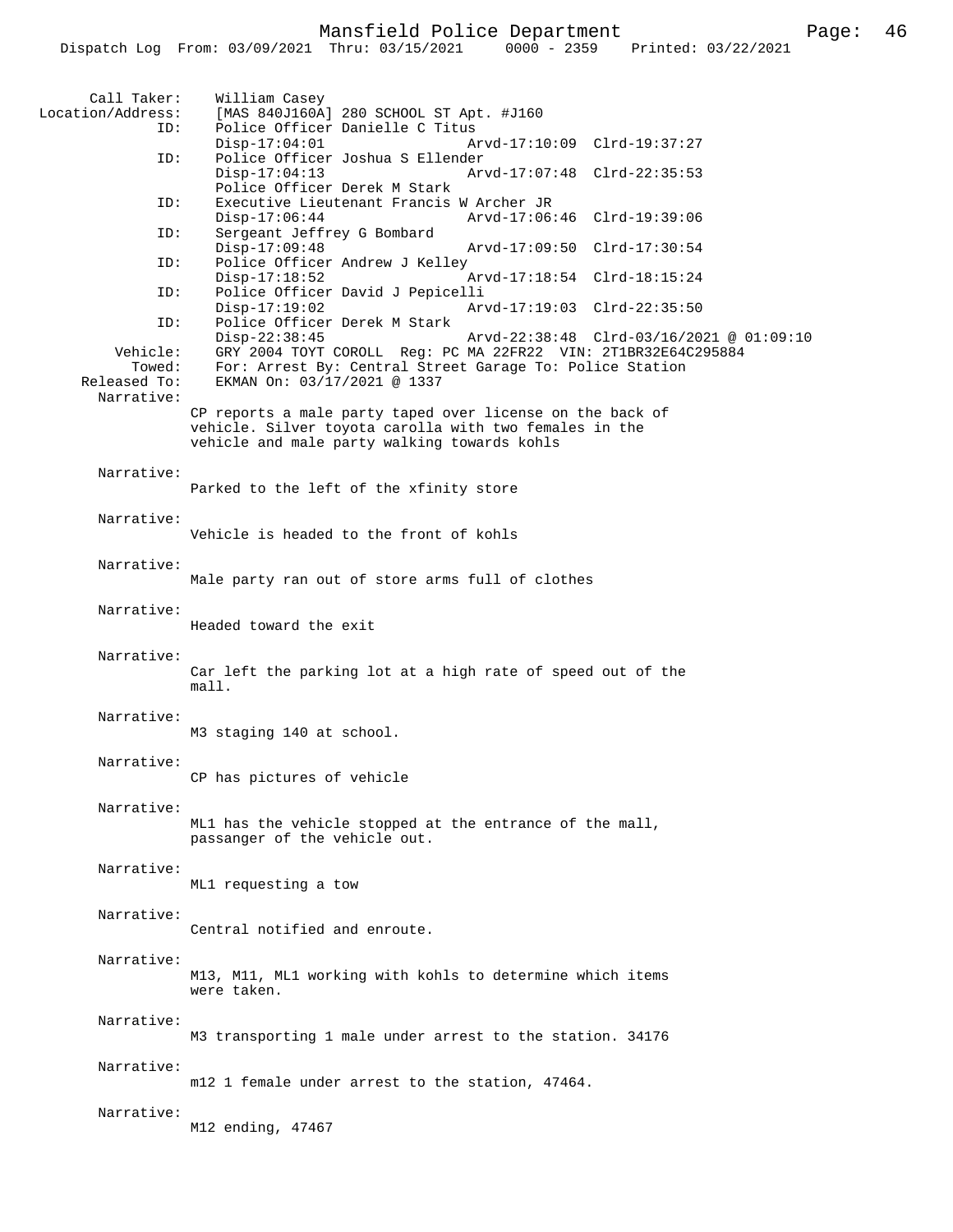Dispatch Log From: 03/09/2021 Thru: 03/15/2021 Narrative: ML1 reporting vehicle towed to the police station for inventory. Narrative: M13 following the vehicle back to the station with the RO on board, starting 84169.8 Narrative: M13 ending at the station 89172.0 Narrative: M11 has a statement from Kohl's assist manager, all merchandise has been photographed and noted. Narrative: Vehicle released to the owner. Narrative: Female prisoner was transported to Sturdy, Ofc Stark out at hospital Refer To Arrest: 21MAS-91-AR Arrest: EKMAN, JARED J<br>Address: 728 MAIN ST 728 MAIN ST MARSHFIELD, MA<br>29 Age:<br>:Charges NUMBER PLATE VIOLATION TO CONCEAL ID SHOPLIFTING BY ASPORTATION, 4TH OFF. Refer To Arrest: 21MAS-92-AR Arrest: EBNER, AMANDA CATHRYN<br>Address: 61 LEACH ST STOUGHT 61 LEACH ST STOUGHTON, MA Age: 29<br>Charges: SHO SHOPLIFTING BY ASPORTATION **21-16098 1831:53 Phone - Disturbance / Gathering Spoken To 1**  Call Taker: William Casey<br>Location/Address: [MAS 837] 266 ess: [MAS 837] 266 NORTH MAIN ST<br>ID: Police Officer Andrew J Kel Police Officer Andrew J Kelley<br>Disp-18:34:17 Disp-18:34:17 <br>Disp-18:34:17 Arvd-18:38:34 Clrd-18:44:08<br>Dice Officer Michael N Fenore Police Officer Michael N Fenore Disp-18:35:01 Arvd-18:38:38 Clrd-18:44:08<br>Vehicle: WHI 2004 CHEV VA EXPRESS G1500 Reg: PC MA 1TWM53 VIN: 1G WHI 2004 CHEV VA EXPRESS G1500 Reg: PC MA 1TWM53 VIN: 1GCFG15X741164492 Narrative: Cp reports painter is causing an issue at the condos and acting very strange. White van with property services on the side Narrative: Cp reports he wants the painter removed and does not have the actual location of where he is inside the building Narrative: Male party was spoken to he may need to return in order to gather some paint and ladder. **21-16100 1846:32 Initiated - Assist Citizen - P S A Services Rendered 3**  Call Taker: JEFFREY KEEFE<br>Location/Address: [MAS 293] 2 C ess: [MAS 293] 2 CHAUNCY ST<br>ID: Police Officer Andrew Police Officer Andrew J Kelley Arvd-18:46:00 Clrd-18:47:47 Narrative: Returning a found dealer plate from yesterday. **21-16105 1917:55 Phone - Suspicious Actv / Persn / Veh Services Rendered 2**  Call Taker: TARA LAKO<br>Location/Address: [MAS] 266 ess: [MAS] 266 NORTH MAIN ST<br>ID: Police Officer Andrew J Police Officer Andrew J Kelley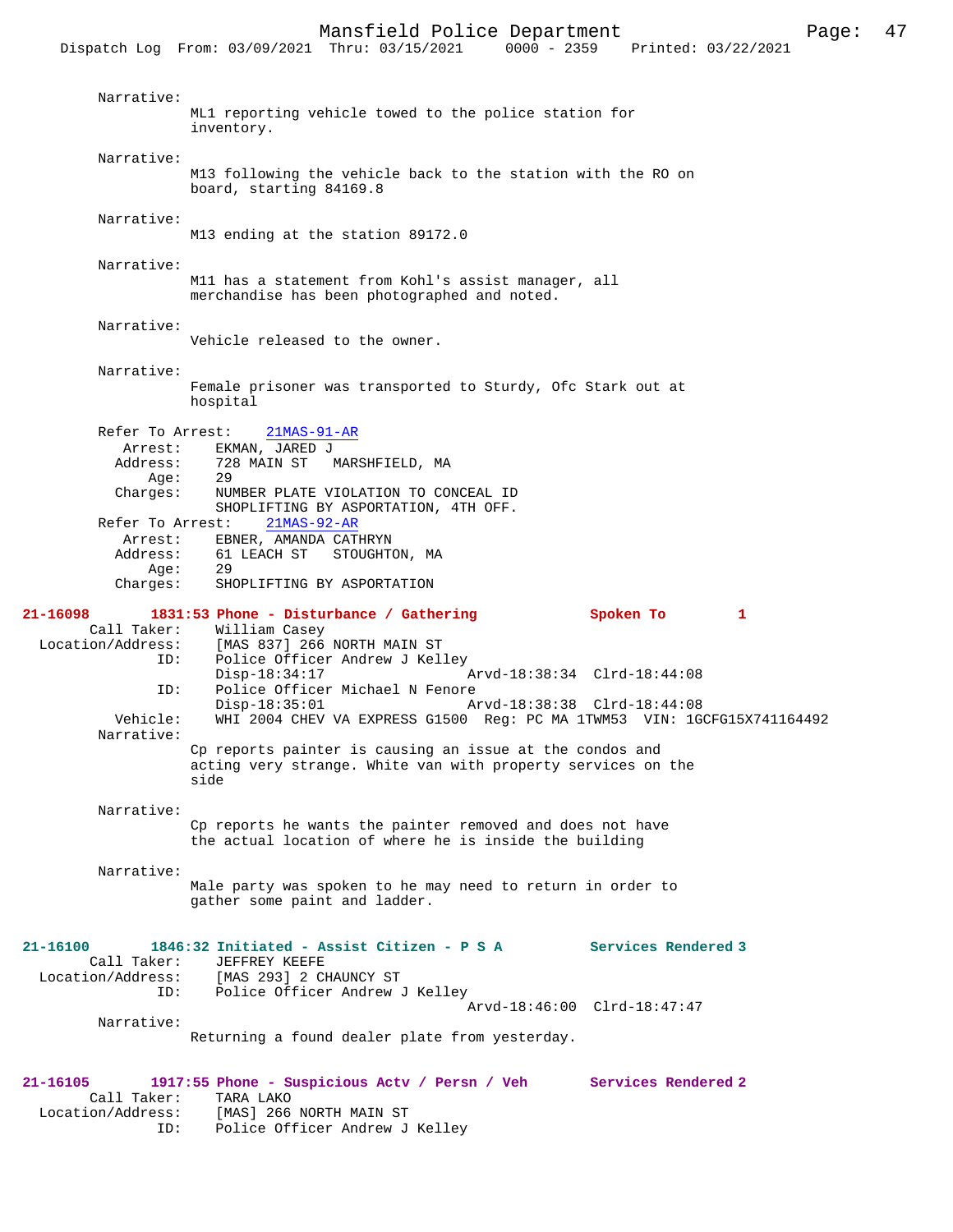Mansfield Police Department Page: 48 Dispatch Log From: 03/09/2021 Thru: 03/15/2021 0000 - 2359 Printed: 03/22/2021 Disp-19:21:13 Arvd-19:33:35 Clrd-19:33:39 ID: Sergeant Jeffrey G Bombard Disp-19:21:17<br>Vehicle: WHI 2004 CHEV VA EXPRESS G1500 Reg: PC MA 1TWM53 VIN: 1G WHI 2004 CHEV VA EXPRESS G1500 Reg: PC MA 1TWM53 VIN: 1GCFG15X741164492 Narrative: RP reporting a painter that was asked to leave is currently still on site in the parking lot. Painter is inside his work van. Narrative: Officers will follow up with the landlord over the access issue. Male operator will get a ride home from his sister. **21-16106 1937:10 Initiated - Motor Vehicle Stop Spoken To 3**  Call Taker: JEFFREY KEEFE Vicinity of: [MAS] 379 PRATT ST ID: Police Officer Andrew J Kelley Arvd-19:37:00 Clrd-19:39:00 ID: Sergeant Jeffrey G Bombard Disp-19:38:09 Arvd-19:38:12 Clrd-19:38:53 WHI 2017 TOYT LL HIGHLA Reg: PC MA 1XBT53 VIN: 5TDJZRFH5HS521364 Narrative: Verbal for inspection sticker. **21-16111 2047:11 Initiated - Building - Property Check Building Checked / Secured 3** Call Taker: JEFFREY KEEFE Vicinity of: [MAS 139] 265 FRUIT ST ID: Police Officer Andrew J Kelley Arvd-20:47:00 Clrd-20:49:06 Narrative: Checking the area. **21-16117 2124:32 Initiated - Building - Property Check Building Checked / Secured 3** Call Taker: JEFFREY KEEFE<br>Vicinity of: [MAS 1002] 250 of: [MAS 1002] 250 EAST ST<br>ID: Police Officer Andrew Instance of Policer Andrew J Kelley Arvd-21:24:00 Clrd-21:39:43 Narrative:

Checking the area.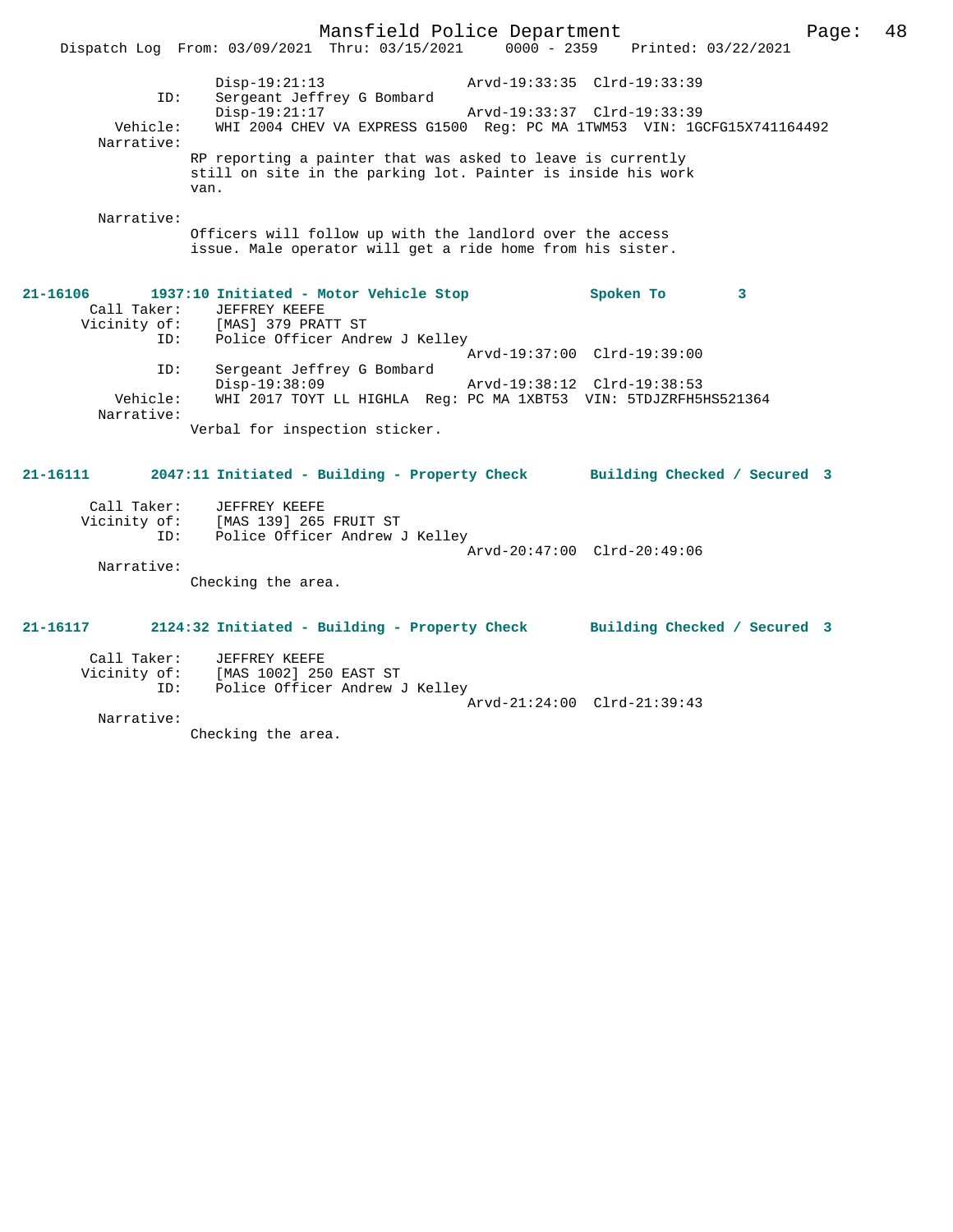# Dispatch Log From: 03/16/2021 Thru: 03/22/2021 0000 - 2359 Printed: 03/29/2021 **For Date: 03/16/2021 - Tuesday Call Number Time Call Reason 6 and Call Reason Action Action Priority 21-16135 0037:47 Walk-In - Assist Citizen - P S A Spoken To 3**  Call Taker: Support Staff Matthew Gately<br>Location/Address: [MAS 451B] 500 EAST ST [MAS 451B] 500 EAST ST Narrative: Walk-in came in to speak with an officer. Sgt. Armstrong will speak with the party. **21-16166 0147:07 Initiated - Building - Property Check Services Rendered 3**  Call Taker: JEFFREY KEEFE Location/Address: [MAS 840] 280 SCHOOL ST ID: Patrolman David Schepis Arvd-01:47:00 Clrd-01:59:29 Narrative: Checking the area. **21-16167 0158:52 Initiated - Building - Property Check Services Rendered 3**  Call Taker: JEFFREY KEEFE<br>Vicinity of: [MAS 992] 660 [MAS 992] 660 EAST ST ID: Police Officer Nicole P Newport Arvd-01:58:00 Clrd-02:13:21 Narrative: Checking the area. **21-16170 0209:30 Initiated - Building - Property Check Services Rendered 3**  Call Taker: TARA LAKO<br>Location/Address: [MAS 281A Location/Address: [MAS 281A] 1 CROCKER ST ID: Police Officer Christopher D Sorge Arvd-02:09:00 Clrd-02:17:28 Narrative: Checking the train station and t lots. **21-16172 0213:29 Initiated - Building - Property Check Building Checked / Secured 3** Call Taker: JEFFREY KEEFE Vicinity of: [MAS] 4 ERICK RD @ 15 BONNEY LN ID: Police Officer Nicole P Newport Arvd-02:13:00 Clrd-02:31:02 Narrative: Checking the area. **21-16173 0215:31 Initiated - Building - Property Check Building Checked / Secured 3** Call Taker: JEFFREY KEEFE Vicinity of: [MAS 907E] 390 WEST ST ID: Patrolman David Schepis Arvd-02:15:00 Clrd-02:31:23 Narrative: Checking the area. **21-16178 0306:25 Initiated - Building - Property Check Services Rendered 3**  Call Taker: JEFFREY KEEFE Vicinity of: [MAS] COPELAND DR ID: Police Officer Christopher D Sorge

Arvd-03:06:00 Clrd-03:10:06

Checking the area.

Narrative:

**21-16181 0349:25 Initiated - Building - Property Check Building Checked / Secured 3**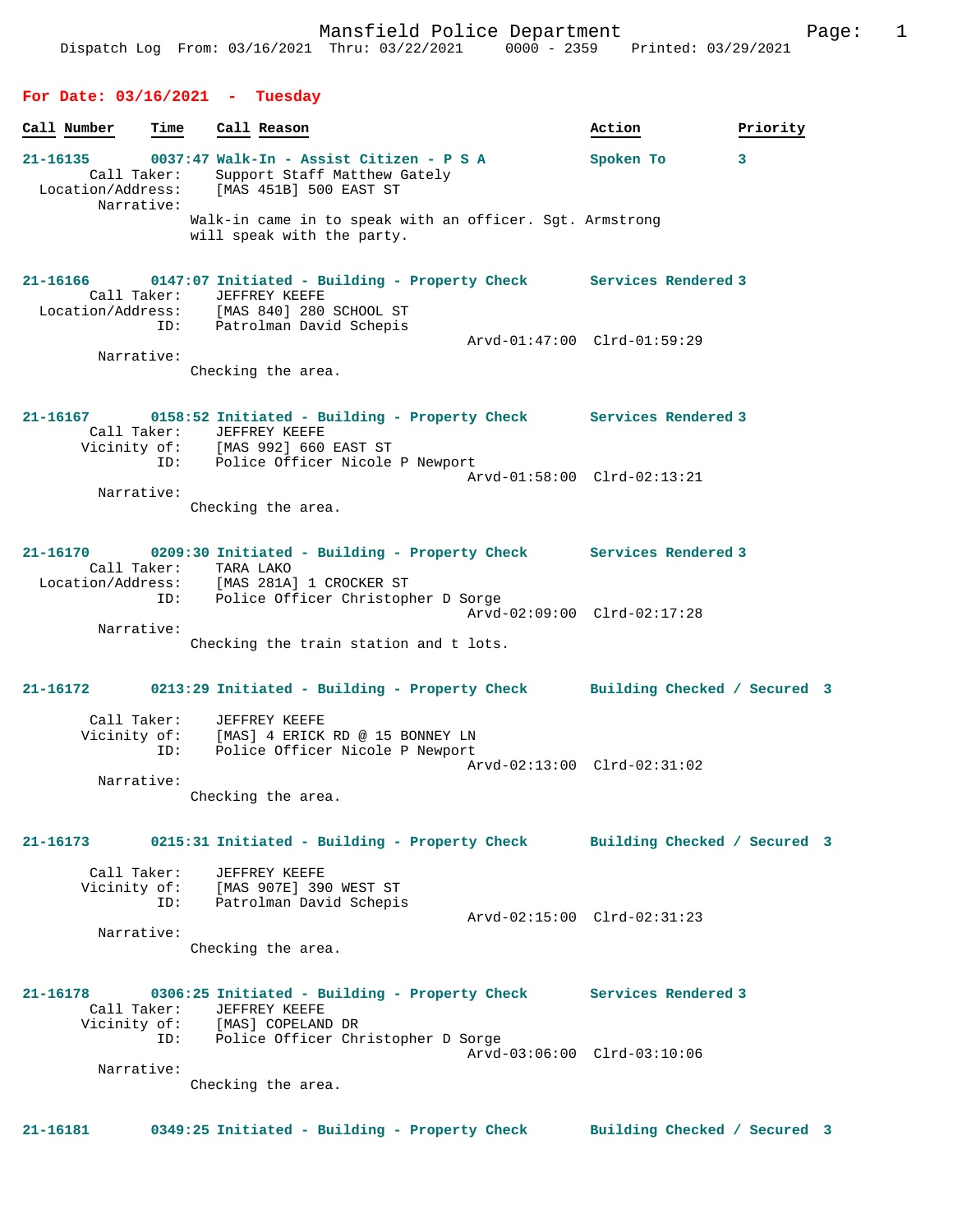|                                  | Dispatch Log From: 03/16/2021 Thru: 03/22/2021                                                          | $0000 - 2359$               | Printed: 03/29/2021            |
|----------------------------------|---------------------------------------------------------------------------------------------------------|-----------------------------|--------------------------------|
| Call Taker:<br>ID:               | JEFFREY KEEFE<br>Vicinity of: [MAS 1002] 250 EAST ST<br>Police Officer Nicole P Newport                 |                             |                                |
|                                  |                                                                                                         |                             | Arvd-03:49:00 Clrd-04:04:29    |
| Narrative:                       |                                                                                                         |                             |                                |
|                                  | Checking the area.                                                                                      |                             |                                |
| 21-16182                         | 0429:20 Initiated - Building - Property Check Building Checked / Secured 3                              |                             |                                |
| Call Taker:                      | JEFFREY KEEFE                                                                                           |                             |                                |
| Location:                        | [MAS] HOTEL CHECK                                                                                       |                             |                                |
| ID:                              | Patrolman David Schepis                                                                                 |                             | Arvd-04:29:00 Clrd-04:43:46    |
| Narrative:                       |                                                                                                         |                             |                                |
|                                  | Checking the area.                                                                                      |                             |                                |
| 21-16194<br>0758                 | Initiated - Parking Violations                                                                          |                             | <b>Services Rendered 3</b>     |
| Call Taker:                      | Animal Control Steven Simonds                                                                           |                             |                                |
| ID:                              | Location/Address: [MAS] 30 HOPE ST @ 176 PARK ST<br>Animal Control Steven Simonds                       |                             |                                |
|                                  |                                                                                                         | Arvd-07:59:43 Clrd-09:11:35 |                                |
| Narrative:                       |                                                                                                         |                             |                                |
|                                  | covering morning crossing quard duty                                                                    |                             |                                |
| 21-16195                         | 0806:17 Phone - 911 Hang-ups & Verifications Services Rendered 2                                        |                             |                                |
| Call Taker:                      | Jarred Kohler                                                                                           |                             |                                |
| Location/Address:<br>ID:         | [MAS 9] 25 COBB ST Apt. #L124<br>Police Officer Nicole M Boldrighini                                    |                             |                                |
|                                  | $Disp-08:09:22$                                                                                         |                             | $Clrd-08:12:27$                |
| ID:                              | Police Officer Nicole M Boldrighini                                                                     |                             |                                |
|                                  | $Disp-08:13:51$                                                                                         | Arvd-08:15:37 Clrd-08:15:39 |                                |
| Narrative:                       | Checking on a 911 hang up. Confirmed accidental. Caller will                                            |                             |                                |
|                                  | meet officer at the front door.                                                                         |                             |                                |
| Narrative:                       |                                                                                                         |                             |                                |
|                                  | Caller called back and nurse is on scene, male party checks.<br>M13 advised and will not be responding. |                             |                                |
| 21-16203<br>0929                 | Initiated - Parking Violations                                                                          |                             | Services Rendered 3            |
| Call Taker:                      | Animal Control Steven Simonds                                                                           |                             |                                |
| Location/Address:                | [MAS] 242 NORTH MAIN ST @ 16 OLD COLONY WAY                                                             |                             |                                |
| ID:                              | Animal Control Steven Simonds                                                                           | Arvd-09:29:43 Clrd-09:47:38 |                                |
| Narrative:                       |                                                                                                         |                             |                                |
|                                  | checking area for parking violations                                                                    |                             |                                |
|                                  |                                                                                                         |                             |                                |
| Narrative:                       | no violations.                                                                                          |                             |                                |
|                                  |                                                                                                         |                             |                                |
| 21-16221<br>1038                 | Initiated - Speed Trailer/Signs Deployed                                                                |                             | Services Rendered 3            |
| Call Taker:                      | Animal Control Steven Simonds                                                                           |                             |                                |
| Location/Address:                | [MAS] NORTH MAIN ST                                                                                     |                             |                                |
| ID:                              | Animal Control Steven Simonds                                                                           |                             |                                |
| Narrative:                       |                                                                                                         | Arvd-10:38:48 Clrd-10:49:57 |                                |
|                                  | changing batteries on speed signs                                                                       |                             |                                |
|                                  |                                                                                                         |                             |                                |
| 21-16222                         | 1041:54 Phone - 911 Hang-ups & Verifications                                                            |                             | Confirmed misdial/Accdntl Call |
| 2                                |                                                                                                         |                             |                                |
| Call Taker:<br>Location/Address: | MATTHEW BOMES<br>[MAS] 305 FORBES BLVD                                                                  |                             |                                |
| ID:                              | Police Officer Patrick J Pennie                                                                         |                             |                                |
|                                  |                                                                                                         |                             |                                |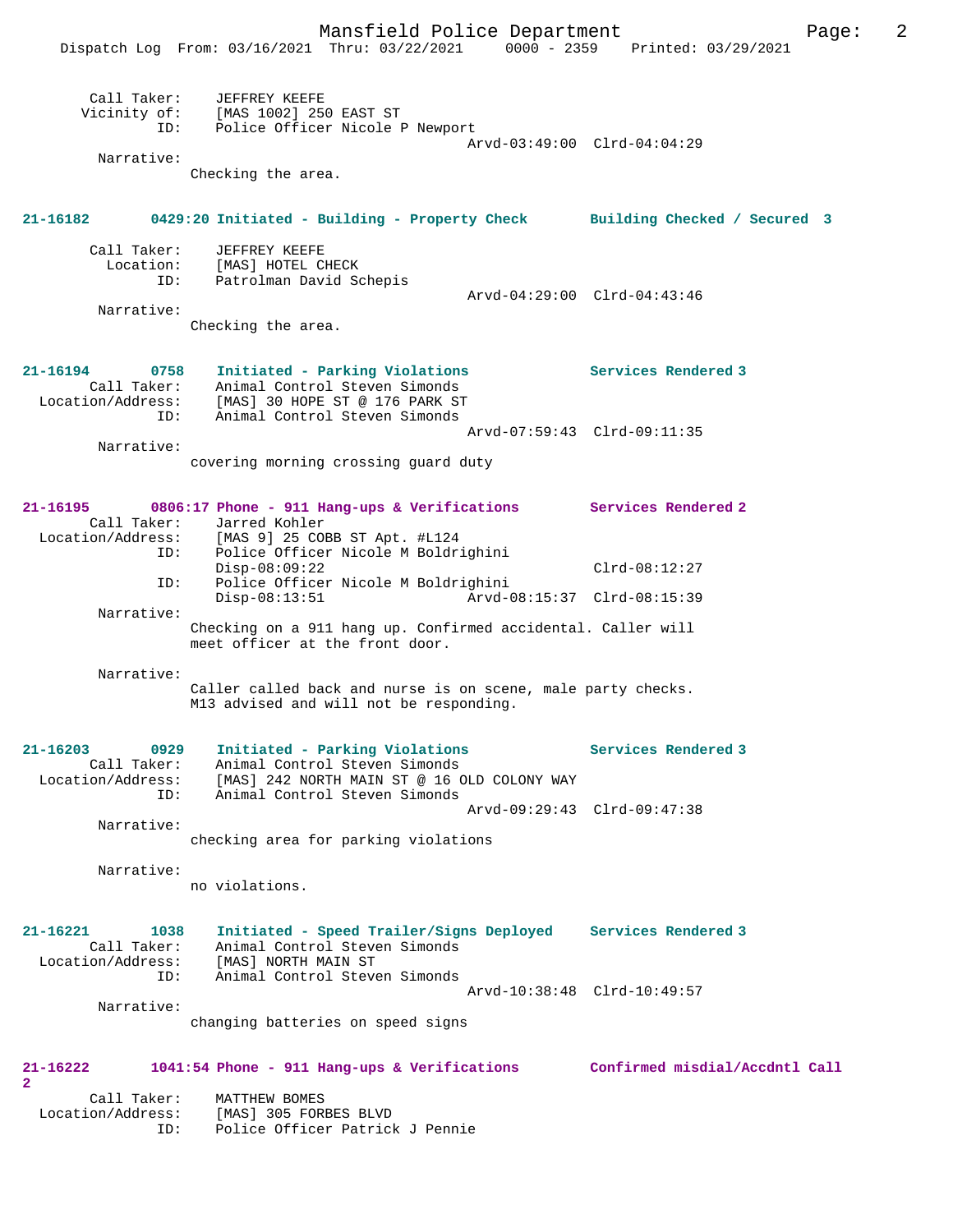Mansfield Police Department Fage: 3 Dispatch Log From: 03/16/2021 Thru: 03/22/2021 0000 - 2359 Printed: 03/29/2021 Disp-10:46:17 Arvd-10:55:14 Clrd-10:59:24 Narrative: Checking on a 911 hang up **21-16224 1050 Initiated - Parking Violations Services Rendered 3**  Call Taker: Animal Control Steven Simonds Location/Address: [MAS] 43 NORTH MAIN ST @ 13 PARK ST ID: Animal Control Steven Simonds Arvd-10:50:23 Clrd-11:46:30 Narrative: checking area for parking violations Narrative: tagged MA 157MN9 on south main by town hall for overtime parking **21-16226 1100:47 Initiated - Building - Property Check Building Checked / Secured 3** Call Taker: Josesph Shebertes Location/Address: [MAS 4] 31 HAMPSHIRE ST ID: Police Officer Patrick J Pennie Arvd-11:00:00 Clrd-11:07:57 Narrative: Checking the area. **21-16227 1106:14 Initiated - Motor Vehicle Stop Citation / Warning Issued 3** Call Taker: Josesph Shebertes Location/Address: [MAS] 110 SPRING ST @ 179 DEAN ST ID: Police Officer Nicole M Boldrighini Arvd-11:06:00 Clrd-11:15:17 Vehicle: GRY 2006 HYUN SONATA Reg: PC MA 9CTK20 VIN: 5NPEU46F26H111674 Narrative: will be out with a vehicle. **21-16228 1119:59 Initiated - Building - Property Check Building Checked / Secured 3** Call Taker: Josesph Shebertes Location/Address: [MAS 2] 60 FORBES BLVD ID: Police Officer Patrick J Pennie Arvd-11:19:00 Clrd-11:25:55 Narrative: Checking the area. **21-16232 1154 Initiated - Parking Violations Services Rendered 3**  Call Taker: Animal Control Steven Simonds Location/Address: [MAS] 255 NORTH MAIN ST @ 8 COTTAGE ST ID: Animal Control Steven Simonds Arvd-11:54:42 Clrd-12:09:00 Narrative: checking area for parking violations Narrative: no violations **21-16240 1233:16 Initiated - Motor Vehicle Stop Citation / Warning Issued 3** Call Taker: Josesph Shebertes Location/Address: [MAS] 99 SOUTH MAIN ST @ 35 SPRING ST Police Officer Nicole M Boldrighini Arvd-12:33:00 Clrd-12:47:54 Vehicle: GRY 2016 JEEP UT CHEROK Reg: PC MA 7ZW386 VIN: 1C4PJMCB3GW366591 Narrative: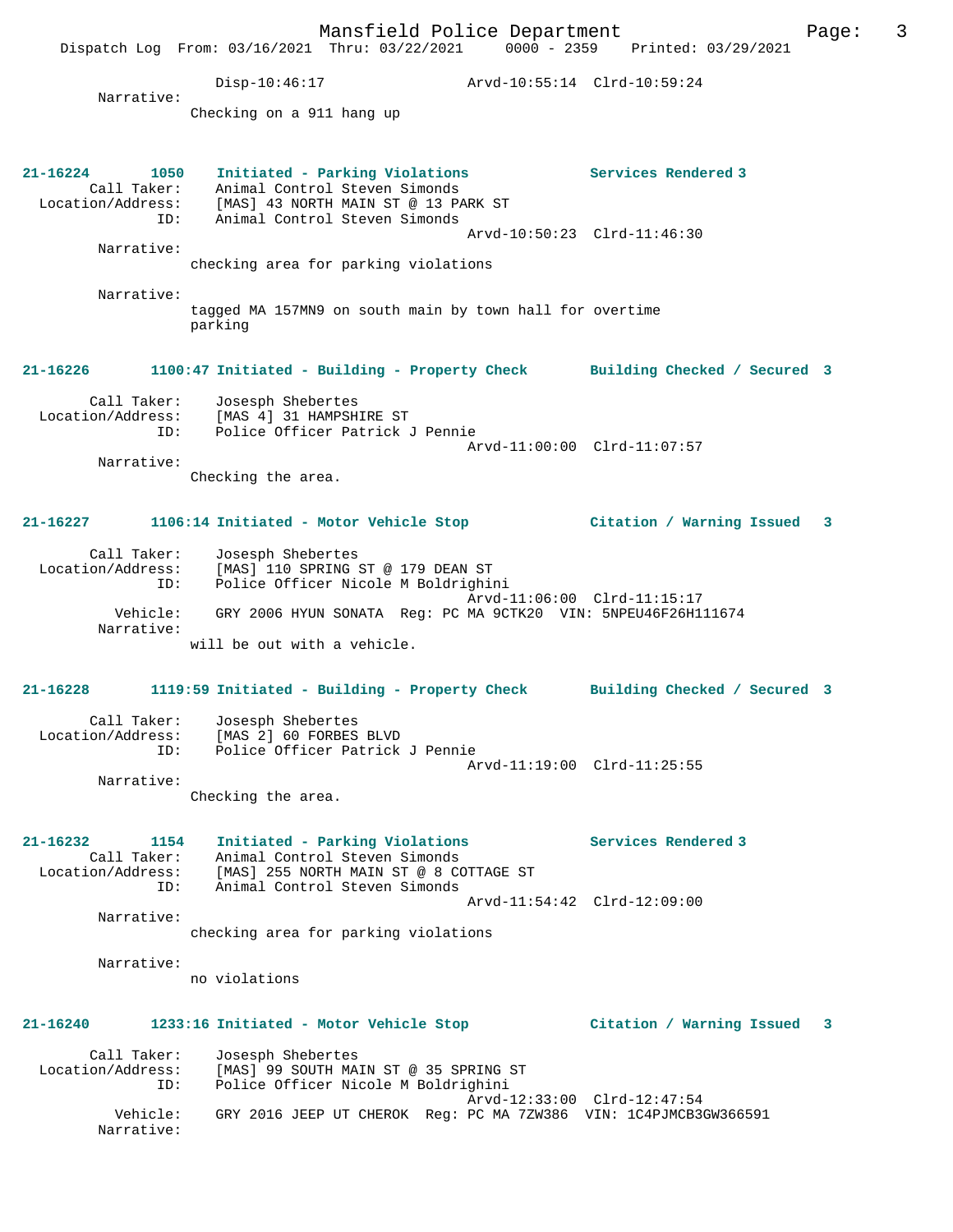Dispatch Log From: 03/16/2021 Thru: 03/22/2021 0000 - 2359 Printed: 03/29/2021 will be out with a vehicle. citation issued to the RO.

|          | Refer To Summons: 21MAS-94-AR          |
|----------|----------------------------------------|
| Summons: | GALVIN, BRANDON T                      |
| Address: | 12 BONNEY LN Apt. #17<br>MANSFIELD, MA |
| Age:     | 33                                     |
| Charges: | UNLICENSED OPERATION OF MV             |

**21-16243 1245 Initiated - Parking Violations Services Rendered 3**  Call Taker: Animal Control Steven Simonds Location/Address: [MAS] 242 NORTH MAIN ST @ 16 OLD COLONY WAY ID: Animal Control Steven Simonds Arvd-12:46:26 Clrd-13:24:55 Narrative:

checking area for parking violations

Narrative:

no violations

### **21-16244 1253:33 Initiated - Motor Vehicle Stop Citation / Warning Issued 3**

 Call Taker: Josesph Shebertes Location/Address: [MAS 1002] 250 EAST ST ID: Police Officer Nicole M Boldrighini Arvd-12:53:00 Clrd-13:03:17 Vehicle: WHI 2014 CHRY VA TOWN Reg: PC MA 5YX734 VIN: 2C4RC1BG1ER433788 Narrative: will be out with a vehicle.

# **21-16248 1310:06 Initiated - Building - Property Check Building Checked / Secured 3**

 Call Taker: Josesph Shebertes Location/Address: [MAS 840] 280 SCHOOL ST ID: Police Officer Patrick J Pennie Arvd-13:10:00 Clrd-13:18:29 Narrative:

Checking the area.

**21-16253 1324 Initiated - Parking Violations Services Rendered 3**  Call Taker: Animal Control Steven Simonds Location/Address: [MAS] 176 PARK ST @ 30 HOPE ST ID: Animal Control Steven Simonds Arvd-13:41:41 Clrd-14:46:40 Narrative:

covering crossing guard duties

**21-16254 1349:31 Initiated - Community Policing Services Rendered 3**  Call Taker: Josesph Shebertes Location/Address: [MAS 1002] 250 EAST ST ID: Sergeant Thomas R Connor Arvd-13:49:00 Clrd-14:05:02 Narrative:

will be out with the busses

**21-16271 1506:52 Initiated - Motor Vehicle Stop Citation / Warning Issued 3**

 Call Taker: APRIL LEHANE Location/Address: [MAS H4364] 255 PRATT ST ID: Police Officer David W Kinahan Arvd-15:06:00 Clrd-15:20:58<br>Vehicle: WHI 2018 HOND CIVIC Reg: PC MA 1SNL67 VIN: 19XFC2F56JE200 WHI 2018 HOND CIVIC Reg: PC MA 1SNL67 VIN: 19XFC2F56JE208912 Narrative: mv stop

Narrative: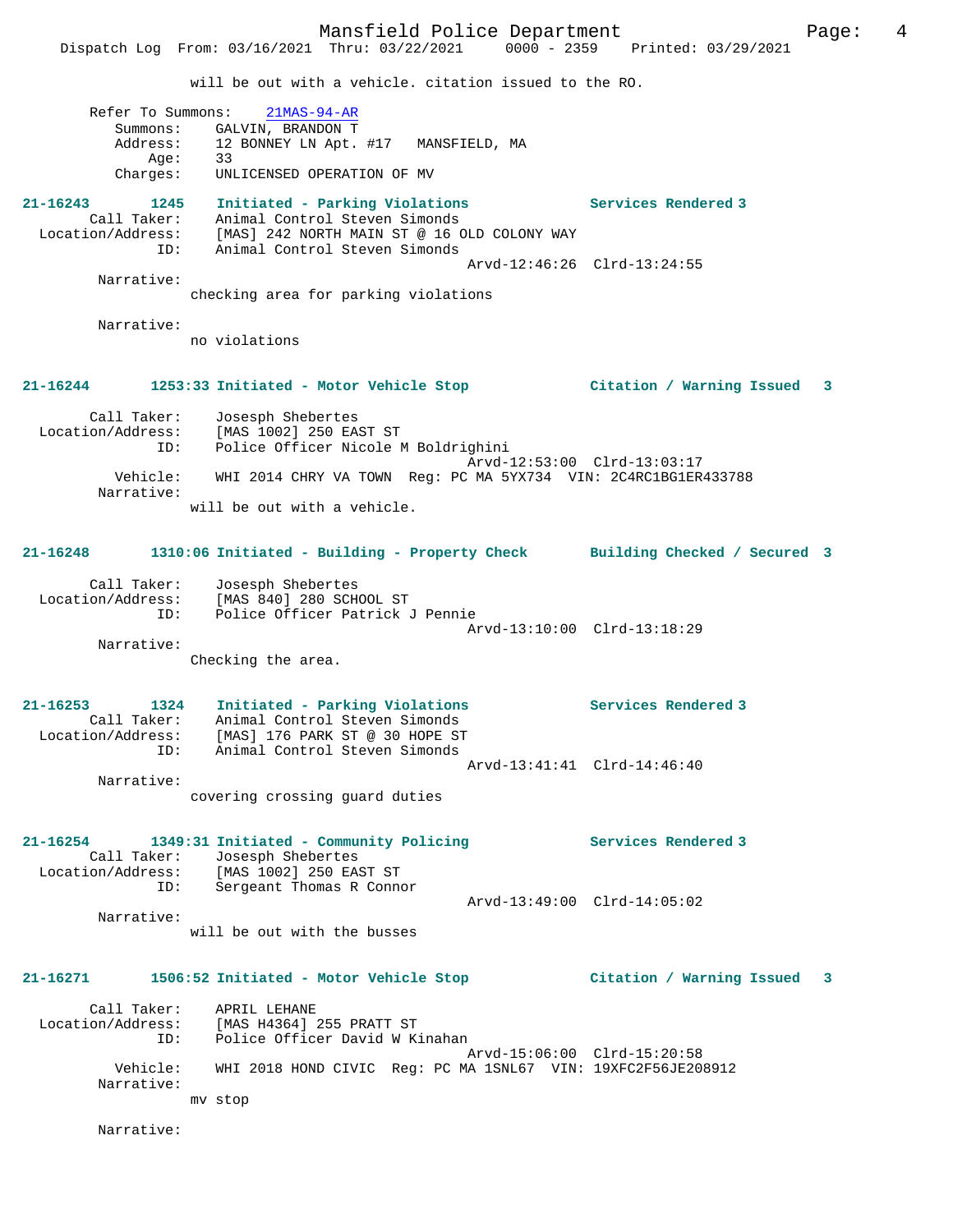citation issued for speed

| 21-16277                                                    | 1537:54 Phone - Assist Fire Department<br>Call Taker: APRIL LEHANE<br>Location/Address: [MAS 840F180A] 280 SCHOOL ST Apt. #F180                                                | Services Rendered 2                           |
|-------------------------------------------------------------|--------------------------------------------------------------------------------------------------------------------------------------------------------------------------------|-----------------------------------------------|
| Narrative:                                                  | ID: Police Officer Patrick J Pennie<br>$Disp-15:38:19$                                                                                                                         |                                               |
|                                                             | Assisting the FD with a fire related incident. Nature: fire<br>alarm activation                                                                                                |                                               |
| 21-16286<br>$\overline{a}$                                  | 1648:53 Phone - 911 Hang-ups & Verifications Confirmed misdial/Accdntl Call                                                                                                    |                                               |
| Call Taker:<br>ID:<br>Narrative:                            | Emily Archer<br>Location/Address: [MAS H3551] 10 GOWARD DR<br>Police Officer Joshua S Ellender<br>$Disp-16:51:16$<br>Police Officer Derek M Stark                              |                                               |
|                                                             | Checking on a 911 accidental, male party will be at the<br>front door.                                                                                                         |                                               |
| 21-16290                                                    | 1704:27 Initiated - Building - Property Check Building Checked / Secured 3                                                                                                     |                                               |
| Call Taker: APRIL LEHANE<br>Location/Address: [MAS] WARE ST | Police Officer Joshua S Ellender<br>ID:<br>Police Officer Derek M Stark                                                                                                        | Arvd-17:04:00 Clrd-17:06:29                   |
| Narrative:                                                  | Checking the area.                                                                                                                                                             |                                               |
| 21-16296                                                    | 1735:24 Initiated - Building - Property Check Building Checked / Secured 3                                                                                                     |                                               |
|                                                             | Call Taker: APRIL LEHANE<br>Location/Address: [MAS 840] 280 SCHOOL ST<br>ID: Police Officer Jay J Sparrow                                                                      | Arvd-17:35:00 Clrd-17:47:52                   |
| Narrative:                                                  | Checking the area.                                                                                                                                                             |                                               |
| $21 - 16301$<br>Location/Address:                           | 1806:35 Initiated - Assist Fire Department Services Rendered 2<br>Call Taker: APRIL LEHANE<br>[MAS] 214 RUMFORD AVE                                                            |                                               |
| ID:<br>Narrative:                                           | Police Officer David J Pepicelli                                                                                                                                               | Arvd-18:06:00 Clrd-18:15:25                   |
|                                                             | Assisting the FD with a fire related incident. Nature: small<br>outside fire                                                                                                   |                                               |
| Narrative:                                                  | Fire was on walkway to overpass. Fire was extinguished prior<br>to arrival                                                                                                     |                                               |
| $21 - 16315$<br>Call Taker:<br>Location/Address:<br>ID:     | 1900:57 Walk-In - Assist Citizen - P S A<br>Support Staff Heather A Sullivan<br>[MAS H4538] 265 NORTH MAIN ST Apt. #207<br>Police Officer David J Pepicelli<br>$Disp-19:06:23$ | Spoken To<br>3<br>Arvd-19:12:28 Clrd-19:44:17 |
| Narrative:                                                  |                                                                                                                                                                                |                                               |

Narrative: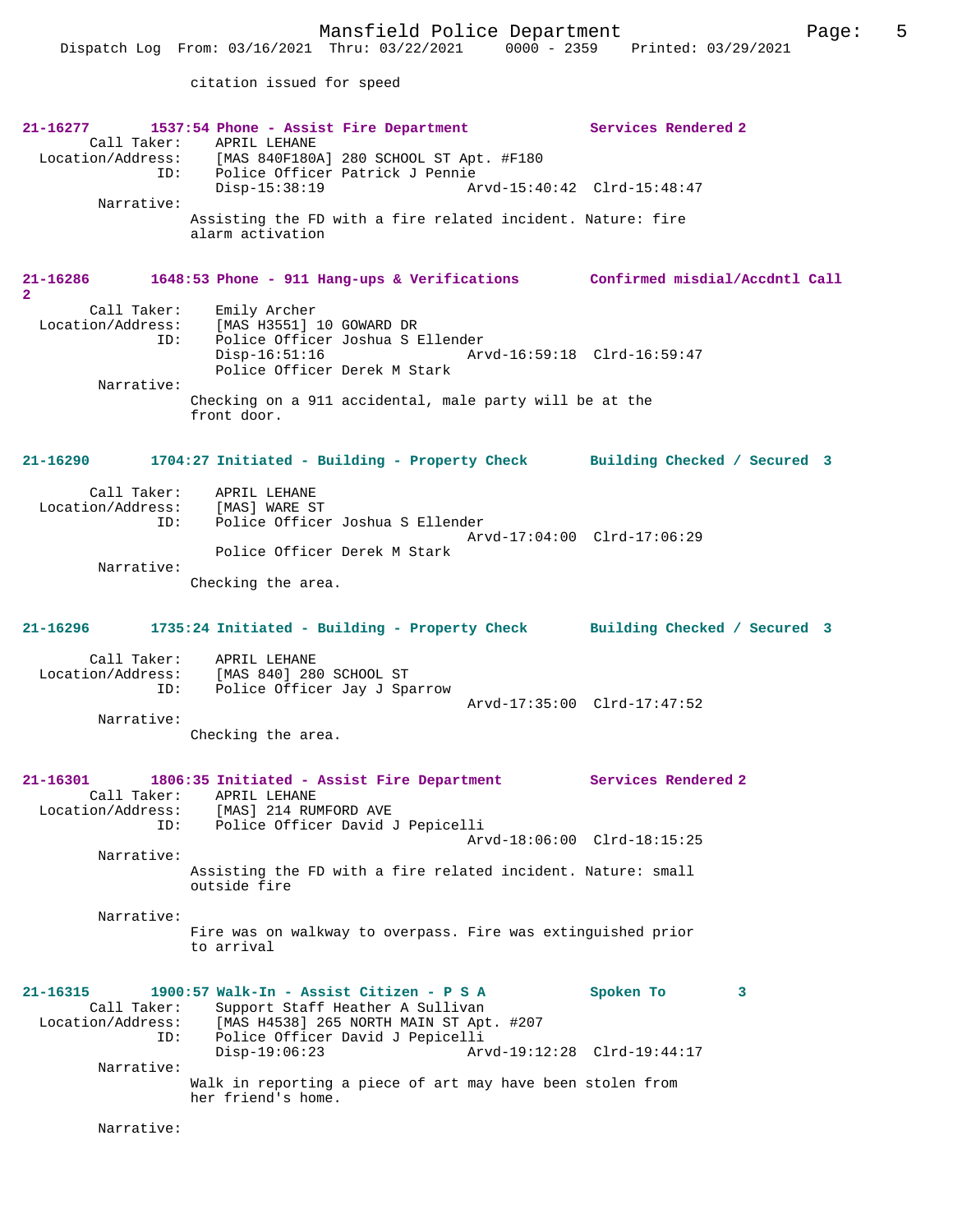Party was advised her friend had to speak directly to the police department.

| Narrative:<br>M2 reports that when they approached the deer it ran off<br>into the woods and appears to be ok at this time.<br>21-16320<br>1924:04 Initiated - Motor Vehicle Stop<br>Citation / Warning Issued<br>3<br>Call Taker:<br>Robert Stewart<br>Location/Address:<br>[MAS] 562 MAPLE ST @ 3 JENNIFER DR<br>ID:<br>Police Officer Joshua S Ellender<br>Arvd-19:24:00 Clrd-19:31:23<br>Police Officer Derek M Stark<br>Vehicle:<br>BLK 2011 JEEP UT WRAUNL Reg: PC MA 4132YO VIN: 1J4BA3H18BL503288<br>Narrative:<br>MV STOP/// Citation Issued for speeding.<br>2025:34 Initiated - Building - Property Check Building Checked / Secured 3<br>21-16334<br>Call Taker: Robert Stewart<br>Location/Address: [MAS 2] 60 FORBES BLVD<br>Police Officer Danielle C Titus<br>ID:<br>Arvd-20:25:00 Clrd-20:25:51<br>Narrative:<br>Checking the area.<br>2026:01 Initiated - Building - Property Check Building Checked / Secured 3<br>21-16335<br>Call Taker:<br>Location/Address:<br>Robert Stewart<br>[MAS 4] 31 HAMPSHIRE ST<br>Police Officer Danielle C Titus<br>ID:<br>Arvd-20:26:00 Clrd-20:32:14<br>Narrative:<br>Checking the area.<br>2227:06 Initiated - Building - Property Check Building Checked / Secured 3<br>21-16350<br>Call Taker: Robert Stewart<br>Location/Address: $[MAS 840] 280 SCHOOL ST$<br>Police Officer Danielle C Titus<br>ID:<br>Arvd-22:27:00 Clrd-22:37:36<br>Narrative:<br>Checking the area.<br>21-16351<br>2228:19 Initiated - Building - Property Check Building Checked / Secured 3<br>Call Taker: Robert Stewart<br>Location/Address: [MAS 987A] 125 HIGH ST Apt. #1-4<br>Police Officer Jay J Sparrow<br>ID:<br>Arvd-22:28:00 Clrd-22:32:33<br>Narrative:<br>Checking the area. | $21 - 16316$<br>Narrative: | 1902:53 911 - Animal Complaints<br>Call Taker: Michael Mezhberg<br>Location/Address: [MAS H4003] 16 SERENA ALLEN WAY<br>ID: Police Officer Joshua S Ellender<br>Police Officer Joshua S Ellender<br>Disp-19:05:42<br>Police Officer Derek M Stark<br>Reports deer with a possible broken leg. Stationary in the<br>back yard. | Services Rendered 3<br>Arvd-19:13:57 Clrd-19:21:23 |  |
|--------------------------------------------------------------------------------------------------------------------------------------------------------------------------------------------------------------------------------------------------------------------------------------------------------------------------------------------------------------------------------------------------------------------------------------------------------------------------------------------------------------------------------------------------------------------------------------------------------------------------------------------------------------------------------------------------------------------------------------------------------------------------------------------------------------------------------------------------------------------------------------------------------------------------------------------------------------------------------------------------------------------------------------------------------------------------------------------------------------------------------------------------------------------------------------------------------------------------------------------------------------------------------------------------------------------------------------------------------------------------------------------------------------------------------------------------------------------------------------------------------------------------------------------------------------------------------------------------------------------------------------------------------------------------------------------------------------------------|----------------------------|-------------------------------------------------------------------------------------------------------------------------------------------------------------------------------------------------------------------------------------------------------------------------------------------------------------------------------|----------------------------------------------------|--|
|                                                                                                                                                                                                                                                                                                                                                                                                                                                                                                                                                                                                                                                                                                                                                                                                                                                                                                                                                                                                                                                                                                                                                                                                                                                                                                                                                                                                                                                                                                                                                                                                                                                                                                                          |                            |                                                                                                                                                                                                                                                                                                                               |                                                    |  |
|                                                                                                                                                                                                                                                                                                                                                                                                                                                                                                                                                                                                                                                                                                                                                                                                                                                                                                                                                                                                                                                                                                                                                                                                                                                                                                                                                                                                                                                                                                                                                                                                                                                                                                                          |                            |                                                                                                                                                                                                                                                                                                                               |                                                    |  |
|                                                                                                                                                                                                                                                                                                                                                                                                                                                                                                                                                                                                                                                                                                                                                                                                                                                                                                                                                                                                                                                                                                                                                                                                                                                                                                                                                                                                                                                                                                                                                                                                                                                                                                                          |                            |                                                                                                                                                                                                                                                                                                                               |                                                    |  |
|                                                                                                                                                                                                                                                                                                                                                                                                                                                                                                                                                                                                                                                                                                                                                                                                                                                                                                                                                                                                                                                                                                                                                                                                                                                                                                                                                                                                                                                                                                                                                                                                                                                                                                                          |                            |                                                                                                                                                                                                                                                                                                                               |                                                    |  |
|                                                                                                                                                                                                                                                                                                                                                                                                                                                                                                                                                                                                                                                                                                                                                                                                                                                                                                                                                                                                                                                                                                                                                                                                                                                                                                                                                                                                                                                                                                                                                                                                                                                                                                                          |                            |                                                                                                                                                                                                                                                                                                                               |                                                    |  |
|                                                                                                                                                                                                                                                                                                                                                                                                                                                                                                                                                                                                                                                                                                                                                                                                                                                                                                                                                                                                                                                                                                                                                                                                                                                                                                                                                                                                                                                                                                                                                                                                                                                                                                                          |                            |                                                                                                                                                                                                                                                                                                                               |                                                    |  |
|                                                                                                                                                                                                                                                                                                                                                                                                                                                                                                                                                                                                                                                                                                                                                                                                                                                                                                                                                                                                                                                                                                                                                                                                                                                                                                                                                                                                                                                                                                                                                                                                                                                                                                                          |                            |                                                                                                                                                                                                                                                                                                                               |                                                    |  |
|                                                                                                                                                                                                                                                                                                                                                                                                                                                                                                                                                                                                                                                                                                                                                                                                                                                                                                                                                                                                                                                                                                                                                                                                                                                                                                                                                                                                                                                                                                                                                                                                                                                                                                                          |                            |                                                                                                                                                                                                                                                                                                                               |                                                    |  |
|                                                                                                                                                                                                                                                                                                                                                                                                                                                                                                                                                                                                                                                                                                                                                                                                                                                                                                                                                                                                                                                                                                                                                                                                                                                                                                                                                                                                                                                                                                                                                                                                                                                                                                                          |                            |                                                                                                                                                                                                                                                                                                                               |                                                    |  |
|                                                                                                                                                                                                                                                                                                                                                                                                                                                                                                                                                                                                                                                                                                                                                                                                                                                                                                                                                                                                                                                                                                                                                                                                                                                                                                                                                                                                                                                                                                                                                                                                                                                                                                                          |                            |                                                                                                                                                                                                                                                                                                                               |                                                    |  |
|                                                                                                                                                                                                                                                                                                                                                                                                                                                                                                                                                                                                                                                                                                                                                                                                                                                                                                                                                                                                                                                                                                                                                                                                                                                                                                                                                                                                                                                                                                                                                                                                                                                                                                                          |                            |                                                                                                                                                                                                                                                                                                                               |                                                    |  |
|                                                                                                                                                                                                                                                                                                                                                                                                                                                                                                                                                                                                                                                                                                                                                                                                                                                                                                                                                                                                                                                                                                                                                                                                                                                                                                                                                                                                                                                                                                                                                                                                                                                                                                                          |                            |                                                                                                                                                                                                                                                                                                                               |                                                    |  |
|                                                                                                                                                                                                                                                                                                                                                                                                                                                                                                                                                                                                                                                                                                                                                                                                                                                                                                                                                                                                                                                                                                                                                                                                                                                                                                                                                                                                                                                                                                                                                                                                                                                                                                                          |                            |                                                                                                                                                                                                                                                                                                                               |                                                    |  |
|                                                                                                                                                                                                                                                                                                                                                                                                                                                                                                                                                                                                                                                                                                                                                                                                                                                                                                                                                                                                                                                                                                                                                                                                                                                                                                                                                                                                                                                                                                                                                                                                                                                                                                                          |                            |                                                                                                                                                                                                                                                                                                                               |                                                    |  |
|                                                                                                                                                                                                                                                                                                                                                                                                                                                                                                                                                                                                                                                                                                                                                                                                                                                                                                                                                                                                                                                                                                                                                                                                                                                                                                                                                                                                                                                                                                                                                                                                                                                                                                                          |                            |                                                                                                                                                                                                                                                                                                                               |                                                    |  |
|                                                                                                                                                                                                                                                                                                                                                                                                                                                                                                                                                                                                                                                                                                                                                                                                                                                                                                                                                                                                                                                                                                                                                                                                                                                                                                                                                                                                                                                                                                                                                                                                                                                                                                                          |                            |                                                                                                                                                                                                                                                                                                                               |                                                    |  |
|                                                                                                                                                                                                                                                                                                                                                                                                                                                                                                                                                                                                                                                                                                                                                                                                                                                                                                                                                                                                                                                                                                                                                                                                                                                                                                                                                                                                                                                                                                                                                                                                                                                                                                                          |                            |                                                                                                                                                                                                                                                                                                                               |                                                    |  |
|                                                                                                                                                                                                                                                                                                                                                                                                                                                                                                                                                                                                                                                                                                                                                                                                                                                                                                                                                                                                                                                                                                                                                                                                                                                                                                                                                                                                                                                                                                                                                                                                                                                                                                                          |                            |                                                                                                                                                                                                                                                                                                                               |                                                    |  |
|                                                                                                                                                                                                                                                                                                                                                                                                                                                                                                                                                                                                                                                                                                                                                                                                                                                                                                                                                                                                                                                                                                                                                                                                                                                                                                                                                                                                                                                                                                                                                                                                                                                                                                                          |                            |                                                                                                                                                                                                                                                                                                                               |                                                    |  |
|                                                                                                                                                                                                                                                                                                                                                                                                                                                                                                                                                                                                                                                                                                                                                                                                                                                                                                                                                                                                                                                                                                                                                                                                                                                                                                                                                                                                                                                                                                                                                                                                                                                                                                                          |                            |                                                                                                                                                                                                                                                                                                                               |                                                    |  |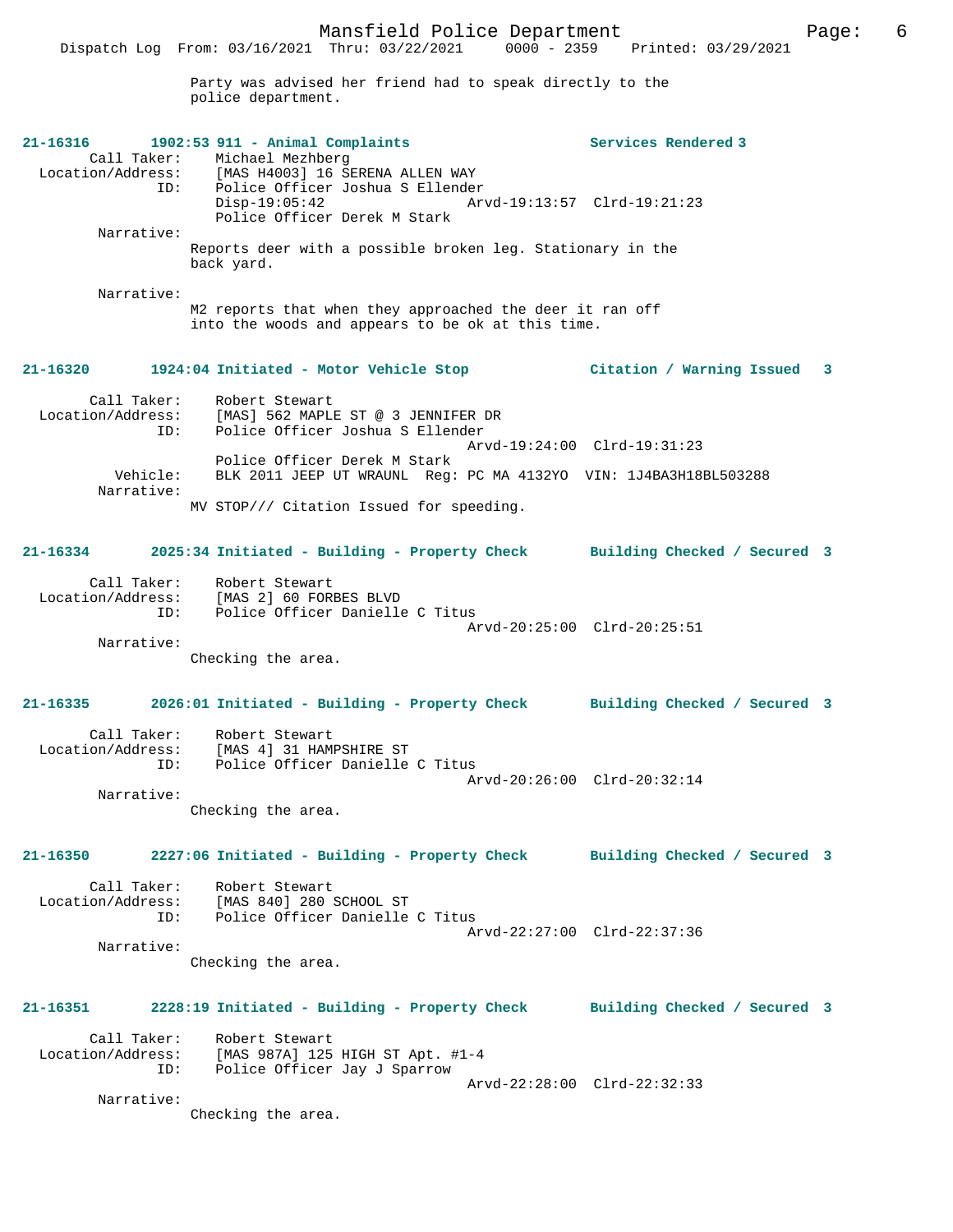**21-16361 2354:58 Initiated - Building - Property Check Building Checked / Secured 3** Call Taker: Robert Stewart Location/Address: [MAS 820C] 31 PLYMOUTH ST ID: Sergeant Thomas R Connor Arvd-23:54:00 Clrd-03/17/2021 @ 00:29:37 Narrative: Checking the area.

## **For Date: 03/17/2021 - Wednesday**

**21-16363 0038:06 Initiated - Building - Property Check Building Checked / Secured 3** Call Taker: Robert Stewart Location: [MAS] AREA HOTELS ID: Police Officer William C Trudell Arvd-00:38:00 Clrd-00:49:34 Narrative: Checking the area hotels. **21-16365 0059:14 Initiated - Building - Property Check Building Checked / Secured 3** Call Taker: Michael Mezhberg Location/Address: [MAS] NORTH MAIN ST ID: Police Officer William C Trudell Arvd-00:59:00 Clrd-01:08:42 Narrative: Checking the area. **21-16373 0130:10 Initiated - Building - Property Check Building Checked / Secured 3** Call Taker: Robert Stewart Location/Address: [MAS 992] 660 EAST ST ID: Police Officer Christopher D Sorge Arvd-01:30:00 Clrd-01:35:44 Narrative: Checking the area. **21-16375 0138:36 Initiated - Building - Property Check Building Checked / Secured 3** Call Taker: Michael Mezhberg Location/Address: [MAS 834] 261 CHAUNCY ST ID: Police Officer Meghan Birnie Arvd-01:38:00 Clrd-01:52:11 Narrative: Checking the area. **21-16382 0158:35 Initiated - Building - Property Check Building Checked / Secured 3** Call Taker: Robert Stewart Location/Address: [MAS 840] 280 SCHOOL ST ID: Police Officer Meghan Birnie Arvd-01:58:00 Clrd-02:13:32 Narrative: Checking the area. **21-16390 0221:57 Initiated - Building - Property Check Building Checked / Secured 3**

Call Taker: Robert Stewart<br>Location/Address: [MAS 1002] 250 [MAS 1002] 250 EAST ST ID: Police Officer Christopher D Sorge Arvd-02:21:00 Clrd-02:33:24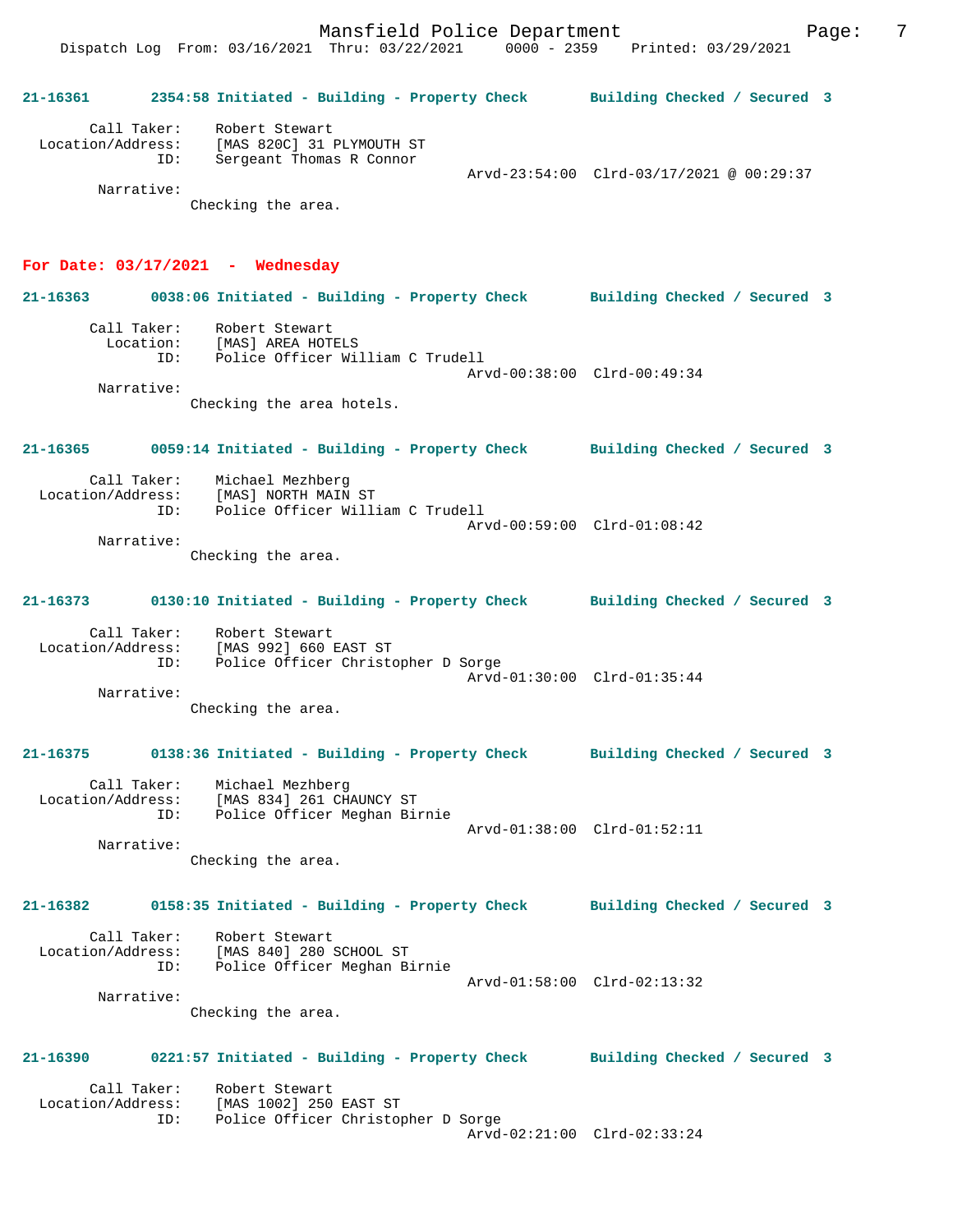|                                                             | Mansfield Police Department<br>Dispatch Log From: 03/16/2021 Thru: 03/22/2021                                                                                                                               | 0000 - 2359 Printed: 03/29/2021                                                   | 8<br>Page: |
|-------------------------------------------------------------|-------------------------------------------------------------------------------------------------------------------------------------------------------------------------------------------------------------|-----------------------------------------------------------------------------------|------------|
| Narrative:                                                  |                                                                                                                                                                                                             |                                                                                   |            |
|                                                             | Checking the area.                                                                                                                                                                                          |                                                                                   |            |
| Call Taker:<br>ID:<br>ID:                                   | 21-16392 0231:14 Phone - Well Being Check<br>JEFFREY KEEFE<br>Vicinity of: [MAS 2] 60 FORBES BLVD<br>Police Officer Meghan Birnie<br>$Disp-02:33:36$<br>Police Officer William C Trudell<br>$Disp-02:33:47$ | Services Rendered 3<br>Arvd-02:35:32 Clrd-02:36:38<br>Arvd-02:35:18 Clrd-02:36:35 |            |
| Narrative:                                                  | CP called stating the desk clerk is not at the desk and has<br>not been seen for 30-45 minutes.                                                                                                             |                                                                                   |            |
| Narrative:                                                  | M10 reports party checks OK.                                                                                                                                                                                |                                                                                   |            |
|                                                             | 21-16398 0313:21 Initiated - Building - Property Check Building Checked / Secured 3                                                                                                                         |                                                                                   |            |
| Call Taker:<br>Location/Address:<br>ID:<br>Narrative:       | Robert Stewart<br>[MAS 1016] 4 ERICK RD<br>Police Officer Christopher D Sorge                                                                                                                               | Arvd-03:13:00 Clrd-03:18:30                                                       |            |
|                                                             | Checking the area.                                                                                                                                                                                          |                                                                                   |            |
| 21-16421<br>0732<br>Call Taker:<br>ID:                      | Initiated - Speed Trailer/Signs Deployed Services Rendered 3<br>Animal Control Steven Simonds<br>Location/Address: [MAS] BRANCH ST<br>Animal Control Steven Simonds                                         |                                                                                   |            |
| Narrative:                                                  | changing batteries on speed sign                                                                                                                                                                            | Arvd-07:34:17 Clrd-07:39:04                                                       |            |
| 21-16429<br>0853<br>Call Taker:<br>Location/Address:<br>TD: | Initiated - Parking Violations<br>Animal Control Steven Simonds<br>[MAS] 242 NORTH MAIN ST @ 16 OLD COLONY WAY<br>Animal Control Steven Simonds                                                             | Services Rendered 3                                                               |            |

 Arvd-08:54:23 Clrd-09:13:24 Narrative: checking area for parking violations

Narrative:

no violations

**21-16438 0939 Initiated - Parking Violations Services Rendered 3**  Call Taker: Animal Control Steven Simonds Location/Address: [MAS] 43 NORTH MAIN ST @ 13 PARK ST ID: Animal Control Steven Simonds Arvd-09:40:13 Clrd-10:59:35 Narrative:

checking area for parkibg violations

 Narrative: tagged MA 1ZLD79 on west church for overtime parking

**21-16440 0954:55 Initiated - Motor Vehicle Stop Citation / Warning Issued 3**

Call Taker: Kieran M Ruth<br>Vicinity of: [MAS] 200 PRA of: [MAS] 200 PRATT ST<br>ID: Police Officer Nice Police Officer Nicole M Boldrighini Arvd-09:54:00 Clrd-10:01:42 Police Officer Beau J Palanza<br>Vehicle: BLK 2008 GMC UT ENVOYD Reg: P BLK 2008 GMC UT ENVOYD Reg: PC MA 431FJ0 VIN: 1GKET63M682142162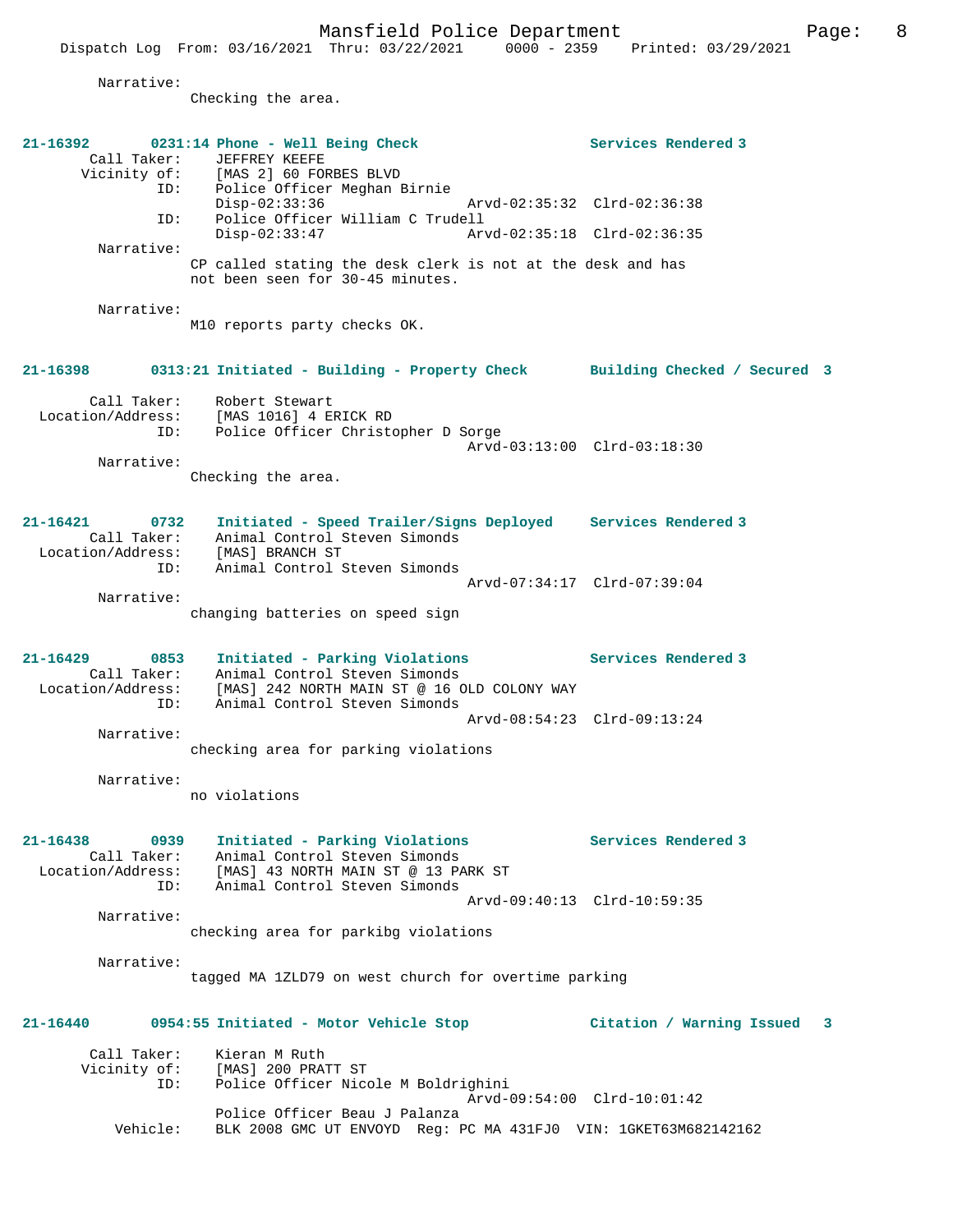Mansfield Police Department Fage: 9 Dispatch Log From: 03/16/2021 Thru: 03/22/2021 0000 - 2359 Printed: 03/29/2021 Narrative: MV stop Narrative: Cited for defective equipment **21-16442 0958:46 Phone - Motor Veh Acc - No Injury Incident Report 1**  Call Taker: Nicole Boyer Location/Address: [MAS 123] 774 NORFOLK ST ID: Police Officer David W Kinahan<br>Disp-10:01:03 Disp-10:01:03 Arvd-10:04:20 Clrd-10:48:00<br>ID: Police Officer Nicole M Boldrighini ID: Police Officer Nicole M Boldrighini Disp-10:02:15 Arvd-10:05:16 Clrd-10:43:49 Police Officer Beau J Palanza<br>Vehicle: WHI 2016 VOLV Reg: TR ON 9497 Vehicle: WHI 2016 VOLV Reg: TR ON 9497PR VIN: 4V4NC9EH3GN943548<br>Vehicle: 2005 Reg: TRN NC AH90168 VIN: 1JJV532W55L964018 2005 Reg: TRN NC AH90168 VIN: 1JJV532W55L964018 Narrative: Two delivery truck accident, no fluids or injuries Narrative: By the delivery area Refer To Accident: 21MAS-78-AC **21-16448 1046:37 Initiated - Building - Property Check Building Checked / Secured 3** Call Taker: Kieran M Ruth<br>Location/Address: [MAS 840] 280 ess: [MAS 840] 280 SCHOOL ST<br>ID: Police Officer Matthew .....<br>Police Officer Matthew A Souza Arvd-10:46:00 Clrd-11:06:12 Narrative: Checking the area. **21-16452 1103:55 Phone - Suspicious Actv / Persn / Veh Summons 2**  Call Taker: APRIL LEHANE<br>ion/Address: [MAS 255] Location/Address: ID: Police Officer Matthew A Souza<br>Disp-11:06:23 Arvd-11:12:52 Clrd-11:28:24 Vehicle: Narrative: Narrative: Refer To Summons: 21MAS-96-AR Summons: Address: Age: 30 Charges: LEWDNESS, OPEN AND GROSS **21-16457 1135 Initiated - Parking Violations Services Rendered 3**  Call Taker: Animal Control Steven Simonds Location/Address: [MAS] 255 NORTH MAIN ST @ 8 COTTAGE ST ID: Animal Control Steven Simonds Arvd-11:35:49 Clrd-12:48:30 Narrative: checking area for parking violations Narrative: tagged MA 3JHL91 on south main for overtime parking Narrative: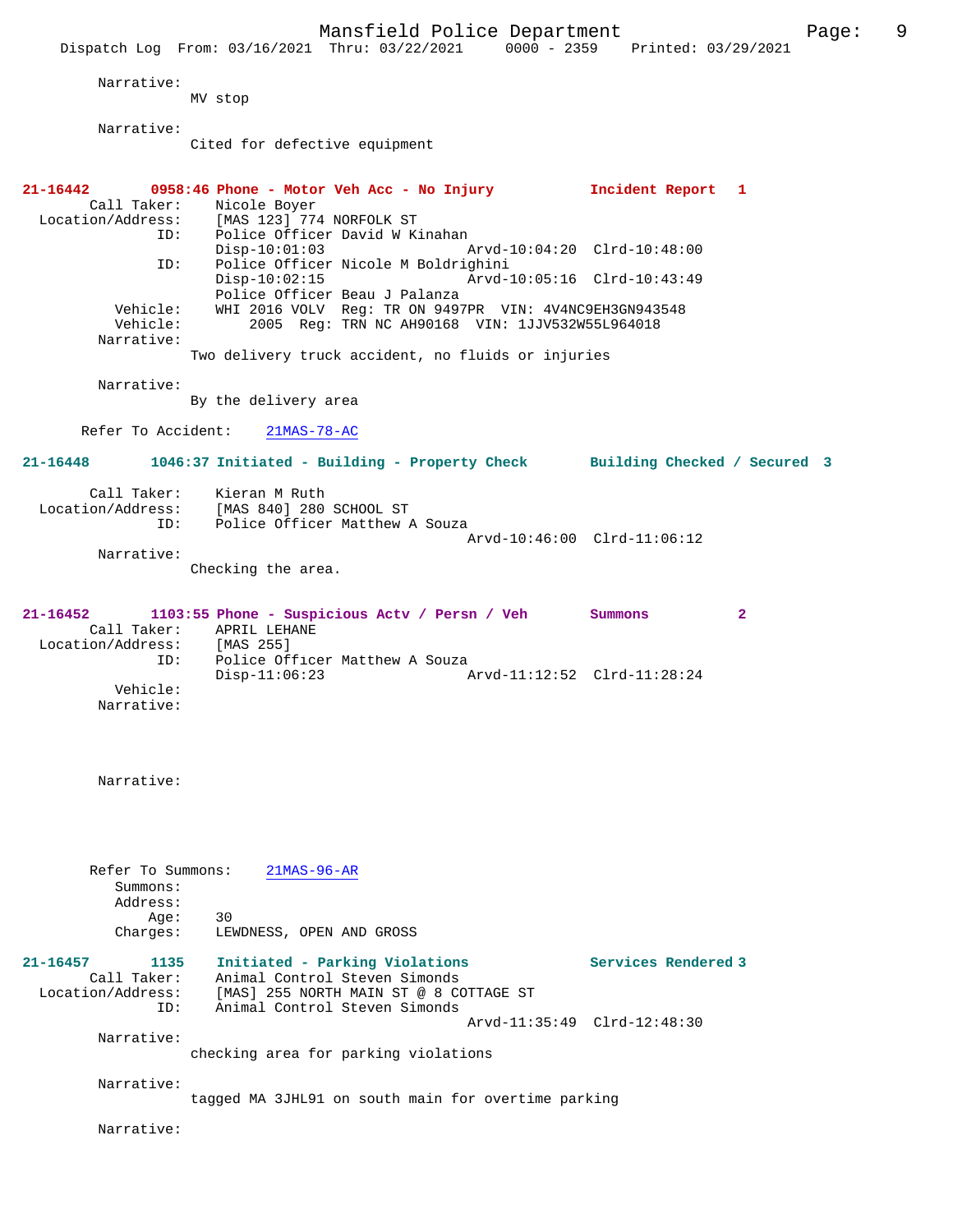Mansfield Police Department Fage: 10 Dispatch Log From: 03/16/2021 Thru: 03/22/2021 0000 - 2359 Printed: 03/29/2021 tagged MA 3HK453 on south main for overtime parking Narrative: tagged 2FWX27 on union for overtime parking Narrative: tagged MA 1CP514 on union for overtime parking **21-16459 1146:36 Phone - 911 Hang-ups & Verifications Confirmed misdial/Accdntl Call 2**  Call Taker: APRIL LEHANE Location/Address: [MAS 979] 50 SUFFOLK RD<br>ID: Police Officer Matthew 7 Police Officer Matthew A Souza<br>Disp-11:47:50 Disp-11:47:50 Clrd-11:48:42 ID: Sergeant Robert S Pierce Disp-11:49:42 Arvd-11:49:46 Clrd-11:52:45 Narrative: Checking on a 911 hang up Narrative: No answer on call back **21-16461 1209:59 Initiated - Building - Property Check Building Checked / Secured 3** Call Taker: Kieran M Ruth<br>Location/Address: [MAS 2] 60 FOI [MAS 2] 60 FORBES BLVD ID: Police Officer Patrick J Pennie Arvd-12:09:00 Clrd-12:11:00 ID: Police Officer Patrick J Pennie Arvd-12:22:02 Clrd-12:29:35 Narrative: Checking the area. **21-16463 1211:43 Initiated - Motor Vehicle Stop Citation / Warning Issued 3** Call Taker: Kieran M Ruth Vicinity of: [MAS] 377 CHAUNCY ST<br>ID: Police Officer Patric Police Officer Patrick J Pennie Arvd-12:11:00 Clrd-12:21:49<br>Vehicle: BLK 2017 TOYT CAMRY Reg: PC MA 2WPS80 VIN: 4T1BF1FK4HU399 BLK 2017 TOYT CAMRY Reg: PC MA 2WPS80 VIN: 4T1BF1FK4HU399713 Narrative: MV stop Narrative: Showing expired, attempting to renew online Narrative: Cited for expired reg **21-16465 1230:05 Initiated - Building - Property Check Building Checked / Secured 3** Call Taker: Kieran M Ruth Location/Address: [MAS 4] 31 HAMPSHIRE ST<br>TD: Police Officer Patrick Police Officer Patrick J Pennie Arvd-12:30:00 Clrd-12:40:13 Narrative: Checking the area. **21-16472 1308:12 Initiated - Motor Vehicle Stop Citation / Warning Issued 3** Call Taker: Kieran M Ruth<br>Location/Address: [MAS] 43 NORTI ess: [MAS] 43 NORTH MAIN ST @ 13 PARK ST<br>ID: Sergeant Robert S Pierce Sergeant Robert S Pierce Arvd-13:08:00 Clrd-13:13:08<br>Vehicle: GRY 2018 CHEV SILVER Reg: PC MA 8VX858 VIN: 3GCUKREC2JG56 GRY 2018 CHEV SILVER Reg: PC MA 8VX858 VIN: 3GCUKREC2JG566564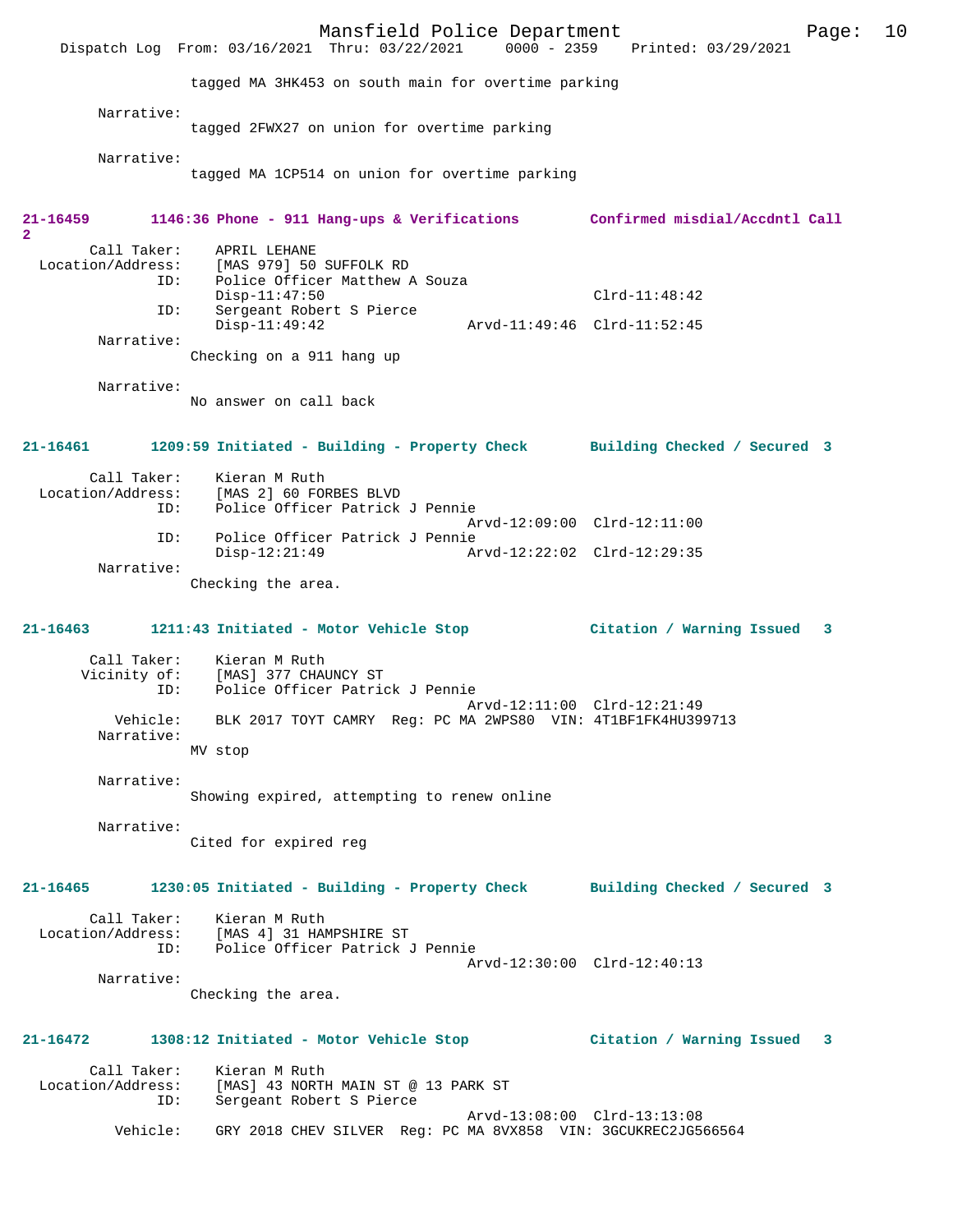|                                  | Mansfield Police Department                                                                         |                             | Page: | 11 |
|----------------------------------|-----------------------------------------------------------------------------------------------------|-----------------------------|-------|----|
|                                  | Dispatch Log From: 03/16/2021 Thru: 03/22/2021 0000 - 2359 Printed: 03/29/2021                      |                             |       |    |
| Narrative:                       |                                                                                                     |                             |       |    |
|                                  | MV stop                                                                                             |                             |       |    |
| Narrative:                       |                                                                                                     |                             |       |    |
|                                  | Cited for expired reg                                                                               |                             |       |    |
|                                  |                                                                                                     |                             |       |    |
| 21-16487<br>$\overline{2}$       | 1423:10 911 - 911 Hang-ups & Verifications Confirmed misdial/Accdntl Call                           |                             |       |    |
| Call Taker:                      | Dispatcher Jacques Ryan                                                                             |                             |       |    |
| Location/Address:                | [MAS 255] 377 CHAUNCY ST<br>Sergeant Robert S Pierce<br>ID:                                         |                             |       |    |
| Narrative:                       | $Disp-14:31:14$                                                                                     | Arvd-14:31:17 Clrd-14:34:36 |       |    |
|                                  | Checking on a 911 hang up, manager will meet officer at the                                         |                             |       |    |
|                                  | service desk                                                                                        |                             |       |    |
| Narrative:                       |                                                                                                     |                             |       |    |
|                                  | Confirmed accidental                                                                                |                             |       |    |
|                                  |                                                                                                     |                             |       |    |
| 21-16491                         | 1437:24 Phone - Well Being Check                                                                    | Not Home / No Answer        | 3     |    |
| Call Taker:<br>Location/Address: | APRIL LEHANE                                                                                        |                             |       |    |
|                                  | [MAS H5579] 50 HIGHLAND AVE Apt. #1<br>ID:<br>Sergeant Robert S Pierce                              |                             |       |    |
|                                  | $Disp-14:40:26$<br>Police Officer Nicole M Boldrighini<br>ID:                                       | Arvd-14:56:13 Clrd-15:04:46 |       |    |
|                                  | $Disp-14:40:53$                                                                                     | Arvd-14:56:13 Clrd-15:04:46 |       |    |
| Vehicle:                         | Police Officer Beau J Palanza<br>GRY 2015 CHEV UT EQUINOX Reg: PAS MA 1SGZ11 VIN: 1GNFLFEK1FZ115149 |                             |       |    |
| Narrative:                       |                                                                                                     |                             |       |    |
|                                  |                                                                                                     |                             |       |    |
|                                  |                                                                                                     |                             |       |    |
| Narrative:                       |                                                                                                     |                             |       |    |
|                                  | The party is not at home.                                                                           |                             |       |    |
|                                  |                                                                                                     |                             |       |    |
| 21-16495<br>Call Taker:          | 1531:44 Phone - Disturbance / Gathering<br>Robert Stewart                                           | Incident Report 1           |       |    |
| ID:                              | Location/Address: [MAS] 39 CHURCH ST<br>Police Officer Nicole M Boldrighini                         |                             |       |    |
|                                  | $Disp-15:33:28$                                                                                     | Arvd-15:39:14 Clrd-16:08:07 |       |    |
| ID:                              | Police Officer Beau J Palanza<br>Police Officer Patrick J Pennie                                    |                             |       |    |
|                                  | $Disp-15:33:32$                                                                                     | Arvd-15:39:18 Clrd-16:08:07 |       |    |
| Narrative:                       | Caller trying to get out of driveway and neighbors won't                                            |                             |       |    |
|                                  | move the cars blocking her in. Caller states the neighbors<br>are becoming aggressive.              |                             |       |    |
|                                  |                                                                                                     |                             |       |    |
| Narrative:                       | 2ND floor tenents refusing to move the vehicle.                                                     |                             |       |    |
|                                  |                                                                                                     |                             |       |    |
| Narrative:                       | Landlord on scene                                                                                   |                             |       |    |
|                                  |                                                                                                     |                             |       |    |
| Refer To Incident:               | $21MAS-268-OF$                                                                                      |                             |       |    |
| $21 - 16496$<br>Call Taker:      | 1541:51 Phone - Disabled Motor Vehicle                                                              | Services Rendered 3         |       |    |
| Location/Address:                | Robert Stewart<br>[MAS 840I120] 280 SCHOOL ST Apt. #I120                                            |                             |       |    |
|                                  | Police Officer Matthew A Souza<br>ID:<br>$Disp-15:43:16$                                            | $Clrd-15:43:43$             |       |    |
| ID:                              | Police Officer David W Kinahan                                                                      |                             |       |    |
| ID:                              | $Disp-15:43:39$<br>Police Officer Matthew A Souza                                                   | Arvd-15:48:40 Clrd-16:07:19 |       |    |
|                                  | $Disp-15:54:03$                                                                                     | $Clrd-15:54:41$             |       |    |
|                                  |                                                                                                     |                             |       |    |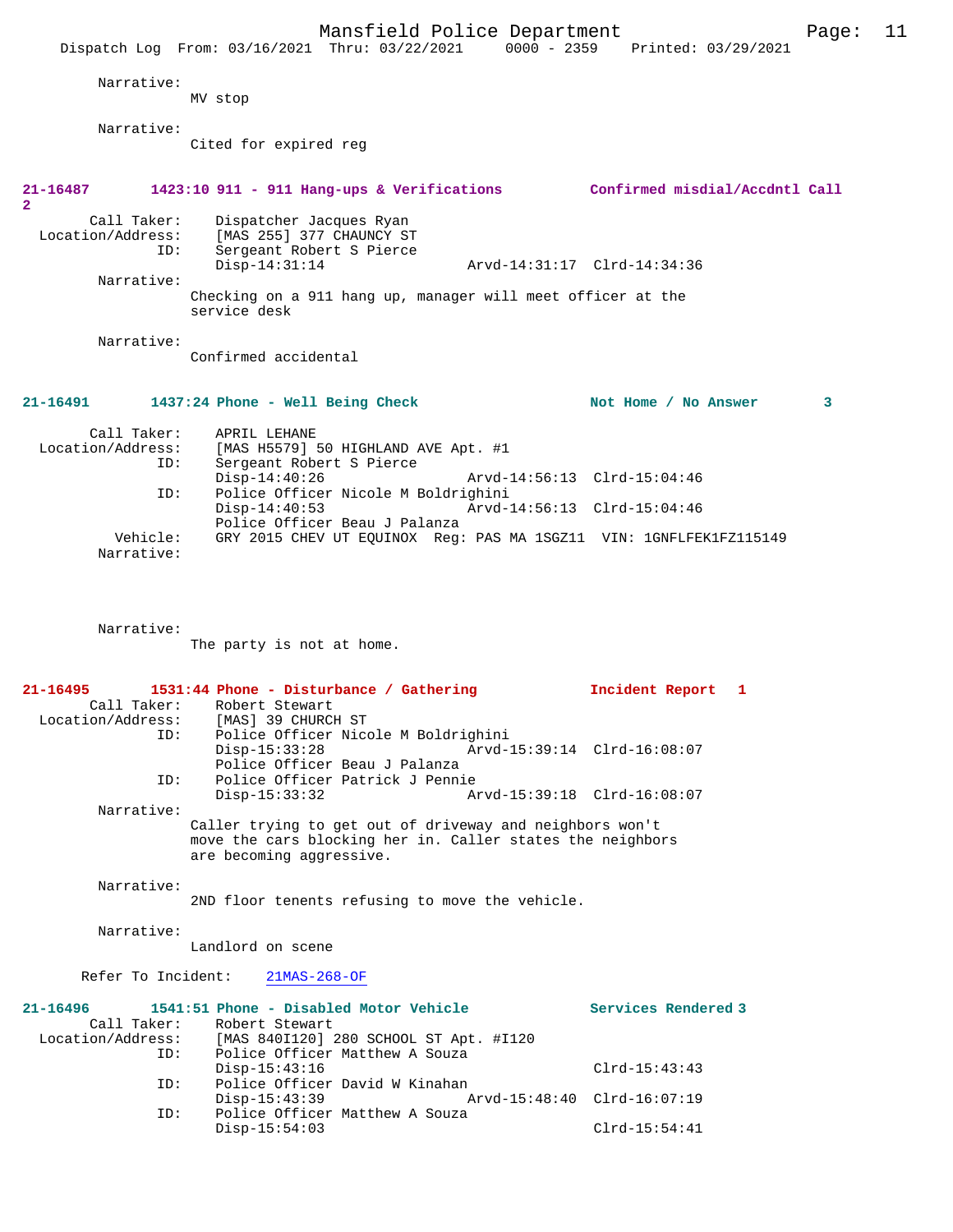Mansfield Police Department Page: 12 Dispatch Log From: 03/16/2021 Thru: 03/22/2021 0000 - 2359 Vehicle: GRY 2020 NISS UT ROGUE Reg: PAS MA 2FFG85 VIN: KNMAT2MV5LP531882 Narrative: Reported DMV in the area, on School St by the entrance to best buy. Caller in a gray Nissan Rogue. **21-16507 1726:02 Phone - Animal Complaints Unfounded/Unverifed 3** Call Taker: Robert Stewart Location/Address: [MAS] 740 NORTH MAIN ST ID: Police Officer Danielle C Titus Disp-17:27:49 <br>
Disp-17:27:49 <br>
Mansfield WILLIAM TRUDELL Mansfield WILLIAM TRUDELL<br>Disp-17:30:13 Disp-17:30:13 Arvd-17:35:56 Clrd-18:05:36 Narrative: Caller reporting a rabid racoon on her backyard. Caller states that it was on her front door steps trying to bite people. Narrative: M12 reports walked into woods and nothing found **21-16520 1814:23 Phone - 911 Hang-ups & Verifications Confirmed misdial/Accdntl Call 2**  Call Taker: Robert Stewart<br>Location/Address: [MAS 907A] 390  $[MAS 907A] 390 WEST ST Apt. #B$  ID: Police Officer Danielle C Titus Disp-18:16:26 Arvd-18:19:39 Clrd-18:22:07 Narrative: Checking on a 911 hang up, Caller will meet officer out front. **21-16527 1832:05 Phone - 911 Hang-ups & Verifications Confirmed misdial/Accdntl Call**  $\mathbf{2}$ Call Taker: Jarred Kohler<br>Location/Address: [MAS 290] 269 ess: [MAS 290] 269 NORTH MAIN ST<br>ID: Police Officer Danielle C T Police Officer Danielle C Titus<br>Disp-18:33:42 A Disp-18:33:42 Arvd-18:36:17 Clrd-18:38:08 Narrative: Checking on a 911 hang up. Confirmed accidental, caller will meet officer outside. **21-16530 1835:25 Walk-In - Fraud or Identity Theft Incident Report 1**  Call Taker: Support Staff Thomas Plunkett<br>Location/Address: [MAS H5297] 533 ELM ST ess: [MAS H5297] 533 ELM ST<br>ID: Police Officer Joshua S Police Officer Joshua S Ellender Disp-18:40:24 <br>TD: Mansfield WILLIAM TRUDELL Mansfield WILLIAM TRUDELL Disp-20:28:45 Clrd-20:28:50 Narrative: Walk in reporting debit card fraud, spoke with Ofc. Ellender Refer To Incident: 21MAS-269-OF **21-16531 1842:47 Phone - Animal Complaints Services Rendered 3**  Call Taker: Robert Stewart<br>Location/Address: [MAS] 740 NORTH ess: [MAS] 740 NORTH MAIN ST<br>ID: Police Officer Danielle ID: Police Officer Danielle C Titus Disp-18:45:16 Arvd-18:50:26 Clrd-19:06:18<br>TD: Mansfield WILLIAM TRUDELL ID: Mansfield WILLIAM TRUDELL Disp-18:46:09 Arvd-18:49:54 Clrd-19:06:20 Narrative: Caller reports that the racoon is back in her backyard. trying to climb into a hole in a tree Narrative: Racoon is closer to 732 North Main.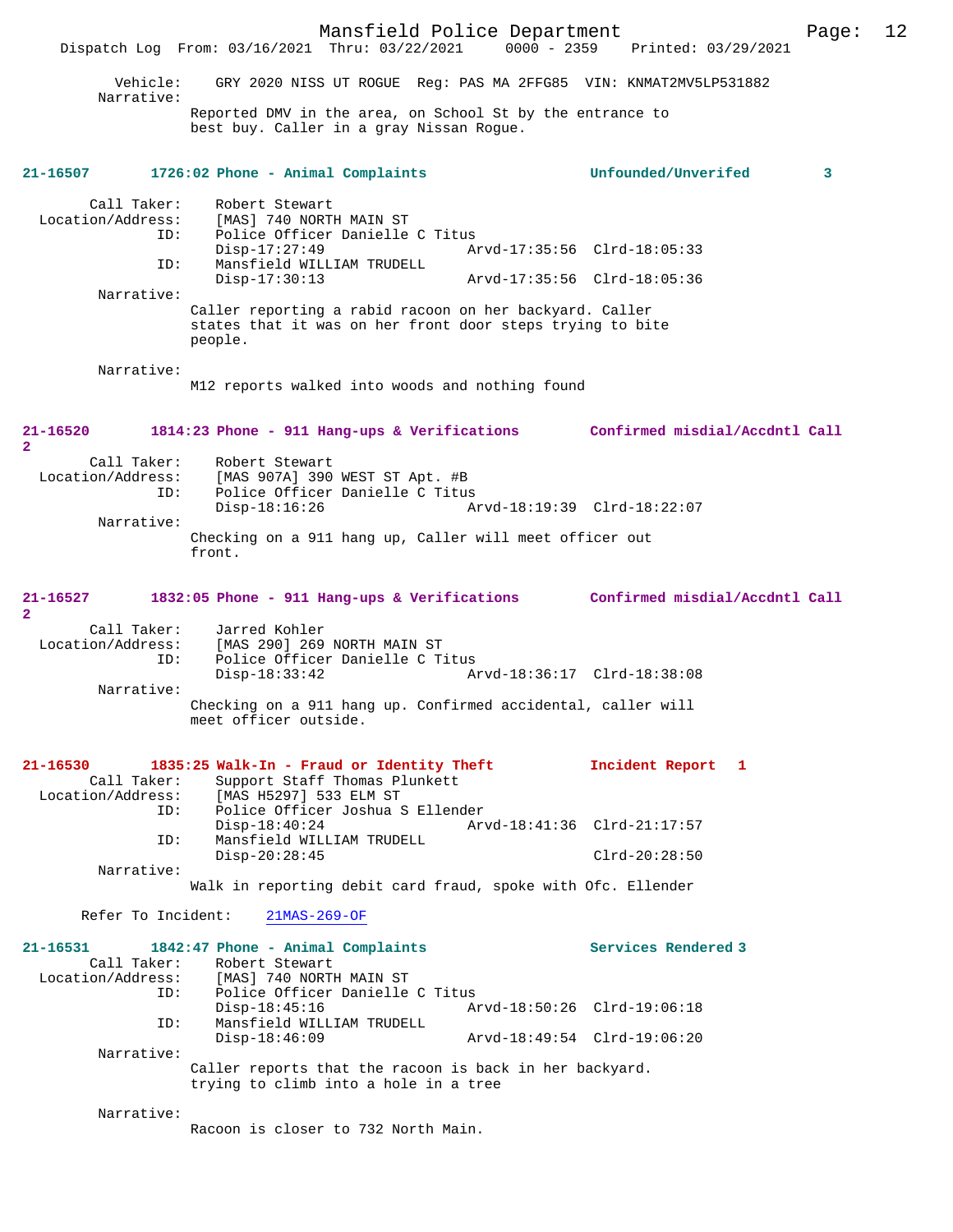Mansfield Police Department Page: 13 Dispatch Log From: 03/16/2021 Thru: 03/22/2021 Narrative: ACO contact and is on his way out. Narrative: Ofc Trudell reports the ACO states the raccoon is not rabid, does appear to have something wrong with its back leg. ACO reports the raccoon will remain in the area. **21-16546 2003:03 Phone - Road Hazards Referred to Other Agency 3** Call Taker: William Casey<br>Location/Address: [MAS] 54 CHAU ess: [MAS] 54 CHAUNCY ST @ 363 NORTH MAIN ST<br>ID: Mansfield WILLIAM TRUDELL Mansfield WILLIAM TRUDELL<br>Disp-20:06:49 Disp-20:06:49 Arvd-20:15:40 Clrd-20:28:30 Narrative: CP reports she was driving down Main st headed towards the end of North Main st and she reports the set of lights is not changing Narrative: Dispatch spoke with Andy from DPW and he will have someone respond. Andy did state that particular intersection does correct itself after a few cycles. **21-16549 2029:08 Initiated - Building - Property Check Building Checked / Secured 3** Call Taker: TARA LAKO Location/Address: [MAS 1040] 10 RESERVOIR ST Apt. #ST Mansfield WILLIAM TRUDELL Arvd-20:29:00 Clrd-21:23:06 ID: Mansfield WILLIAM TRUDELL Disp-21:23:12 Arvd-21:23:14 Clrd-21:33:23 Narrative: Checking the area. **21-16554 2055:33 Initiated - Building - Property Check Building Checked / Secured 3** Call Taker: TARA LAKO Location/Address: [MAS 281A] 1 CROCKER ST Police Officer Danielle C Titus Arvd-20:55:00 Clrd-21:05:14 Narrative: Checking the train station and lots. **21-16561 2143:34 Initiated - Building - Property Check Building Checked / Secured 3** Call Taker: TARA LAKO Location/Address: [MAS 895] 175 FRUIT ST Mansfield JAY J SPARROW Arvd-21:43:00 Clrd-21:52:33 Narrative: Checking the animal shelter and DPW yard. **21-16569 2222:22 Initiated - Building - Property Check Building Checked / Secured 3** Call Taker: TARA LAKO<br>Location/Address: [MAS 226E ess: [MAS 226E] 125 HIGH ST Apt. #1-4<br>ID: Police Officer Danielle C Titus Police Officer Danielle C Titus Arvd-22:22:00 Clrd-22:26:41

Narrative:

Checking the area.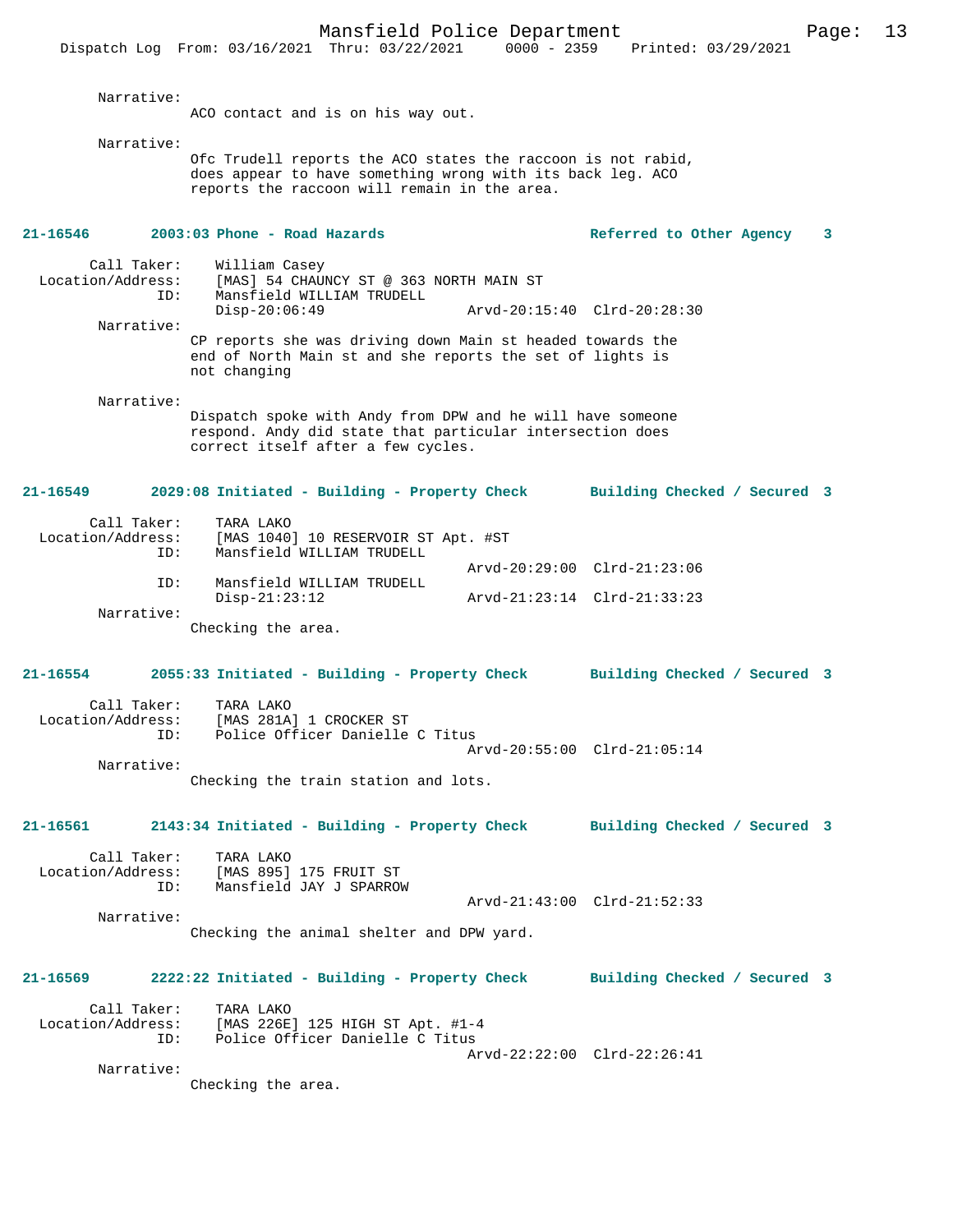Mansfield Police Department Fage: 14 Dispatch Log From: 03/16/2021 Thru: 03/22/2021 0000 - 2359 Printed: 03/29/2021 **For Date: 03/18/2021 - Thursday 21-16592 0113:12 Initiated - Building - Property Check Building Checked / Secured 3** Call Taker: TARA LAKO Location/Address: [MAS 1015] 30 CHAUNCY ST ID: Police Officer Patrick J Pennie Arvd-01:13:00 Clrd-01:15:40 Narrative: Checking the area. **21-16593 0114:01 Phone - Disturbance / Gathering Services Rendered 1**  Call Taker: Michael Mezhberg<br>Location/Address: [MAS 932] 12 PRA ess: [MAS 932] 12 PRATT ST<br>ID: Sergeant John R Armstr Sergeant John R Armstrong<br>Disp-01:15:38 Disp-01:15:38 Arvd-01:18:46 Clrd-01:27:39<br>ID: Police Officer Patrick J Pennie Police Officer Patrick J Pennie<br>Disp-01:15:45 Ar Arvd-01:16:29 Clrd-01:27:41 ID: Police Officer Christopher D Sorge Disp-01:16:49 Arvd-01:16:51 Clrd-01:21:35<br>Vehicle: BLK 2008 GMC UT ACADIA Reg: PC MA 5WY634 VIN: 1GKEV33758 BLK 2008 GMC UT ACADIA Reg: PC MA 5WY634 VIN: 1GKEV33758J115852 Narrative: Tow truck driver needs assistance with trespass removal, partys are creating a disturbance and getting into RP's face. Narrative: RP waiting on fuller Place. Narrative: Black Acadia, turning onto Fuller. Narrative: Ofc Pennie reports a verbal argument between the tow operator and the owner of the vehicle. When the tow operator attempted to take the vehicle the owner left the area. Tow operator will follow up with management. **21-16603 0150:13 Initiated - Building - Property Check Building Checked / Secured 3** Call Taker: TARA LAKO Location/Address: [MAS 1002] 250 EAST ST ID: Police Officer Meghan Birnie Arvd-01:50:00 Clrd-02:00:30 Narrative: Checking the area. **21-16613 0201:23 Initiated - Building - Property Check Building Checked / Secured 3** Call Taker: TARA LAKO<br>Location/Address: [MAS 411] ess: [MAS 411] 60 FORBES BLVD<br>ID: Police Officer Christophe Police Officer Christopher D Sorge Arvd-02:01:00 Clrd-02:07:45 Narrative: Checking the area. **21-16622 0210:54 Initiated - Building - Property Check Building Checked / Secured 3** Call Taker: JEFFREY KEEFE Vicinity of: [MAS 982] 111 HOPE ST ID: Police Officer Meghan Birnie Arvd-02:10:00 Clrd-02:21:55<br>Vehicle: BLK 2009 NISS VERSA Reg: PC MA 61WW66 VIN: 3N1BC13E69L38 BLK 2009 NISS VERSA Reg: PC MA 61WW66 VIN: 3N1BC13E69L386455 Narrative: Checking the area.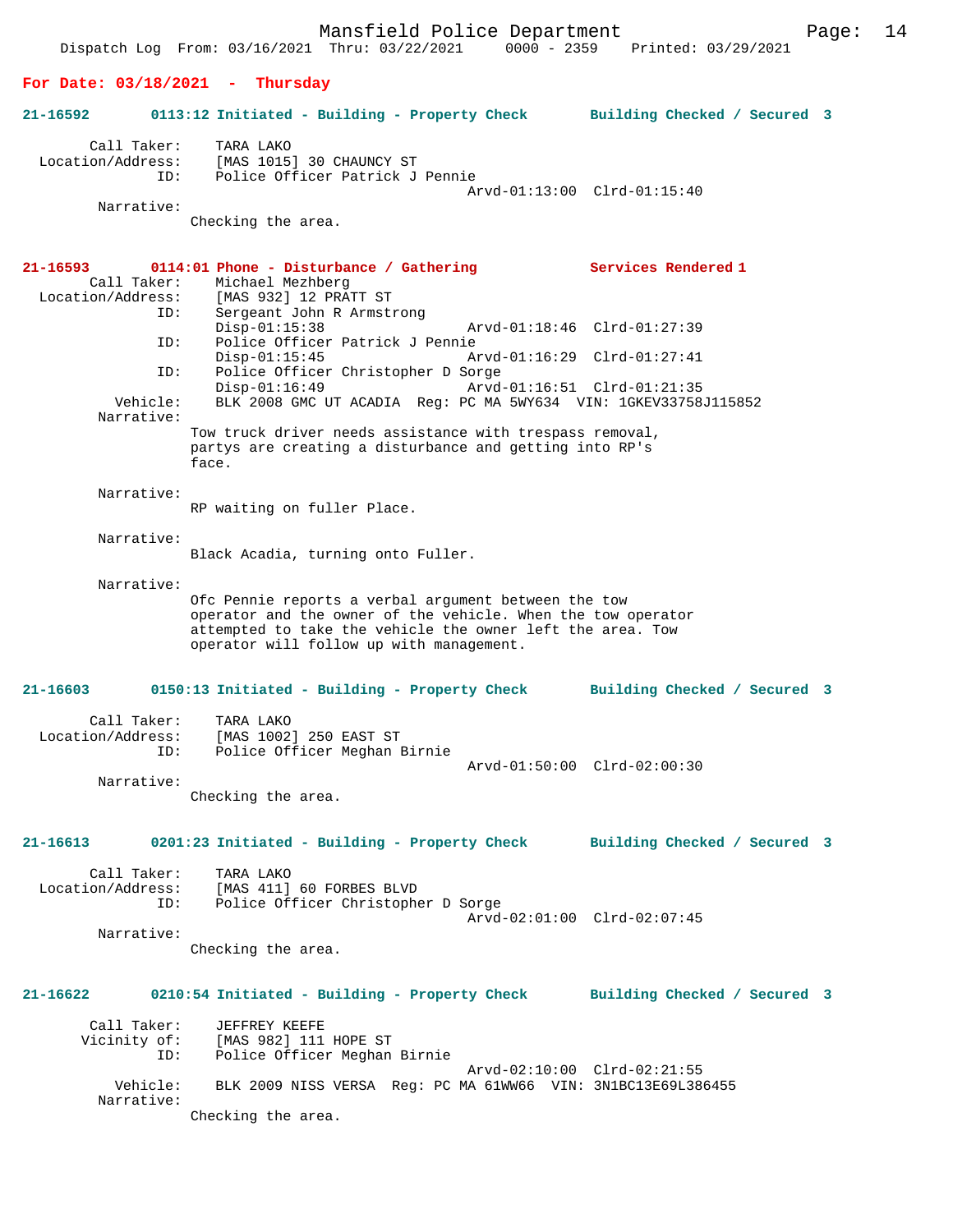Mansfield Police Department Page: 15 Dispatch Log From: 03/16/2021 Thru: 03/22/2021 0000 - 2359 Printed: 03/29/2021 Narrative: Ofc Birnie reports vehicle parked in the back lot of the library. **21-16635 0251:00 Initiated - Building - Property Check Building Checked / Secured 3** Call Taker: TARA LAKO Location/Address: [MAS 411] 60 FORBES BLVD ID: Police Officer Patrick J Pennie Arvd-02:51:00 Clrd-03:07:27 Narrative: Checking the area hotels. **21-16640 0308:55 Initiated - Parking Violations Services Rendered 3**  Call Taker: TARA LAKO Location/Address: [MAS] NORTH MAIN ST ID: Police Officer Patrick J Pennie Arvd-03:08:00 Clrd-03:15:27 Narrative: Ofc Pennie reports no violations. **21-16642 0318:17 Initiated - Building - Property Check Building Checked / Secured 3** Call Taker: TARA LAKO Location/Address: [MAS] 4 ERICK RD @ 15 BONNEY LN ID: Police Officer Meghan Birnie Arvd-03:18:00 Clrd-03:31:35 Narrative: Checking the area. **21-16646 0331:42 Initiated - Building - Property Check Building Checked / Secured 3** Call Taker: TARA LAKO Location/Address: [MAS 139] 265 FRUIT ST ID: Police Officer Meghan Birnie Arvd-03:31:00 Clrd-03:38:16 Narrative: Checking the area. **21-16650 0447:58 Initiated - Suspicious Actv / Persn / Veh Spoken To 2**  Call Taker: JEFFREY KEEFE Vicinity of: [MAS 5A] 777 WEST ST ID: Police Officer Christopher D Sorge Arvd-04:47:00 Clrd-04:49:20 Narrative: M11 checked on MA 4HX87 behind the building. The operator checks okay. **21-16651 0555:43 Initiated - Building - Property Check Building Checked / Secured 3** Call Taker: TARA LAKO Location/Address: [MAS] WARE ST Police Officer Meghan Birnie Arvd-05:55:00 Clrd-06:00:04 Narrative: Checking the area. Narrative: Ofc Birnie reports checks handtight. **21-16652 0555:46 911 - Erratic Oper MV / Road Rage Citation / Warning Issued 3** Call Taker: JEFFREY KEEFE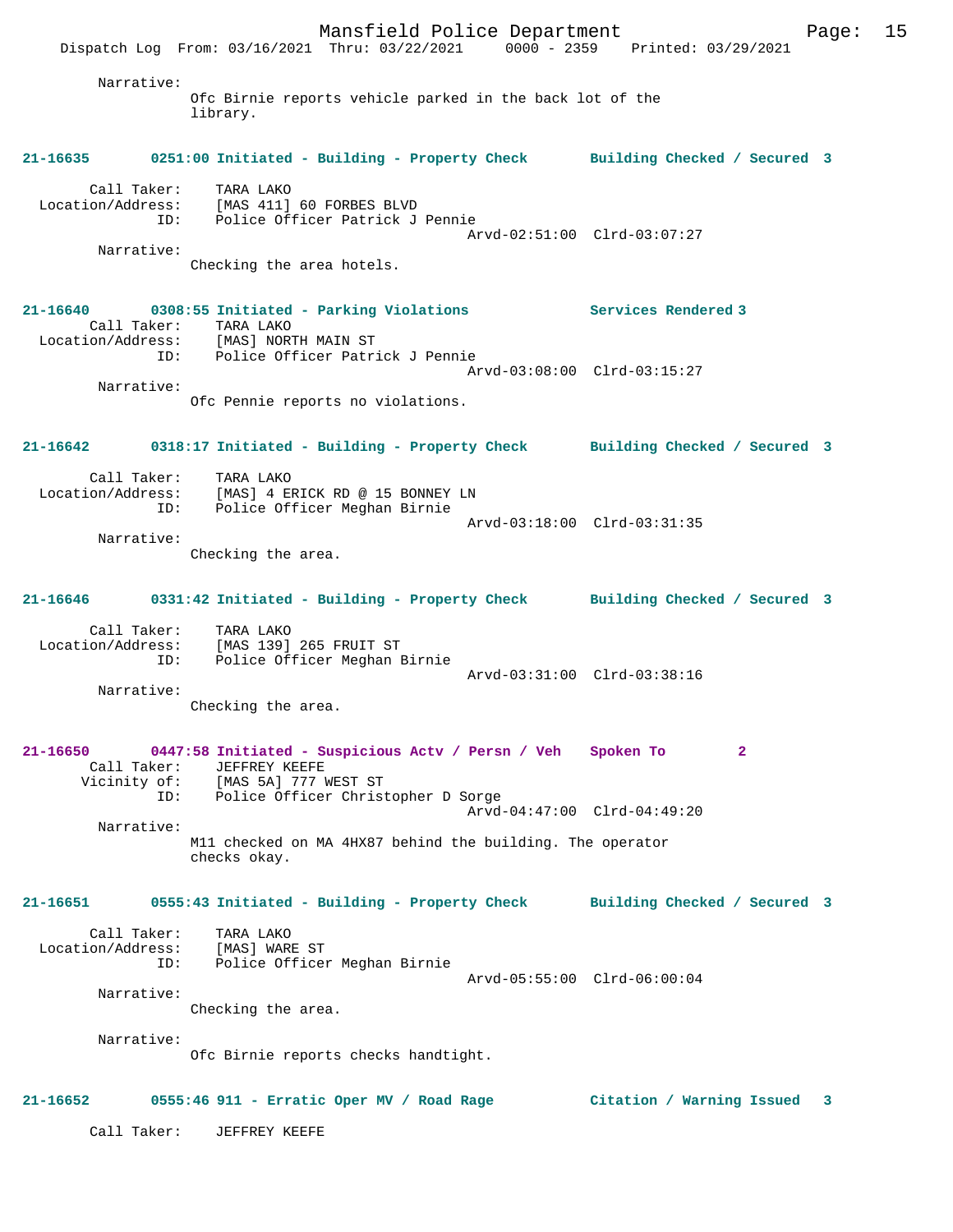Mansfield Police Department Page: 16 Dispatch Log From: 03/16/2021 Thru: 03/22/2021 0000 - 2359 Printed: 03/29/2021 Vicinity of: [MAS 281A] NORTH MAIN ST ID: Police Officer Patrick J Pennie Disp-05:59:12 Arvd-06:01:34 Clrd-06:20:06 ID: Police Officer Christopher D Sorge Disp-06:01:29 Arvd-06:01:31 Clrd-06:20:09 ID: Sergeant John R Armstrong Disp-06:01:46 Arvd-06:07:50 Clrd-06:20:08<br>Vehicle: GRY 2013 BMW UT Req: PC FL PCLU16 VIN: 5UXZV4C52D0R05380 GRY 2013 BMW UT Reg: PC FL PCLU16 VIN: 5UXZV4C52D0B05380 Narrative: White SUV with FL tags heading up North Main St in the direction of Foxborough. Narrative: Ofc Sorge reports he is attempting to stop the vehicle near Chilson Ave Narrative: Ofc Sorge reports he has the vehicle stopped behind the GMC dealership. Narrative: Ofc Sorge reports operator was issued citation for marked lanes, speeding and alcohol inside the vehicle. **21-16670 0809 Initiated - Parking Violations Services Rendered 3**  Call Taker: Animal Control Steven Simonds Location/Address: [MAS] 250 EAST ST ID: Animal Control Steven Simonds Arvd-08:10:57 Clrd-08:42:04 Narrative: covering robinson school crossing **21-16676 0841 Initiated - Parking Violations Services Rendered 3**  Call Taker: Animal Control Steven Simonds Location/Address: [MAS] 43 NORTH MAIN ST @ 13 PARK ST ID: Animal Control Steven Simonds Arvd-08:42:40 Clrd-09:26:18 Narrative: checking area for parking violations Narrative: no violations **21-16685 0926:15 Walk-In - Suspicious Actv / Persn / Veh Assisted Party 2**  Call Taker: Support Staff Matthew Todesco Location/Address: [MAS] 14 CANOE RIVER DR ID: Police Officer Nicole M Boldrighini Disp-09:28:34 Arvd-09:28:36 Clrd-09:32:36 Police Officer Beau J Palanza Narrative: RP into the station with a Bluetooth speaker that was placed in her mailbox, Ofc Boldrighini/Palanza into speak with the RP. Narrative: item was taken for safe keeping **21-16690 0938:09 Initiated - Assist Other Agency Assisted Party 3**  Call Taker: William Mouyos<br>Location/Address: [MAS] 91 CHAUN<br>ID: Police Officer Location/Address: [MAS] 91 CHAUNCY ST @ 6 HIGHLAND AVE ID: Police Officer David W Kinahan Arvd-09:38:00 Clrd-09:56:08<br>Vehicle: TAN 2013 FRHT CASCADI Reg: AP NH 1993AP VIN: 3AKJGLDR2DS1 TAN 2013 FRHT CASCADI Reg: AP NH 1993AP VIN: 3AKJGLDR2DSBV3669 Narrative: assisting MSP truck team with MVST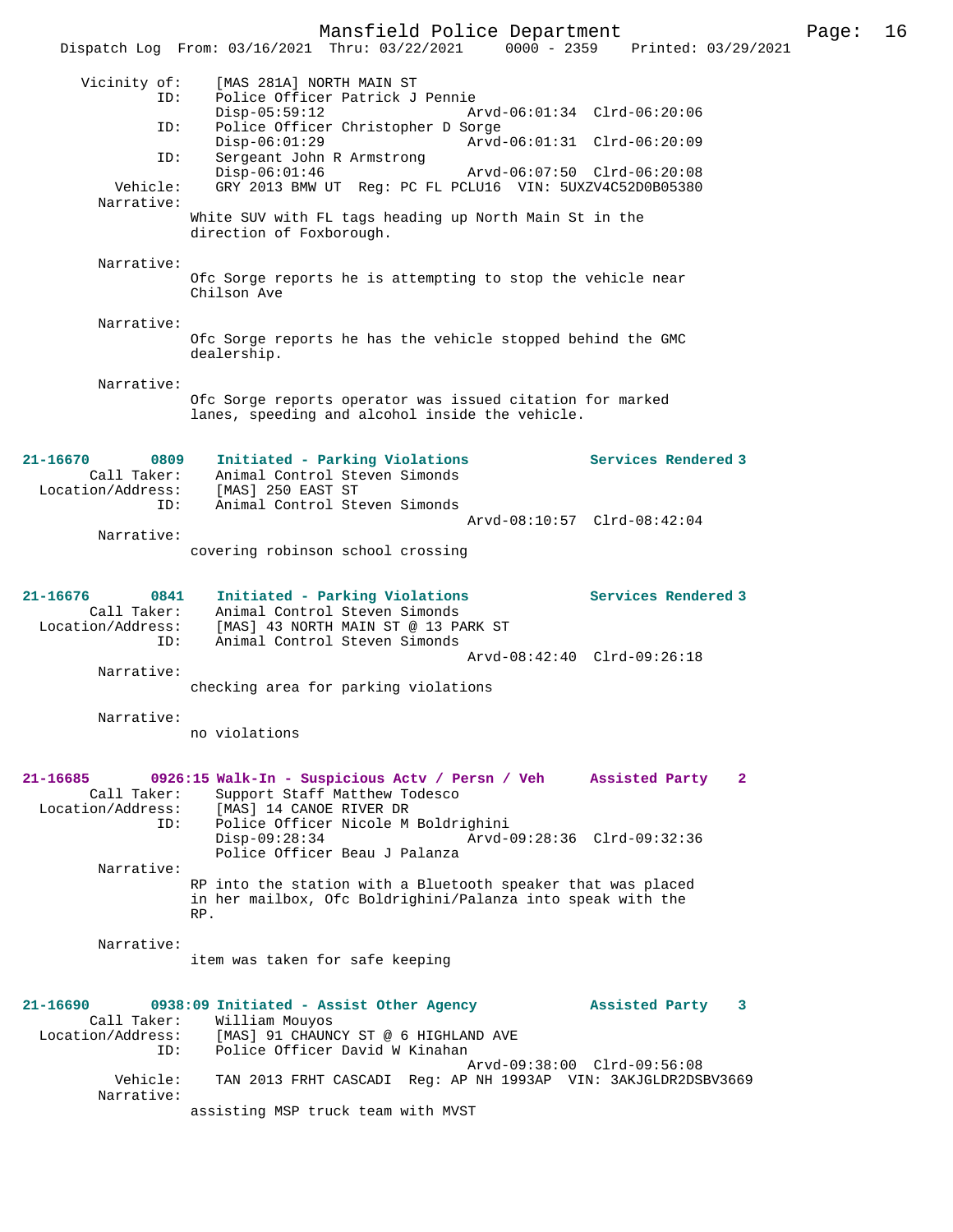Narrative:

Dispatch Log From: 03/16/2021 Thru: 03/22/2021

operator was cited by MSP for defective equipment

**21-16697 1004 Initiated - Parking Violations Services Rendered 3**  Call Taker: Animal Control Steven Simonds<br>Location/Address: [MAS] 242 NORTH MAIN ST @ 16 O ess: [MAS] 242 NORTH MAIN ST @ 16 OLD COLONY WAY<br>ID: Animal Control Steven Simonds Animal Control Steven Simonds Arvd-10:04:46 Clrd-11:06:25 Narrative: checking area for parking violations Narrative: no violations **21-16699 1007:32 Initiated - Motor Vehicle Stop Services Rendered 3**  Call Taker: William Mouyos<br>.on/Address: [MAS] CHAUNCY ST Location/Address:<br>ID: Police Officer David W Kinahan Arvd-10:07:00 Clrd-10:30:10 Vehicle: BLK 1986 WHIT AUTO Reg: CO MA V89112 VIN: 1WAUDCJG4GU300491 Narrative: out with mvst Narrative: reffered to MSP truck team **21-16701 1015:10 Initiated - Building - Property Check Building Checked / Secured 3** Call Taker: William Mouyos Location/Address: [MAS 840] 280 SCHOOL ST Police Officer Patrick J Pennie Arvd-10:15:00 Clrd-10:24:36 Narrative: Checking the area. **21-16705 1031:25 Phone - Message Delivery Spoken To 3**  Call Taker: Dispatcher Jacques Ryan Location/Address: [MAS 1019] 792 WEST ST Apt. #G107 ID: Police Officer Nicole M Boldrighini Disp-10:35:17 Arvd-10:50:53 Clrd-10:56:05 Police Officer Beau J Palanza Narrative: contact North Attleborough police about her abandoned vehicle, abandoned at emerald square mall, pole 15 Narrative: party was advised **21-16708 1038:27 Phone - 911 Hang-ups & Verifications Confirmed misdial/Accdntl Call 2**  Call Taker: Dispatcher Alyson Vico Location/Address: [MAS H9949] 3 BUCKSKIN DR<br>TD: Police Officer Michael T E Police Officer Michael T Fitzgerald<br>Disp-10:42:27 Arvd-1 Disp-10:42:27 Arvd-10:43:09 Clrd-10:43:24<br>TD: Police Officer Patrick J Pennie Police Officer Patrick J Pennie<br>Disp-10:43:17 Am Disp-10:43:17 Arvd-10:50:37 Clrd-10:53:06 Narrative: Checking on a 911 hang up. CP stated no emergency, came from a worker on scene. Will give officer a wave. Narrative: confirmed accidental **21-16719 1157 Initiated - Parking Violations Services Rendered 3**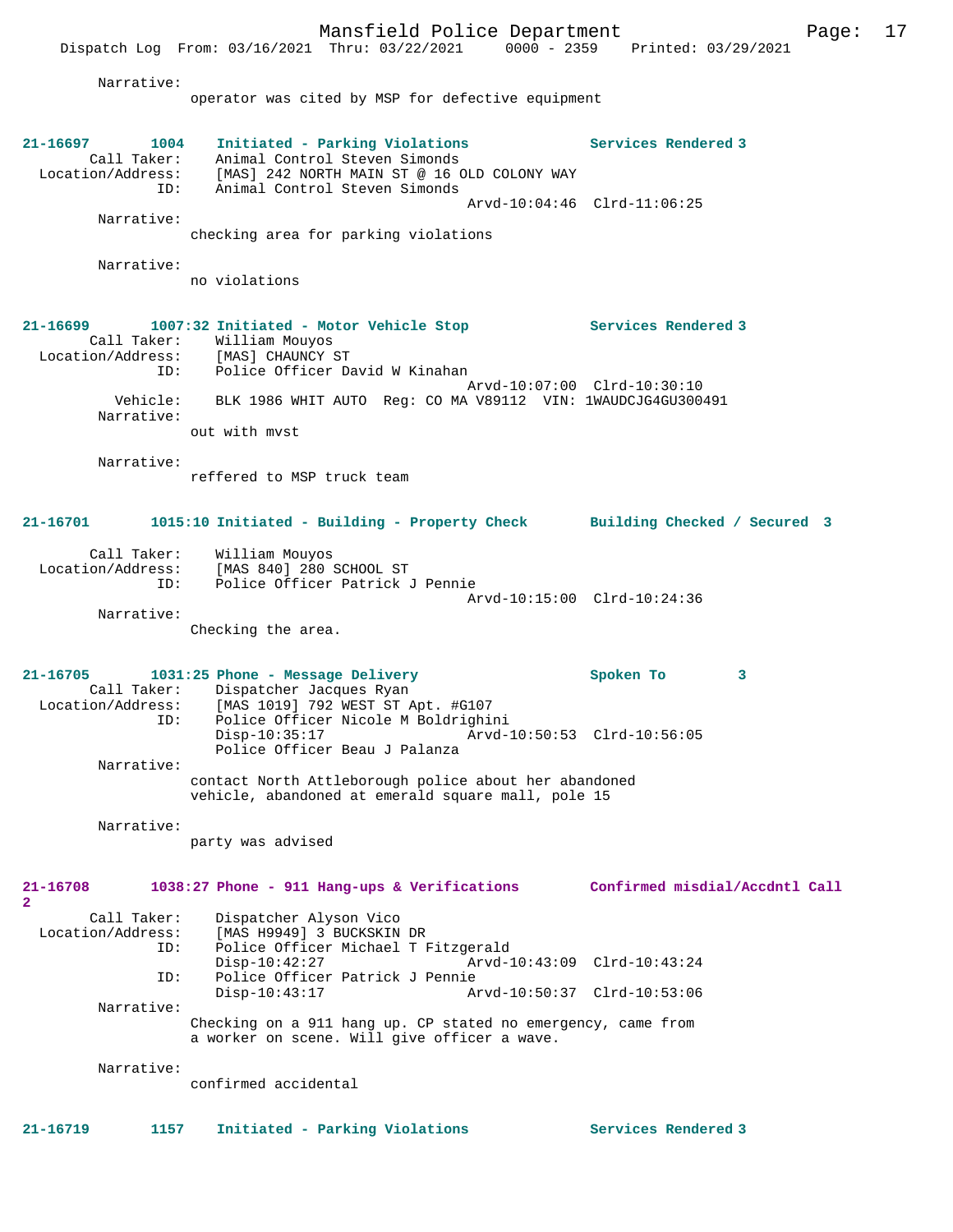Mansfield Police Department Page: 18 Dispatch Log From: 03/16/2021 Thru: 03/22/2021 Call Taker: Animal Control Steven Simonds Location/Address: [MAS] 255 NORTH MAIN ST @ 8 COTTAGE ST<br>ID: Animal Control Steven Simonds Animal Control Steven Simonds Arvd-12:01:37 Clrd-12:53:52 Narrative: checking area for parking violations Narrative: tagged MA 764MS4 on west cottage by wicked vaped for overtime parking Narrative: tagged MA 4DCZ70 on west church for overtime parking Narrative: tagged MA commercial S87741 on main in front of Jimmys pub for blocking crosswalk **21-16731 1306:40 911 - Erratic Oper MV / Road Rage Investigated - No Action Req. 3**  Call Taker: Nicole Boyer<br>Location/Address: [MAS 249] 30 ess: [MAS 249] 30 CHAUNCY ST<br>ID: Police Officer Gregg S I Police Officer Gregg S Kennedy<br>Disp-13:11:26 Arvd-13:15:19 Clrd-13:40:11 ID: Police Officer Nicole M Boldrighini Disp-13:14:19 Arvd-13:19:48 Clrd-13:38:47 Police Officer Beau J Palanza<br>Vehicle: GRY 2010 KIA SOUL, Reg: PC MA GRY 2010 KIA SOUL Reg: PC MA 9WV146 VIN: KNDJT2A28A7190890 Narrative: Grey Kia currently at the Cumberland Farms. Wearing a baseball cap with sweatshirt Narrative: Currently inside of his car of the parking lot. Narrative: Caller reports the driver seemed to be under the influence of drugs and nodding off. Narrative: M8 reports no impairment by operator, however he does not have a license and will be arranging for a ride and will leave mv at cumberland farms. **21-16736 1331 Initiated - Parking Violations Services Rendered 3**  Animal Control Steven Simonds Location/Address: [MAS] 242 NORTH MAIN ST @ 16 OLD COLONY WAY ID: Animal Control Steven Simonds Arvd-13:31:40 Clrd-14:29:40 Narrative: no violations **21-16742 1357:54 Phone - Road Hazards Referred to Other Agency 3** Call Taker: William Mouyos<br>Location/Address: [MAS 992G] 660 ess: [MAS 992G] 660 EAST ST Apt. #8<br>ID: Police Officer Michael T Fitzge Police Officer Michael T Fitzgerald<br>Disp-14:00:29 Arvd-1 Arvd-14:01:29 Clrd-14:05:29 Narrative: report of wires down Narrative: FD located wire from signal division and it has been taken care of **21-16745 1411:39 Initiated - Motor Vehicle Stop Citation / Warning Issued 3**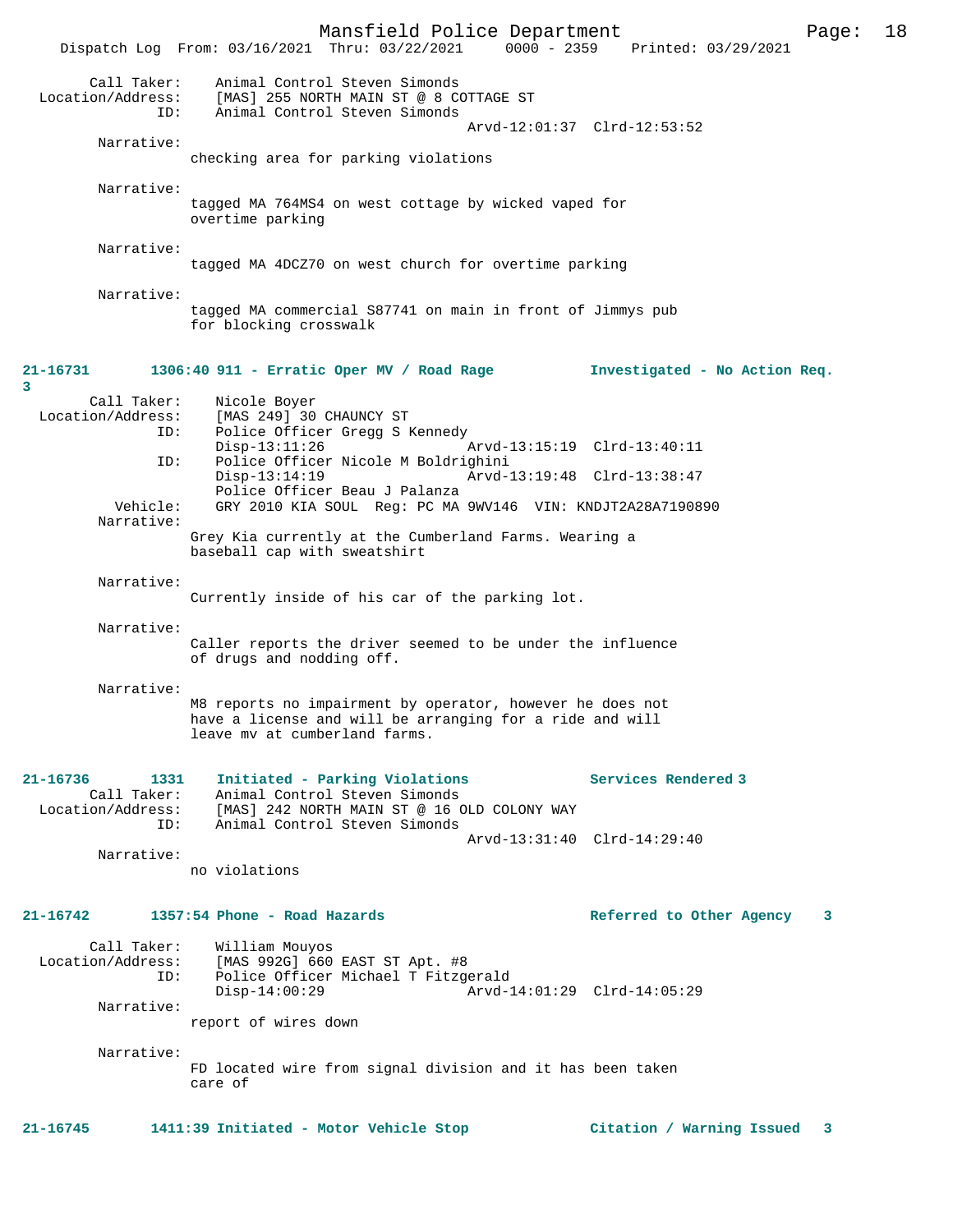Mansfield Police Department Page: 19 Dispatch Log From: 03/16/2021 Thru: 03/22/2021 0000 - 2359 Printed: 03/29/2021 Call Taker: William Mouyos<br>.on/Address: [MAS] HAMPSHIRE ST Location/Address: ID: Police Officer Nicole M Boldrighini Arvd-14:11:00 Clrd-14:18:17 Police Officer Beau J Palanza<br>Vehicle: GRY 2018 KIA FORTE Req: PC MA GRY 2018 KIA FORTE Reg: PC MA 3MPV41 VIN: 3KPFK4A74JE226851 Narrative: out with mvst Narrative: citation issued for improper equipment **21-16755 1501:22 Initiated - Traffic / Roadway Complaint Investigated - No Action Req. 2**  Call Taker: William Mouyos Location/Address: [MAS H2143] 35 SADDLE RIDGE RD Police Officer David W Kinahan Arvd-15:01:00 Clrd-15:16:17 **21-16768 1637:26 911 - 911 Hang-ups & Verifications Confirmed misdial/Accdntl Call 2**  Call Taker: Nicole Boyer Location/Address: [MAS H2051] 18 SOUIRE AVE ID: Police Officer Andrew J Kelley<br>Disp-16:39:49 A Disp-16:39:49 Arvd-16:54:40 Clrd-16:55:22 Narrative: Checking on a 911 accidental. Caller will meet officer outside. Narrative: spoke to caller and confirmed accidental **21-16788 1824:44 Initiated - Building - Property Check Building Checked / Secured 3** Call Taker: William Mouyos Location/Address: [MAS 840] 280 SCHOOL ST Police Officer Nicole M Boldrighini Arvd-18:24:00 Clrd-18:43:45 Narrative: Checking the area. **21-16792 1853:09 Initiated - Building - Property Check Building Checked / Secured 3** Call Taker: Ryan O'Rourke<br>Vicinity of: [MAS] 4 ERICK of: [MAS] 4 ERICK RD @ 15 BONNEY LN<br>ID: Police Officer Danielle C Titus Police Officer Danielle C Titus Arvd-18:53:00 Clrd-19:03:04 Narrative: Checking the area. **21-16800 1927:11 Initiated - Building - Property Check Building Checked / Secured 3** Call Taker: Ryan O'Rourke Location/Address: [MAS 907E] 390 WEST ST ID: Police Officer Nicole M Boldrighini Arvd-19:27:00 Clrd-19:36:45 Narrative: Checking the area. **21-16801 1929 Initiated - Building - Property Check Building Checked / Secured 3** Call Taker: Police Officer Andrew J Kelley Location/Address: [MAS 871] 789 EAST ST ID: Police Officer Andrew J Kelley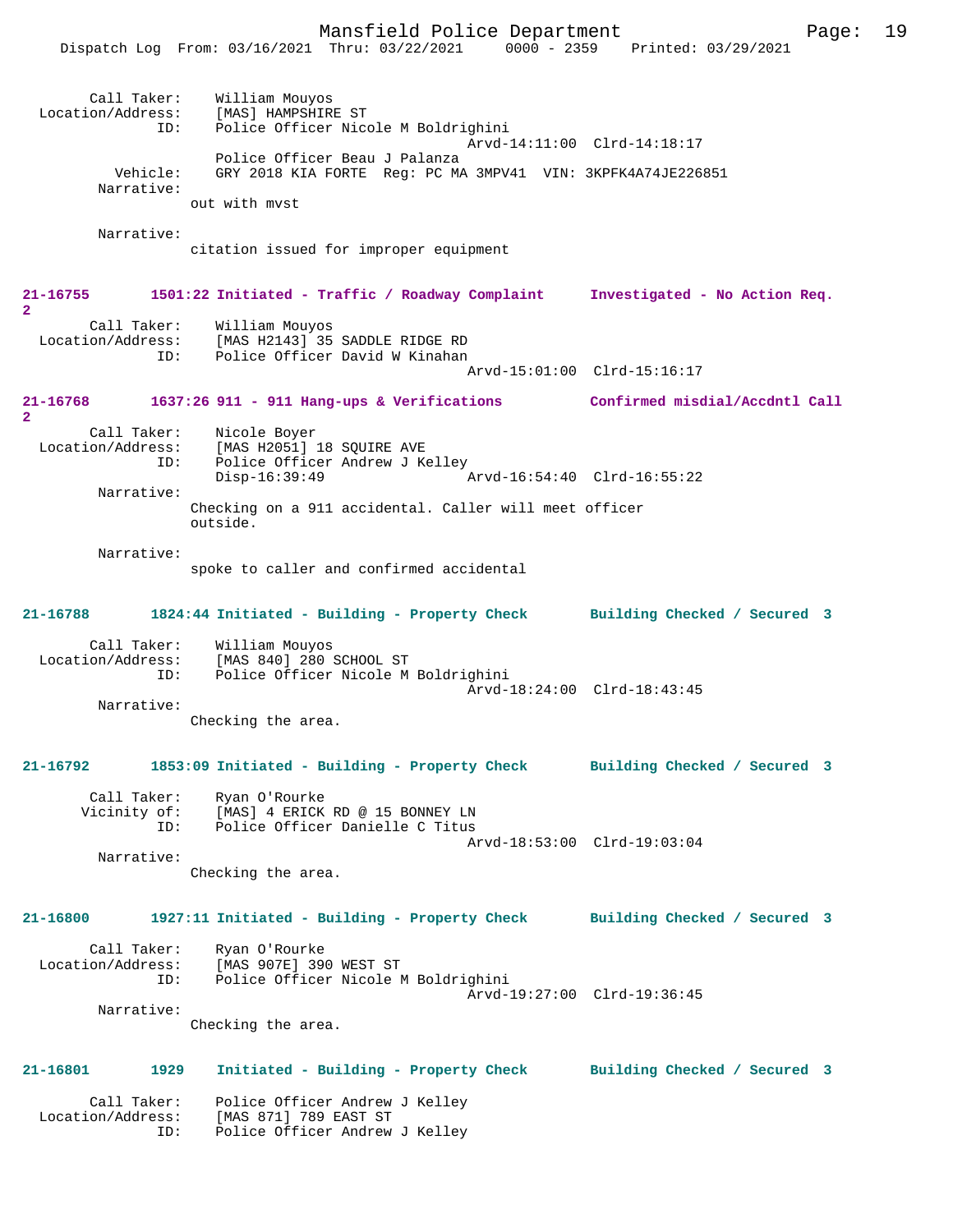Dispatch Log From: 03/16/2021 Thru: 03/22/2021

 Arvd-19:30:27 Clrd-19:30:43 Narrative: Checking the area. **21-16802 1931:48 Initiated - Building - Property Check Building Checked / Secured 3** Call Taker: Ryan O'Rourke Location/Address: [MAS 992] 660 EAST ST International Contract Control Control Control Control Control Control Control Control Control Control Control Control Control Control Control Control Control Control Control Control Control Control Control Control Control Arvd-19:31:00 Clrd-19:33:35 Narrative: Checking the area. **21-16804 1933:52 Initiated - Follow up Investigation Services Rendered 3**  Call Taker: Ryan O'Rourke<br>Location/Address: [MAS 451B] 500 [MAS 451B] 500 EAST ST ID: Police Officer Andrew J Kelley Arvd-19:33:00 Clrd-19:44:00 Narrative: Conducting a follow up in the area to a previously reported incident. **21-16807 1946:42 Phone - Assist Citizen - P S A Services Rendered 3**  Call Taker: Nicole Boyer<br>Location/Address: [MAS 907] 39 ess: [MAS 907] 390 WEST ST Apt. #A<br>ID: Police Officer Nicole M Boldri Police Officer Nicole M Boldrighini<br>Disp-19:51:29 Arvd-1 Disp-19:51:29 Arvd-19:53:35 Clrd-20:10:28<br>TD: Police Officer Andrew J Kelley Police Officer Andrew J Kelley<br>Disp-19:59:26 Disp-19:59:26 Arvd-19:59:29 Clrd-20:10:26 Narrative: Caller reports his phone is on 3% and his car battery died, blue 2005 Acura TL. Hazard lights are on. Narrative: M13 grabbing jump pack. **21-16814 2030:27 Initiated - Building - Property Check Building Checked / Secured 3** Call Taker: Ryan O'Rourke Location/Address: [MAS 411] 60 FORBES BLVD Police Officer Nicole M Boldrighini Arvd-20:30:00 Clrd-20:36:47 Narrative: Checking the area. **21-16816 2031:53 Initiated - Building - Property Check Building Checked / Secured 3** Call Taker: Ryan O'Rourke<br>Location/Address: [MAS 281A] 1 ( [MAS 281A] 1 CROCKER ST ID: Police Officer Andrew J Kelley Arvd-20:31:00 Clrd-20:45:45 Narrative: Checking the area. **21-16817 2035:11 Initiated - Building - Property Check Building Checked / Secured 3** Call Taker: Ryan O'Rourke Location/Address: [MAS 417] 9 FRANCIS AVE ID: Police Officer Danielle C Titus Arvd-20:35:00 Clrd-20:43:37 Narrative: Checking the area.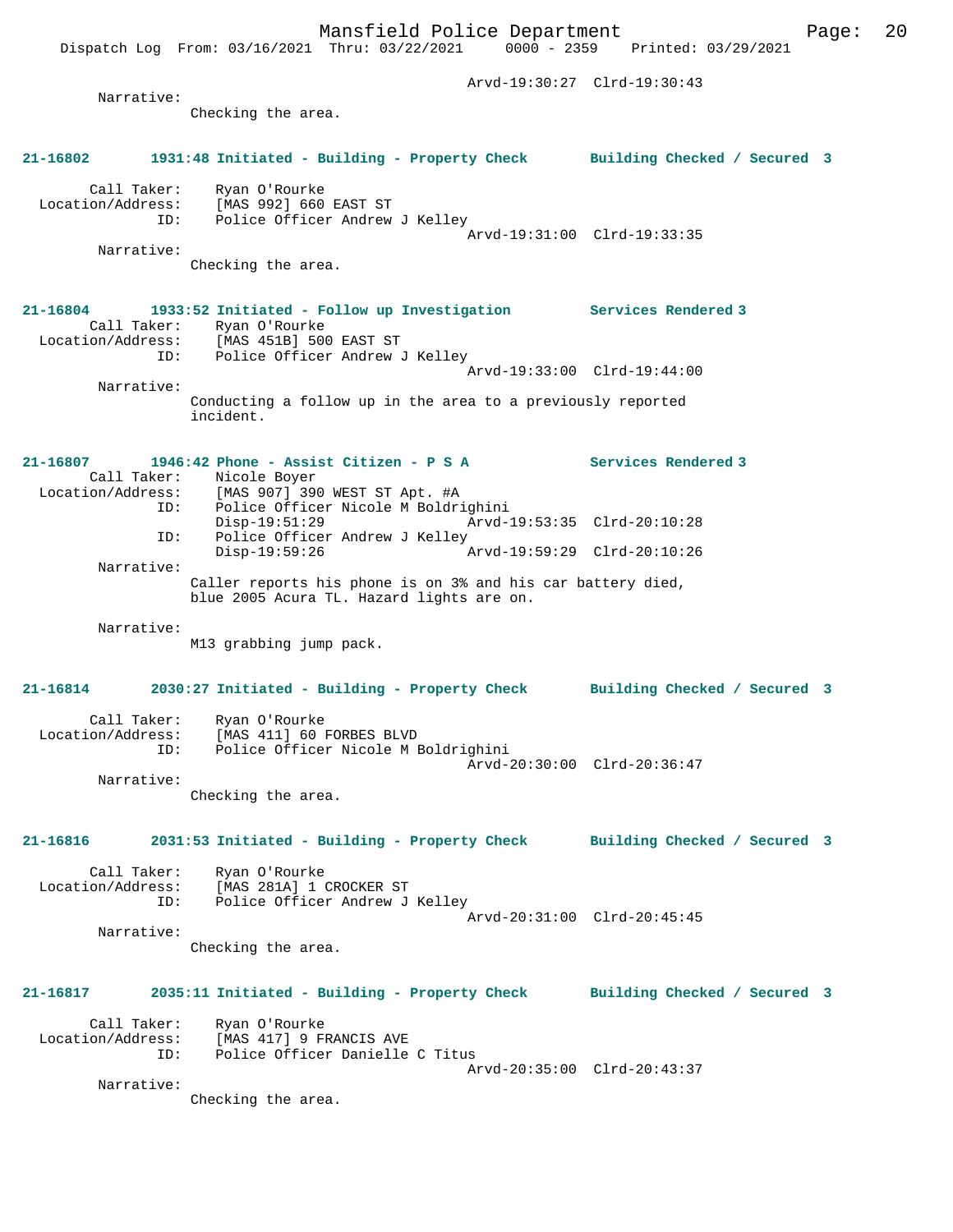Mansfield Police Department Page: 21 Dispatch Log From: 03/16/2021 Thru: 03/22/2021 0000 - 2359 Printed: 03/29/2021 **21-16821 2049:20 Initiated - Building - Property Check Building Checked / Secured 3** Call Taker: Ryan O'Rourke Location/Address: [MAS 814] 50 WEST CHURCH ST ID: Police Officer Jay J Sparrow Arvd-20:49:00 Clrd-20:53:49 Narrative: Checking the area. **21-16827 2110:51 Initiated - Building - Property Check Building Checked / Secured 3** Call Taker: Ryan O'Rourke<br>Location/Address: [MAS 1040] 10 ess: [MAS 1040] 10 RESERVOIR ST Apt. #ST<br>ID: Police Officer Nicole M Boldrighini Police Officer Nicole M Boldrighini Arvd-21:10:00 Clrd-21:17:41 Narrative: Checking the area. **21-16828 2112:18 Initiated - Building - Property Check Building Checked / Secured 3** Call Taker: Ryan O'Rourke Location/Address: [MAS 992] 660 EAST ST ID: Police Officer Danielle C Titus Arvd-21:12:00 Clrd-21:19:19 Narrative: Checking the area. **21-16837 2155:46 Initiated - Building - Property Check Building Checked / Secured 3** Call Taker: Ryan O'Rourke Location/Address: [MAS 1015] 30 CHAUNCY ST ID: Police Officer Jay J Sparrow Arvd-21:55:00 Clrd-21:58:57 Narrative: Checking the area. **21-16840 2203:34 Phone - Traffic / Roadway Complaint Services Rendered 2**  Call Taker: Nicole Boyer<br>Location/Address: [MAS] 54 CHAN [MAS] 54 CHAUNCY ST @ 363 NORTH MAIN ST ess. المطلب العديد العديد .<br>ID: Police Officer Jay J Sparrow<br>Disp-22:07:30 Disp-22:07:30 Arvd-22:09:16 Clrd-22:17:53 Narrative: Lights at the intersection are not changing. Narrative: Lights appear to have reset themselves. **21-16849 2246:33 Phone - 911 Hang-ups & Verifications Confirmed misdial/Accdntl Call 2**  Call Taker: Chelsey Ferstler<br>Location/Address: [MAS H3138] 65 ST ess: [MAS H3138] 65 STEARNS AVE<br>ID: Sergeant Thomas R Connor Sergeant Thomas R Connor Disp-22:47:14 Clrd-22:49:44<br>ID: Police Officer Nicole M Boldrighini Police Officer Nicole M Boldrighini Disp-22:47:19 Clrd-22:49:47<br>TD: Police Officer Jav J Sparrow Police Officer Jay J Sparrow Disp-22:47:25 Clrd-22:49:41<br>Th: Police Officer Andrew J Kelley Police Officer Andrew J Kelley<br>Disp-22:48:02 A Arvd-22:49:35 Clrd-22:50:53 ID: Police Officer Danielle C Titus Disp-22:48:07 Arvd-22:49:37 Clrd-22:50:54 Narrative: Checking on a 911 hang up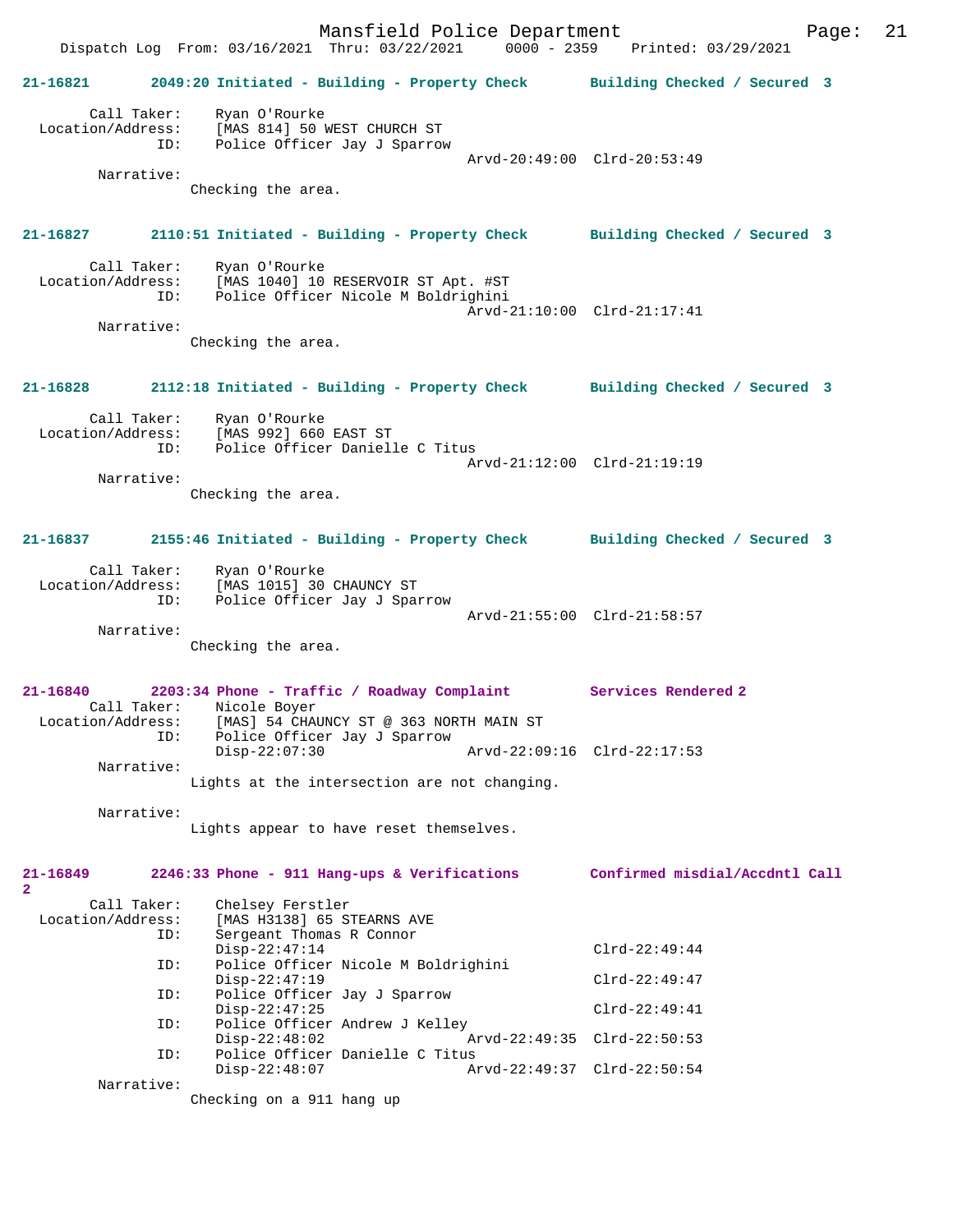|                                 | Dispatch Log From: 03/16/2021 Thru: 03/22/2021 0000 - 2359 Printed: 03/29/2021                                                      |                             |
|---------------------------------|-------------------------------------------------------------------------------------------------------------------------------------|-----------------------------|
| For Date: $03/19/2021$ - Friday |                                                                                                                                     |                             |
| 21-16864                        | 0101:08 Initiated - Building - Property Check Building Checked / Secured 3                                                          |                             |
| Narrative:                      | Call Taker: Ryan O'Rourke<br>Location/Address: [MAS 281A] 1 CROCKER ST<br>ID: Patrolman David Schepis<br>Checking the area.         | Arvd-01:01:00 Clrd-01:07:13 |
|                                 |                                                                                                                                     |                             |
| 21-16870                        | 0122:23 Initiated - Building - Property Check Building Checked / Secured 3                                                          |                             |
| ID:<br>Narrative:               | Call Taker: Ryan O'Rourke<br>Location/Address: [MAS 181A] 150 OAKLAND ST<br>Sergeant John R Armstrong<br>Checking the area.         | Arvd-01:22:00 Clrd-01:26:04 |
| 21-16873                        | 0128:28 Initiated - Building - Property Check Building Checked / Secured 3                                                          |                             |
| Location/Address:<br>Narrative: | Call Taker: Ryan O'Rourke<br>[MAS 170] 255 HOPE ST<br>ID: Police Officer Meghan Birnie<br>Checking the area.                        | Arvd-01:28:00 Clrd-01:37:25 |
| 21-16879                        | 0142:42 Initiated - Building - Property Check Building Checked / Secured 3                                                          |                             |
| Narrative:                      | Call Taker: Ryan O'Rourke<br>Location/Address: [MAS 840] 280 SCHOOL ST<br>ID: Police Officer Nicole P Newport<br>Checking the area. | Arvd-01:42:00 Clrd-01:50:23 |
| 21-16880                        | 0143:39 Initiated - Building - Property Check Building Checked / Secured 3                                                          |                             |
| Narrative:                      | Call Taker: Ryan O'Rourke<br>Location/Address: [MAS 946] 631 EAST ST<br>ID: Police Officer Meghan Birnie<br>Checking the area.      | Arvd-01:43:00 Clrd-01:50:09 |
| 21-16883                        | 0152:13 Initiated - Building - Property Check Building Checked / Secured 3                                                          |                             |
| Location/Address:<br>Narrative: | Call Taker: Ryan O'Rourke<br>[MAS 907E] 390 WEST ST<br>ID: Police Officer Nicole P Newport                                          | Arvd-01:52:00 Clrd-02:03:25 |
|                                 | Checking the area.                                                                                                                  |                             |
| 21-16884                        | 0152:34 Initiated - Building - Property Check Building Checked / Secured 3                                                          |                             |
| Call Taker:                     | Ryan O'Rourke<br>Location/Address: [MAS 1015] 30 CHAUNCY ST<br>ID: Patrolman David Schepis<br>[MAS 1015] 30 CHAUNCY ST              | Arvd-01:52:00 Clrd-02:05:51 |
| Narrative:                      |                                                                                                                                     |                             |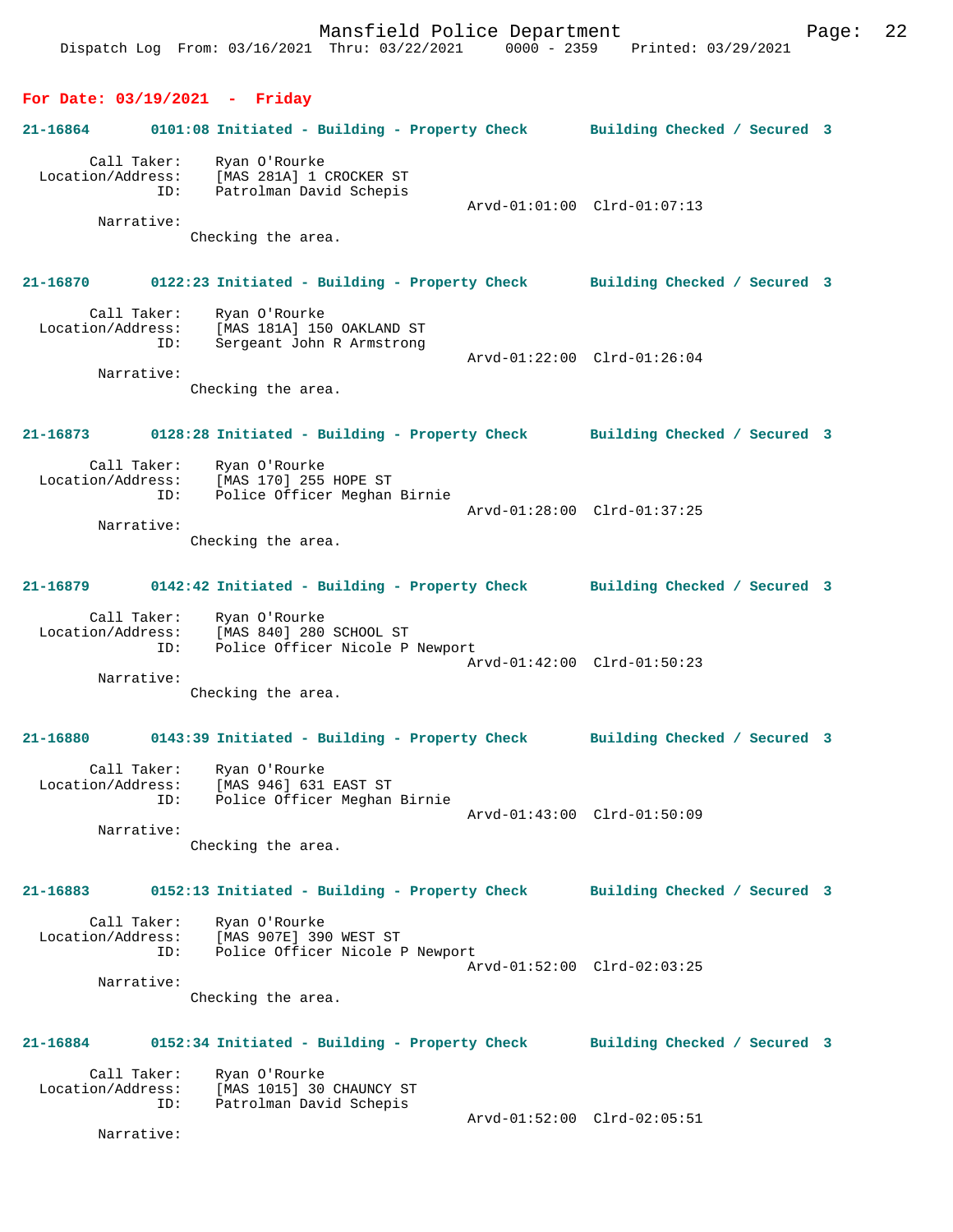Mansfield Police Department Page: 23 Dispatch Log From: 03/16/2021 Thru: 03/22/2021 0000 - 2359 Printed: 03/29/2021 Checking the area. **21-16890 0221:07 Initiated - Building - Property Check Building Checked / Secured 3** Call Taker: Ryan O'Rourke Location/Address: [MAS 814] 50 WEST CHURCH ST ID: Patrolman David Schepis Arvd-02:21:00 Clrd-02:29:12 Narrative: Checking the area. **21-16892 0235:58 Initiated - Building - Property Check Building Checked / Secured 3** Call Taker: Ryan O'Rourke Location/Address: [MAS 1002] 250 EAST ST ID: Police Officer Meghan Birnie Arvd-02:35:00 Clrd-02:52:07 Narrative: Checking the area. **21-16906 0329:28 Initiated - Building - Property Check Building Checked / Secured 3** Call Taker: Ryan O'Rourke Location/Address: [MAS 322] 31 HAMPSHIRE ST<br>TD: Police Officer Nicole P Ne Police Officer Nicole P Newport Arvd-03:29:00 Clrd-04:04:01 Narrative: Checking the area hotels. **21-16907 0417:47 Initiated - Building - Property Check Building Checked / Secured 3** Call Taker: Ryan O'Rourke Location/Address: [MAS 834] 261 CHAUNCY ST ID: Police Officer Nicole P Newport Arvd-04:17:00 Clrd-04:31:05 Narrative: Checking the area. **21-16909 0438:03 Initiated - Parking Violations Services Rendered 3**  Call Taker: Ryan O'Rourke Location/Address: [MAS] NORTH MAIN ST ID: Patrolman David Schepis Arvd-04:38:00 Clrd-04:55:09 Narrative: parking enforcement. Narrative: no violations. 21-16959 1101:21 Phone - Road Hazards **Services Rendered 3**  Call Taker: Support Staff Philip D Seaward Location/Address: [MAS] 70 PLEASANT ST @ 53 CHILSON AVE<br>TD: Police Officer Michael T Fitzgerald ID: Police Officer Michael T Fitzgerald Disp-11:06:54 Arvd-11:06:58 Clrd-11:10:11 Narrative: RP called to report a blue 55 gallon oil barrel has been on the side of the road by the sidewalk and appears to be abandoned. Narrative: DPW notified to pick up the barrel **21-16970 1138:37 Phone - Motor Veh Acc - Hit & Run Incident Report 1**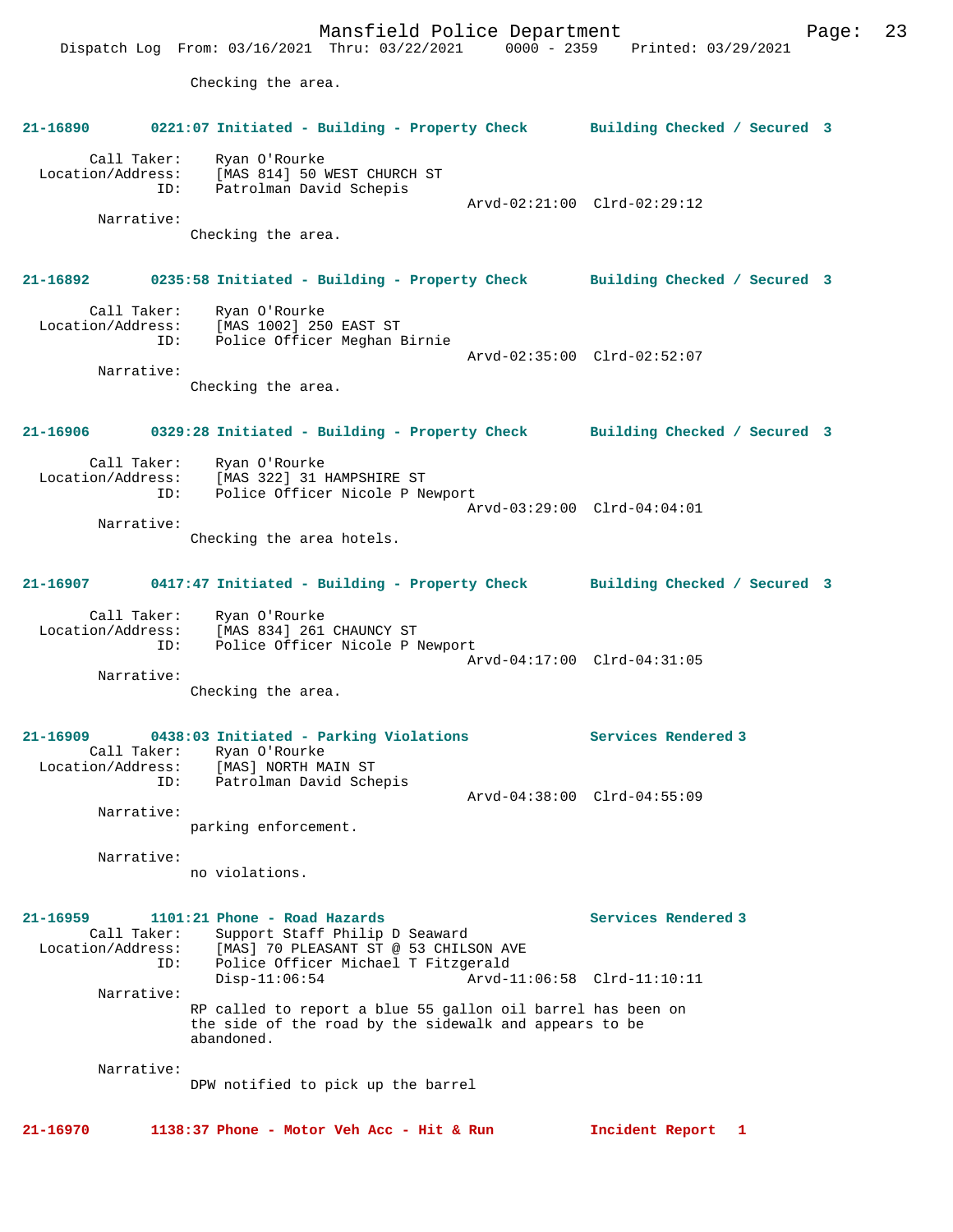#### Mansfield Police Department Page: 24

 Dispatch Log From: 03/16/2021 Thru: 03/22/2021 0000 - 2359 Printed: 03/29/2021 Call Taker: William Mouyos Location/Address: [MAS H1894] 60 STEARNS AVE<br>ID: Police Officer Nicole M Bol Police Officer Nicole M Boldrighini Disp-11:40:25 Clrd-11:40:59 Police Officer Beau J Palanza<br>ID: Police Officer David W Kinahan Police Officer David W Kinahan Disp-11:40:53 Arvd-11:46:19 Clrd-13:22:16<br>Th: Police Officer Michael T Fitzgerald Police Officer Michael T Fitzgerald<br>Disp-11:41:06 Arvd-1 Disp-11:41:06 Arvd-11:44:02 Clrd-12:30:56 ID: Sergeant Robert S Pierce Disp-11:45:31 Arvd-11:45:35 Clrd-11:46:08 ID: Police Officer Michael T Fitzgerald Arvd-12:34:40 Clrd-12:58:49<br>Vehicle: RED 2006 FORD FIVHUN Reg: PC MA 1PGL23 VIN: 1FAHP281X6G1 RED 2006 FORD FIVHUN Reg: PC MA 1PGL23 VIN: 1FAHP281X6G186501 Vehicle: BRO 2016 BMW 528IX Reg: PC MA 9DH532 VIN: WBA5A7C52GG145526 Narrative: 2 car crash in driveway no injuries, mother states car didnt stop. Narrative: M7 still waiting for the other party to return to the scene Narrative: Other vehicle left the scene with property damage. Dark colored sedan left sided damage and the tire pushed into the fender operated by a black male. Victim is having a text conversation with the party. Narrative: Easton cruisers advised. Narrative: M7 found the vehicle behind 21 Erick Rd. Plate attached Refer To Incident: 21MAS-273-OF **21-16979 1236:53 Initiated - Motor Vehicle Stop Citation / Warning Issued 3** Call Taker: Jennifer Napolitano<br>Location/Address: [MAS] 200 RTE 140 NI [MAS] 200 RTE 140 NB @ 90 NORFOLK ST ID: Police Officer Gregg S Kennedy Arvd-12:36:00 Clrd-12:47:11<br>Vehicle: BLU 2011 BMW 3SERI Req: PC MA 3PH335 VIN: WBAPK7G53BNN85 BLU 2011 BMW 3SERI Reg: PC MA 3PH335 VIN: WBAPK7G53BNN85226 Narrative: Out for mvst **21-16980 1237:42 Initiated - Lost / Found Property Services Rendered 3**  Call Taker: Dispatcher Alyson Vico Location/Address: [MAS H5468] 18 FULLER PL Sergeant DAVID J FOSCALDO Arvd-12:37:00 Clrd-12:59:06 Narrative: FoxS2 is dropping off found property from a previous traffic stop. **21-16984 1257:40 Phone - 911 Hang-ups & Verifications Confirmed misdial/Accdntl Call 2**  Call Taker: William Mouyos Location/Address: [MAS 893] 25 NORTH MAIN ST ID: Police Officer Michael T Fitzgerald Disp-12:59:09 Arvd-13:01:40 Clrd-13:04:13 Narrative: open 911 cell call in area 51 90% Narrative: spoke to caller on call back says no emergency, at dentist office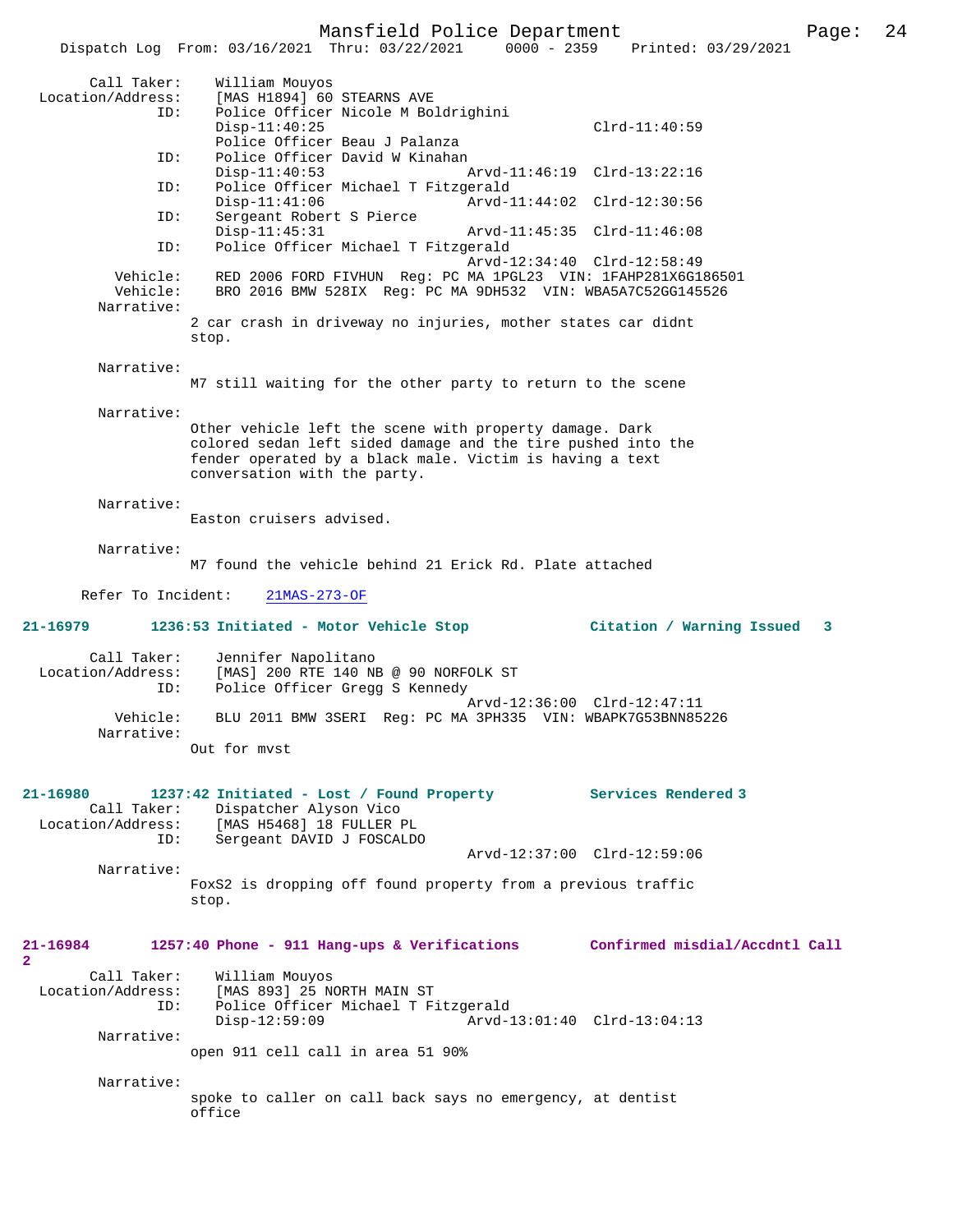**21-17000 1405:30 Initiated - School Officer Activity Incident Report 3**  Call Taker: Jennifer Napolitano Location/Address: [MAS 332] 240 EAST ST ID: Detective Derek M McCune Arvd-14:05:00 Clrd-14:07:01 Narrative: SRO requesting an OF Refer To Incident: 21MAS-274-OF **21-17001 1407:16 Initiated - School Officer Activity Incident Report 3**  Call Taker: Jennifer Napolitano<br>Location/Address: [MAS 12] 250 EAST ST [MAS 12] 250 EAST ST ID: Detective Derek M McCune Arvd-14:07:00 Clrd-14:07:54 Narrative: SRO Requesting an OF Refer To Incident: 21MAS-275-OF **21-17002 1409:48 Phone - Noise Complaint Spoken To 2**  Call Taker: William Mouyos Location/Address: [MAS H2503] 70 BROOK ST ID: Police Officer Nicole M Boldrighini Disp-14:14:12 Arvd-14:20:29 Clrd-14:37:24 Police Officer Beau J Palanza<br>Vehicle: RED 2017 RDX Reg: PC RI RI834 RED 2017 RDX Reg: PC RI RI834 VIN: 5J8TB4H30HL032648 Narrative: caller states neighbor car alarm is constantly sounding maroon acura mdx suv Narrative: caller attempted to talk to them but unable to do to language barrier. Narrative: Spoke with the owner and its being fixed next week. **21-17008 1433:15 Initiated - Motor Vehicle Stop Citation / Warning Issued 3** Call Taker: Jennifer Napolitano Location/Address: [MAS] 972 WEST ST @ 25 TREMONT ST ID: Police Officer Gregg S Kennedy Arvd-14:33:00 Clrd-14:39:19 Vehicle: WHI 2018 TOYT UT RAV4 Reg: PC MA 8PH346 VIN: JTMRFREV6JJ234444 Narrative: Out for mvst Narrative: Citation issued to the operator. Violation took place West @ Hampshire **21-17009 1445 Initiated - Building - Property Check Building Checked / Secured 3** Call Taker: Police Officer Nicole M Boldrighini Location/Address: [MAS 43] 137 MILL ST ID: Police Officer Nicole M Boldrighini Arvd-14:47:02 Clrd-14:52:26 Police Officer Beau J Palanza Narrative: checking the area **21-17010 1445:31 Phone - Suspicious Actv / Persn / Veh Spoken To 2**  Call Taker: William Mouyos Location/Address: [MAS] 280 SCHOOL ST ID: Police Officer Gregg S Kennedy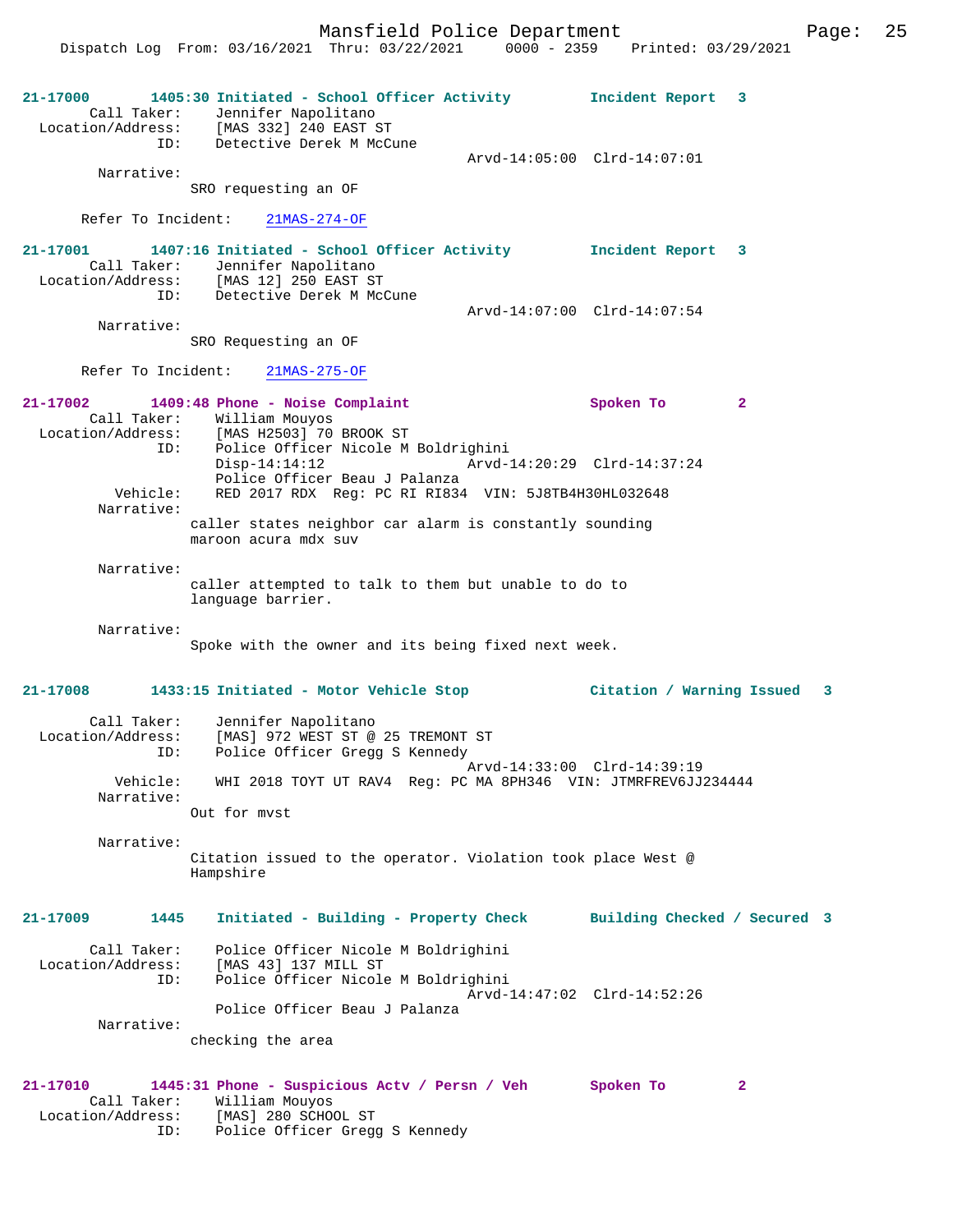Mansfield Police Department Page: 26 Dispatch Log From: 03/16/2021 Thru: 03/22/2021 Disp-14:48:25 Arvd-14:50:17 Clrd-15:36:57 Narrative: Caller reporting fraudulent iphone sent in the mail, she is trying to return it to the store but doesnt want to give personal info to the store. Narrative: Spoke with the female and explained the situation. AT&T took the phone back. No further action required. **21-17030 1727:26 Initiated - Disabled Motor Vehicle Services Rendered 3**  Call Taker: Jennifer Napolitano<br>Location/Address: [MAS] WINTHROP AVE Location/Address: [MAS] WINTHROP AVE ID: Officer Andrew T Littig Jr. Arvd-17:27:00 Clrd-17:36:39 Vehicle: GRY 2005 FORD CROVIC Reg: PC MA 5KA479 VIN: 2FAHP71W65X175443 Narrative: Reported DMV in the area. Narrative: MV is off the side of the road, waiting for triple a. **21-17031 1730:04 Initiated - Child Safety Seat Program Assisted Party 3**  Call Taker: Jennifer Napolitano<br>Location/Address: [MAS 451B] 500 EAST [MAS 451B] 500 EAST ST ID: Police Officer Patrick J Pennie Arvd-17:30:00 Clrd-17:31:20 ID: Police Officer Andrew J Kelley Disp-17:31:12 Arvd-17:31:15 Clrd-17:31:18 Narrative: Officer installing child passenger seat. 3 car seats installed **21-17043 1835:03 Initiated - Building - Property Check Building Checked / Secured 3** Call Taker: Jennifer Napolitano<br>Location/Address: [MAS 820C] 31 PLYMOU [MAS 820C] 31 PLYMOUTH ST ID: Police Officer David W Kinahan Arvd-18:35:00 Clrd-18:46:30 Narrative: Checking the area. **21-17050 1857:17 Initiated - Building - Property Check Building Checked / Secured 3** Call Taker: Robert Stewart Location/Address: [MAS 840] 280 SCHOOL ST ID: Officer Andrew T Littig Jr. Arvd-18:57:00 Clrd-19:10:13 Narrative: Checking the area. **21-17070 2133:01 Phone - Well Being Check Unfounded/Unverifed 3** Call Taker: Stephen Martell<br>Location/Address: [MAS 1026] 300 1 ess: [MAS 1026] 300 NORTH MAIN ST Apt. #337<br>ID: Police Officer Patrick J Pennie Police Officer Patrick J Pennie<br>Disp-21:35:35 Am Disp-21:35:35 Arvd-21:37:53 Clrd-21:49:10 ID: Officer Andrew T Littig Jr. Arvd-21:38:04 Clrd-21:48:11 Narrative: Mother calling from florida requesting a wbc on her daughter. Stated she believes that she is involved in drugs and ETOH.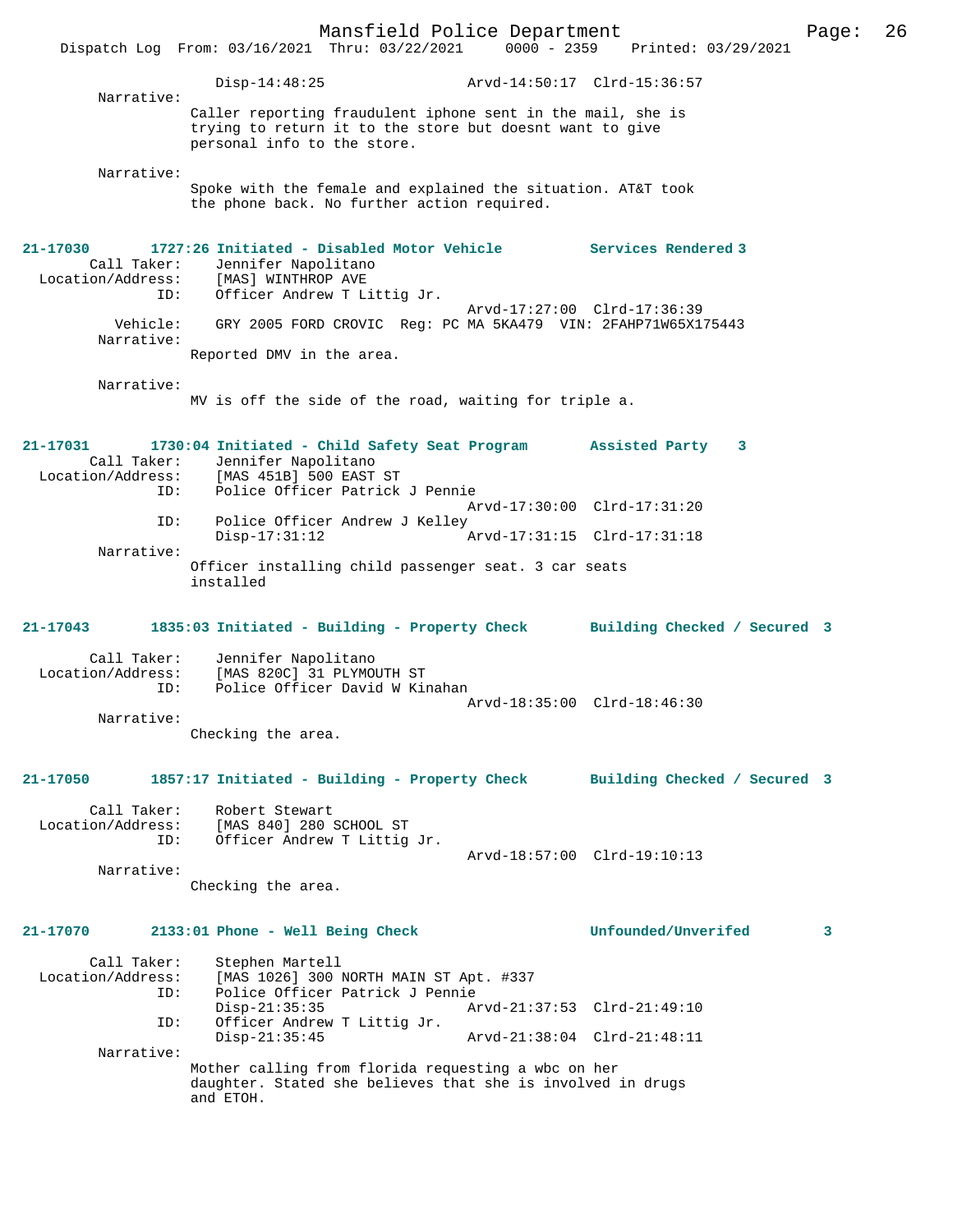Mansfield Police Department Fage: 27 Dispatch Log From: 03/16/2021 Thru: 03/22/2021 0000 - 2359 Printed: 03/29/2021 Narrative: Female party may be beligerent. Narrative: Mother also stated she daughter had admitted to having Unknown if this is currently occuring. Narrative: M10 reports knocking on the door multiple times with no answer, did not seem like anyone was home. Will follow up at a later time, units clear. **21-17071 2136:48 Initiated - Motor Vehicle Stop Citation / Warning Issued 3** Call Taker: Chelsey Ferstler Location/Address: [MAS] 234 FORBES BLVD @ 20 CABOT BLVD Police Officer Andrew J Kelley Arvd-21:36:00 Clrd-21:55:18 Vehicle: BLK 2017 BMW CO 440XI Reg: PC MA 7LTB80 VIN: WBA4P3C54HK528191 Narrative: Out with mvst Narrative: assisting RO renew vehicle online, operator cited **21-17077 2155:25 Initiated - Building - Property Check Building Checked / Secured 3** Call Taker: Chelsey Ferstler Location/Address: [MAS 2] 60 FORBES BLVD Police Officer Andrew J Kelley Arvd-21:55:00 Clrd-21:58:19 Narrative: Checking the area. **21-17082 2208:29 Initiated - Building - Property Check Building Checked / Secured 3** Call Taker: Stephen Martell Location/Address: [MAS 820C] 31 PLYMOUTH ST<br>ID: Sergeant Jeffrey G Bombard Sergeant Jeffrey G Bombard Arvd-22:08:00 Clrd-22:17:18 **21-17085 2221:55 Initiated - Building - Property Check Building Checked / Secured 3** Call Taker: Chelsey Ferstler<br>.on/Address: [MAS] WARE ST Location/Address:<br>ID: Police Officer Joshua S Ellender Arvd-22:21:00 Clrd-22:23:25 Police Officer Derek M Stark Narrative: House check **21-17086 2224:23 Phone - Follow up Investigation Not Home / No Answer 3** Call Taker: Chelsey Ferstler<br>Location/Address: [MAS 1026] 300 N ess: [MAS 1026] 300 NORTH MAIN ST Apt. #337<br>ID: Police Officer Patrick J Pennie Police Officer Patrick J Pennie<br>Disp-22:24:59 Ar Disp-22:24:59 Arvd-22:27:30 Clrd-22:38:37<br>ID: Officer Andrew T Littig Jr. Officer Andrew T Littig Jr. Disp-22:25:05 Arvd-22:27:33 Clrd-22:38:33 Narrative: Conducting a follow up in the area to a previously reported incident.

Narrative: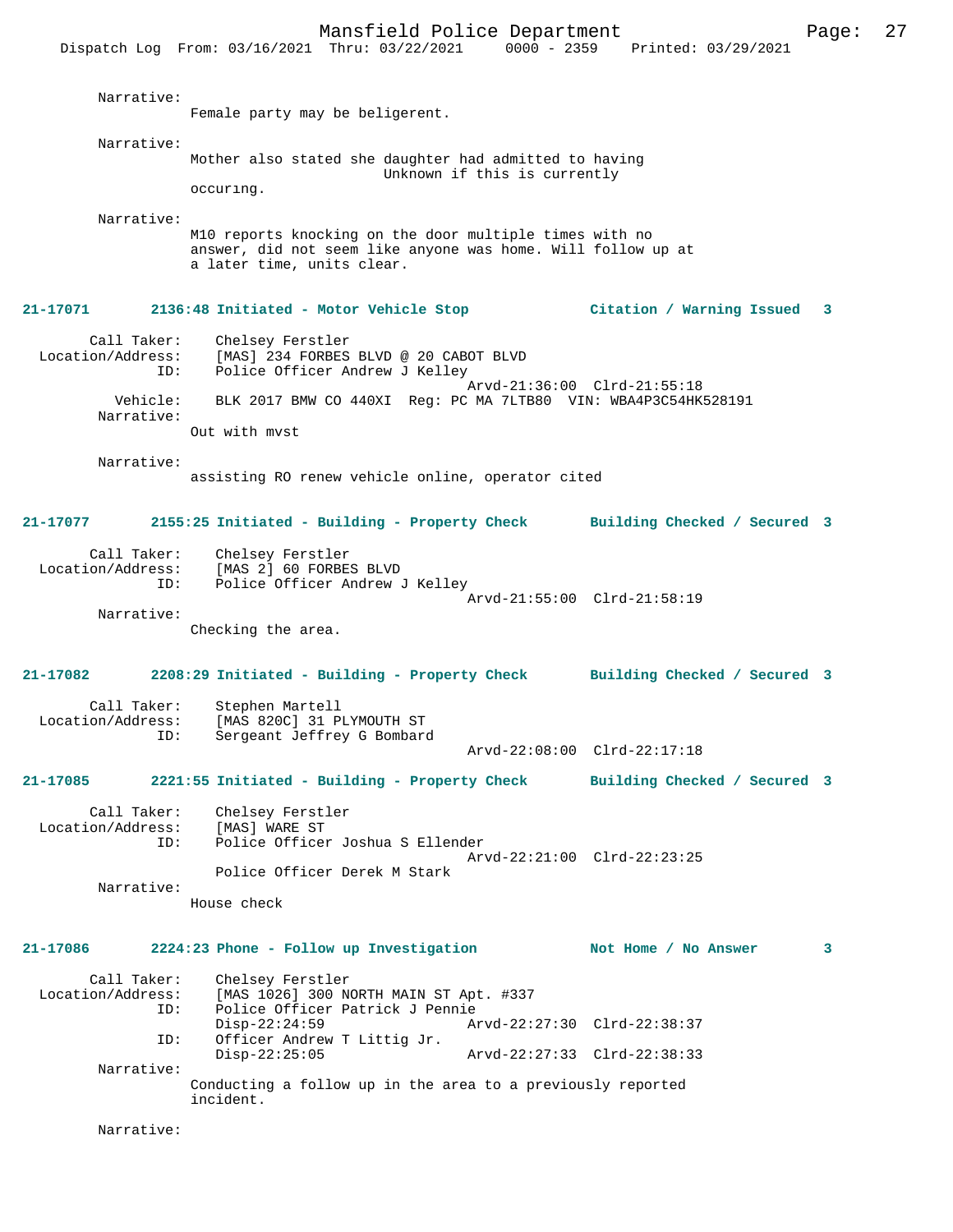Mansfield Police Department Page: 28 Dispatch Log From: 03/16/2021 Thru: 03/22/2021 0000 - 2359 Printed: 03/29/2021 M10 reporting no answer at door, units clear. **21-17089 2230 Initiated - Building - Property Check Building Checked / Secured 3** Call Taker: Police Officer Andrew J Kelley Location/Address: [MAS 907E] 390 WEST ST ID: Police Officer Andrew J Kelley Arvd-22:31:19 Clrd-22:32:27 Narrative: Checking the area. **For Date: 03/20/2021 - Saturday 21-17111 0054:44 Phone - Assist Fire Department Services Rendered 2**  Call Taker: Chelsey Ferstler Location/Address: [MAS] 321 CENTRAL ST ID: Police Officer Meghan Birnie Disp-00:55:49 Arvd-01:02:01 Clrd-01:14:22 Narrative: Assisting the FD with a fire related incident. Nature: automatic fire alarm **21-17116 0113:47 Initiated - Building - Property Check Building Checked / Secured 3** Call Taker: Chelsey Ferstler Location/Address: [MAS 4] 31 HAMPSHIRE ST ID: Police Officer Andrew J Kelley Arvd-01:13:00 Clrd-01:20:54 Narrative: M10 for Hotel checks Narrative: Checking Red Roof Inn Narrative: Checking Hampton Inn **21-17119 0135:56 Initiated - Building - Property Check Building Checked / Secured 3** Call Taker: Chelsey Ferstler Location/Address: [MAS 820C] 31 PLYMOUTH ST ID: Police Officer Joshua S Ellender Arvd-01:35:00 Clrd-01:49:08 Narrative: Checking the area. **21-17138 0247:25 Initiated - Building - Property Check Building Checked / Secured 3** Call Taker: Chelsey Ferstler Location/Address: [MAS 992] 660 EAST ST ID: Police Officer Nicole P Newport Arvd-02:47:00 Clrd-02:49:34

 Narrative: Checking the area.

**21-17139 0249:41 Initiated - Building - Property Check Building Checked / Secured 3**

 Call Taker: Chelsey Ferstler Location/Address: [MAS 1016] 4 ERICK RD ID: Police Officer Nicole P Newport Arvd-02:49:00 Clrd-03:08:42

Narrative:

Checking the area.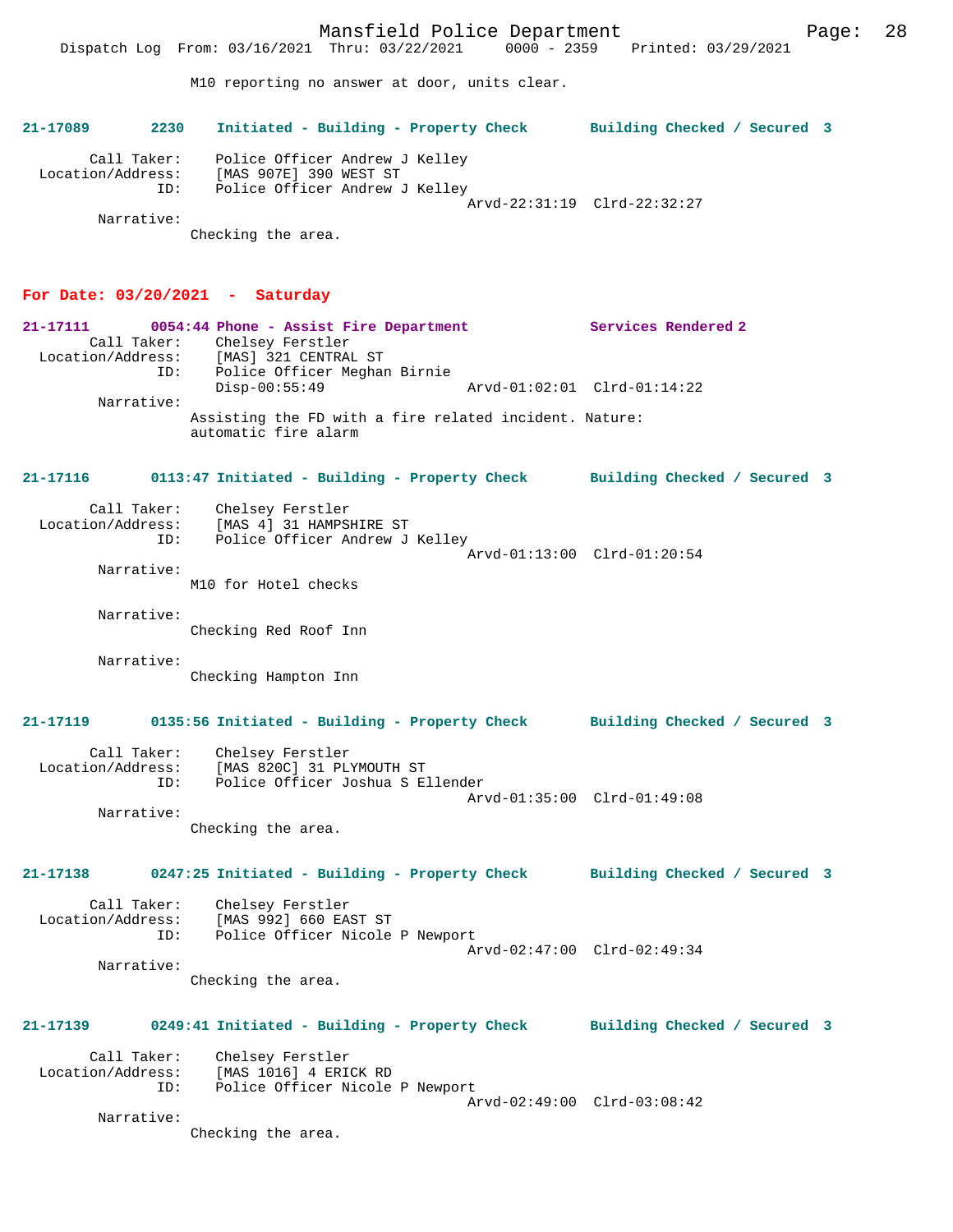**21-17140 0250:29 Initiated - Building - Property Check Building Checked / Secured 3** Call Taker: Chelsey Ferstler Location/Address: [MAS] COPELAND DR ID: Police Officer Meghan Birnie Arvd-02:50:00 Clrd-02:53:53 Narrative: Checking the area. **21-17142 0301:32 Initiated - Building - Property Check Building Checked / Secured 3** Call Taker: Chelsey Ferstler Location/Address: [MAS 840] 280 SCHOOL ST ID: Police Officer Andrew J Kelley Arvd-03:01:00 Clrd-03:10:17 Narrative: Checking the area. **21-17143 0302:37 Initiated - Building - Property Check Building Checked / Secured 3** Call Taker: Chelsey Ferstler Location/Address: [MAS 814] 50 WEST CHURCH ST ID: Police Officer Meghan Birnie Arvd-03:02:00 Clrd-03:10:31 Narrative: Checking the area. **21-17145 0313:21 Initiated - Building - Property Check Building Checked / Secured 3** Call Taker: Chelsey Ferstler Location/Address: [MAS 1002] 250 EAST ST ID: Police Officer Nicole P Newport Arvd-03:13:00 Clrd-03:29:28 Narrative: Checking the area. **21-17147 0325:11 Initiated - Building - Property Check Building Checked / Secured 3** Call Taker: Chelsey Ferstler Location/Address: [MAS 895] 175 FRUIT ST ID: Sergeant Thomas R Connor Arvd-03:25:00 Clrd-03:29:35 Narrative: Checking the area. **21-17148 0329:42 Initiated - Building - Property Check Building Checked / Secured 3** Call Taker: Chelsey Ferstler Location/Address: [MAS 139] 265 FRUIT ST ID: Sergeant Thomas R Connor Arvd-03:29:00 Clrd-03:30:15 Narrative: Checking the area. **21-17149 0337:28 Initiated - Building - Property Check Building Checked / Secured 3** Call Taker: Chelsey Ferstler Location/Address: [MAS 820C] 31 PLYMOUTH ST ID: Police Officer Joshua S Ellender Arvd-03:37:00 Clrd-03:52:59 Narrative: Checking the area.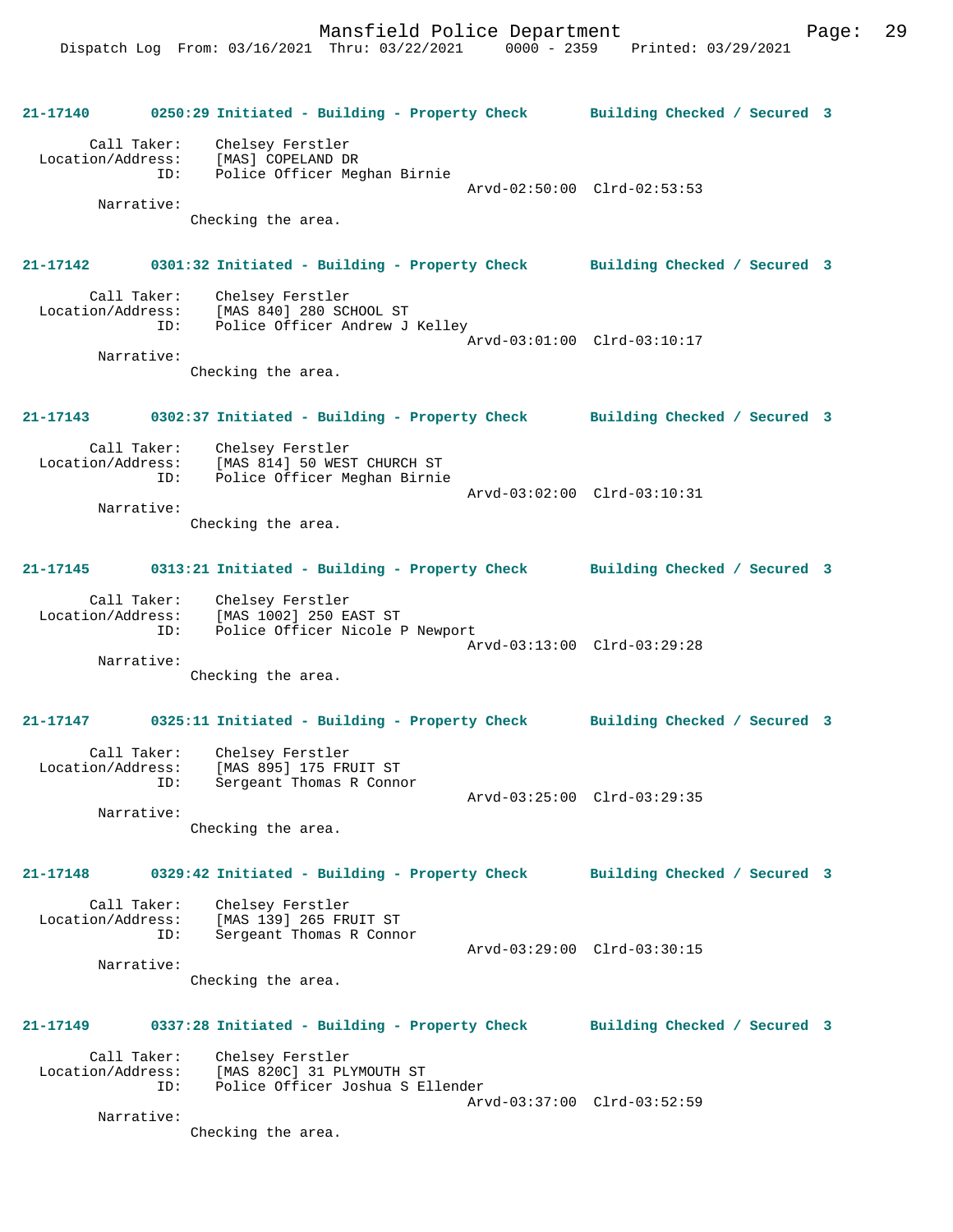```
21-17151 0407:44 Phone - Suspicious Actv / Persn / Veh Services Rendered 2 
       Call Taker: Stephen Martell<br>ion/Address: [MAS] 33 CORAL ST
  Location/Address:
                 ID: Police Officer Meghan Birnie
                 Disp-04:08:29 Arvd-04:09:35 Clrd-04:54:12<br>ID: Police Officer Andrew J Kelley
                       Police Officer Andrew J Kelley<br>Disp-04:08:32
                                                         Disp-04:08:32 Arvd-04:10:13 Clrd-04:54:09
          Narrative: 
                    3 men running towards Dean ST.
          Narrative: 
                     2nd caller reporting same issue
          Narrative: 
                     Ofc Kelley transporting male to 300 North Main APT 429
                     SM:89247.5 @0441
          Narrative: 
                     EM: 89248.6
21-17152 0432:01 Phone - 911 Hang-ups & Verifications Confirmed misdial/Accdntl Call
2 
 Call Taker: Josesph Shebertes<br>Location/Address: [MAS H6017] 16 PE
                ess: [MAS H6017] 16 PERKINS AVE<br>ID: Police Officer Nicole P New
                        Police Officer Nicole P Newport
                         Disp-04:34:51 Arvd-04:42:24 Clrd-04:42:27
          Narrative: 
                     Checking on a 911 hang up. caller will meet at the door
21-17156 0538:53 Initiated - Building - Property Check Building Checked / Secured 3
         Call Taker: Chelsey Ferstler
   Location/Address: [MAS 820C] 31 PLYMOUTH ST
                 ID: Police Officer Joshua S Ellender
                                                         Arvd-05:38:00 Clrd-05:58:06
          Narrative: 
                    Checking the area.
21-17163 0700:48 Phone - Assist Fire Department Services Rendered 2 
  Call Taker: Emily Archer<br>Location/Address: [MAS 80A] 20
                ess: [MAS 80A] 200 GILBERT ST<br>TD: Police Officer Andrew J]
                       Police Officer Andrew J Kelley<br>Disp-07:01:59
                                                        Disp-07:01:59 Arvd-07:11:05 Clrd-07:11:19
          Narrative: 
                    Trouble in the fire panel.
21-17165 0714:42 Initiated - Follow up Investigation Services Rendered 3 
        Call Taker: Emily Archer
   Location/Address: [MAS 240A] 189 CHAUNCY ST
                 ID: Police Officer Meghan Birnie
                                                         Arvd-07:14:00 Clrd-07:18:34
          Narrative: 
                     M4 conducted a follow up. The jeep from last night would not 
                     start for the employee. They will pick it up today or 
                     Monday.
21-17167 0719:46 Initiated - Building - Property Check Building Checked / Secured 3
  Call Taker: Emily Archer<br>Location/Address: [MAS 820C] 3
                        [MAS 820C] 31 PLYMOUTH ST
                 ID: Police Officer Joshua S Ellender
                                                         Arvd-07:19:00 Clrd-07:33:03
          Narrative:
```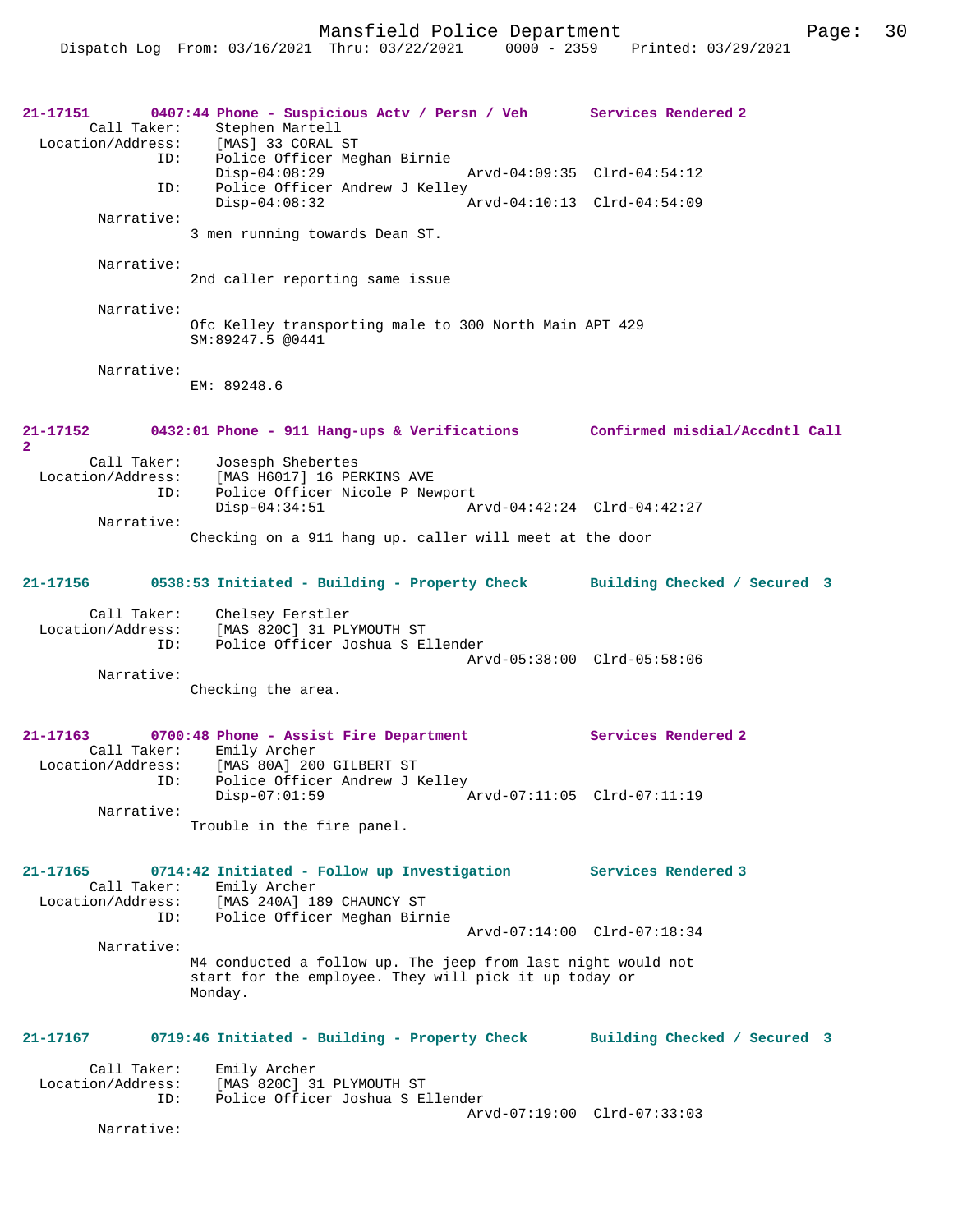Dispatch Log From: 03/16/2021 Thru: 03/22/2021 0000 - 2359 Printed: 03/29/2021 Checking the area.

**21-17173 0819:47 Initiated - Building - Property Check Building Checked / Secured 3** Call Taker: Emily Archer Location/Address: [MAS 820C] 31 PLYMOUTH ST<br>TD: Police Officer Michael NJ Police Officer Michael N Fenore Arvd-08:19:00 Clrd-08:27:06 Narrative: Checking the area. **21-17181 0936:24 Initiated - Well Being Check Not Home / No Answer 3** Call Taker: Emily Archer Location/Address: [MAS] 300 NORTH MAIN ST Apt. #337<br>TD: Sergeant John R Armstrong Sergeant John R Armstrong Arvd-09:36:00 Clrd-09:47:20<br>TD: Police Officer Gregg S Kennedy Police Officer Gregg S Kennedy<br>Disp-09:38:24 Disp-09:38:24 Arvd-09:38:34 Clrd-09:45:07 ID: Police Officer Matthew A Souza<br>Disp-09:38:30 Disp-09:38:30 Arvd-09:38:32 Clrd-09:47:17 Narrative: M1 states he is off for a well being check, on a follow up from a previous incident. Narrative: M9 states no answer, management will be on scene after 10 am and they will attempt at that time. **21-17187 1016:31 Initiated - Well Being Check Services Rendered 3**  Call Taker: Emily Archer<br>Location/Address: [MAS 1026] 3 ess: [MAS 1026] 300 NORTH MAIN ST Apt. #337<br>ID: Sergeant John R Armstrong Sergeant John R Armstrong Arvd-10:16:00 Clrd-10:32:43 ID: Police Officer Matthew A Souza<br>Disp-10:20:48 Disp-10:20:48 Arvd-10:20:54 Clrd-10:32:41 Vehicle: BLK 2017 ESCAPE Reg: RI UW767 VIN: 1FMCU0F71HUB33369 Narrative: Officers back off for a well being check. Narrative: M1 states female appears fine,is denying assistance at this time. Narrative: Mother was advised of the officers findings. **21-17188 1018:09 Initiated - Building - Property Check Services Rendered 3**  Call Taker: Emily Archer Location/Address: [MAS 820C] 31 PLYMOUTH ST ID: Police Officer Michael N Fenore Arvd-10:18:00 Clrd-10:33:52 Narrative: Checking the area. **21-17192 1049:47 Initiated - Motor Vehicle Stop Citation / Warning Issued 3** Call Taker: Emily Archer Location/Address: [MAS] 173 CHAUNCY ST @ 12 PERKINS AVE<br>ID: Police Officer Matthew A Souza Police Officer Matthew A Souza Arvd-10:49:00 Clrd-10:59:27 Vehicle:<br>Vehicle: BLK 2019 PORS UT MACAN Reg: PAS MA RW35RR VIN: WP1AA2A50KLB01336 Narrative: Out for a MVST.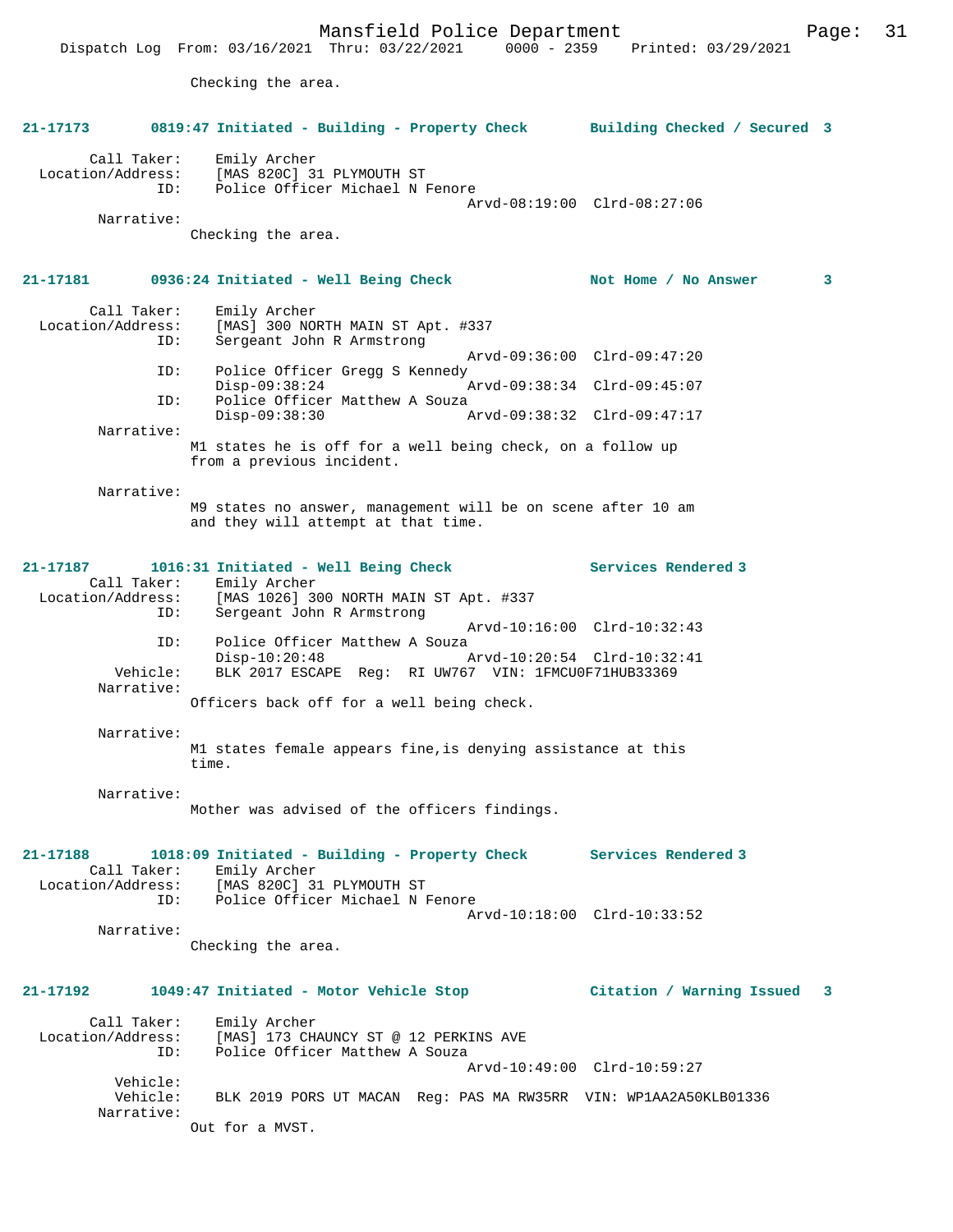| Narrative:                                   | M9 states citation issued R0 for expired inspection sticker.                                                                                                                                                                       |                                |
|----------------------------------------------|------------------------------------------------------------------------------------------------------------------------------------------------------------------------------------------------------------------------------------|--------------------------------|
| 21-17193                                     | 1059:35 Initiated - Motor Vehicle Stop                                                                                                                                                                                             | Citation / Warning Issued<br>3 |
| Call Taker:<br>Location/Address:<br>ID:      | Emily Archer<br>[MAS] 173 CHAUNCY ST @ 12 PERKINS AVE<br>Police Officer Matthew A Souza                                                                                                                                            | Arvd-10:59:00 Clrd-11:04:40    |
| Vehicle:<br>Narrative:                       | GRY 2010 MAZD MAZDA3 Req: PC MA 6PSM30 VIN: JM1BL1H69A1279572                                                                                                                                                                      |                                |
|                                              | Out for a MVST.                                                                                                                                                                                                                    |                                |
| Narrative:                                   | Citation issued for the RO for no inspection sticker.                                                                                                                                                                              |                                |
| 21-17199<br>Call Taker:                      | 1130:39 Initiated - Building - Property Check Services Rendered 3<br>Emily Archer<br>Location/Address: [MAS 2] 60 FORBES BLVD<br>ID: Police Officer Gregg S Kennedy                                                                |                                |
| Narrative:                                   |                                                                                                                                                                                                                                    | Arvd-11:30:00 Clrd-11:59:09    |
|                                              | Checking the area.                                                                                                                                                                                                                 |                                |
| 21-17200<br>Call Taker:<br>Location/Address: | 1133:03 Phone - Well Being Check<br>Dispatcher Alyson Vico<br>[MAS H715] 23 CARRIAGE HOUSE LN                                                                                                                                      | Services Rendered 3            |
| ID:<br>ID:                                   | Police Officer Michael T Fitzgerald<br>$Disp-11:39:07$<br>Police Officer Matthew A Souza                                                                                                                                           | Arvd-11:40:07 Clrd-11:48:04    |
| Narrative:                                   | $Disp-11:39:12$                                                                                                                                                                                                                    | Arvd-11:45:06 Clrd-11:48:03    |
|                                              | CP would like a well being check on her husband and son.<br>States she has not spoken to them since 11am yesterday and<br>is still not answering now. CP states this is unlike him and<br>her son is good about answering as well. |                                |
| Narrative:                                   | CP is on her way home now.                                                                                                                                                                                                         |                                |
|                                              |                                                                                                                                                                                                                                    |                                |
| Narrative:                                   | Contact made with father. Father stated he was out late at<br>the hospital with another family member. Everything checks<br>okay.                                                                                                  |                                |
| 21-17207                                     | 1231:35 Phone - Building - Property Check                                                                                                                                                                                          | Building Checked / Secured 3   |
| Call Taker:<br>Location/Address:<br>ID:      | Emily Archer<br>[MAS 820C] 31 PLYMOUTH ST<br>Police Officer Michael N Fenore<br>$Disp-12:42:02$                                                                                                                                    | Arvd-12:42:06 Clrd-12:57:34    |
| Narrative:                                   | Checking the area.                                                                                                                                                                                                                 |                                |
| 21-17227                                     | 1429:21 Initiated - Building - Property Check                                                                                                                                                                                      | Building Checked / Secured 3   |
| Call Taker:                                  |                                                                                                                                                                                                                                    |                                |
| Location/Address:<br>ID:                     | Emily Archer<br>[MAS 820C] 31 PLYMOUTH ST<br>Police Officer Michael N Fenore                                                                                                                                                       | Arvd-14:29:00 Clrd-14:39:54    |
| Narrative:                                   | Traffic enforcement in the area.                                                                                                                                                                                                   |                                |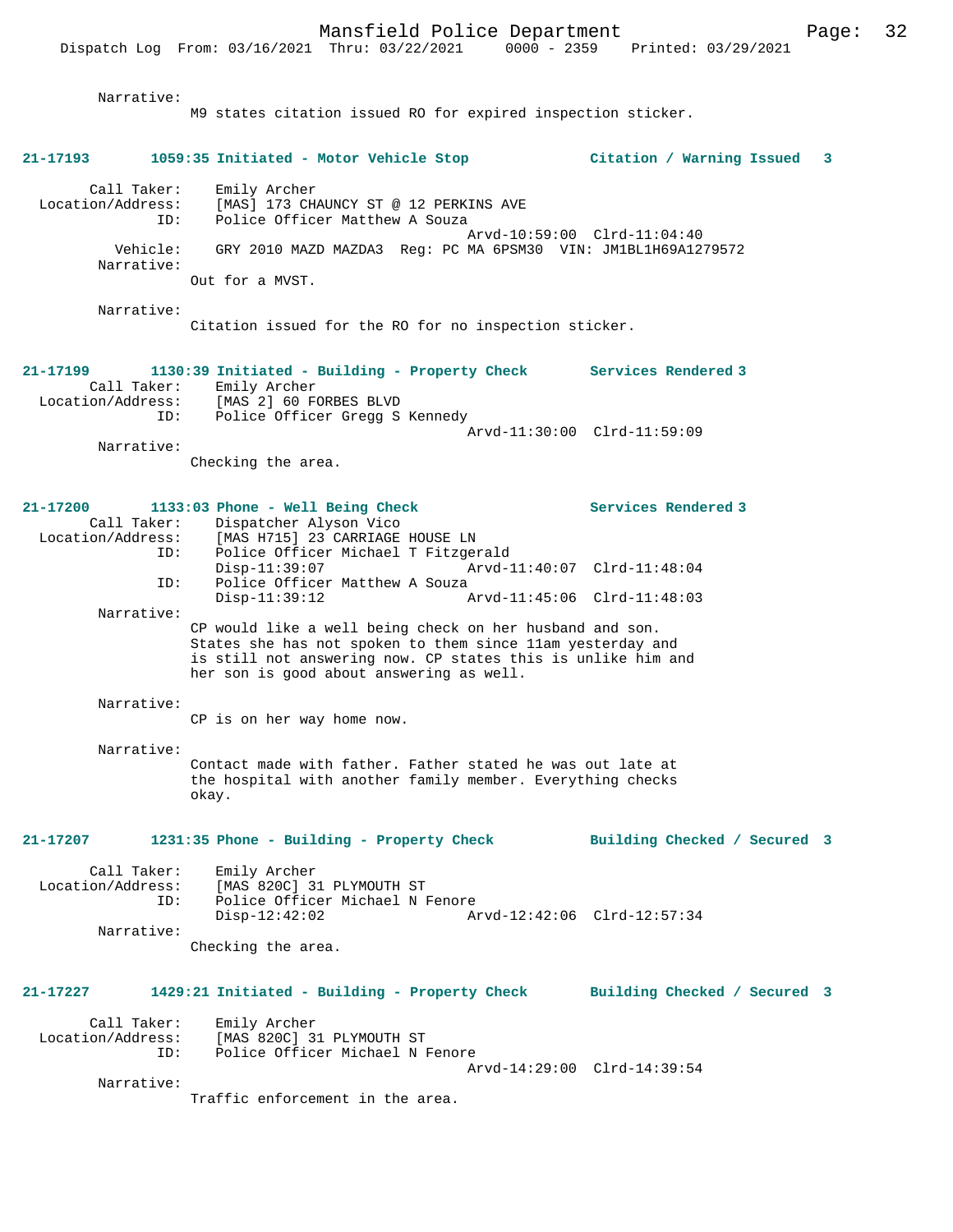Mansfield Police Department Page: 33 Dispatch Log From: 03/16/2021 Thru: 03/22/2021 0000 - 2359 **21-17231 1445:46 Initiated - Well Being Check Incident Report 3**  Dispatcher Alyson Vico Vicinity of: [MAS] 37 EAST ST<br>TD: Police Officer Ma Police Officer Matthew A Souza Arvd-14:45:00 Clrd-14:59:37 ID: Police Officer Gregg S Kennedy Disp-14:46:31 Arvd-14:50:46 Clrd-14:54:12 Narrative: M9 reports seeing a small child walking around alone in the area of 37 East Street. Narrative: M9 reports the child is leading him to her apartment. Narrative: M9 is off at the Fairfield park. Narrative: M9 spoke to the father at residence. Father stated he got his second covid shot and was not feeling to well. Stated he fell asleep accidentally and daughter wandered outside to look for the mother. Refer To Incident: 21MAS-279-OF **21-17240 1556:44 Phone - Investigation Referred to Other Agency 3** Call Taker: William Casey<br>ion/Address: [MAS] MAPLE ST Location/Address: Narrative: Hydrant leaking water and making a hissing noise. Narrative: M1 advised it is up to the water dept and if needed we will respond. Narrative: Water dept advised Narrative: water department advised and will investigate **21-17243 1629:06 Phone - 911 Hang-ups & Verifications Confirmed misdial/Accdntl Call 2**  Call Taker: William Mouyos Location/Address: [MAS H2064] 258 ELM ST Police Officer Derek M Stark<br>Disp-16:30:45 Disp-16:30:45 Arvd-16:46:01 Clrd-16:53:12 Police Officer Joshua S Ellender Narrative: Checking on a 911 hang up, caller states accidental putting phone in holder on motorcycle. Narrative: will standby in driveway **21-17248 1643:52 Phone - 911 Hang-ups & Verifications Confirmed misdial/Accdntl Call 2**  Call Taker: William Mouyos<br>Location/Address: [MAS H4217] 29 ess: [MAS H4217] 29 ALDEN ST<br>ID: Police Officer Andrew J Police Officer Andrew J Kelley<br>Disp-16:49:10 Disp-16:49:10 Arvd-16:53:46 Clrd-17:00:38<br>ID: Police Officer Patrick J Pennie Police Officer Patrick J Pennie Disp-16:51:33 Clrd-16:53:09<br>TD: Police Officer Derek M Stark Police Officer Derek M Stark<br>Disp-16:53:21 Disp-16:53:21 Arvd-16:53:23 Clrd-17:00:35 Police Officer Joshua S Ellender Narrative: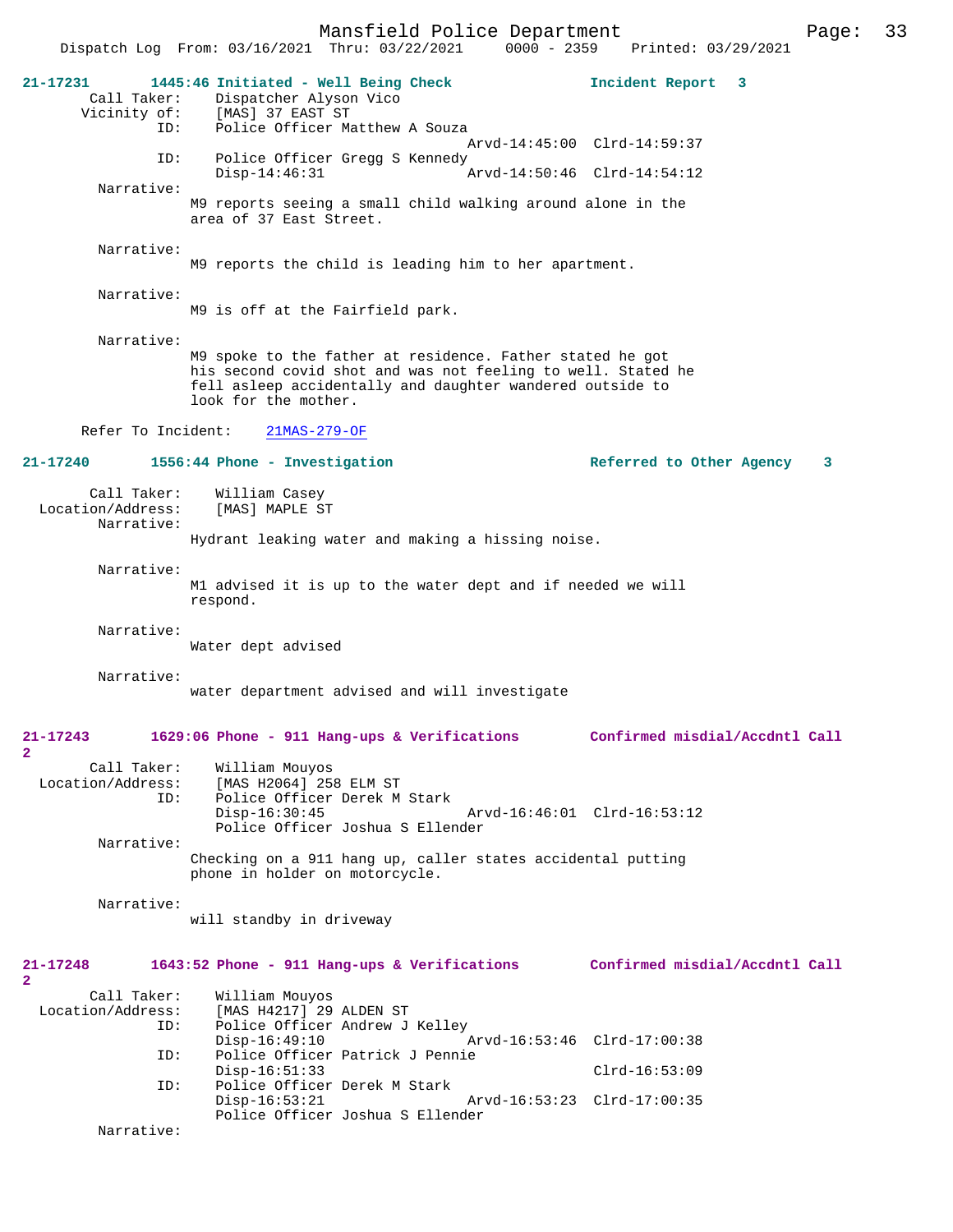Checking on a 911 hang up, spoke to caller who stated no emergency but seemed evasive

Narrative:

M13 spoke to CP who stated she did not call. They checked the phone which stated other wise. No one else in the home and everything checks.

| $21 - 17249$      |             | 1650:27 Phone - Suspicious Acty / Persn / Veh |                             | Incident Report 2           |  |
|-------------------|-------------|-----------------------------------------------|-----------------------------|-----------------------------|--|
|                   | Call Taker: | Dispatcher Alyson Vico                        |                             |                             |  |
| Location/Address: |             | [MAS 840I120] 280 SCHOOL ST Apt. #I120        |                             |                             |  |
|                   | ID:         | Sergeant Jeffrey G Bombard                    |                             |                             |  |
|                   |             | $Disp-16:53:02$                               | Arvd-16:58:34 Clrd-17:33:51 |                             |  |
|                   | ID:         | Police Officer Patrick J Pennie               |                             |                             |  |
|                   |             | Disp-16:53:28                                 |                             | Arvd-16:58:29 Clrd-17:33:47 |  |
|                   | Narrative:  |                                               |                             |                             |  |

Narrative:

Refer To Incident: 21MAS-280-OF

**21-17252 1709:30 Initiated - Building - Property Check Building Checked / Secured 3**

|                   | Call Taker: William Casey        |  |
|-------------------|----------------------------------|--|
| Location/Address: | [MAS 840] 280 SCHOOL ST          |  |
| TD:               | Police Officer Derek M Stark     |  |
|                   | Arvd-17:09:00 Clrd-17:29:35      |  |
|                   | Police Officer Joshua S Ellender |  |

Narrative:

Checking the area.

#### **21-17256 1734:57 Initiated - Motor Vehicle Stop Citation / Warning Issued 3**

| Call Taker:<br>Location/Address:<br>ID: | William Casey<br>[MAS 240A] 189 CHAUNCY ST<br>Police Officer Derek M Stark |
|-----------------------------------------|----------------------------------------------------------------------------|
|                                         | Arvd-17:34:00 Clrd-17:38:33                                                |
|                                         | Police Officer Joshua S Ellender                                           |
| Vehicle:                                | BLU 2006 VOLV ST V50 Req: PC MA 1HE134 VIN: YV1MJ682662158065              |
| Narrative:                              |                                                                            |
|                                         | Out with vehicle                                                           |

Narrative:

Citation issued for speed

# **21-17262 1808:26 Initiated - Building - Property Check Building Checked / Secured 3** Call Taker: Emily Archer Location/Address: [MAS 820C] 31 PLYMOUTH ST ID: Sergeant Lawrence G Crosman Arvd-18:08:00 Clrd-18:25:32 Narrative: Checking the area. **21-17281 1959:50 Initiated - Suspicious Actv / Persn / Veh Spoken To 2**

 Call Taker: Josesph Shebertes Location/Address: [MAS 840K] 280 SCHOOL ST Apt. #K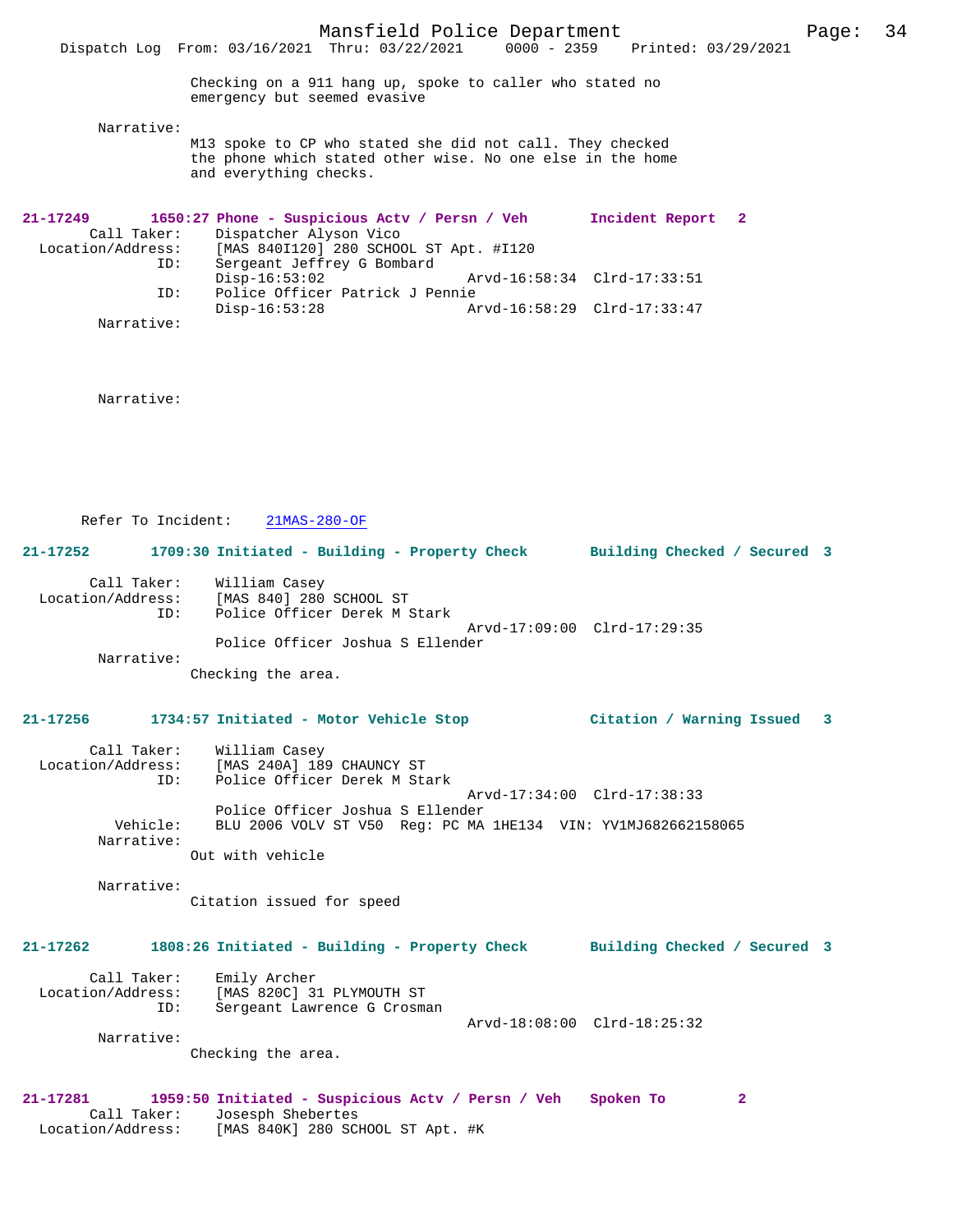Mansfield Police Department Form Page: 35 Dispatch Log From: 03/16/2021 Thru: 03/22/2021 0000 - 2359 Printed: 03/29/2021 ID: Police Officer Michael N Fenore Arvd-19:59:00 Clrd-20:05:20 Support Staff Heather A Sullivan ID: Police Officer Andrew J Kelley<br>Disp-20:04:57 Disp-20:04:57 Arvd-20:04:59 Clrd-20:05:20<br>Vehicle: GRN/BRO 1996 CHEV GMT400 Reg: PC MA 1MHG65 VIN: 1GCHC39J GRN/BRO 1996 CHEV GMT400 Reg: PC MA 1MHG65 VIN: 1GCHC39J2TE226670 Narrative: M17 will be out in the back of Kohls. Narrative: Spoke to party, reports he was looking at a landscapers truck and had to use the bathroom. both units will be clr. Refer To Field Int: 21MAS-30-FI **21-17284 2008:14 Initiated - Motor Vehicle Stop Citation / Warning Issued 3** Call Taker: Josesph Shebertes Location/Address: [MAS] RTE 140 NB<br>TD: Police Officer Ar Police Officer Andrew J Kelley Arvd-20:08:00 Clrd-20:18:47 Vehicle: WHI 2015 DODG VA CARAVA Reg: SV MA SP103024 VIN: 2C4RDGBG6FR535332 Narrative: will be out with a vehicle. Narrative: citation issued to the operator for failure to stop. **21-17286 2009:18 Initiated - Building - Property Check Building Checked / Secured 3** Call Taker: Josesph Shebertes Location/Address: [MAS 820C] 31 PLYMOUTH ST Sergeant Lawrence G Crosman Arvd-20:09:00 Clrd-20:41:17 Narrative: Checking the area. **21-17287 2009:54 Phone - Well Being Check Spoken To 3**  Call Taker: William Casey<br>Location/Address: [MAS H292] 493 [MAS H292] 493 WEST ST ID: Police Officer Derek M Stark Disp-20:14:18 Arvd-20:25:52 Clrd-20:31:50 Police Officer Joshua S Ellender Narrative: CP reports front door open to the residence since monday and two dogs inside. No one has answered and door is still open. CP will remain on location Blue Dodge in the driveway Narrative: There is a medical history at this location as well Narrative: M3 will be clr. spoke to the homeowner, everything checks  $\bigcap_{\tau \in \mathcal{L}}$ **21-17289 2020 Initiated - Follow up Investigation Services Rendered 3**  Call Taker: Police Officer Andrew J Kelley Location/Address: [MAS] 300 NORTH MAIN ST ID: Police Officer Andrew J Kelley Arvd-20:21:07 Clrd-20:23:34 Narrative: Conducting a follow up in the area to a previously reported incident. **21-17290 2022:02 Phone - Motor Veh Acc - w/Injury Arrest(s) Made 1**  Call Taker: Chelsey Ferstler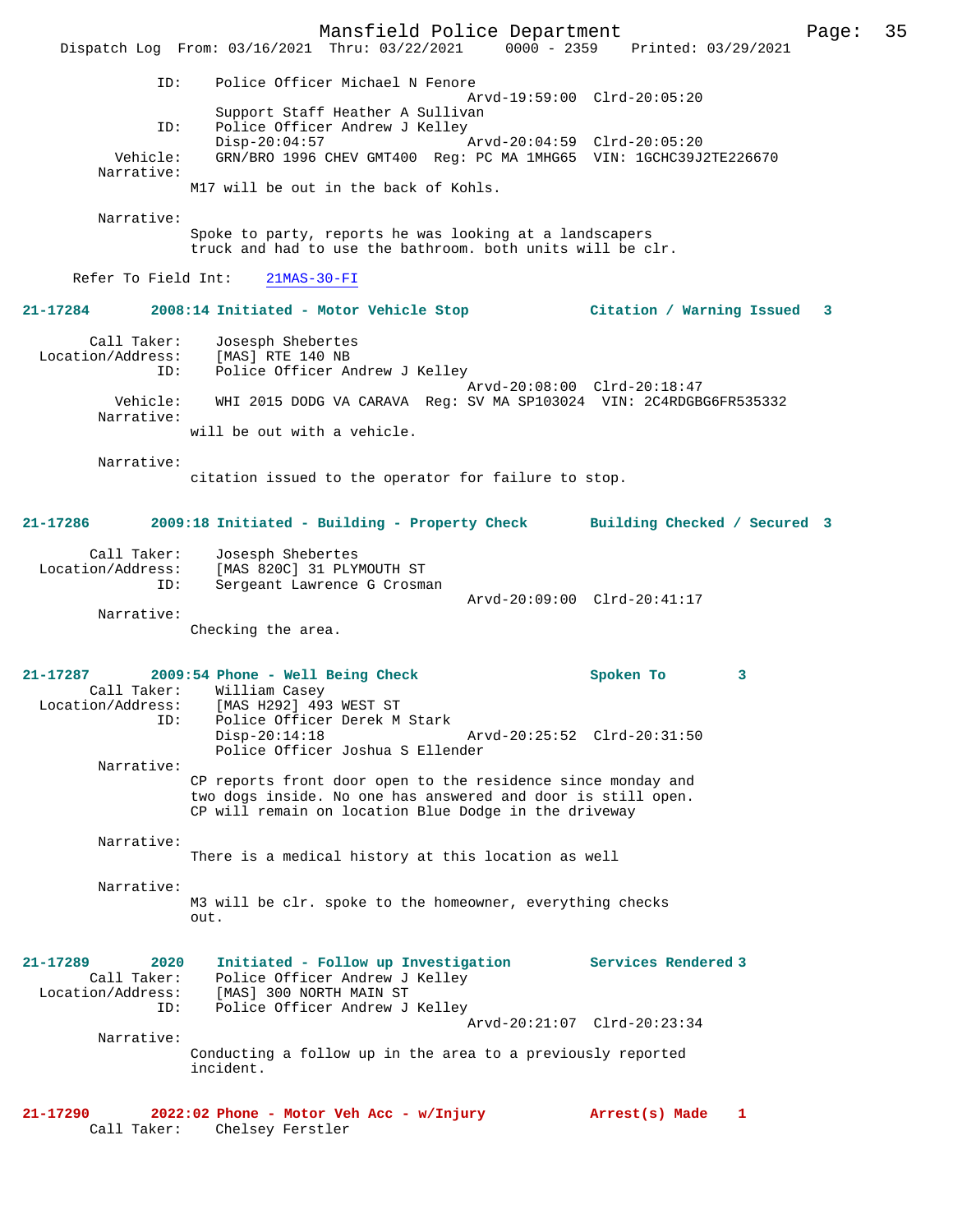Mansfield Police Department Page: 36

Dispatch Log From: 03/16/2021 Thru: 03/22/2021

 Location/Address: [MAS 309A] 272 CHAUNCY ST @ 400 RTE 140 SB ID: Police Officer Andrew J Kelley Disp-20:25:06 Arvd-20:27:12 Clrd-22:20:00<br>ID: Police Officer Patrick J Pennie Police Officer Patrick J Pennie<br>Disp-20:25:23 A Disp-20:25:23 Arvd-20:27:14 Clrd-21:11:33<br>ID: Sergeant Jeffrey G Bombard Sergeant Jeffrey G Bombard Disp-20:32:07 Arvd-20:32:09 Clrd-21:29:21<br>TD: Police Officer Derek M Stark Police Officer Derek M Stark<br>Disp-20:35:56 Disp-20:35:56 Arvd-20:35:59 Clrd-21:11:30 Police Officer Joshua S Ellender Vehicle: GRY 2019 TOYT UT RAV4 Reg: PC MA 9KF121 VIN: JTMF1RFV1KD511341<br>Vehicle: WHI 2018 TOYT UT HIGHLA Reg: PC MA 3FL449 VIN: 5TDBZRFH2JS8726 WHI 2018 TOYT UT HIGHLA Reg: PC MA 3FL449 VIN: 5TDBZRFH2JS872646 Towed: For: Accident By: Central Street Garage To: Central Street Garage Released To: MITCHELL On: 03/21/2021 @ 1141 MITCHELL On: 03/21/2021 @ 1141 Narrative: Drunk male, white sweatshirt, gray shorts in middle of the street, cant stand up straight Narrative: Male party is related to a 2 car MVA in the area. Narrative: mother of the driver of the White Highlander on scene. Officers speaking with operator. Narrative: FSTs administered. Operator in custody. Narrative: M1 requesting a tow for 1. Central St en route. Narrative: M13 will be heading to the station with 1 under arrest. Narrative: Central St has that vehicle. Narrative: M13 requesting FD for an Eval in booking. Narrative: patient was evaluated and signed a refusal. Narrative: Male party was placed in cell #6 Narrative: Prisoner was released. Refer To Arrest: 21MAS-100-AR Arrest: NICHOLAS, CODY MITCHELL Address: 183 MECHANIC ST FOXBOROUGH, MA  $A$ ge: Charges: OUI--DRUGS NEGLIGENT OPERATION OF MOTOR VEHICLE UNLICENSED OPERATION OF MV FOLLOWING TOO CLOSELY<br>ht: 21MAS-81-AC Refer To Accident: **21-17296 2114:07 Initiated - Parking Violations Building Checked / Secured 3** Call Taker: Josesph Shebertes<br>Location/Address: [MAS 262] 60 OAKL [MAS 262] 60 OAKLAND ST ID: Police Officer Patrick J Pennie Arvd-21:14:00 Clrd-21:29:14 Narrative: Checking the area for parking violations.

**21-17321 2252:44 Initiated - Building - Property Check Building Checked / Secured 3**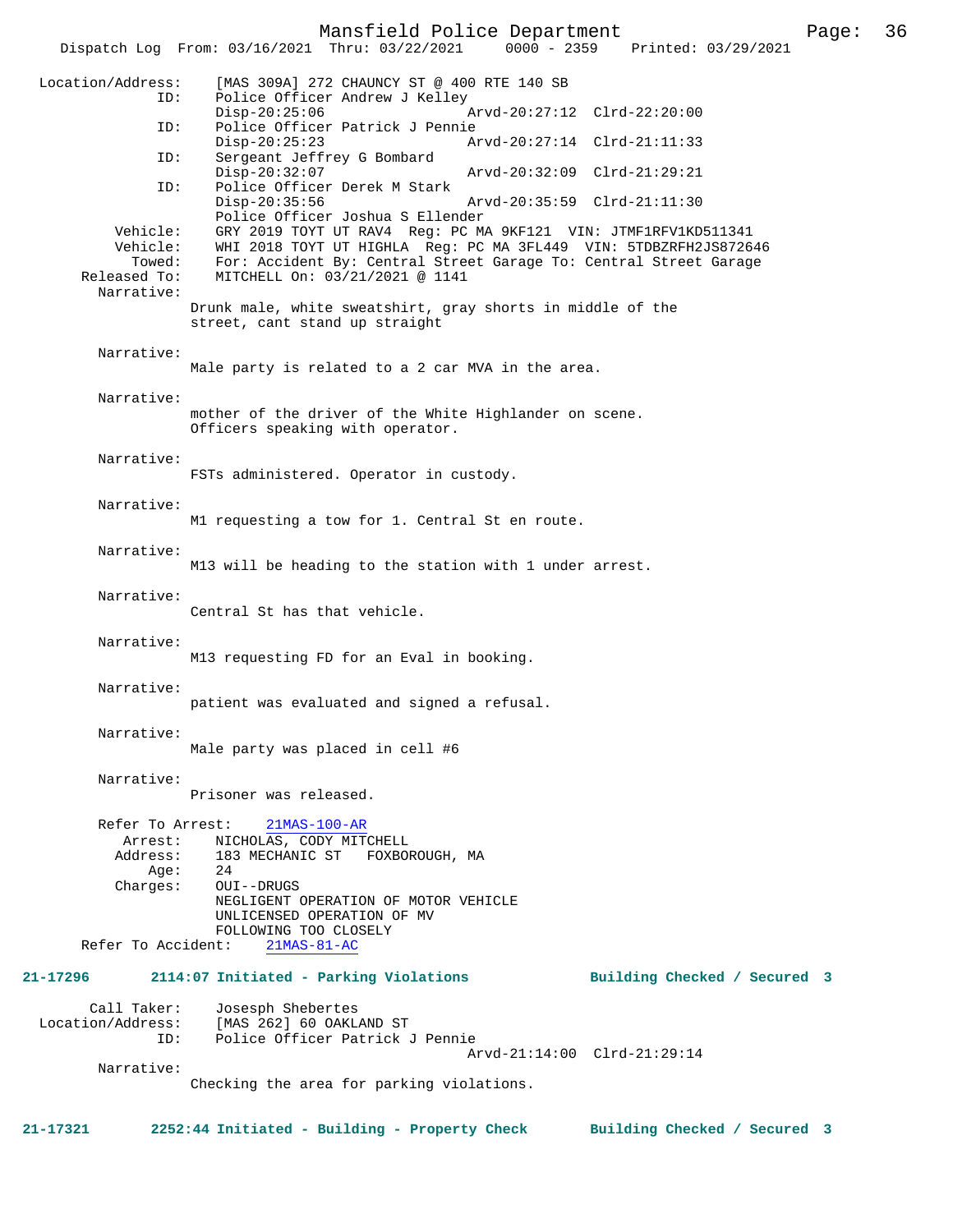|                                  | Mansfield Police Department                                                                                                               |                              | Page: | 37 |
|----------------------------------|-------------------------------------------------------------------------------------------------------------------------------------------|------------------------------|-------|----|
|                                  | Dispatch Log From: 03/16/2021 Thru: 03/22/2021 0000 - 2359 Printed: 03/29/2021                                                            |                              |       |    |
|                                  |                                                                                                                                           |                              |       |    |
| Call Taker:<br>Location/Address: | Josesph Shebertes<br>[MAS 820C] 31 PLYMOUTH ST                                                                                            |                              |       |    |
| ID:                              | Sergeant Lawrence G Crosman                                                                                                               |                              |       |    |
|                                  |                                                                                                                                           | Arvd-22:52:00 Clrd-23:53:59  |       |    |
| Narrative:                       |                                                                                                                                           |                              |       |    |
|                                  | Checking the area.                                                                                                                        |                              |       |    |
| 21-17322                         | 2309:23 Phone - Motor Veh Acc - No Injury                                                                                                 | Unfounded/Unverifed          | 1     |    |
| Call Taker:<br>Location/Address: | Chelsey Ferstler<br>[MAS] 526 SOUTH MAIN ST                                                                                               |                              |       |    |
| ID:                              | Sergeant Jeffrey G Bombard                                                                                                                |                              |       |    |
|                                  | $Disp-23:10:44$                                                                                                                           | $Clrd-23:16:41$              |       |    |
| ID:                              | Police Officer Patrick J Pennie                                                                                                           |                              |       |    |
| ID:                              | $Disp-23:10:48$<br>Police Officer Andrew J Kelley                                                                                         | Arvd-23:15:39 Clrd-23:16:41  |       |    |
|                                  | $Disp-23:10:52$                                                                                                                           | Arvd-23:15:38 Clrd-23:16:41  |       |    |
| Narrative:                       |                                                                                                                                           |                              |       |    |
|                                  | 2 car mva, no injuries, cp reports involved parties are<br>yelling                                                                        |                              |       |    |
| Narrative:                       |                                                                                                                                           |                              |       |    |
|                                  | units checked the area nothing showing. contact was made via<br>phone with the calling party and reports the vehicles have<br>driven off. |                              |       |    |
| Narrative:                       |                                                                                                                                           |                              |       |    |
|                                  | M13 reports no debris in the area.                                                                                                        |                              |       |    |
| 21-17323                         | 2313:03 Phone - Animal Complaints                                                                                                         | Spoken To<br>3               |       |    |
|                                  | Call Taker: Nicole Boyer                                                                                                                  |                              |       |    |
| Location/Address:<br>ID:         | [MAS H4689] 860 SCHOOL ST<br>Police Officer Andrew J Kelley                                                                               |                              |       |    |
|                                  | $Disp-23:18:12$                                                                                                                           | $Clrd-23:19:17$              |       |    |
| ID:                              | Police Officer Derek M Stark                                                                                                              |                              |       |    |
|                                  | $Disp-23:19:13$                                                                                                                           | Arvd-23:24:37 Clrd-23:27:58  |       |    |
|                                  | Police Officer Joshua S Ellender                                                                                                          |                              |       |    |
| Narrative:                       | Dog is barking, caller is concerned because it usually does                                                                               |                              |       |    |
|                                  | not bark.                                                                                                                                 |                              |       |    |
| Narrative:                       |                                                                                                                                           |                              |       |    |
|                                  | spoke to the homeowner, will be bringing the dog inside.                                                                                  |                              |       |    |
| For Date: $03/21/2021$ - Sunday  |                                                                                                                                           |                              |       |    |
| 21-17346                         | 0122:42 Initiated - Building - Property Check Building Checked / Secured 3                                                                |                              |       |    |
| Call Taker:                      | Josesph Shebertes                                                                                                                         |                              |       |    |
| Location/Address:                | [MAS 1002] 250 EAST ST                                                                                                                    |                              |       |    |
| ID:                              | MANSFIELD DAVID J SCHEPIS                                                                                                                 |                              |       |    |
| Narrative:                       |                                                                                                                                           | Arvd-01:22:00 Clrd-01:28:02  |       |    |
|                                  | Checking the area.                                                                                                                        |                              |       |    |
|                                  |                                                                                                                                           |                              |       |    |
| 21-17359                         | 0145:50 Initiated - Building - Property Check                                                                                             | Building Checked / Secured 3 |       |    |
| Call Taker:                      | Josesph Shebertes                                                                                                                         |                              |       |    |
| Location/Address:                | [MAS 820C] 31 PLYMOUTH ST                                                                                                                 |                              |       |    |
| ID:                              | Police Officer Joshua S Ellender                                                                                                          |                              |       |    |

 Arvd-01:45:00 Clrd-02:15:17 Narrative:

Checking the area.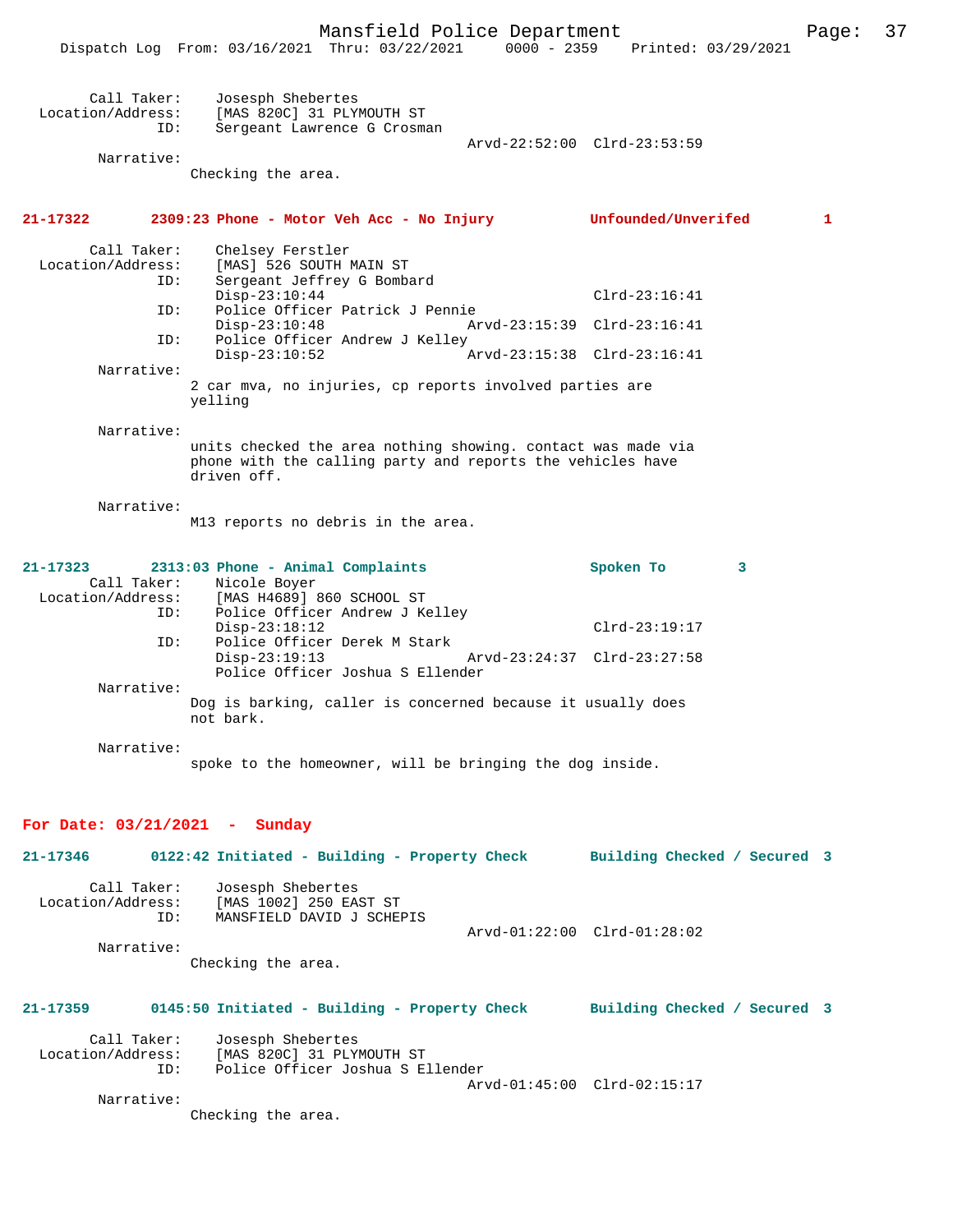**21-17360 0147:15 Initiated - Building - Property Check Building Checked / Secured 3** Call Taker: Josesph Shebertes Location/Address: [MAS 1015] 30 CHAUNCY ST ID: Police Officer Nicole P Newport Arvd-01:47:00 Clrd-01:53:44 Narrative: Checking the area. **21-17373 0228:53 Initiated - Building - Property Check Building Checked / Secured 3** Call Taker: Josesph Shebertes Location/Address: [MAS] COPELAND DR ID: Police Officer Nicole P Newport Arvd-02:28:00 Clrd-02:31:52 Narrative: Checking the area. **21-17375 0236:46 Initiated - Building - Property Check Building Checked / Secured 3** Call Taker: Josesph Shebertes Location/Address: [MAS 834] 261 CHAUNCY ST ID: Police Officer Nicole P Newport Arvd-02:36:00 Clrd-02:41:05 Narrative: Checking the area. **21-17376 0238:53 Initiated - Building - Property Check Building Checked / Secured 3** Call Taker: Josesph Shebertes Location/Address: [MAS 4] 31 HAMPSHIRE ST ID: Police Officer Andrew J Kelley Arvd-02:38:00 Clrd-02:42:05 Narrative: Checking the area hotels **21-17377 0239:53 Initiated - Building - Property Check Building Checked / Secured 3** Call Taker: Josesph Shebertes Location/Address: [MAS 1016] 4 ERICK RD ID: MANSFIELD DAVID J SCHEPIS Arvd-02:39:00 Clrd-02:53:22 Narrative: Checking the area. **21-17380 0241 Initiated - Building - Property Check Building Checked / Secured 3** Call Taker: Police Officer Andrew J Kelley Location/Address: [MAS 2] 60 FORBES BLVD ID: Police Officer Andrew J Kelley Arvd-02:42:44 Clrd-02:44:32 Narrative: Checking the area. **21-17384 0303:53 Initiated - Building - Property Check Building Checked / Secured 3** Call Taker: Josesph Shebertes Location/Address: [MAS 840] 280 SCHOOL ST ID: Police Officer Andrew J Kelley Arvd-03:03:00 Clrd-03:18:42 Narrative:

Checking the area.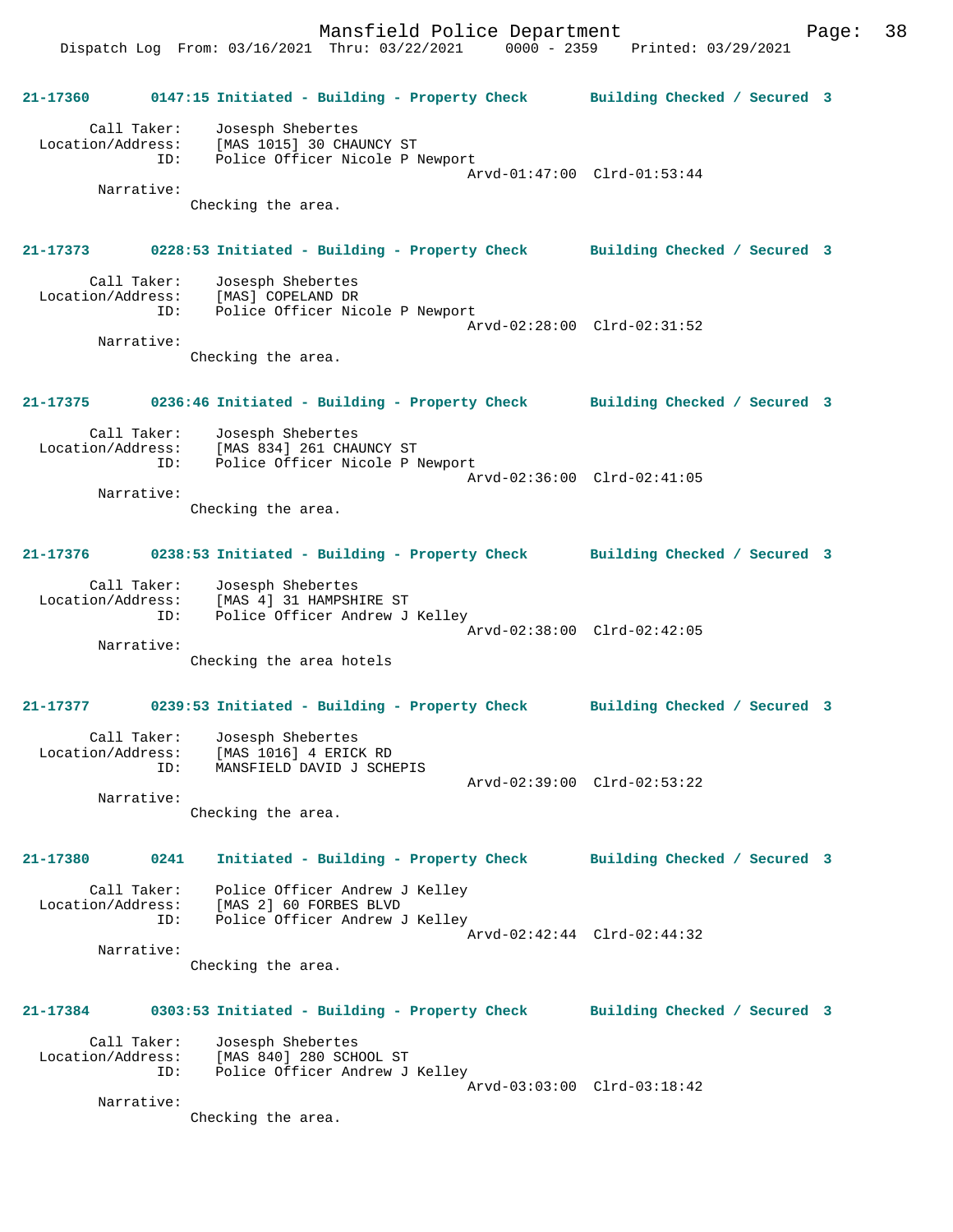**21-17386 0320:53 Initiated - Building - Property Check Building Checked / Secured 3** Call Taker: Josesph Shebertes Location/Address: [MAS 907E] 390 WEST ST ID: Police Officer Andrew J Kelley Arvd-03:20:00 Clrd-03:27:31 Narrative: Checking the area. **21-17387 0330:18 Initiated - Building - Property Check Building Checked / Secured 3** Call Taker: Josesph Shebertes<br>Location/Address: [MAS 820C] 31 PLY Location Constant Constant Case: [MAS 820C] 31 PLYMOUTH ST<br>LD: Police Officer Joshua S E Police Officer Joshua S Ellender Arvd-03:30:00 Clrd-03:43:46 Narrative: Checking the area. **21-17388 0353:40 Phone - Noise Complaint Unfounded/Unverifed 2** Call Taker: Chelsey Ferstler<br>Location/Address: [FOX 860] 10 FIS  $[FOX 860] 10$  FISHER ST Apt. #5405 ID: Patrolman SHAWN A BUCKLEY<br>Disp-03:57:14 Disp-03:57:14 Arvd-04:05:11 Clrd-04:20:52<br>ID: Police Officer Andrew J Kelley Police Officer Andrew J Kelley Disp-03:58:10 Arvd-04:01:47 Clrd-04:19:00 Narrative: cp reports neighbor below her is making too much noise, noise coming argument with party, caller is now in her apartment. Narrative: spoke with calling party, noise was coming from nothing could be heard. CP was advised to follow up with an email. **21-17400 0828:31 911 - Assist Fire Department Referred to Other Agency 2** Call Taker: Dispatcher Jacques Ryan Location/Address: [MAS 986B301] 2 NORTH MAIN ST Apt. #B301 ID: Police Officer Patrick J Pennie Disp-08:31:14 Arvd-08:40:12 Clrd-08:48:26 Narrative: Assisting the FD with a fire related incident. Nature:Gas leak, inside odor Narrative: Clear, columbia gas notified **21-17407 0910:45 Phone - 911 Hang-ups & Verifications Confirmed misdial/Accdntl Call 2**  Call Taker: NICHOLAS GOYETTE<br>Location/Address: [MAS 255] 377 CH ess: [MAS 255] 377 CHAUNCY ST<br>TD: Police Officer Matthew A Police Officer Matthew A Souza<br>Disp-09:12:23 Disp-09:12:23 Arvd-09:19:30 Clrd-09:20:50 Narrative: Checking on a 911 hang up Narrative: Customer service desk will acknowledge officer Narrative: No reported issues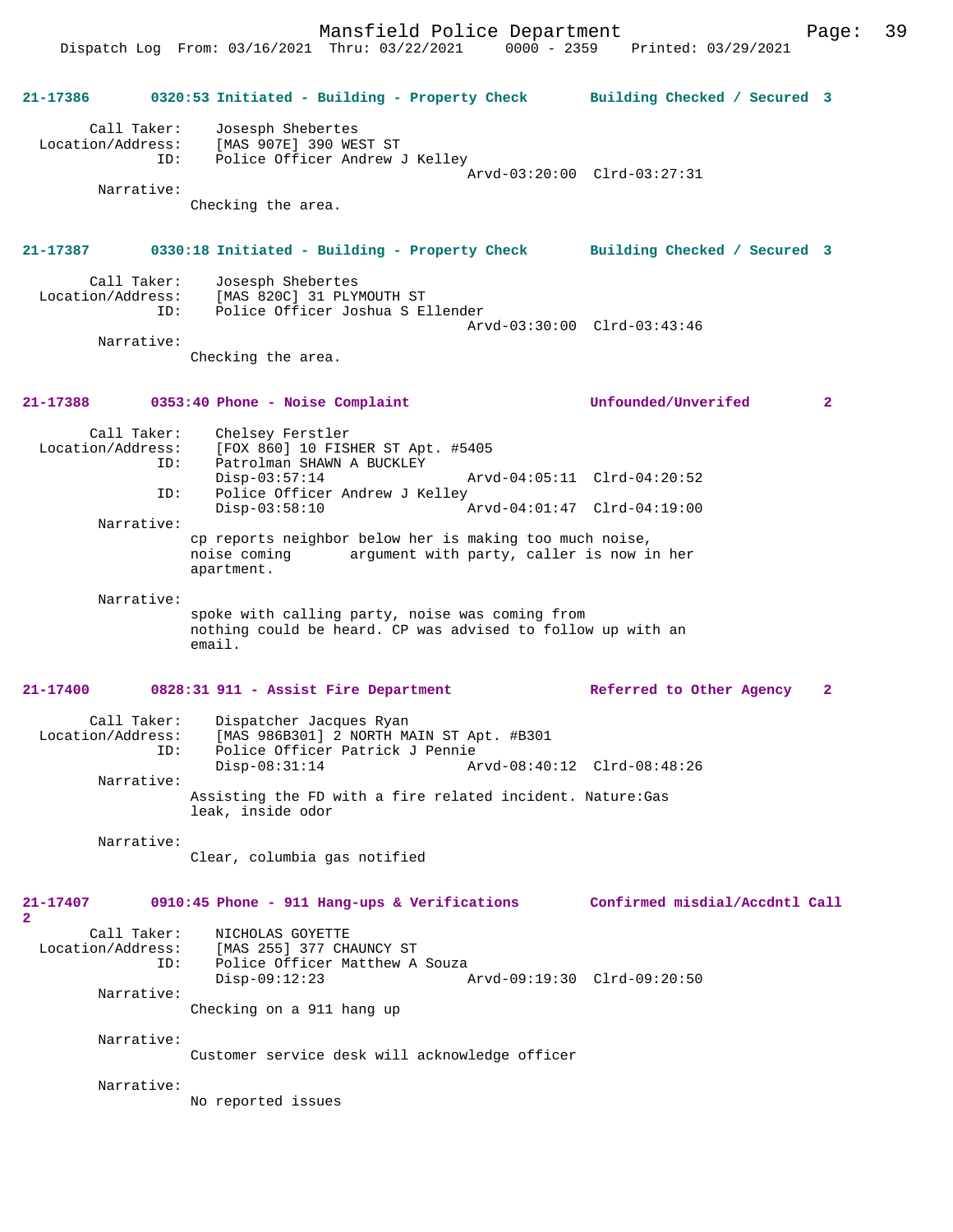Mansfield Police Department Fage: 40

|                                              | Dispatch Log From: 03/16/2021 Thru: 03/22/2021<br>$0000 - 2359$                                                                                    | Printed: 03/29/2021                      |
|----------------------------------------------|----------------------------------------------------------------------------------------------------------------------------------------------------|------------------------------------------|
| 21-17412<br>Call Taker:<br>Location/Address: | 0926:25 Phone - Suspicious Actv / Persn / Veh<br>NICHOLAS GOYETTE<br>[MAS 260] 70 COPELAND DR                                                      | Services Rendered 2                      |
| ID:                                          | Police Officer Patrick J Pennie<br>Disp-09:28:39                                                                                                   | $Clrd-09:29:50$                          |
| ID:                                          | Police Officer Matthew A Souza                                                                                                                     |                                          |
| ID:                                          | $Disp-09:28:45$<br>Sergeant Brian P Thibault                                                                                                       | Arvd-09:31:55 Clrd-09:45:30              |
|                                              | $Disp-09:29:46$                                                                                                                                    | Arvd-09:31:57 Clrd-09:45:30              |
| Narrative:                                   | Staff reports a party is loitering and digging through the                                                                                         |                                          |
|                                              | trash.                                                                                                                                             |                                          |
|                                              | Desc: 6 ft tall, w/m disheveled looking with heavy brown<br>coat now in front of store.                                                            |                                          |
| Narrative:                                   |                                                                                                                                                    |                                          |
|                                              | Moved along the WM, long beard, long hair.                                                                                                         |                                          |
| Narrative:                                   |                                                                                                                                                    |                                          |
|                                              | Party only gave his first name and stated he was trying to<br>get down south through taunton and continue from there                               |                                          |
| Narrative:                                   |                                                                                                                                                    |                                          |
|                                              | Party is on foot, he went from Sunoco to Wendy's and last<br>seen on chauncy EB headed towards the MBTA station to<br>possible take the train down |                                          |
| Narrative:                                   | M1 and M9 will be in the area in case there is another call<br>for this party                                                                      |                                          |
| 21-17452<br>2                                | 1314:36 Phone - 911 Hang-ups & Verifications Confirmed misdial/Accdntl Call                                                                        |                                          |
| Call Taker:<br>Location/Address:<br>ID:      | William Mouyos<br>[MAS 840I180] 280 SCHOOL ST Apt. #I180<br>Police Officer Matthew A Souza                                                         |                                          |
| ID:                                          | $Disp-13:17:07$<br>Police Officer Michael N Fenore                                                                                                 | $Clrd-13:19:23$                          |
|                                              | $Disp-13:19:20$                                                                                                                                    | Arvd-13:20:01 Clrd-13:24:12              |
| Vehicle:<br>Narrative:                       | Police Officer Nicole P Newport<br>GRY 2009 SUBA ST IMPREZA Reg: PC MA 1YZM56 VIN: JF1GH63609H819802                                               |                                          |
|                                              | Checking on a 911 hang up                                                                                                                          |                                          |
| Narrative:                                   | contact made caller states accidental, will be waiting at<br>his vehicle a silver subaru in front of wines and more                                |                                          |
| 21-17465                                     | 1527:41 Initiated - Building - Property Check                                                                                                      | Building Checked / Secured 3             |
| Call Taker:<br>Location/Address:<br>ID:      | Dispatcher Jacques Ryan<br>[MAS 820C] 31 PLYMOUTH ST<br>Sergeant Thomas R Connor                                                                   |                                          |
|                                              |                                                                                                                                                    | Arvd-15:27:00 Clrd-15:33:49              |
| Narrative:                                   | Checking the area.                                                                                                                                 |                                          |
| 21-17476                                     | 1641:28 911 - Assist Fire Department                                                                                                               | $\mathbf{2}$<br>Referred to Other Agency |
| Call Taker:<br>Location/Address:<br>ID:      | Dispatcher Jacques Ryan<br>[MAS 434] 13 BONNEY LN<br>Police Officer Joshua S Ellender<br>$Disp-16:42:50$                                           | Arvd-16:47:04 Clrd-16:54:46              |
| Narrative:                                   | Police Officer Derek M Stark                                                                                                                       |                                          |
|                                              | Assisting the FD with a fire related incident. Nature:                                                                                             |                                          |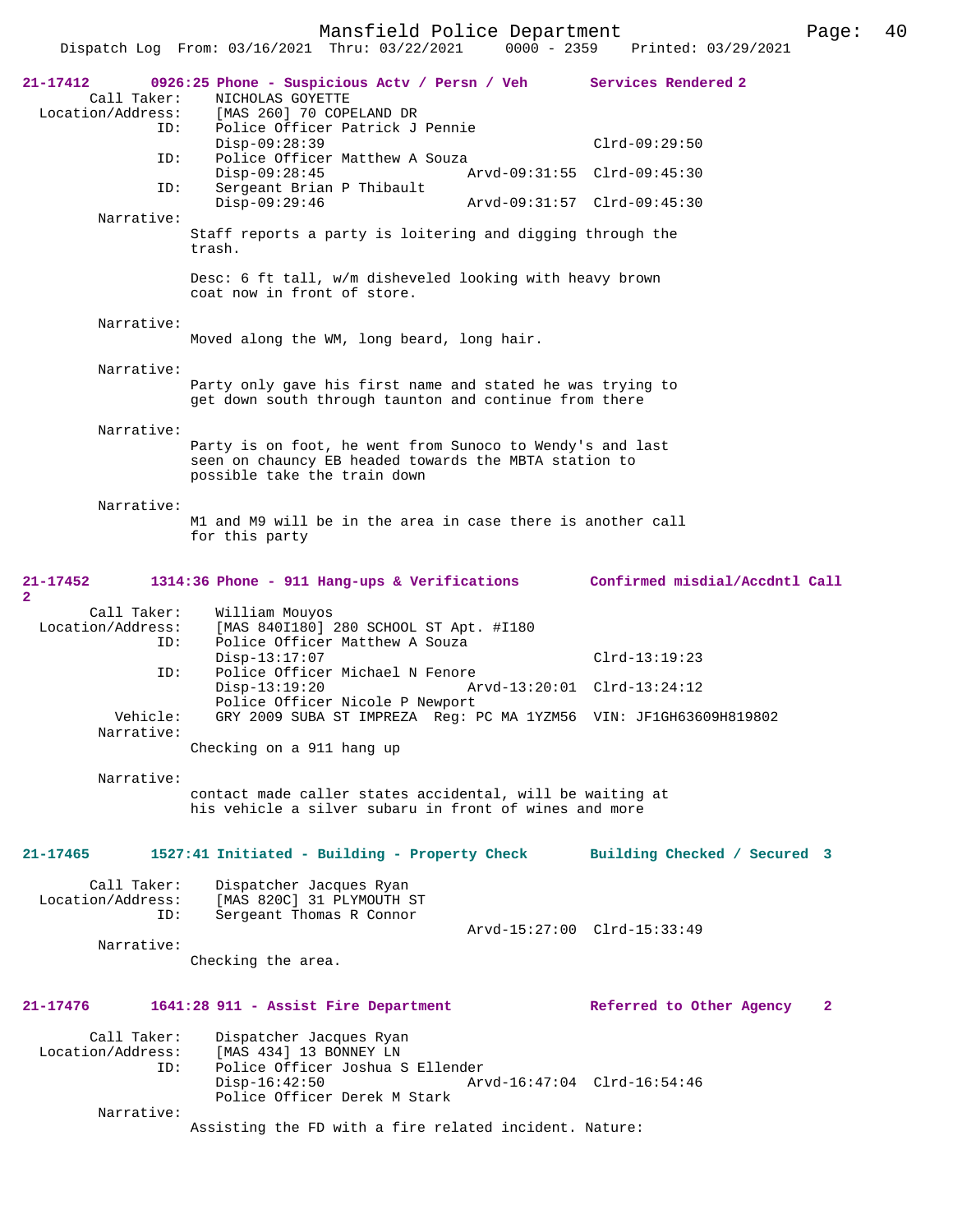Dispatch Log From: 03/16/2021 Thru: 03/22/2021 0000 - 2359 Printed: 03/29/2021

Reports of fire alarms sounding

| 21-17478<br>Location/Address:                    | 1646:12 Phone - 911 Hang-ups & Verifications Services Rendered 2<br>Call Taker: William Mouyos<br>[MAS H4403] 135 ESSEX ST                                                                                                     |                             |
|--------------------------------------------------|--------------------------------------------------------------------------------------------------------------------------------------------------------------------------------------------------------------------------------|-----------------------------|
| ID:                                              | Police Officer Danielle C Titus<br>$Disp-16:48:44$                                                                                                                                                                             | $Clrd-16:51:01$             |
| ID:                                              | Police Officer Andrew J Kelley<br>$Disp-16:48:54$                                                                                                                                                                              | Arvd-16:54:44 Clrd-17:01:55 |
| Narrative:                                       | Checking on a 911 hang up no answer on callback, inhouse<br>record for phone number matches address                                                                                                                            |                             |
| Narrative:                                       | spoke to caller on call back states no emergency, was<br>accidental.                                                                                                                                                           |                             |
| Narrative:                                       | however wishes to speak to officer about a barking dog.                                                                                                                                                                        |                             |
| Narrative:                                       | Confirmed accidental                                                                                                                                                                                                           |                             |
| Narrative:                                       | Followed up at 11 heritage about the dogs                                                                                                                                                                                      |                             |
| Narrative:                                       | party at 11 heritage will try to close the windows to quiet<br>the dogs                                                                                                                                                        |                             |
| 21-17483<br>Call Taker:<br>Location/Address:     | 1704:26 Phone - Erratic Oper MV / Road Rage Arrest(s) Made<br>William Mouyos<br>[MAS] WEST ST                                                                                                                                  | 3                           |
| ID:<br>ID:                                       | Police Officer Danielle C Titus<br>$Disp-17:06:16$<br>Police Officer Joshua S Ellender                                                                                                                                         | Arvd-17:09:38 Clrd-22:18:18 |
| ID:                                              | $Disp-17:06:36$<br>Police Officer Derek M Stark<br>Police Officer David J Pepicelli                                                                                                                                            | Arvd-17:12:41 Clrd-18:04:14 |
| ID:                                              | $Disp-17:11:02$<br>Police Officer Andrew J Kelley                                                                                                                                                                              | Arvd-17:15:32 Clrd-17:30:49 |
| Vehicle:<br>Towed:<br>Released To:<br>Narrative: | $Disp-17:18:33$<br>Arvd-17:18:47 Clrd-17:21:15<br>GRY 2005 SAA 4D 95 Reg: PC MA 6TD614 VIN: YS3ED49A653500708<br>For: OUI Related By: Achins Garage To: Achins Garage<br>ROSS On: 03/22/2021 @ 1343<br>erratic mv on two flats |                             |
| Narrative:                                       | reported from North attleboro, inbound to west st                                                                                                                                                                              |                             |
| Narrative:                                       | MSP have reports along with NAPD                                                                                                                                                                                               |                             |
| Narrative:                                       | on bungay rd now                                                                                                                                                                                                               |                             |
| Narrative:                                       | caller behind mv, passing chessman, mv almost struck<br>pedestrians, on gilbert st passing jordi labs                                                                                                                          |                             |
| Narrative:                                       | passing otis                                                                                                                                                                                                                   |                             |
| Narrative:                                       | M12 off with the MV on 511 Gilbert st                                                                                                                                                                                          |                             |
| Narrative:                                       |                                                                                                                                                                                                                                |                             |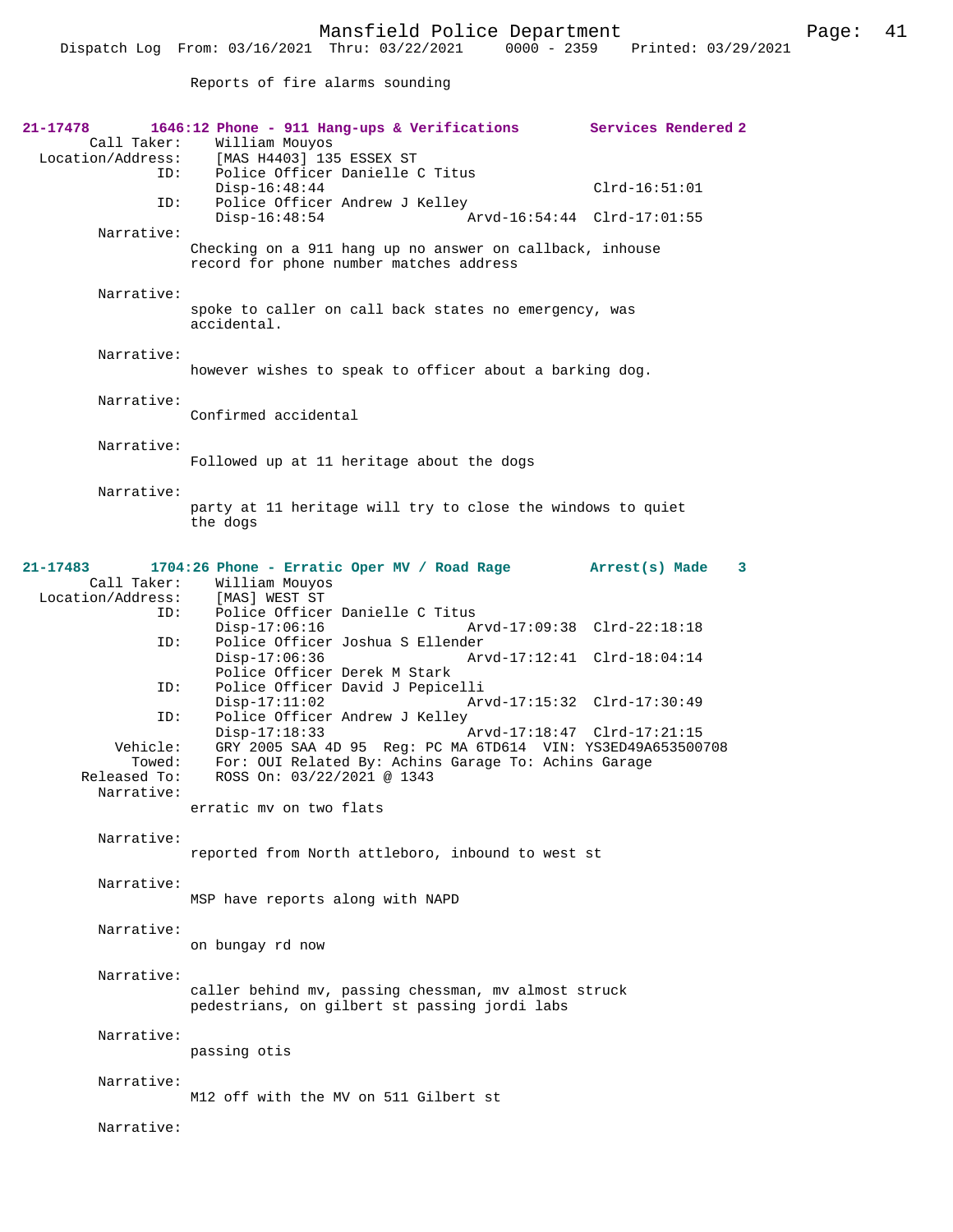Mansfield Police Department Page: 42 Dispatch Log From: 03/16/2021 Thru: 03/22/2021 M1 has one in custody and requesting a tow. Narrative: Transporting 1 female back to the station starting 47698 Narrative: M12 reporting there is damage to the side of the vehicle as well. North Attleboro advised in case they receive a report of a hit and run Narrative: Ending mileage 47704 Narrative: See AR report for further. Narrative: Prisoner released Narrative: MV released for tow only Refer To Arrest: 21MAS-101-AR Arrest: ROSS, LISA M<br>Address: 18 OLYMPIA ST 18 OLYMPIA ST NORTON, MA<br>44 Age: Charges: OUI-LIQUOR OR .08%, 2ND OFFENSE NEGLIGENT OPERATION OF MOTOR VEHICLE **21-17497 1801:23 Phone - Erratic Oper MV / Road Rage Services Rendered 3**  Call Taker: NICHOLAS GOYETTE<br>Location/Address: [MAS] COLUMBINE I ess: [MAS] COLUMBINE RD<br>ID: Police Officer Dav Police Officer David J Pepicelli Disp-18:03:58 Clrd-18:04:22<br>ID: Police Officer Joshua S Ellender Police Officer Joshua S Ellender<br>Disp-18:04:18 Arv Disp-18:04:18 Arvd-18:07:27 Clrd-18:10:14 Police Officer Derek M Stark Narrative: Caller reports 4 wheelers and mini bike doing wheelies, operating dangerously, appears to be juveniles Narrative: Those parties were advised to head home Narrative: M3 Followed the parties back to their residence on thorton road **21-17504 1916:21 Phone - Suspicious Actv / Persn / Veh Incident Report 2**  Call Taker: APRIL LEHANE Location/Address: [MAS 943] 9 PRATT ST Police Officer Joshua S Ellender Disp-19:18:12 Arvd-19:29:15 Clrd-19:32:24 Police Officer Derek M Stark Narrative: on left hand side under the bushes caller found a laptop. Narrative: M3 reports item has been retrieved. See OF report for further. Refer To Incident: 21MAS-281-OF **21-17507 1933:03 Initiated - Follow up Investigation Spoken To 3**  Call Taker: NICHOLAS GOYETTE Location/Address: [MAS H2902] 602 MAPLE ST<br>ID: Police Officer Andrew J Police Officer Andrew J Kelley Arvd-19:33:00 Clrd-19:33:28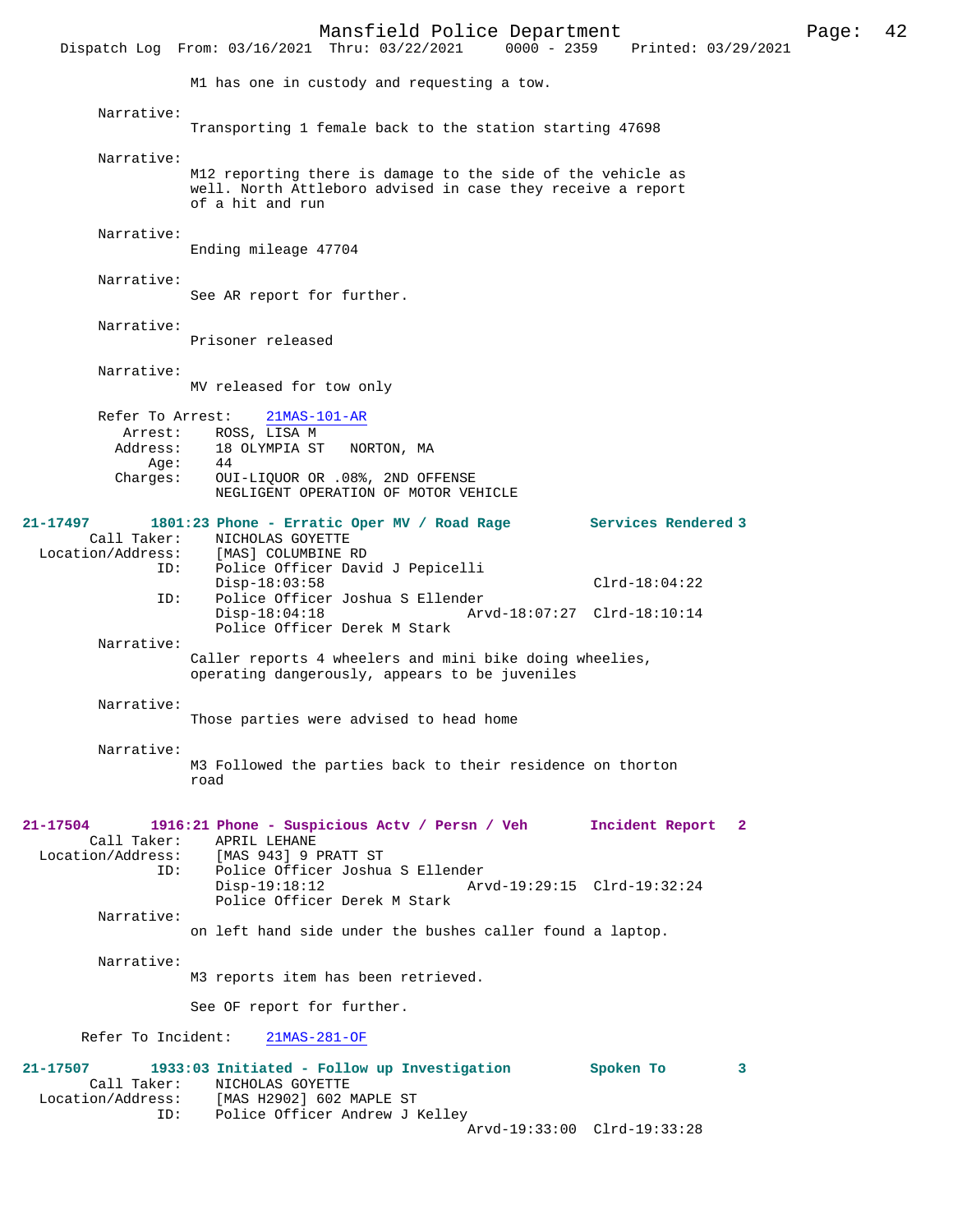|                                         | Mansfield Police Department<br>Dispatch Log From: 03/16/2021 Thru: 03/22/2021 0000 - 2359 Printed: 03/29/2021                                            |                              | Page:        | 43 |
|-----------------------------------------|----------------------------------------------------------------------------------------------------------------------------------------------------------|------------------------------|--------------|----|
| Narrative:                              |                                                                                                                                                          |                              |              |    |
|                                         | Follow up for recent OUI case                                                                                                                            |                              |              |    |
| 21-17509                                | 2002:33 Phone - Traffic / Roadway Complaint Referred to Other Agency                                                                                     |                              | $\mathbf{2}$ |    |
| Call Taker:<br>Location/Address:<br>ID: | Robert Stewart<br>[MAS 240A] 189 CHAUNCY ST<br>Police Officer Joshua S Ellender<br>$Disp-20:05:07$<br>Police Officer Derek M Stark                       | Arvd-20:12:38 Clrd-20:33:07  |              |    |
| Narrative:                              | Caller reporting that the light coming from the center of<br>town is not turning green. Caller states that all the other<br>lights are working properly. |                              |              |    |
| Narrative:                              | M3 reports N. Main light is not functioning correctly, DPW<br>to be notified.                                                                            |                              |              |    |
| Narrative:                              | M2 reports rep is on scene and has observed the problem.                                                                                                 |                              |              |    |
| 21-17512                                | 2033:12 Initiated - Building - Property Check Building Checked / Secured 3                                                                               |                              |              |    |
| Call Taker:<br>Location/Address:<br>ID: | NICHOLAS GOYETTE<br>[MAS] 150 RUMFORD AVE<br>Police Officer Joshua S Ellender                                                                            | Arvd-20:33:00 Clrd-20:40:38  |              |    |
| Narrative:                              | Police Officer Derek M Stark<br>Checking the area.                                                                                                       |                              |              |    |
| 21-17517                                | 2049:36 Initiated - Building - Property Check Building Checked / Secured 3                                                                               |                              |              |    |
| Call Taker:<br>ID:                      | NICHOLAS GOYETTE<br>Location/Address: [MAS] 50 WEST ST<br>Police Officer Joshua S Ellender<br>Police Officer Derek M Stark                               | Arvd-20:49:00 Clrd-20:54:37  |              |    |
| Narrative:                              | Checking the area.                                                                                                                                       |                              |              |    |
| 21-17519                                | 2058:17 Initiated - Building - Property Check                                                                                                            | Building Checked / Secured 3 |              |    |
| Call Taker:<br>Location/Address:<br>ID: | NICHOLAS GOYETTE<br>[MAS 987A] 125 HIGH ST Apt. #1-4<br>Police Officer Joshua S Ellender<br>Police Officer Derek M Stark                                 | Arvd-20:58:00 Clrd-21:08:57  |              |    |
| Narrative:                              | Checking the area.                                                                                                                                       |                              |              |    |
| 21-17529                                | 2118:40 Phone - Assist Fire Department                                                                                                                   | Referred to Other Agency     | 2            |    |
| Call Taker:<br>Location/Address:<br>ID: | NICHOLAS GOYETTE<br>[MAS H1084] 491 MAPLE ST<br>Police Officer Andrew J Kelley<br>$Disp-21:19:50$                                                        | Arvd-21:24:50 Clrd-21:31:52  |              |    |
|                                         |                                                                                                                                                          |                              |              |    |

 ID: Police Officer Joshua S Ellender Disp-21:28:46 Arvd-21:28:47 Clrd-21:32:23 Police Officer Derek M Stark Narrative:

> Assisting the FD with a fire related incident. Nature: passerby reports a fire that appears to be in the woods, did not see a house in the area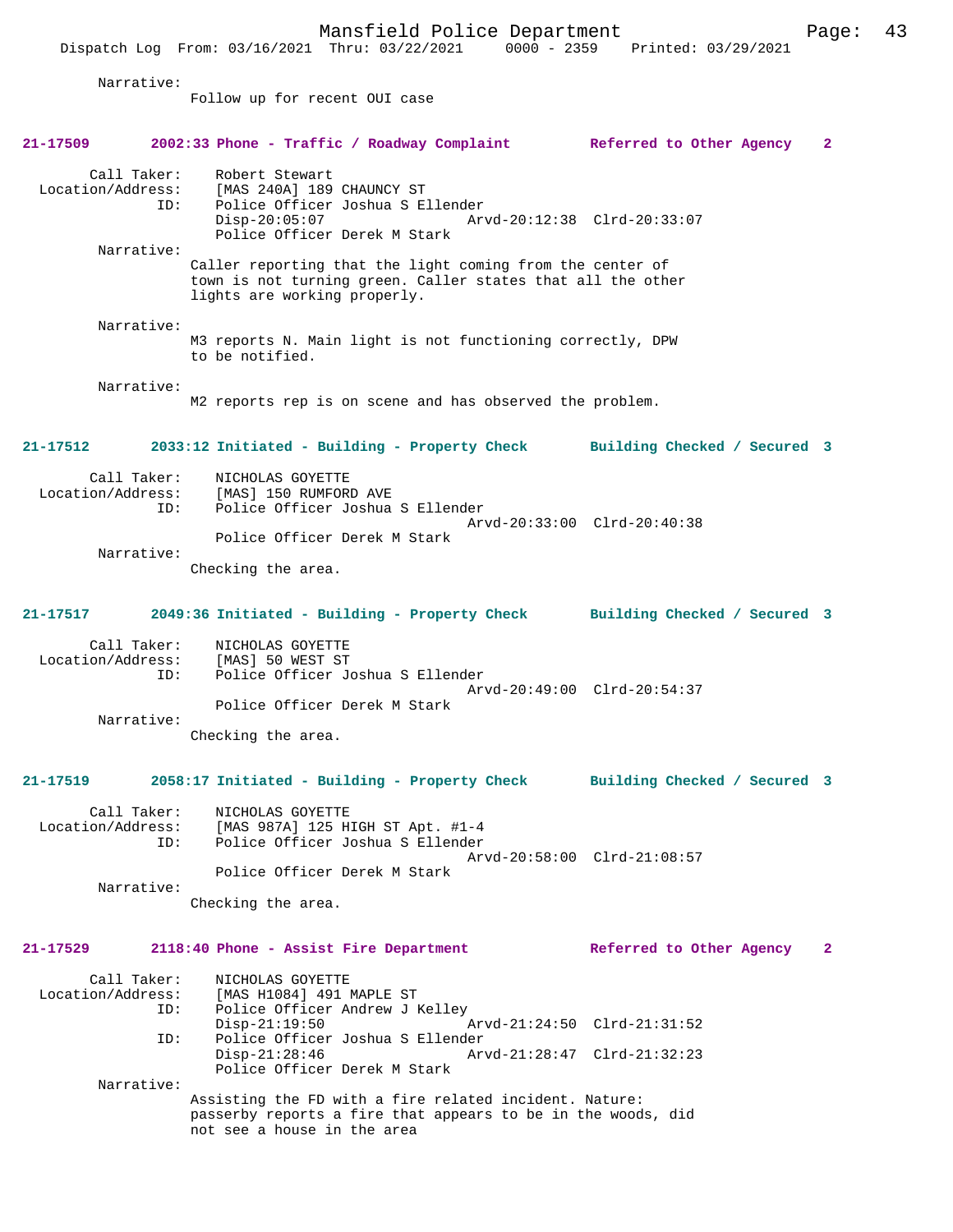Mansfield Police Department Fage: 44 Dispatch Log From: 03/16/2021 Thru: 03/22/2021 0000 - 2359 Printed: 03/29/2021 Narrative: Nothing found **For Date: 03/22/2021 - Monday 21-17574 0145:02 Initiated - Building - Property Check Building Checked / Secured 3** Call Taker: Michael Mezhberg Vicinity of: [MAS] 4 ERICK RD @ 15 BONNEY LN ID: Patrolman Gregory S Martell Arvd-01:45:00 Clrd-02:00:00 Narrative: Checking the area. **21-17605 0632:42 Phone - 911 Hang-ups & Verifications Investigated - No Action Req. 2**  Call Taker: Josesph Shebertes<br>Location/Address: [MAS H4772] 6 HIGH ess: [MAS H4772] 6 HIGHLAND AVE<br>ID: Police Officer Nicole P New Police Officer Nicole P Newport<br>Disp-06:34:38 A Disp-06:34:38 Arvd-06:36:35 Clrd-06:39:27 Narrative: Checking on a 911 hang up. no contact made with caller. Narrative: M14 spoke with resident at this address, no problems identified upon investigation. **21-17616 0748:10 Phone - Assist Fire Department Referred to Other Agency 2** Call Taker: Kieran M Ruth<br>Location/Address: [MAS H5154] 32 Location Machinery (MAS H5154) 32 COTTAGE ST Apt. #A<br>Location: Police Officer Nicole M Boldrighine Police Officer Nicole M Boldrighini<br>Disp-07:54:37 Arvd- Disp-07:54:37 Arvd-08:03:06 Clrd-08:03:10 Police Officer Beau J Palanza Narrative: Assisting the FD with a fire related incident. Nature:Smell of smoke in the building **21-17623 0853:22 Phone - Assist Fire Department Incident Report 2**  Call Taker: Kieran M Ruth Location/Address: [MAS H4609] 44 JOANNA DR<br>ID: Police Officer Matthew A Police Officer Matthew A Souza<br>Disp-08:55:10 Arvd-08:58:02 Clrd-09:26:38 Disp-08:55:10 Arvd-08:58:02 Clrd-09:26:38 Vehicle: BLK 2015 DODG JOURNE Reg: PC MA 119ZY2 VIN: 3C4PDDBG4FT567022 Narrative: Assisting the FD with a fire related incident. Nature:Possible vehicle fire Narrative: No vehicle fire, the vehicle is hung up on a walk way and was spinning the tires in an attempt to get loose Narrative: A tow is enroute 45 minute ETA Refer To Accident: 21MAS-82-AC **21-17636 0942:32 Phone - Motor Veh Acc - No Injury Incident Report 1**  Call Taker: William Casey<br>Location/Address: [MAS H6689] 1 [MAS H6689] 1795 WEST ST ID: Police Officer David W Kinahan<br>Disp-09:44:08 Disp-09:44:08 Arvd-09:53:14 Clrd-10:24:24<br>ID: Police Officer Patrick J Pennie Police Officer Patrick J Pennie Disp-09:45:23 Arvd-09:53:17 Clrd-10:24:24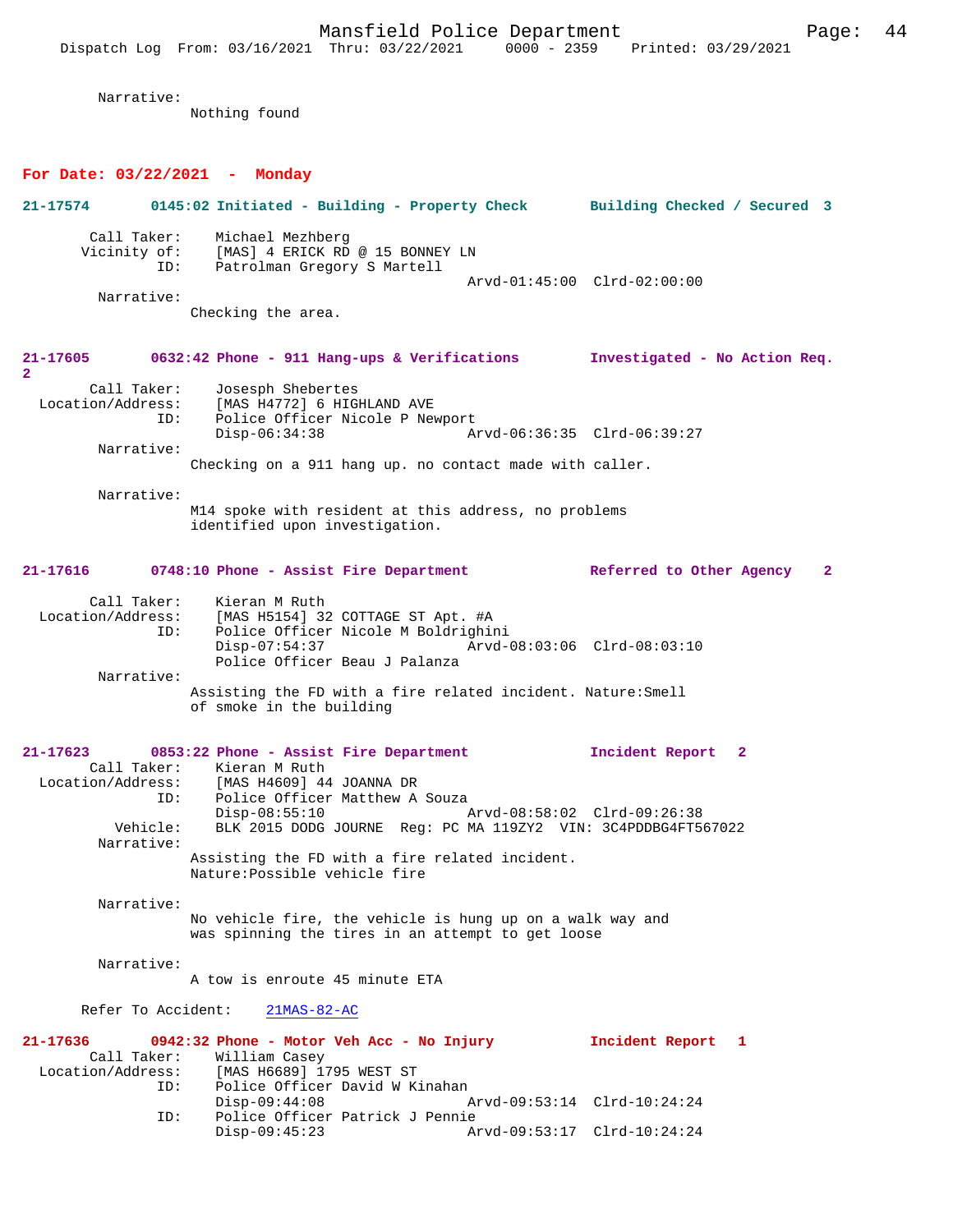Mansfield Police Department Page: 45 Dispatch Log From: 03/16/2021 Thru: 03/22/2021 0000 - 2359 Printed: 03/29/2021 ID: Sergeant Brian P Thibault Disp-09:53:23 Arvd-09:53:26 Clrd-10:24:24 Vehicle: GRY 2018 TOYT UT RAV4 Reg: PC MA 4DV288 VIN: JTMBFREV2JD248714 Vehicle: WHI 2016 ISU VN NRR Reg: PC NH 3937854 VIN: JALE5W161G7301972 Narrative: CP reports his vehicle was hit in the driveway and no injuries reported Narrative: Other vehicle still on location Refer To Accident: 21MAS-83-AC **21-17648 1028:47 Initiated - Motor Vehicle Stop Citation / Warning Issued 3** Call Taker: Kieran M Ruth Vicinity of: [MAS] 542 MAPLE ST ID: Police Officer Matthew A Souza Arvd-10:28:00 Clrd-10:35:23 Vehicle: BLK 2018 NISS VA NV Reg: CO MA T13739 VIN: 1N6BF0KM1JN803165 Narrative: MV stop **21-17650 1035:54 Initiated - Motor Vehicle Stop Citation / Warning Issued 3** Call Taker: Kieran M Ruth Location/Address: [MAS] 235 CHAUNCY ST @ 99 COPELAND DR Police Officer Nicole M Boldrighini Arvd-10:35:00 Clrd-10:43:04 Police Officer Beau J Palanza Vehicle: BLK 2018 GMC YUKON Reg: PC MA 3828PR VIN: 1GKS2GKC2JR288432 Narrative: MV stop **21-17653 1043:37 Initiated - Building - Property Check Building Checked / Secured 3** Call Taker: Kieran M Ruth Location/Address: [MAS 840] 280 SCHOOL ST<br>TD: Police Officer Patrick Police Officer Patrick J Pennie Arvd-10:43:00 Clrd-10:56:47 Narrative: Checking the area. **21-17655 1051:58 Initiated - Motor Vehicle Stop Arrest(s) Made 3**  Call Taker: Kieran M Ruth Location/Address: [MAS] 200 CHAUNCY ST @ 234 CENTRAL ST ID: Sergeant Brian P Thibault Arvd-10:51:00 Clrd-11:09:25 ID: Police Officer Nicole M Boldrighini Disp-10:58:24 Arvd-11:02:33 Clrd-11:09:30 Police Officer Beau J Palanza Vehicle: GRN 2001 TOYT CAMRY Reg: PC MA 1TPL63 VIN: JT2BF22K510336609 Narrative: MV stop Narrative: 1 male passenger in custody Narrative: 2 citations, operator cited for a red light and seat belt violation. Passenger cited for seat belt violation Refer To Arrest: 21MAS-102-AR Arrest: HITTEL, RICHARD S<br>Address: 19 FRANCIS AVE Apt 19 FRANCIS AVE Apt. #15 MANSFIELD, MA<br>50 Age:<br>Charges: DEFAULT WARRANT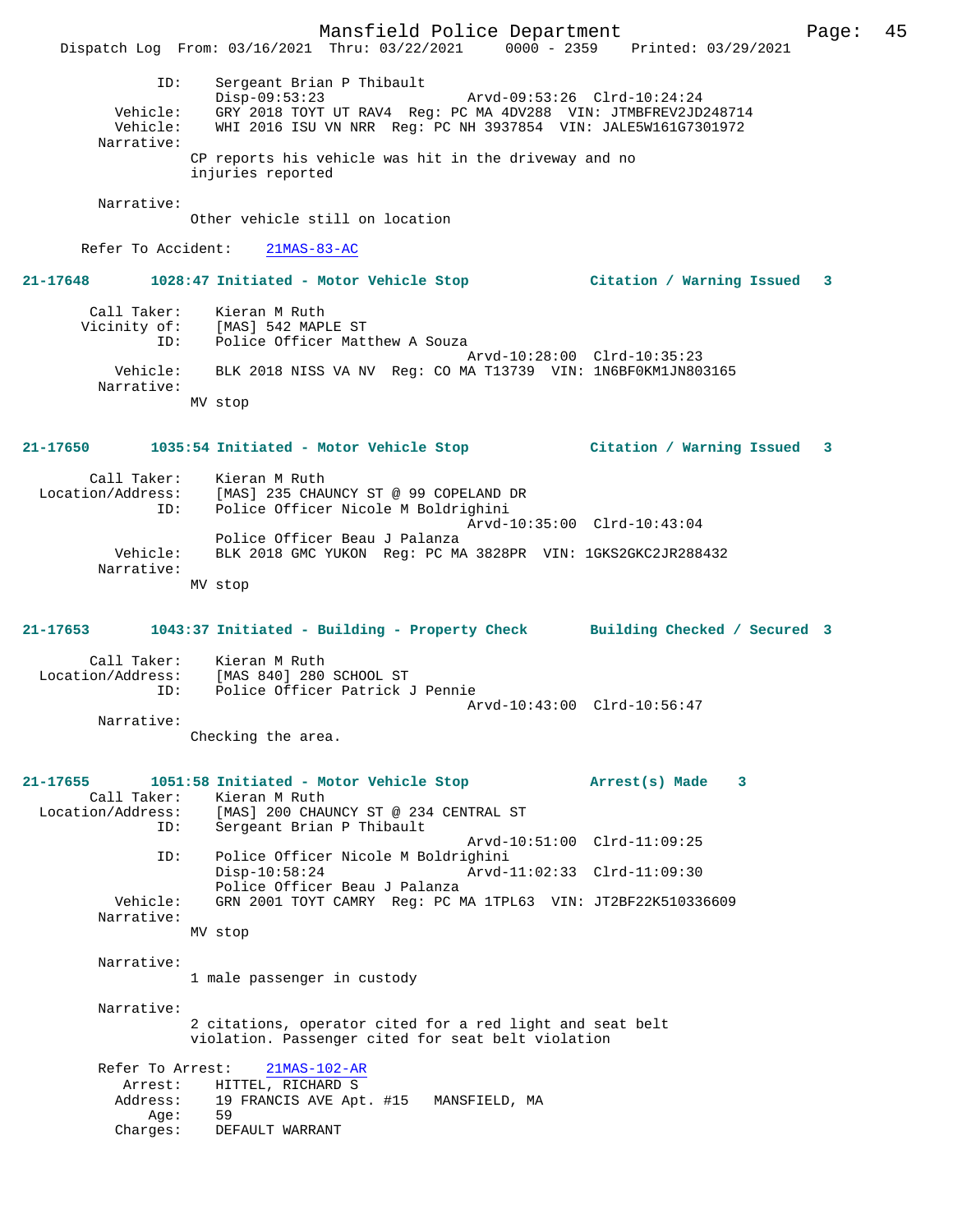Mansfield Police Department Page: 46

Dispatch Log From: 03/16/2021 Thru: 03/22/2021 0000 - 2359 Printed: 03/29/2021

**21-17666 1138:36 Walk-In - Assist Citizen - P S A Incident Report 3**  Call Taker: Support Staff Matthew Todesco<br>Location/Address: [MAS H6005] 36 PATTYS RD  $[MAS H6005]$  36 PATTYS RD ID: Police Officer Matthew A Souza Disp-11:41:00 Arvd-11:54:01 Clrd-12:00:02 Narrative: RP into the station to surrender a firearm for her mother in law, Ofc Souza into assist the RP. Refer To Incident: 21MAS-282-OF **21-17667 1140:12 911 - 911 Hang-ups & Verifications Confirmed misdial/Accdntl Call 2**  Call Taker: Dispatcher Jacques Ryan<br>Location/Address: [MAS 840I180] 280 SCHOOI ess: [MAS 840I180] 280 SCHOOL ST Apt. #I180<br>ID: Sergeant Brian P Thibault Sergeant Brian P Thibault<br>Disp-11:46:26 Disp-11:46:26 Arvd-11:55:54 Clrd-12:01:44 Narrative: Checking on a 911 hang up, Confirmed accidental, calling party will meet at the front of the store **21-17679 1220:15 Initiated - Building - Property Check Building Checked / Secured 3** Call Taker: Kieran M Ruth<br>Location/Address: [MAS 4] 31 HA ess: [MAS 4] 31 HAMPSHIRE ST<br>ID: Police Officer Patrick Police Officer Patrick J Pennie Arvd-12:20:00 Clrd-12:26:27 Narrative: Checking the area. **21-17680 1226:35 Initiated - Building - Property Check Building Checked / Secured 3** Call Taker: Kieran M Ruth Location/Address: [MAS 2] 60 FORBES BLVD ID: Police Officer Patrick J Pennie Arvd-12:26:00 Clrd-12:36:36 Narrative: Checking the area. **21-17681 1231 Initiated - Speed Trailer/Signs Deployed Services Rendered 3**  Call Taker: Police Officer David W Kinahan Location/Address: [MAS H2143] 35 SADDLE RIDGE RD ID: Police Officer David W Kinahan Arvd-12:33:54 Clrd-13:05:23 Narrative: Deploy Speed Sign to the area due to traffic complaint **21-17696 1319:56 Radio - Disabled Motor Vehicle Services Rendered 3**  Call Taker: Kieran M Ruth Location/Address: [MAS] 280 SCHOOL ST @ 100 RTE 140 SB ...<br>Police Officer Patrick J Pennie<br>Disp-13:20:48 Ar Disp-13:20:48 Arvd-13:32:29 Clrd-13:36:39 ID: Police Officer David W Kinahan Disp-13:32:33 Arvd-13:32:37 Clrd-14:46:38<br>Vehicle: YEL 2020 INTL MV607 Req: CO MA V17940 VIN: 1HTEUMML4LH31 Vehicle: YEL 2020 INTL MV607 Reg: CO MA V17940 VIN: 1HTEUMML4LH310490 Released To: AGUSTYNOWICZ On: 03/22/2021 @ 1626 Narrative: Reported DMV in the area. Narrative: The vehicle ran out of gas Narrative: Cetral St en route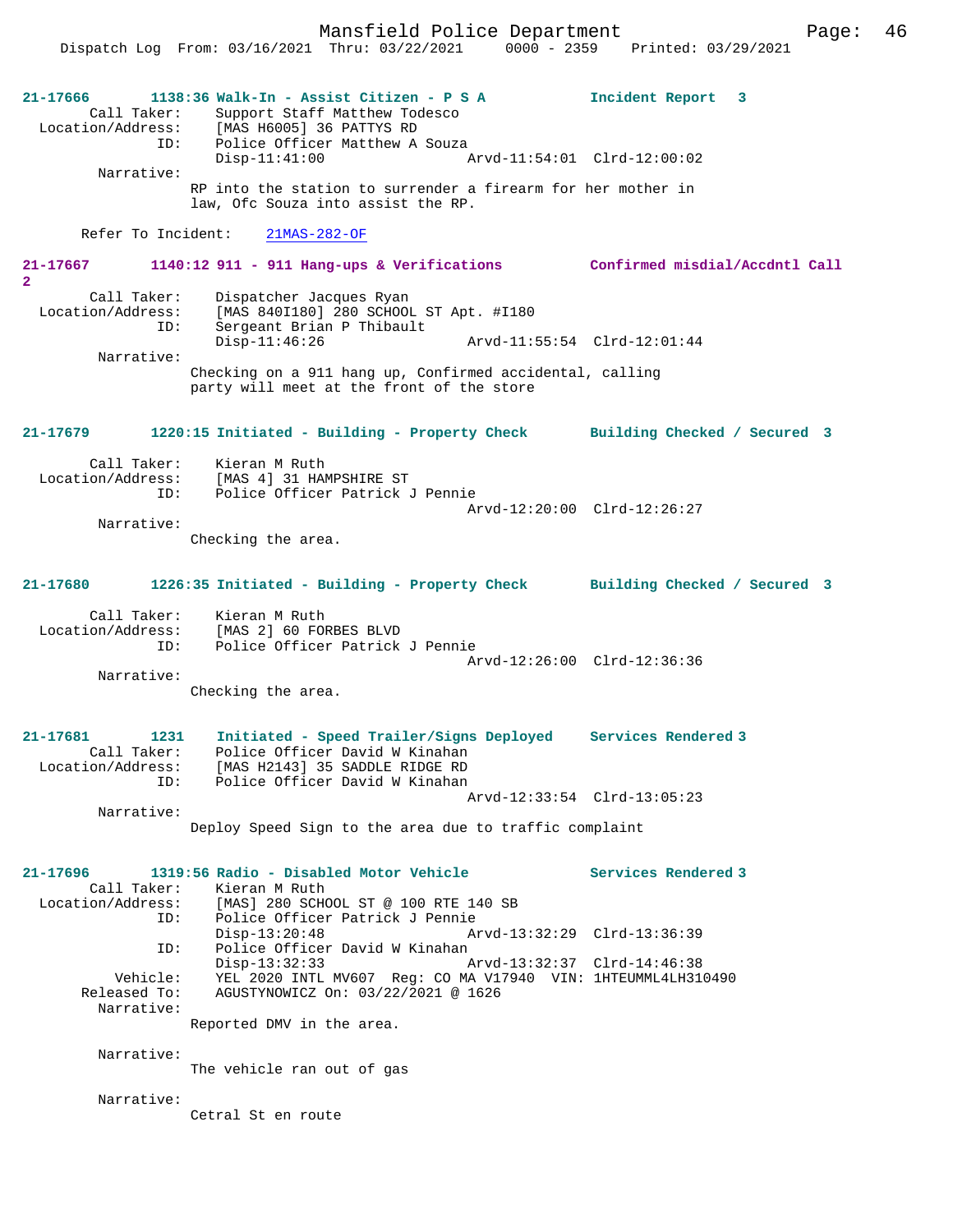Dispatch Log From: 03/16/2021 Thru: 03/22/2021 0000 - 2359 Printed: 03/29/2021

**21-17713 1504:34 Radio - Building - Property Check Building Checked / Secured 3** Call Taker: Kieran M Ruth Location/Address: [MAS 281A] 1 CROCKER ST ID: Police Officer Nicole M Boldrighini Disp-15:05:03 Arvd-15:09:02 Clrd-15:29:02 Police Officer Beau J Palanza Narrative: Checking the area. **21-17741 1719:31 Initiated - Building - Property Check Building Checked / Secured 3** Call Taker: Kieran M Ruth<br>Location/Address: [MAS 840] 280 [MAS 840] 280 SCHOOL ST ID: Police Officer Jay J Sparrow Arvd-17:19:00 Clrd-17:39:41 Narrative: Checking the area. **21-17759 1835:13 Initiated - Building - Property Check Building Checked / Secured 3** Call Taker: Kieran M Ruth Location/Address: [MAS] 150 OAKLAND ST ID: Police Officer Nicole P Newport Arvd-18:35:00 Clrd-18:40:23 Police Officer Derek M Stark Narrative: Checking the area. **21-17761 1837:01 Walk-In - Motor Veh Acc - Hit & Run Incident Report 1**  Call Taker: Support Staff Heather A Sullivan Location/Address: [MAS 1026] 300 NORTH MAIN ST Apt. #227 ID: Police Officer David J Pepicelli Arvd-18:40:15 Clrd-19:36:37 Narrative: Walk in reporting damage to his vehicle. Refer To Incident: 21MAS-284-OF **21-17762 1840:42 Initiated - Building - Property Check Building Checked / Secured 3** Call Taker: Kieran M Ruth Location/Address: [MAS 417] 9 FRANCIS AVE ID: Police Officer Nicole P Newport Arvd-18:40:00 Clrd-18:57:48 Police Officer Derek M Stark Narrative: Checking the area. **21-17767 1857:55 Initiated - Building - Property Check Building Checked / Secured 3** Call Taker: TARA LAKO Location/Address: [MAS 124] 241 FRANCIS AVE ID: Police Officer Nicole P Newport Arvd-18:57:00 Clrd-19:12:32 Police Officer Derek M Stark Narrative: Checking the area. **21-17773 1925:47 Initiated - Building - Property Check Building Checked / Secured 3** Call Taker: TARA LAKO Location/Address: [MAS] 4 ERICK RD @ 15 BONNEY LN<br>ID: Police Officer Nicole P Newport IMASI 4 BALON AD 8 18 - .<br>Police Officer Nicole P Newport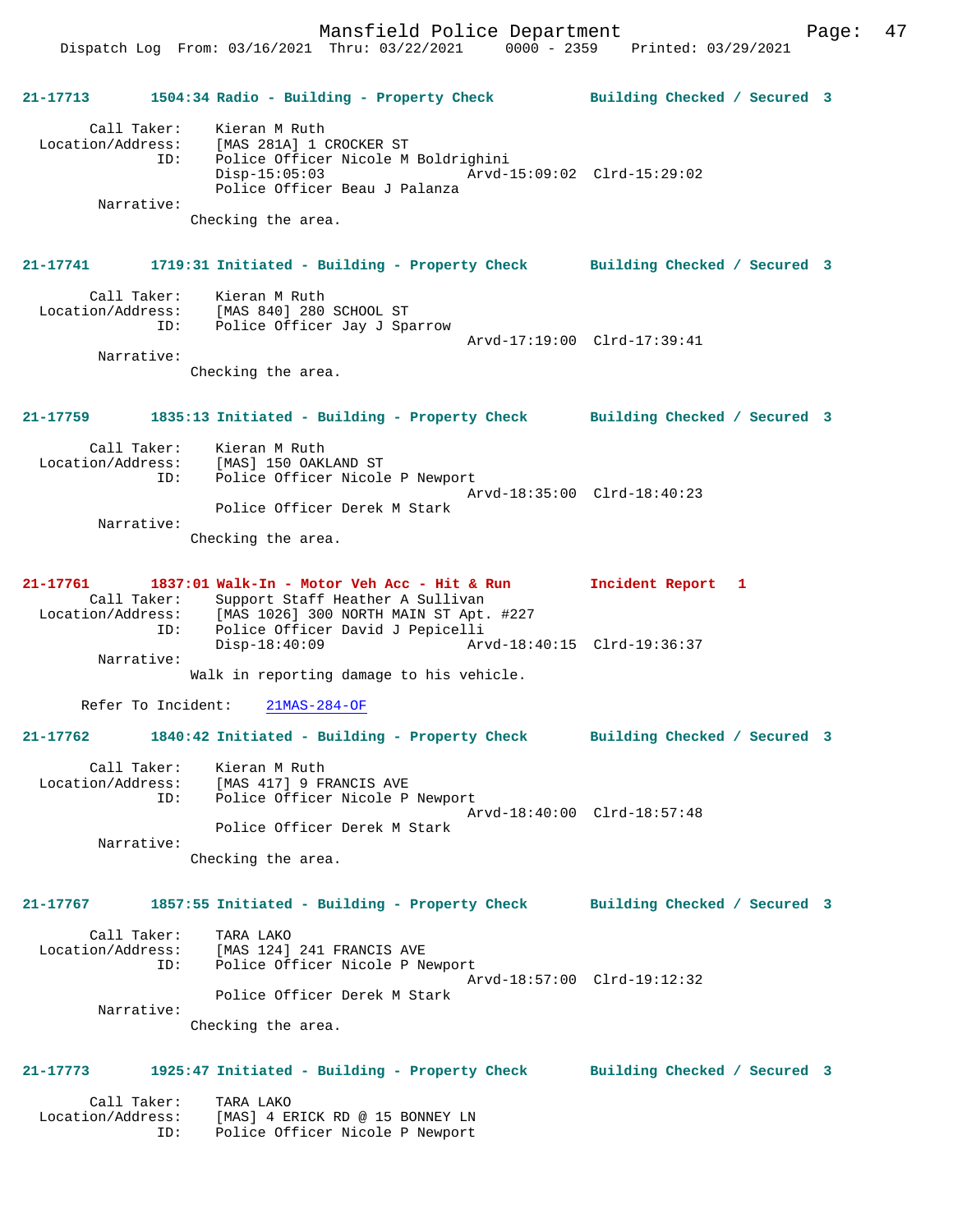Mansfield Police Department Page: 48 Dispatch Log From: 03/16/2021 Thru: 03/22/2021 Arvd-19:25:00 Clrd-19:33:38 Police Officer Derek M Stark Narrative: Checking the area. **21-17775 1930:53 Phone - Message Delivery Referred to Other Agency 3** Call Taker: Nicole Boyer Location/Address: [MAS H3852] 191 FRUIT ST ID: Police Officer Nicole P Newport<br>Disp-19:33:43 Az Disp-19:33:43 Arvd-19:48:55 Clrd-19:55:51 Police Officer Derek M Stark Narrative: Officer in North Attleboro is requesting to have her call the police department. Narrative: Ofc Stark reports the female no longer resides at the residence, phone number was given by current resident. Phone number passed along to NAPD. **21-17776 1943:35 Phone - Motor Veh Acc - No Injury Services Rendered 1**  Call Taker: Nicole Boyer<br>Location/Address: [MAS 969A110 ess: [MAS 969A110] 321 SCHOOL ST Apt. #A110<br>ID: Police Officer Jay J Sparrow Police Officer Jay J Sparrow<br>Disp-19:44:31 Disp-19:44:31 Arvd-19:48:15 Clrd-19:58:52 Vehicle: BLU 2012 HYUN SANTAF Reg: PC MA 3JG534 VIN: 5XYZK3AB3CG143655 Vehicle: BLU 2011 HOND CIVIC Reg: PC MA 9MF453 VIN: 2HGFA1F52BH508700 Narrative: A car backed into the callers parked car. No injuries. Narrative: Ofc Sparrow reports damage appears to be under \$1,000. Narrative: Ofc Sparrow reports both parties have agreed to handle on their own due to minor damage, no report taken. **21-17781 2024:16 Initiated - Building - Property Check Building Checked / Secured 3** Call Taker: TARA LAKO Location/Address: [MAS 1002] 250 EAST ST ID: Police Officer Nicole P Newport Arvd-20:24:00 Clrd-20:39:11 Police Officer Derek M Stark Narrative: Checking the area. **21-17783 2027:58 Initiated - Building - Property Check Building Checked / Secured 3** Call Taker: TARA LAKO Location/Address: [MAS] 905 SOUTH MAIN ST ID: Police Officer Danielle C Titus Arvd-20:27:00 Clrd-20:31:08 Narrative: Checking the area. **21-17790 2103:11 Initiated - Building - Property Check Building Checked / Secured 3** Call Taker: Robert Stewart<br>Location/Address: [MAS 4] 31 HAM ess: [MAS 4] 31 HAMPSHIRE ST<br>ID: Police Officer Danielle Police Officer Danielle C Titus Arvd-21:03:00 Clrd-21:08:31 Narrative: Checking the area.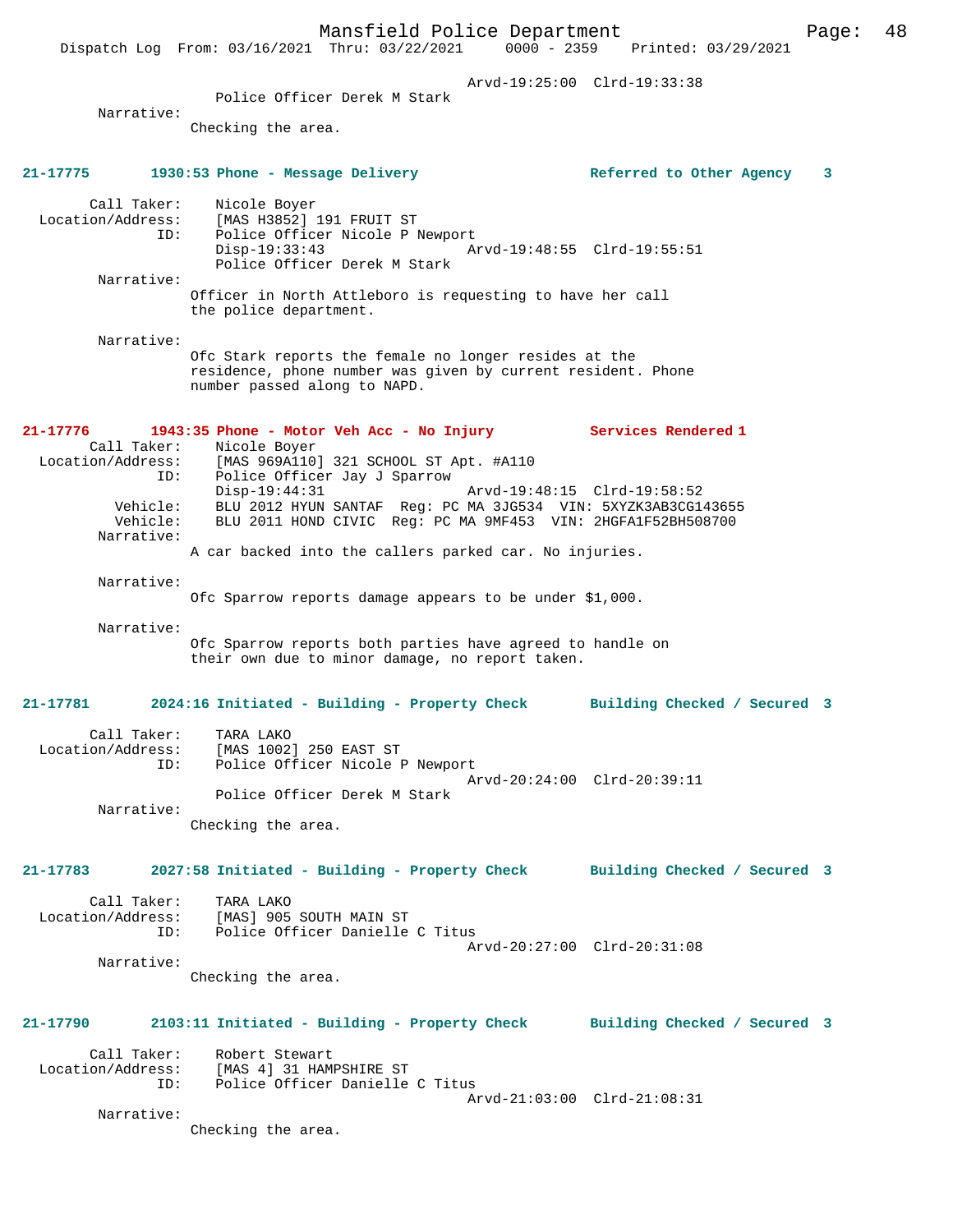**21-17793 2108:38 Initiated - Building - Property Check Building Checked / Secured 3** Call Taker: TARA LAKO Location/Address: [MAS 2] 60 FORBES BLVD Police Officer Danielle C Titus Arvd-21:08:00 Clrd-21:13:35 Narrative: Checking the area. **21-17803 2130:31 Initiated - Building - Property Check Building Checked / Secured 3** Call Taker: TARA LAKO<br>Location/Address: [MAS 226E [MAS 226E] 125 HIGH ST Apt. #1-4 ID: Police Officer David J Pepicelli Arvd-21:30:00 Clrd-21:45:02 Narrative: Checking the area. **21-17806 2144:33 Initiated - Building - Property Check Building Checked / Secured 3** Call Taker: TARA LAKO<br>Location/Address: [MAS 139] ess: [MAS 139] 265 FRUIT ST<br>ID: Police Officer Nicole I Police Officer Nicole P Newport Arvd-21:44:00 Clrd-22:02:59 Police Officer Derek M Stark Narrative: Checking the area. **21-17810 2201:50 Initiated - Building - Property Check Building Checked / Secured 3** Call Taker: TARA LAKO Location/Address: [MAS 840] 280 SCHOOL ST ID: Police Officer Danielle C Titus Arvd-22:01:00 Clrd-22:13:06<br>Vehicle: GRY 2020 BMW CO Z4 Reg: PC MA 8GF293 VIN: WBAHF3C02LWW68 GRY 2020 BMW CO Z4 Reg: PC MA 8GF293 VIN: WBAHF3C02LWW68086 Narrative: Checking the area. Narrative: Ofc Titus reports she is checking on a vehicle Narrative: Ofc Titus reports the party checks ok, RO is unable to smoke in his apartment complex and goes for a ride to have a cigarette. **21-17811 2203:22 Initiated - Building - Property Check Building Checked / Secured 3** Call Taker: TARA LAKO Location/Address: [MAS 895] 175 FRUIT ST Police Officer Nicole P Newport Arvd-22:03:00 Clrd-22:20:41 Police Officer Derek M Stark Narrative: Checking the area. **21-17813 2213:40 Initiated - Building - Property Check Building Checked / Secured 3** Call Taker: TARA LAKO<br>Location/Address: [MAS 907E ess: [MAS 907E] 390 WEST ST<br>ID: Police Officer Jay J S<sub>1</sub> Police Officer Jay J Sparrow Arvd-22:13:00 Clrd-22:21:16 Narrative: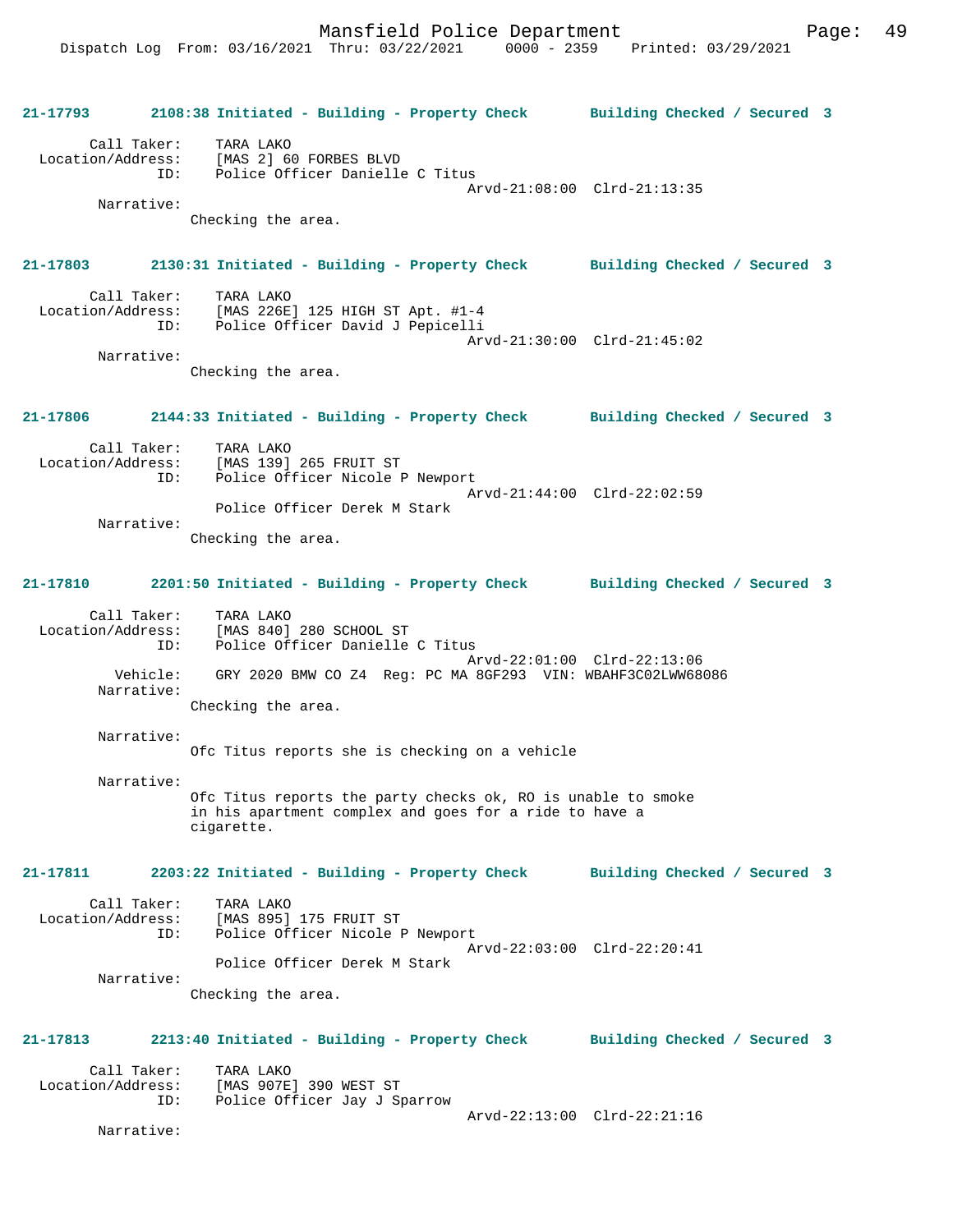Checking the area.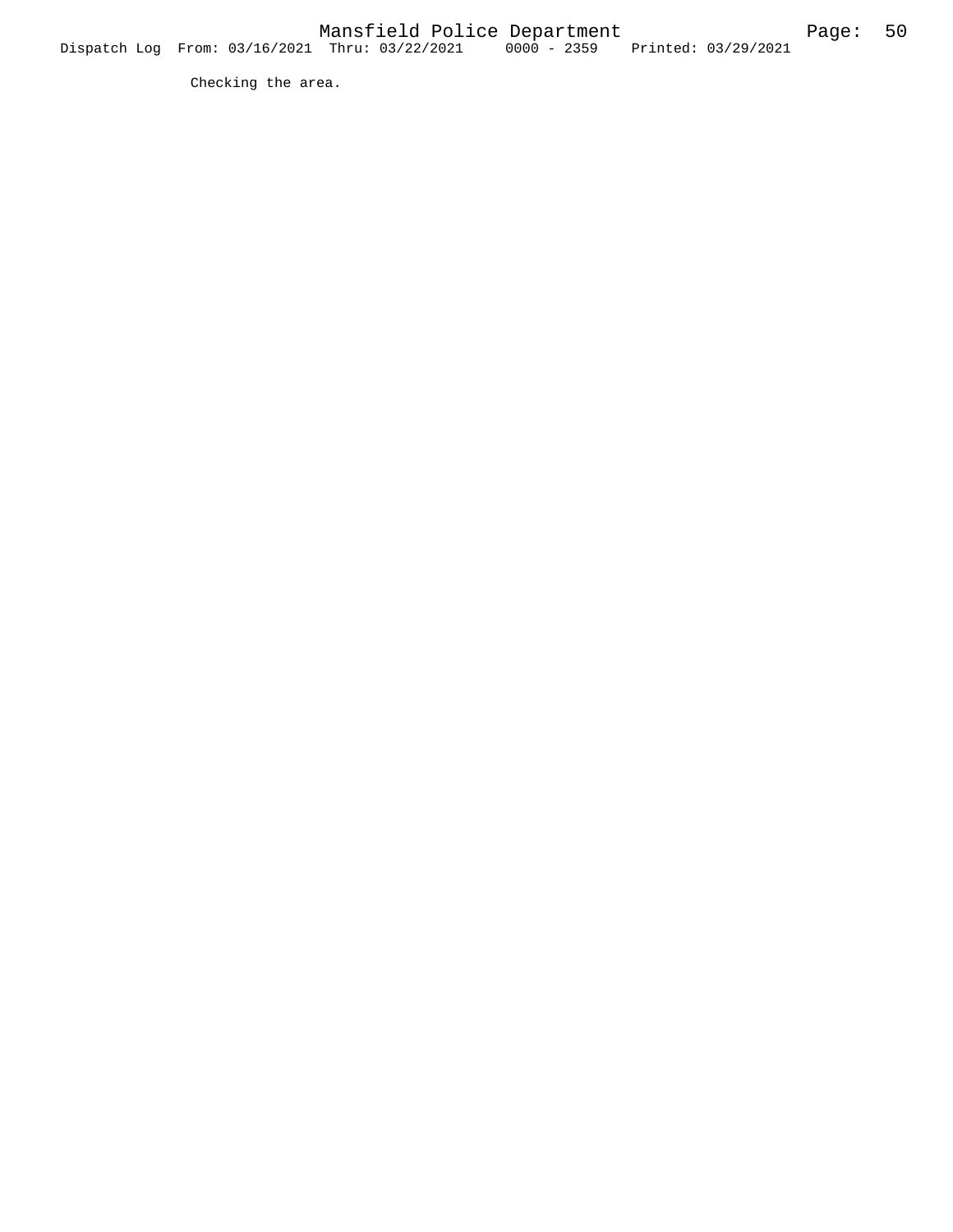#### **For Date: 03/23/2021 - Tuesday**

| Call Number                      | Time | Call Reason                                                                                           | Action                       | Priority |
|----------------------------------|------|-------------------------------------------------------------------------------------------------------|------------------------------|----------|
| 21-17840                         |      | 0108:35 Initiated - Building - Property Check                                                         | Building Checked / Secured 3 |          |
| Call Taker:<br>Location/Address: | ID:  | TARA LAKO<br>[MAS] 1 MANSFIELD AVE<br>Police Officer Joshua S Ellender<br>Arvd-01:08:00 Clrd-01:09:26 |                              |          |

Narrative:

Checking the area.

# **21-17849 0123:28 Initiated - Building - Property Check Building Checked / Secured 3** Call Taker: PATRICK FEENEY Location/Address: [MAS 802B] 428 ELM ST ID: Police Officer Meghan Birnie Arvd-01:23:00 Clrd-01:23:49 Narrative: Checking the area.

### **21-17854 0129:05 Initiated - Building - Property Check Building Checked / Secured 3**

| Call Taker:       | TARA LAKO                          |  |
|-------------------|------------------------------------|--|
| Location/Address: | [MAS 253] 330 PRATT ST Apt. #A     |  |
| ID:               | Police Officer Christopher D Sorge |  |
|                   | Arvd-01:29:00 Clrd-01:34:24        |  |

Narrative:

Checking the area.

# **21-17857 0134:30 Initiated - Building - Property Check Building Checked / Secured 3** Call Taker: TARA LAKO

| Cdii Idkel.       | IARA LANU                          |  |
|-------------------|------------------------------------|--|
| Location/Address: | [MAS 992] 660 EAST ST              |  |
| ID:               | Police Officer Christopher D Sorge |  |
|                   | Arvd-01:34:00 Clrd-01:38:42        |  |
| Narrative:        |                                    |  |

Checking the area.

# **21-17858 0138:48 Initiated - Motor Vehicle Stop Summons 3**  Call Taker: TARA LAKO<br>Location/Address: [MAS] 149 [MAS] 149 EASTMAN ST @ 6 MYSTIC LN ID: Police Officer Christopher D Sorge Arvd-01:38:00 Clrd-02:13:12 ID: Police Officer Joshua S Ellender Disp-01:39:47 Arvd-01:44:22 Clrd-02:13:10<br>Vehicle: BLU 2008 HOND CO ACCORD Req: PC MA 1WTL25 VIN: 1HGCS2288 BLU 2008 HOND CO ACCORD Reg: PC MA 1WTL25 VIN: 1HGCS22888A000678 Narrative: Ofc Sorge requesting a tow for suspended operations, Achin's is en route . Narrative:

Ofc Sorge requesting to cancel the tow, parents of the RO are en route for the vehicle.

Narrative:

Ofc Sorge reports RO was cited for unlicensed operation.

Refer To Summons: 21MAS-103-AR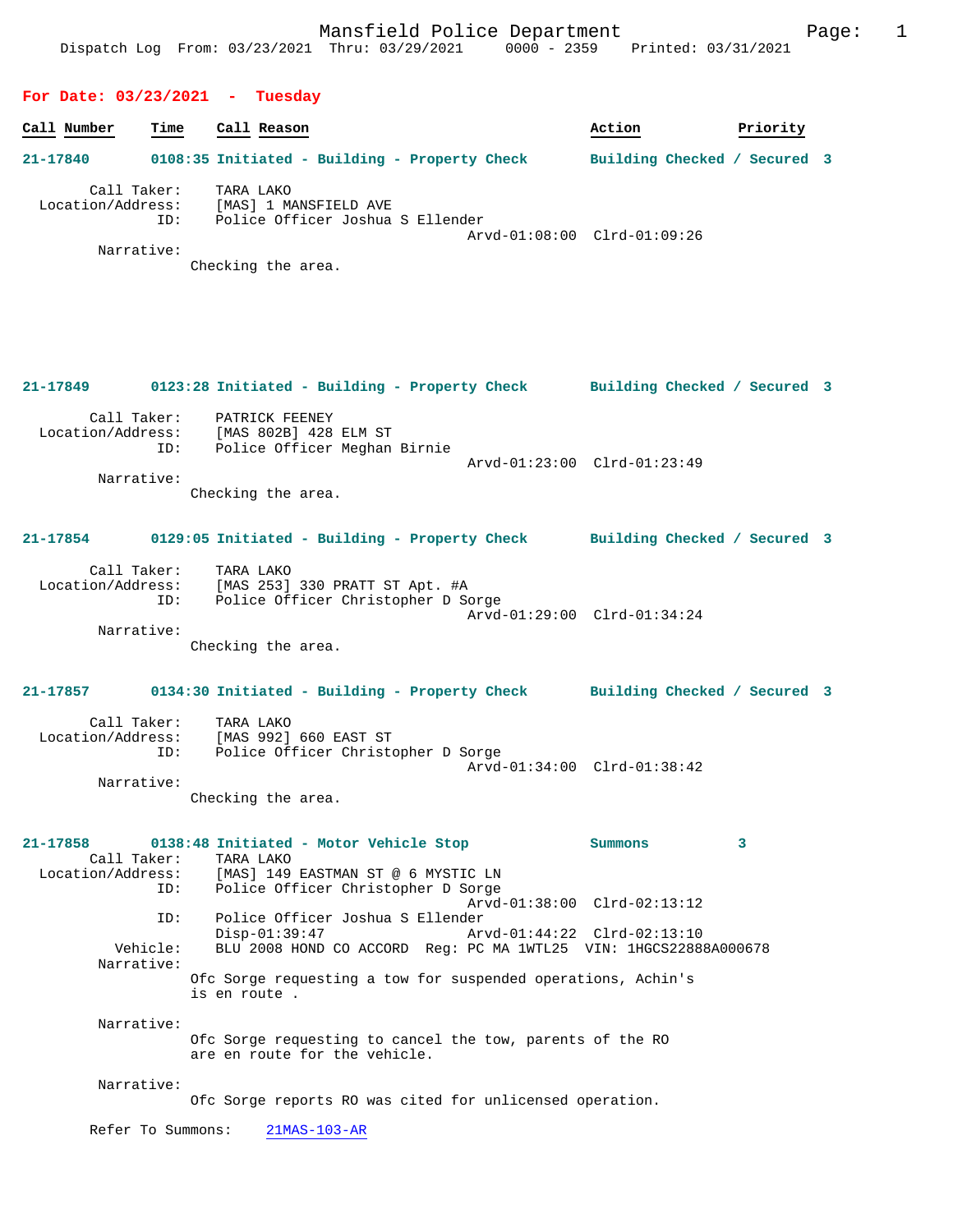|                                         | Mansfield Police Department<br>Dispatch Log From: 03/23/2021 Thru: 03/29/2021 0000 - 2359 Printed: 03/31/2021                            |                              | 2<br>Page: |
|-----------------------------------------|------------------------------------------------------------------------------------------------------------------------------------------|------------------------------|------------|
| Summons:<br>Address:<br>Age:            | TATELBAUM, CHRISTOPHER J<br>1 MARISA DR W BRIDGEWATER, MA<br>20                                                                          |                              |            |
|                                         | Charges: LICENSE SUSPENDED, OP MV WITH                                                                                                   |                              |            |
| 21-17867                                | 0218:25 Initiated - Building - Property Check Building Checked / Secured 3                                                               |                              |            |
| Call Taker:<br>Location/Address:<br>ID: | TARA LAKO<br>[MAS] FRANCIS AVE<br>Police Officer Christopher D Sorge                                                                     | Arvd-02:18:00 Clrd-02:29:40  |            |
| Narrative:                              |                                                                                                                                          |                              |            |
|                                         | Checking the area.                                                                                                                       |                              |            |
| 21-17869                                | 0219:40 Initiated - Building - Property Check Building Checked / Secured 3                                                               |                              |            |
| ID:                                     | Call Taker: TARA LAKO<br>Location/Address: [MAS] COPELAND DR<br>Police Officer Joshua S Ellender                                         |                              |            |
| Narrative:                              |                                                                                                                                          | Arvd-02:19:00 Clrd-02:34:41  |            |
|                                         | Checking the area.                                                                                                                       |                              |            |
|                                         | 21-17870 0222:18 Initiated - Building - Property Check Building Checked / Secured 3                                                      |                              |            |
| ID:                                     | Call Taker: TARA LAKO<br>Location/Address: [MAS 840] 280 SCHOOL ST<br>Police Officer Meghan Birnie                                       |                              |            |
| Narrative:                              |                                                                                                                                          | Arvd-02:22:00 Clrd-02:35:47  |            |
|                                         | Checking the area.                                                                                                                       |                              |            |
|                                         | 21-17874 0317:33 Initiated - Parking Violations                                                                                          | Citation / Warning Issued 3  |            |
| ID:                                     | Call Taker: TARA LAKO<br>Location/Address: [MAS] NORTH MAIN ST<br>Police Officer Joshua S Ellender                                       | Arvd-03:17:00 Clrd-03:18:49  |            |
| Vehicle:<br>Vehicle:<br>Narrative:      | BLU 2018 HYUN SONATA Reg: PC MA 4DCZ70 VIN: 5NPE24AF4JH657009<br>RED 2020 HOND UT CR-V Reg: PC MA 3LHN51 VIN: 2HKRW2H53LH603887          |                              |            |
|                                         | Citations issued to MA 3LHN51 and MA 4DCZ70 on West Cottage                                                                              |                              |            |
| 21-17875                                | 0318:17 Initiated - Building - Property Check                                                                                            | Building Checked / Secured 3 |            |
| Call Taker:                             | TARA LAKO<br>Location/Address: [MAS 2] 60 FORBES BLVD<br>ID: Police Officer Meghan Birnie                                                |                              |            |
| Narrative:                              |                                                                                                                                          | Arvd-03:18:00 Clrd-03:40:13  |            |
|                                         | Checking the area hotels.                                                                                                                |                              |            |
| 21-17896                                | 0723:36 Phone - Follow up Investigation<br>Call Taker: NICHOLAS GOYETTE<br>Location/Address: [MAS 894] 905 SOUTH MAIN ST Apt. #C         | Services Rendered 3          |            |
| ID:                                     | Police Officer Meghan Birnie<br>$Disp-07:30:31$                                                                                          | Arvd-07:33:59 Clrd-07:48:47  |            |
| Narrative:                              | Caller reports discovering video evidence of the stolen<br>bike, states it appears as though the party was trying to<br>steal a my first |                              |            |
| Narrative:                              | M4 will forward off information to Detectives.                                                                                           |                              |            |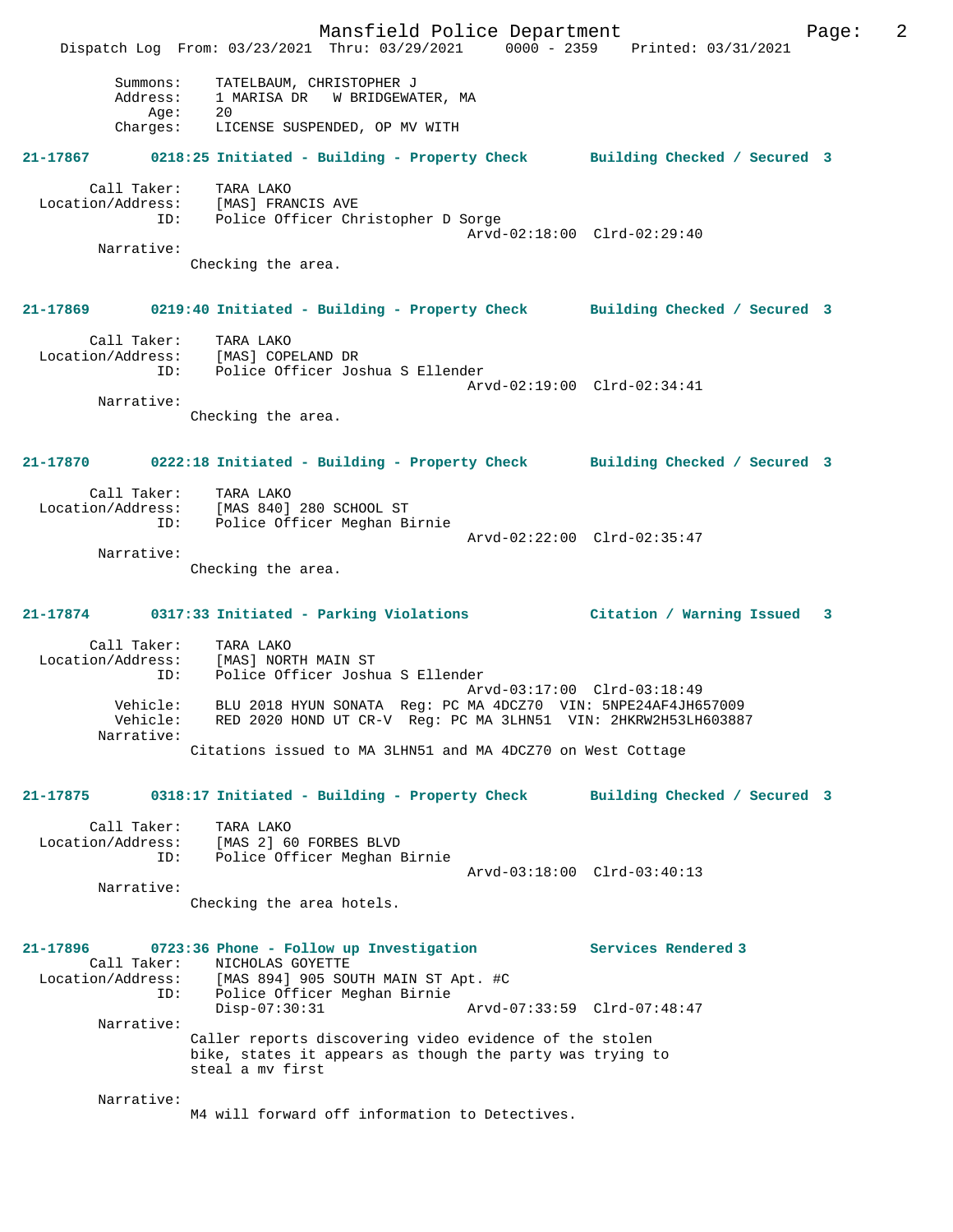Mansfield Police Department Fage: 3

 Dispatch Log From: 03/23/2021 Thru: 03/29/2021 0000 - 2359 Printed: 03/31/2021 **21-17897 0816 Initiated - Speed Trailer/Signs Deployed Services Rendered 3**  Call Taker: Animal Control Steven Simonds Location/Address: [MAS] BRANCH ST ID: Animal Control Steven Simonds Arvd-08:17:07 Clrd-08:36:13 Narrative: changing batteries on speed signs **21-17905 0835 Initiated - Speed Trailer/Signs Deployed Services Rendered 3**  Call Taker: Animal Control Steven Simonds Location/Address: [MAS] NORTH MAIN ST ID: Animal Control Steven Simonds Arvd-08:36:39 Clrd-08:37:46 Narrative: changing batteries on speed sign **21-17908 0837 Initiated - Parking Violations Services Rendered 3**  Call Taker: Animal Control Steven Simonds Location/Address: [MAS] 242 NORTH MAIN ST @ 16 OLD COLONY WAY ID: Animal Control Steven Simonds Arvd-08:38:22 Clrd-09:00:31 Narrative: checking area for parking violations **21-17914 0944 Initiated - Parking Violations Services Rendered 3**  Call Taker: Animal Control Steven Simonds Location/Address: [MAS] 255 NORTH MAIN ST @ 8 COTTAGE ST ID: Animal Control Steven Simonds Arvd-09:45:26 Clrd-09:58:47 Narrative: checking area for parking violations Narrative: no violations **21-17921 1027:04 Initiated - Motor Vehicle Stop Citation / Warning Issued 3** Call Taker: Robert Stewart Location/Address: [MAS] 235 CHAUNCY ST @ 99 COPELAND DR ID: Police Officer Nicole M Boldrighini Arvd-10:27:00 Clrd-10:29:12 Police Officer Beau J Palanza Vehicle: BLU 2017 KIA NIRO Reg: PC MA 9CP974 VIN: KNDCB3LC7H5048690 Narrative: MV STOP/// Citation Issued, Stop sign violation. **21-17922 1028 Initiated - Parking Violations Services Rendered 3**  Call Taker: Animal Control Steven Simonds Location/Address: [MAS] 43 NORTH MAIN ST @ 13 PARK ST ID: Animal Control Steven Simonds Arvd-10:29:32 Clrd-11:03:48 Narrative: checking area for parking violations Narrative: no violations **21-17923 1031:56 Phone - Assist Fire Department Services Rendered 2**  Call Taker: Robert Stewart Location/Address: [MAS 431] 14 BONNEY LN ID: Police Officer Patrick J Pennie<br>Disp-10:33:16 Ar Disp-10:33:16 Arvd-10:35:57 Clrd-10:49:53 Narrative: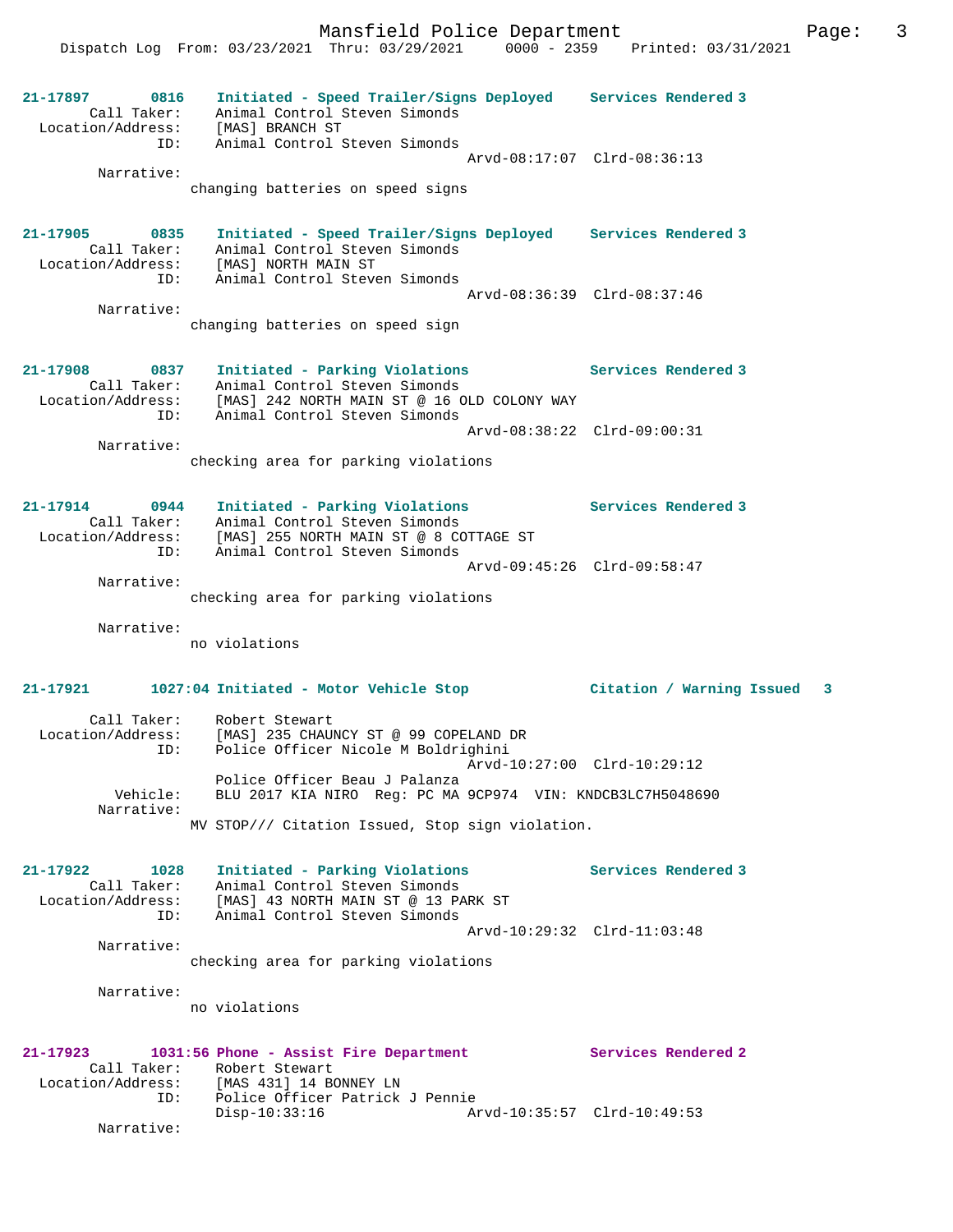Mansfield Police Department Page: 4 Dispatch Log From: 03/23/2021 Thru: 03/29/2021 0000 - 2359 Printed: 03/31/2021 Assisting the FD with a fire related incident. Nature: fire alarm activation. **21-17931 1121:33 Initiated - Motor Vehicle Stop Citation / Warning Issued 3** Call Taker: Robert Stewart Location/Address: [MAS] 173 CHAUNCY ST @ 12 PERKINS AVE ID: Police Officer David W Kinahan Arvd-11:21:00 Clrd-11:26:13 Vehicle: BLK 2019 HYUN ELANTR Reg: PC MA 461GB7 VIN: 5NPD74LF2KH406100 Narrative: MV STOP/// Citation issued **21-17937 1147:11 Phone - 911 Hang-ups & Verifications Unfounded/Unverifed 2** Call Taker: NICHOLAS GOYETTE Location/Address: [MAS 191] 71 MAPLE ST Police Officer Michael T Fitzgerald<br>Disp-11:49:37 Disp-11:49:37 Clrd-11:51:21 ID: Deputy Chief Michael Ellsworth Disp-11:49:45 Arvd-11:49:48 Clrd-11:52:14 Narrative: Checking on a 911 open line. Disconnected and called back with no success due to machinery being heard and no contact with caller. 6 meters from the the large warehouse, outdoors by side facing Francis Ave. Narrative: M12 reporting all appears in order at this time. **21-17941 1205:14 Phone - Assist Fire Department Services Rendered 2**  Call Taker: Robert Stewart<br>Location/Address: [MAS 10] 885 S [MAS 10] 885 S MAIN ST ID: Police Officer Michael T Fitzgerald Disp-12:07:03 Arvd-12:13:49 Clrd-12:33:09 ID: Sergeant Robert S Pierce Disp-12:11:53 Clrd-12:13:27 Narrative: Assisting the FD with a fire related incident. Nature: automatic fire alarm **21-17949 1259 Initiated - Parking Violations Services Rendered 3**  Call Taker: Animal Control Steven Simonds Location/Address: [MAS] 43 NORTH MAIN ST @ 13 PARK ST ID: Animal Control Steven Simonds Arvd-13:00:07 Clrd-13:32:34 Narrative: checking area for parking violations

Narrative:

tagged MA 3LHN51 on west cottage for overtime parking

# **21-17954 1323:13 Initiated - Motor Vehicle Stop Citation / Warning Issued 3**

| Call Taker:            | Robert Stewart                                                  |
|------------------------|-----------------------------------------------------------------|
| Location/Address:      | [MAS] 250 HOPE ST @ 9 ROBIN HILL RD                             |
| ID:                    | Police Officer Michael T Fitzgerald                             |
|                        | Arvd-13:23:00 Clrd-13:26:11                                     |
| Vehicle:<br>Narrative: | BLK 2016 HOND UT pilot Req: PC MA 49XB73 VIN: 5FNYF6H57GB101360 |
|                        | MV STOP/// Citation issued, failure to inspect.                 |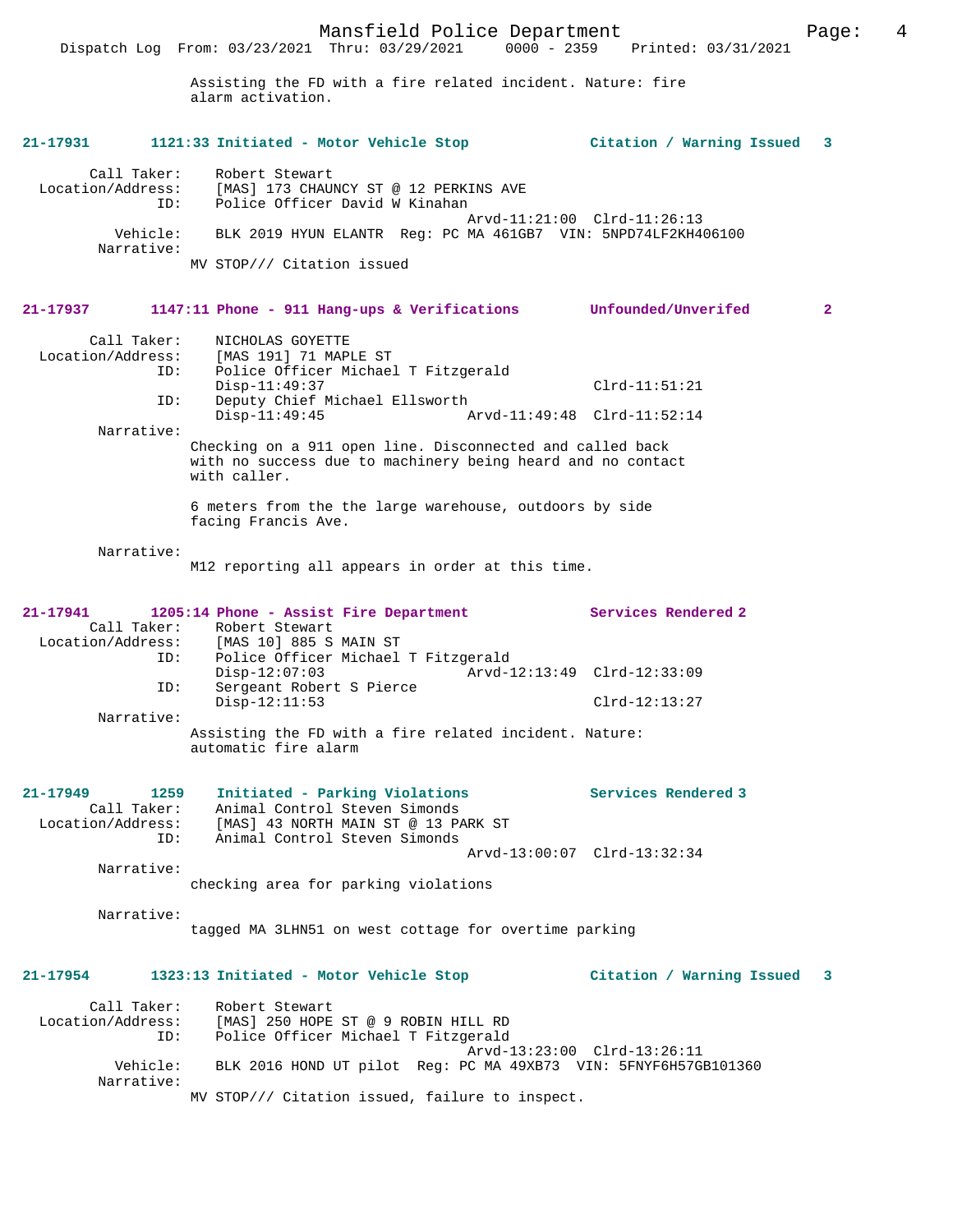Mansfield Police Department Page: 5 Dispatch Log From: 03/23/2021 Thru: 03/29/2021 **21-17966 1450:04 Phone - Motor Veh Acc - No Injury Citation / Warning Issued 1** Call Taker: Jennifer Napolitano<br>Location/Address: [MAS] 200 CHAUNCY ST ess: [MAS] 200 CHAUNCY ST @ 234 CENTRAL ST<br>ID: Police Officer Nicole M Boldrighini Police Officer Nicole M Boldrighini Disp-14:52:01 Arvd-14:54:59 Clrd-15:17:48 Police Officer Beau J Palanza<br>TD: Police Officer Michael T Fitzo Police Officer Michael T Fitzgerald<br>Disp-14:52:25 Arvd-1 Arvd-14:56:03 Clrd-14:56:44 Vehicle: GRY 2016 CHEV UT SUBURB Reg: PC MA 353TW3 VIN: 1GNSKHKC3GR304753<br>Vehicle: BLU 2007 TOYT UT HIGHLA Reg: PC MA 74VD49 VIN: JTEEP21A170229099 Vehicle: BLU 2007 TOYT UT HIGHLA Reg: PC MA 74VD49 VIN: JTEEP21A170229099 Narrative: No injuries Narrative: M14 will be assisting with a paperwork exchange only. **21-17989 1644:13 Phone - 911 Hang-ups & Verifications Unfounded/Unverifed 2** Call Taker: NICHOLAS GOYETTE<br>Location/Address: [MAS H5014] 305 J ess: [MAS H5014] 305 PLAIN ST<br>ID: Police Officer Danielle Police Officer Danielle C Titus<br>Disp-16:47:58 A Disp-16:47:58 Arvd-17:10:23 Clrd-17:10:26 Narrative: Checking on a 911 hang up Narrative: Between 305-301 Plain St, 14 meters Narrative: M12 checked the area, everything appears in order at this time. **21-18000 1728:27 Walk-In - Assist Citizen - P S A Spoken To 3**  Call Taker: Support Staff Matthew Gately<br>Location/Address: [MAS 451B] 500 EAST ST ess: [MAS 451B] 500 EAST ST<br>ID: Police Officer David J Police Officer David J Pepicelli<br>Disp-17:32:24 Ar Arvd-17:47:36 Clrd-18:05:55 Narrative: Walk-in would like to speak with an officer about information for an accident report. Ofc Pepicelli spoke with the party. He was advised to follow up with Ofc Pennie regarding the incident. **21-18005 1754:17 Phone - Trespassing / Unwanted Person Services Rendered 1**  Jennifer Napolitano Location/Address: [MAS 960] 792 WEST ST Apt. #A102 ID: Police Officer Jay J Sparrow Disp-17:57:38 Arvd-18:03:43 Clrd-18:14:18<br>TD: Police Officer Danielle C Titus Police Officer Danielle C Titus Disp-17:57:51 Arvd-18:02:23 Clrd-18:14:15 ID: Sergeant Jeffrey G Bombard Disp-17:57:55 Arvd-18:03:44 Clrd-18:11:48<br>TD: Police Officer William C Trudell Police Officer William C Trudell<br>Disp-18:12:42 Ary Disp-18:12:42 Arvd-18:12:45 Clrd-18:14:21<br>Vehicle: BLK 2008 INFI CO G37 Reg: PAS MA NEFT62 VIN: JNKCV64E38M BLK 2008 INFI CO G37 Reg: PAS MA NEFT62 VIN: JNKCV64E38M109711 Narrative: Party that the complex had trespassed from the property is currently in his vehicle outside the bldg. Black infiniti coupe. Narrative: Party may have left the property. They do not see him now. Narrative: M5 states that they do not believe the male party was ever served the no trespass order. Going to attempt to make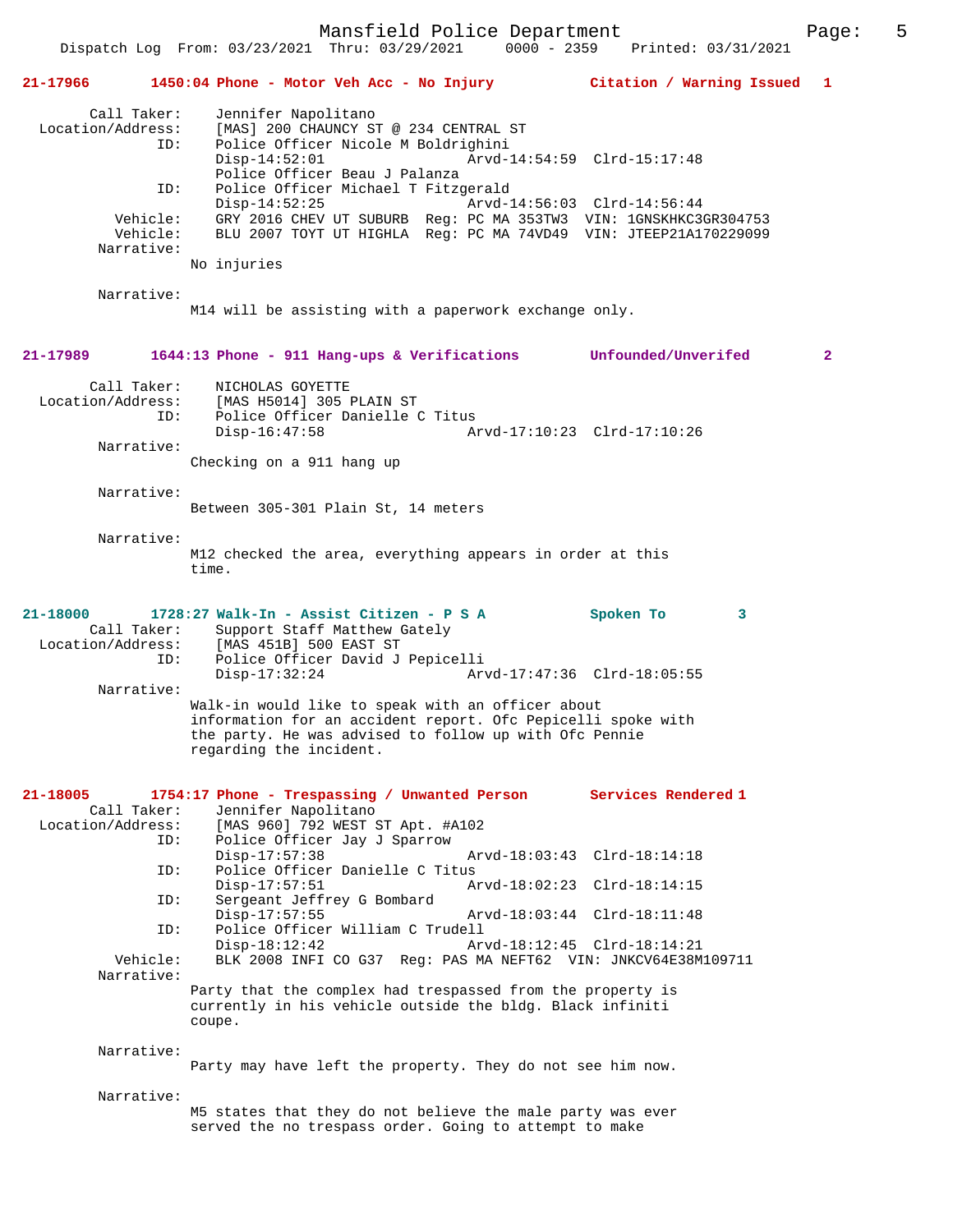contact with the female party in building A who took the order out.

Narrative:

M5 reporting that he spoke with the female party and she reports that her son's father has the exact same car. Male party also has an ankle bracelett that would go off if he went by there.

#### **21-18017 1843:48 Initiated - Motor Vehicle Stop Citation / Warning Issued 3**

Call Taker: JEFFREY KEEFE<br>Location/Address: [MAS] 355 PRA [MAS] 355 PRATT ST ID: Police Officer David J Pepicelli Arvd-18:43:00 Clrd-18:49:30 Vehicle: GRY 2018 TOYT UT RAV4 Reg: PC MA 458WY3 VIN: JTMBFREV4JJ196861 Narrative: Citation issued hands free violation.

| 21-18022          |                                 |                   | 1855:40 Phone - Animal Complaints |                                                            | Services Rendered 3 |
|-------------------|---------------------------------|-------------------|-----------------------------------|------------------------------------------------------------|---------------------|
|                   | Call Taker: Jennifer Napolitano |                   |                                   |                                                            |                     |
| Location/Address: |                                 | [MAS] FRANCIS AVE |                                   |                                                            |                     |
|                   | ID:                             |                   | Police Officer David J Pepicelli  |                                                            |                     |
|                   |                                 | $Disp-18:59:05$   |                                   | Arvd-19:02:18 Clrd-19:03:45                                |                     |
|                   | Narrative:                      |                   |                                   |                                                            |                     |
|                   |                                 |                   |                                   | Sick raccoon walking around in the parking near the school |                     |
|                   |                                 |                   |                                   | bus stop. Near the second part of the complex.             |                     |

Narrative:

Raccon checks okay.

### **21-18023 1856:54 Phone - Message Delivery Spoken To 3**  Call Taker: Nicole Boyer<br>Location/Address: [MAS H747] 49 ess: [MAS H747] 49 DRAPER AVE<br>ID: Police Officer Danielle ( ID: Police Officer Danielle C Titus Disp-19:01:35 Arvd-19:09:28 Clrd-19:09:33 Narrative: Bristol County Sherriffs office, Dartmouth MA requesting an officer to be sent because other party is being bailed from the facility.

Narrative:

Notification made.

# **21-18028 1918:08 Phone - 911 Hang-ups & Verifications Confirmed misdial/Accdntl Call 2**  Call Taker: Jennifer Napolitano<br>Location/Address: [MAS 123] 774 NORFOI ess: [MAS 123] 774 NORFOLK ST<br>ID: Police Officer Jay J Spar Police Officer Jay J Sparrow<br>Disp-19:20:58 Disp-19:20:58 Arvd-19:23:56 Clrd-19:26:29 Narrative: Accidental dial by an iphone. Narrative: Will meet at front office door **21-18032 1937:47 Initiated - Building - Property Check Services Rendered 3**  Call Taker: JEFFREY KEEFE<br>Vicinity of: [MAS 139] 265 of: [MAS 139] 265 FRUIT ST<br>ID: Police Officer David J Police Officer David J Pepicelli Arvd-19:37:00 Clrd-19:40:02 Narrative: Checking the area.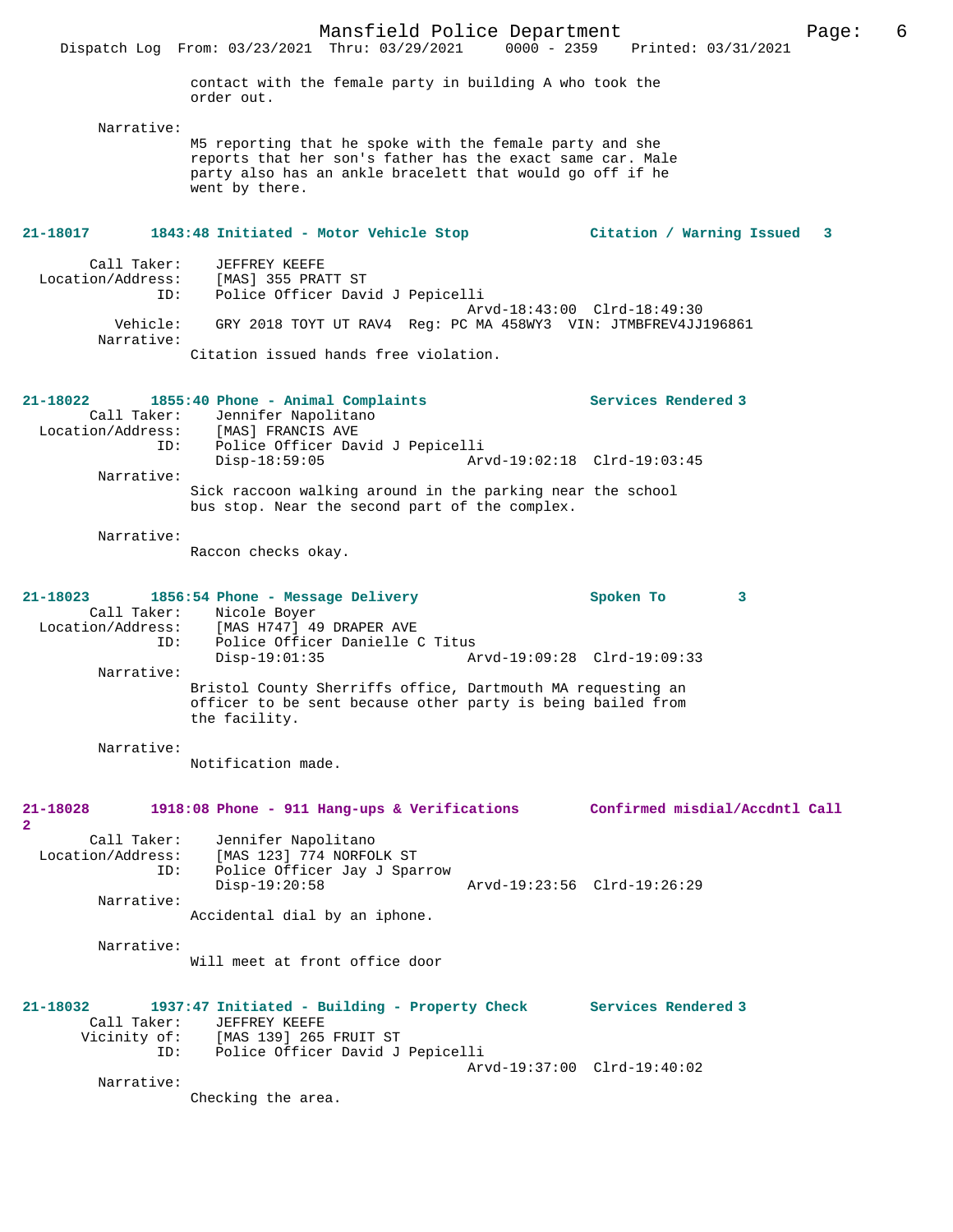Mansfield Police Department Fage: 7 Dispatch Log From: 03/23/2021 Thru: 03/29/2021 0000 - 2359 Printed: 03/31/2021 **21-18034 1940:05 Initiated - Building - Property Check Building Checked / Secured 3** Call Taker: JEFFREY KEEFE Vicinity of: [MAS 895] 175 FRUIT ST ID: Police Officer David J Pepicelli Arvd-19:40:00 Clrd-19:53:22 Narrative: Checking the area. **21-18035 1946:23 Initiated - Building - Property Check Services Rendered 3**  Call Taker: JEFFREY KEEFE Vicinity of: [MAS 927] 50 PLYMOUTH ST ID: Police Officer William C Trudell Arvd-19:46:00 Clrd-19:58:16 Narrative: Checking the area. **21-18040 2003:41 Initiated - Building - Property Check Building Checked / Secured 3** Call Taker: JEFFREY KEEFE Vicinity of: [MAS 1018] 600 EAST ST Vicinity of: [MAS 1018] 600 EAST ST<br>ID: Police Officer David J Pepicelli Arvd-20:03:00 Clrd-20:33:17 Narrative: Checking the area. **21-18056 2041:32 Initiated - Building - Property Check Services Rendered 3**  Call Taker: JEFFREY KEEFE Vicinity of: [MAS 840] 280 SCHOOL ST ID: Police Officer Jay J Sparrow Arvd-20:41:00 Clrd-20:54:22 Narrative: Checking the area. **21-18057 2051:25 Initiated - Building - Property Check Building Checked / Secured 3** Call Taker: JEFFREY KEEFE<br>Vicinity of: [MAS 281A] 1 ( of: [MAS 281A] 1 CROCKER ST<br>ID: Police Officer Danielle Police Officer Danielle C Titus Arvd-20:51:00 Clrd-21:03:03 Narrative: Checking the area. **21-18059 2056:59 Phone - Noise Complaint Unfounded/Unverifed 2** Call Taker: Jennifer Napolitano Location/Address: [MAS 431] 14 BONNEY LN Apt. #14 Police Officer William C Trudell<br>Disp-21:01:17 Ar Disp-21:01:17 Arvd-21:09:05 Clrd-21:13:01<br>ID: Police Officer Danielle C Titus Police Officer Danielle C Titus<br>Disp-21:09:32 Disp-21:09:32 Arvd-21:09:34 Clrd-21:13:01 Narrative: Male party outside working on a vehicle cussing and yelling. Narrative: Beat up truck just drove off. Narrative: Caller does not want anyone to come to her apartment and wants to be anonymous **21-18064 2138:22 Initiated - Building - Property Check Building Checked / Secured 3** Call Taker: JEFFREY KEEFE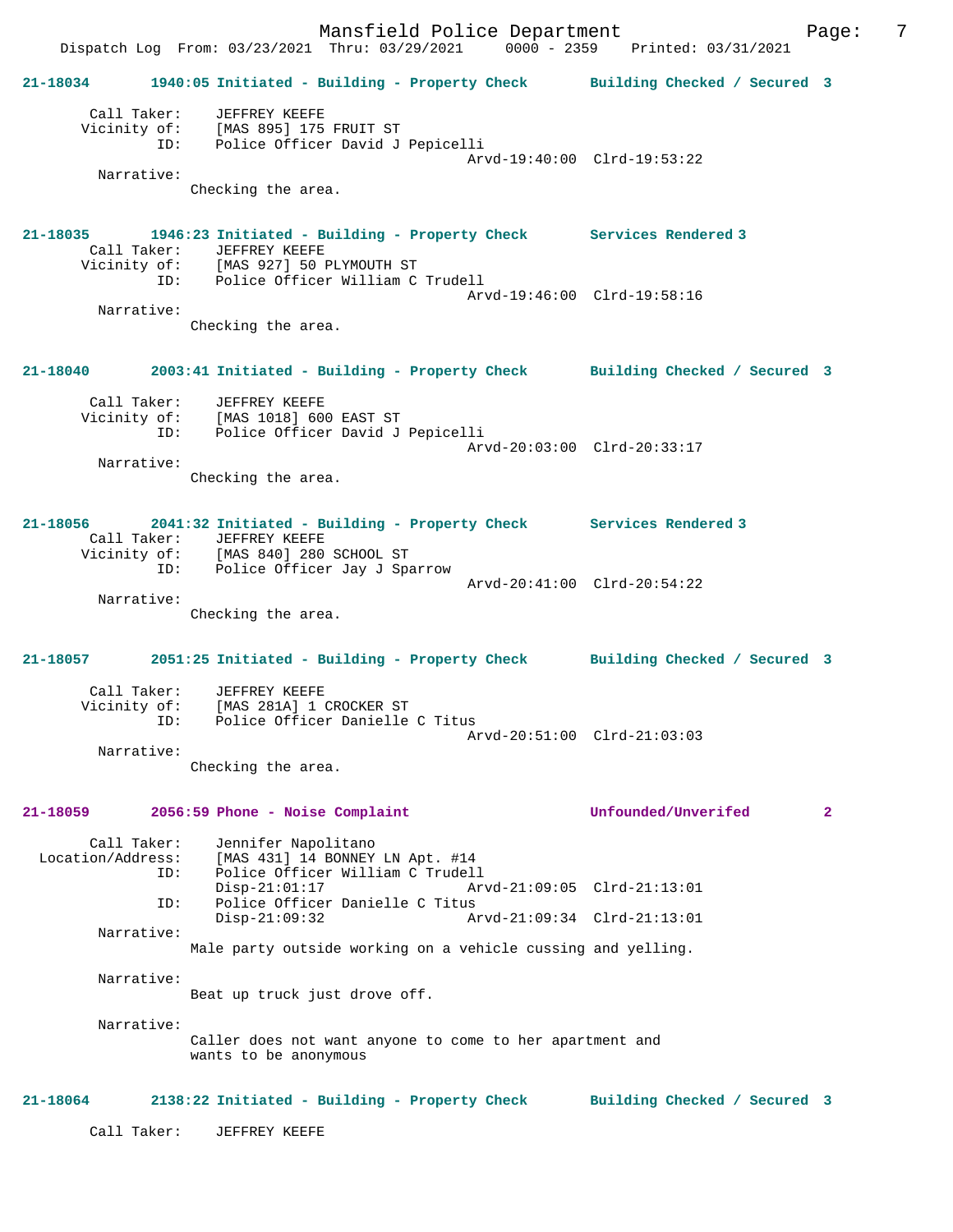Mansfield Police Department Page: 8 Dispatch Log From: 03/23/2021 Thru: 03/29/2021 0000 - 2359 Printed: 03/31/2021 Vicinity of: [MAS 987A] 125 HIGH ST Apt. #1-4 ID: Police Officer Danielle C Titus Arvd-21:38:00 Clrd-21:42:57 Narrative: Checking the area. **21-18065 2144:39 Initiated - Building - Property Check Services Rendered 3**  Call Taker: JEFFREY KEEFE Vicinity of: [MAS 12] 250 EAST ST Vicinity of: [MAS 12] 250 EAST ST<br>ID: Police Officer David J Pepicelli Arvd-21:44:00 Clrd-22:22:48 Narrative: Checking the area. **21-18066 2145:53 Phone - Suspicious Actv / Persn / Veh Cancelled Enroute 2**  Call Taker: Jennifer Napolitano<br>Location/Address: [MAS] 72 RESERVOIR S Location/Address: [MAS] 72 RESERVOIR ST ID: Police Officer William C Trudell Disp-21:47:50 Clrd-21:50:52 ID: Police Officer Jay J Sparrow Disp-21:47:55 Clrd-21:50:52 Narrative: Black pickup truck pulled in to the fornt of her house and he shouldn't be there. Narrative: Party was fishing and getting in his vehicle and leaving **21-18068 2152:20 Initiated - Building - Property Check Building Checked / Secured 3** Call Taker: JEFFREY KEEFE Vicinity of: [MAS] 905 SOUTH MAIN ST ID: Police Officer Jay J Sparrow Arvd-21:52:00 Clrd-22:04:36 Narrative: Checking the area. **21-18079 2236:35 Initiated - Building - Property Check Services Rendered 3**  Call Taker: JEFFREY KEEFE Vicinity of: [MAS 1015] 30 CHAUNCY ST ID: Police Officer Danielle C Titus Arvd-22:36:00 Clrd-22:41:46 Narrative: Checking the area. **21-18081 2248:06 Phone - Assist Citizen - P S A Spoken To 3**  Call Taker: Support Staff Matthew Gately<br>Location/Address: [MAS H2878] 150 RUMFORD AVE A Location/Address: [MAS H2878] 150 RUMFORD AVE Apt. #411 ID: Police Officer Danielle C Titus Disp-22:49:42 Arvd-22:49:46 Clrd-23:23:45

**21-18090 2320:17 Initiated - Building - Property Check Building Checked / Secured 3** Call Taker: Michael Mezhberg Vicinity of: [MAS 2] 60 FORBES BLVD ID: Patrolman RYAN P MCGRATH

Narrative:

Arvd-23:20:00 Clrd-23:22:44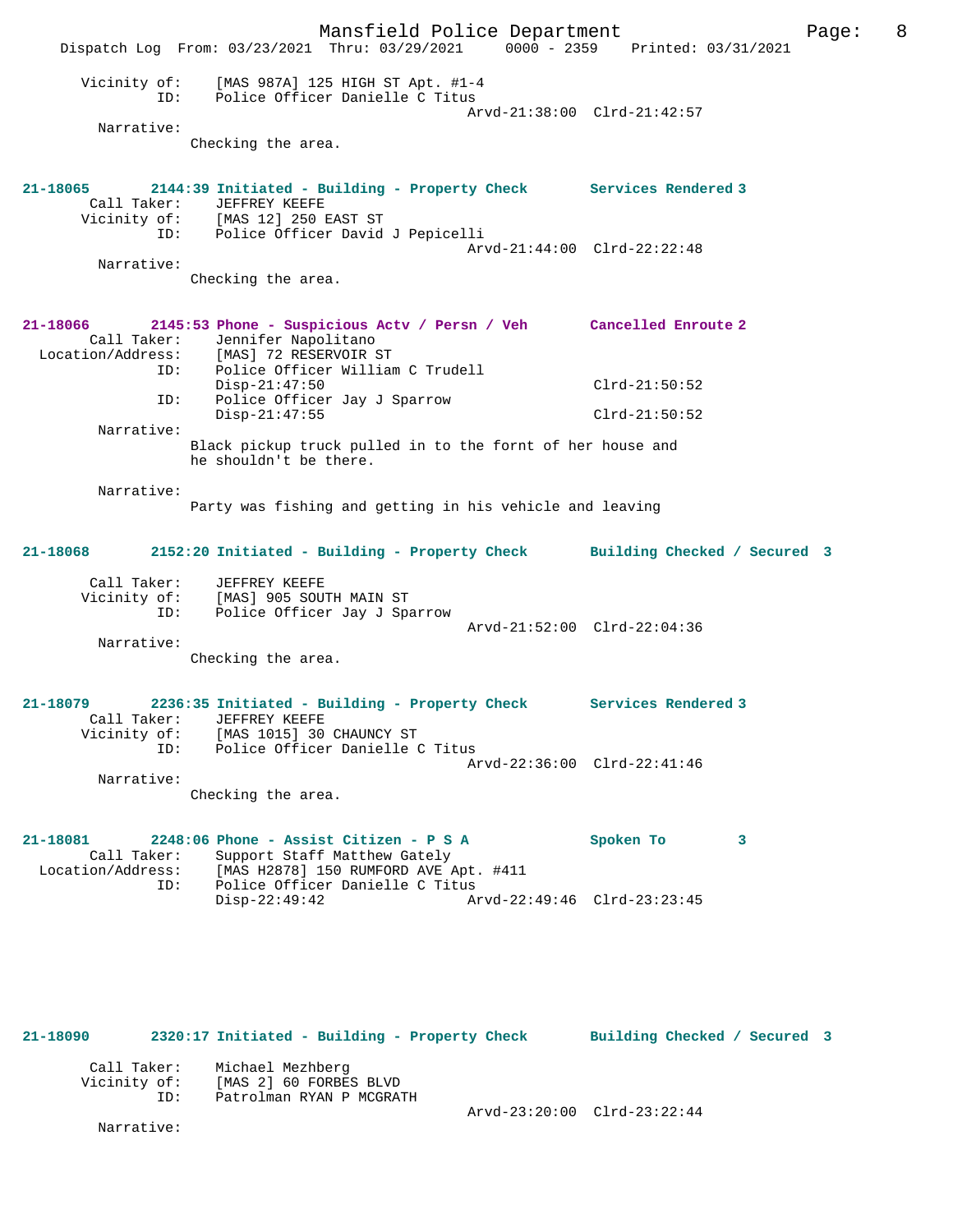Checking the area.

| 21-18094<br>$\overline{2}$                                   | 2328:02 Phone - 911 Hang-ups & Verifications                                                                                                                                     | Confirmed misdial/Accdntl Call                 |                |
|--------------------------------------------------------------|----------------------------------------------------------------------------------------------------------------------------------------------------------------------------------|------------------------------------------------|----------------|
| Call Taker:<br>Location/Address:<br>ID:<br>ID:<br>Narrative: | Nicole Boyer<br>[MAS H1787] 25 ROCK ST<br>Police Officer Danielle C Titus<br>$Disp-23:32:11$<br>Police Officer Jay J Sparrow<br>$Disp-23:32:17$<br>Checking on a 911 accidental. | $Clrd-23:38:51$<br>Arvd-23:37:03 Clrd-23:38:48 |                |
| $21 - 18095$<br>Call Taker:<br>ID:                           | 2345:00 Phone - Noise Complaint<br>Nicole Boyer<br>Location/Address: [MAS H3164] 88 OTIS ST<br>Police Officer Jay J Sparrow                                                      | Spoken To                                      | $\overline{a}$ |
| ID:                                                          | $Disp-23:46:28$<br>Police Officer William C Trudell                                                                                                                              | Arvd-23:55:08 Clrd-03/24/2021 @ 00:00:06       |                |
| Narrative:                                                   | $Disp-23:46:54$<br>Playing loud music                                                                                                                                            | Arvd-23:55:09 Clrd-03/24/2021 @ 00:00:06       |                |
| Narrative:<br>Narrative:                                     | Another party from the neighborhood called in with a<br>complaint of loud music before officers arrival.<br>Music was quiet upon arrival.                                        |                                                |                |
|                                                              | For Date: $03/24/2021$ - Wednesday                                                                                                                                               |                                                |                |
| 21-18101                                                     | 0055:03 Initiated - Building - Property Check                                                                                                                                    | Building Checked / Secured 3                   |                |
| Call Taker:<br>Vicinity of:<br>ID:<br>Narrative:             | JEFFREY KEEFE<br>[MAS 2] 60 FORBES BLVD<br>Patrolman Gregory S Martell<br>Checking the area.                                                                                     | Arvd-00:55:00 Clrd-01:06:58                    |                |
| 21-18105<br>Call Taker:<br>Vicinity of:<br>ID:               | 0125:34 Initiated - Building - Property Check Services Rendered 3<br>JEFFREY KEEFE<br>[MAS 1015] 30 CHAUNCY ST<br>Police Officer Christopher D Sorge                             |                                                |                |
| Narrative:                                                   |                                                                                                                                                                                  | Arvd-01:25:00 Clrd-01:32:56                    |                |

Checking the area.

**21-18107 0131:55 Initiated - Assist Citizen - P S A Services Rendered 3**  Call Taker: JEFFREY KEEFE Vicinity of: [MAS 417H] ID: Police Officer Meghan Birnie Arvd-01:31:00 Clrd-02:16:19

 Refer To Summons: 21MAS-106-AR Summons: Address: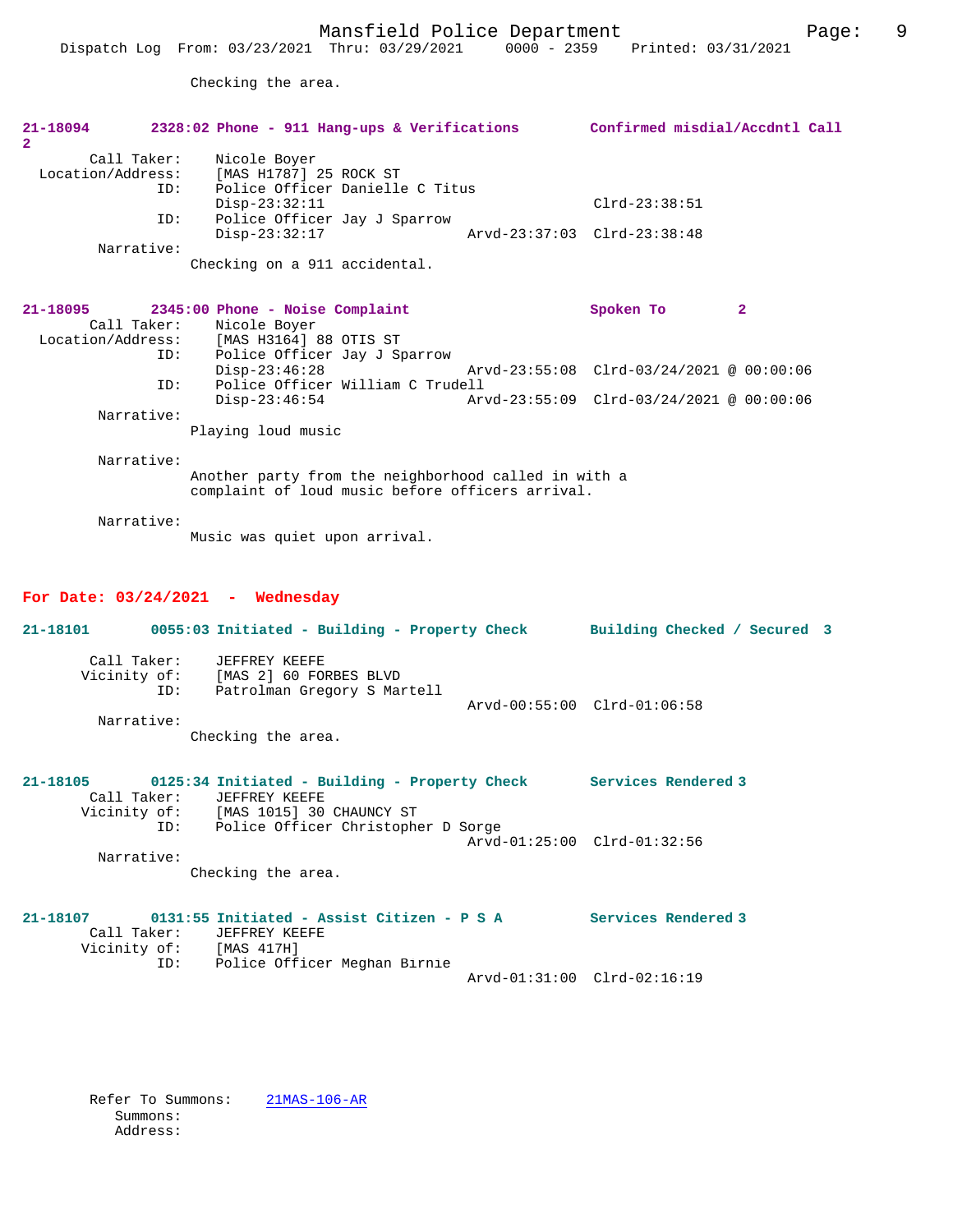Mansfield Police Department Form Page: 10 Dispatch Log From: 03/23/2021 Thru: 03/29/2021 0000 - 2359 Printed: 03/31/2021 Age: 29 Charges: A&B ON FAMILY / HOUSEHOLD MEMBER **21-18109 0140:16 Initiated - Building - Property Check Services Rendered 3**  Call Taker: JEFFREY KEEFE Vicinity of: [MAS] DRAPER AVE ID: Patrolman Gregory S Martell Arvd-01:40:00 Clrd-01:40:59 Narrative: Checking the area. **21-18110 0146:32 Initiated - Building - Property Check Services Rendered 3**  Call Taker: JEFFREY KEEFE Vicinity of: [MAS 4] 31 HAMPSHIRE ST ID: Patrolman Gregory S Martell Arvd-01:46:00 Clrd-01:51:52 Narrative: Checking the area. **21-18118 0204:09 Initiated - Building - Property Check Services Rendered 3**  Call Taker: JEFFREY KEEFE Vicinity of: [MAS] COPELAND DR ID: Police Officer Christopher D Sorge Arvd-02:04:00 Clrd-02:07:59 Narrative: Checking the area. **21-18149 0351:27 Initiated - Parking Violations Services Rendered 3**  Call Taker: JEFFREY KEEFE<br>Vicinity of: [MAS 1039] 242 Vicinity of: [MAS 1039] 242 NORTH MAIN ST ID: Police Officer Christopher D Sorge Arvd-03:51:00 Clrd-03:55:02 Narrative: Downtown parking. Narrative: No violations. **21-18150 0500:51 Initiated - Building - Property Check Building Checked / Secured 3** Call Taker: JEFFREY KEEFE Location: [MAS] HOTEL CHECKS ID: Police Officer Christopher D Sorge Arvd-05:00:00 Clrd-05:10:38 Narrative: Checking the area hotels. **21-18153 0612:10 Initiated - Motor Vehicle Stop Citation / Warning Issued 3** Call Taker: JEFFREY KEEFE Vicinity of: [MAS] 99 SOUTH MAIN ST @ 35 SPRING ST ID: Patrolman Gregory S Martell Arvd-06:12:00 Clrd-06:22:30 Vehicle: BLK 2015 GMC LL SIERRA Reg: PC MA 3DA597 VIN: 1GTV2UEC5FZ316217 Narrative: On citation given to the operator for speed. One citation given to the owner for failure to inspect. **21-18166 0723:09 Phone - Motor Veh Acc - No Injury Vehicle Towed 1**  Call Taker: Jarred Kohler Location/Address: [MAS H3103] 163 EAST ST ID: Police Officer Meghan Birnie<br>Disp-07:24:36 Disp-07:24:36 Arvd-07:27:04 Clrd-08:01:38

ID: Police Officer Christopher D Sorge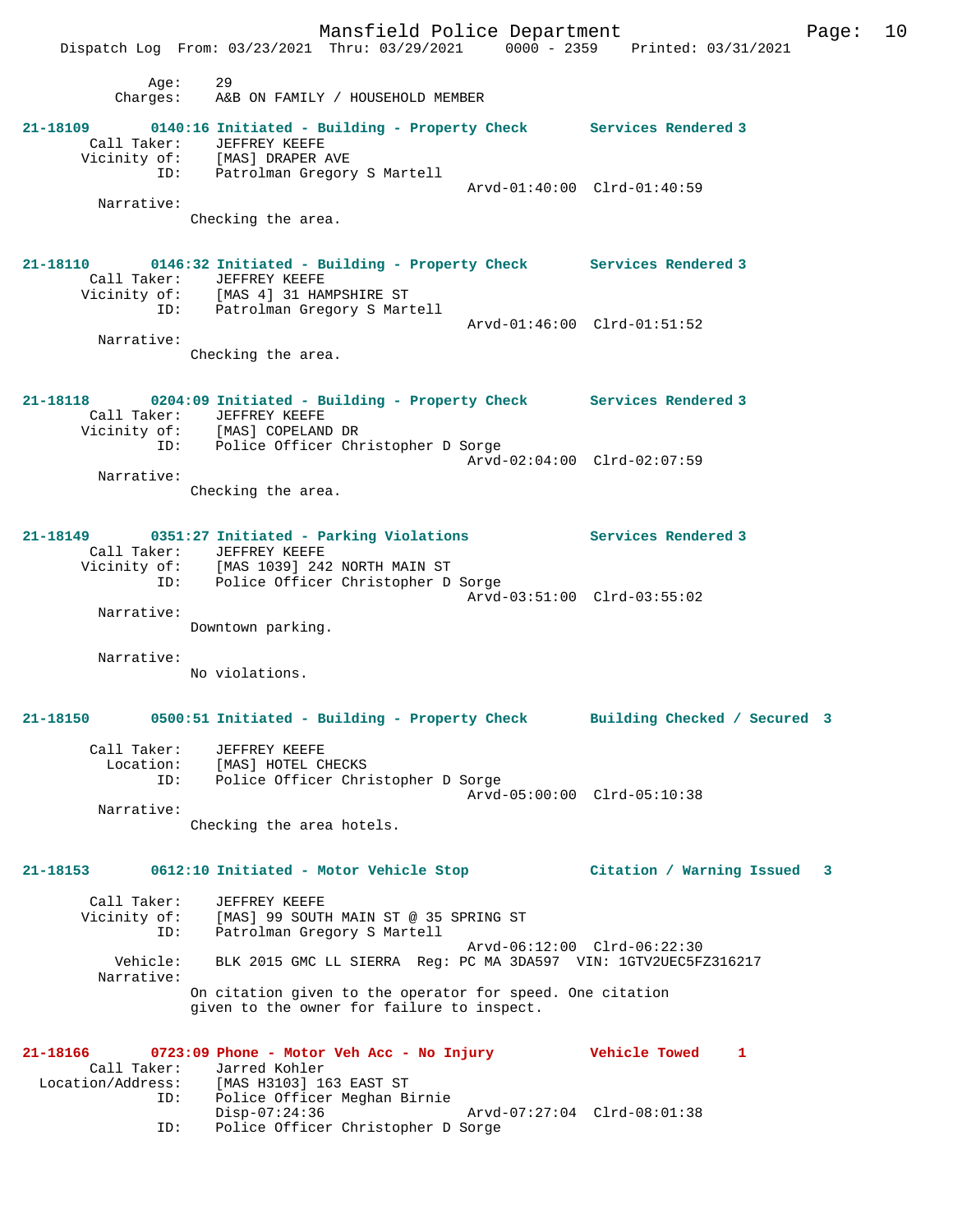Mansfield Police Department Page: 11 Dispatch Log From: 03/23/2021 Thru: 03/29/2021 Arvd-07:27:15 Clrd-08:01:38 Vehicle: RED 2003 SAA 9-3 Reg: PAS MA TP13R7N VIN: YS3FD46Y131055602 Towed: For: Accident By: Achins Garage To: Achins Garage Released To: MILLER On: 03/30/2021 @ 1514 Narrative: single vehicle into a pole. Narrative: tow requested, achins notified and enroute. Narrative: MELD has been notified Narrative: Tow on scene Narrative: citation issued to the operator for marked lanes Narrative: MV released to the RO Refer To Accident: 21MAS-85-AC **21-18172 0812 Initiated - Parking Violations Services Rendered 3**  Call Taker: Animal Control Steven Simonds Location/Address: [MAS] 242 NORTH MAIN ST @ 16 OLD COLONY WAY<br>ID: Animal Control Steven Simonds Animal Control Steven Simonds Arvd-08:13:46 Clrd-08:50:08 Narrative: checking area for parking violations Narrative: no violations **21-18180 0850 Initiated - Speed Trailer/Signs Deployed Services Rendered 3**  Call Taker: Animal Control Steven Simonds Location/Address: [MAS] NORTH MAIN ST ID: Animal Control Steven Simonds Arvd-08:51:32 Clrd-09:44:51 Narrative: changing batteries on speed sign **21-18182 0914:47 Initiated - Motor Vehicle Stop Citation / Warning Issued 3** Call Taker: MATTHEW BOMES Vicinity of: [MAS] 287 CHAUNCY ST @ 400 RTE 140 NB ID: Police Officer David W Kinahan Arvd-09:14:00 Clrd-09:29:37<br>Vehicle: WHI 2016 FORD F550 Req: CO MA V65503 VIN: 1FDUF5HT6GEB87 WHI 2016 FORD F550 Reg: CO MA V65503 VIN: 1FDUF5HT6GEB87829 Narrative: citation issued to the operator for seatbelt violation and unsecure/covered load Narrative: citation issued to the owner for failure to inspect **21-18188 0934:46 Initiated - Motor Vehicle Stop Citation / Warning Issued 3** Call Taker: MATTHEW BOMES Vicinity of: [MAS 804A] 170 SCHOOL ST ID: Police Officer David W Kinahan Arvd-09:34:00 Clrd-09:43:27<br>Vebicle: BRO 2015 HVIM SANTA Req: PC MA 1DF749 VIN: KM8SRDHF8FU10 BRO 2015 HYUN SANTA Reg: PC MA 1DF749 VIN: KM8SRDHF8FU105820 Narrative: citation issued to the operator for hands free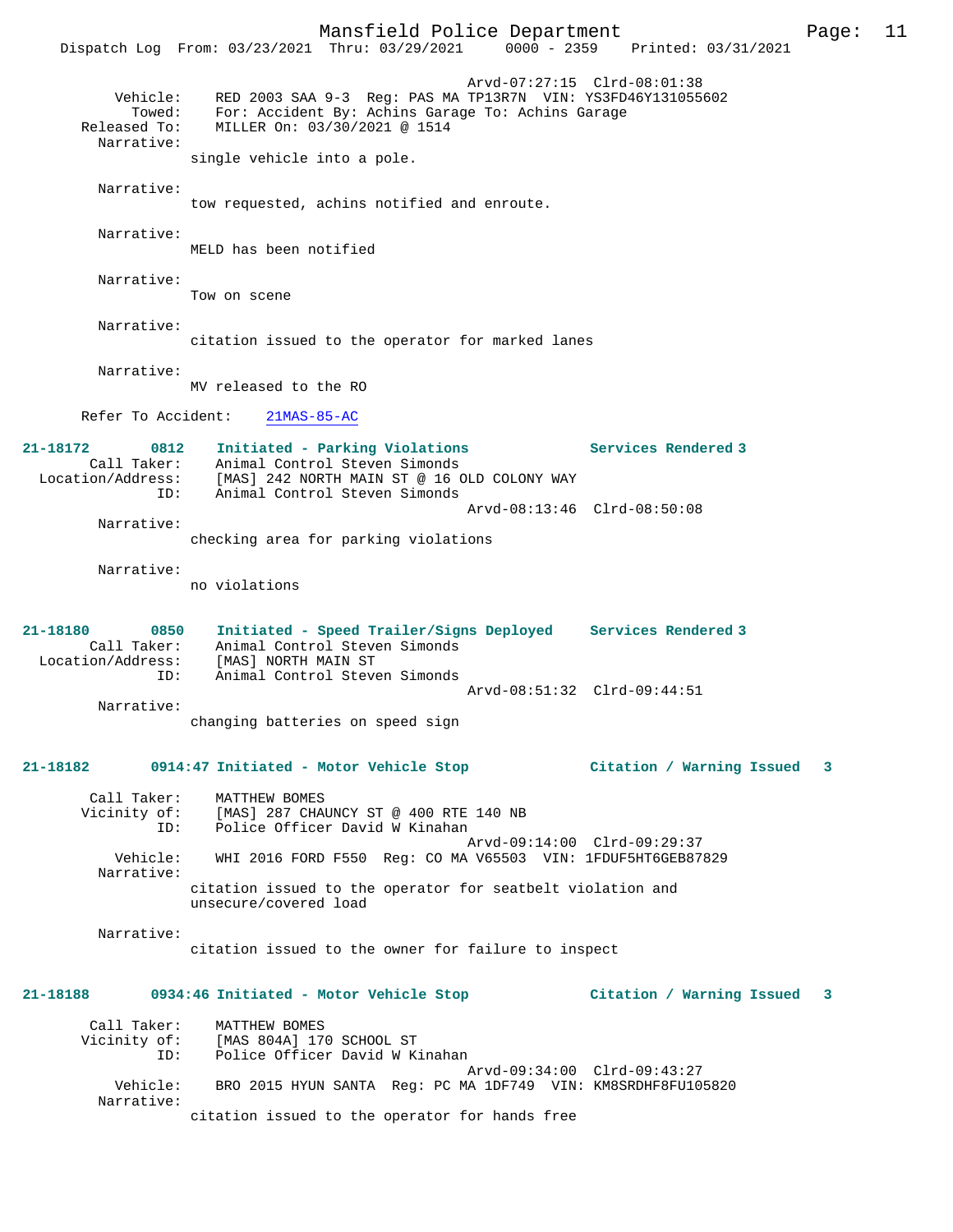**21-18190 0945:58 Initiated - Motor Vehicle Stop Citation / Warning Issued 3** Call Taker: MATTHEW BOMES Vicinity of: [MAS] 458 EAST ST @ 444 PRATT ST ID: Police Officer Michael T Fitzgerald Arvd-09:45:00 Clrd-09:48:34 Vehicle: BLU 2010 FORD F150 Reg: PC MA 1XMW11 VIN: 1FTFW1EV6AFD82813 Narrative: citation issued for speed **21-18195 1001 Initiated - Parking Violations Services Rendered 3**  Call Taker: Animal Control Steven Simonds<br>Location/Address: [MAS] 43 NORTH MAIN ST @ 13 PARK ST Location/Address: [MAS] 43 NORTH MAIN ST @ 13 PARK ST ID: Animal Control Steven Simonds Arvd-10:01:45 Clrd-11:20:52 Narrative: checking area for parking violations Narrative: no violations **21-18203 1034:34 Initiated - Motor Vehicle Stop Citation / Warning Issued 3** Call Taker: MATTHEW BOMES Vicinity of: [MAS 1015] 30 CHAUNCY ST ID: Police Officer David W Kinahan Arvd-10:34:00 Clrd-10:48:58 Vehicle: BLK 2014 CHEV SILVER Reg: PC MA 7TF741 VIN: 1GCVKREC4EZ119535 Narrative: citation issued to the R/O for exp reg. and sticker **21-18204 1048:47 Phone - 911 Hang-ups & Verifications Confirmed misdial/Accdntl Call 2**  Call Taker: Jarred Kohler Location/Address: [MAS 1011] 50 WOOD AVE ID: Police Officer Patrick J Pennie Disp-10:50:06 Clrd-10:55:38 ID: Police Officer Nicole M Boldrighini Disp-10:51:01 Arvd-10:54:48 Clrd-10:55:38 Police Officer Beau J Palanza Narrative: Checking on a 911 hang up Narrative: Made contact with the caller he will meet the officer at the front of the business. Narrative: spoke with Eric and all set **21-18209 1114:39 Initiated - Motor Vehicle Stop M/V Plates Seized 3**  Call Taker: MATTHEW BOMES Vicinity of: [MAS] 64 COPELAND DR @ 1 FOWLER ST ID: Police Officer David W Kinahan Arvd-11:14:00 Clrd-11:19:01 Vehicle: GRY 2015 CADI ATS Reg: PC MA 1XPD31 VIN: 1G6AA5RA0F0126803 Narrative: vehicle is being left at a residence on 37 copeland dr, officer to take plates till party clears up situations **21-18211 1117:48 Initiated - Suspicious Actv / Persn / Veh Investigated - No Action Req. 2** 

 Call Taker: MATTHEW BOMES Vicinity of: [MAS] 550 FORBES BLVD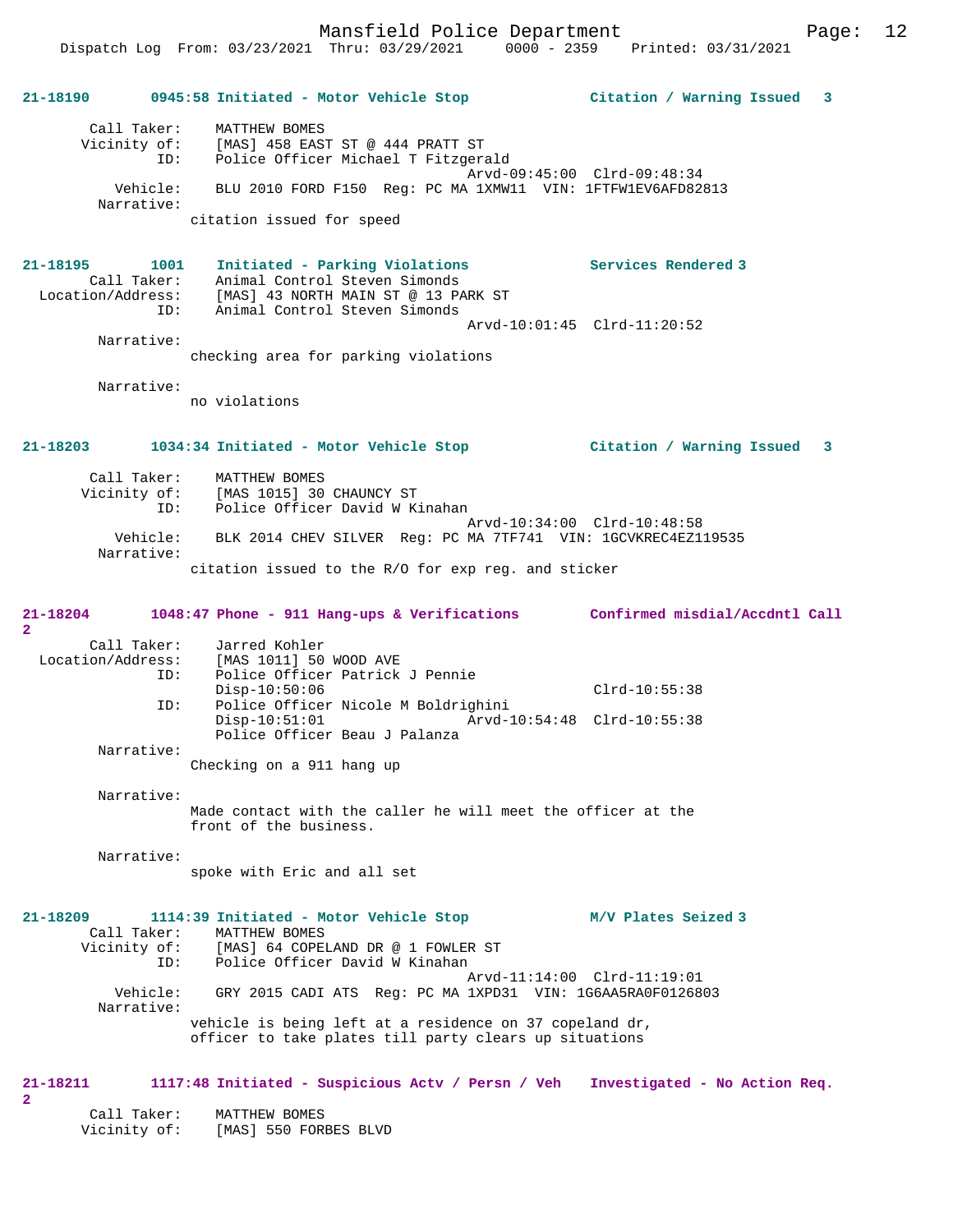Mansfield Police Department Page: 13 Dispatch Log From: 03/23/2021 Thru: 03/29/2021 0000 - 2359 Printed: 03/31/2021 ID: Police Officer Nicole M Boldrighini Arvd-11:17:00 Clrd-11:21:40 Police Officer Beau J Palanza Vehicle: WHI 2018 GMC SIERRA 1 Reg: PC NH 2976333 VIN: 1GTV2NECXJZ350037 Narrative: party works for Barrett warehouse and was checking the tracks **21-18213 1134 Initiated - Parking Violations Services Rendered 3**  Call Taker: Animal Control Steven Simonds Location/Address: [MAS] 255 NORTH MAIN ST @ 8 COTTAGE ST ID: Animal Control Steven Simonds Arvd-11:35:20 Clrd-12:12:47 Narrative: checking area for parking violations **21-18222 1156:27 Initiated - Assist Other Agency Services Rendered 3**  Call Taker: MATTHEW BOMES Location/Address: [WAP] 50 SOUTH ID: Police Officer Michael T Fitzgerald Arvd-11:56:00 Clrd-14:18:05 Narrative: Assist Walpole with a K9 search **21-18235 1243 Initiated - Parking Violations Services Rendered 3**  Call Taker: Animal Control Steven Simonds Location/Address: [MAS] 255 NORTH MAIN ST @ 8 COTTAGE ST ID: Animal Control Steven Simonds Arvd-12:48:23 Clrd-13:44:30 Narrative: checking area for parking violations Narrative: no violations **21-18240 1316:39 Initiated - Motor Vehicle Stop Citation / Warning Issued 3** Call Taker: MATTHEW BOMES Vicinity of: [MAS] 670 EAST ST @ 2 LAWNDALE RD ID: Police Officer Patrick J Pennie Arvd-13:16:00 Clrd-13:44:24 ID: Police Officer Nicole M Boldrighini Arvd-13:26:42 Clrd-13:44:24 Police Officer Beau J Palanza Vehicle: WHI FORD FOCUS Reg: PC MA 9EB298 VIN: 1FAFP36N46W252727 Towed: For: Unregistered/Uninsured By: Achins Garage To: Achins Garage Released To: JANEIRO On: 03/25/2021 @ 1307 Narrative: Tow Achins notified Narrative: citation issued to the R/O for unreg/ uninsuled swapping plates Narrative: tow on scene Refer To Summons: 21MAS-107-AR Summons: JANEIRO, CHRISTOPHER T<br>Address: 167 WEST ST MANSFIELI 167 WEST ST MANSFIELD, MA<br>35 Aduru.<br>Age:<br>Charges: UNINSURED MOTOR VEHICLE UNREGISTERED MOTOR VEHICLE NUMBER PLATE VIOLATION TO CONCEAL ID **21-18248 1357:29 Initiated - Building - Property Check Building Checked / Secured 3**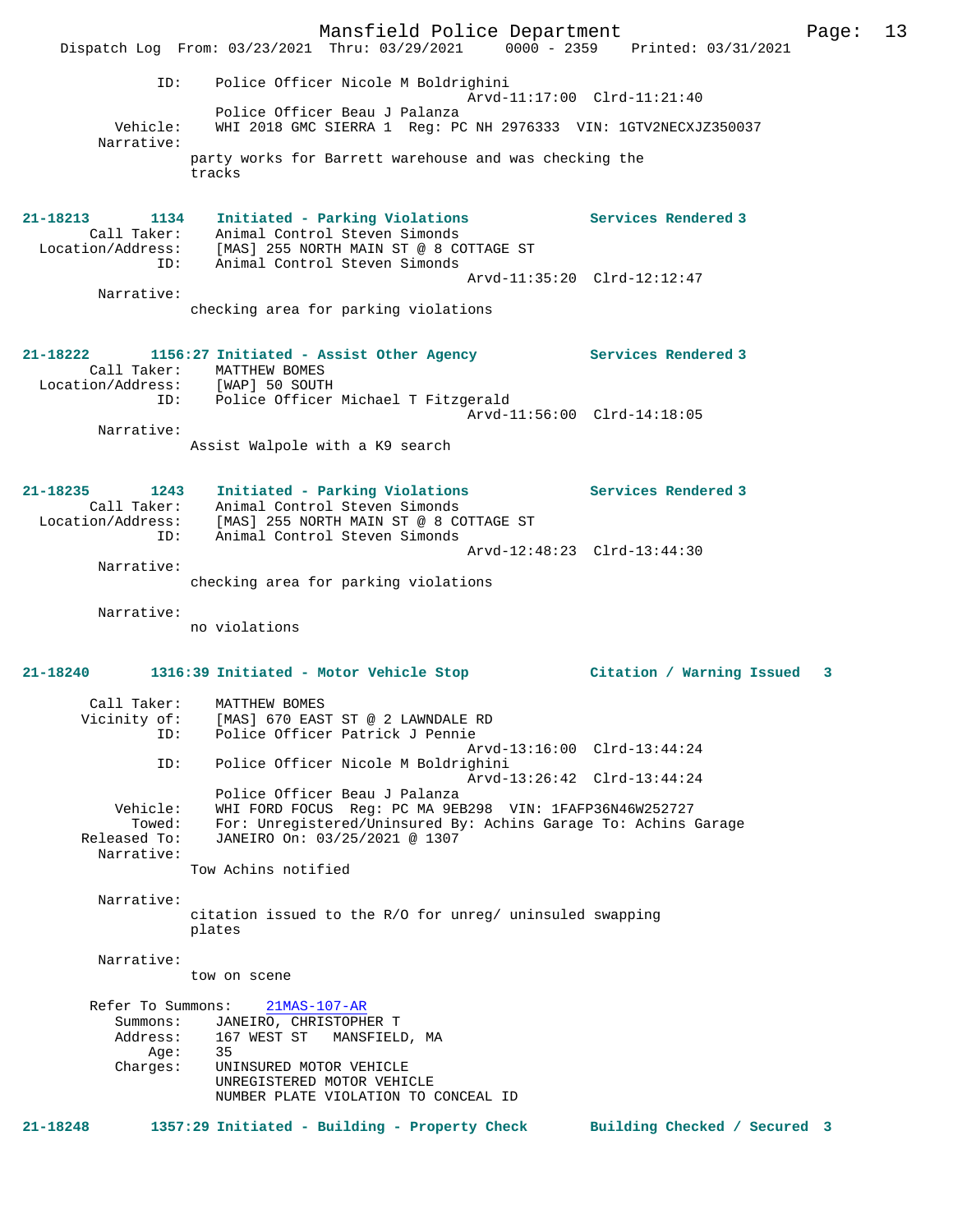|                                                     | Dispatch Log From: 03/23/2021 Thru: 03/29/2021<br>$0000 - 2359$                                                                                                                             | Printed: 03/31/2021            |
|-----------------------------------------------------|---------------------------------------------------------------------------------------------------------------------------------------------------------------------------------------------|--------------------------------|
| Call Taker:<br>Location/Address:<br>ID:             | MATTHEW BOMES<br>[MAS 907E] 390 WEST ST<br>Police Officer Nicole M Boldrighini                                                                                                              | Arvd-13:57:00 Clrd-14:03:28    |
| Narrative:                                          | Police Officer Beau J Palanza                                                                                                                                                               |                                |
|                                                     | Checking the area.                                                                                                                                                                          |                                |
| 21-18259                                            | 1425:17 Initiated - Building - Property Check Building Checked / Secured 3                                                                                                                  |                                |
| Call Taker:<br>Location/Address:<br>ID:             | MATTHEW BOMES<br>[MAS 322] 31 HAMPSHIRE ST<br>Police Officer Nicole M Boldrighini                                                                                                           |                                |
| Narrative:                                          | Police Officer Beau J Palanza                                                                                                                                                               | Arvd-14:25:00 Clrd-14:31:25    |
|                                                     | Checking the area.                                                                                                                                                                          |                                |
| 21-18268<br>Call Taker:<br>Location/Address:        | 1522:28 Phone - Assist Citizen - P S A<br>APRIL LEHANE<br>[MAS 927] 50 PLYMOUTH ST                                                                                                          | Spoken To<br>3                 |
| ID:<br>ID:                                          | Police Officer Nicole M Boldrighini<br>$Disp-15:27:27$<br>Police Officer Beau J Palanza<br>Detective Kenneth E Wright                                                                       | $Clrd-15:28:51$                |
| Narrative:                                          | $Disp-15:28:47$                                                                                                                                                                             | Arvd-15:28:57 Clrd-15:29:30    |
|                                                     | caller reporting her daughter was at the soccer field and 20<br>members of OA High School were there unmasked. Daughter<br>stated while she was running they kicked soccer balls at<br>her. |                                |
| Narrative:                                          | Daughter is no longer there. Caller is requesting an officer<br>speak with them.                                                                                                            |                                |
| Narrative:                                          |                                                                                                                                                                                             |                                |
|                                                     | SRO Wright will handle it                                                                                                                                                                   |                                |
| 21-18271<br>Call Taker:<br>Location/Address:<br>ID: | 1546:00 Initiated - Assist Citizen - P S A<br>APRIL LEHANE<br>[MAS 927] 50 PLYMOUTH ST<br>Police Officer Nicole M Boldrighini                                                               | Services Rendered 3            |
|                                                     | Police Officer Beau J Palanza                                                                                                                                                               | Arvd-15:46:00 Clrd-15:54:29    |
| 21-18279<br>$\overline{a}$                          | 1636:53 Phone - 911 Hang-ups & Verifications                                                                                                                                                | Confirmed misdial/Accdntl Call |
| Call Taker:<br>Location/Address:<br>ID:             | Jarred Kohler<br>[MAS 1005B] 292 CHAUNCY ST Apt. #150<br>Police Officer Andrew J Kelley<br>$Disp-16:38:28$                                                                                  | Arvd-16:44:20 Clrd-16:45:26    |
| Narrative:                                          | Checking on a 911 hang up. Spoke with an employee they will<br>meet the officer at the door.                                                                                                |                                |
| 21-18289<br>$\overline{a}$                          | 1707:43 Phone - 911 Hang-ups & Verifications                                                                                                                                                | Confirmed misdial/Accdntl Call |
| Call Taker:<br>Location/Address:<br>ID:             | APRIL LEHANE<br>[MAS H1739] 21 CONCETTA DR<br>Police Officer Andrew J Kelley<br>$Disp-17:10:12$                                                                                             | Arvd-17:22:17 Clrd-17:25:26    |
| Narrative:                                          | Checking on a 911 hang up                                                                                                                                                                   |                                |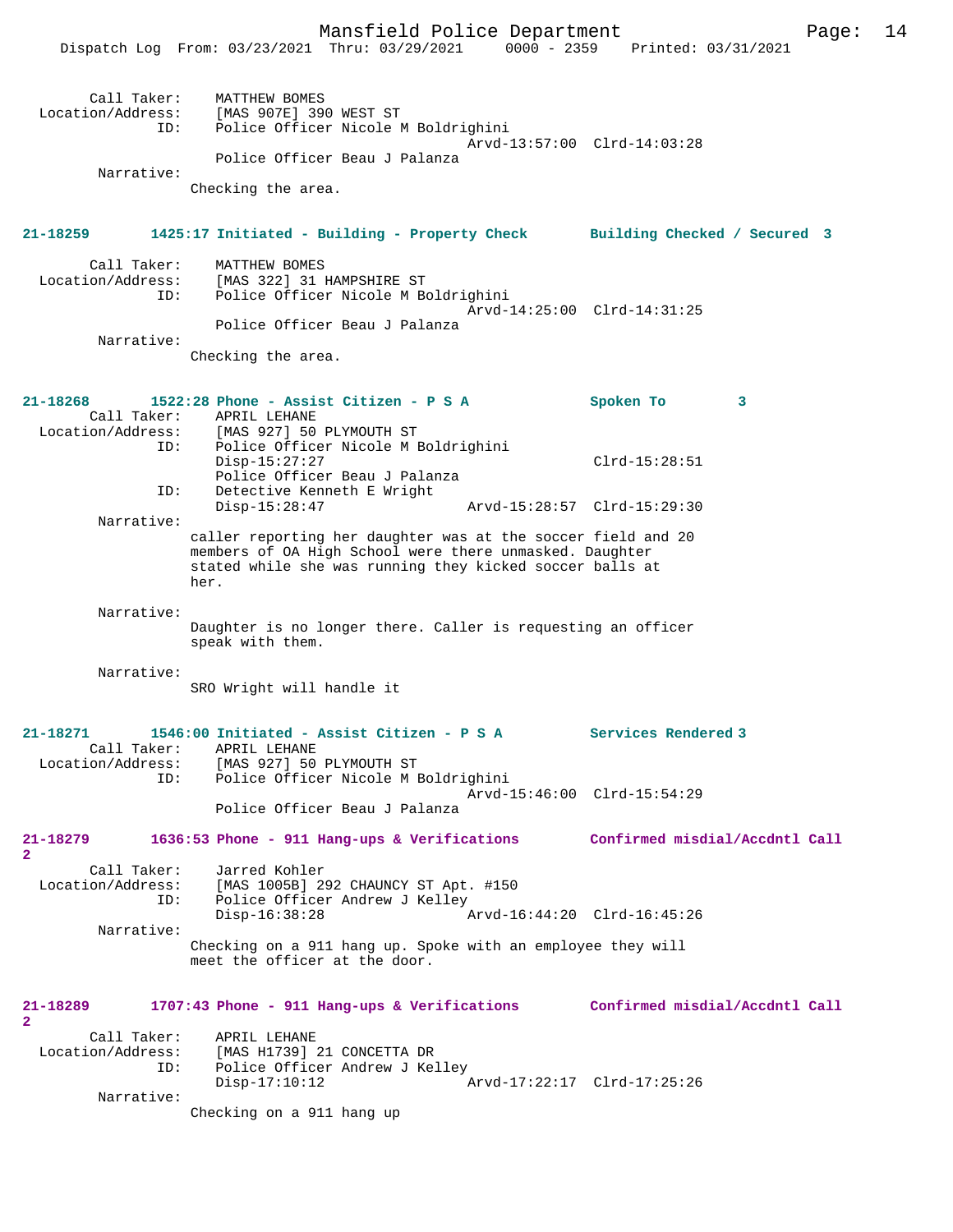Mansfield Police Department Page: 15 Dispatch Log From: 03/23/2021 Thru: 03/29/2021 0000 - 2359 Printed: 03/31/2021 Narrative: Child was playing with phone **21-18297 1734:45 Initiated - Motor Vehicle Stop Citation / Warning Issued 3** Call Taker: MATTHEW BOMES Vicinity of: [MAS] 91 CHAUNCY ST @ 6 HIGHLAND AVE ID: Police Officer Andrew J Kelley Arvd-17:34:00 Clrd-17:39:58 Vehicle: BLK 2015 TOYT RAV4 Reg: PC MA 45DF85 VIN: 2T3RFREV7FW399900 Narrative: citation issued to the operator for speed and ni lic in hand **21-18304 1801:32 Walk-In - Child Safety Seat Program Services Rendered 3**  Call Taker: Support Staff Matthew Gately<br>Location/Address: [MAS 451B] 500 EAST ST [MAS 451B] 500 EAST ST ID: Police Officer Andrew J Kelley Disp-18:05:37 <br>Vehicle: GRY 2014 HYUN SONATA Reg: PC MA 4WA217 VIN: 5NPEB4AC9EH90 GRY 2014 HYUN SONATA Reg: PC MA 4WA217 VIN: 5NPEB4AC9EH904889 Narrative: Walk-in came into the station for a car seat installation. Narrative: 1 seat installed **21-18327 2007:13 Initiated - Building - Property Check Services Rendered 3**  Call Taker: TARA LAKO Location/Address: [MAS 834] 261 CHAUNCY ST ID: Police Officer William C Trudell Arvd-20:07:00 Clrd-20:17:39 Narrative: Checking the area. **21-18333 2016:38 Initiated - Building - Property Check Building Checked / Secured 3** Call Taker: Nicole Boyer<br>Location/Address: [MAS 417] 9 B  $[MAS 417]$  9 FRANCIS AVE ID: Police Officer Danielle C Titus Arvd-20:16:00 Clrd-20:25:50 Narrative: Checking the area. **21-18355 2135:48 Initiated - Road Hazards Referred to Other Agency 3** Call Taker: Michael Mezhberg Location/Address: [MAS] 200 CHAUNCY ST @ 234 CENTRAL ST

 ID: Police Officer Jay J Sparrow Arvd-21:35:00 Clrd-22:09:15<br>TD: Police Officer William C Trudell Police Officer William C Trudell Arvd-21:37:26 Clrd-22:09:17 Narrative: M5 reporting small water leak by shut off valve. Water Dept to be notified.

Narrative:

Water Dept notified and will be responding  $\sim 2330-0000$ .

# **21-18356 2138:34 Initiated - Building - Property Check Building Checked / Secured 3**

Call Taker: TARA LAKO<br>Location/Address: [MAS] 4 E ess: [MAS] 4 ERICK RD @ 15 BONNEY LN<br>ID: Police Officer Danielle C Titus Police Officer Danielle C Titus Arvd-21:38:00 Clrd-21:48:11

Narrative: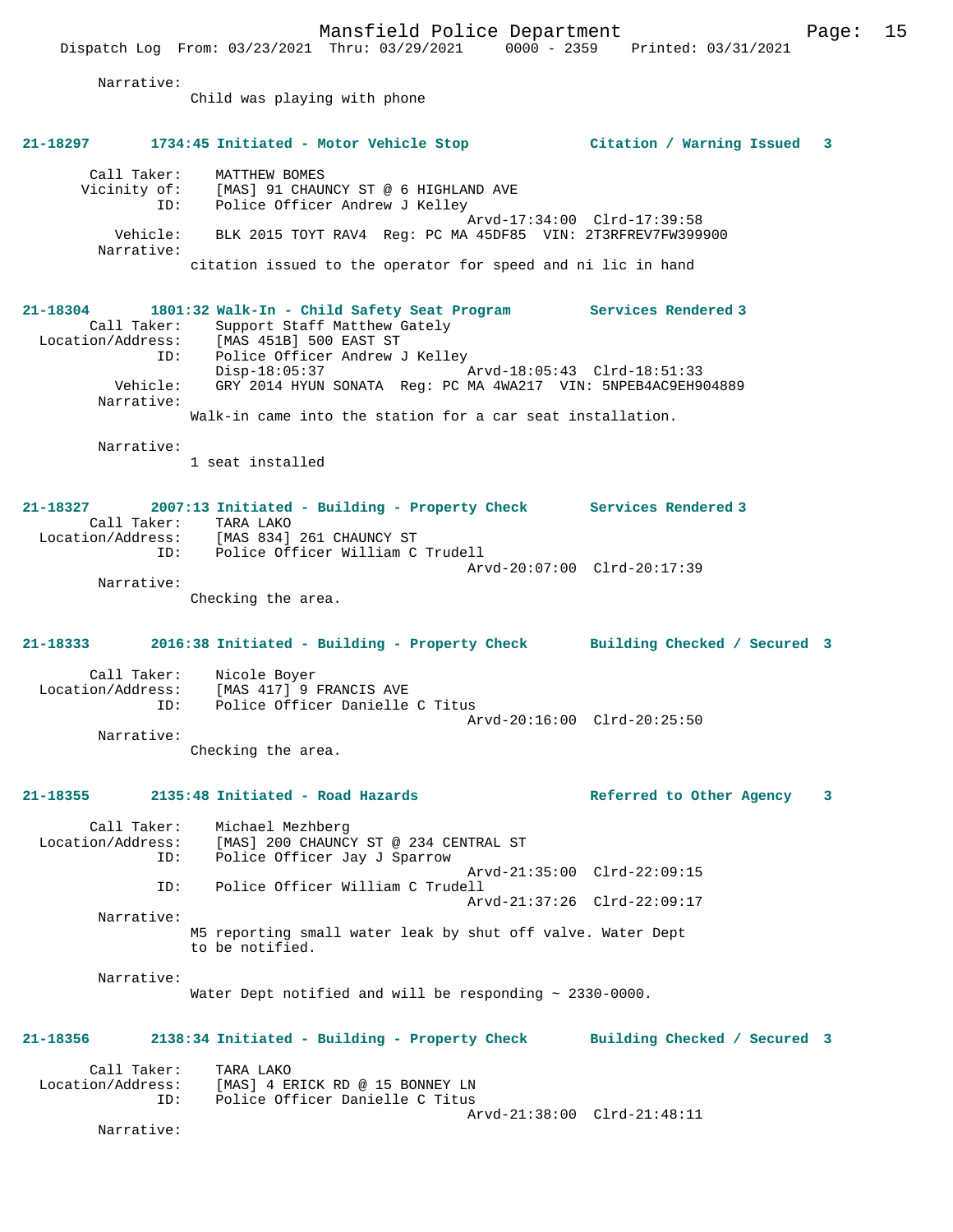**21-18359 2208:34 Phone - 911 Hang-ups & Verifications Confirmed misdial/Accdntl Call**

Checking the area.

| Call Taker:                       | TARA LAKO<br>Location/Address: [MAS] 1 CROCKER ST                                                                                |                             |
|-----------------------------------|----------------------------------------------------------------------------------------------------------------------------------|-----------------------------|
| 21-18411                          | 0249:35 Initiated - Building - Property Check Building Checked / Secured 3                                                       |                             |
|                                   | Checking the area.                                                                                                               |                             |
| Narrative:                        |                                                                                                                                  |                             |
|                                   | Location/Address: [MAS 982] 111 HOPE ST<br>ID: Police Officer Meghan Birnie                                                      | Arvd-02:42:00 Clrd-02:50:22 |
| 21-18410                          | 0242:05 Initiated - Building - Property Check Building Checked / Secured 3<br>Call Taker: TARA LAKO                              |                             |
|                                   |                                                                                                                                  |                             |
| Narrative:                        | Checking the area.                                                                                                               |                             |
| ID:                               | Police Officer Danielle C Titus                                                                                                  | Arvd-01:46:00 Clrd-01:49:48 |
| Call Taker:<br>Location/Address:  | TARA LAKO<br>[MAS 1015] 30 CHAUNCY ST                                                                                            |                             |
| 21-18401                          | 0146:39 Initiated - Building - Property Check Building Checked / Secured 3                                                       |                             |
| Refer To Incident:                | $21MAS-289-OF$                                                                                                                   |                             |
| Narrative:                        | Ofc Kelley reports the area has been checked from Howe,<br>Draper and Allen. All streets check clear.                            |                             |
|                                   | Ofc Kelley reports the female saw someone from the kitchen<br>window watching her from outside. Officers will check the<br>area. |                             |
| Narrative:                        |                                                                                                                                  |                             |
| Narrative:                        | RP was stating there was a problem at the residence and that<br>someone was watching her from outside.                           |                             |
|                                   |                                                                                                                                  |                             |
| Narrative:                        | RP is reporting something going on at the residence.                                                                             |                             |
| ID:                               | Police Officer Andrew J Kelley<br>Disp-01:08:23 Enrt-01:08:23 Arvd-01:10:59 Clrd-01:34:06                                        |                             |
| ID:                               | Police Officer Meghan Birnie<br>$Disp-01:08:00$                                                                                  | Arvd-01:11:01 Clrd-01:33:26 |
| ID:                               | Police Officer Danielle C Titus<br>$Disp-01:07:42$                                                                               | Arvd-01:10:57 Clrd-01:34:07 |
| 21-18388<br>Call Taker:           | 0105:12 Phone - Suspicious Actv / Persn / Veh<br>TARA LAKO<br>Location/Address: [MAS H2841] 25 HIGHLAND AVE                      | Incident Report 2           |
| For Date: $03/25/2021$ - Thursday |                                                                                                                                  |                             |
|                                   | On call back male party reporting accidental dial                                                                                |                             |
| Narrative:                        |                                                                                                                                  |                             |
| Narrative:                        | Checking on a 911 hang up                                                                                                        |                             |
| ID:                               | Police Officer William C Trudell<br>$Disp-22:10:15$                                                                              | Arvd-22:15:41 Clrd-22:17:16 |
| Call Taker:<br>Location/Address:  | APRIL LEHANE<br>[MAS 1019] 792 WEST ST Apt. #D204                                                                                |                             |
| 2                                 |                                                                                                                                  |                             |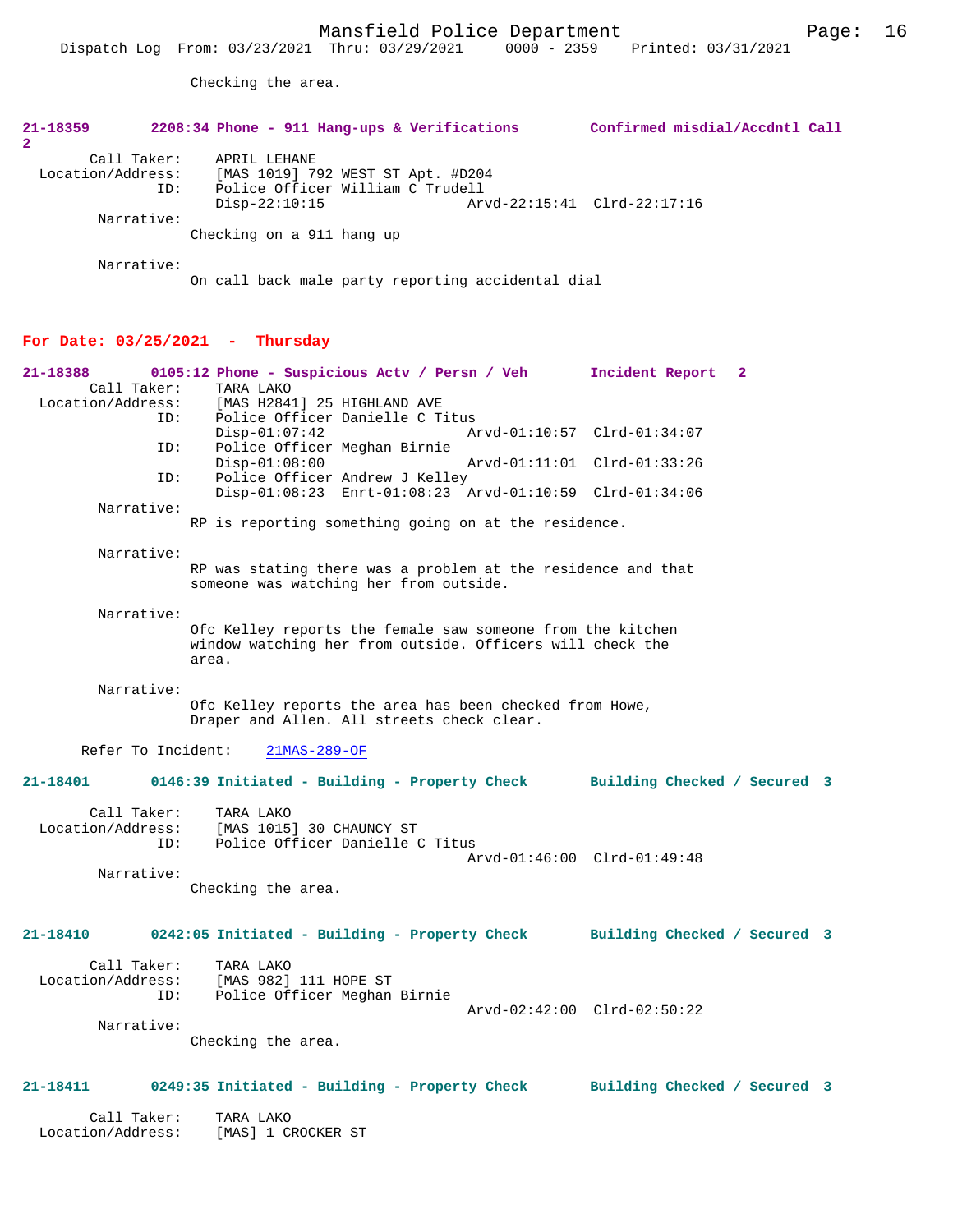Mansfield Police Department Fage: 17 Dispatch Log From: 03/23/2021 Thru: 03/29/2021 0000 - 2359 Printed: 03/31/2021 ID: Police Officer Andrew J Kelley Arvd-02:49:00 Clrd-03:04:25 Narrative: Checking the train lots. **21-18412 0250:31 Initiated - Building - Property Check Building Checked / Secured 3** Call Taker: TARA LAKO Location/Address: [MAS 1002] 250 EAST ST ID: Police Officer Meghan Birnie Arvd-02:50:00 Clrd-03:01:27 Narrative: Checking the area. **21-18419 0315:23 Initiated - Parking Violations Citation / Warning Issued 3** Call Taker: TARA LAKO Location/Address: [MAS] NORTH MAIN ST ID: Police Officer Meghan Birnie Arvd-03:15:00 Clrd-03:33:35 Vehicle: BLK 2016 NISS ROGUE Reg: PC MA 3865ZR VIN: 5N1AT2MV6GC871986 Vehicle: 2014 NISS 4D Reg: PC VA UZN5119 VIN: 1N4BL3AP0EC122611 Narrative: Thomas St - MA 3865ZR Narrative: North Main St - VA UZN5119 **21-18423 0349:19 Initiated - Building - Property Check Building Checked / Secured 3** Call Taker: TARA LAKO Location/Address: [MAS 322] 31 HAMPSHIRE ST ID: Police Officer Andrew J Kelley Arvd-03:49:00 Clrd-03:51:42 Narrative: Checking the area. **21-18424 0351:55 Initiated - Building - Property Check Building Checked / Secured 3** Call Taker: TARA LAKO Location/Address: [MAS 411] 60 FORBES BLVD ID: Police Officer Andrew J Kelley Arvd-03:51:00 Clrd-04:06:30 Narrative: Checking the area. **21-18425 0358:52 Initiated - Building - Property Check Building Checked / Secured 3** Call Taker: TARA LAKO Location/Address: [MAS 139] 265 FRUIT ST ID: Police Officer Meghan Birnie Arvd-03:58:00 Clrd-04:03:17 Narrative: Checking the area. **21-18426 0435:22 Initiated - Building - Property Check Building Checked / Secured 3** Call Taker: TARA LAKO Location/Address: [MAS 226E] 125 HIGH ST Apt. #1-4 ID: Police Officer Danielle C Titus Arvd-04:35:00 Clrd-04:39:52 Narrative: Checking the area.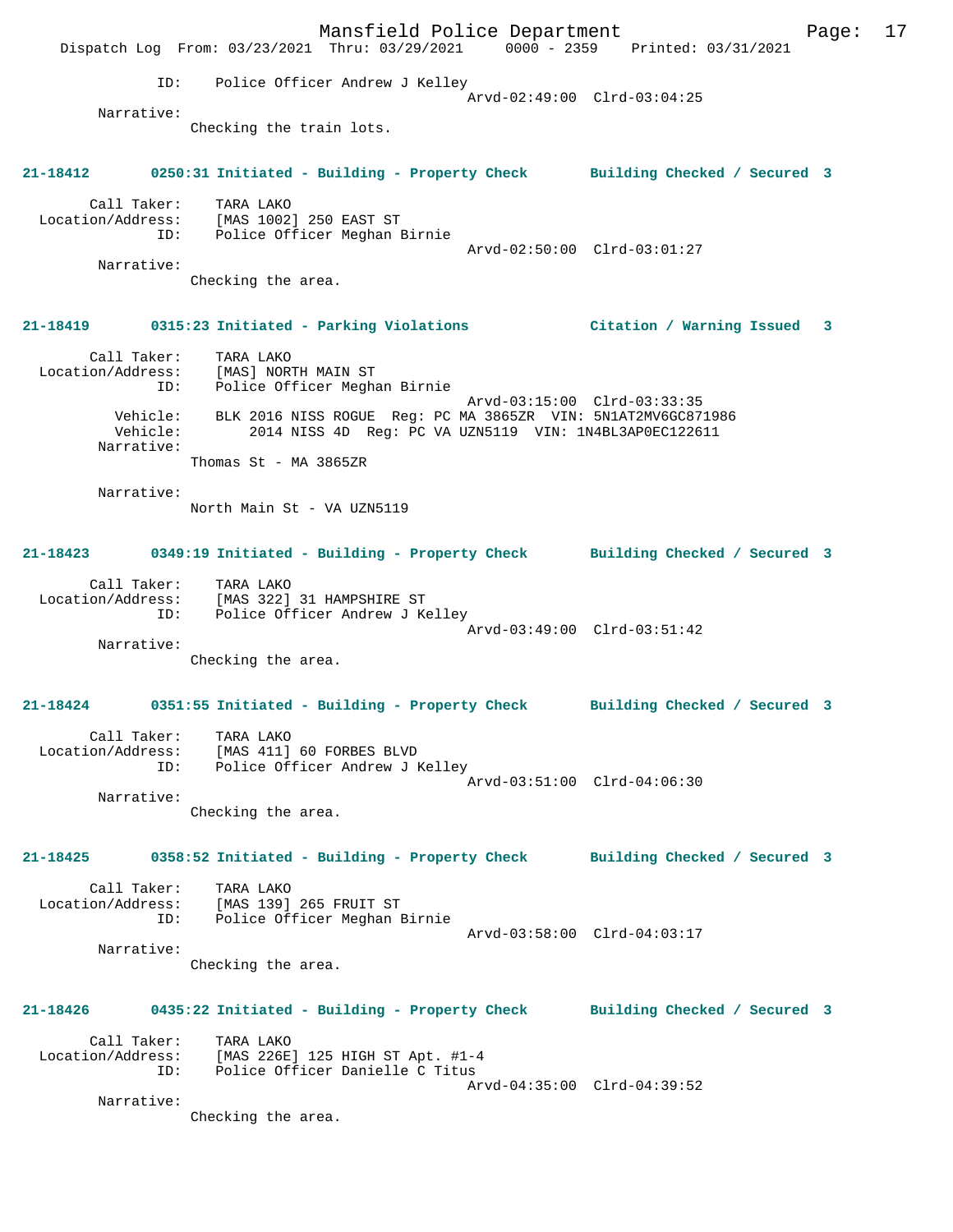Mansfield Police Department Page: 18

| $21 - 18443$<br>Call Taker:<br>Location/Address:<br>ID:<br>ID:<br>ID:<br>Narrative: | 0717:05 Phone - Disturbance / Gathering<br>Dispatcher Alyson Vico<br>[MAS]<br>Police Officer Meghan Birnie<br>$Disp-07:20:03$<br>Police Officer Andrew J Kelley<br>$Disp-07:20:41$<br>Police Officer Danielle C Titus<br>$Disp-07:20:50$ | Incident Report 1<br>Arvd-07:21:48 Clrd-07:37:47<br>Arvd-07:22:45 Clrd-07:27:41<br>Arvd-07:21:56 Clrd-07:38:04 |
|-------------------------------------------------------------------------------------|------------------------------------------------------------------------------------------------------------------------------------------------------------------------------------------------------------------------------------------|----------------------------------------------------------------------------------------------------------------|
| Narrative:                                                                          |                                                                                                                                                                                                                                          |                                                                                                                |
| Narrative:                                                                          |                                                                                                                                                                                                                                          |                                                                                                                |
| Narrative:                                                                          |                                                                                                                                                                                                                                          |                                                                                                                |
| Refer To Incident:                                                                  | $21MAS-290-OF$                                                                                                                                                                                                                           |                                                                                                                |
| $21 - 18444$<br>0725<br>Call Taker:<br>Location/Address:<br>ID:                     | Initiated - Parking Violations<br>Animal Control Steven Simonds<br>[MAS] 242 NORTH MAIN ST @ 16 OLD COLONY WAY<br>Animal Control Steven Simonds                                                                                          | Services Rendered 3                                                                                            |
| Narrative:                                                                          | checking area for parking violations                                                                                                                                                                                                     | Arvd-07:26:08 Clrd-08:14:46                                                                                    |
| Narrative:                                                                          | no violations                                                                                                                                                                                                                            |                                                                                                                |
| $21 - 18459$                                                                        | 0900:51 Phone - Assist Fire Department                                                                                                                                                                                                   | Unfounded/Unverifed<br>$\mathbf{2}$                                                                            |
| Call Taker:<br>Location/Address:<br>ID:<br>ID:<br>Narrative:                        | Jennifer Napolitano<br>[MAS 240A] 189 CHAUNCY ST<br>Police Officer Gregg S Kennedy<br>$Disp-09:02:02$<br>Police Officer David J Pepicelli<br>$Disp-09:02:19$<br>Assisting the FD with a fire related incident. Nature: odor<br>of gas    | $Clrd-09:02:27$<br>Arvd-09:06:25 Clrd-09:14:03                                                                 |
| 21-18464<br>0954<br>Call Taker:<br>Location/Address:                                | Initiated - Parking Violations<br>Animal Control Steven Simonds<br>[MAS] 43 NORTH MAIN ST @ 13 PARK ST                                                                                                                                   | Services Rendered 3                                                                                            |
| ID:<br>Narrative:                                                                   | Animal Control Steven Simonds<br>checking area for parking violations                                                                                                                                                                    | Arvd-09:55:07 Clrd-10:44:33                                                                                    |
| Narrative:                                                                          | no violations                                                                                                                                                                                                                            |                                                                                                                |
| 21-18473<br>$\mathbf{2}$<br>Call Taker:<br>Location/Address:                        | 1031:33 Phone - 911 Hang-ups & Verifications<br>Dispatcher Alyson Vico<br>[MAS H1133] 647 NORTH MAIN ST                                                                                                                                  | Confirmed misdial/Accdntl Call                                                                                 |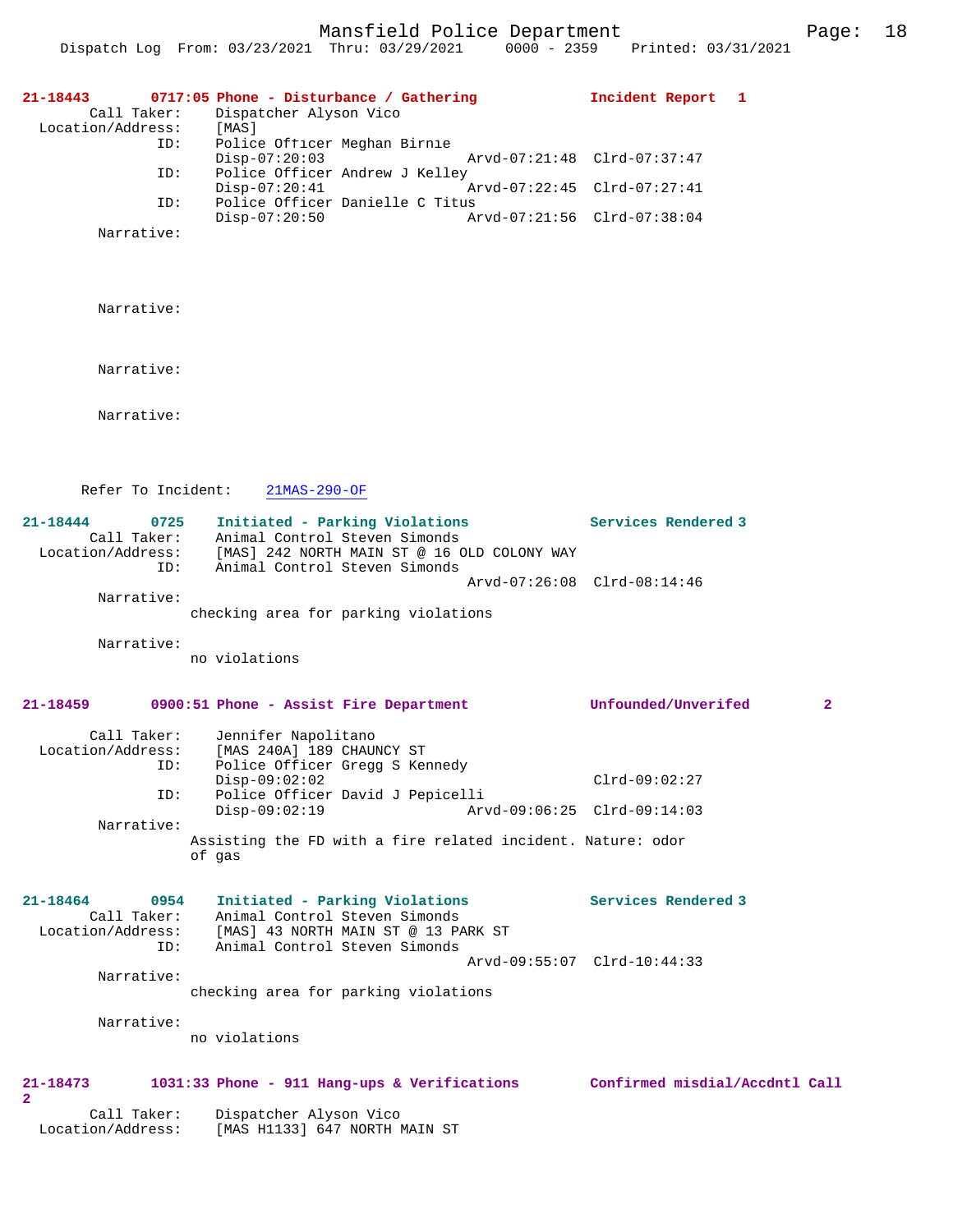Mansfield Police Department Page: 19 Dispatch Log From: 03/23/2021 Thru: 03/29/2021 0000 - 2359 Printed: 03/31/2021 ID: Police Officer Nicole M Boldrighini Disp-10:35:44 Arvd-10:45:09 Clrd-10:49:38 Police Officer Beau J Palanza Narrative: Checking on a 911 hang up. CP stated she was making sure her dads phone could still call 911 since she is leaving her kids with her dad. Narrative: Confirmed accidental **21-18476 1036:32 Initiated - Road Hazards Spoken To 3**  Call Taker: Jennifer Napolitano Location/Address: [MAS H316] 320 BALCOM ST ID: Police Officer David J Pepicelli Arvd-10:36:00 Clrd-10:39:09 Narrative: Dump truck was blocking the road. They've been advised and the road is open. **21-18480 1100 Initiated - Speed Trailer/Signs Deployed Services Rendered 3**  Call Taker: Animal Control Steven Simonds Location/Address: [MAS] NORTH MAIN ST ID: Animal Control Steven Simonds Arvd-11:01:29 Clrd-11:05:13 Narrative: changing batteries on speed sign **21-18482 1102:45 Initiated - Motor Vehicle Stop Citation / Warning Issued 3** Call Taker: Jennifer Napolitano Location/Address: [MAS] 91 CHAUNCY ST @ 6 HIGHLAND AVE ID: Police Officer David J Pepicelli Arvd-11:02:00 Clrd-11:17:37 Vehicle: WHI 2016 SUBA IMPREZ Reg: PC MA 6ZJ249 VIN: JF1GJAA65GH022369 Narrative: Out for mvst Narrative: Violation was Chauncy St Eastbound at Copeland. Narrative: Failure to inspect and failure to notify the registry of new address. **21-18484 1104 Initiated - Parking Violations Services Rendered 3**  Call Taker: Animal Control Steven Simonds Location/Address: [MAS] 255 NORTH MAIN ST @ 8 COTTAGE ST ID: Animal Control Steven Simonds Arvd-11:05:50 Clrd-11:55:39 Narrative: checking area for parking violations Narrative: tagged MA 7XE332 on pratt for overtime and wrong direction **21-18486 1109:03 Initiated - Building - Property Check Services Rendered 3**  Call Taker: Jennifer Napolitano Location/Address: [MAS 417] 9 FRANCIS AVE<br>ID: Police Officer Nicole M Police Officer Nicole M Boldrighini Arvd-11:09:00 Clrd-11:28:05 Police Officer Beau J Palanza Narrative: Checking the area.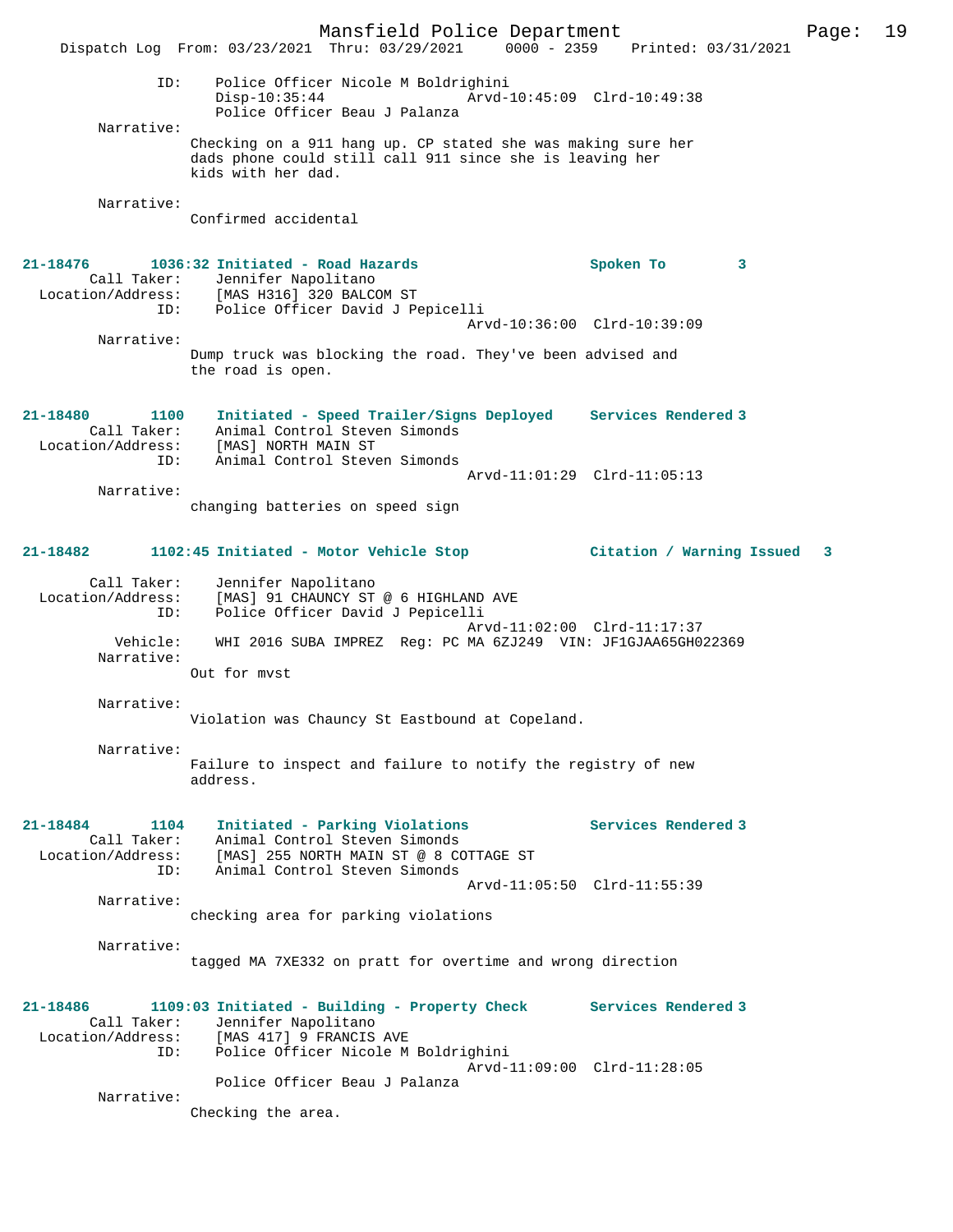Dispatch Log From: 03/23/2021 Thru: 03/29/2021

Narrative:

Took the plates off 594zy2 revoked for insurance **21-18488 1117:52 Initiated - Motor Vehicle Stop Citation / Warning Issued 3** Call Taker: Jennifer Napolitano Location/Address: [MAS] 173 CHAUNCY ST @ 12 PERKINS AVE ID: Police Officer David J Pepicelli Arvd-11:17:00 Clrd-11:24:39 Vehicle: BLK 2015 DODG UT DURANG Reg: PC MA 8BC296 VIN: 1C4RDJAGXFC904815 Narrative: Out for mvst Narrative: Failure to inspect. Violation happened on Chauncy at Copeland **21-18490 1131:01 Initiated - Motor Vehicle Stop Citation / Warning Issued 3** Call Taker: Jennifer Napolitano Location/Address: [MAS] 173 CHAUNCY ST @ 12 PERKINS AVE Location/Address: [MAS] 173 CHAUNCY ST @ 12 PERKINS<br>ID: Police Officer David J Pepicelli Arvd-11:31:00 Clrd-11:48:09 Vehicle: RED 2019 CHEV COLORA Reg: PC MA 2LDX61 VIN: 1GCGTBENXK1129351 Narrative: Out with mvst Narrative: Plates are expired trying to renew online now. Violation at Chauncy at Copeland failure to inspect and unregistered. **21-18493 1155:17 Phone - Road Hazards Services Rendered 3**  Call Taker: NICHOLAS GOYETTE Vicinity of: [MAS] 789 EAST ST @ 86 EASTMAN ST ID: Police Officer David J Pepicelli Disp-12:07:48 Arvd-12:33:20 Clrd-12:33:22 Narrative: Plastic trash bin sitting in the road, trash on the road as well Narrative: Bucket with plaster in it left by the telephone pole. **21-18494 1157:06 Initiated - Motor Vehicle Stop Citation / Warning Issued 3** Call Taker: Jennifer Napolitano Vicinity of: [MAS 443] 150 RUMFORD AVE ID: Police Officer David J Pepicelli Arvd-11:57:00 Clrd-12:07:11<br>Vebicle: GRY 2018 VOLK JETTA Reg: PC MA 1PPR78 VIN: 3VWDR7AJXJM214 Vehicle: GRY 2018 VOLK JETTA Reg: PC MA 1PPR78 VIN: 3VWDB7AJXJM214792 Narrative: Out for mvst Narrative: Written citation given to operator for the owner for failure to inspect. **21-18495 1159:00 Phone - Assist Citizen - P S A Incident Report 3**  Call Taker: NICHOLAS GOYETTE Location/Address: [MAS H5415] 227 FRANKLIN ST<br>TD: Police Officer Nicole M Bolo Police Officer Nicole M Boldrighini<br>Disp-12:02:07 Arvd-1 Disp-12:02:07 Arvd-12:07:18 Clrd-12:31:14 Police Officer Beau J Palanza Narrative: Caller requesting assistance with removal of firearms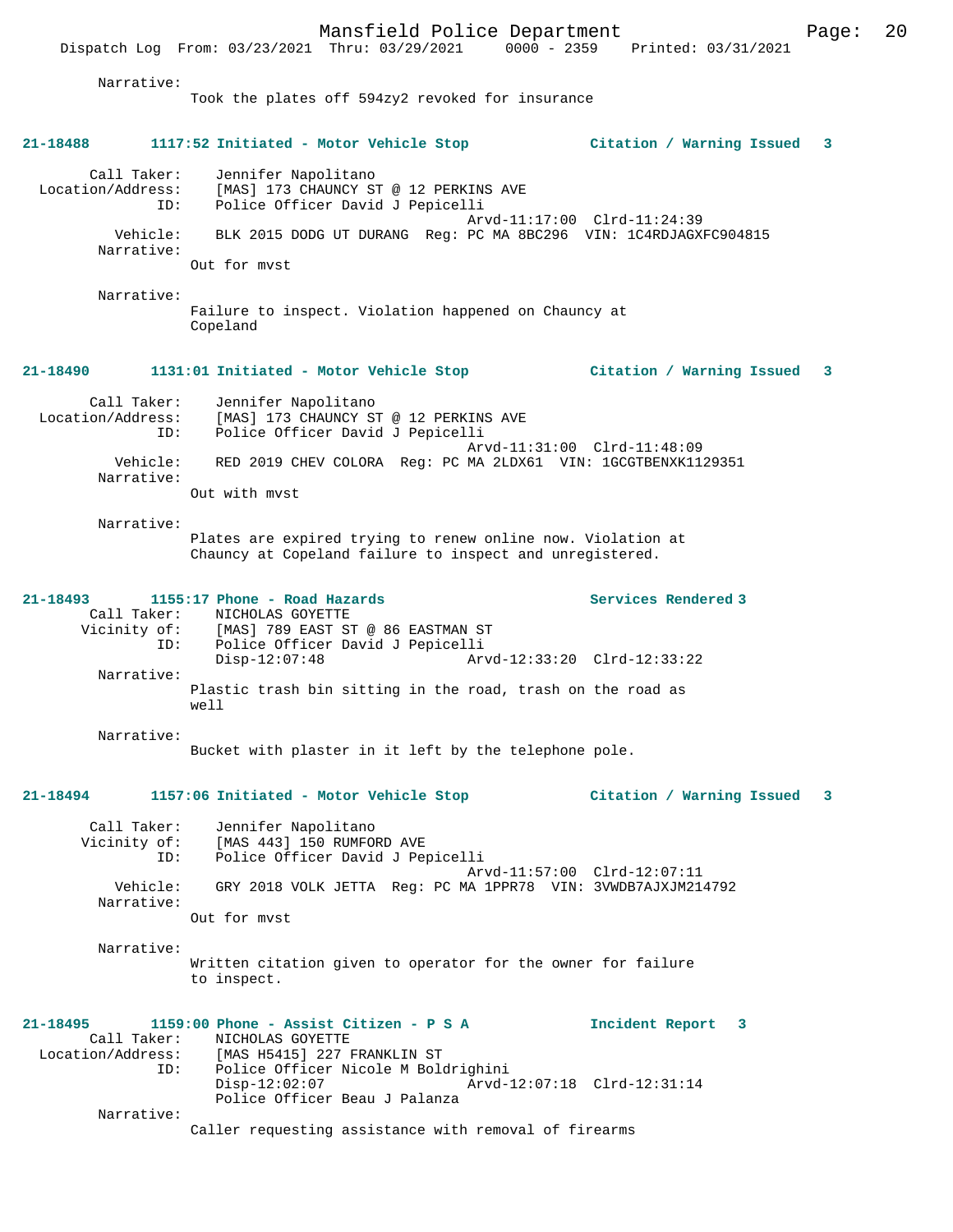Mansfield Police Department Page: 21 Dispatch Log From: 03/23/2021 Thru: 03/29/2021 discovered in recently deceased fathers house. RP does not have an LTC Narrative: 1 item retrieved and returning to the station with it. See OF for further. Refer To Incident: 21MAS-291-OF **21-18499 1206 Initiated - Parking Violations Services Rendered 3**  Call Taker: Animal Control Steven Simonds<br>Location/Address: [MAS] 242 NORTH MAIN ST @ 16 O ess: [MAS] 242 NORTH MAIN ST @ 16 OLD COLONY WAY<br>ID: Animal Control Steven Simonds Animal Control Steven Simonds Arvd-12:11:34 Clrd-12:36:25 Narrative: checking area for parking violations Narrative: no violations **21-18506 1233:22 Phone - Suspicious Actv / Persn / Veh Unfounded/Unverifed 2** Call Taker: Dispatcher Alyson Vico<br>Location/Address: [MAS H6290] 11 SWETT S ess: [MAS H6290] 11 SWETT ST<br>ID: Police Officer David J ! ID: Police Officer David J Pepicelli Disp-12:36:12 Arvd-12:38:26 Clrd-12:40:34<br>ID: Police Officer Gregg S Kennedy Police Officer Gregg S Kennedy Disp-12:36:25 Clrd-12:40:23 Narrative: CP would like to report a suspicious person. Involved party is standing by hope street holding some type of BB gun Narrative: CP describes him as blue sweatshirt with a red hat, possibly on a skate board. Narrative: Getting picked up in white toyota SUV, newer year. Narrative: MV is going towards 106. Narrative: Unable to locate clear

# **21-18510 1249 Initiated - Parking Violations Services Rendered 3**  Call Taker: Animal Control Steven Simonds Location/Address: [MAS] 43 NORTH MAIN ST @ 13 PARK ST ID: Animal Control Steven Simonds Arvd-12:50:34 Clrd-13:34:33 Narrative: checking area for parking violations Narrative: tagged MA 3HK453 on south main for 4 hour overtime parking Narrative: tagged AZ AH01030 on Main for blocking crosswalk **21-18519 1336:52 Initiated - Follow up Investigation Spoken To 3**  Call Taker: Jennifer Napolitano Location/Address: [FOX 122] 157 GREEN ST ID: Police Officer David W Kinahan Arvd-13:36:00 Clrd-13:50:20 Narrative:

Conducting a follow up in the area to a previously reported incident.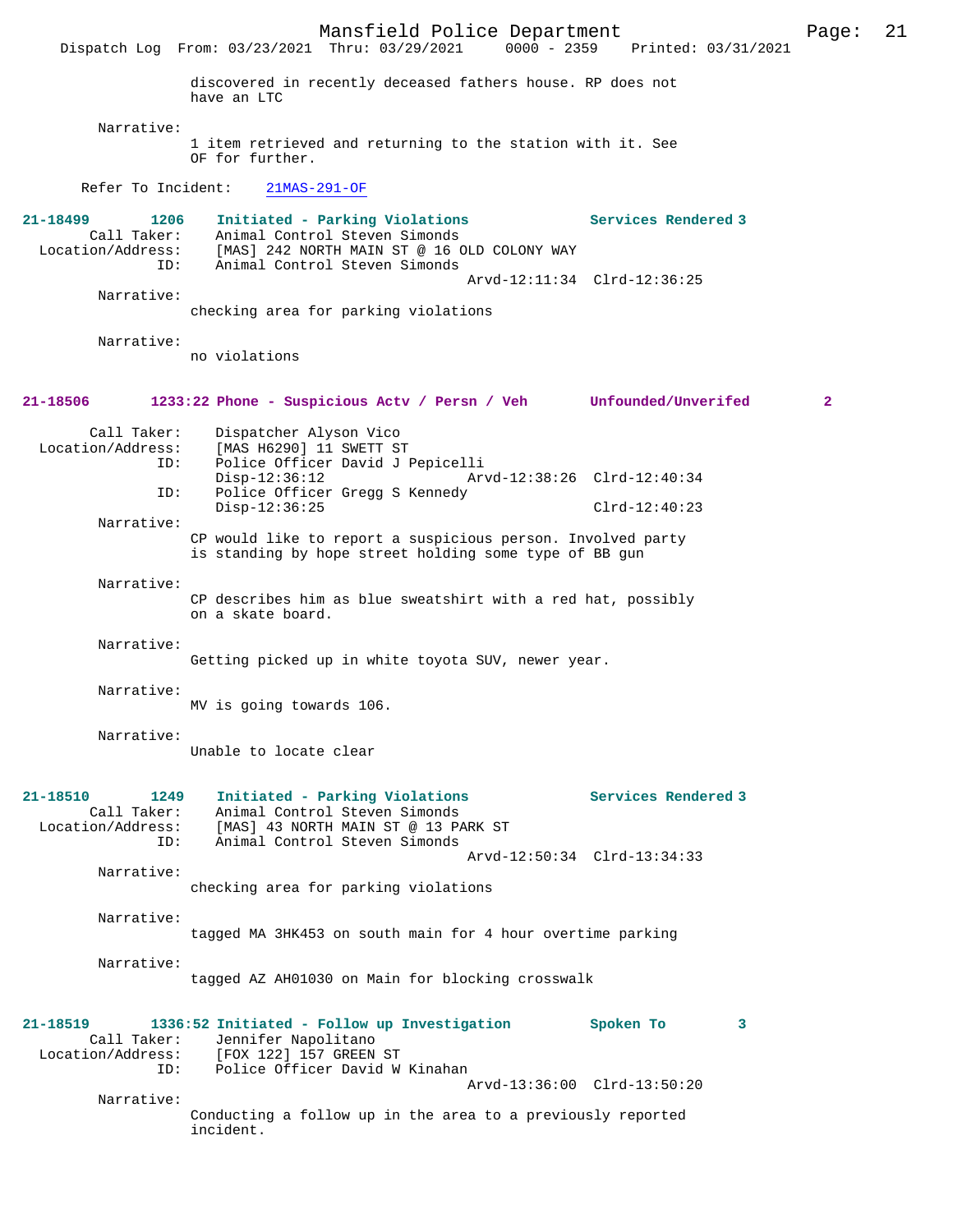| 21-18531<br>1409<br>Call Taker:<br>Location/Address:<br>ID:<br>Narrative: | Initiated - Parking Violations<br>Animal Control Steven Simonds<br>[MAS] 126 NORTH MAIN ST @ 10 VILLA ST<br>Animal Control Steven Simonds                                                         | Services Rendered 3<br>Arvd-14:10:24 Clrd-14:39:16 |
|---------------------------------------------------------------------------|---------------------------------------------------------------------------------------------------------------------------------------------------------------------------------------------------|----------------------------------------------------|
|                                                                           | checking area for parking violations                                                                                                                                                              |                                                    |
| Narrative:                                                                | no violations                                                                                                                                                                                     |                                                    |
| 21-18540                                                                  | 1455:45 Initiated - Motor Vehicle Stop                                                                                                                                                            | Citation / Warning Issued<br>3                     |
| Call Taker:<br>Vicinity of:<br>ID:                                        | Jennifer Napolitano<br>[MAS 83A] 60 MAPLE ST<br>Police Officer Nicole M Boldrighini                                                                                                               | Arvd-14:55:00 Clrd-15:04:34                        |
| Vehicle:<br>Narrative:                                                    | Police Officer Beau J Palanza<br>WHI 2014 FORD FUSION Reg: PC MA 8AR645 VIN: 1FA6P0HD2E5353627<br>Out for myst                                                                                    |                                                    |
| $21 - 18545$                                                              | 1550:42 Phone - Missing Person                                                                                                                                                                    | Spoken To<br>1                                     |
| Call Taker:<br>ID:                                                        | Jennifer Napolitano<br>Location/Address: [MAS H6413] 276 WARE ST<br>Police Officer Joshua S Ellender<br>$Disp-16:02:17$                                                                           | Arvd-16:02:24 Clrd-16:54:44                        |
| Vehicle:<br>Narrative:                                                    | Police Officer Derek M Stark<br>BLK 2013 BUIC VERANO Reg: PC MA 316ME0 VIN: 1G4PP5SK0D4199132                                                                                                     |                                                    |
|                                                                           | Caller reporting mom left this morning to go to her aunts<br>house in Walpole and never showed up. She also has not<br>returned home. Caller is headed to the police station to<br>make a report. |                                                    |
| Narrative:                                                                | Dispatch ran the plate and the female party was pulled over<br>by Brookline PD at 1250. Brookline PD stated they had to<br>give her directions back to 195 to get back to Mansfield.              |                                                    |
| Narrative:                                                                | BOLO put out to the cars as well as surrounding cities and<br>towns.                                                                                                                              |                                                    |
| Narrative:                                                                | M3 according to the son the missing parties debit card was<br>used in Allston this afternoon. Boston PD has been notified<br>as well.                                                             |                                                    |
| Refer To Incident:                                                        | $21MAS-296-OF$                                                                                                                                                                                    |                                                    |
| $21 - 18546$<br>Call Taker:<br>Vicinity of:<br>ID:                        | 1604:16 Phone - Suspicious Actv / Persn / Veh<br>Dispatcher Alyson Vico<br>[MAS 281A] 54 CHAUNCY ST @ 363 NORTH MAIN ST<br>Police Officer David W Kinahan<br>$Disp-16:08:35$                      | Services Rendered 2<br>Arvd-16:30:28 Clrd-16:38:46 |
| Narrative:                                                                | CP reports that there is a shopping cart unattened in front<br>of the park across the street from the train station.                                                                              |                                                    |
| Narrative:                                                                |                                                                                                                                                                                                   |                                                    |
|                                                                           | CP states it is full of groceries.                                                                                                                                                                |                                                    |
| Narrative:                                                                | CP would like to stay anonymous.                                                                                                                                                                  |                                                    |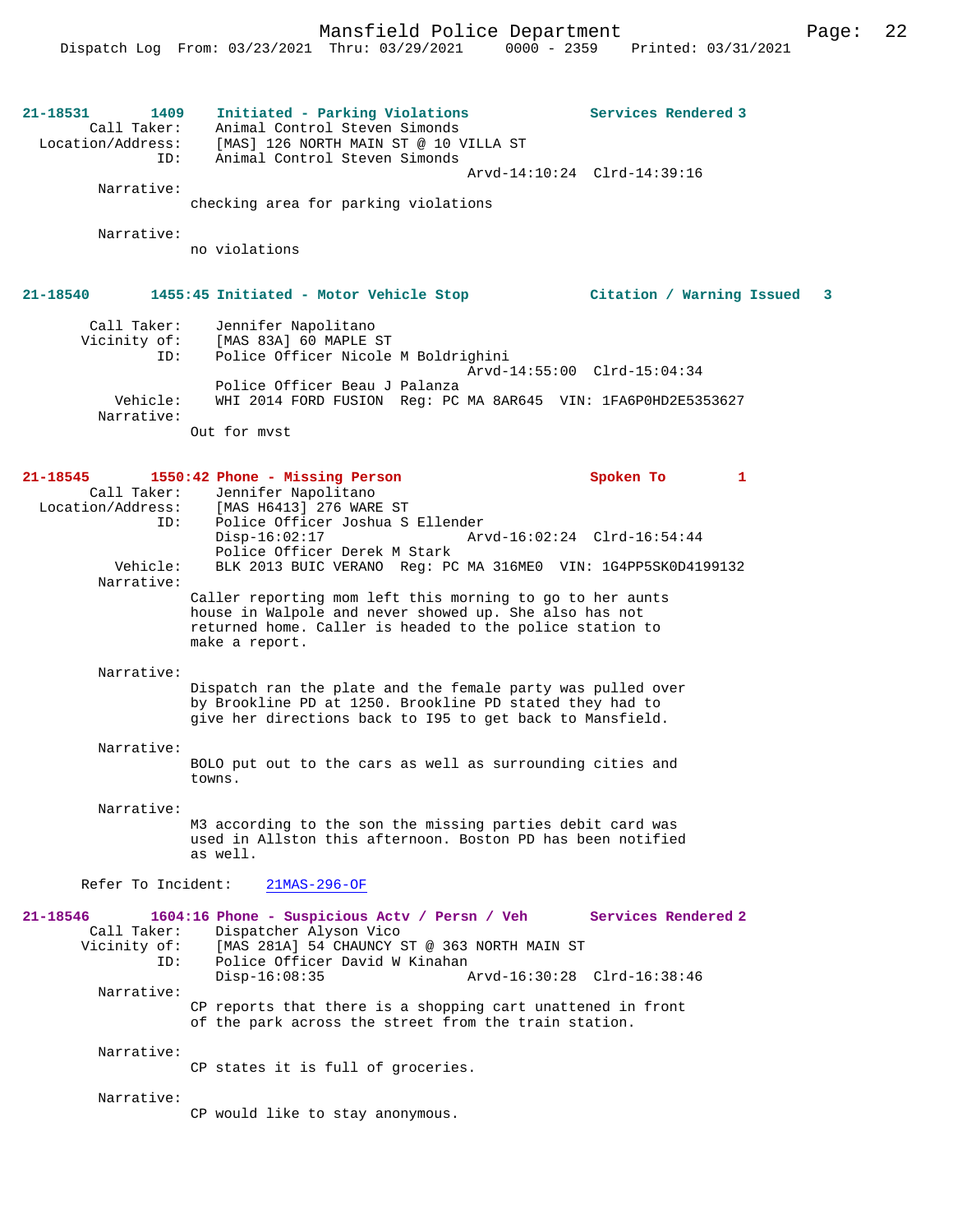Dispatch Log From: 03/23/2021 Thru: 03/29/2021 0000 - 2359 Printed: 03/31/2021

Narrative:

Placed it by the trash bin. Notify DPW.

| 21-18553<br>Call Taker:<br>Location/Address:<br>ID: | 1620:26 Walk-In - Fraud or Identity Theft<br>Support Staff Langston W Puller<br>[MAS H1769] 64 RUMFORD AVE<br>Police Officer Andrew J Kelley |                             | Incident Report 1          |   |
|-----------------------------------------------------|----------------------------------------------------------------------------------------------------------------------------------------------|-----------------------------|----------------------------|---|
| Narrative:                                          | $Disp-16:23:07$                                                                                                                              | Arvd-16:25:11 Clrd-17:52:34 |                            |   |
|                                                     | walk-in is reporting that their credit card was compromised<br>and she needs to file a police report.                                        |                             |                            |   |
| Refer To Incident:                                  | $21MAS-294-OF$                                                                                                                               |                             |                            |   |
| 21-18554<br>Call Taker:<br>Vicinity of:<br>ID:      | 1621:47 Phone - Animal Complaints<br>Dispatcher Alyson Vico<br>[MAS] 280 SCHOOL ST @ 100 RTE 140 SB<br>Police Officer Jay J Sparrow          |                             | <b>Services Rendered 3</b> |   |
| Narrative:                                          | $Disp-16:26:54$                                                                                                                              | Arvd-16:43:29 Clrd-16:45:00 |                            |   |
|                                                     | CP is reporting a couple turkeys causing a disturbance in<br>the roadway.                                                                    |                             |                            |   |
| Narrative:                                          |                                                                                                                                              |                             |                            |   |
|                                                     | In the 4 way intersection                                                                                                                    |                             |                            |   |
| Narrative:                                          |                                                                                                                                              |                             |                            |   |
|                                                     | Turkey moved into the wooded area behind.                                                                                                    |                             |                            |   |
|                                                     |                                                                                                                                              |                             |                            |   |
| 21-18564                                            | 1728:04 Phone - Suspicious Actv / Persn / Veh Incident Report 2<br>Call Taker: Dispatcher Alyson Vico                                        |                             |                            |   |
| Vicinity of:                                        | [MAS 982] 111 HOPE ST                                                                                                                        |                             |                            |   |
| ID:                                                 | Police Officer Joshua S Ellender                                                                                                             |                             |                            |   |
|                                                     | $Disp-17:32:14$<br>Police Officer Derek M Stark                                                                                              | Arvd-17:34:27 Clrd-17:48:17 |                            |   |
| Vehicle:                                            | GRY 2016 HYUN SONATA Req: PC MA 3YR617 VIN: 5NPE34AF4GH429744                                                                                |                             |                            |   |
| Narrative:                                          |                                                                                                                                              |                             |                            |   |
|                                                     | CP is reporting a man at the park that is not supposed to be<br>there or around kids.                                                        |                             |                            |   |
| Narrative:                                          |                                                                                                                                              |                             |                            |   |
|                                                     | CP will show officers where he is. CP is not sure what his<br>name is.                                                                       |                             |                            |   |
| Refer To Incident:                                  | $21MAS-295-OF$                                                                                                                               |                             |                            |   |
| 21-18567                                            | 1743:43 Phone - Erratic Oper MV / Road Rage                                                                                                  |                             | Unfounded/Unverifed        | 3 |
| Call Taker:<br>Location/Address:<br>ID:             | Jennifer Napolitano<br>[MAS] 10 PRATT ST @ 389 NORTH MAIN ST<br>Police Officer David W Kinahan                                               |                             |                            |   |
| Narrative:                                          | $Disp-17:44:31$                                                                                                                              | Arvd-17:50:38 Clrd-17:50:47 |                            |   |
|                                                     | erratic operator, black subaru impreza heading towards<br>Mansfield. partial plate of 91D.                                                   |                             |                            |   |
| Narrative:                                          |                                                                                                                                              |                             |                            |   |
|                                                     | Caller states the female operator is flailing her arms,<br>passing other motorists as well as tailgating.                                    |                             |                            |   |
| Narrative:                                          |                                                                                                                                              |                             |                            |   |
|                                                     | Checked 106 to the foxboro line unfounded.                                                                                                   |                             |                            |   |
| 21-18572                                            | 1827:49 Initiated - Motor Vehicle Stop                                                                                                       |                             | Citation / Warning Issued  | 3 |
| Call Taker:                                         | MATTHEW BOMES                                                                                                                                |                             |                            |   |

Vicinity of: [MAS] 531 FRUIT ST @ 1 HARDING LN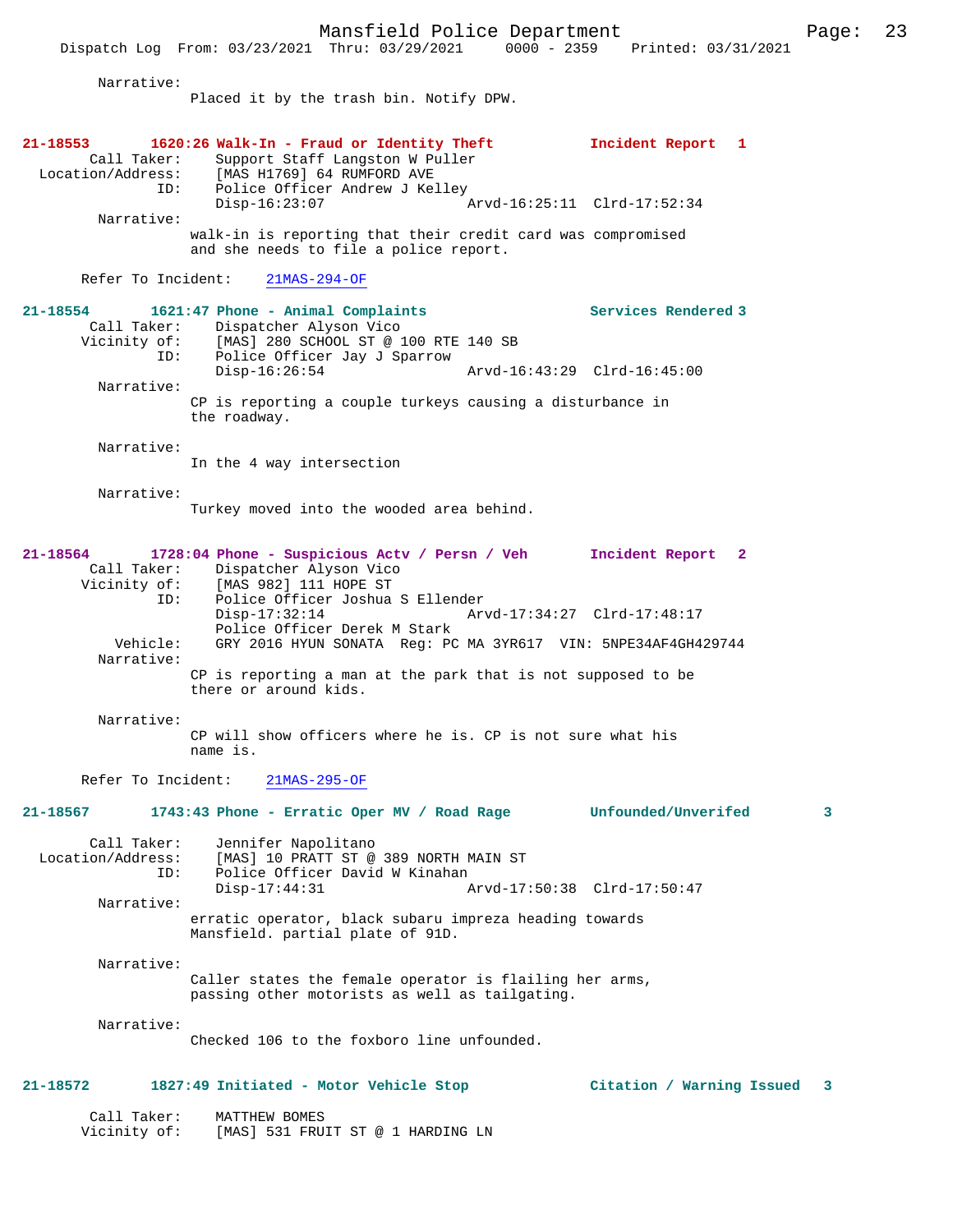Mansfield Police Department<br>  $\frac{1}{24}$  Page: 24<br>  $\frac{1}{24}$  Printed: 03/31/2021 Dispatch Log From: 03/23/2021 Thru: 03/29/2021 ID: Police Officer Andrew J Kelley Arvd-18:27:00 Clrd-18:33:38<br>Vehicle: BLK 2012 JEEP PATRIO Reg: PC MA 3TFJ90 VIN: 1C4NJPBB1CD6 BLK 2012 JEEP PATRIO Reg: PC MA 3TFJ90 VIN: 1C4NJPBB1CD602414 Narrative: Registered owner being moved to the driveway a couple houses down. Citation issued for speed, failure to inspect and expired registration. **21-18574 1837:39 Phone - Animal Complaints Services Rendered 3**  Call Taker: Dispatcher Alyson Vico<br>Location/Address: [MAS 840] 280 SCHOOL ST  $[MAS 840] 280$  SCHOOL ST ID: Police Officer David W Kinahan<br>Disp-18:39:56 Arvd-18:45:35 Clrd-18:50:52 Narrative: CP is reporting the turkeys are back causing a disturbance again. **21-18579 1847:38 Initiated - Follow up Investigation Spoken To 3**  Call Taker: Jennifer Napolitano Location/Address: [MAS H9970] 251 WILLOW ST Location/Address: [MAS H9970]<sup>[251 WILLOW</sup> ST<br>ID: Police Officer Joshua S Ellender Arvd-18:47:00 Clrd-19:17:50 Police Officer Derek M Stark Narrative: Conducting a follow up in the area to a previously reported incident. Follow up regarding the memorial park incident earlier **21-18586 1937:04 Initiated - Motor Vehicle Stop Investigated - No Action Req. 3**  Call Taker: Michael Mezhberg Vicinity of: [MAS] 200 RTE 140 SB @ 90 NORFOLK ST ID: Police Officer Andrew J Kelley Arvd-19:37:00 Clrd-19:39:44<br>"Vehicle: GRY 2014 FORD ESCAPE Reg: PC MA 2BL247 VIN: 1FMCU0F79EUC GRY 2014 FORD ESCAPE Reg: PC MA 2BL247 VIN: 1FMCU0F79EUC72094 Narrative: M13 clearing from stop, original plate was run incorrectly. **21-18588 1943:46 Initiated - Building - Property Check Building Checked / Secured 3** Call Taker: TARA LAKO<br>Location/Address: [MAS 840] [MAS 840] 280 SCHOOL ST ID: Police Officer Andrew J Kelley Arvd-19:43:00 Clrd-19:54:33 Narrative: Checking the area. **21-18605 2220:28 Phone - Suspicious Actv / Persn / Veh Spoken To 2**  Call Taker: NICHOLAS GOYETTE Location/Address: [MAS 322] 31 HAMPSHIRE ST<br>ID: Police Officer Joshua S E ID: Police Officer Joshua S Ellender Disp-22:22:48 Arvd-22:32:17 Clrd-22:37:36 Police Officer Derek M Stark ID: Police Officer Andrew J Kelley Disp-22:27:57 Arvd-22:31:05 Clrd-22:37:34 Narrative: Caller reports a male party was sitting in lot, now is wandering around the cars. He is towards front entrance, caller mentioned concerns he is staggering and may be intoxicated. Desc: male party, nothing futher able to be given. Narrative: Mutual aid requested from Foxboro, Foxboro sending one unit.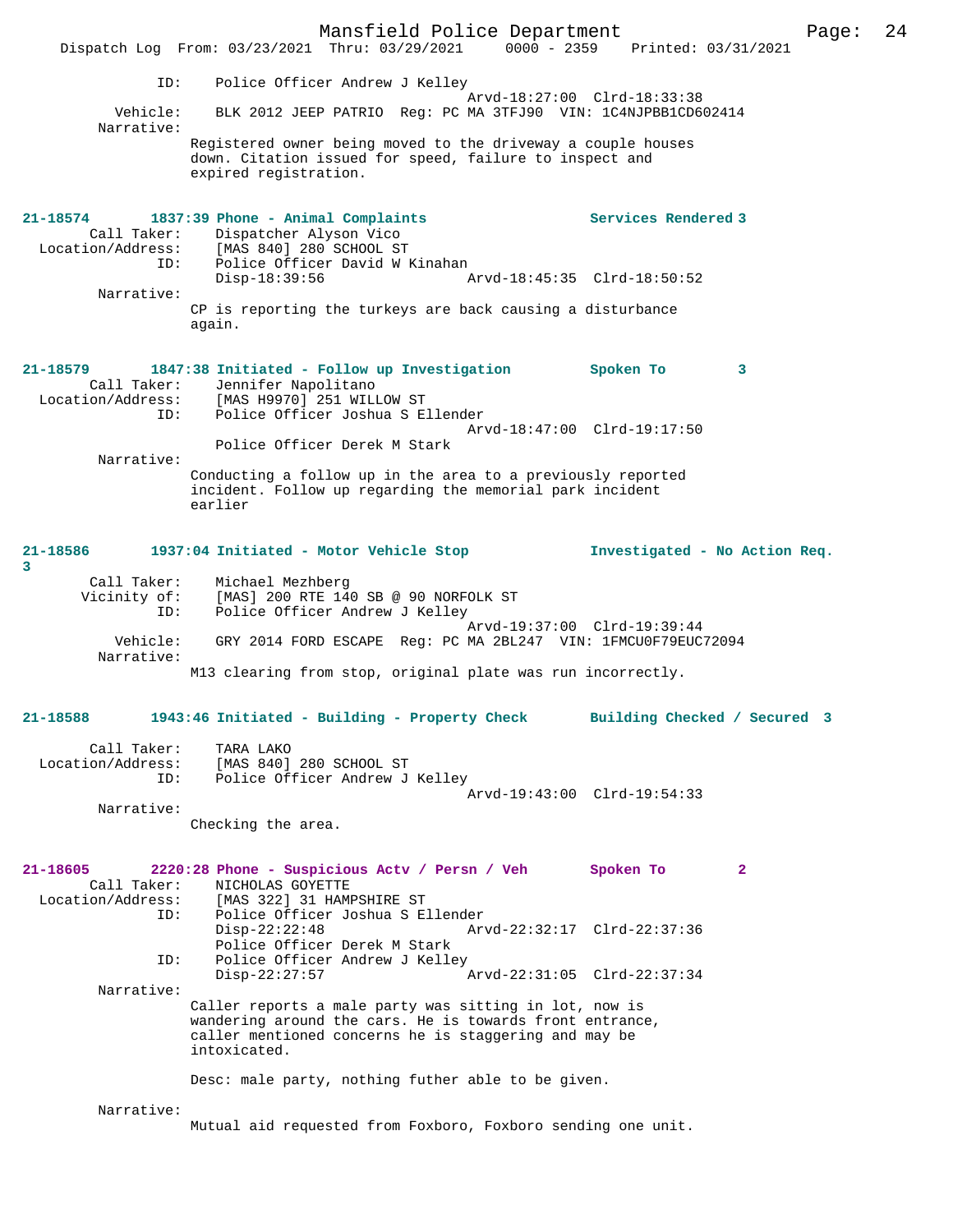Narrative:

Mutual aid cancelled.

Narrative:

M13 advises they spoke with the involved party who had a couple of drinks but was able to take care of himself. Involved party will be heading in for the night.

| 21-18607<br>$\overline{2}$              | 2225:36 Phone - Suspicious Actv / Persn / Veh                                                                                                          | Investigated - No Action Req. |  |
|-----------------------------------------|--------------------------------------------------------------------------------------------------------------------------------------------------------|-------------------------------|--|
| Call Taker:<br>Location/Address:<br>ID: | NICHOLAS GOYETTE<br>[MAS H3923] 116 THOMPSON ST<br>Police Officer David W Kinahan                                                                      |                               |  |
| ID:                                     | $Disp-22:30:25$<br>Police Officer Jay J Sparrow                                                                                                        | Arvd-22:33:30 Clrd-22:48:35   |  |
| Vehicle:<br>Narrative:                  | $Disp-22:31:33$<br>BLU 2003 TOYT CAMRY Req: PC MA 1KCD76 VIN: 4T1BE32K13U251788                                                                        | Arvd-22:33:43 Clrd-22:48:33   |  |
|                                         | Dark Toyota Camry in the area checking out other mvs. Parked<br>at end of street.                                                                      |                               |  |
|                                         | Drove to end of Thompson/Hope, now headed back to Wessel ave<br>parking close to other vehicles. Parallel parking and<br>turning around several times. |                               |  |
| Narrative:                              | Took a right onto Hope st                                                                                                                              |                               |  |
| Narrative:                              | M13 reports they have the vehicle on Court St. Son of RO was<br>practicing for a driving test tomorrow. Checks OK.                                     |                               |  |
| For Date: $03/26/2021$ - Friday         |                                                                                                                                                        |                               |  |
| 21-18668                                | 0235:37 Initiated - Building - Property Check Building Checked / Secured 3                                                                             |                               |  |
| Call Taker:<br>ID:                      | Michael Mezhberg<br>Location/Address: [MAS 992] 660 EAST ST<br>Police Officer Andrew J Kelley                                                          |                               |  |
| Narrative:                              | Checking the area.                                                                                                                                     | Arvd-02:35:00 Clrd-02:45:28   |  |
| 21-18672                                | 0302:54 Initiated - Building - Property Check                                                                                                          | Building Checked / Secured 3  |  |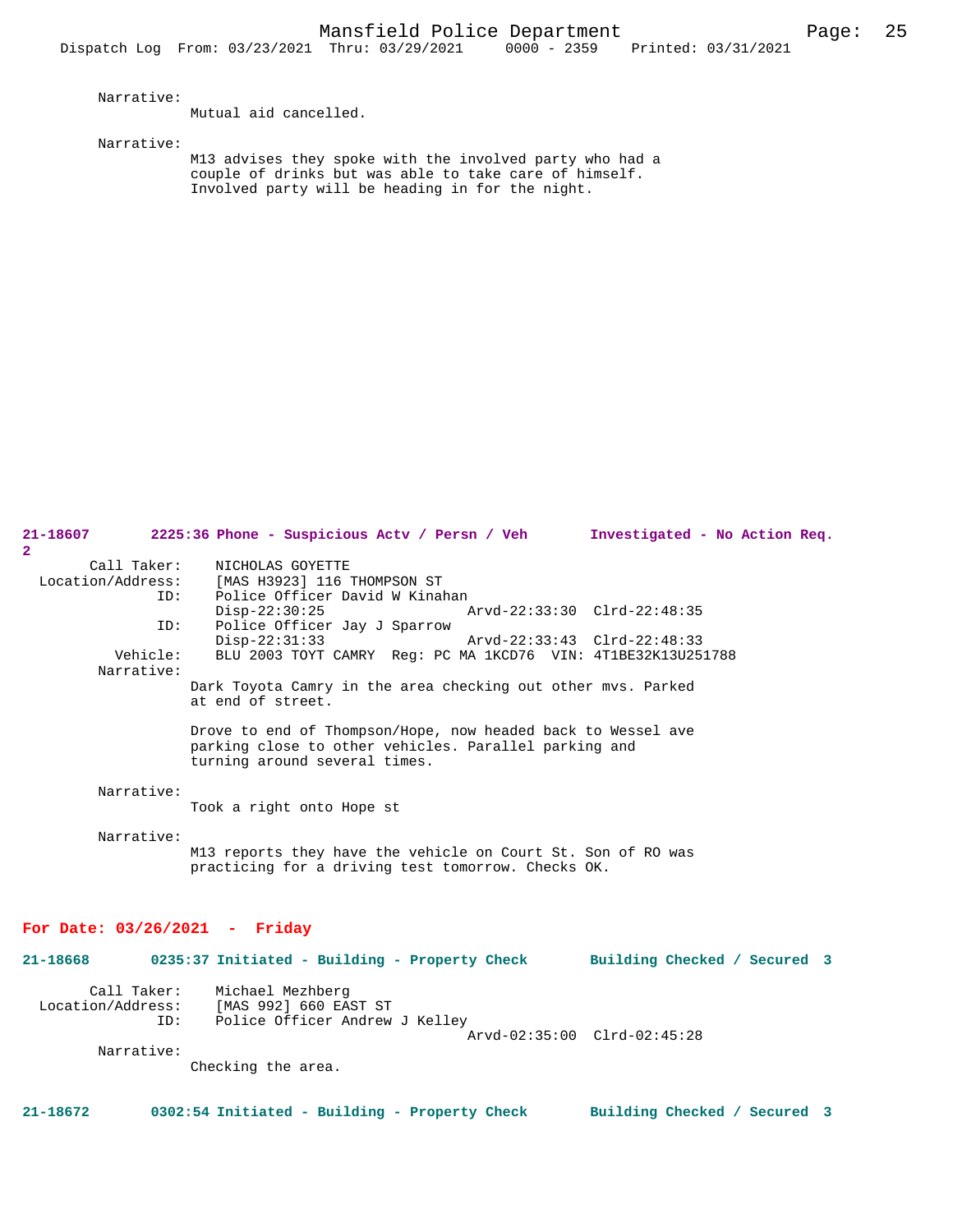Mansfield Police Department Page: 26 Dispatch Log From: 03/23/2021 Thru: 03/29/2021 0000 - 2359 Printed: 03/31/2021 Call Taker: Michael Mezhberg Location/Address: [MAS] 4 ERICK RD @ 15 BONNEY LN ID: Police Officer Andrew J Kelley Arvd-03:02:00 Clrd-03:04:27 Narrative: Checking the area. **21-18673 0323:58 Initiated - Building - Property Check Services Rendered 3**  Call Taker: Michael Mezhberg<br>Location/Address: [MAS 1015] 30 CHZ ess: [MAS 1015] 30 CHAUNCY ST<br>ID: Police Officer Nicole Pl Police Officer Nicole P Newport Arvd-03:23:00 Clrd-03:26:41 Narrative: Checking the area. **21-18675 0353:08 Initiated - Suspicious Actv / Persn / Veh Services Rendered 2**  Call Taker: Michael Mezhberg<br>Location/Address: [MAS 4] 31 HAMPSI Location/Address: [MAS 4] 31 HAMPSHIRE ST ID: Police Officer Meghan Birnie Arvd-03:53:00 Clrd-04:04:05 Vehicle: BLK 2006 GMC UT ENVOY Reg: PC MA 4VJ191 VIN: 1GKET16S466167869 Narrative: Checking on a motor vehicle. Narrative: Vehicle is unoccupied. M4 is shutting off the vehicle and securing it, will hand over keys to front desk. No one with the RO's name is staying at the hotel. **21-18677 0512:28 911 - 911 Hang-ups & Verifications Unfounded/Unverifed 2** Call Taker: Nicole Boyer Location/Address: [MAS 979] 50 SUFFOLK RD ID: Police Officer Meghan Birnie Disp-05:15:02 Arvd-05:18:34 Clrd-05:26:09 ID: Police Officer Andrew J Kelley<br>Disp-05:15:05 Disp-05:15:05 Arvd-05:20:42 Clrd-05:26:11 Narrative: Checking on a 911 hang up. Straight to voicemail on callback Narrative: M4 spoke with employer on site. No issues identified. **21-18678 0606:58 Initiated - Motor Vehicle Stop Citation / Warning Issued 3** Call Taker: JEFFREY KEEFE Vicinity of: [MAS 240A] 189 CHAUNCY ST<br>ID: Police Officer Andrew J Ke Police Officer Andrew J Kelley Arvd-06:06:00 Clrd-06:12:34 ID: Police Officer Meghan Birnie Disp-06:09:10 Arvd-06:09:13 Clrd-06:12:37<br>Vehicle: BLK 2006 MOUNTAINEER Req: RI VV177 VIN: 4M2EU48806UJ086 BLK 2006 MOUNTAINEER Reg: RI VV177 VIN: 4M2EU48806UJ08688 Narrative: Citation issued for red light violation. **21-18698 0811 Initiated - Parking Violations Services Rendered 3**  Call Taker: Animal Control Steven Simonds Location/Address: [MAS] 242 NORTH MAIN ST @ 16 OLD COLONY WAY ID: Animal Control Steven Simonds Arvd-08:12:45 Clrd-09:08:41 Narrative: checking area for parking violations Narrative: no violations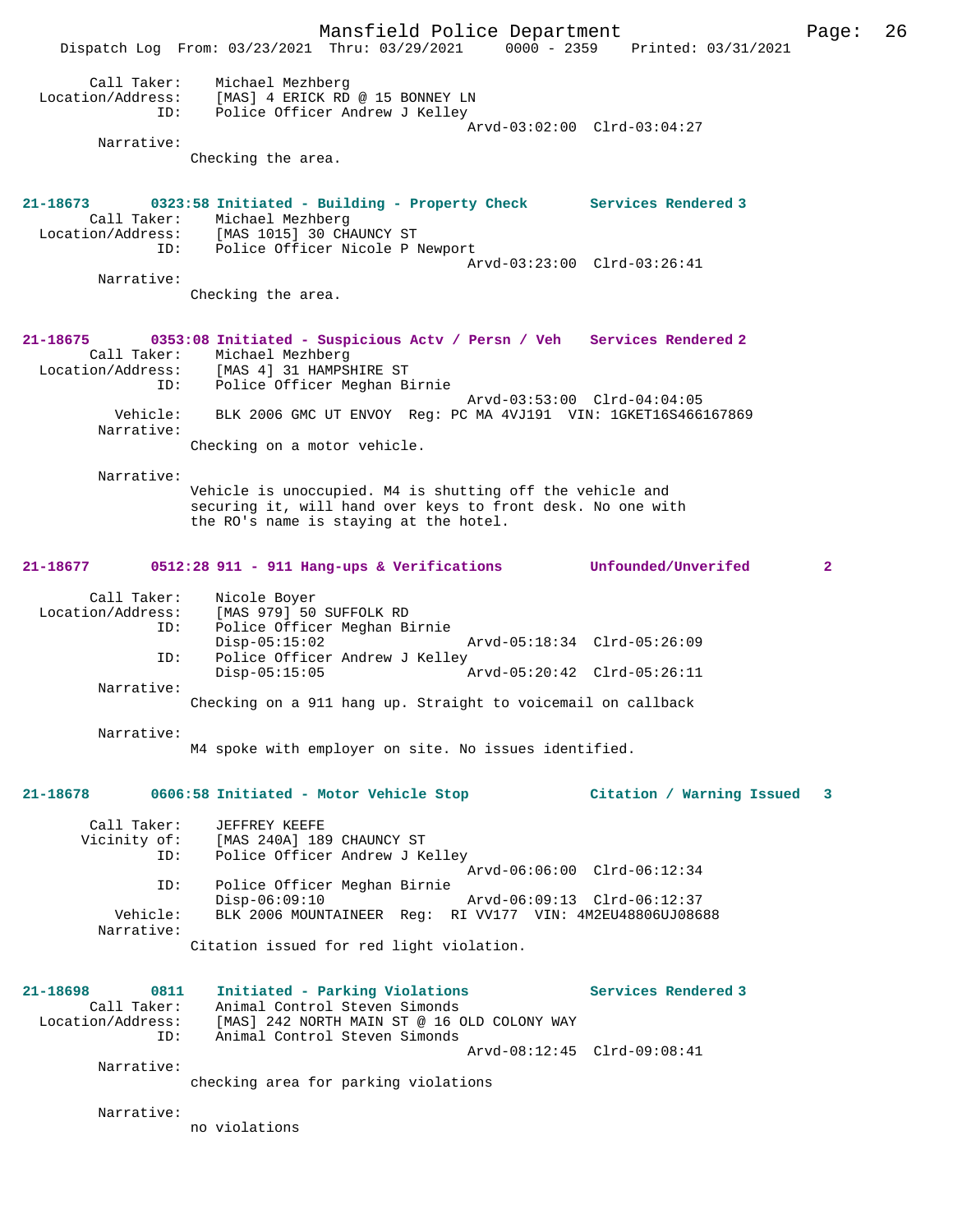| 21-18704          |     | 0859:57 Phone - Disturbance / Gathering | Incident Report 1           |  |
|-------------------|-----|-----------------------------------------|-----------------------------|--|
|                   |     | Call Taker: NICHOLAS GOYETTE            |                             |  |
| Location/Address: |     | [MAS H2141]                             |                             |  |
|                   | ID: | Police Officer Patrick J Pennie         |                             |  |
|                   |     | $Disp-09:00:11$                         | Arvd-09:06:38 Clrd-09:38:46 |  |
|                   | ID: | Police Officer Matthew A Souza          |                             |  |
|                   |     | $Disp-09:00:14$                         | Arvd-09:06:37 Clrd-10:48:09 |  |
|                   | ID: | Police Officer David J Pepicelli        |                             |  |
|                   |     | $Disp-09:00:17$                         | Arvd-09:06:37 Clrd-09:38:48 |  |
|                   |     |                                         |                             |  |

Refer To Incident: 21MAS-297-OF

| 21-18707          | 0908        | Initiated - Speed Trailer/Signs Deployed |                             | Services Rendered 3 |
|-------------------|-------------|------------------------------------------|-----------------------------|---------------------|
|                   | Call Taker: | Animal Control Steven Simonds            |                             |                     |
| Location/Address: |             | [MAS] NORTH MAIN ST                      |                             |                     |
|                   | ID:         | Animal Control Steven Simonds            |                             |                     |
|                   |             |                                          | Arvd-09:09:13 Clrd-09:11:50 |                     |
|                   | Narrative:  |                                          |                             |                     |
|                   |             | changing batteries on speed sign         |                             |                     |

| 21-18712          | 0943        | Initiated - Parking Violations      | Services Rendered 3 |
|-------------------|-------------|-------------------------------------|---------------------|
|                   | Call Taker: | Animal Control Steven Simonds       |                     |
| Location/Address: |             | [MAS] 43 NORTH MAIN ST @ 13 PARK ST |                     |
|                   | TD:         | Animal Control Steven Simonds       |                     |
|                   |             | Arvd-09:47:31 Clrd-11:11:04         |                     |
|                   | Narrative:  |                                     |                     |

checking area for parking violations

Narrative:

tagged MA 3XC246 on main for restrictive parking

# **21-18735 1215:47 Initiated - Building - Property Check Building Checked / Secured 3**

 Call Taker: NICHOLAS GOYETTE Location/Address: [MAS 840] 280 SCHOOL ST<br>ID: Police Officer Gregg S B Police Officer Gregg S Kennedy Arvd-12:15:00 Clrd-12:24:45 Narrative:

Checking the area.

```
21-18743 1244 Initiated - Parking Violations Removed Hazard 3 
 Call Taker: Animal Control Steven Simonds
 Location/Address: [MAS] 242 NORTH MAIN ST @ 16 OLD COLONY WAY
 ID: Animal Control Steven Simonds
                                             Arvd-12:46:05 Clrd-13:46:58
        Narrative: 
                checking area for parking violations
```
Narrative:

tagged MA 9WV771 on west cottage for overtime parking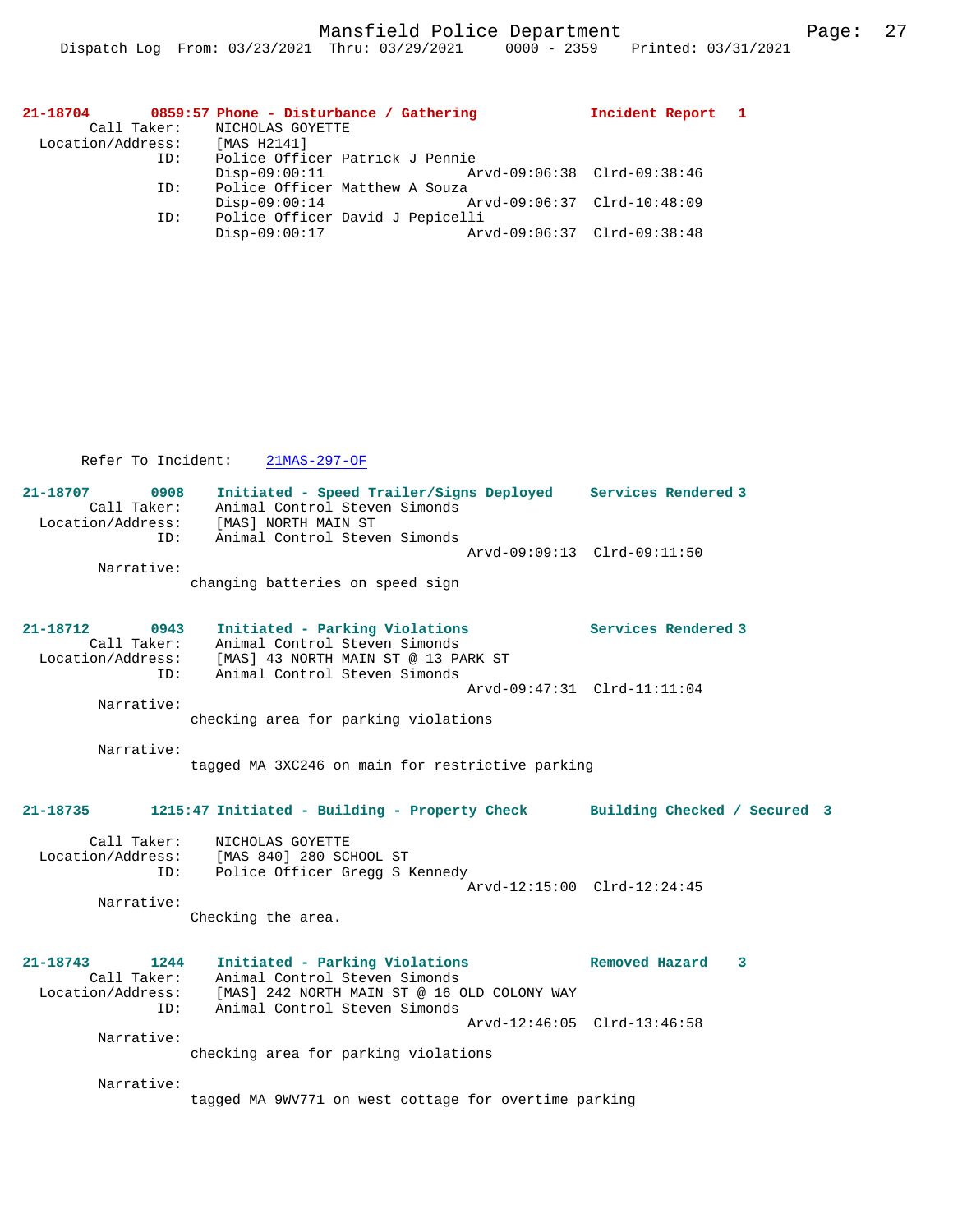Dispatch Log From: 03/23/2021 Thru: 03/29/2021 0000 - 2359 Printed: 03/31/2021

**21-18746 1301:41 Phone - Assist Other Agency Referred to Other Agency 3** Call Taker: NICHOLAS GOYETTE<br>.on/Address: [MAS] Location/Address:<br>ID: Police Officer David J Pepicelli Disp-13:02:04 Arvd-13:04:37 Clrd-13:08:26<br>TD: Police Officer Gregg S Kennedy Police Officer Gregg S Kennedy<br>Disp-13:02:07 Disp-13:02:07 Clrd-13:07:47 **21-18752 1319:40 Initiated - Follow up Investigation Incident Report 3**  Call Taker: NICHOLAS GOYETTE<br>Location/Address: [MAS 435] 15 BON [MAS 435] 15 BONNEY LN Apt. #34 ID: Detective Anthony R Lattanzio Arvd-13:19:00 Clrd-14:20:00 ID: Detective Christopher P Walsh Disp-13:20:02 Arvd-13:20:07 Clrd-14:19:59 Narrative: Conducting a follow up in the area to a previously reported incident. Narrative: See OF report for further. Refer To Incident: 21MAS-298-OF **21-18767 1500:22 Phone - Assist Fire Department Referred to Other Agency 2** Call Taker: NICHOLAS GOYETTE<br>Location/Address: [MAS H2293] 86 PI Location/Address: [MAS H2293] 86 PRATT ST Apt. #3 ID: Police Officer Patrick J Pennie Disp-15:01:03 Clrd-15:11:28 Narrative: Assisting the FD with a fire related incident. Nature: fire alarm sounding, no smoke or fire **21-18770 1511:47 Initiated - Building - Property Check Building Checked / Secured 3** Call Taker: NICHOLAS GOYETTE Location/Address: [MAS 1002] 250 EAST ST Police Officer Patrick J Pennie Arvd-15:11:00 Clrd-15:46:38 Narrative: Checking the area. **21-18778 1558:47 Phone - Erratic Oper MV / Road Rage Gone on Arrival 3**  Call Taker: William Mouyos<br>Location/Address: [MAS H4781] 8 I ess: [MAS H4781] 8 PINE NEEDLE LN<br>ID: Police Officer William C True ID: Police Officer William C Trudell Disp-15:59:53 Arvd-16:06:46 Clrd-16:09:41 Narrative: caller reports gray pickup possibly chevy with louder exhaust speeding in neighborhood Narrative: speeding up and down neighborhood several times, has loud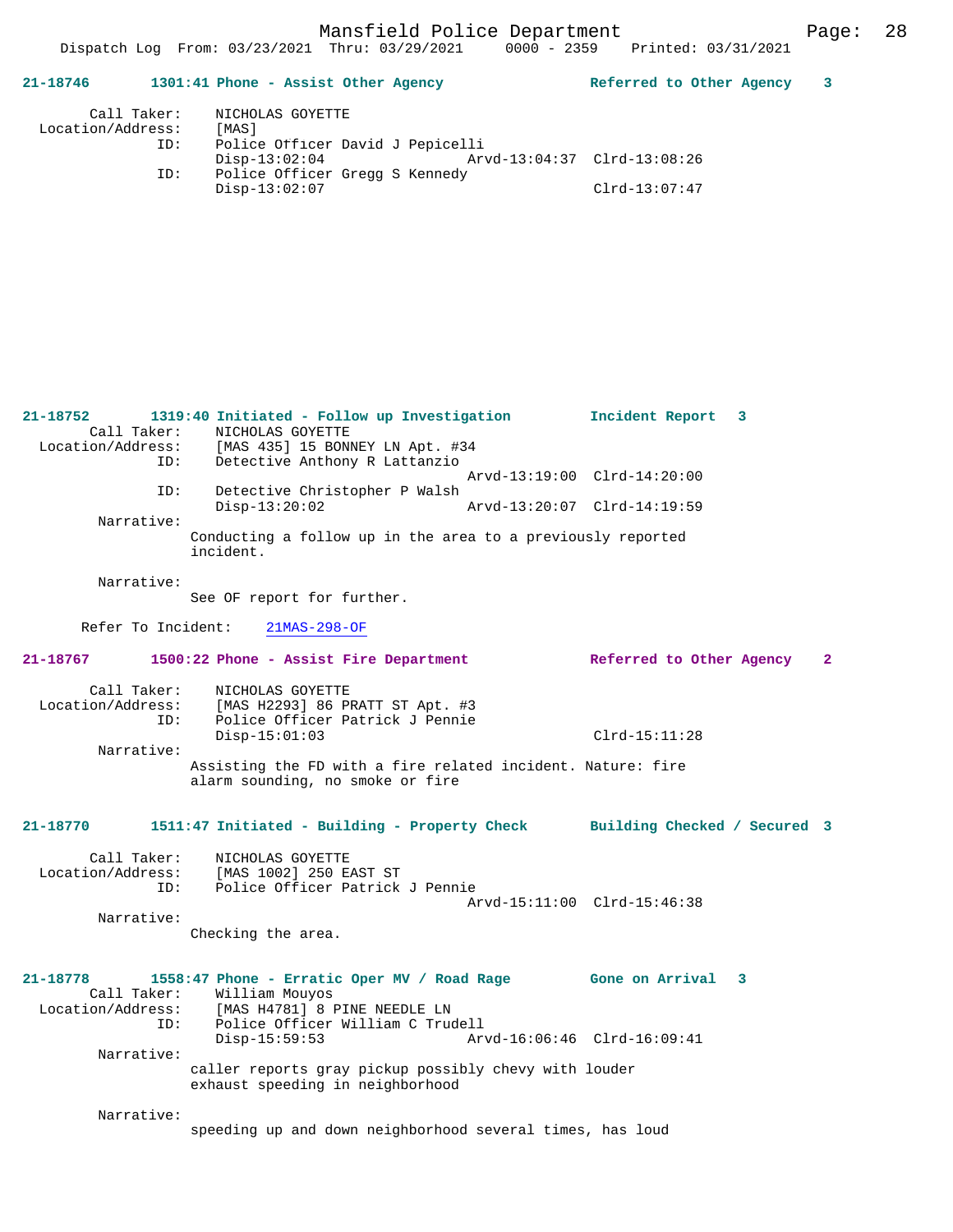|                          | Mansfield Police Department<br>$0000 - 2359$<br>Dispatch Log From: 03/23/2021 Thru: 03/29/2021                                                      | Printed: 03/31/2021            | 29<br>Page:  |
|--------------------------|-----------------------------------------------------------------------------------------------------------------------------------------------------|--------------------------------|--------------|
|                          | exhaust.                                                                                                                                            |                                |              |
| Narrative:               |                                                                                                                                                     |                                |              |
|                          | last seen pine needle and right onto franklin                                                                                                       |                                |              |
| Narrative:               |                                                                                                                                                     |                                |              |
|                          | Nothing showing in area                                                                                                                             |                                |              |
| Narrative:               |                                                                                                                                                     |                                |              |
|                          | M10 spoke to RP, advised them further that he will keep an<br>eye out for it.                                                                       |                                |              |
| 21-18791                 | 1706:51 Phone - Noise Complaint                                                                                                                     | Spoken To<br>$\mathbf{2}$      |              |
| Call Taker:              | Dispatcher Jacques Ryan                                                                                                                             |                                |              |
|                          | Location/Address: [MAS 979] 50 SUFFOLK RD                                                                                                           |                                |              |
| ID:                      | Police Officer David J Pepicelli<br>$Disp-17:11:40$                                                                                                 | Arvd-17:25:48 Clrd-17:42:11    |              |
|                          | Police Officer Derek M Stark                                                                                                                        |                                |              |
| Narrative:               |                                                                                                                                                     |                                |              |
|                          | At this business they are running machinery all night and<br>RP's husband went to talk to them about it and rp stated                               |                                |              |
|                          | they wouldnt disclose what the noise was coming from                                                                                                |                                |              |
|                          |                                                                                                                                                     |                                |              |
| Narrative:               | M11 reports clear, spoke to management who is working to                                                                                            |                                |              |
|                          | rectify the issue                                                                                                                                   |                                |              |
|                          |                                                                                                                                                     |                                |              |
| 21-18793                 | 1709:18 Phone - Suspicious Actv / Persn / Veh Unfounded/Unverifed                                                                                   |                                | $\mathbf{2}$ |
| Call Taker:              | NICHOLAS GOYETTE                                                                                                                                    |                                |              |
| Location/Address:        | [MAS 1024] 393 NORTH MAIN ST                                                                                                                        |                                |              |
| ID:                      | Police Officer William C Trudell<br>$Disp-17:12:17$                                                                                                 | Arvd-17:17:15 Clrd-17:23:32    |              |
| ID:                      | Police Officer Andrew J Kelley                                                                                                                      |                                |              |
|                          | $Disp-17:12:51$                                                                                                                                     | Arvd-17:17:59 Clrd-17:23:31    |              |
| Narrative:               |                                                                                                                                                     |                                |              |
|                          | Person showed a badge claiming to be an undercover police<br>officer, left in Oylen Electrical Truck with another party.<br>Turned left onto pratt. |                                |              |
|                          | Caution: caller states they were very hostile.                                                                                                      |                                |              |
| Narrative:               |                                                                                                                                                     |                                |              |
|                          | M13 reports appears to be an oversight involving a constable<br>serving paperwork.                                                                  |                                |              |
|                          |                                                                                                                                                     |                                |              |
| 21-18801<br>$\mathbf{2}$ | 1748:03 911 - 911 Hang-ups & Verifications                                                                                                          | Confirmed misdial/Accdntl Call |              |
| Call Taker:              | Dispatcher Jacques Ryan                                                                                                                             |                                |              |
| Location/Address:        | [MAS 1026] 300 NORTH MAIN ST                                                                                                                        |                                |              |
| ID:                      | Police Officer Andrew J Kelley                                                                                                                      |                                |              |
| Narrative:               | $Disp-17:53:19$                                                                                                                                     | Arvd-17:57:15 Clrd-18:02:54    |              |
|                          | Checking on a 911 hang up, confirmed accidental                                                                                                     |                                |              |
|                          |                                                                                                                                                     |                                |              |
| Narrative:               |                                                                                                                                                     |                                |              |
|                          | female party will be at the curve on thomas st                                                                                                      |                                |              |
|                          |                                                                                                                                                     |                                |              |
| 21-18806<br>Call Taker:  | 1810:53 Phone - Erratic Oper MV / Road Rage                                                                                                         | 3<br>Summons                   |              |
| Location/Address:        | NICHOLAS GOYETTE<br>[MAS] 314 COPELAND DR @ 298 CENTRAL ST                                                                                          |                                |              |
| ID:                      | Police Officer Andrew J Kelley                                                                                                                      |                                |              |
|                          | $Disp-18:11:22$                                                                                                                                     | Arvd-18:15:31 Clrd-19:25:07    |              |
| ID:                      | Police Officer David J Pepicelli<br>$Disp-18:11:25$                                                                                                 | Arvd-18:15:32 Clrd-19:20:29    |              |
|                          | Police Officer Derek M Stark                                                                                                                        |                                |              |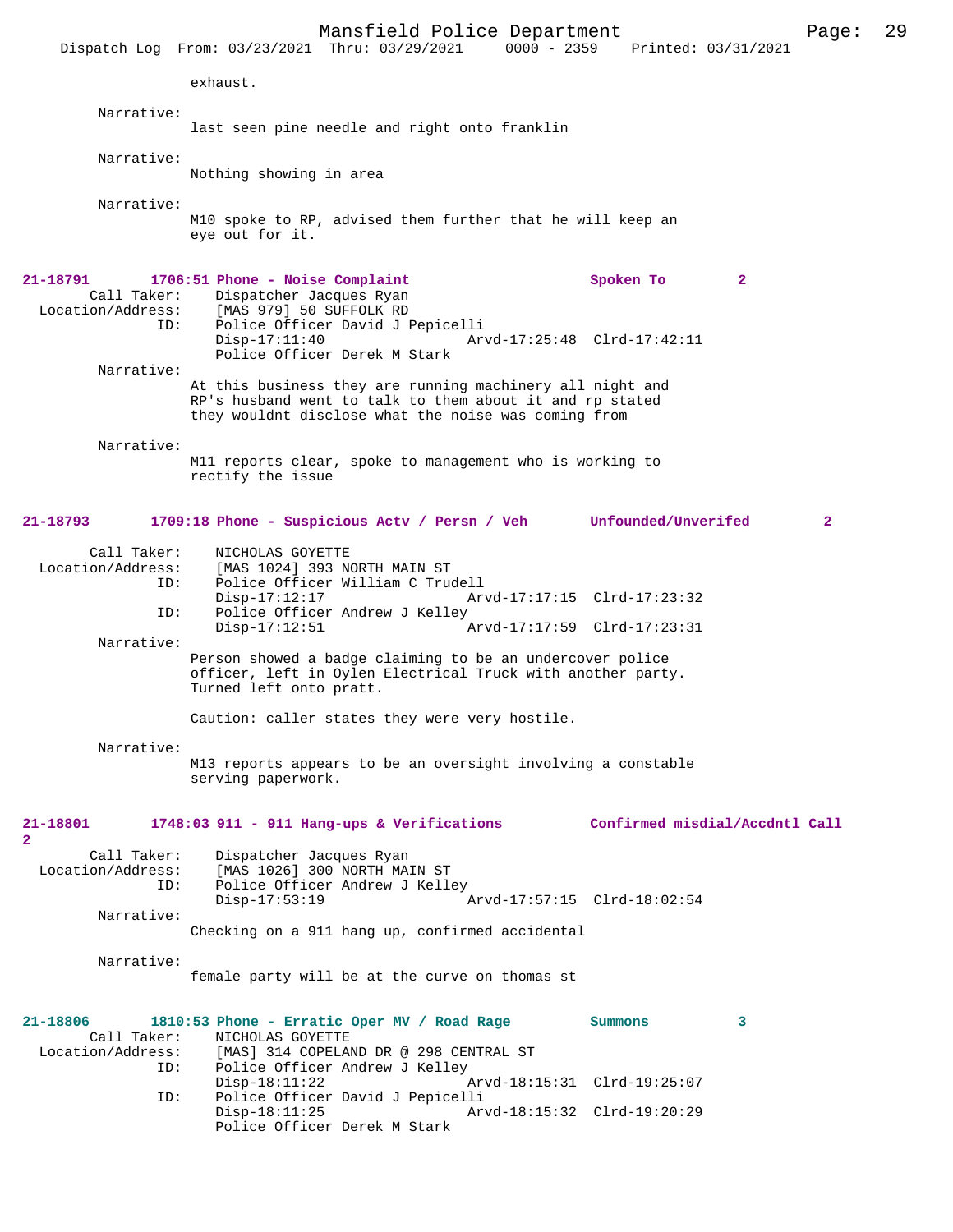Mansfield Police Department Page: 30 Dispatch Log From: 03/23/2021 Thru: 03/29/2021 0000 - 2359 ID: Sergeant Jeffrey G Bombard Disp-18:16:03 Arvd-18:16:05 Clrd-19:25:07<br>Police Officer William C Trudell Police Officer William C Trudell<br>Disp-18:16:15 Arv Disp-18:16:15 Arvd-18:16:16 Clrd-18:45:01<br>TD: Police Officer Michael T Fitzgerald Police Officer Michael T Fitzgerald Disp-18:31:41 Arvd-18:32:48 Clrd-19:25:07 Vehicle: BLK 2016 GMC UT ACADIA Reg: PC MA 1JFN88 VIN: 1GKKVRKD5GJ215509 Narrative: Units responding for an erratic operator coming towards Mansfield from Foxboro on Central to Copeland, allegedly flashed a firearm. Drove through multiple red lights, crossed marked lanes and threw something out a window after Sunoco/Honey Dew M1 reports operator detained Narrative: M13 contacted Ofc. Fitzgerald who will be responding. Narrative: M1 reports blocking School @ Bliss and other side of West for the K9 search. Narrative: M1 requesting second K9 from METRO, page out placed by Wellesley Narrative: 2nd K9 request cancelled. Refer To Summons: 21MAS-109-AR Summons: PITASI, CHRISTOPHER JOHN Address: 19 STANDISH RD BELLINGHAM, MA<br>Aqe: 51  $A\alpha e$ : Charges: NEGLIGENT OPERATION OF MOTOR VEHICLE<br>r To Incident: 21MAS-299-OF Refer To Incident: **21-18809 1814:31 Phone - Assist Fire Department Referred to Other Agency 2** Call Taker: <br> NICHOLAS GOYETTE<br>
Location/Address: [MAS MAS11] 174 1 [MAS MAS11] 174 NORTH MAIN ST Narrative: Assisting the FD with a fire related incident. Nature: fire alarm sounding. Narrative: Deferred per M1 1814 **21-18810 1836:21 Initiated - Building - Property Check Building Checked / Secured 3** Call Taker: APRIL LEHANE<br>Location/Address: [MAS 820C] 3 [MAS 820C] 31 PLYMOUTH ST ID: Sergeant Brian P Thibault Arvd-18:36:00 Clrd-18:37:35 Narrative: **21-18813 1859:06 Phone - Suspicious Actv / Persn / Veh Building Checked / Secured 2** Call Taker: William Casey Location/Address: [MAS] 150 RUMFORD AVE Police Officer William C Trudell<br>Disp-19:00:36 Ar Disp-19:00:36 Arvd-19:03:16 Clrd-19:04:54

Narrative:

CP reports a male party sitting by the dumpsters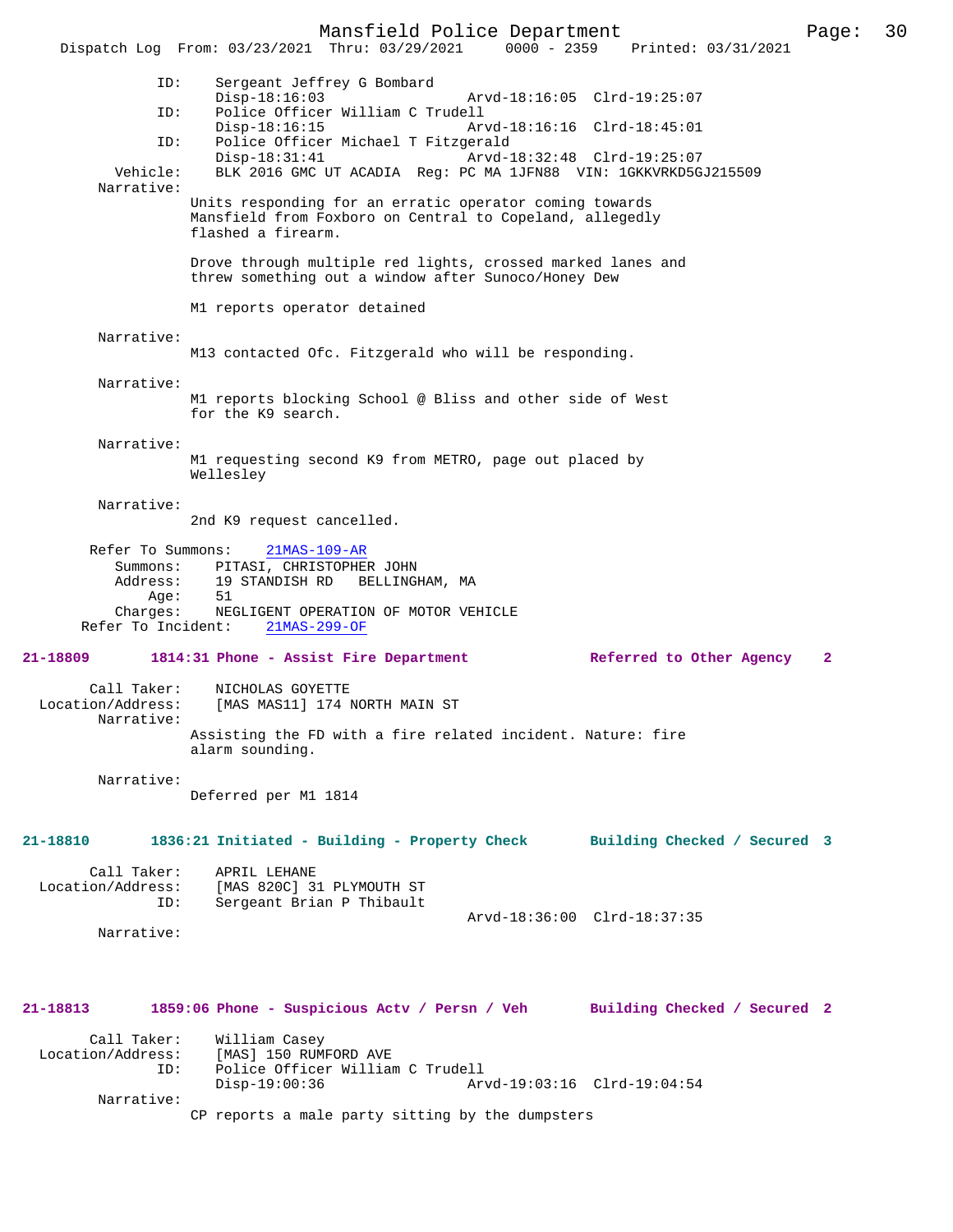Mansfield Police Department Page: 31 Dispatch Log From: 03/23/2021 Thru: 03/29/2021 Narrative: Male party in his early 20's. closer to 6ft tall and lanky Narrative: Male teen sitting on the bench watching TikTok. **21-18814 1911:30 Phone - 911 Hang-ups & Verifications Confirmed misdial/Accdntl Call** Call Taker: William Casey<br>Location/Address: [MAS H90] 464 ess: [MAS H90] 464 FRANKLIN ST<br>ID: Police Officer William C Police Officer William C Trudell Disp-19:14:36 Arvd-19:19:31 Clrd-19:20:54<br>ID: Patrolman VINCENT E GOLEMME Patrolman VINCENT E GOLEMME<br>Disp-19:15:10 Disp-19:15:10 Arvd-19:18:25 Clrd-19:19:43 ID: Police Officer David J Pepicelli Disp-19:20:38 Arvd-19:20:43 Clrd-19:20:54 Police Officer Derek M Stark Narrative: Checking on a 911 hang up, attempted 2 call backs no answer. Heard female caller in the back say can you let go of my stuff Narrative: Foxboro-51 Notified and sending a unit over. Narrative: All was calm on arrival, no issues reported. Unit clear. **21-18815 1914:47 Phone - Assist Other Agency Confirmed misdial/Accdntl Call** Call Taker: William Casey<br>Location/Address: [MAS H90] 464 ess: [MAS H90] 464 FRANKLIN ST<br>ID: Patrolman VINCENT E GOLEME Patrolman VINCENT E GOLEMME<br>Disp-19:15:48 Arvd-19:18:50 Clrd-19:20:58 Narrative: assisting Mansfield with a 911 hang up Narrative: confirmed accidental. **21-18818 2001:08 Phone - 911 Hang-ups & Verifications Confirmed misdial/Accdntl Call** Call Taker: William Casey<br>Location/Address: [MAS H6536] 1 ess: [MAS H6536] 138 WILLOW ST<br>ID: Police Officer David J Per Police Officer David J Pepicelli<br>Disp-20:03:21 Ar Disp-20:03:21 Arvd-20:10:50 Clrd-20:13:29 Police Officer Derek M Stark Narrative: Checking on a 911 hang up **21-18819 2034:30 Initiated - Building - Property Check Building Checked / Secured 3** Call Taker: Stephen Martell<br>Location/Address: [MAS 820C] 31 P ess: [MAS 820C] 31 PLYMOUTH ST<br>ID: Sergeant Brian P Thibault Sergeant Brian P Thibault Arvd-20:34:00 Clrd-20:46:28 Narrative: Checking the area. **21-18829 2118:43 Initiated - Building - Property Check Building Checked / Secured 3**

**2** 

**3** 

**2** 

Call Taker: William Casey<br>Location/Address: [MAS 1002] 25 [MAS 1002] 250 EAST ST ID: Police Officer William C Trudell Arvd-21:18:00 Clrd-21:24:39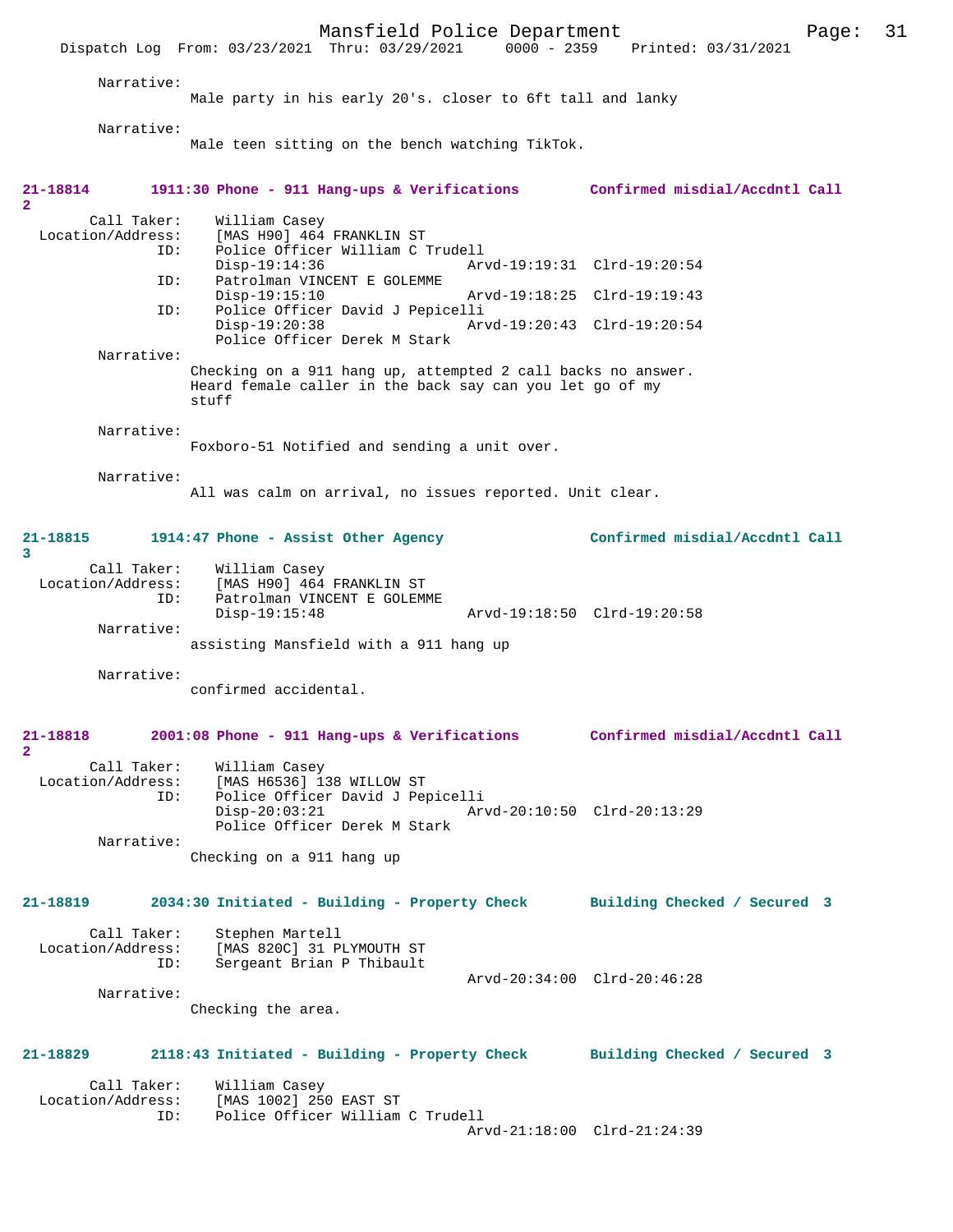Narrative:

Checking the school zones

| 21-18841<br>Call Taker:                 | 2220:13 Phone - Assist Other Agency<br>Stephen Martell<br>Call Taker: Stephen Martell<br>Location/Address: [MAS] RICHARDSON AVE<br>Police Officer David J Pepicelli<br>ID: | Services Rendered 3          |  |
|-----------------------------------------|----------------------------------------------------------------------------------------------------------------------------------------------------------------------------|------------------------------|--|
|                                         | $Disp-22:22:46$<br>Police Officer Derek M Stark                                                                                                                            | Arvd-22:32:06 Clrd-22:39:24  |  |
| Narrative:                              | Checking the area for a 14 YOF the left her home. Described<br>as blue har, grey hoodie with black sweatpants and possibly<br>no shoes.                                    |                              |  |
| Narrative:                              | Norton also requested a check of the area of the train<br>station.                                                                                                         |                              |  |
| Narrative:                              | Female party was located in Norton.                                                                                                                                        |                              |  |
| 21-18843                                | 2237:35 Initiated - Building - Property Check Building Checked / Secured 3                                                                                                 |                              |  |
| Call Taker:<br>Location/Address:<br>ID: | Stephen Martell<br>[MAS 820C] 31 PLYMOUTH ST<br>Sergeant Brian P Thibault                                                                                                  | Arvd-22:37:00 Clrd-22:41:00  |  |
| Narrative:                              | Checking the area.                                                                                                                                                         |                              |  |
| For Date: $03/27/2021$ - Saturday       |                                                                                                                                                                            |                              |  |
| 21-18862                                | 0108:15 Initiated - Building - Property Check Building Checked / Secured 3                                                                                                 |                              |  |
| Call Taker:<br>ID:                      | Stephen Martell<br>Location/Address: [MAS 820C] 31 PLYMOUTH ST<br>Sergeant Lawrence G Crosman                                                                              | Arvd-01:08:00 Clrd-01:34:25  |  |
| Narrative:                              |                                                                                                                                                                            |                              |  |
|                                         | Checking the area.                                                                                                                                                         |                              |  |
|                                         | 21-18866 0137:50 Initiated - Building - Property Check Building Checked / Secured 3                                                                                        |                              |  |
| Call Taker:<br>ID:                      | Stephen Martell<br>Location/Address: [MAS 907E] 390 WEST ST<br>Sergeant John R Armstrong                                                                                   |                              |  |
|                                         |                                                                                                                                                                            | Arvd-01:37:00 Clrd-01:40:48  |  |
| 21-18876                                | 0207:13 Initiated - Building - Property Check                                                                                                                              | Building Checked / Secured 3 |  |
| Call Taker:                             | Stephen Martell<br>Location/Address: [MAS 1015] 30 CHAUNCY ST<br>ID: Police Officer Nicole P Newport                                                                       |                              |  |
|                                         |                                                                                                                                                                            | Arvd-02:07:00 Clrd-02:14:09  |  |
| Narrative:                              | Checking the area.                                                                                                                                                         |                              |  |
| 21-18879                                | 0209:45 Initiated - Building - Property Check                                                                                                                              | Building Checked / Secured 3 |  |
| Call Taker:<br>Location/Address:<br>ID: | Stephen Martell<br>[MAS 1002] 250 EAST ST<br>Police Officer Patrick J Pennie                                                                                               |                              |  |
| Narrative:                              |                                                                                                                                                                            | Arvd-02:09:00 Clrd-02:29:12  |  |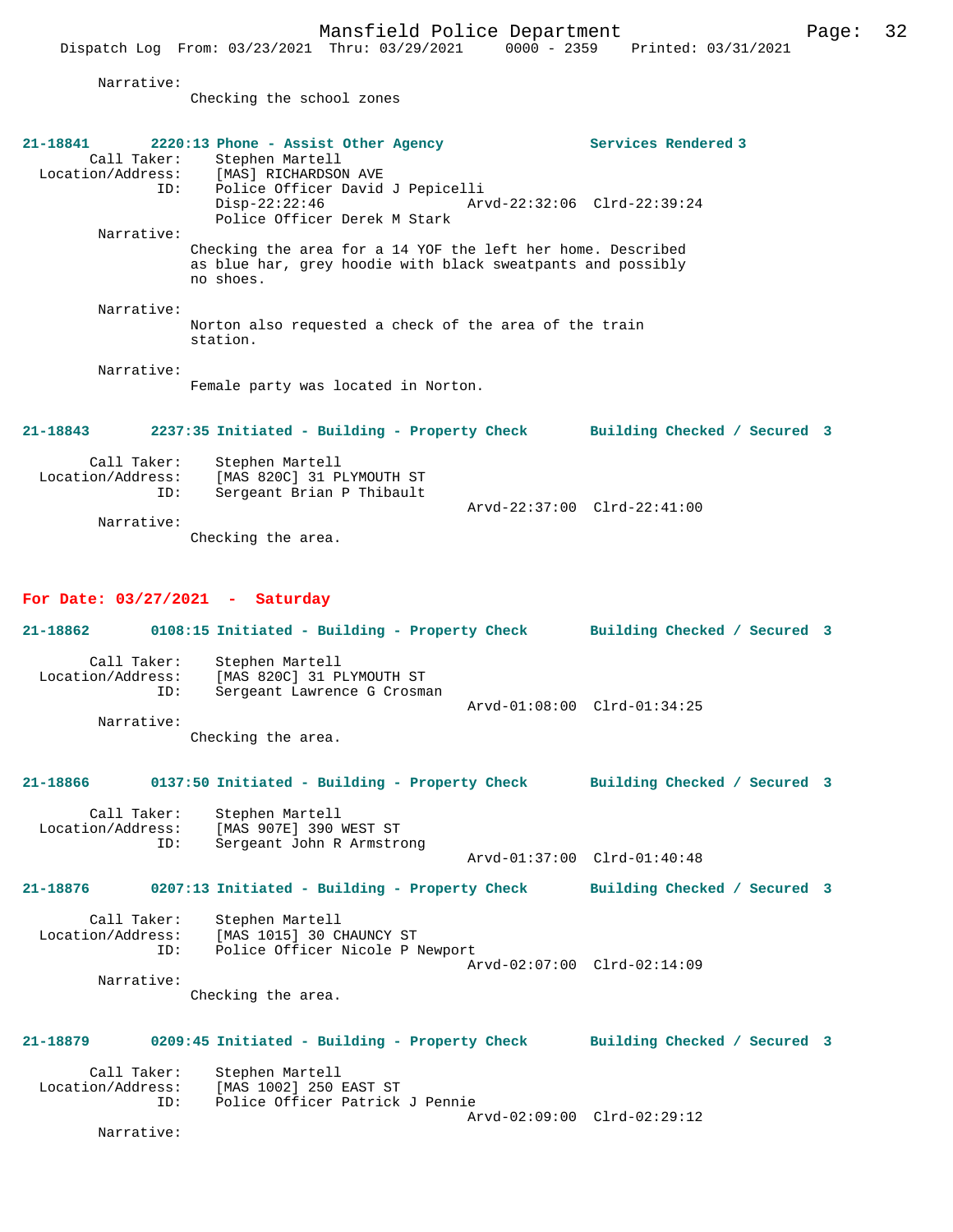Mansfield Police Department Page: 33 Dispatch Log From: 03/23/2021 Thru: 03/29/2021 0000 - 2359 Printed: 03/31/2021 Checking the area. **21-18880 0212:15 Initiated - Building - Property Check Building Checked / Secured 3** Call Taker: Stephen Martell Location/Address: [MAS 2] 60 FORBES BLVD<br>TD: Police Officer Christop Police Officer Christopher D Sorge Arvd-02:12:00 Clrd-02:18:25 Narrative: Checking the area. **21-18883 0218:38 Initiated - Building - Property Check Building Checked / Secured 3** Call Taker: Stephen Martell Location/Address: [MAS 322] 31 HAMPSHIRE ST ID: Police Officer Christopher D Sorge Arvd-02:18:00 Clrd-02:26:03 Narrative: Checking the area. **21-18886 0230:23 Initiated - Building - Property Check Building Checked / Secured 3** Call Taker: Stephen Martell<br>Location/Address: [MAS 992] 660 E ess: [MAS 992] 660 EAST ST<br>ID: Police Officer Patrick Police Officer Patrick J Pennie Arvd-02:30:00 Clrd-02:37:53 Narrative: Checking the area. **21-18888 0247:59 Initiated - Building - Property Check Building Checked / Secured 3** Call Taker: Stephen Martell Location/Address: [MAS 834] 261 CHAUNCY ST ID: Police Officer Christopher D Sorge Arvd-02:47:00 Clrd-02:54:43 Narrative: Checking the area. **21-18889 0300:45 Initiated - Building - Property Check Building Checked / Secured 3** Call Taker: Stephen Martell Location/Address: [MAS 1014] COPELAND DR ID: Police Officer Nicole P Newport Arvd-03:00:00 Clrd-03:03:11 Narrative: Checking the area. **21-18890 0301:44 Initiated - Building - Property Check Building Checked / Secured 3** Call Taker: Stephen Martell Location/Address: [MAS 2] 60 FORBES BLVD Police Officer Patrick J Pennie Arvd-03:01:00 Clrd-03:17:06 Narrative: Checking the area hotels. **21-18891 0303:22 Initiated - Building - Property Check Building Checked / Secured 3** Call Taker: Stephen Martell Location/Address: [MAS] NORTH MAIN ST Police Officer Nicole P Newport Arvd-03:03:00 Clrd-03:13:36 Narrative: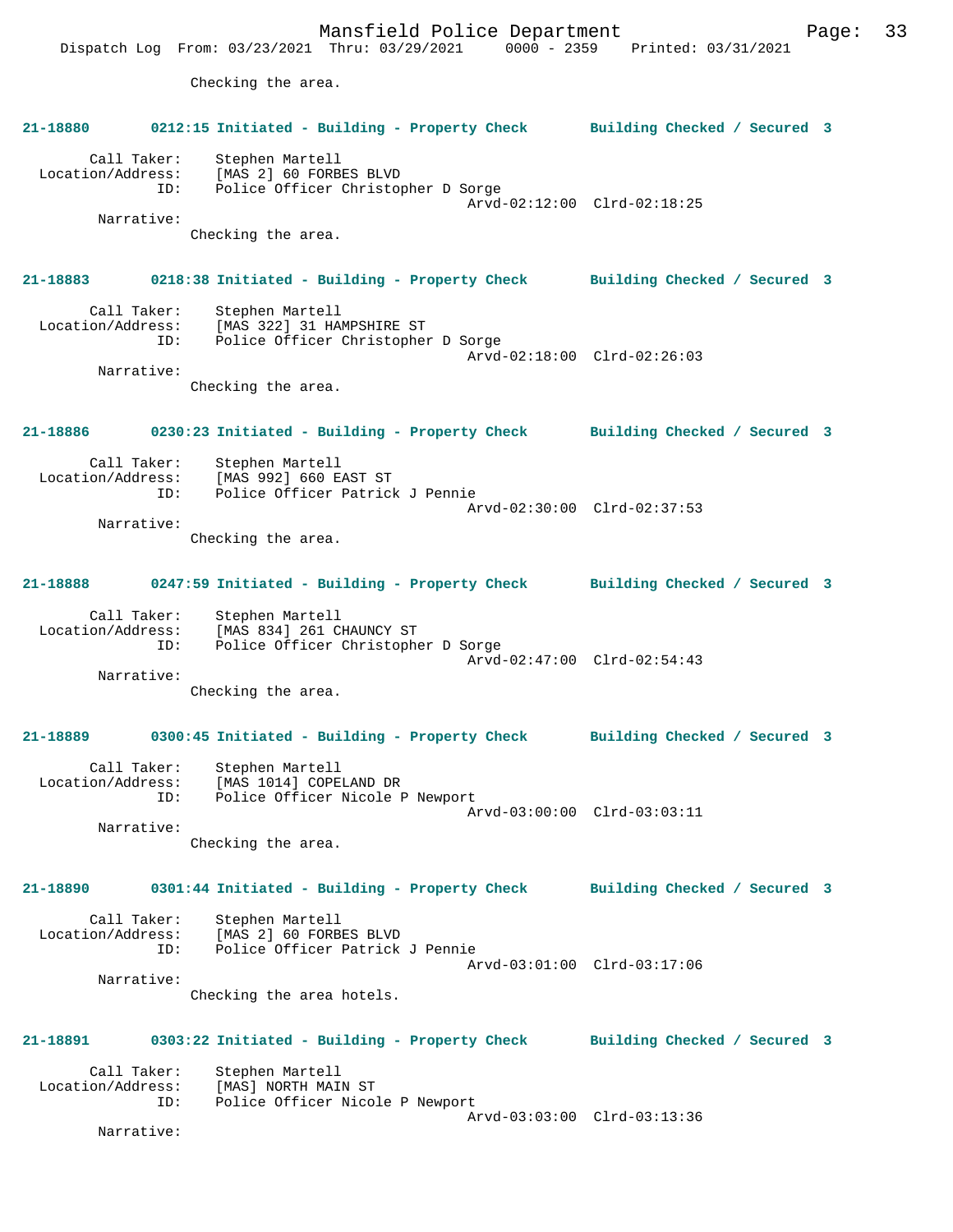Mansfield Police Department Page: 34 Dispatch Log From: 03/23/2021 Thru: 03/29/2021 Checking the area. **21-18896 0314:10 Initiated - Building - Property Check Building Checked / Secured 3** Call Taker: Stephen Martell<br>Location/Address: [MAS 820C] 31 PI ess: [MAS 820C] 31 PLYMOUTH ST<br>ID: Sergeant Lawrence G Crosma Sergeant Lawrence G Crosman Arvd-03:14:00 Clrd-04:38:54 **21-18898 0317:25 Initiated - Building - Property Check Building Checked / Secured 3** Call Taker: Stephen Martell<br>Location/Address: [MAS] 905 SOUTH ess: [MAS] 905 SOUTH MAIN ST<br>ID: Police Officer Nicole P Police Officer Nicole P Newport Arvd-03:17:00 Clrd-03:21:20 Narrative: Checking the area. **21-18907 0611:10 Initiated - Building - Property Check Building Checked / Secured 3** Call Taker: Stephen Martell<br>Location/Address: [MAS 820C] 31 P [MAS 820C] 31 PLYMOUTH ST ID: Sergeant Lawrence G Crosman Arvd-06:11:00 Clrd-08:00:52 **21-18910 0624:43 Phone - Motor Veh Acc - Hit & Run Investigated - Report Taken 1** Call Taker: Chelsey Ferstler<br>Location/Address: [MAS 304B] 1 MAN: ess: [MAS 304B] 1 MANSFIELD AVE<br>ID: Police Officer Christopher Police Officer Christopher D Sorge Disp-06:28:31 Arvd-06:33:48 Clrd-06:47:21<br>TD: Police Officer Nicole P Newport Police Officer Nicole P Newport<br>Disp-06:29:31 Az Disp-06:29:31 Arvd-06:32:35 Clrd-06:47:21<br>Vehicle: GRY 2020 SUBA IMPREZA Reg: PC MA 1WKJ83 VIN: 4S3GKAB67L3 GRY 2020 SUBA IMPREZA Reg: PC MA 1WKJ83 VIN: 4S3GKAB67L3609606 Narrative: cp reporting vehicle hit another vehicle and left, dark tan infiniti 4 door sedan, black male operator Narrative: drivers side of parked car hit Narrative: Black male operator left towards Route 106 and Route 140 Narrative: Bolo sent out Narrative: Checked the surrounding businesses and put the descrition out to surrounding towns. M14 returning for report writing. Refer To Incident: 21MAS-300-OF **21-18920 0731:09 Other - Assist Citizen - P S A Building Checked / Secured 3** Call Taker: Support Staff Heather A Sullivan Location/Address: [MAS H2881] 242 WILLIAMS ST Police Officer Christopher D Sorge<br>Disp-07:32:23 Arvd Disp-07:32:23 Arvd-07:44:54 Clrd-07:48:59 Narrative: caller at the front desk stating outdoor items at the residence were knocked down. House sitting her son's house. Narrative:

M11 reports appears to have been from the wind overnight.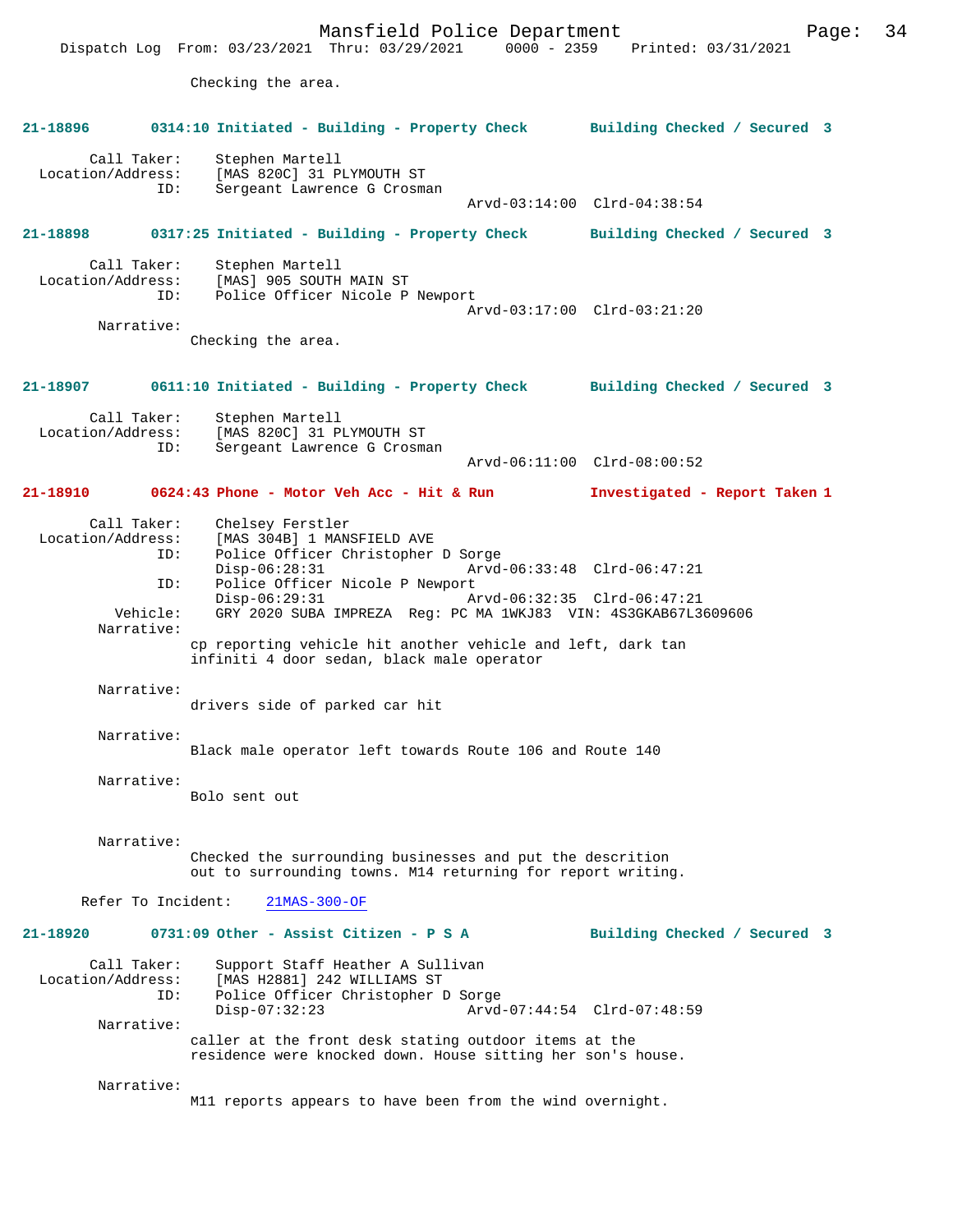**21-18921 0812:59 Phone - Animal Complaints Services Rendered 3**  Call Taker: Jennifer Napolitano Location/Address: [MAS H4038] 15 VICTORIA LN ID: Police Officer Joshua S Ellender<br>Disp-08:15:44 Arv Disp-08:15:44 Arvd-08:47:05 Clrd-08:59:17 Narrative: Raccoon curled up in a ball in the grass. Narrative: M3 reports raccoon has gotten up and climbed up a tree. **21-18927 0912:51 Initiated - Building - Property Check Building Checked / Secured 3** Call Taker: William Mouyos Location/Address: [MAS 820C] 31 PLYMOUTH ST ID: Sergeant Jeffrey G Bombard Arvd-09:12:00 Clrd-09:18:50 Narrative: Checking the area. **21-18940 1000:21 Initiated - Building - Property Check Building Checked / Secured 3** Call Taker: William Mouyos Location/Address: [MAS 840] 280 SCHOOL ST ID: Police Officer Joshua S Ellender Arvd-10:00:00 Clrd-10:24:29 **21-18944 1031:00 Initiated - Building - Property Check Assisted Party 3**  Call Taker: William Mouyos Location/Address: [MAS 2] 60 FORBES BLVD ID: Police Officer Joshua S Ellender Arvd-10:31:00 Clrd-10:48:14 **21-18949 1054:10 Phone - 911 Hang-ups & Verifications Confirmed misdial/Accdntl Call 2**  Call Taker: Jennifer Napolitano Location/Address: [MAS H868] 31 MILLFARM DR ID: Police Officer Gregg S Kennedy Disp-10:55:41 Arvd-11:00:51 Clrd-11:03:16 Narrative: Checking on a 911 hang up. Accidental by a child. Narrative: confirmed accidental **21-18951 1102:04 Initiated - Building - Property Check Building Checked / Secured 3** Call Taker: William Mouyos Location/Address: [MAS 820C] 31 PLYMOUTH ST ID: Sergeant Jeffrey G Bombard Arvd-11:02:00 Clrd-11:13:34 Narrative: Checking the area. **21-18952 1110:40 Initiated - Building - Property Check Building Checked / Secured 3** Call Taker: William Mouyos Location/Address: [MAS 1002] 250 EAST ST ID: Police Officer Gregg S Kennedy Arvd-11:10:00 Clrd-11:17:20 Narrative: Checking the area.

**21-18957 1135:28 Initiated - Building - Property Check Building Checked / Secured 3**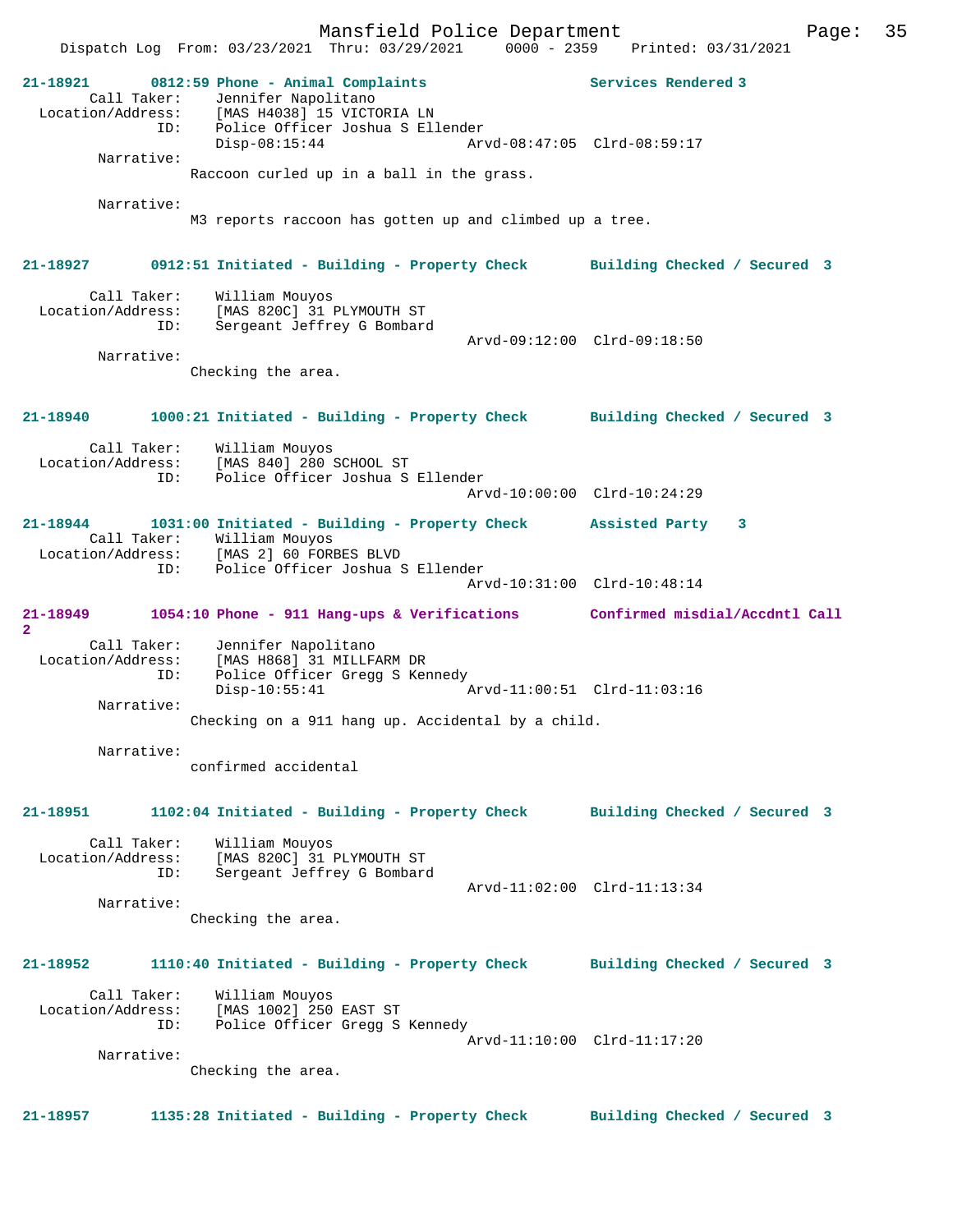Mansfield Police Department Page: 36 Dispatch Log From: 03/23/2021 Thru: 03/29/2021 0000 - 2359 Printed: 03/31/2021 Call Taker: William Mouyos Location/Address: [MAS 281a] 1 MANSFIELD AVE Police Officer Patrick J Pennie Arvd-11:35:00 Clrd-11:44:51 Narrative: Checking the area. **21-18958 1136:05 Initiated - Building - Property Check Building Checked / Secured 3** Call Taker: William Mouyos Location/Address: [MAS 304A] 1 MANSFIELD AVE Sergeant Brian P Thibault Arvd-11:36:00 Clrd-11:37:58 Narrative: Checking the area. **21-18975 1233:49 Phone - 911 Hang-ups & Verifications Confirmed misdial/Accdntl Call** 2<br>Call Taker:<br>Location/Address: Call Taker: Jennifer Napolitano Location/Address: [MAS H2208] 52 SMILEY AVE ID: Police Officer Patrick J Pennie<br>Disp-12:38:57 Ar Disp-12:38:57 Arvd-12:45:09 Clrd-12:47:06 Narrative: Dialed by mistake no emergency **21-18986 1309:23 Initiated - Building - Property Check Building Checked / Secured 3** Call Taker: William Mouyos Location/Address: [MAS 820C] 31 PLYMOUTH ST ID: Sergeant Jeffrey G Bombard Arvd-13:09:00 Clrd-13:19:51 Narrative: Checking the area. **21-18989 1313:17 Initiated - Building - Property Check Building Checked / Secured 3** Call Taker: William Mouyos<br>Location/Address: [MAS 840] 280 9 [MAS 840] 280 SCHOOL ST ID: Police Officer Joshua S Ellender Arvd-13:13:00 Clrd-13:44:58 **21-18998 1349:56 Initiated - Building - Property Check Building Checked / Secured 3** Call Taker:<br>Location/Address: William Mouyos<br>[MAS 322] 31 HAMPSHIRE ST ID: Police Officer Joshua S Ellender Arvd-13:49:00 Clrd-13:56:27 Narrative: Checking the area. **21-19010 1432:32 Phone - Suspicious Actv / Persn / Veh Spoken To 2**  Call Taker: Emily Archer<br>Location/Address: [MAS H3614] ess: [MAS H3614] 56 KING ARTHUR WAY<br>ID: Police Officer Joshua S Ellende ID: Police Officer Joshua S Ellender Disp-14:35:03 Arvd-14:41:01 Clrd-14:54:12<br>Vehicle: BRO 2007 HOND CRV Reg: PC MA 49E620 VIN: JHLRE483X7C08104 BRO 2007 HOND CRV Reg: PC MA 49E620 VIN: JHLRE483X7C081048 Narrative: Suspicious vehicle parked in the cul de sac, No occupants and has been there since last night. Parked near a fire hydrant. Narrative: contact made to vehicle owner, advised needs to me moved from hydrant location. states daughter is operating and staying with a friend in area, will contact and advise to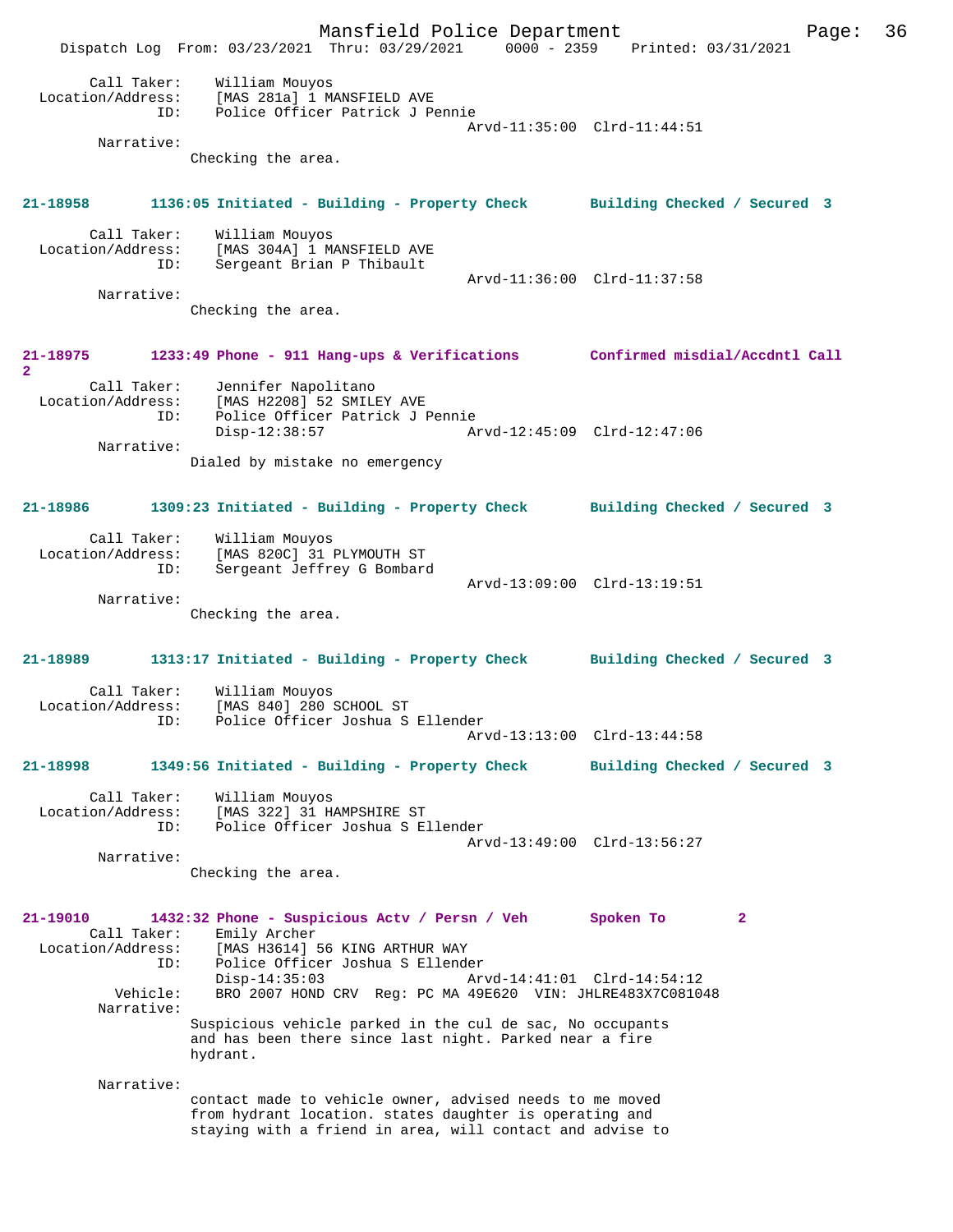Mansfield Police Department Page: 37 Dispatch Log From: 03/23/2021 Thru: 03/29/2021 0000 - 2359 Printed: 03/31/2021 move. **21-19011 1433:54 Walk-In - Assist Citizen - P S A Spoken To 3**  Call Taker: Support Staff Matthew Gately<br>Location/Address: [MAS H384] 24 OLD STABLE DR ess: [MAS H384] 24 OLD STABLE DR<br>ID: Police Officer Gregg S Kenne Police Officer Gregg S Kennedy<br>Disp-14:39:37  $\arcd-14:39:41$  Clrd-14:58:35 Narrative: Walk-in would like to speak with an officer because the party had a question about harassment. Ofc. Kennedy spoke with the party, she was advised. **21-19013 1443:43 911 - 911 Hang-ups & Verifications Confirmed misdial/Accdntl Call** Call Taker: ROBERT BOLGER Location/Address: [MAS 840I120] 280 SCHOOL ST Apt. #I120 Police Officer Patrick J Pennie<br>Disp-14:45:15 Ar Disp-14:45:15 Arvd-14:51:06 Clrd-14:54:21 Narrative: Accidental 911 call by customer using the landline **21-19020 1509:53 Initiated - Building - Property Check Building Checked / Secured 3** Call Taker: William Mouyos Location/Address: [MAS 820C] 31 PLYMOUTH ST ID: Sergeant Jeffrey G Bombard Arvd-15:09:00 Clrd-15:20:00 **21-19022 1518:07 Initiated - Motor Vehicle Stop Citation / Warning Issued 3** Call Taker: William Mouyos<br>ion/Address: [MAS 1005a] CHAUNCY ST  $Location/Address:$  ID: Police Officer Joshua S Ellender Arvd-15:18:00 Clrd-15:25:02 Vehicle: BLK 2018 CHEV SILVER Reg: PC MA 1YMP23 VIN: 1GCVKREC2JZ204352 Narrative: out with mvst Narrative: R/O cited for red light violation **21-19025 1535:06 Phone - Road Hazards Referred to Other Agency 3** Call Taker: Jennifer Napolitano Location/Address: [MAS H3315] 1158 WEST ST ID: Police Officer Joshua S Ellender<br>Disp-15:38:10 Arv Disp-15:38:10 Arvd-15:48:57 Clrd-15:53:32 Narrative: Low hanging phone line Narrative: FD was able to secure, MELD to contact homeowner **21-19029 1612:00 Phone - Assist Citizen - P S A Standby 3**  Call Taker: Emily Archer Location/Address: [MAS] 265 WILLIAMS ST ID: Police Officer Joshua S Ellender Disp-16:15:51 Arvd-16:30:41 Clrd-16:36:30 Police Officer Derek M Stark Narrative: Caller reporting an ATV was riding on their property and she is requesting an officer to speak to them about this ongoing behavior.

Narrative:

**2**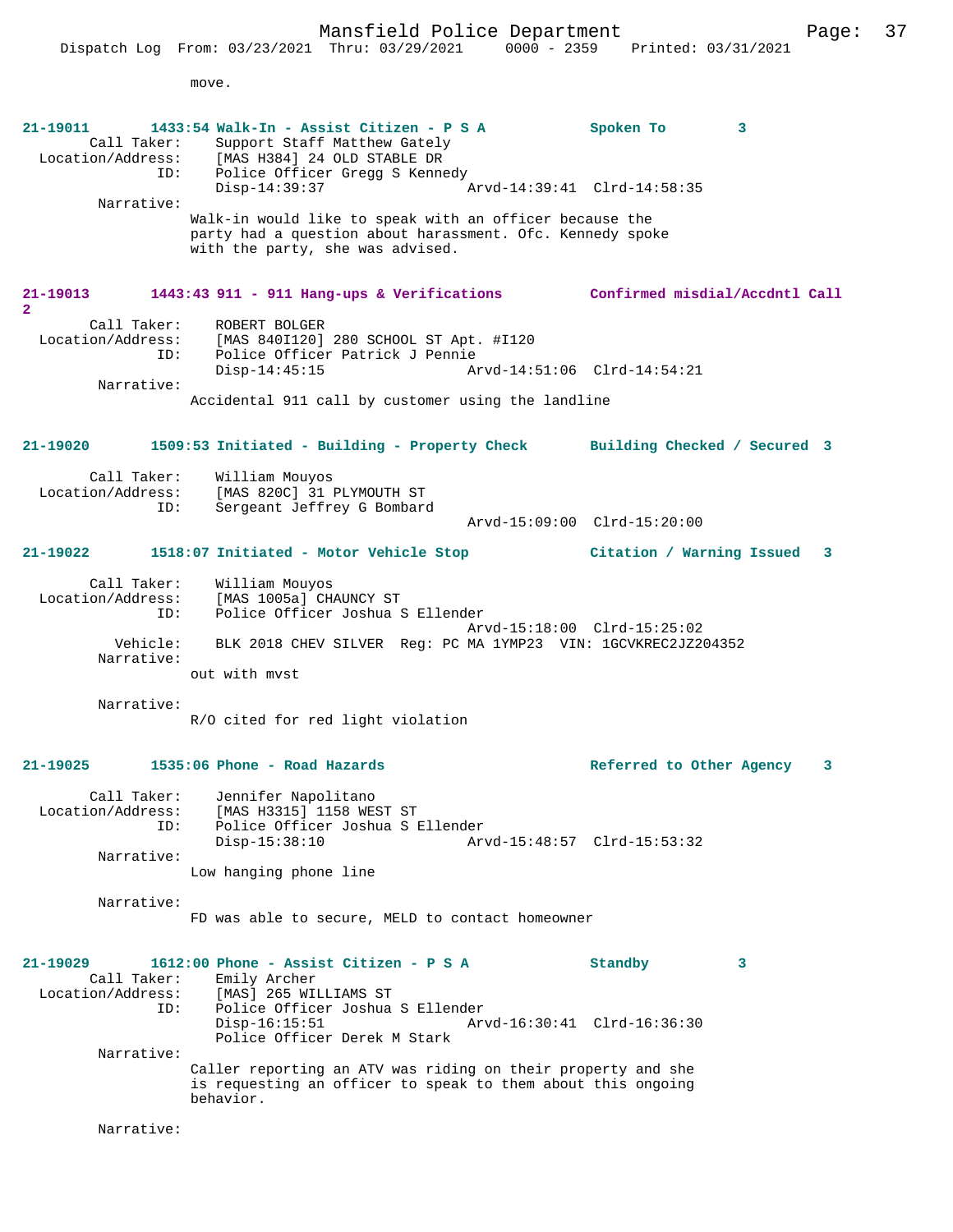Mansfield Police Department Fage: 38 Dispatch Log From: 03/23/2021 Thru: 03/29/2021 0000 - 2359 Printed: 03/31/2021 Caller does not want to speak to an officer. Narrative: M3 spoke to resident who will put atv away for the day **21-19043 1731:36 Initiated - Building - Property Check Building Checked / Secured 3** Call Taker: William Mouyos Location/Address: [MAS 820C] 31 PLYMOUTH ST ID: Sergeant Brian P Thibault Arvd-17:31:00 Clrd-17:48:04 Narrative: Checking the area. **21-19047 1737:54 Phone - Parking Violations Spoken To 3**  Call Taker: Emily Archer Location/Address: [MAS] 69 CHARLES ST ID: Police Officer Joshua S Ellender Disp-17:39:53 Arvd-17:44:20 Clrd-17:46:40 Police Officer Derek M Stark<br>ID: Sergeant John R Armstrong Sergeant John R Armstrong<br>Disp-17:40:02 Disp-17:40:02 Arvd-17:46:49 Clrd-17:47:45<br>ID: Police Officer Joshua S Ellender ID: Police Officer Joshua S Ellender Disp-17:46:46 Arvd-17:46:47 Clrd-17:58:26 Police Officer Derek M Stark Narrative: Caller reports cars are parking too close to the side of the road at the intersection of Charles and Oakland. Narrative: M3 spoke with caller regarding wrong way parking, customers of the restaurant. will followup **21-19054 1811:32 Initiated - Motor Vehicle Stop Citation / Warning Issued 3** Call Taker: William Mouyos Location/Address: [MAS] 949 WEST ST @ 2 DONOVAN LN ID: Police Officer Christopher D Sorge Arvd-18:11:00 Clrd-18:16:33 Vehicle: WHI 2010 NISS ALTIMA Reg: PC MA 966MR1 VIN: 1N4AL2AP9AN475028 Narrative: out with mvst Narrative: R/O cited **21-19058 1831:13 Initiated - Motor Vehicle Stop Citation / Warning Issued 3** Call Taker: William Mouyos Location/Address: [MAS] EAST ST ID: Sergeant John R Armstrong Arvd-18:31:00 Clrd-18:36:50 Vehicle: BLK 2015 VOLV S60 Reg: PC MA 6AV532 VIN: YV1612TK3F2365800 Narrative: out with mvst 6av532 **21-19059 1847:01 Phone - Suspicious Actv / Persn / Veh Spoken To 2**  Call Taker: Jennifer Napolitano Location/Address: [MAS 65] 30 CHAUNCY ST ID: Police Officer Joshua S Ellender Disp-18:48:50 Arvd-18:53:01 Clrd-19:04:56 Police Officer Derek M Stark<br>TD: Sergeant John R Armstrong Sergeant John R Armstrong<br>Disp-18:48:55 Disp-18:48:55 Arvd-18:51:37 Clrd-19:09:16 Narrative: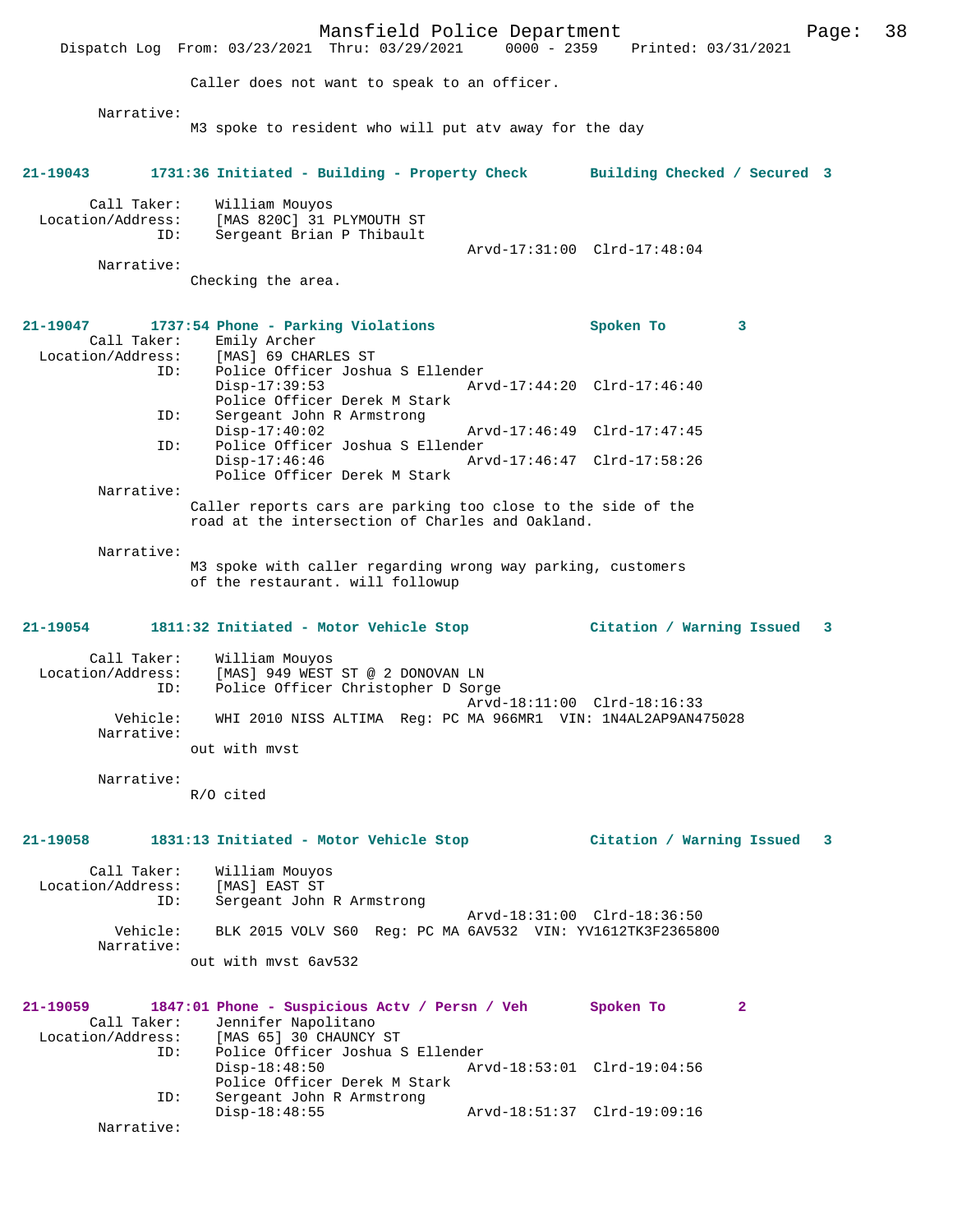Dispatch Log From: 03/23/2021 Thru: 03/29/2021 0000 - 2359 Printed: 03/31/2021 homeless male sitting outside the store has taken free coffee several times today Narrative: Sweatshirt and sweatpants long hair dirty male Narrative: M11 reports empty nips found in bathroom, unknown if they are related to the male in question. He showed no signs of being intoxicate. Spoke to party and advised, refused help. Units clear Refer To Field Int: 21MAS-32-FI **21-19078 2034:14 Initiated - Building - Property Check Building Checked / Secured 3** Call Taker: Chelsey Ferstler Location/Address: [MAS 840] 280 SCHOOL ST ID: Police Officer Christopher D Sorge Arvd-20:34:00 Clrd-20:50:10 Narrative: Checking the area. **21-19081 2059:52 Initiated - Building - Property Check Building Checked / Secured 3** Call Taker: Chelsey Ferstler Vicinity of: [MAS] PLYMOUTH ST<br>ID: Police Officer Ch Police Officer Christopher D Sorge Arvd-20:59:00 Clrd-21:06:22 Narrative: Checking the area. **21-19092 2126:33 Initiated - Motor Vehicle Stop Citation / Warning Issued 3** Call Taker: Chelsey Ferstler Location/Address: [MAS] 71 COPELAND DR C @ 10 CREEDEN ST ID: Police Officer Christopher D Sorge Arvd-21:26:00 Clrd-21:30:11<br>Vehicle: BLK 2014 HOND ACCO Reg: PC MA 673LJ0 VIN: 1HGCR2F30EA0716 BLK 2014 HOND ACCO Reg: PC MA 673LJ0 VIN: 1HGCR2F30EA071699 Narrative: Out with MVST, operator cited. **21-19095 2133:07 Phone - ACO Activity Services Rendered 3**  Call Taker: Support Staff Heather A Sullivan<br>Location/Address: [MAS H3807] 1024 EAST ST [MAS H3807] 1024 EAST ST Narrative: A deceased cat was found on the property. Services rendered. **21-19098 2144:33 Initiated - Building - Property Check Building Checked / Secured 3** Call Taker: Chelsey Ferstler Location/Address: [MAS 820C] 31 PLYMOUTH ST ID: Sergeant Brian P Thibault Arvd-21:44:00 Clrd-22:14:39 Narrative: Checking the area. **21-19099 2156:15 Initiated - Building - Property Check Building Checked / Secured 3** Call Taker: Chelsey Ferstler<br>Location/Address: [MAS 226E] 125 H [MAS 226E] 125 HIGH ST Apt. #1-4 ID: Police Officer Joshua S Ellender Arvd-21:56:00 Clrd-21:59:19 Police Officer Derek M Stark Narrative: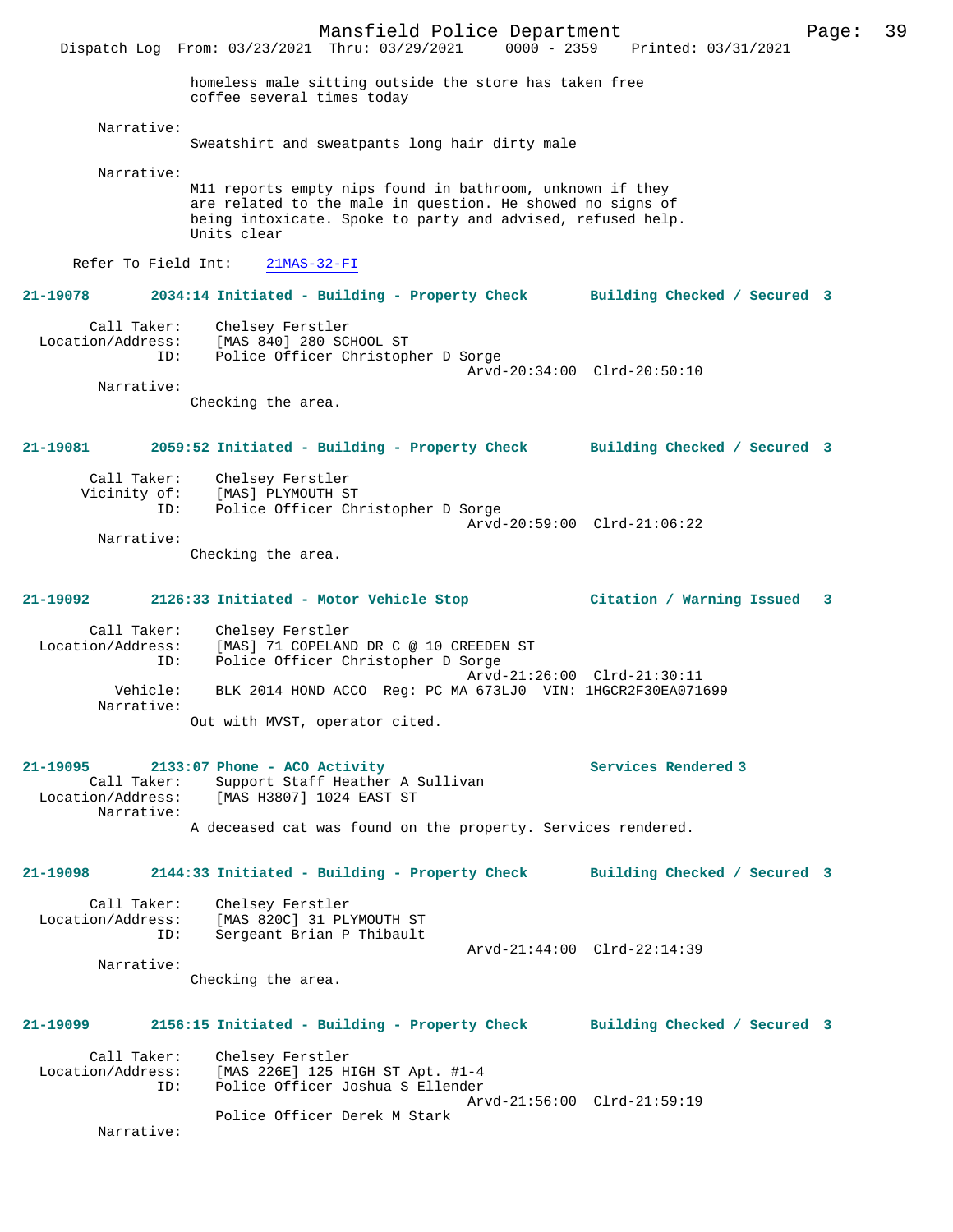**21-19109 2230:40 Initiated - Motor Vehicle Stop Citation / Warning Issued 3**

Checking the area.

# Call Taker: Chelsey Ferstler Location/Address: [MAS 451B] 500 EAST ST ID: Police Officer Joshua S Ellender Arvd-22:30:00 Clrd-22:40:41 Police Officer Derek M Stark Vehicle: BLK 2014 HOND CRV Reg: PC MA 2KPW70 VIN: 2HKRM4H31EH689767 Narrative:

Out with MVST for red light violation, operator cited.

## **21-19113 2300:09 Initiated - Building - Property Check Building Checked / Secured 3**

| Call Taker:<br>Location/Address: | Chelsey Ferstler<br>[MAS 2] 60 FORBES BLVD |                             |
|----------------------------------|--------------------------------------------|-----------------------------|
| ID:                              | Police Officer Christopher D Sorge         |                             |
|                                  |                                            | Arvd-23:00:00 Clrd-23:17:18 |
| Narrative:                       |                                            |                             |

Checking Hotels

**21-19118 2336:24 Initiated - Building - Property Check Building Checked / Secured 3**

| Call Taker:<br>Location/Address:<br>ID: | Chelsey Ferstler<br>[MAS 820C] 31 PLYMOUTH ST<br>Sergeant Brian P Thibault |                             |
|-----------------------------------------|----------------------------------------------------------------------------|-----------------------------|
|                                         |                                                                            | Arvd-23:36:00 Clrd-23:46:15 |
| Narrative:                              |                                                                            |                             |
|                                         | Checking the area.                                                         |                             |

#### **For Date: 03/28/2021 - Sunday**

| 21-19121                                | 0047:10 Phone - Noise Complaint                                                                | Investigated - No Report        | $\overline{\mathbf{2}}$ |
|-----------------------------------------|------------------------------------------------------------------------------------------------|---------------------------------|-------------------------|
| Call Taker:<br>Location/Address:<br>ID: | Stephen Martell<br>[MAS] 21 ERICK RD<br>Police Officer Christopher D Sorge<br>$Disp-00:49:07$  | Arvd-00:53:08 Clrd-01:00:45     |                         |
| ID:                                     | Police Officer Nicole P Newport                                                                |                                 |                         |
|                                         | $Disp-00:49:12$<br>Arvd-00:53:46 Clrd-01:00:43                                                 |                                 |                         |
| Narrative:                              |                                                                                                |                                 |                         |
|                                         | Caller from unit 15 reporting a loud party above him, not<br>sure of the unit number.          |                                 |                         |
| Narrative:                              | Caller is on the 1st floor.                                                                    |                                 |                         |
|                                         |                                                                                                |                                 |                         |
| Narrative:                              | noise was coming from unit 23, tenant will be turning down<br>the music.                       |                                 |                         |
| $21 - 19123$                            | 0105:03 Initiated - Building - Property Check                                                  | Building Checked / Secured 3    |                         |
| Location/Address:<br>ID:                | Call Taker: Chelsey Ferstler<br>[MAS 1015] 30 CHAUNCY ST<br>Police Officer Christopher D Sorge |                                 |                         |
|                                         |                                                                                                | $Arvd-01:05:00$ $Clrd-01:20:44$ |                         |
| Narrative:                              | Checking the area.                                                                             |                                 |                         |
| 21-19124                                | 0105:31 Initiated - Building - Property Check                                                  | Building Checked / Secured 3    |                         |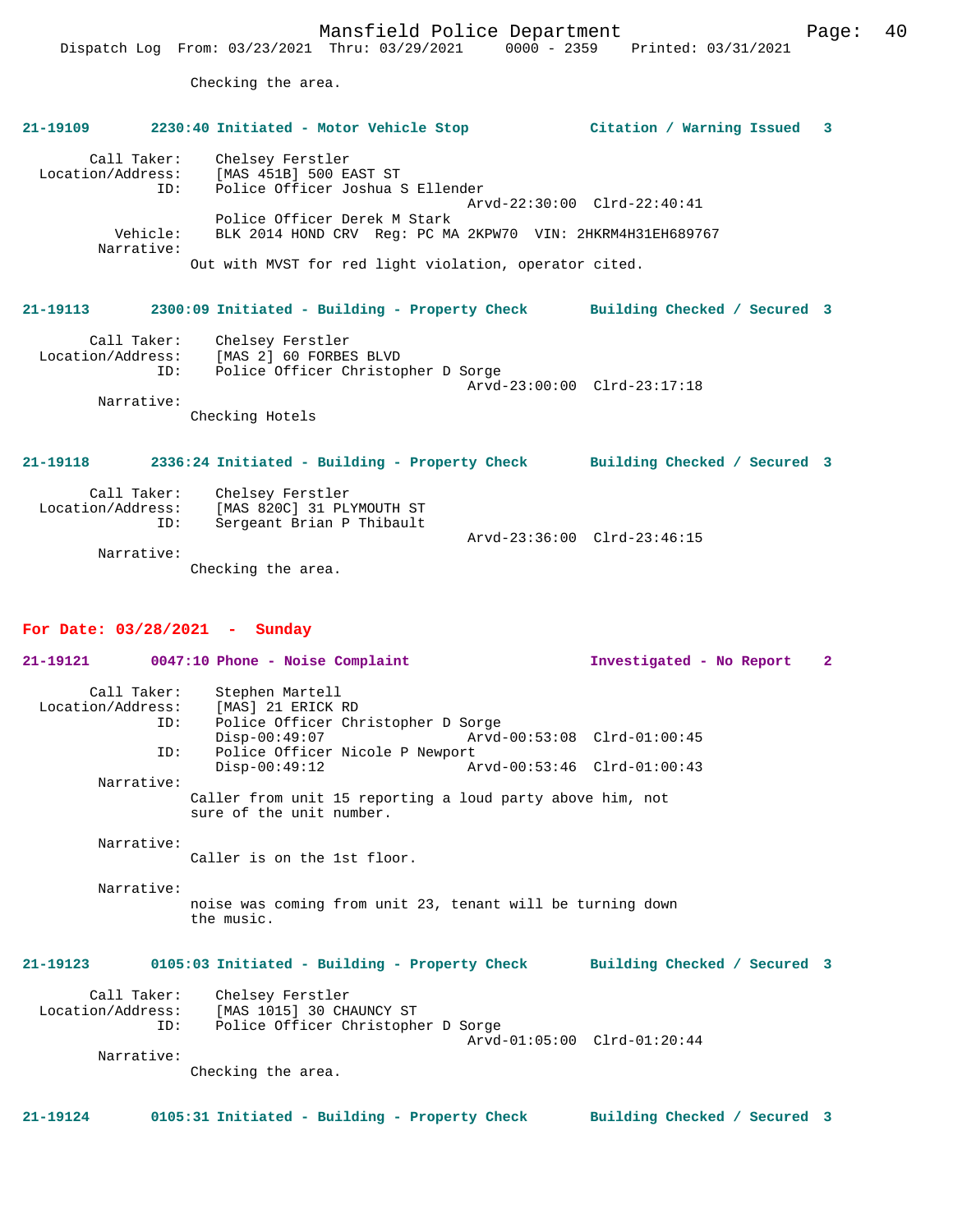Mansfield Police Department Page: 41 Dispatch Log From: 03/23/2021 Thru: 03/29/2021 0000 - 2359 Printed: 03/31/2021 Call Taker: Chelsey Ferstler Location/Address: [MAS 4] 31 HAMPSHIRE ST ID: Patrolman Gregory S Martell Arvd-01:05:00 Clrd-01:12:12 Narrative: Checking the area. **21-19126 0110:29 Initiated - Building - Property Check Building Checked / Secured 3** Call Taker: Chelsey Ferstler Location/Address: [MAS 992] 660 EAST ST Police Officer Nicole P Newport Arvd-01:10:00 Clrd-01:19:34 Narrative: Checking the area. **21-19136 0132:42 Initiated - Motor Vehicle Stop Citation / Warning Issued 3** Call Taker: Chelsey Ferstler<br>Location/Address: [MAS] 200 CHAUNCY ess: [MAS] 200 CHAUNCY ST @ 234 CENTRAL ST<br>ID: Police Officer Christopher D Sorge Police Officer Christopher D Sorge Arvd-01:32:00 Clrd-01:37:59<br>ID: Police Officer Nicole P Newport Police Officer Nicole P Newport Disp-01:35:37 Arvd-01:35:39 Clrd-01:37:19 Vehicle: BLU 2008 HOND CIVIC Reg: PC MA 25WV03 VIN: 2HGFA16878H509294 Narrative: Out with MVST Narrative: Operator cited for speed. **21-19139 0139:49 Initiated - Building - Property Check Building Checked / Secured 3** Call Taker: Chelsey Ferstler<br>Location/Address: [MAS 417] 9 FRAN ess: [MAS 417] 9 FRANCIS AVE<br>ID: Police Officer Nicole P Police Officer Nicole P Newport Arvd-01:39:00 Clrd-01:49:19 Narrative: Checking the area. **21-19140 0141:56 Initiated - Motor Vehicle Stop Incident Report 3**  Call Taker: Chelsey Ferstler<br>Location/Address: [MAS 949A110] 84 Location/Address: [MAS 949A110] 84 COPELAND DR Apt. #110 ID: Police Officer Christopher D Sorge Arvd-01:41:00 Clrd-02:08:44 ID: Patrolman Gregory S Martell Disp-01:50:52 Arvd-01:51:47 Clrd-02:08:42<br>TD: Police Officer Nicole P Newport Police Officer Nicole P Newport<br>Disp-02:04:08<br>CPU 02:1 Disp-02:04:08 Arvd-02:04:10 Clrd-02:08:37<br>Vehicle: GRY 2004 DODG RAMTRU Reg: PC MA 1PLY54 VIN: 1D7HU18N44S7 GRY 2004 DODG RAMTRU Reg: PC MA 1PLY54 VIN: 1D7HU18N44S773521 Towed: For: Unlicensed Operation By: Central Street Garage Released To: MUNOZ On: 03/28/2021 @ 1144 Narrative: Out with MVST Narrative: M12 req tow, central enroute Narrative: Central on scene Narrative: Operator cited & summons Narrative: M11 to transport operator back to station.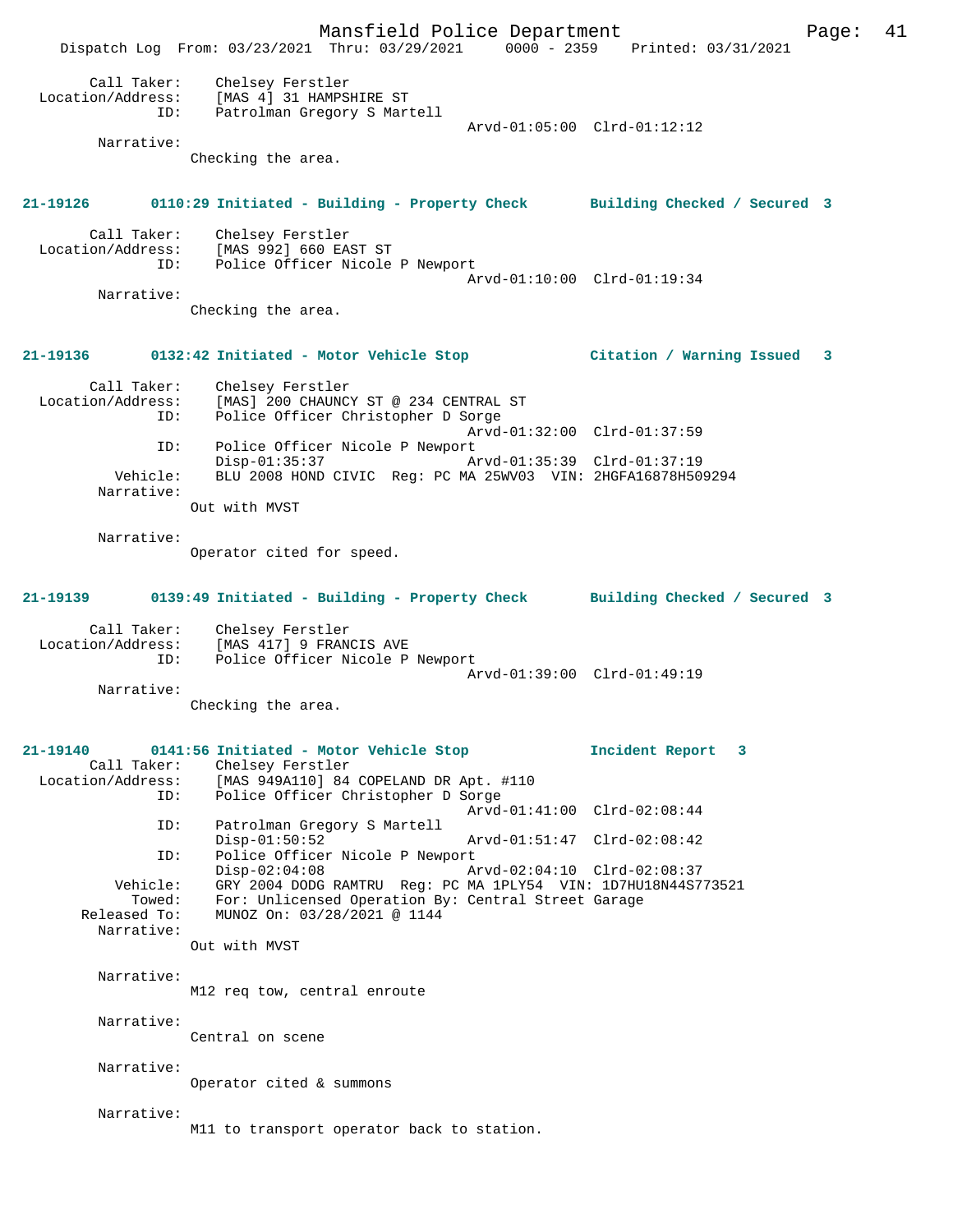|                                                       | Dispatch Log From: 03/23/2021 Thru: 03/29/2021<br>0000 - 2359                                                                       | Printed: 03/31/2021            |
|-------------------------------------------------------|-------------------------------------------------------------------------------------------------------------------------------------|--------------------------------|
| Narrative:                                            | Central has vehicle                                                                                                                 |                                |
| Narrative:                                            | M11 dropped operator off at station                                                                                                 |                                |
| Narrative:                                            | See AR for further                                                                                                                  |                                |
| Narrative:                                            | The operator was picked up by MA 7PM852.                                                                                            |                                |
| Refer To Summons:<br>Summons:<br>Age:                 | $21MAS-110-AR$<br>GONZALEZ, GUSTAVO<br>Address: 2 PETER PARLEY RD Apt. #1ST BOSTON, MA<br>38<br>Charges: UNLICENSED OPERATION OF MV |                                |
| 21-19146                                              | 0203:49 Initiated - Building - Property Check Building Checked / Secured 3                                                          |                                |
| Call Taker:<br>Location/Address:<br>ID:<br>Narrative: | APRIL LEHANE<br>[MAS 820C] 31 PLYMOUTH ST<br>Officer Raymond E Maigret                                                              | Arvd-02:03:00 Clrd-02:16:53    |
|                                                       | Checking the area.                                                                                                                  |                                |
| 21-19148<br>$\mathbf{2}$                              | 0209:49 Phone - 911 Hang-ups & Verifications Confirmed misdial/Accdntl Call                                                         |                                |
| Call Taker:<br>Location/Address:<br>ID:               | Josesph Shebertes<br>[MAS 4] 31 HAMPSHIRE ST<br>Police Officer Nicole P Newport<br>$Disp-02:13:34$                                  | Arvd-02:20:29 Clrd-02:22:11    |
| ID:                                                   | Police Officer Christopher D Sorge<br>$Disp-02:13:39$                                                                               | $Clrd-02:22:16$                |
| ID:                                                   | Sergeant John R Armstrong<br>$Disp-02:16:34$                                                                                        | Arvd-02:16:36 Clrd-02:22:20    |
| Narrative:                                            | Checking on a 911 hang up. no answer on call back.                                                                                  |                                |
| Narrative:                                            | M1 reports spoke with male party in room 319, confirmed<br>accidental.                                                              |                                |
| 21-19149                                              | 0211:55 Initiated - Motor Vehicle Stop                                                                                              | Citation / Warning Issued<br>3 |
| Call Taker:<br>Location/Address:<br>ID:               | Chelsey Ferstler<br>[MAS] CHAUNCY ST<br>Patrolman Gregory S Martell                                                                 | Arvd-02:11:00 Clrd-02:18:58    |
| Vehicle:<br>Narrative:                                | WHI 2019 CHEV TRAX Req: PC MA 296Z30 VIN: KL7CJPSB2KB774417<br>Out with MVST                                                        |                                |
| Narrative:                                            | Operator cited for speed.                                                                                                           |                                |
| 21-19152                                              | 0221:10 Initiated - Building - Property Check                                                                                       | Building Checked / Secured 3   |
| Call Taker:<br>Location/Address:<br>ID:               | Chelsey Ferstler<br>[MAS 2] 60 FORBES BLVD<br>Patrolman Gregory S Martell                                                           |                                |
| Narrative:                                            | Checking the area.                                                                                                                  | Arvd-02:21:00 Clrd-02:30:58    |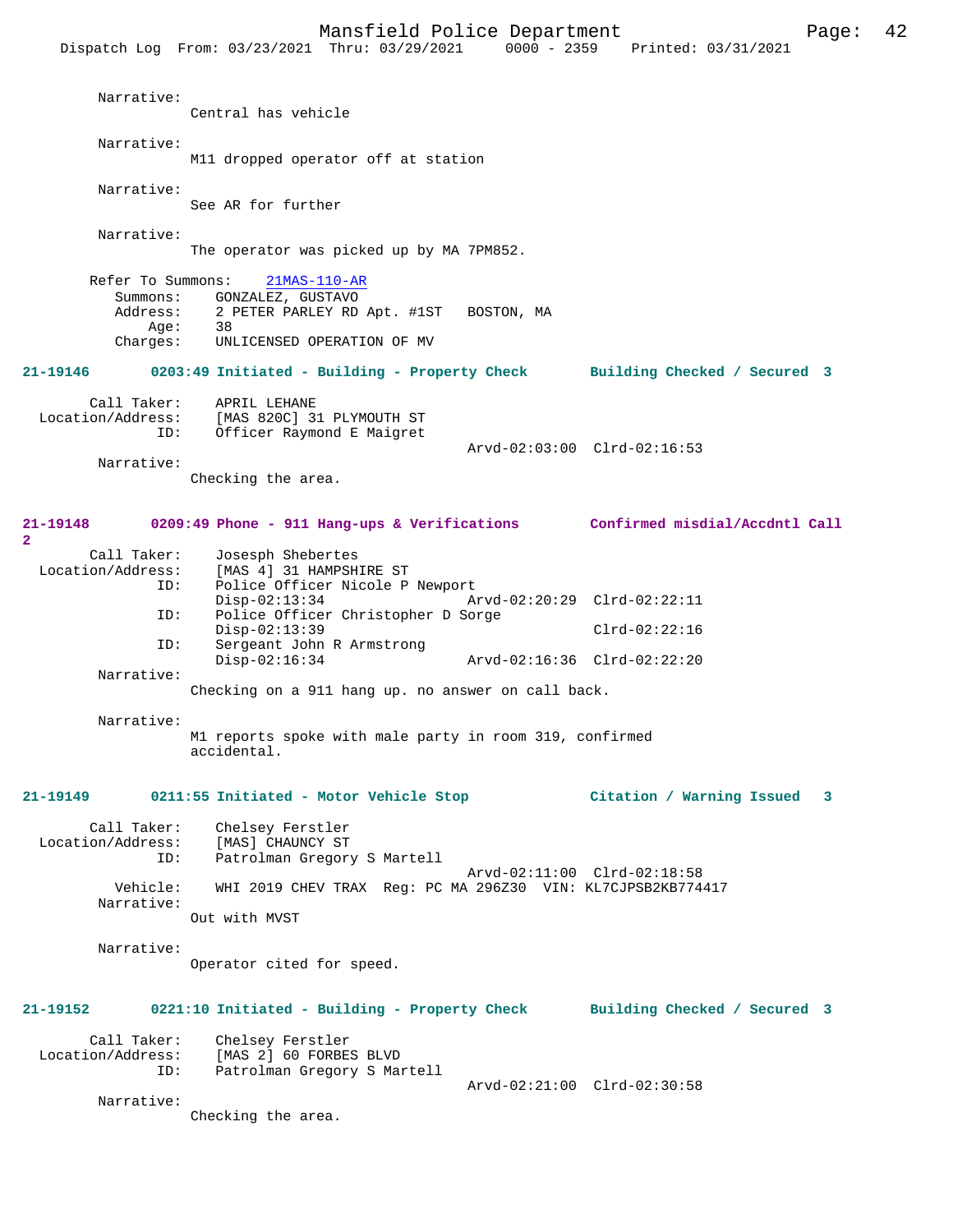Dispatch Log From: 03/23/2021 Thru: 03/29/2021 0000 - 2359 Printed: 03/31/2021

|                                  |                                         | 21-19155 0229:41 Initiated - Building - Property Check Building Checked / Secured 3                                                                                                                                                  |                              |  |
|----------------------------------|-----------------------------------------|--------------------------------------------------------------------------------------------------------------------------------------------------------------------------------------------------------------------------------------|------------------------------|--|
|                                  | ID:                                     | Call Taker: Chelsey Ferstler<br>Location/Address: [MAS 1002] 250 EAST ST<br>Police Officer Nicole P Newport                                                                                                                          |                              |  |
|                                  |                                         |                                                                                                                                                                                                                                      | Arvd-02:29:00 Clrd-02:45:16  |  |
|                                  | Narrative:                              | Checking the area.                                                                                                                                                                                                                   |                              |  |
|                                  |                                         | 21-19156 0229:51 Initiated - Motor Vehicle Stop Citation / Warning Issued 3                                                                                                                                                          |                              |  |
|                                  | Call Taker:<br>ID:                      | Ryan O'Rourke<br>Location/Address: [MAS] 100 RTE 140 SB ' @ 280 SCHOOL ST<br>Police Officer Christopher D Sorge                                                                                                                      | Arvd-02:29:00 Clrd-02:33:35  |  |
|                                  | Narrative:                              | Vehicle: GRY 2014 BMW 328XI Req: PC MA 1VPW14 VIN: WBA3B5C53EP544130                                                                                                                                                                 |                              |  |
|                                  |                                         | mv stop.                                                                                                                                                                                                                             |                              |  |
|                                  | Narrative:                              |                                                                                                                                                                                                                                      |                              |  |
|                                  |                                         | operator cited for speed                                                                                                                                                                                                             |                              |  |
|                                  |                                         | 21-19161 0252:16 Initiated - Motor Vehicle Stop Citation / Warning Issued 3                                                                                                                                                          |                              |  |
|                                  |                                         | Call Taker: Chelsey Ferstler                                                                                                                                                                                                         |                              |  |
|                                  |                                         | Location/Address: [MAS 1000] 229 SCHOOL ST<br>ID: Police Officer Christopher D Sorge                                                                                                                                                 |                              |  |
|                                  | Vehicle:                                | RED 2019 NISS ALTIMA Req: PC MA 1ABW53 VIN: 1N4BL4CWXKC185544                                                                                                                                                                        | Arvd-02:52:00 Clrd-02:56:13  |  |
|                                  | Narrative:                              | Out with MVST                                                                                                                                                                                                                        |                              |  |
|                                  |                                         |                                                                                                                                                                                                                                      |                              |  |
|                                  | Narrative:                              | Operator cited for speed.                                                                                                                                                                                                            |                              |  |
| 21-19162                         |                                         | 0301:39 Initiated - Parking Violations                                                                                                                                                                                               | Citation / Warning Issued 3  |  |
|                                  | Call Taker:                             | Chelsey Ferstler<br>Location/Address: [MAS] NORTH MAIN ST                                                                                                                                                                            |                              |  |
|                                  | ID:<br>Vehicle:<br>Vehicle:<br>Vehicle: | Police Officer Christopher D Sorge<br>WHI 2018 JEEP UT WRAUNL Req: PC MA 1CPY98 VIN: 1C4HJXEG9JW306403<br>BLU 2017 MAZD 3 Reg: PC RI PT152 VIN: 3MZBN1U70HM104856<br>GRY 2011 HOND UT PILOT Reg: PC MA 385NH6 VIN: 5FNYF4H53BB062957 | Arvd-03:01:00 Clrd-03:25:03  |  |
|                                  | Vehicle:<br>Narrative:                  | GRY 2010 TOYT UT HIGHLA Req: PC MA 291PE5 VIN: JTEBK3EH1A2164667                                                                                                                                                                     |                              |  |
|                                  |                                         | Thomas street - 1CPY98 MA REG and PT152 RI REG                                                                                                                                                                                       |                              |  |
|                                  | Narrative:                              | Old Colony way - ma reg 385nh6                                                                                                                                                                                                       |                              |  |
|                                  | Narrative:                              | Rumford Ave 291PE5                                                                                                                                                                                                                   |                              |  |
| 21-19172                         |                                         | 0343:20 Initiated - Building - Property Check                                                                                                                                                                                        | Building Checked / Secured 3 |  |
| Call Taker:<br>Location/Address: | ID:                                     | Chelsey Ferstler<br>[MAS 139] 265 FRUIT ST<br>Police Officer Nicole P Newport                                                                                                                                                        |                              |  |
|                                  | Narrative:                              |                                                                                                                                                                                                                                      | Arvd-03:43:00 Clrd-04:29:04  |  |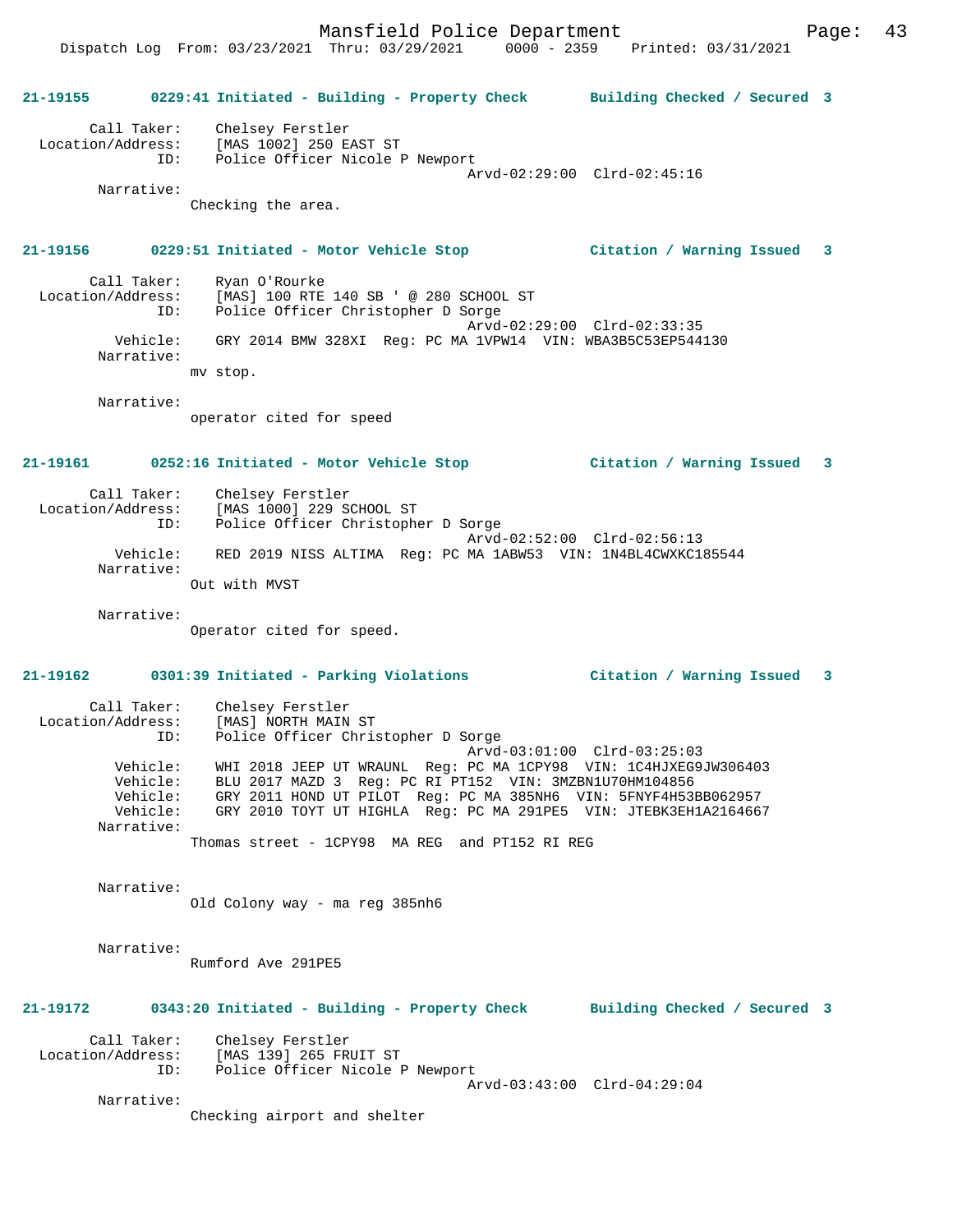Dispatch Log From: 03/23/2021 Thru: 03/29/2021 0000 - 2359 Printed: 03/31/2021

|                                  |                                                                                                                      | 21-19173 0358:01 Initiated - Building - Property Check Building Checked / Secured 3 |
|----------------------------------|----------------------------------------------------------------------------------------------------------------------|-------------------------------------------------------------------------------------|
| Call Taker:<br>Location/Address: | Ryan O'Rourke<br>[MAS] PLYMOUTH ST                                                                                   |                                                                                     |
|                                  | Patrolman Gregory S Martell<br>ID:                                                                                   |                                                                                     |
| Narrative:                       |                                                                                                                      | Arvd-03:58:00 Clrd-04:01:16                                                         |
|                                  | Checking the area.                                                                                                   |                                                                                     |
|                                  |                                                                                                                      |                                                                                     |
| 21-19174                         |                                                                                                                      | 0358:48 Initiated - Building - Property Check Building Checked / Secured 3          |
|                                  | Call Taker: Ryan O'Rourke<br>Location/Address: [MAS 820C] 31 PLYMOUTH ST                                             |                                                                                     |
|                                  | Officer Raymond E Maigret<br>ID:                                                                                     |                                                                                     |
| Narrative:                       |                                                                                                                      | Arvd-03:58:00 Clrd-04:08:59                                                         |
|                                  | Checking the area.                                                                                                   |                                                                                     |
|                                  |                                                                                                                      |                                                                                     |
| $21 - 19176$                     | 0405:20 Initiated - Motor Vehicle Stop                                                                               | Citation / Warning Issued 3                                                         |
| Call Taker:                      | Chelsey Ferstler                                                                                                     |                                                                                     |
| Location/Address:                | [MAS] 200 RTE 140 NB @ 90 NORFOLK ST<br>Patrolman Crosser C MB @ 90 NORFOLK ST<br>Patrolman Gregory S Martell<br>ID: |                                                                                     |
|                                  |                                                                                                                      | Arvd-04:05:00 Clrd-04:11:10                                                         |
|                                  | Police Officer Christopher D Sorge<br>ID:<br>$Disp-04:08:41$                                                         | Arvd-04:08:44 Clrd-04:11:19                                                         |
| Vehicle:<br>Narrative:           | BLK 2014 JEEP CHERO Reg: PC MA 8HJ352 VIN: 1C4PJMCSXEW179930                                                         |                                                                                     |
|                                  | Out with mv stop, operator cited for cell phone use.                                                                 |                                                                                     |
|                                  |                                                                                                                      |                                                                                     |
| $\overline{2}$                   | $21-19179$ 0501:00 Phone - 911 Hang-ups & Verifications                                                              | Confirmed misdial/Accdntl Call                                                      |
| Call Taker:                      | Stephen Martell                                                                                                      |                                                                                     |
|                                  | Location/Address: [MAS] 295 WARE ST<br>Police Officer Nicole P Newport<br>ID:                                        |                                                                                     |
|                                  | $Disp-05:02:48$<br>Police Officer Christopher D Sorge<br>ID:                                                         | $Clrd-05:06:50$                                                                     |
|                                  | $Disp-05:03:17$                                                                                                      |                                                                                     |
| Narrative:                       | Checking on a 911 hang up.                                                                                           |                                                                                     |
|                                  |                                                                                                                      |                                                                                     |
| 21-19183                         |                                                                                                                      | 0611:22 Initiated - Building - Property Check Building Checked / Secured 3          |
| Call Taker:                      | Chelsey Ferstler                                                                                                     |                                                                                     |
| Location/Address:                | [MAS 820C] 31 PLYMOUTH ST                                                                                            |                                                                                     |
|                                  | Officer Raymond E Maigret<br>ID:                                                                                     | Arvd-06:11:00 Clrd-07:02:12                                                         |
| Narrative:                       | Checking the area.                                                                                                   |                                                                                     |
|                                  |                                                                                                                      |                                                                                     |
| 21-19193                         | 0722:23 Phone - Animal Complaints                                                                                    | Removed Hazard<br>3                                                                 |
| Call Taker:                      | NICHOLAS GOYETTE                                                                                                     |                                                                                     |
| Location/Address:                | [MAS] SOUTH MAIN ST<br>ID:<br>Patrolman Gregory S Martell                                                            |                                                                                     |
| Narrative:                       | $Disp-07:25:11$                                                                                                      | Arvd-07:28:11 Clrd-07:32:58                                                         |
|                                  | Caller reports a deer struck near the on ramp to 140 from s                                                          |                                                                                     |
|                                  | main                                                                                                                 |                                                                                     |
| Narrative:                       | M11 was able to remove the animal from the roadway                                                                   |                                                                                     |
|                                  |                                                                                                                      |                                                                                     |
| Narrative:                       | MassDOT has been notified and will be responding for the                                                             |                                                                                     |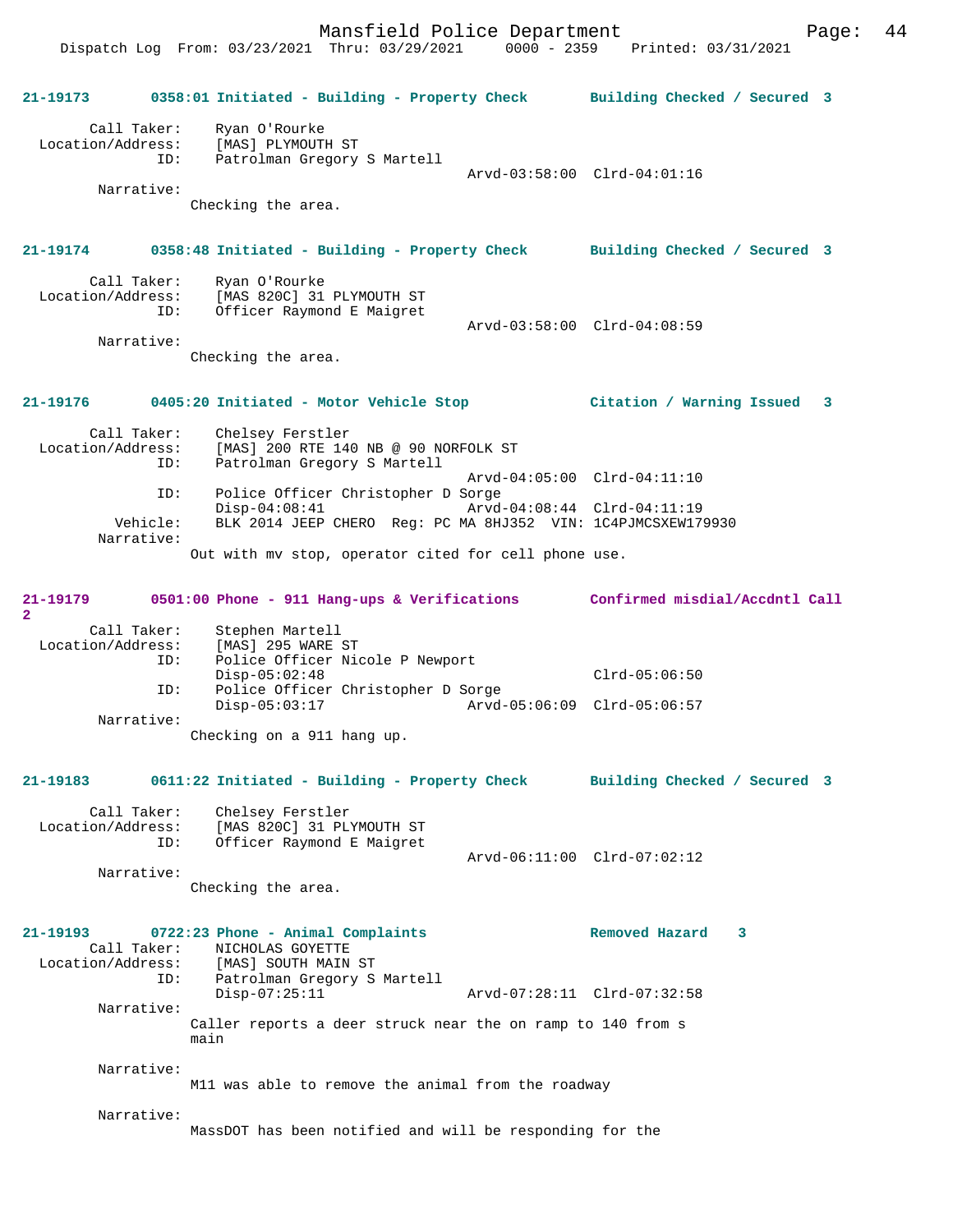animal

| 21-19195                          |                    | 0805:08 Initiated - Suspicious Acty / Persn / Veh Unfounded/Unverifed                                                                                                                                          | 2                                                          |
|-----------------------------------|--------------------|----------------------------------------------------------------------------------------------------------------------------------------------------------------------------------------------------------------|------------------------------------------------------------|
| Location/Address:                 | Call Taker:<br>ID: | Dispatcher Jacques Ryan<br>[MAS] CENTRAL ST<br>Police Officer Nicole M Boldrighini                                                                                                                             |                                                            |
|                                   | ID:                | Police Officer Beau J Palanza<br>Police Officer Nicole M Boldrighini<br>$Disp-08:06:07$                                                                                                                        | Arvd-08:05:00 Clrd-08:10:59<br>Arvd-08:11:49 Clrd-08:15:25 |
|                                   | Narrative:         | Police Officer Beau J Palanza                                                                                                                                                                                  |                                                            |
|                                   |                    | From Foxborough, there was a report of a male party possibly<br>under the influence bothering Starbucks customers.<br>Foxborough PD advised that that male party may have gone<br>into Mansfield               |                                                            |
|                                   | Narrative:         | WM 6'4" Purple dress shirt with most of th ebuttons undone<br>and blue jeans                                                                                                                                   |                                                            |
|                                   | Narrative:         | Unit searched the area, nothing found                                                                                                                                                                          |                                                            |
| 21-19206                          |                    | 0917:56 Walk-In - Assist Citizen - P S A                                                                                                                                                                       | Investigated - Report Taken 3                              |
| Location/Address:                 | Call Taker:<br>ID: | Support Staff Heather A Sullivan<br>[MAS H5480] 8 GLADIOLA TER<br>Police Officer Matthew A Souza                                                                                                               |                                                            |
|                                   | Narrative:         | $Disp-09:22:41$                                                                                                                                                                                                | Arvd-09:25:56 Clrd-10:09:06                                |
|                                   |                    | walk in reporting an ongoing issue with his roommate                                                                                                                                                           |                                                            |
|                                   | Narrative:         | Spoke with the RP, and they were looing for advise on how to<br>get rid of a roommate                                                                                                                          |                                                            |
|                                   | Refer To Incident: | $21MAS-303-OF$                                                                                                                                                                                                 |                                                            |
| $21 - 19219$<br>Location/Address: | Call Taker:<br>ID: | 1054:58 Phone - Well Being Check<br>William Casey<br>[MAS H6388] 10 WARE ST<br>Police Officer Nicole M Boldrighini                                                                                             | Services Rendered 3                                        |
|                                   |                    | $Disp-10:58:02$<br>Police Officer Beau J Palanza                                                                                                                                                               | Arvd-11:01:03 Clrd-11:07:24                                |
|                                   | ID:                | Police Officer David J Pepicelli<br>$Disp-10:58:05$                                                                                                                                                            | Arvd-11:00:18 Clrd-11:07:24                                |
|                                   | Narrative:         | Cp from Chicago reports family member received a text from<br>female relative saying help. Then another family member<br>recieved a call from the female relative with a shuffling<br>noise in the background. |                                                            |
|                                   | Narrative:         | M11 spoke with the husband and he stated tht she was at<br>Sturdy hospital working                                                                                                                             |                                                            |
|                                   | Narrative:         | Units spoke with the party of the well being check and she<br>stated it was an accident and she was trying to text a co-<br>worker for help with equipment at Sturdy.                                          |                                                            |
| 21-19225                          |                    | 1135:49 Initiated - Motor Vehicle Stop                                                                                                                                                                         | Citation / Warning Issued<br>3                             |
| Location/Address:                 | Call Taker:        | Dispatcher Jacques Ryan<br>[MAS 907A] 390 WEST ST Apt. #B                                                                                                                                                      |                                                            |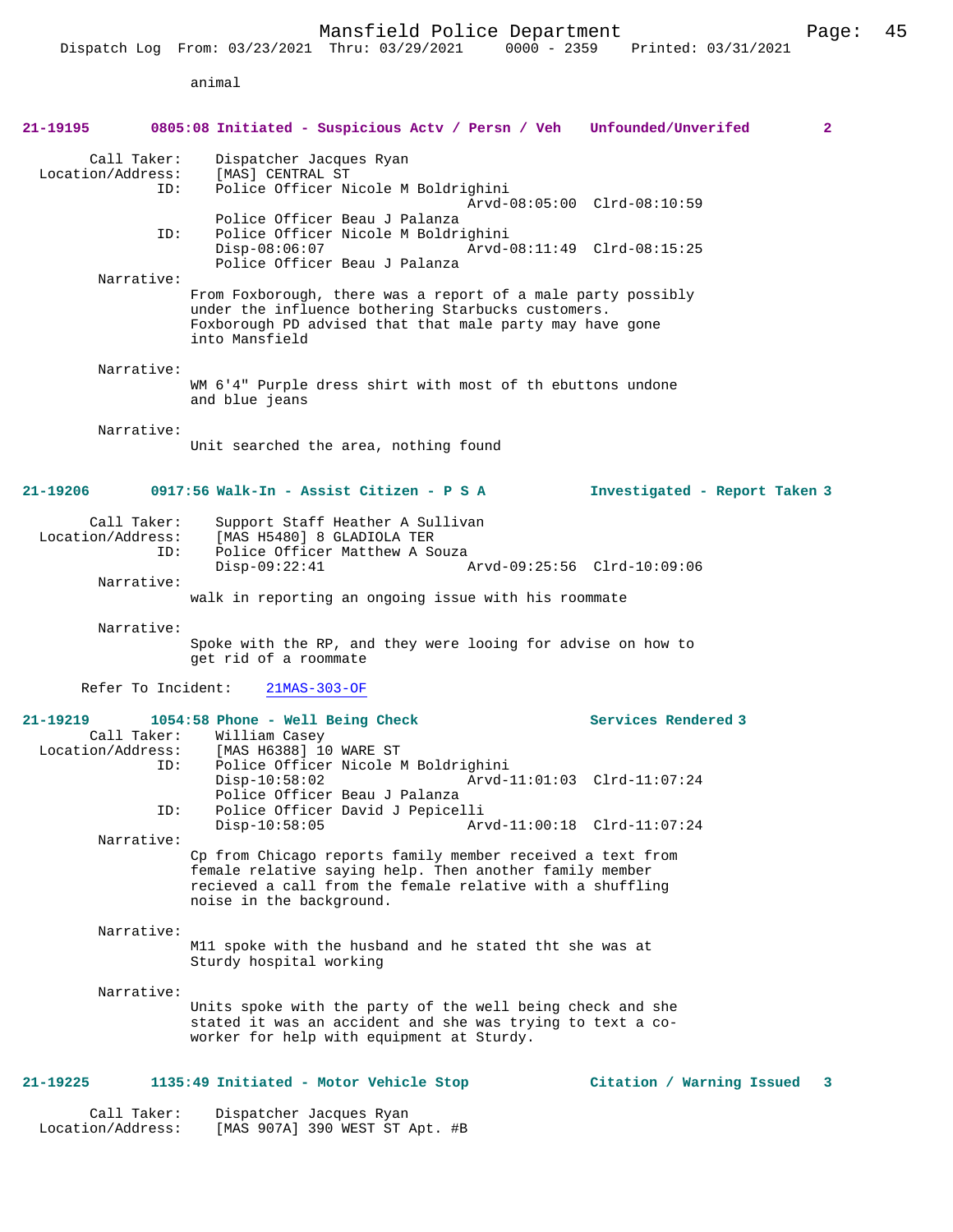Mansfield Police Department Form Page: 46 Dispatch Log From: 03/23/2021 Thru: 03/29/2021 0000 - 2359 Printed: 03/31/2021 ID: Sergeant Brian P Thibault Arvd-11:35:00 Clrd-11:45:55 Vehicle: WHI 2013 SUBA ST OUTBAC Reg: PC MA 2BM458 VIN: 4S4BRBCC0D3254789 Narrative: Out with mvst Narrative: Citation to the RO for unregistered vehicle, RO was able to renew online **21-19235 1203:02 Phone - Motor Veh Acc - Hit & Run Services Rendered 1**  Call Taker: NICHOLAS GOYETTE<br>Location/Address: [MAS 255] 377 CH Location/Address: [MAS 255] 377 CHAUNCY ST ID: Police Officer David J Pepicelli Disp-12:05:46 Arvd-12:08:23 Clrd-12:34:03 Vehicle: GRY 2012 DODG JOU Reg: PC RI 365037 VIN: 3C4PDCBB3CT304434 Narrative: CAller reports a hit and run in the lot. A BMW struck a dodge caravan and left. Caller is in back of lot in a black honda pilot Narrative: Minor scratches and damage in the rear and the wheelwell Narrative: M11 spoke with the owner and given the age and mileage of the vehicle the RO does not want to pursue anything further **21-19239 1233:11 911 - Assist Fire Department Referred to Other Agency 2** Call Taker: Dispatcher Jacques Ryan Location/Address: [MAS H2614] 340 ESSEX ST ID: Police Officer David J Pepicelli Disp-12:34:40 Arvd-12:45:14 Clrd-12:47:55 Narrative: Assisting the FD with a fire related incident. Nature:CO Detector sounding **21-19253 1507:13 911 - 911 Hang-ups & Verifications Confirmed misdial/Accdntl Call 2**  Call Taker: JEFFREY KEEFE<br>Vicinity of: [MAS H6006] 39 [MAS H6006] 39 PATTYS RD ID: Police Officer David J Pepicelli Disp-15:09:25 Arvd-15:13:47 Clrd-15:15:25 Narrative: Checking on a 911 hang up Narrative: Cell phone is broken. Narrative: M11 spoke with the residents and all is in order **21-19261 1630:59 Phone - Motor Veh Acc - No Injury Investigated - Report Taken 1** Call Taker: William Casey<br>Location/Address: [MAS] RTE 140 [MAS] RTE 140 SB ID: Police Officer Jay J Sparrow Disp-16:36:55 Arvd-16:45:25 Clrd-17:34:23 ID: Police Officer David J Pepicelli Disp-16:37:28 Arvd-16:45:23 Clrd-16:54:41<br>ID: Sergeant John R Armstrong Sergeant John R Armstrong<br>Disp-16:45:58 Disp-16:45:58 Arvd-16:46:00 Clrd-16:54:44<br>ID: Executive Lieutenant Francis W Archer JR Executive Lieutenant Francis W Archer JR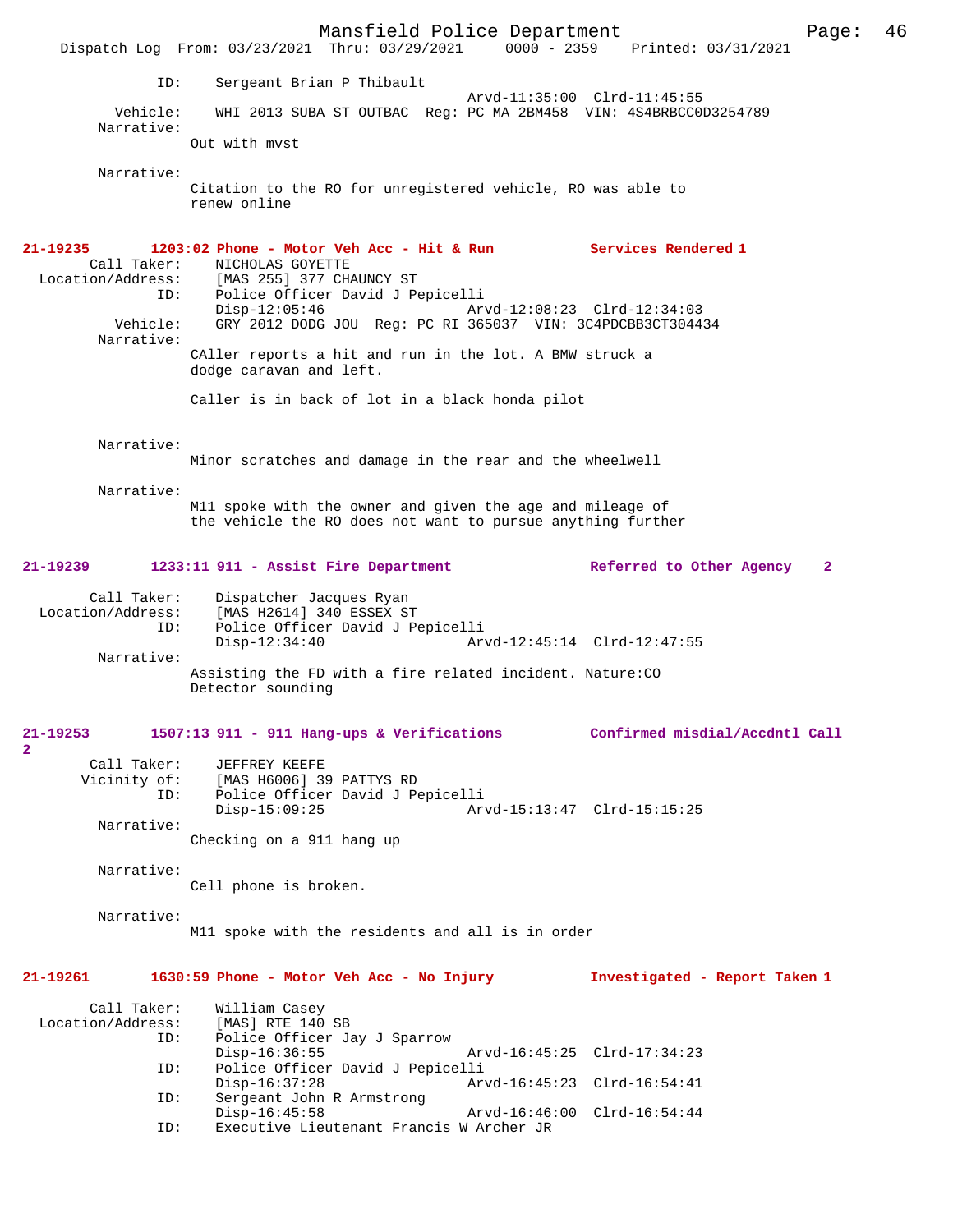Mansfield Police Department Page: 47 Dispatch Log From: 03/23/2021 Thru: 03/29/2021 Disp-16:56:04 Arvd-16:56:06 Clrd-17:26:46 Vehicle: GRY 2014 HOND CIVICE Reg: PC MA 7NL128 VIN: 19XFB2F84EE233200 Towed: For: Accident By: Central Street Garage To: Central Street Garage Released To: ANDERSON On: 03/30/2021 @ 1929 Liens: RELEASED TO MOTHER Narrative: CP reports 1 car mva with no injuries and car hit guard rail and spun around by the S curves Narrative: Cp reports car is stuck on the island Narrative: confirmed that the vehicle hit the guard rail Narrative: FD is evaluating the female passenger Narrative: Tow requested for 1 Narrative: Central St towing is en route Narrative: Tow on scene Narrative: M5 is taking the operator to Best Buy Narrative: The mother of the passenger was at Best Buy and she will give both parties a ride home Narrative: MA Reg 7NL128 was released to owner's mother. Refer To Accident: 21MAS-87-AC **21-19267 1650:33 Phone - Disturbance / Gathering Investigated - Report Taken 1** Call Taker: William Casey<br>
.on/Address: [MAS H1077] Location/Address: [MAS H1077] RD

| ---------------- |                                  |                             |                             |
|------------------|----------------------------------|-----------------------------|-----------------------------|
| ID:              | Sergeant John R Armstrong        |                             |                             |
|                  | Disp-16:54:50                    | Arvd-17:01:05 Clrd-17:19:38 |                             |
| ID:              | Police Officer David J Pepicelli |                             |                             |
|                  | Disp-16:54:53                    |                             | Arvd-17:01:07 Clrd-18:07:14 |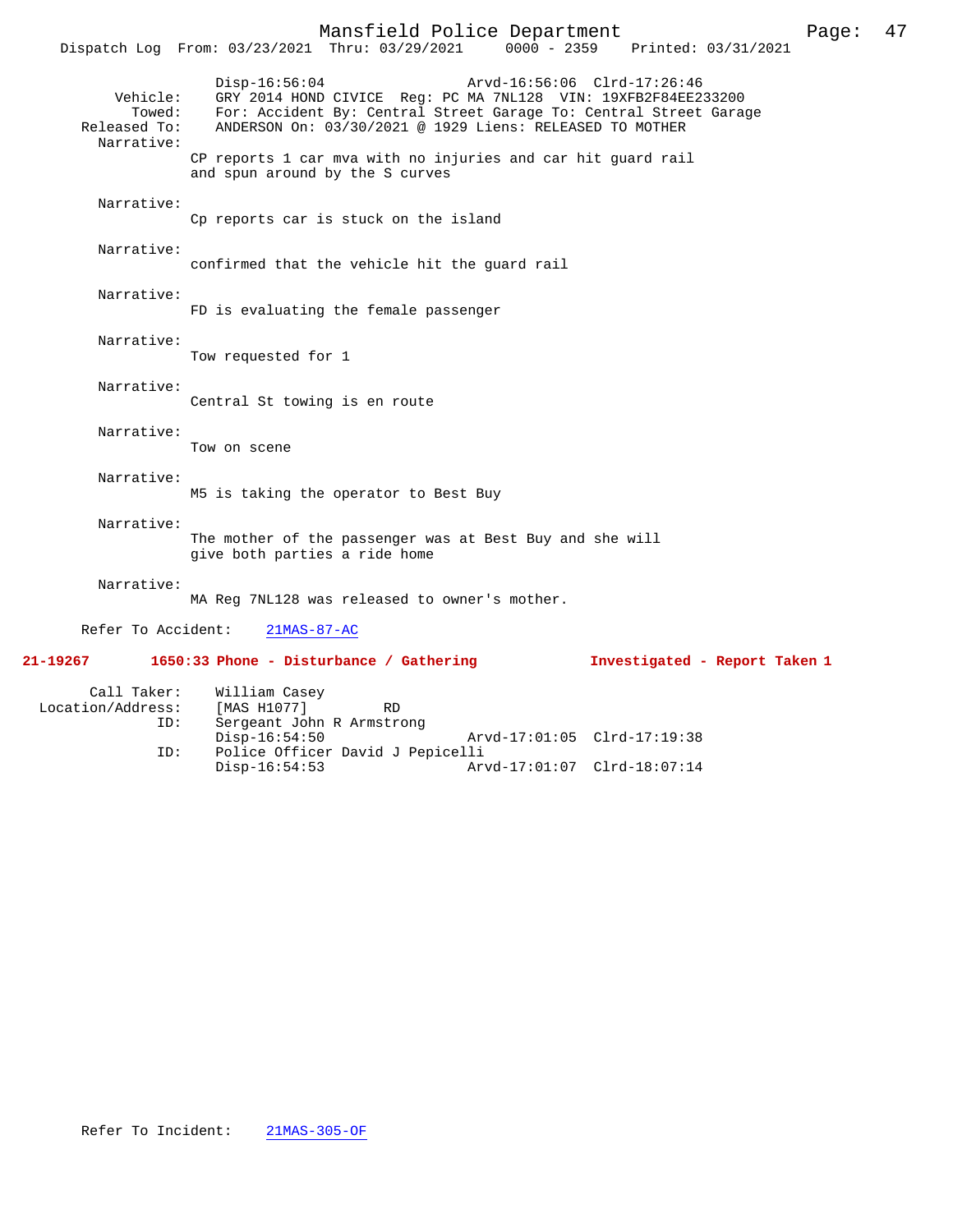Mansfield Police Department Page: 48

Dispatch Log From: 03/23/2021 Thru: 03/29/2021 0000 - 2359 Printed: 03/31/2021

# **21-19275 1711:38 Phone - 911 Hang-ups & Verifications Unfounded/Unverifed 2** Call Taker: William Casey Location/Address: [MAS 435] 15 BONNEY LN ID: Sergeant John R Armstrong Disp-17:19:42 Arvd-17:23:40 Clrd-17:25:55 Narrative: Checking on a 911 hang up, 3 attemps no answer on call back **21-19286 1800:28 Phone - 911 Hang-ups & Verifications Confirmed misdial/Accdntl Call 2**  Call Taker: William Mouyos<br>Location/Address: [MAS 840K] 280 ess: [MAS 840K] 280 SCHOOL ST Apt. #K<br>LD: Police Officer Jay J Sparrow Police Officer Jay J Sparrow Disp-18:03:18 Arvd-18:06:34 Clrd-18:11:39 Narrative: Checking on a 911 hang up landline hangup Narrative: spoke with Sandra will meet at entrance states no emergency

#### **21-19299 1901:24 Phone - Disturbance / Gathering Investigated - Report Taken 1**

| Call Taker:       | Chelsey Ferstler                                                 |                             |
|-------------------|------------------------------------------------------------------|-----------------------------|
| Location/Address: | [MAS H967]                                                       |                             |
| ID:               | Police Officer David J Pepicelli                                 |                             |
|                   | $Disp-19:04:06$                                                  | Arvd-19:10:39 Clrd-19:50:20 |
| ID:               | Police Officer Jay J Sparrow                                     |                             |
|                   | $Disp-19:04:10$                                                  | Arvd-19:09:28 Clrd-19:49:55 |
| ID:               | Sergeant John R Armstrong                                        |                             |
|                   | $Disp-19:11:04$                                                  | Arvd-19:11:07 Clrd-19:50:05 |
| Vehicle:          | BLK 2013 GMC UT TERRAI Req: PAS MA RT14ML VIN: 2GKFLVE37D6198630 |                             |
| Narrative:        |                                                                  |                             |

Refer To Incident: 21MAS-308-OF

**21-19302 1930:03 911 - Suspicious Actv / Persn / Veh Gone on Arrival 2**  Call Taker: PATRICK FEENEY<br>Location/Address: [MAS] 400 RTE ess: [MAS] 400 RTE 140 SB @ 272 CHAUNCY ST<br>ID: Police Officer Joshua S Ellender Police Officer Joshua S Ellender Disp-19:31:29 Arvd-19:35:32 Clrd-19:36:21 Police Officer Derek M Stark Narrative: 911 Caller reports that there is red m/v in the lane going straight, appears the oper is asleep behind the wheel. Narrative: Caller no longer on scene, turned left onto Chauncy and is no longer in the area. Narrative: Checked the area, nothing showing. Unit will be clear.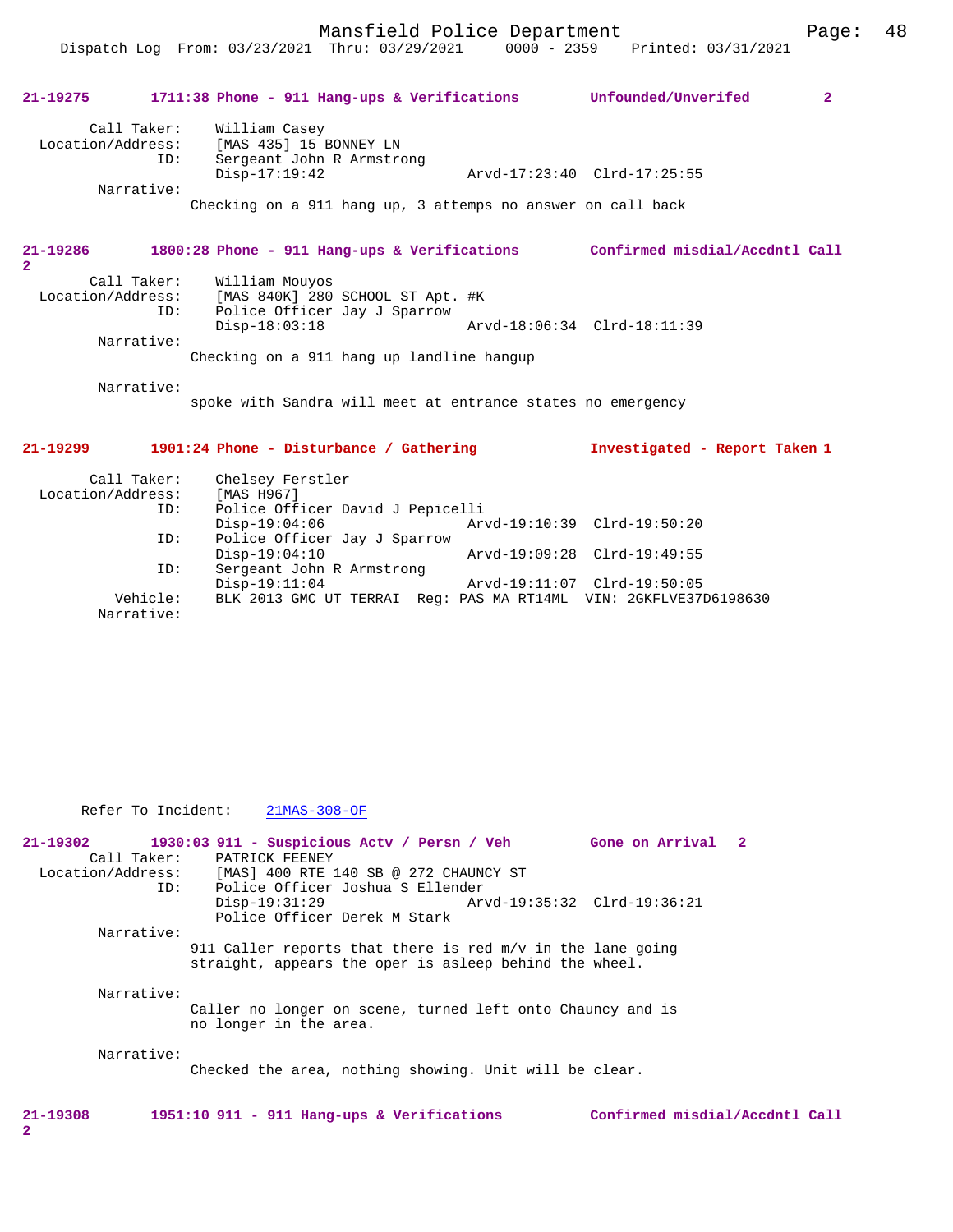Mansfield Police Department Page: 49 Dispatch Log From: 03/23/2021 Thru: 03/29/2021 0000 - 2359 Printed: 03/31/2021 Call Taker: PATRICK FEENEY Location/Address: [MAS 907A] 390 WEST ST Apt. #B ID: Sergeant John R Armstrong Disp-19:54:42 Arvd-19:57:00 Clrd-19:58:27 Vehicle: GRY 2020 FORD UT ESCAPE Reg: PC MA 2YPL11 VIN: 1FMCU9G6XLUA03884 Narrative:<br>911 call from no response on the line or to SCP/TTY. Sounded like the phone may be in a purse and inadvertanly dialed. Callback made, calling party is at the Shaw's in the parking lot. States she will wait for the ofc in a grey Ford Escape SUV. Advised to flag down the ofc. Narrative: Will be parked next to a carriage corral. Narrative: Confirmed accidental. **21-19315 2055:07 Initiated - Building - Property Check Building Checked / Secured 3** Call Taker: Stephen Martell Location/Address: [MAS 1016] 4 ERICK RD ID: Police Officer Joshua S Ellender Arvd-20:55:00 Clrd-21:22:42 Police Officer Derek M Stark<br>Vehicle: RED 2006 TOYT UT HIGHLA Req: RED 2006 TOYT UT HIGHLA Reg: PC MA 2CJF84 VIN: JTEEP21A160140258 Narrative: Checking the area. Narrative: Checked on a vehicle with an open door next to 6 Erick rd. Vehicle was secured. **21-19325 2147:33 Initiated - Building - Property Check Building Checked / Secured 3** Call Taker: Stephen Martell Location/Address: [MAS 992] 660 EAST ST<br>TD: Police Officer Joshua Police Officer Joshua S Ellender Arvd-21:47:00 Clrd-21:50:02 Police Officer Derek M Stark Narrative: Checking the area. **21-19329 2200:19 Initiated - Building - Property Check Building Checked / Secured 3** Call Taker: Stephen Martell Location/Address: [MAS 1002] 250 EAST ST ID: Police Officer Joshua S Ellender Arvd-22:00:00 Clrd-22:15:36 Police Officer Derek M Stark Narrative: Checking the area. **21-19332 2218:51 Initiated - Building - Property Check Building Checked / Secured 3** Call Taker: Stephen Martell<br>Location/Address: [MAS 253] 330 P Exational Mass: [MAS 253] 330 PRATT ST Apt. #A<br>ID: Police Officer Joshua S Ellende Police Officer Joshua S Ellender Arvd-22:18:00 Clrd-22:22:11

 Police Officer Derek M Stark Narrative:

Checking the area.

**21-19334 2227:29 Phone - Road Hazards Services Rendered 3**  Call Taker: APRIL LEHANE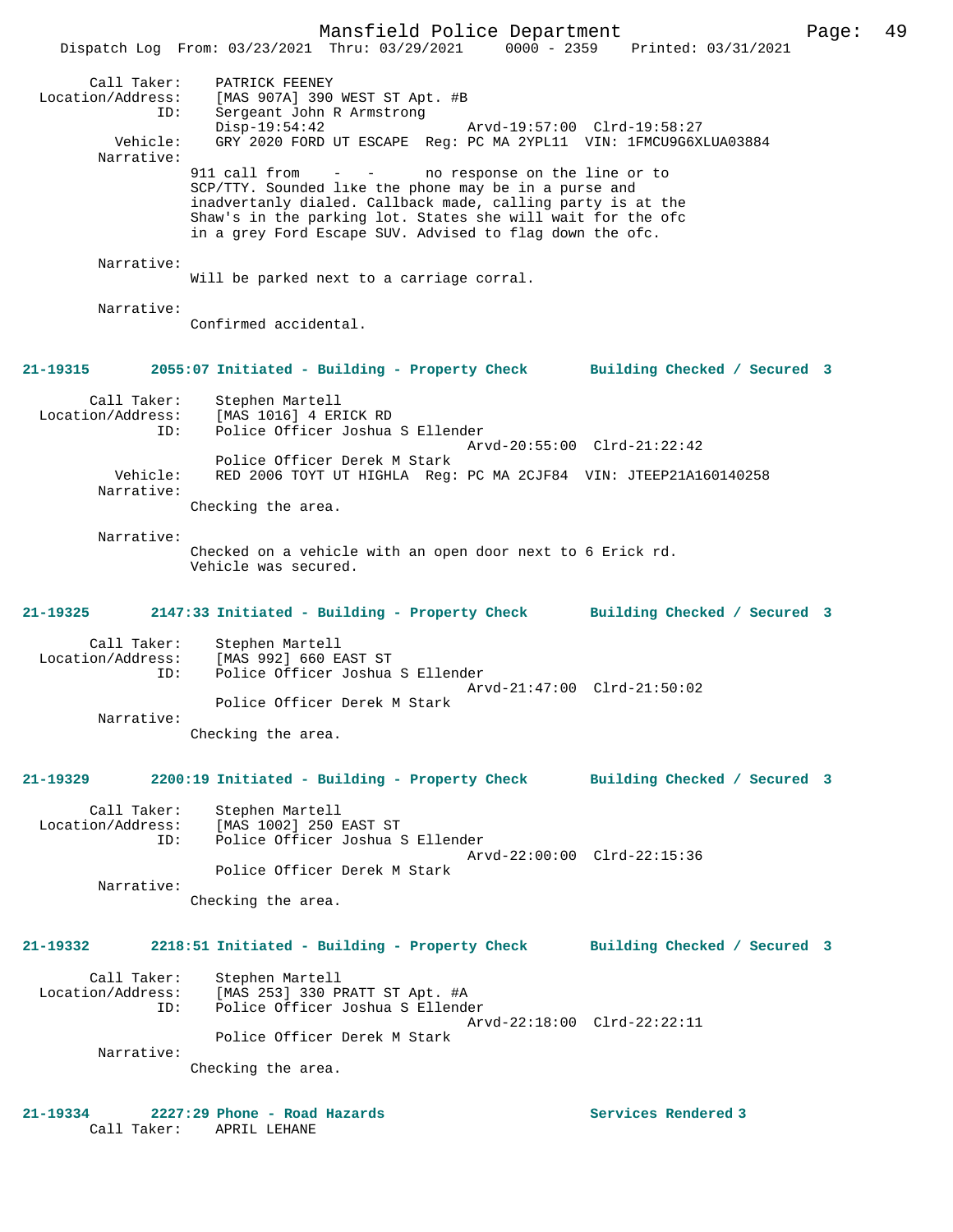Mansfield Police Department Page: 50 Dispatch Log From: 03/23/2021 Thru: 03/29/2021 Location/Address: [MAS H2165] 21 GROVE ST ID: Sergeant John R Armstrong Disp-22:28:49 Clrd-22:29:37<br>TD: Police Officer Jav J Sparrow Police Officer Jay J Sparrow<br>Disp-22:29:28 Disp-22:29:28 Arvd-22:36:53 Clrd-23:51:45 ID: Sergeant John R Armstrong Disp-22:33:59 Arvd-22:34:01 Clrd-23:12:32 Narrative: direct call to FD, tree down no wires, blocking roadway Narrative: Crews called for tree removal, Light department being paged for a line that is tangled in the tree. There is still power. Narrative: Ralph from MELD is en route. Narrative: Road hazard removed. MELD is working on securing a wire leaning on a tree, expected to be on scene for short while then clearing. **For Date: 03/29/2021 - Monday 21-19344 0102:29 Initiated - Building - Property Check Building Checked / Secured 3** Call Taker: Stephen Martell<br>Location/Address: [MAS 253] 330 P ess: [MAS 253] 330 PRATT ST Apt. #A<br>TD: Police Officer Christopher D So Police Officer Christopher D Sorge Arvd-01:02:00 Clrd-01:06:45 **21-19346 0106:52 Initiated - Building - Property Check Building Checked / Secured 3** Call Taker: Josesph Shebertes<br>Location/Address: [MAS 834] 261 CHA [MAS 834] 261 CHAUNCY ST ID: Police Officer Christopher D Sorge Arvd-01:06:00 Clrd-01:17:08 Narrative: Checking the area. **21-19348 0119:50 Initiated - Building - Property Check Building Checked / Secured 3** Call Taker: Stephen Martell<br>Location/Address: [MAS 4] 31 HAMP? ess: [MAS 4] 31 HAMPSHIRE ST<br>TD: Police Officer Meghan B Police Officer Meghan Birnie Arvd-01:19:00 Clrd-01:32:36 Narrative: Checking the area. **21-19360 0224:59 Initiated - Building - Property Check Building Checked / Secured 3** Call Taker: Stephen Martell<br>Location/Address: [MAS] NORTH MAI ess: [MAS] NORTH MAIN ST<br>ID: Patrolman Gregory S Patrolman Gregory S Martell Arvd-02:24:00 Clrd-02:32:37 Narrative: Checking the area. **21-19361 0227:10 Initiated - Building - Property Check Building Checked / Secured 3** Call Taker: Stephen Martell<br>Location/Address: [MAS 907E] 390 [MAS 907E] 390 WEST ST ID: Police Officer Meghan Birnie Arvd-02:27:00 Clrd-02:32:50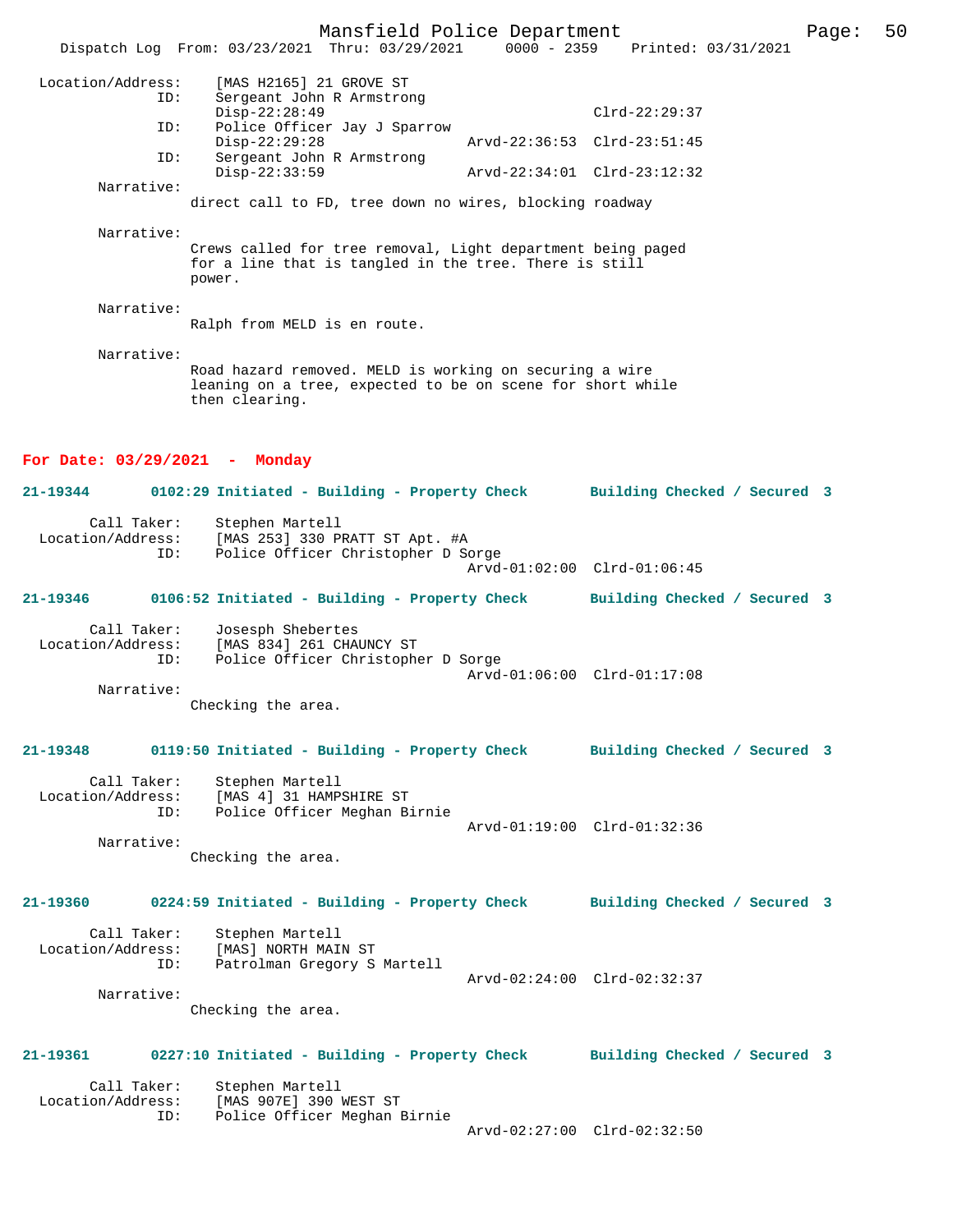Dispatch Log From: 03/23/2021 Thru: 03/29/2021 0000 - 2359 Printed: 03/31/2021

 Narrative: Checking the area. **21-19363 0235:36 Initiated - Building - Property Check Building Checked / Secured 3** Call Taker: Stephen Martell Location/Address: [MAS 2] 60 FORBES BLVD ID: Patrolman Gregory S Martell Arvd-02:35:00 Clrd-02:52:30 Narrative: Checking the area hotels. **21-19368 0252:47 Initiated - Parking Violations Citation / Warning Issued 3** Call Taker: Stephen Martell Location/Address: [MAS] NORTH MAIN ST ID: Patrolman Gregory S Martell Arvd-02:52:00 Clrd-03:10:17 Vehicle: BLU 2016 SUBA SD IMPREZ Reg: PC MA 9FY329 VIN: JF1GJAA69GG007430 Vehicle: GRY 2011 NISS LL XTERRA Reg: PC MA 65RF19 VIN: 5N1AN0NW4BC521688 Vehicle: BLK 2010 SUBA UT FOREST Reg: PC MA 314XS9 VIN: JF2SH6CC6AH790550 Vehicle: GRY 2018 ACUR UT MDX Reg: PC MA 3GB944 VIN: 5J8YD4H38JL012282 Vehicle: WHI 2011 TOYT UT RAV4 Reg: DL MA 66J VIN: 2T3BF4DVXBW127423 Narrative: Parking violation checks. Narrative: M10 reports parking violations for MA 9FY329, 66J, 65RF19, 314XS9, and 3GB944. **21-19378 0520:08 Phone - Assist Other Agency Spoken To 3**  Call Taker: Chelsey Ferstler Location/Address: [MAS 12] 250 EAST ST Location/Address: [MAS 12] 250 EAST ST<br>ID: Police Officer Christopher D Sorge Disp-05:22:38 Arvd-05:28:48 Clrd-05:30:28 Narrative: meet at loading dock, news crew at school, CP looking for advice Narrative: spoke with the janitor and the news crew, they will be off the property by 615am. **21-19391 0708:30 Initiated - Road Hazards Referred to Other Agency 3** Call Taker: Robert Stewart Location/Address: [MAS] 255 HOPE ST @ 141 PRATT ST ID: Police Officer Meghan Birnie Arvd-07:08:00 Clrd-07:09:15 Narrative: M11 reporting a branch blocking the roadway. Narrative: DPW notified. **21-19409 0828:46 Phone - Motor Veh Acc - No Injury Services Rendered 1**  Call Taker: Emily Archer<br>Location/Address: [MAS 29] 101 [MAS 29] 101 NORFOLK ST ID: Police Officer David W Kinahan<br>Disp-08:34:01 P Disp-08:34:01 Arvd-08:48:15 Clrd-08:52:22 Narrative: Caller reporting the wind caused the vehicles door to strike another vehicle. Caller will be by her black Honda CRV, and the second vehicle is a Volvo. Caller will be in the parking lot.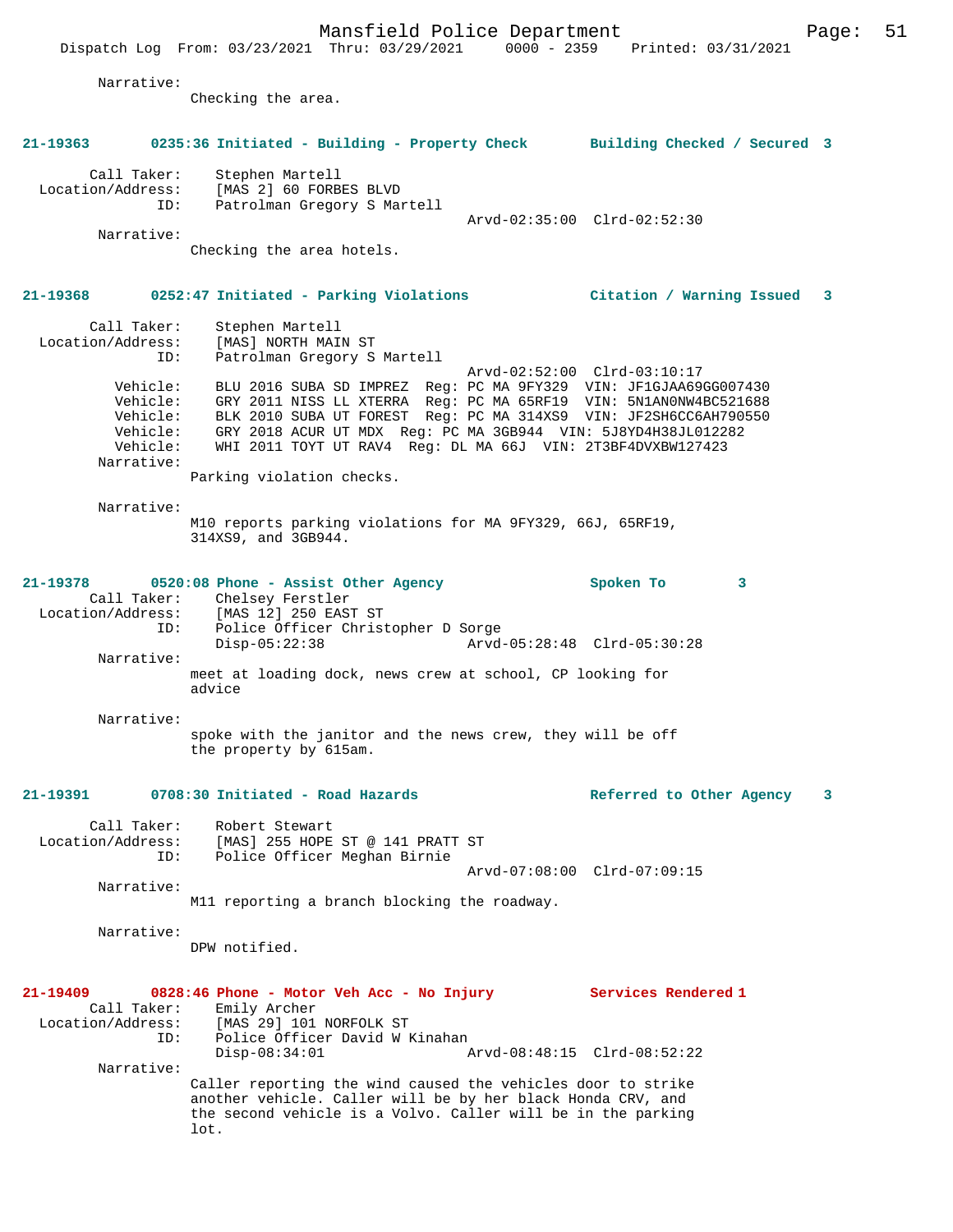Narrative:

M7 spoke with parties. paperwork was already exchanged. **21-19429 0939:33 Initiated - Motor Vehicle Stop Citation / Warning Issued 3** Call Taker: Robert Stewart Location/Address: [MAS H4282] 860 MAPLE ST ID: Police Officer Patrick J Pennie Arvd-09:39:00 Clrd-09:42:48 Vehicle: GRY 2017 NISS UT MURANO Reg: PC MA 1JLV61 VIN: 5N1AZ2MH2HN202158 Narrative: MV STOP/// Citation Issued for speeding. **21-19432 1006:38 Initiated - Disabled Motor Vehicle Services Rendered 3**  Call Taker: Robert Stewart Location/Address: [MAS] 792 WEST ST ID: Police Officer Beau J Palanza Arvd-10:06:00 Clrd-10:12:16 Police Officer Matthew A Souza Vehicle: GRY 2011 HOND CIVI Reg: PC MA 241KA3 VIN: 2HGFA1F55BH309009 Narrative: M8 out with a vehicle showing revoked. Narrative: M8 states possesion was taking and a note was left on the window. **21-19447 1109:59 Initiated - Motor Vehicle Stop Citation / Warning Issued 3** Call Taker: Robert Stewart Location/Address: [MAS] FORBES BLVD ID: Police Officer David W Kinahan Arvd-11:09:00 Clrd-11:15:18 Vehicle: BLK 2016 LNDR UT RANGE ROVER Reg: PC MA 8VL928 VIN: SALGR2PF8GA287630 Narrative: MV STOP/// Citation Issued. **21-19472 1221 Initiated - Investigation Incident Report 3**  Call Taker: Police Officer Michael T Fitzgerald Location/Address: [MAS 12] 250 EAST ST ID: Police Officer Michael T Fitzgerald Arvd-12:24:31 Clrd-12:42:48 Narrative: Assisting School Resource Officers. Refer To Incident: 21MAS-310-OF **21-19473 1228:59 Initiated - Motor Vehicle Stop Citation / Warning Issued 3** Call Taker: Robert Stewart Location/Address: [MAS] 259 OAKLAND ST @ 34 MAPLE ST ID: Police Officer David W Kinahan Arvd-12:28:00 Clrd-12:39:11 Vehicle: BLU 2004 FORD RANGER Reg: PC MA 3TV621 VIN: 1FTYR15E74TA01699 Narrative: MV STOP/// Citation Issued. **21-19488 1329:36 Initiated - Building - Property Check Building Checked / Secured 3** Call Taker: Robert Stewart<br>Location/Address: [MAS 907E] 390 ess: [MAS 907E] 390 WEST ST<br>ID: Police Officer Beau .<br>Police Officer Beau J Palanza

Arvd-13:29:00 Clrd-13:33:00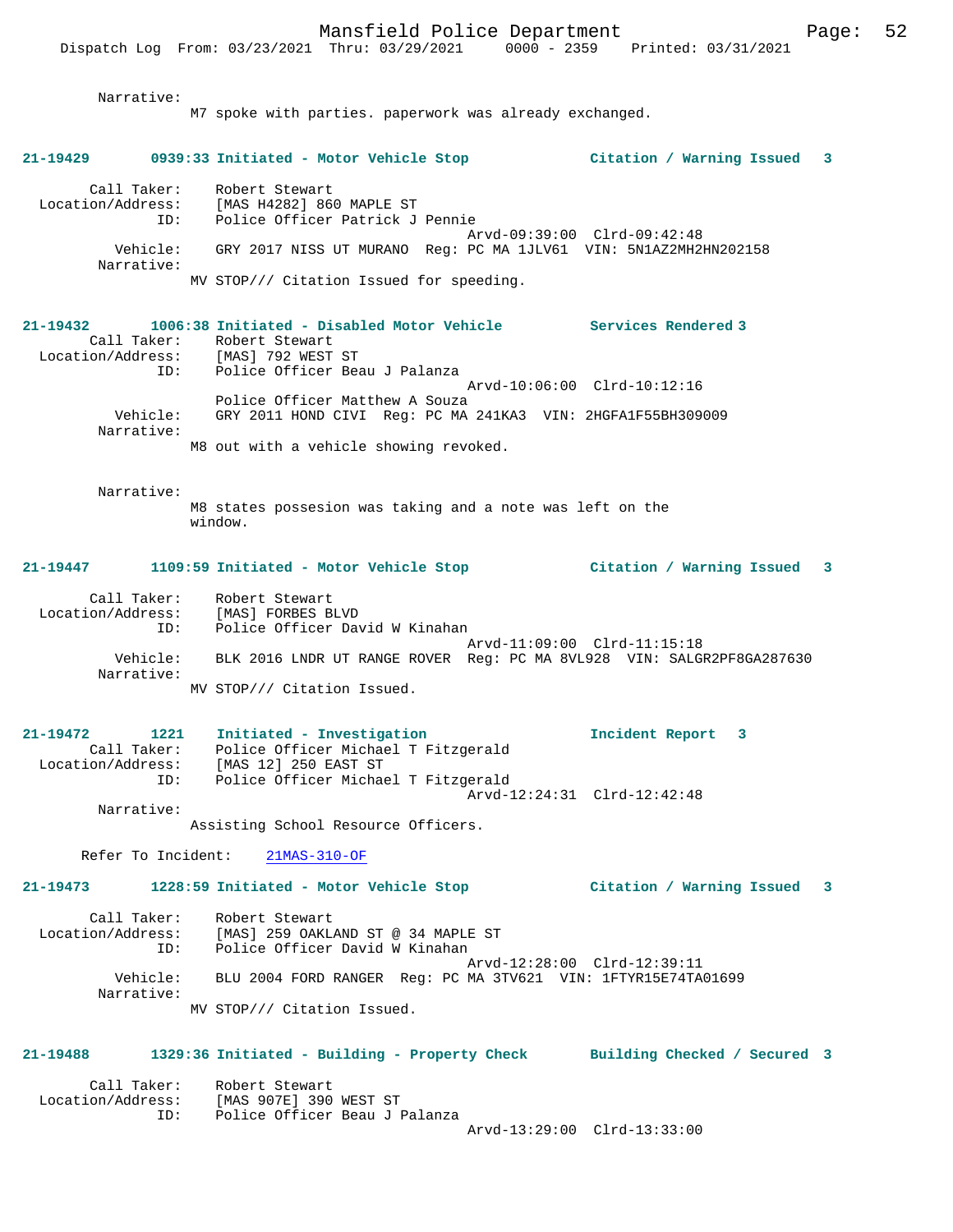Dispatch Log From: 03/23/2021 Thru: 03/29/2021 0000 - 2359 Printed: 03/31/2021 Police Officer Matthew A Souza Narrative: Checking the area. **21-19512 1556:41 Phone - Disabled Motor Vehicle Vehicle Towed 3**  Call Taker: Emily Archer<br>Location: [MAS] ROUTE Location: [MAS] ROUTE 140 SOUTH S CURVES ID: Police Officer Jay J Sparrow Disp-16:00:45 Arvd-16:17:09 Clrd-16:36:42 Vehicle: BLK 2011 VOLV XC90 Reg: PAS MA IC500 VIN: YV4952CZ5B1590799 Narrative: Reported DMV in the area. Narrative: M5 out with vehicle before exit 12, Tow on scene. Narrative: M5 standing by assisting with tow. **21-19520 1633:21 Phone - Motor Veh Acc - Hit & Run Unfounded/Unverifed 1** Call Taker: Emily Archer Location/Address: [MAS 244A] 4 SOUTH MAIN ST ID: Police Officer William C Trudell Disp-16:37:52 Arvd-16:44:33 Clrd-16:45:09 GRY 2012 TOYT CAMRY Reg: PC MA 711VP8 VIN: 4T1BF1FKXCU111752 Narrative: Caller states he observed a hit and run. Suspect vehicle is a grey vehicle, approximately 10 minutes old. Narrative: Victim did not call the accident in. Narrative: M10 states nothing found at this time. **21-19536 1733:25 Initiated - Motor Vehicle Stop Citation / Warning Issued 3** Call Taker: Robert Stewart Location/Address: [MAS 244A] 4 SOUTH MAIN ST ID: Police Officer David J Pepicelli Arvd-17:33:00 Clrd-17:37:10 Vehicle: BRO 2010 HOND CIVIC Reg: PC MA 2WEX80 VIN: 2HGFA1F96AH521483 Narrative: MV STOP/// Citation issued for red light violation **21-19542 1758:11 Phone - 911 Hang-ups & Verifications Unfounded/Unverifed 2** Call Taker: Emily Archer Location/Address: [MAS 840D100] 280 SCHOOL ST Apt. #D100<br>ID: Police Officer Jav J Sparrow Police Officer Jay J Sparrow<br>Disp-18:00:14 Disp-18:00:14 Arvd-18:04:29 Clrd-18:09:14 Narrative: Checking on a 911 hang up, no answer upon call back. Narrative: Radius of 57 meters. Narrative: M5 states no one has flagged him down. Going to check inside D100.

Mansfield Police Department Page: 53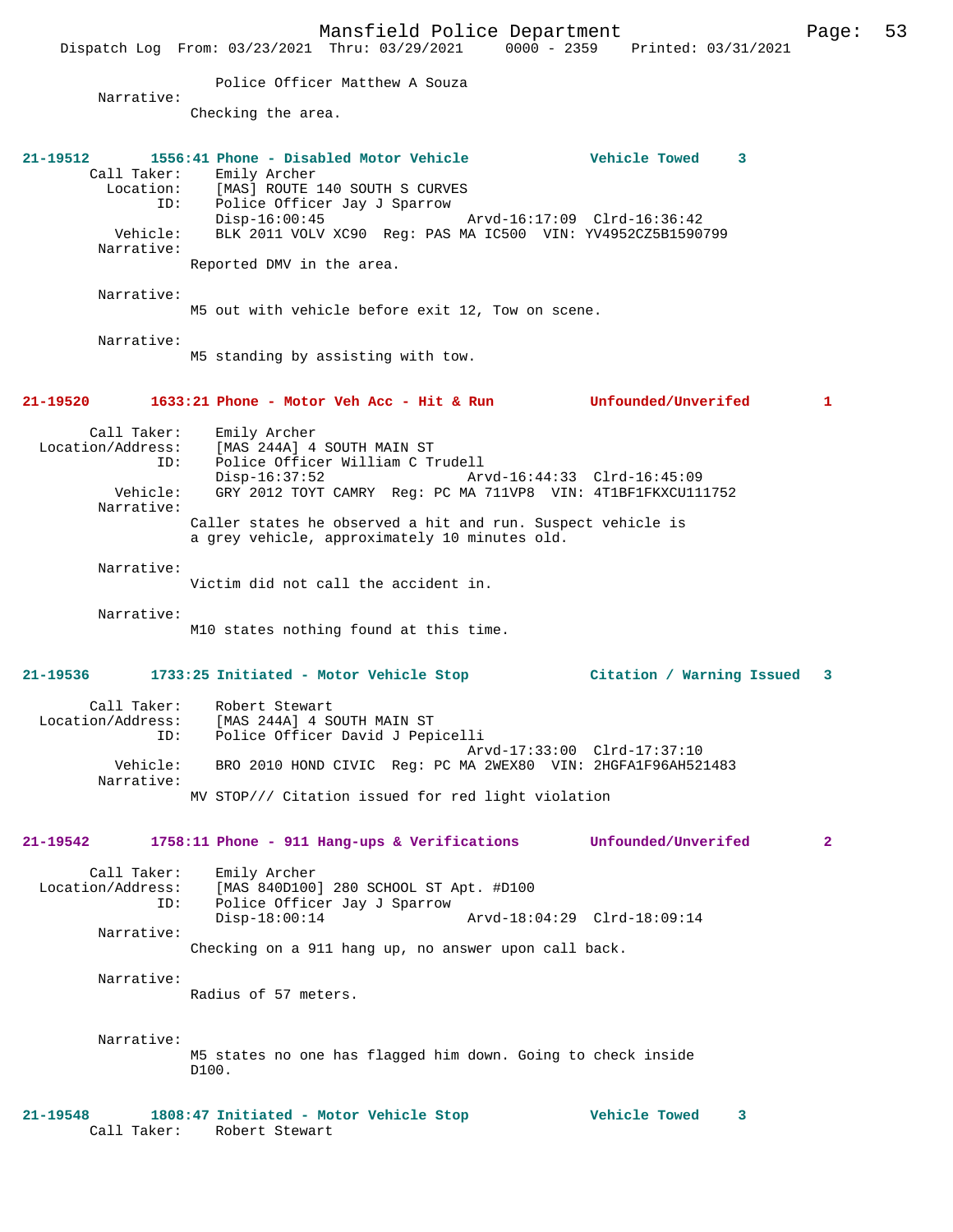Mansfield Police Department Page: 54 Dispatch Log From: 03/23/2021 Thru: 03/29/2021 0000 - 2359 Printed: 03/31/2021 Location/Address: [MAS] 444 PRATT ST @ 458 EAST ST ID: Police Officer David J Pepicelli Arvd-18:08:00 Clrd-18:30:49 Vehicle: WHI 2017 HOND UT PILOT Reg: PC MA 7YM688 VIN: 5FNYF6H36HB084115 Towed: For: Unregistered/Uninsured By: Central Street Garage To: Owner's Residence Narrative: MV STOP/// M11 requesting a tow / Central responding. Narrative: M11 reporting a private tow and the plates are being seized. Refer To Summons: 21MAS-112-AR Summons: BENVISSUTO, DAVID J Address: 77 DEPOT ST Apt. #7 EASTON, MA<br>  $\Delta G = 54$ Age:<br>:Charges REGISTRATION REVOKED, OP MV WITH UNINSURED MOTOR VEHICLE INSPECTION/STICKER, NO **21-19555 1820:43 Walk-In - Motor Veh Acc - Hit & Run Spoken To 1**  Call Taker: Support Staff Matthew Gately Location/Address: [MAS 244A] 4 SOUTH MAIN ST ID: Police Officer Jay J Sparrow<br>Disp-18:40:18 Disp-18:40:18 Arvd-18:40:21 Clrd-18:45:31 Vehicle: RED 2014 HOND SD ACCORD Reg: PC MA 6WN919 VIN: 1HGCR2F32EA308628 Vehicle: GRY 2012 TOYT CAMRY Reg: PC MA 711VP8 VIN: 4T1BF1FKXCU111752 Narrative: Walk-in reporting she was involved in a hit and run MVA. Ofc Sparrow will speak with the party. Ofc. Sparrow reports there is no damage to the car at this time, the owner was able to fix the damage. She will be emailing ofc. Trudell a picture of the area that was struck. **21-19567 1933:03 911 - Erratic Oper MV / Road Rage Gone on Arrival 3**  Call Taker: Michael Mezhberg<br>Location/Address: [MAS] RTE 495 NB Location/Address: [MAS] RTE 495 NB @ RTE 140 NB ID: Police Officer David J Pepicelli Disp-19:34:23 Arvd-19:45:31 Clrd-19:45:40 Narrative: Caller reports a Black Dodge Durango driving erratically off of 495 NB Exit 12 toward Commercial St, taking the wrong lane. Narrative: Another caller reporting same vehicle description driving erratically in Mansfield Crossing. Narrative: Checked School St to the town line, GOA. **21-19569 1940:48 Initiated - Assist Other Agency Services Rendered 3**  Call Taker: Ryan O'Rourke<br>Location/Address: [MAS 907A] 390 ess: [MAS 907A] 390 WEST ST Apt. #B<br>ID: Police Officer Jay J Sparrow Police Officer Jay J Sparrow Arvd-19:40:00 Clrd-19:50:03 ID: Police Officer William C Trudell Disp-19:42:48 Arvd-19:42:50 Clrd-19:48:06 Vehicle: RED 2014 FORD FOCUS Reg: PC MA 1GTC25 VIN: 1FADP3L98EL257248 Narrative: off with a foxboro cruiser on a mv stop. Narrative: Foxboro cited operator, nothing was thrown from vehicle. operator stated he was pointing out the window. **21-19583 2038:11 Initiated - Building - Property Check Building Checked / Secured 3**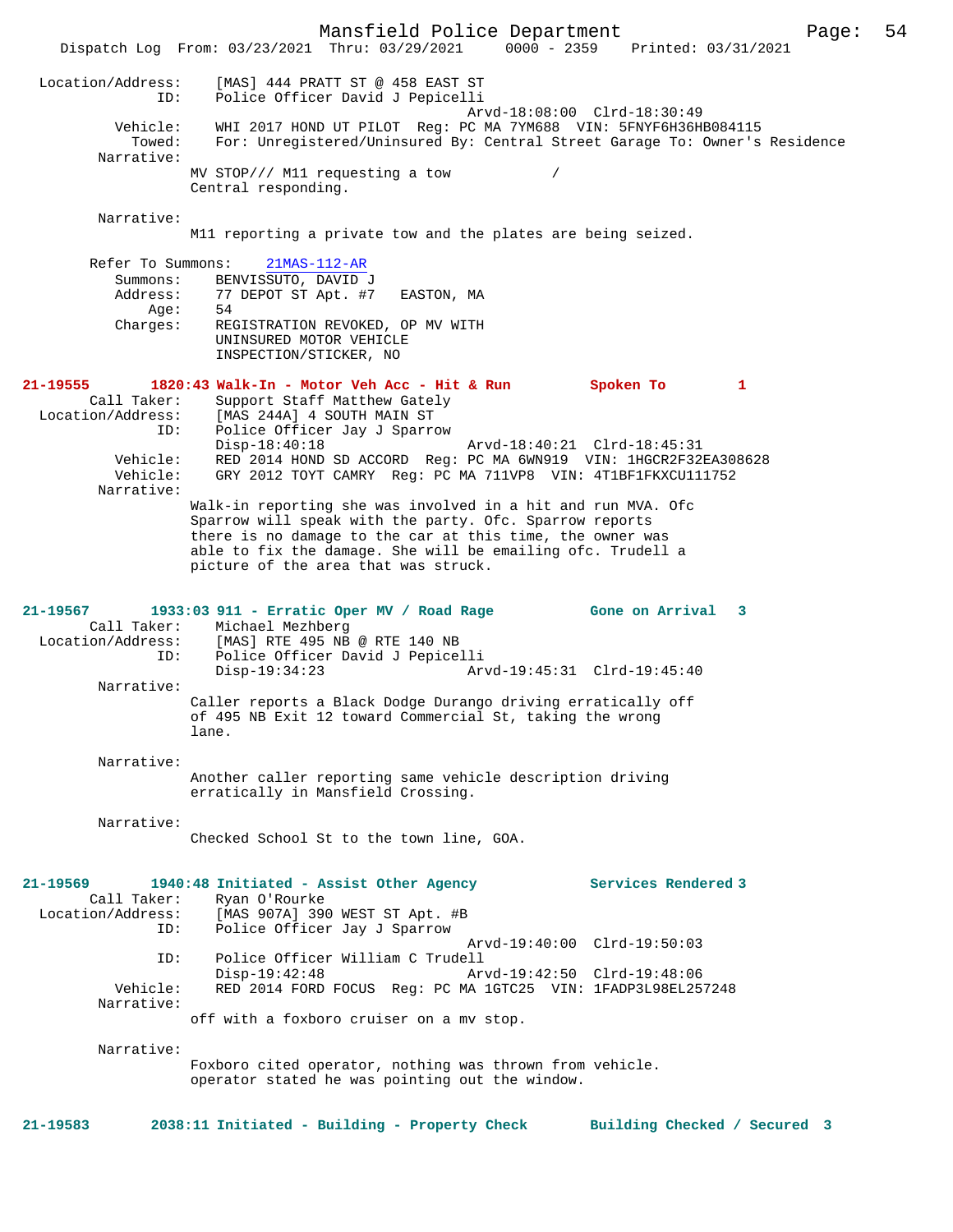|                                      | Mansfield Police Department<br>Dispatch Log From: 03/23/2021 Thru: 03/29/2021 0000 - 2359 Printed: 03/31/2021                                                                | 55<br>Page:                                    |
|--------------------------------------|------------------------------------------------------------------------------------------------------------------------------------------------------------------------------|------------------------------------------------|
| ID:<br>Narrative:                    | Call Taker: Ryan O'Rourke<br>Location/Address: [MAS 840] 280 SCHOOL ST<br>Police Officer Jay J Sparrow<br>Checking the area.                                                 | Arvd-20:38:00 Clrd-20:48:12                    |
| 21-19585                             | 2053:50 Initiated - Building - Property Check Building Checked / Secured 3                                                                                                   |                                                |
| ID:<br>Narrative:                    | Call Taker: Ryan O'Rourke<br>Location/Address: [MAS 322] 31 HAMPSHIRE ST<br>Police Officer Jay J Sparrow<br>Checking the area.                                               | Arvd-20:53:00 Clrd-20:57:10                    |
| 21-19586                             | 2057:18 Initiated - Building - Property Check Building Checked / Secured 3                                                                                                   |                                                |
| ID:<br>Narrative:                    | Call Taker: Ryan O'Rourke<br>Location/Address: [MAS 411] 60 FORBES BLVD<br>Police Officer Jay J Sparrow<br>Checking the area.                                                | Arvd-20:57:00 Clrd-21:01:43                    |
| 21-19598                             | 2146:01 Phone - Suspicious Actv / Persn / Veh Investigated - No Action Req.                                                                                                  |                                                |
| $\overline{a}$<br>Call Taker:<br>ID: | Michael Mezhberg<br>Location/Address: [MAS 924] 454 CHAUNCY ST<br>ID: Police Officer Jay J Sparrow<br>$Disp-21:48:29$<br>Police Officer William C Trudell<br>$Disp-21:48:40$ | Arvd-21:51:08 Clrd-21:52:52<br>$Clrd-21:52:50$ |
| Narrative:                           | Calling party states they are closing up and there is a male<br>sitting on a bicycle in the parking lot for the past 15<br>minutes.                                          |                                                |
| Narrative:                           | Bicycle w/ basket on front. White male, 60s, medium build<br>Navy blue sweatshirt, jacket, hood, white shoes, navy blue<br>pants.                                            |                                                |
| Narrative:                           | Party is a resident of Plainville, he is riding his bicycle<br>home and stopped to make a phone call. Party checks out.                                                      |                                                |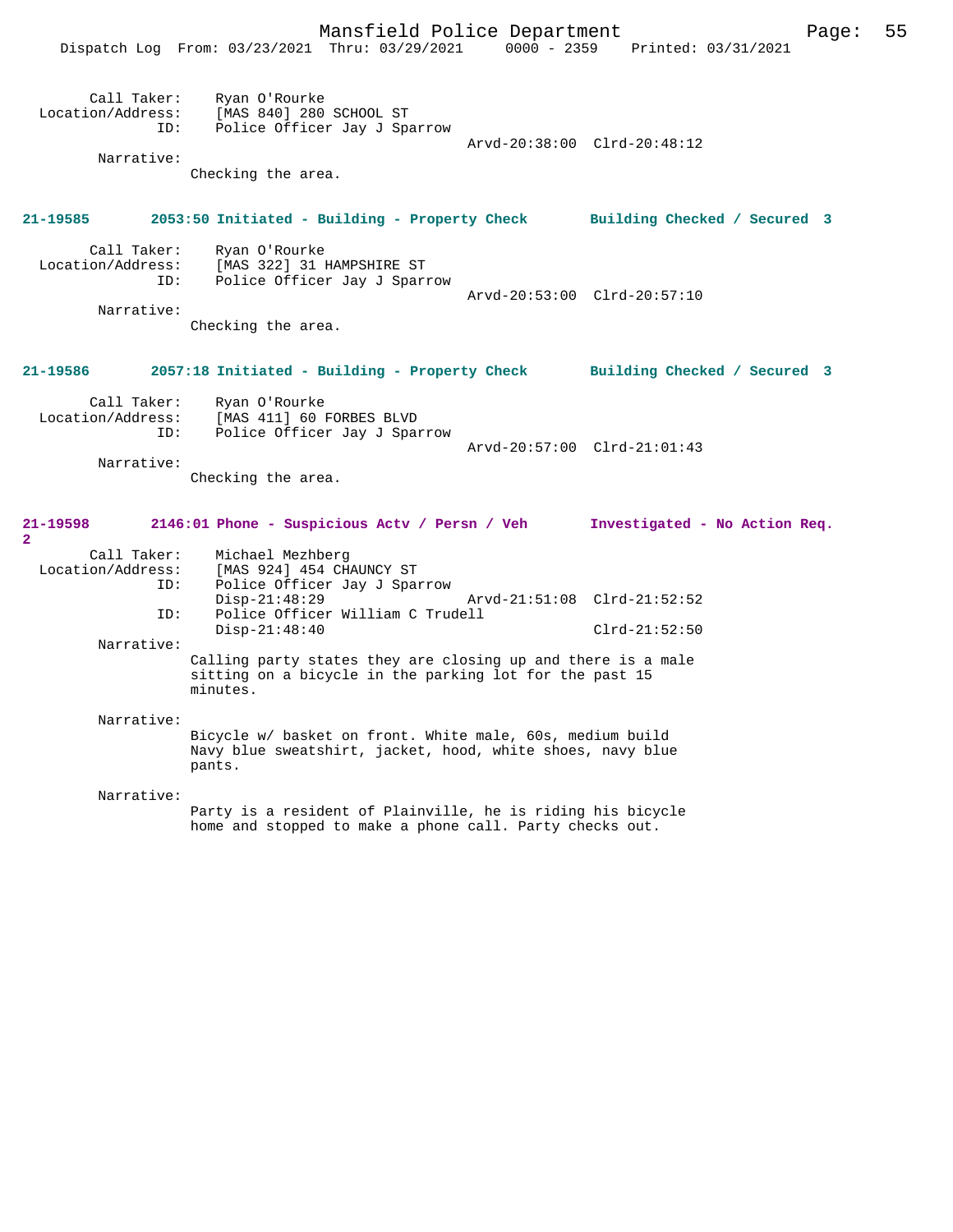| For Date: $03/30/2021 -$         |      | Tuesday                                                                                           |                              |          |   |
|----------------------------------|------|---------------------------------------------------------------------------------------------------|------------------------------|----------|---|
| Call Number                      | Time | Call Reason                                                                                       | Action                       | Priority |   |
| 21-19633                         |      | 0111:56 Initiated - Motor Vehicle Stop                                                            | Citation / Warning Issued    |          | 3 |
| Call Taker:<br>Location/Address: | ID:  | Ryan O'Rourke<br>[MAS] 660 EAST ST @ 25 FRANKLIN ST<br>Patrolman Gregory S Martell                |                              |          |   |
|                                  | ID:  | Police Officer Meghan Birnie                                                                      | Arvd-01:11:00 Clrd-01:17:25  |          |   |
| Vehicle:<br>Narrative:           |      | $Disp-01:13:30$<br>BLK 2011 TOYT COROLL Req: PC MA 637ZIY VIN: 2T1BU4EE3BC720054                  | Arvd-01:13:33 Clrd-01:17:20  |          |   |
|                                  |      | mv stop.                                                                                          |                              |          |   |
| Narrative:                       |      | Citation issued to the operator.                                                                  |                              |          |   |
| $21 - 19635$                     |      | 0122:06 Initiated - Building - Property Check Building Checked / Secured 3                        |                              |          |   |
| Call Taker:                      | ID:  | Ryan O'Rourke<br>Location/Address: [MAS 411] 60 FORBES BLVD<br>Patrolman Gregory S Martell        |                              |          |   |
| Narrative:                       |      | Checking the area.                                                                                | Arvd-01:22:00 Clrd-01:31:12  |          |   |
| 21-19636                         |      | 0127:37 Initiated - Building - Property Check Building Checked / Secured 3                        |                              |          |   |
| Call Taker:                      | ID:  | Ryan O'Rourke<br>Location/Address: [MAS 170] 255 HOPE ST<br>Police Officer Meghan Birnie          | Arvd-01:27:00 Clrd-01:48:47  |          |   |
| Narrative:                       |      | Checking the area.                                                                                |                              |          |   |
| $21 - 19637$                     |      | 0137:28 Initiated - Building - Property Check Building Checked / Secured 3                        |                              |          |   |
| Call Taker:<br>Location/Address: | ID:  | Ryan O'Rourke<br>[MAS 1040] 10 RESERVOIR ST Apt. #ST<br>Patrolman Gregory S Martell               |                              |          |   |
| Narrative:                       |      | Checking the area.                                                                                | Arvd-01:37:00 Clrd-01:41:28  |          |   |
| 21-19639                         |      | 0148:23 Initiated - Building - Property Check                                                     | Building Checked / Secured 3 |          |   |
| Call Taker:<br>Location/Address: | ID:  | Ryan O'Rourke<br>[MAS 322] 31 HAMPSHIRE ST<br>Patrolman Gregory S Martell                         | Arvd-01:48:00 Clrd-01:54:51  |          |   |
| Narrative:                       |      | Checking the area.                                                                                |                              |          |   |
| 21-19648                         |      | 0203:11 Initiated - Building - Property Check                                                     | Building Checked / Secured 3 |          |   |
| Call Taker:                      | ID:  | Ryan O'Rourke<br>Location/Address: [MAS 1015] 30 CHAUNCY ST<br>Police Officer Christopher D Sorge | Arvd-02:03:00 Clrd-02:10:05  |          |   |
| Narrative:                       |      | Checking the area.                                                                                |                              |          |   |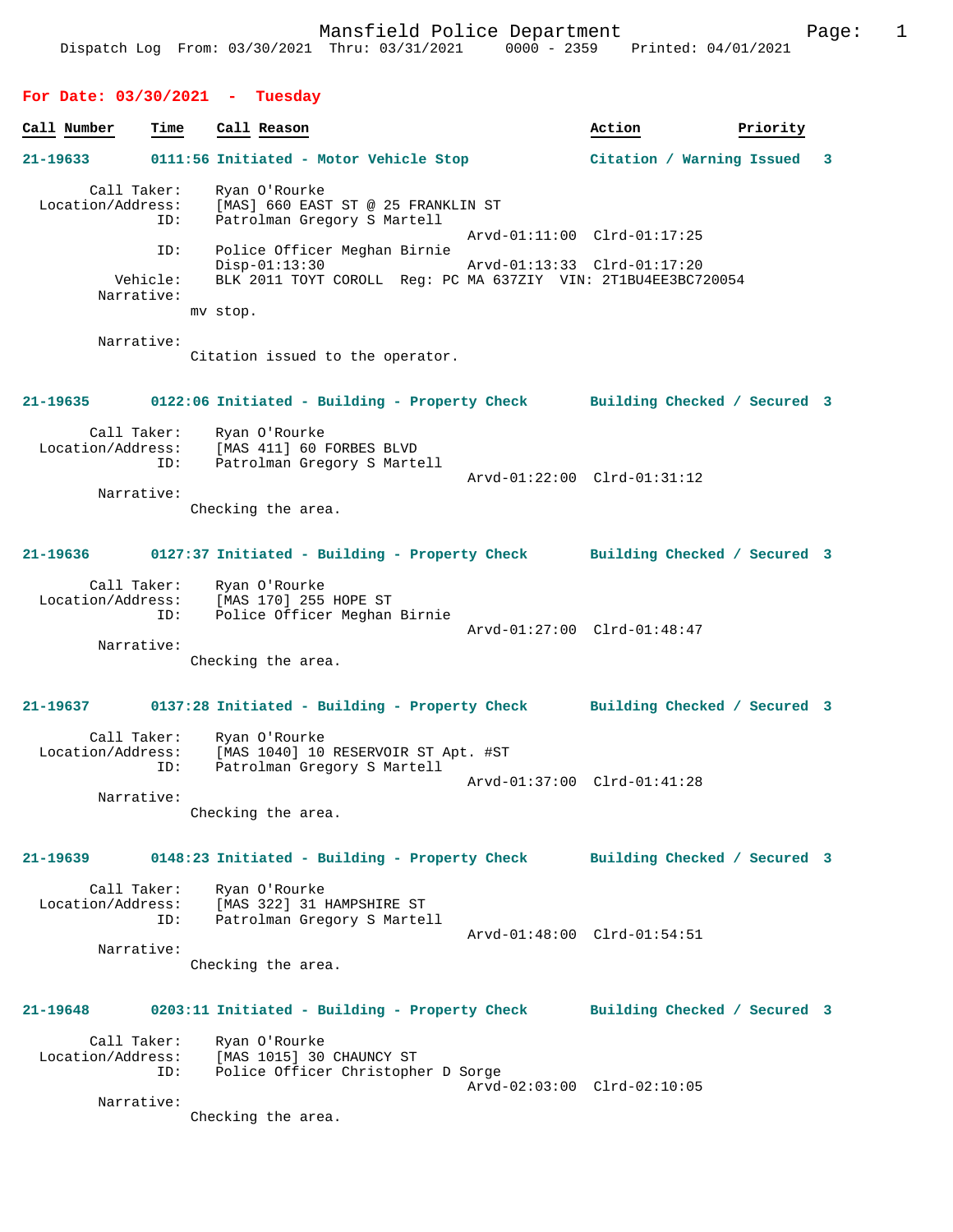Mansfield Police Department Fage: 2 Dispatch Log From: 03/30/2021 Thru: 03/31/2021 0000 - 2359 Printed: 04/01/2021

**21-19649 0203:56 Initiated - Building - Property Check Building Checked / Secured 3** Call Taker: Ryan O'Rourke Location/Address: [MAS 1002] 250 EAST ST ID: Police Officer Meghan Birnie Arvd-02:03:00 Clrd-02:17:03 Narrative: Checking the area. **21-19656 0210:15 Initiated - Building - Property Check Building Checked / Secured 3** Call Taker: Ryan O'Rourke Location/Address: [MAS 281A] 1 CROCKER ST ID: Police Officer Christopher D Sorge Arvd-02:10:00 Clrd-02:29:16 Narrative: Checking the area. **21-19667 0223:47 Initiated - Building - Property Check Building Checked / Secured 3** Call Taker: Ryan O'Rourke Location/Address: [MAS 946] 631 EAST ST ID: Police Officer Meghan Birnie Arvd-02:23:00 Clrd-02:28:44 Narrative: Checking the area. **21-19672 0228:57 Initiated - Building - Property Check Building Checked / Secured 3** Call Taker: Ryan O'Rourke Location/Address: [MAS 992] 660 EAST ST ID: Police Officer Meghan Birnie Arvd-02:28:00 Clrd-02:36:21 Narrative: Checking the area. **21-19676 0239:32 Initiated - Building - Property Check Building Checked / Secured 3** Call Taker: Ryan O'Rourke Location/Address: [MAS 834] 261 CHAUNCY ST ID: Police Officer Christopher D Sorge Arvd-02:39:00 Clrd-02:49:23 Narrative: Checking the area. **21-19677 0259:05 Initiated - Building - Property Check Building Checked / Secured 3** Call Taker: Ryan O'Rourke Location/Address: [MAS 411] 60 FORBES BLVD ID: Police Officer Christopher D Sorge Arvd-02:59:00 Clrd-03:11:34 Narrative: Checking the area hotels. **21-19678 0303:02 Initiated - Building - Property Check Building Checked / Secured 3** Call Taker: Ryan O'Rourke Location/Address: [MAS 139] 265 FRUIT ST ID: Police Officer Meghan Birnie Arvd-03:03:00 Clrd-03:10:07 Narrative: Checking the area.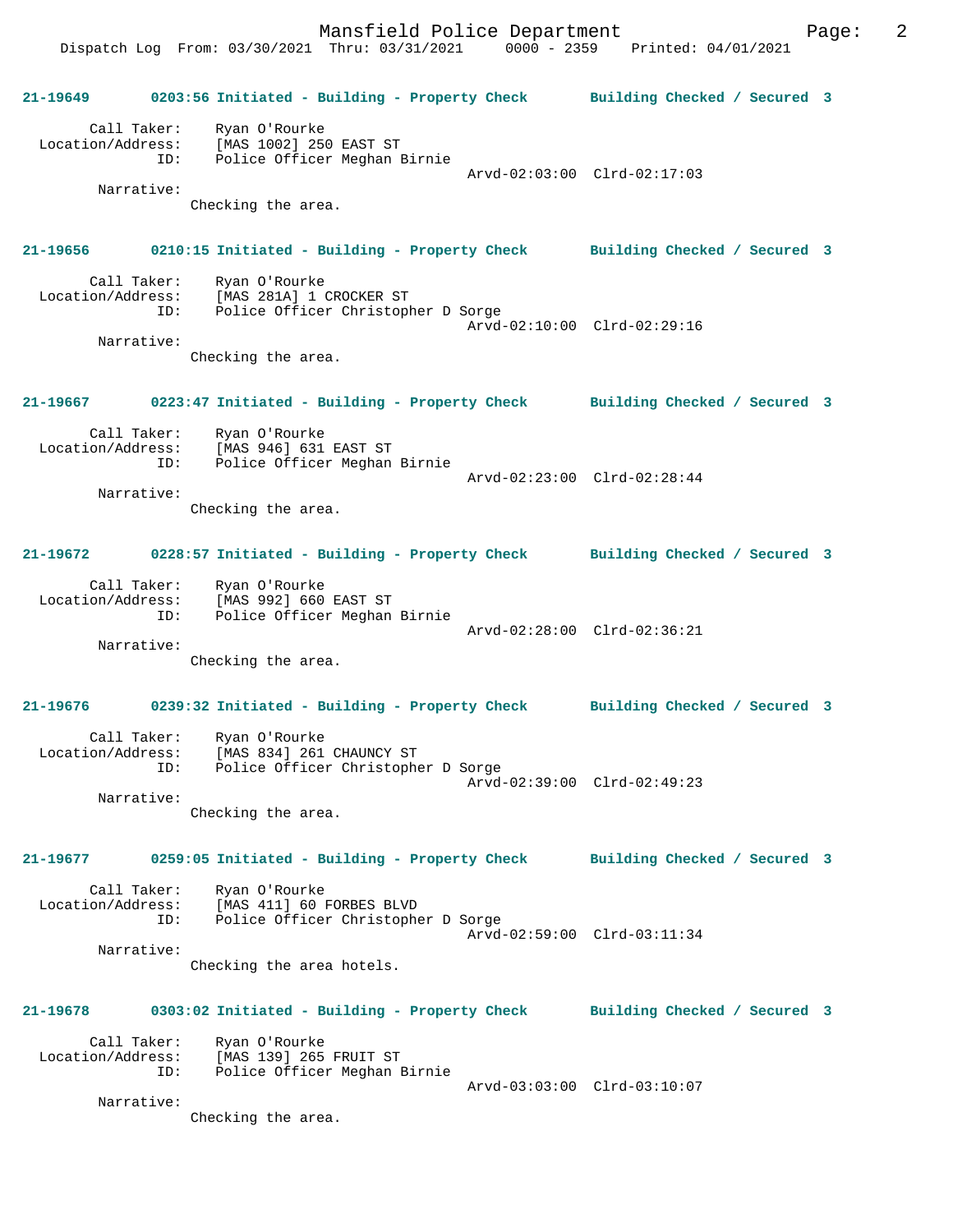Mansfield Police Department Fage: 3

Dispatch Log From: 03/30/2021 Thru: 03/31/2021 0000 - 2359 Printed: 04/01/2021

**21-19691 0637:24 Initiated - Building - Property Check Services Rendered 3**  Call Taker: Ryan O'Rourke Location/Address: [MAS 1002] 250 EAST ST ID: Police Officer Meghan Birnie Arvd-06:37:00 Clrd-06:54:42 Narrative: Checking the area. **21-19706 0758 Initiated - Parking Violations Services Rendered 3**  Call Taker: Animal Control Steven Simonds Location/Address: [MAS] 43 NORTH MAIN ST @ 13 PARK ST ID: Animal Control Steven Simonds Arvd-08:00:16 Clrd-08:51:21 Narrative: checking area for parking violations Narrative: no violations **21-19721 0842:28 Phone - Animal Complaints Services Rendered 3**  Call Taker: Support Staff Matthew Todesco<br>Location/Address: [MAS H5579] 50 HIGHLAND AVE [MAS H5579] 50 HIGHLAND AVE ID: animal control Jeffrey S Collins Disp-08:43:38 Arvd-08:47:29 Clrd-11:11:25 Narrative: Caller reports a woodchuck has been struck and is still alive, ACO Collins en route. Narrative: ACO-1 picked up the animal, still alive will be bringing the animal to the shelter. **21-19730 0942 Initiated - Parking Violations Services Rendered 3**  Call Taker: Animal Control Steven Simonds Location/Address: [MAS] 242 NORTH MAIN ST @ 16 OLD COLONY WAY ID: Animal Control Steven Simonds Arvd-09:46:45 Clrd-11:19:58 Narrative: checking area for parking violations Narrative: no violations **21-19750 1145:35 Initiated - Building - Property Check Building Checked / Secured 3** Call Taker: Robert Stewart Location/Address: [MAS 840] 280 SCHOOL ST Police Officer Beau J Palanza Arvd-11:45:00 Clrd-12:00:08 Police Officer Nicole M Boldrighini Narrative: Checking the area. **21-19754 1202 Initiated - Parking Violations Services Rendered 3**  Call Taker: Animal Control Steven Simonds Location/Address: [MAS] 255 NORTH MAIN ST @ 8 COTTAGE ST ID: Animal Control Steven Simonds Arvd-12:03:50 Clrd-14:29:57 Narrative: checking area for parking violations Narrative: tagged MA 7ZV574 at the grain mill for overtime parking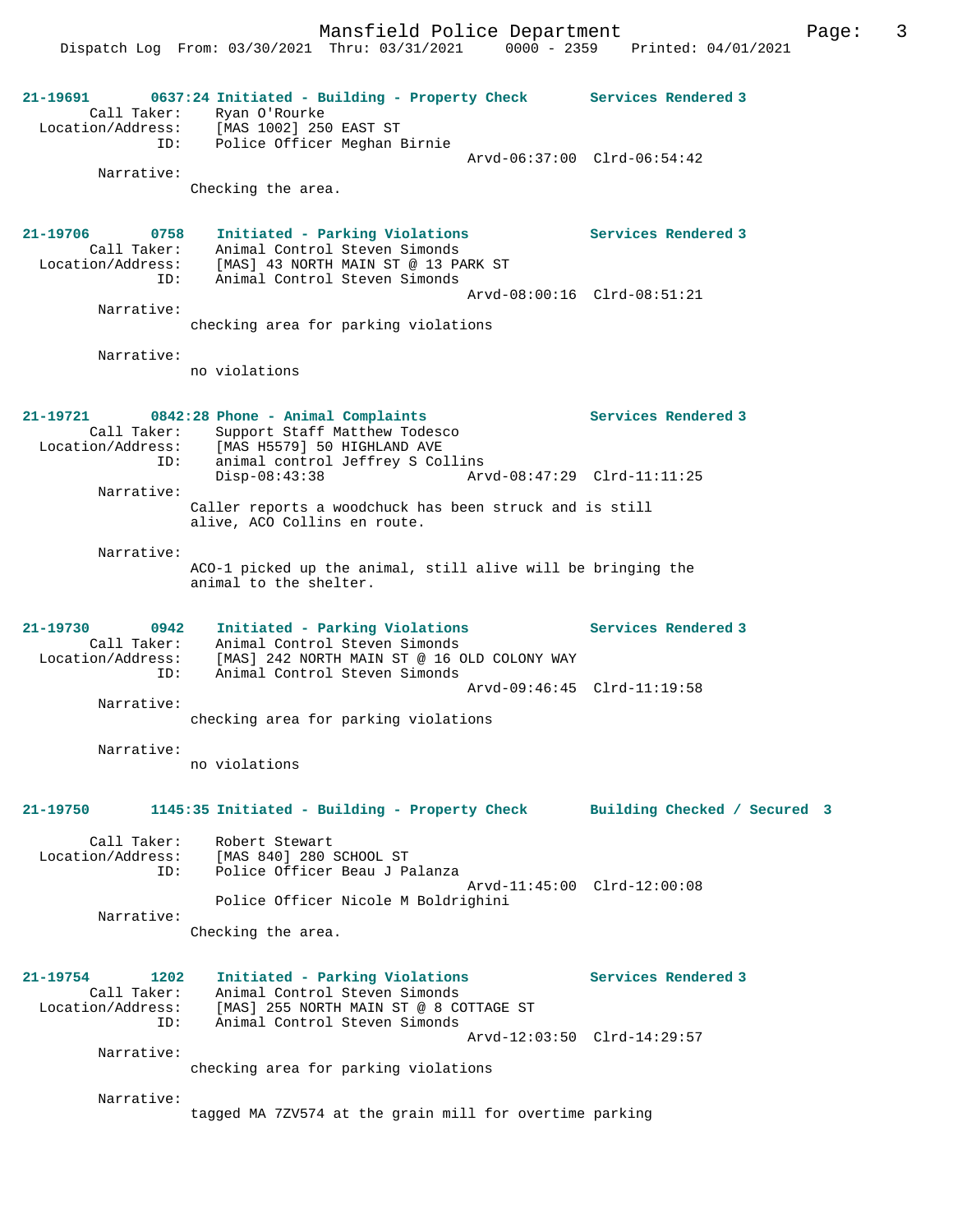Mansfield Police Department Page: 4

# **21-19759 1226:13 Initiated - Motor Vehicle Stop Citation / Warning Issued 3**

 Call Taker: Robert Stewart Location/Address: [MAS 240A] 189 CHAUNCY ST ID: Police Officer Andrew J Kelley Arvd-12:26:00 Clrd-12:30:44 Vehicle: WHI 2019 TOYT UT RAV4 Reg: PC MA 5KE723 VIN: JTMP1RFV7KJ014039 Narrative: MV STOP/// Citation Issued for speeding.

#### **21-19775 1324:38 Initiated - Motor Vehicle Stop Citation / Warning Issued 3**

Call Taker: Robert Stewart<br>Location/Address: [MAS] 34 SOUTH ess: [MAS] 34 SOUTH MAIN ST @ 4 WEBB PL<br>ID: Police Officer Michael T Fitzgeral Police Officer Michael T Fitzgerald Arvd-13:24:00 Clrd-13:27:58 Vehicle: GRY 2016 ACUR TLX Reg: PC MA 839WB7 VIN: 19UUB2F58GA001445 Narrative: MV STOP/// Citation isssued

#### **21-19782 1408:31 Initiated - Motor Vehicle Stop Citation / Warning Issued 3**

 Call Taker: Robert Stewart Location/Address: [MAS] PRATT ST @ CHILSON AVE Police Officer Michael T Fitzgerald Arvd-14:08:00 Clrd-14:11:41<br>Vehicle: WHI 2014 PORS UT CAYENN Reg: PC MA 83AK98 VIN: WP1AA2A27 WHI 2014 PORS UT CAYENN Reg: PC MA 83AK98 VIN: WP1AA2A27ELA04578 Narrative: MV STOP/// Citation issued

#### **21-19816 1653:11 Phone - Well Being Check Incident Report 3**  Call Taker: William Casey Location/Address: [MAS 431] 14 BONNEY LN Apt. #32 ID: Police Officer Danielle C Titus Disp-16:57:06 Arvd-17:10:57 Clrd-19:04:49<br>ID: Police Officer Jay J Sparrow Police Officer Jay J Sparrow<br>Disp-16:57:34 Disp-16:57:34 Arvd-17:04:34 Clrd-19:05:36<br>ID: Detective David D Kerr Detective David D Kerr<br>Disp-17:37:48 Disp-17:37:48 Arvd-17:48:26 Clrd-20:17:20<br>Vehicle: WHI 2012 FORD UT ESCAPE Req: PC MA 39LS79 VIN: 1FMCU9D70 WHI 2012 FORD UT ESCAPE Reg: PC MA 39LS79 VIN: 1FMCU9D70CKA19455 Narrative: Cp would like a well being check done on a friend who hasnt heard from since saturday.

Narrative:

M5 states no one answered the door but the parties vehicle is in the lot. M5 requesting we attempt to call management to see if they have a key to the apartment.

Narrative:

Maintenance notified and attempting to get someone on location

### Narrative:

M5 states that they have a neighbor there who can open the door. Requesting the Fire Department.

Narrative:

Narrative:

#### Narrative:

M12 requesting ACO, ACO notified and responding @ 1838 hrs.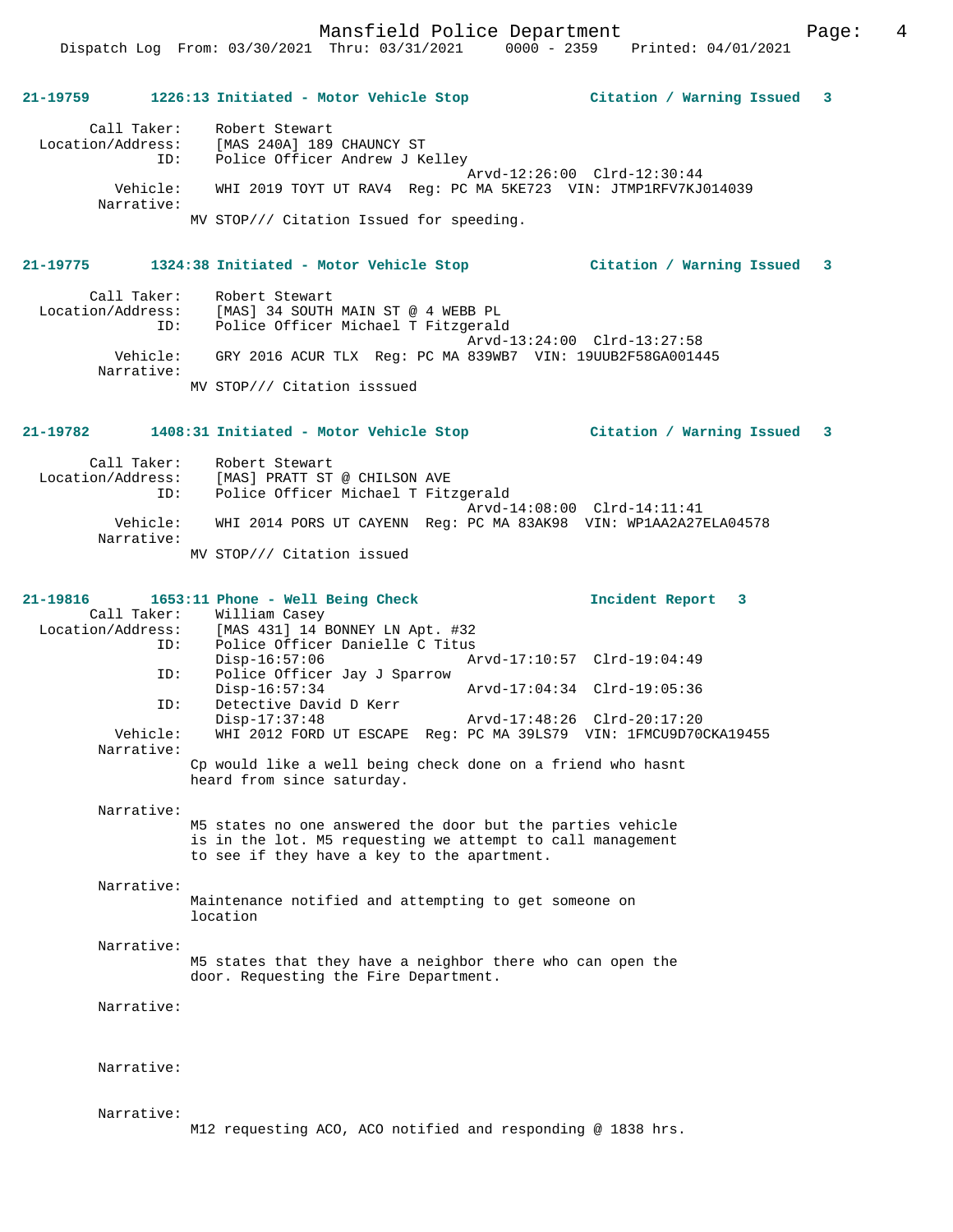Narrative:

Narrative:

Narrative:

ACO Collins reports cat is now at the shelter.

Narrative:

Narrative:

Refer To Incident: 21MAS-315-OF

**21-19818 1655:34 Walk-In - Suspicious Actv / Persn / Veh Incident Report 2**  Call Taker: Support Staff Matthew Gately Location/Address: [MAS H1268] 300 WEST ST ID: Police Officer Andrew J Kelley Disp-17:00:03 Arvd-17:00:09 Clrd-17:10:12 Narrative:

Refer To Incident: 21MAS-314-OF

| 21-19828          |             | 1715:36 Initiated - Building - Property Check |                             | Building Checked / Secured 3 |  |
|-------------------|-------------|-----------------------------------------------|-----------------------------|------------------------------|--|
|                   | Call Taker: | Robert Stewart                                |                             |                              |  |
| Location/Address: |             | [MAS 2] 60 FORBES BLVD                        |                             |                              |  |
|                   | ID:         | Police Officer William C Trudell              |                             |                              |  |
|                   |             |                                               | Arvd-17:15:00 Clrd-17:20:26 |                              |  |

 Narrative: Checking the area.

**21-19848 1846:57 Initiated - Follow up Investigation Services Rendered 3**  Call Taker: Robert Stewart Location/Address: [MAS H3279] 19 LEONARD ST ID: Police Officer Andrew J Kelley Arvd-18:46:00 Clrd-19:08:48 Narrative: Conducting a follow up in the area to a previously reported incident.

Narrative:

#### **21-19858 1932:03 911 - Assist Fire Department Referred to Other Agency 2**

| Call Taker:                                                                                               | Michael Mezhberg                 |  |                             |  |  |
|-----------------------------------------------------------------------------------------------------------|----------------------------------|--|-----------------------------|--|--|
| Location/Address:                                                                                         | [MAS H5601] 81 DEAN ST           |  |                             |  |  |
| ID:                                                                                                       | Police Officer William C Trudell |  |                             |  |  |
|                                                                                                           | $Disp-19:33:17$                  |  | Arvd-19:39:11 Clrd-19:56:11 |  |  |
| ID:                                                                                                       | Police Officer Jay J Sparrow     |  |                             |  |  |
|                                                                                                           | $Disp-19:33:41$                  |  | Arvd-19:36:04 Clrd-19:58:44 |  |  |
| Narrative:                                                                                                |                                  |  |                             |  |  |
| Assisting the FD with a fire related incident. Nature:<br>reported small fire on second floor back steps. |                                  |  |                             |  |  |
| Narrative:                                                                                                |                                  |  |                             |  |  |

M5 reports small fire on back porch that was extinguished with a fire extinguisher by MFD upon arrival.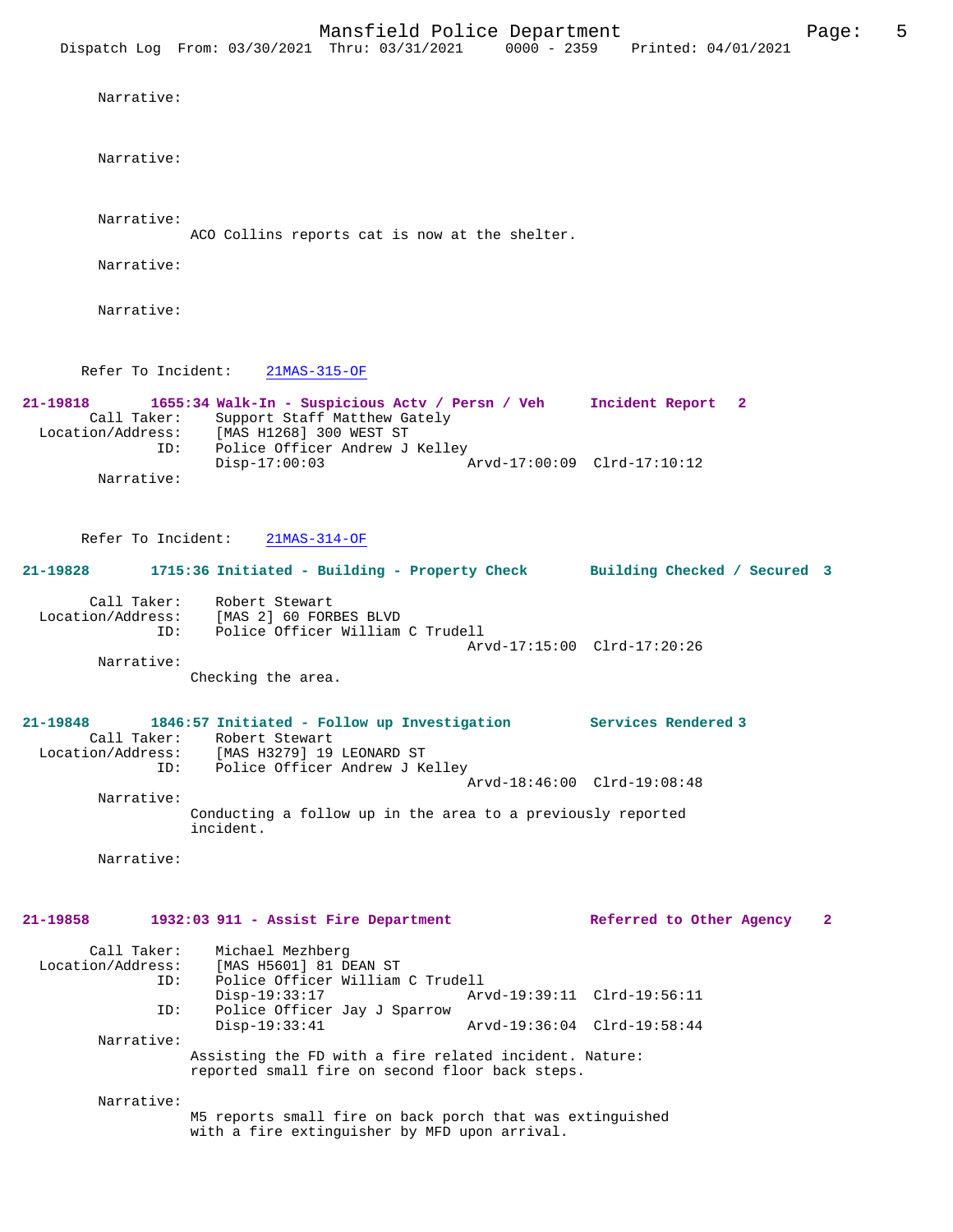| 21-19859<br>$\mathbf{2}$          |                    | 1936:17 Phone - 911 Hang-ups & Verifications Confirmed misdial/Accdntl Call                                                                                                                                                                                                |                              |                |
|-----------------------------------|--------------------|----------------------------------------------------------------------------------------------------------------------------------------------------------------------------------------------------------------------------------------------------------------------------|------------------------------|----------------|
| Location/Address:                 | Call Taker:<br>ID: | NICHOLAS GOYETTE<br>[MAS 939B] 389 NORTH MAIN ST<br>Police Officer Andrew J Kelley<br>$Disp-19:45:19$                                                                                                                                                                      | Arvd-19:52:41 Clrd-19:54:15  |                |
|                                   | Narrative:         | Checking on a 911 open line, music heard in background.                                                                                                                                                                                                                    |                              |                |
|                                   |                    | Callback reveals it is a salon worker on shift currently.                                                                                                                                                                                                                  |                              |                |
|                                   | Narrative:         | M5 advised.                                                                                                                                                                                                                                                                |                              |                |
|                                   | Narrative:         | Confirmed accidental by officer.                                                                                                                                                                                                                                           |                              |                |
| $21 - 19860$<br>Location/Address: | ID:                | 1954:32 Initiated - Vandalism<br>Call Taker: Michael Mezhberg<br>[MAS H5646] 8 JEWELL ST<br>Police Officer Andrew J Kelley                                                                                                                                                 | Incident Report<br>3         |                |
|                                   | ID:                | Police Officer William C Trudell<br>Disp-19:56:16 Enrt-19:56:16 Arvd-20:03:56 Clrd-20:18:02                                                                                                                                                                                | Arvd-19:54:00 Clrd-20:02:38  |                |
|                                   | Narrative:         | Following up on a walk in, calling party stated neighbor is                                                                                                                                                                                                                |                              |                |
|                                   |                    | driving over his lawn.                                                                                                                                                                                                                                                     |                              |                |
|                                   | Narrative:         | M10 advises that there is video of a dark colored pick up<br>truck doing significant damage to the lawn. This has been<br>going on over the last couple of months. Unknown further<br>information on the vehicle. M10 will be returning in the<br>daylight to take photos. |                              |                |
| Refer To Incident:                |                    | $21MAS-317-OF$                                                                                                                                                                                                                                                             |                              |                |
| 21-19865                          | Call Taker:<br>ID: | 2002:39 Initiated - Follow up Investigation<br>Michael Mezhberg<br>Location/Address: [MAS H3279] 19 LEONARD ST<br>Police Officer Andrew J Kelley                                                                                                                           | Services Rendered 3          |                |
|                                   | Narrative:         |                                                                                                                                                                                                                                                                            | Arvd-20:02:00 Clrd-20:19:48  |                |
|                                   |                    | Conducting a follow up in the area to a previously reported<br>incident.                                                                                                                                                                                                   |                              |                |
| 21-19867                          |                    | 2022:21 Initiated - Building - Property Check                                                                                                                                                                                                                              | Building Checked / Secured 3 |                |
| Location/Address:                 | Call Taker:<br>ID: | Michael Mezhberg<br>[MAS 927] 50 PLYMOUTH ST<br>Police Officer William C Trudell                                                                                                                                                                                           | Arvd-20:22:00 Clrd-20:25:08  |                |
|                                   | Narrative:         | Checking the area.                                                                                                                                                                                                                                                         |                              |                |
| 21-19884                          |                    | 2118:06 Phone - Suspicious Actv / Persn / Veh                                                                                                                                                                                                                              | Unfounded/Unverifed          | $\overline{2}$ |
| Location/Address:                 | Call Taker:<br>ID: | Nicole Boyer<br>[MAS] 1 SCHOOL ST @ 167 WEST ST<br>Police Officer Andrew J Kelley<br>$Disp-21:19:26$                                                                                                                                                                       |                              |                |
|                                   | ID:                | Police Officer William C Trudell                                                                                                                                                                                                                                           | $Clrd-21:20:45$              |                |
|                                   | ID:                | $Disp-21:19:30$<br>Police Officer Jay J Sparrow                                                                                                                                                                                                                            | Arvd-21:26:13 Clrd-21:29:19  |                |
|                                   |                    | $Disp-21:20:53$                                                                                                                                                                                                                                                            | Arvd-21:24:21 Clrd-21:29:16  |                |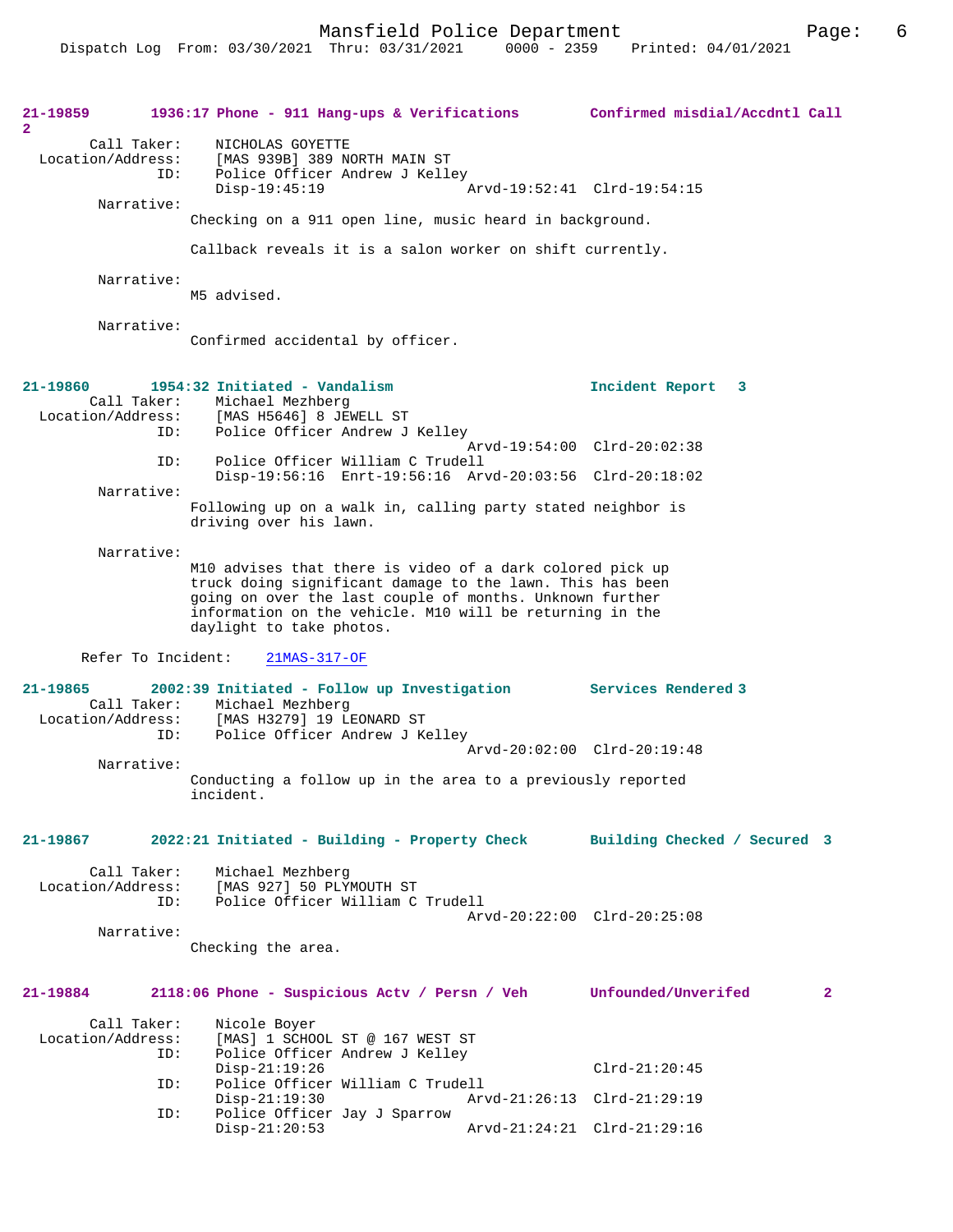|                                                                                                                              | Dispatch Log From: 03/30/2021 Thru: 03/31/2021 0000 - 2359 Printed: 04/01/2021                                                                  | Mansfield Police Department |  |                             |  | Page: | 7 |
|------------------------------------------------------------------------------------------------------------------------------|-------------------------------------------------------------------------------------------------------------------------------------------------|-----------------------------|--|-----------------------------|--|-------|---|
| Narrative:                                                                                                                   |                                                                                                                                                 |                             |  |                             |  |       |   |
|                                                                                                                              | Last seen an unmarked tan town and country van turn onto<br>West St. Last seen 3-5 minutes ago. The car was driving<br>slowly and pulling over. |                             |  |                             |  |       |   |
| Narrative:                                                                                                                   | Caller is no longer home at the time.                                                                                                           |                             |  |                             |  |       |   |
| Narrative:                                                                                                                   | Two dark skinned woman. One with bleached blonde hair.                                                                                          |                             |  |                             |  |       |   |
| Narrative:<br>Area checks negative.                                                                                          |                                                                                                                                                 |                             |  |                             |  |       |   |
| 21-19897<br>2216:30 Phone - 911 Hang-ups & Verifications<br>Call Taker:<br>NICHOLAS GOYETTE<br>Location/Address: [MAS H6034] |                                                                                                                                                 |                             |  | Incident Report 2           |  |       |   |
| ID:                                                                                                                          | Police Officer William C Trudell<br>Disp-22:17:11 Arvd-22:21:57 Clrd-22:34:07                                                                   |                             |  |                             |  |       |   |
| ID:                                                                                                                          | Police Officer Andrew J Kelley<br>$Disp-22:17:13$                                                                                               |                             |  | Arvd-22:23:17 Clrd-22:33:17 |  |       |   |

Refer To Incident: 21MAS-318-OF

## **For Date: 03/31/2021 - Wednesday**

Call Taker: Michael Mezhberg<br>Location/Address: [MAS 927] 50 PLY [MAS 927] 50 PLYMOUTH ST ID: Police Officer Nicole P Newport Arvd-02:38:00 Clrd-02:43:53 Narrative: Checking the area. **21-19950 0352:02 Initiated - Building - Property Check Building Checked / Secured 3** Call Taker: Michael Mezhberg<br>Location/Address: [MAS 2] 60 FORBE ess: [MAS 2] 60 FORBES BLVD<br>ID: Police Officer Nicole B Police Officer Nicole P Newport Arvd-03:52:00 Clrd-04:16:28 Narrative: Checking the area. **21-19953 0516:22 Phone - 911 Hang-ups & Verifications Confirmed misdial/Accdntl Call 2**  Call Taker: Nicole Boyer Location/Address: [MAS 933] 572 WEST ST Police Officer Nicole P Newport<br>Disp-05:18:25 A Disp-05:18:25 Arvd-05:24:24 Clrd-05:25:24 Narrative: Checking on a 911 accidental. Caller will meet officer outside. Narrative:

**21-19943 0238:06 Initiated - Building - Property Check Building Checked / Secured 3**

Confirmed accidental by officer.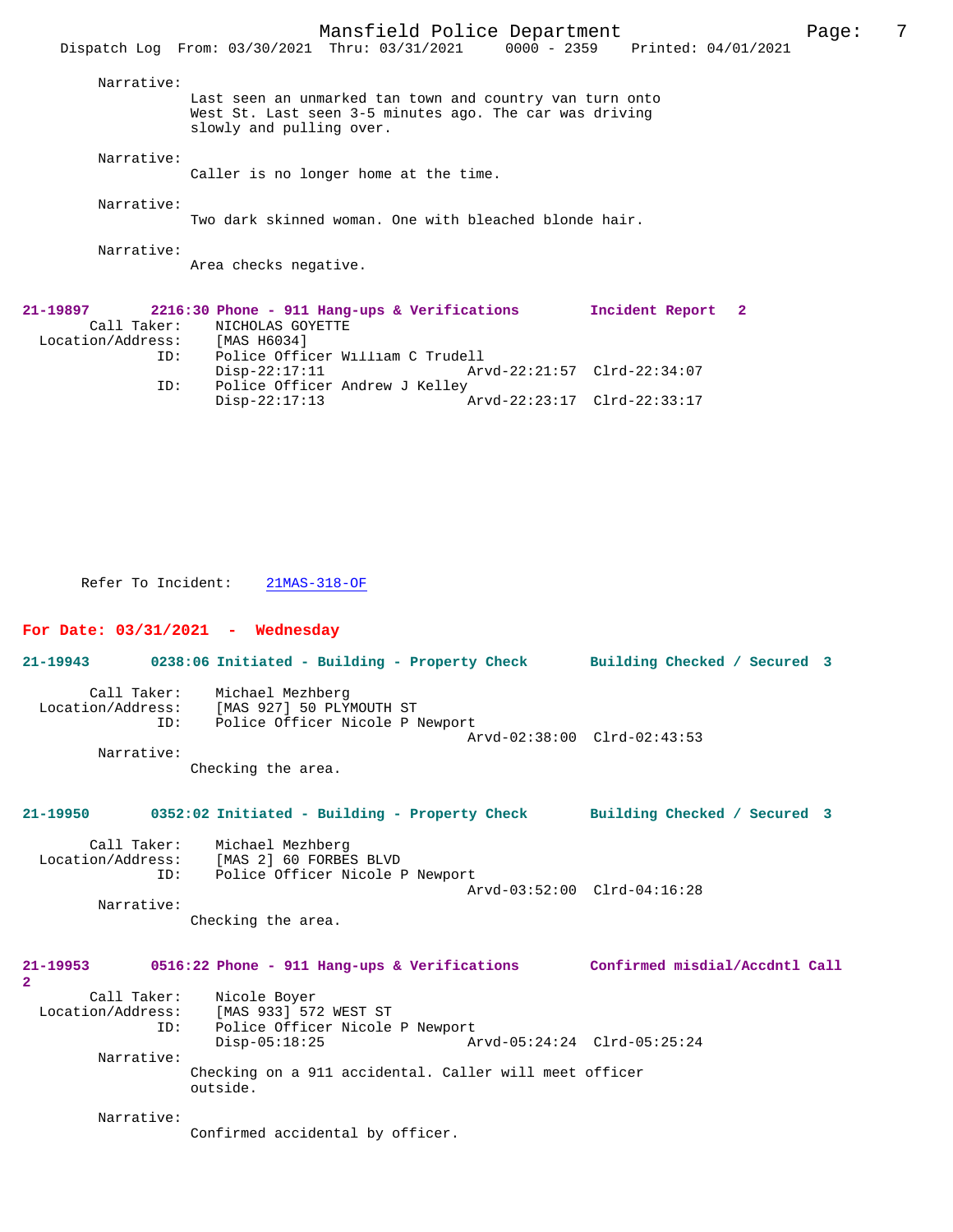**21-19970 0723 Initiated - Parking Violations Services Rendered 3**  Call Taker: Animal Control Steven Simonds<br>Location/Address: [MAS] 242 NORTH MAIN ST @ 16 C [MAS] 242 NORTH MAIN ST @ 16 OLD COLONY WAY ID: Animal Control Steven Simonds Arvd-07:24:32 Clrd-07:49:52 ID: Animal Control Steven Simonds Disp-07:55:27 Clrd-08:28:26 Narrative: checking area for parking violations Narrative: no violations **21-19975 0735:07 911 - Motor Veh Acc - No Injury Citation / Warning Issued 1** Call Taker: GARIN EISELE<br>Location/Address: [MAS U7] CHAI ess: [MAS U7] CHAUNCY ST<br>ID: Sergeant John R Arms Sergeant John R Armstrong Disp-07:36:58 Enrt-07:36:58 Arvd-07:39:44 Clrd-08:00:04 ID: Patrolman Gregory S Martell Disp-07:38:17 Arvd-07:41:13 Clrd-08:18:13<br>TD: Police Officer David W Kinahan Police Officer David W Kinahan<br>Disp-08:00:11 Disp-08:00:11 Arvd-08:00:24 Clrd-09:38:53 ID: Police Officer Michael T Fitzgerald Disp-08:43:15 Arvd-08:43:18 Clrd-09:38:24<br>Vehicle: WHI 2017 KW TRACTOR Req: AP MA 6021A VIN: 1XKZDP0X2HJ1356 Vehicle: WHI 2017 KW TRACTOR Reg: AP MA 6021A VIN: 1XKZDP0X2HJ13565 Narrative: Reported a mini warehouse container fell off the truck. Narrative: DPW enroute for damaged roadway. Narrative: AMTRAK notified the bridge was struck and there is damage Narrative: Train personal notified for damage to the bridge. Narrative: MSP notified and will be paging truck team to respond. Narrative: State truck team on location Narrative: OPerator sited for over height vehicle Refer To Accident: 21MAS-88-AC **21-19976 0748 Initiated - Speed Trailer/Signs Deployed Services Rendered 3**  Call Taker: Animal Control Steven Simonds Location/Address: [MAS] NORTH MAIN ST<br>ID: Animal Control Steve .<br>Animal Control Steven Simonds Arvd-07:49:52 Clrd-07:54:55 Narrative: changed batteries in speed sign **21-19977 0806:15 Phone - Assist Other Agency Assisted Party 3**  Call Taker: Kieran M Ruth Vicinity of: [MAS] 500 EAST ST ID: Police Officer Gregg S Kennedy<br>Disp-08:07:18 Disp-08:07:18 Arvd-08:27:28 Clrd-08:32:41 Narrative: MSP out with a MV stop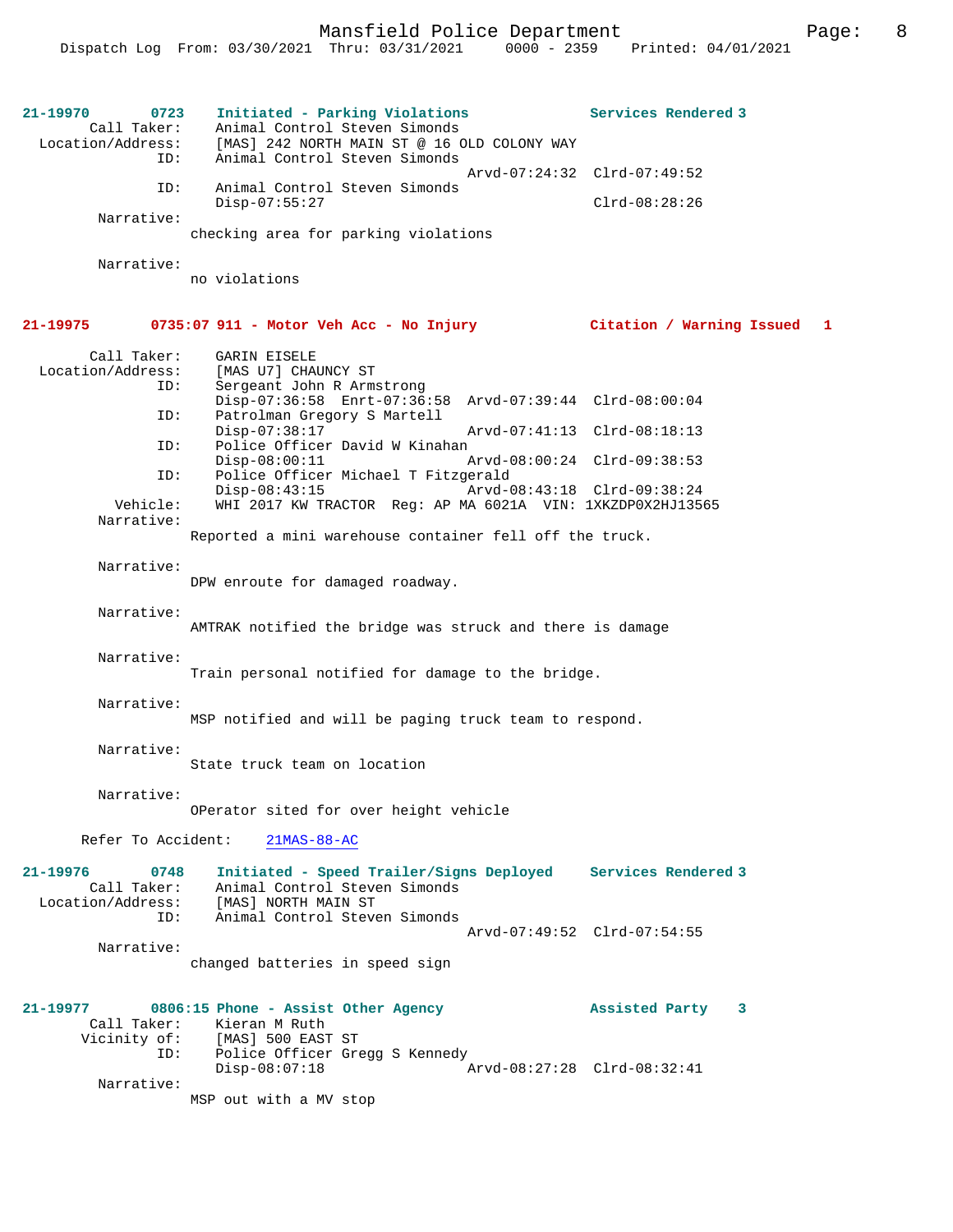**21-19979 0817:19 Phone - Motor Vehicle Stop Citation / Warning Issued 3** Call Taker: Jennifer Napolitano Location/Address: [MAS] 255 HOPE ST @ 141 PRATT ST ID: Patrolman Gregory S Martell Disp-08:18:19 <br>
Vehicle: BLU 2016 VOLV VHD Req: CO MA S75536 VIN: 4V5K99EJ1GN9686 BLU 2016 VOLV VHD Reg: CO MA S75536 VIN: 4V5K99EJ1GN968691 Narrative: Out with dump truck that hit the train bridge. Narrative: Citation to the operator for over height vehicle. **21-19989 0904:40 Initiated - Motor Vehicle Stop Citation / Warning Issued 3** Call Taker: Jennifer Napolitano Location/Address: [MAS] 777 WEST ST @ 100 HAMPSHIRE ST ID: Police Officer Gregg S Kennedy Arvd-09:04:00 Clrd-09:10:19 Vehicle: WHI 2018 BMW X5 Reg: PC MA 3GMS79 VIN: 5UXKR0C57J0X96221 Narrative: Out with mvst Narrative: Site for speed **21-19991 0922 Initiated - Parking Violations Services Rendered 3**  Call Taker: Animal Control Steven Simonds Location/Address: [MAS] 43 NORTH MAIN ST @ 13 PARK ST ID: Animal Control Steven Simonds Arvd-09:23:37 Clrd-10:28:21 Narrative: checking area for parking violations Narrative: no violations **21-19999 0946:19 Phone - Suspicious Actv / Persn / Veh Property Seized / Secured 2** Call Taker: Kieran M Ruth Location/Address: [MAS 836A] 300 BRANCH ST<br>TD: Police Officer Beau J Pa .<br>Police Officer Beau J Palanza<br>Disp-09:48:10 Disp-09:48:10 Arvd-10:03:46 Clrd-10:06:35 Police Officer Nicole M Boldrighini Narrative: RP found what seems to be a bag of marijuana in the back parking lot Narrative: Property taken and will be destroyed. **21-20006 1016:00 Initiated - Motor Vehicle Stop Citation / Warning Issued 3** Call Taker: Jennifer Napolitano Location/Address: [MAS H2518] 294 PRATT ST ID: Police Officer Michael T Fitzgerald Arvd-10:16:00 Clrd-10:20:13 Vehicle: BRO 2015 NISS UT MURANO Reg: PC MA 1BNK68 VIN: 5N1AZ2MH5FN256244 Narrative: Out for mvst Narrative: Cittion to the registered owner for failure to inspect and verbal to the operator for no license in possession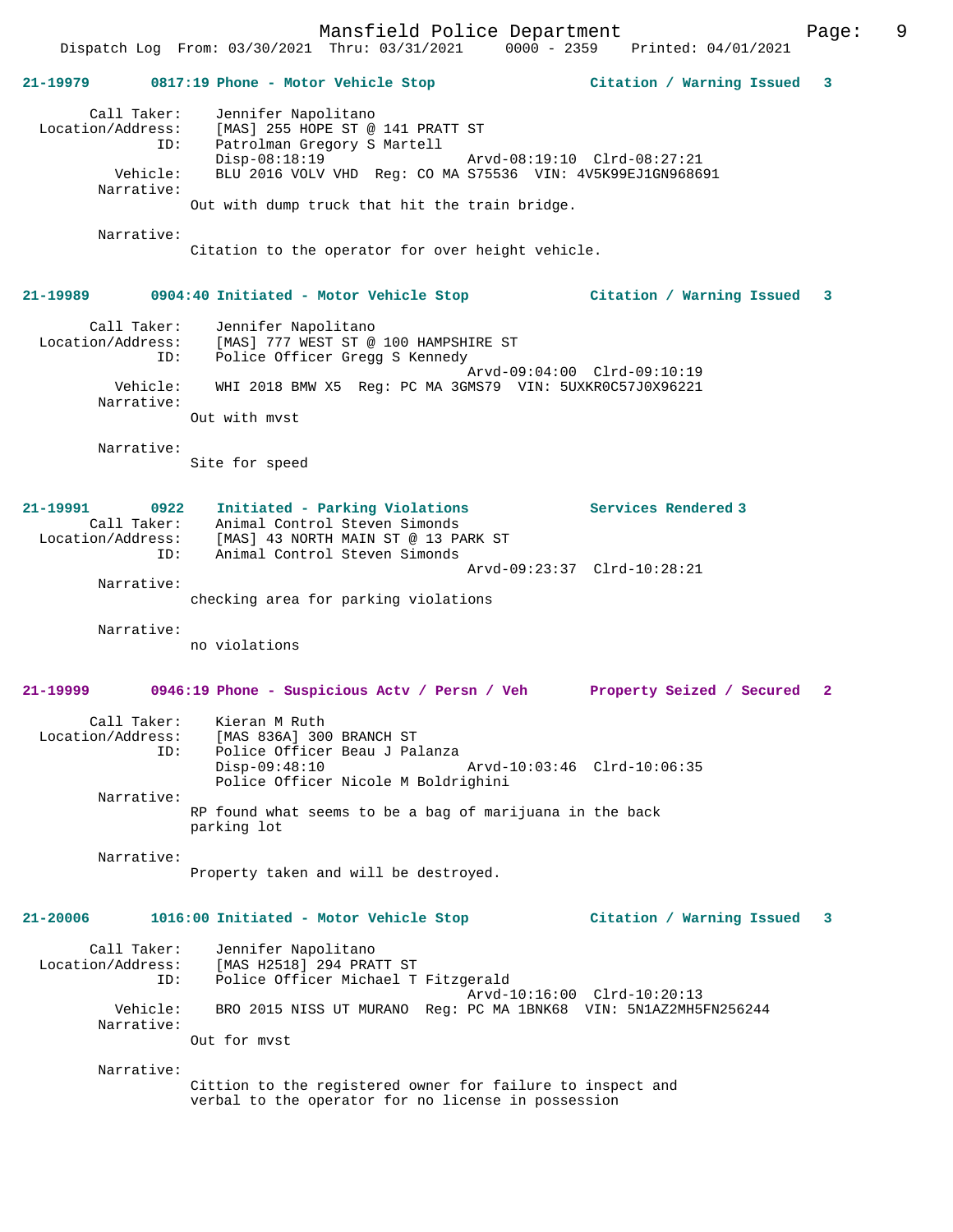Dispatch Log From: 03/30/2021 Thru: 03/31/2021 0000 - 2359 Printed: 04/01/2021 **21-20011 1034:09 Phone - Drug Law Violations Incident Report 1**  Call Taker: Kieran M Ruth Location/Address: [MAS 834] 261 CHAUNCY ST ID: Police Officer Michael T Fitzgerald Disp-10:36:55 Arvd-10:38:07 Clrd-10:47:18 Narrative: Out for the report of a false prescription being passed. Refer To Incident: 21MAS-320-OF **21-20020 1136:21 Initiated - Building - Property Check Property Seized / Secured 3** Call Taker: Jennifer Napolitano Location/Address: [MAS 433] 11 BONNEY LN ID: Police Officer Beau J Palanza Arvd-11:36:00 Clrd-11:52:00 Police Officer Nicole M Boldrighini Vehicle: GRY 2008 HYUN ACCENT Reg: PC MA 1237ML VIN: KMHCN46C48U174399 Narrative: Checking the area. Narrative: Removed the plates from a vehicle. Revoked for insurance. **21-20021 1137 Initiated - Parking Violations Services Rendered 3**  Call Taker: Animal Control Steven Simonds Location/Address: [MAS] 389 NORTH MAIN ST @ 10 PRATT ST ID: Animal Control Steven Simonds Arvd-11:38:37 Clrd-14:07:54 Narrative: checking area for parking violations Narrative: no violations **21-20031 1226:24 Phone - 911 Hang-ups & Verifications Gone on Arrival 2**  Call Taker: Kieran M Ruth<br>Location/Address: [MAS 232A] 65 [MAS 232A] 65 COPELAND DR ID: Police Officer Beau J Palanza Disp-12:28:51 Arvd-12:32:49 Clrd-12:34:54 Police Officer Nicole M Boldrighini Narrative: Checking on a 911 hang up, no issues upon call back Narrative: The caller is shopping and will be at the front door Narrative: Party gone on arrival. **21-20032 1235:30 Initiated - Motor Vehicle Stop Citation / Warning Issued 3** Call Taker: Jennifer Napolitano Vicinity of: [MAS] THOMAS ST ID: Police Officer David W Kinahan Arvd-12:35:00 Clrd-13:07:35 Vehicle: WHI 2014 TOYT AVALON Reg: PC MA 1VJH11 VIN: 4T1BK1EB9EU116215 Narrative: Out for mvst Narrative: Car will be parked DMV behind Station Point. **21-20069 1559:13 Phone - Assist Fire Department Services Rendered 2**  Call Taker: Jarred Kohler Location/Address: [MAS H9837] 279 GILBERT ST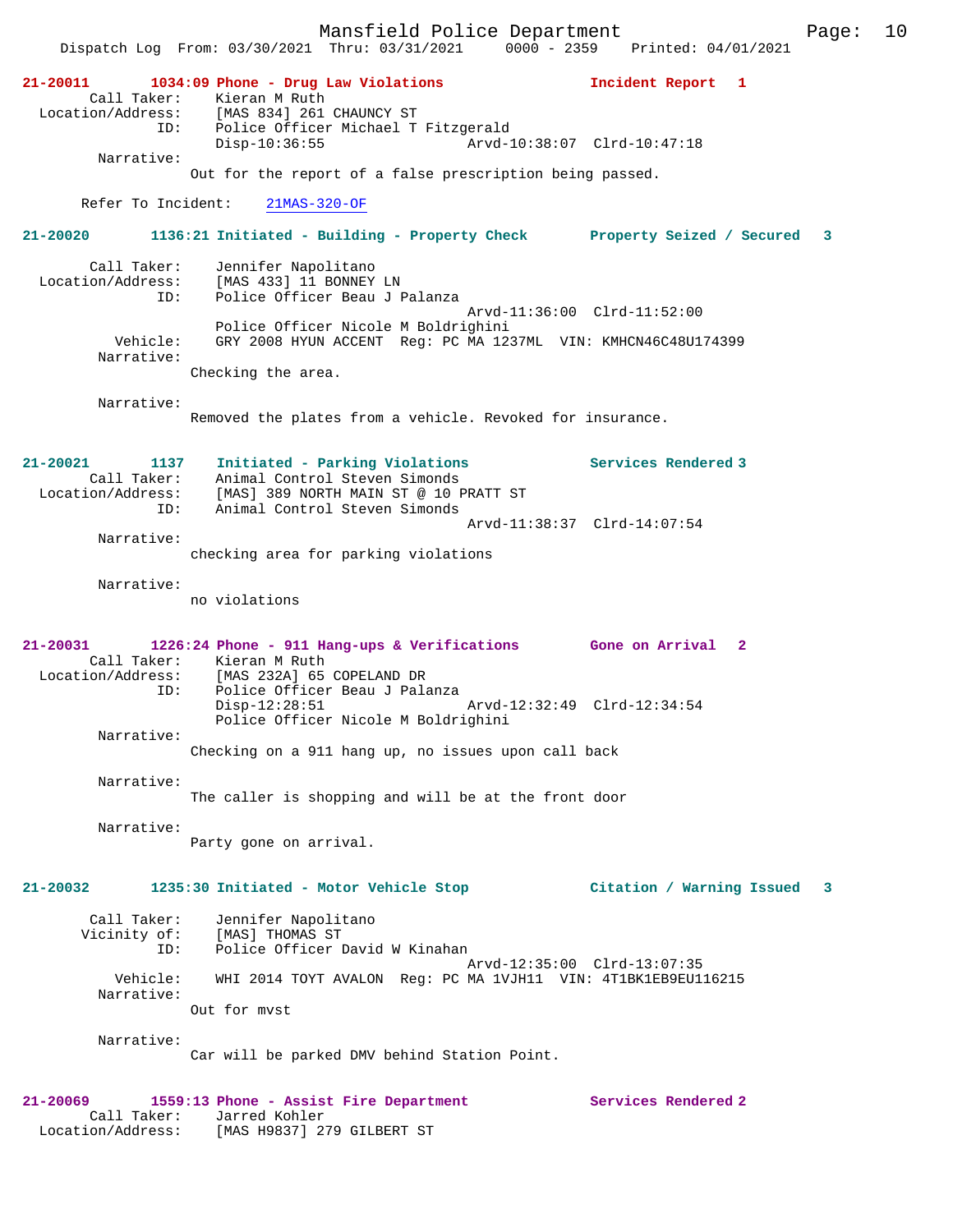Mansfield Police Department Page: 11 Dispatch Log From: 03/30/2021 Thru: 03/31/2021 ID: Police Officer Andrew J Kelley Disp-16:00:40 Arvd-16:11:07 Clrd-16:11:10 Narrative: Assisting the FD with a fire related incident. Nature: gas smell in the basement. **21-20072 1615:50 Initiated - Motor Vehicle Stop Citation / Warning Issued 3** Call Taker: MATTHEW BOMES Vicinity of: [MAS] 370 GILBERT ST<br>ID: Police Officer Andrew Police Officer Andrew J Kelley Arvd-16:15:00 Clrd-16:54:33 Vehicle: WHI 2007 HYUN ACCENT Reg: PC MA 1LNR86 VIN: KMHCN46C57U086931 Towed: For: Unlicensed Operation By: Central Street Garage To: Central Street Garage Narrative: Tow on scene Narrative: Transporting the operator to Cumberland Farms Narrative: Refer To Summons: 21MAS-115-AR Summons: BARBOSA, JOAO P III Address: 47 AVERY ST Apt. #3L NORTH ATTLEBORO, MA<br>Age: 29  $\Delta$ ge: Charges: LICENSE SUSPENDED, OP MV WITH INSPECTION/STICKER, NO **21-20077 1625:40 Phone - 911 Hang-ups & Verifications Confirmed misdial/Accdntl Call 2**  Call Taker: Kieran M Ruth Location/Address: [MAS H235] 128 PRATT ST ID: Police Officer Nicole M Boldrighini Disp-16:26:54 Arvd-16:34:57 Clrd-16:35:00 Police Officer Derek M Stark Narrative: Checking on a 911 hang up, back parking lot near the football field **21-20091 1732:58 Phone - Suspicious Actv / Persn / Veh Investigated - No Action Req. 2**  Call Taker: NICHOLAS GOYETTE<br>Location/Address: [MAS 942C] 10 CO SS: [MAS 942C] 10 CONNORS AVE Apt. #B204<br>ID: Police Officer Nicole M Boldrighini Police Officer Nicole M Boldrighini<br>Disp-17:37:51 Arvd- Disp-17:37:51 Arvd-17:43:02 Clrd-17:47:56 Police Officer Derek M Stark<br>ID: Sergeant Brian P Thibault Sergeant Brian P Thibault Disp-17:38:04 Clrd-17:41:38<br>Vehicle: WHI 2015 FORD VA TRANSI Req: CO MA V25618 VIN: 1FTNE2CM2 WHI 2015 FORD VA TRANSI Reg: CO MA V25618 VIN: 1FTNE2CM2FKA71537 Narrative: Caller reports two males in orange shirts, speaking a foreign language were very loud and does not know who they are. They went into apartment beneath caller. BLDG B FL 1 204 is where the men are now. Caller is very frightened by them, having a lot of trouble describing why Narrative: painting company on site doing work **21-20103 1826:25 Phone - Assist Citizen - P S A Spoken To 3**  Call Taker: Kieran M Ruth<br>ion/Address: [MAS] Location/Address:<br>ID: Police Officer Nicole M Boldrighini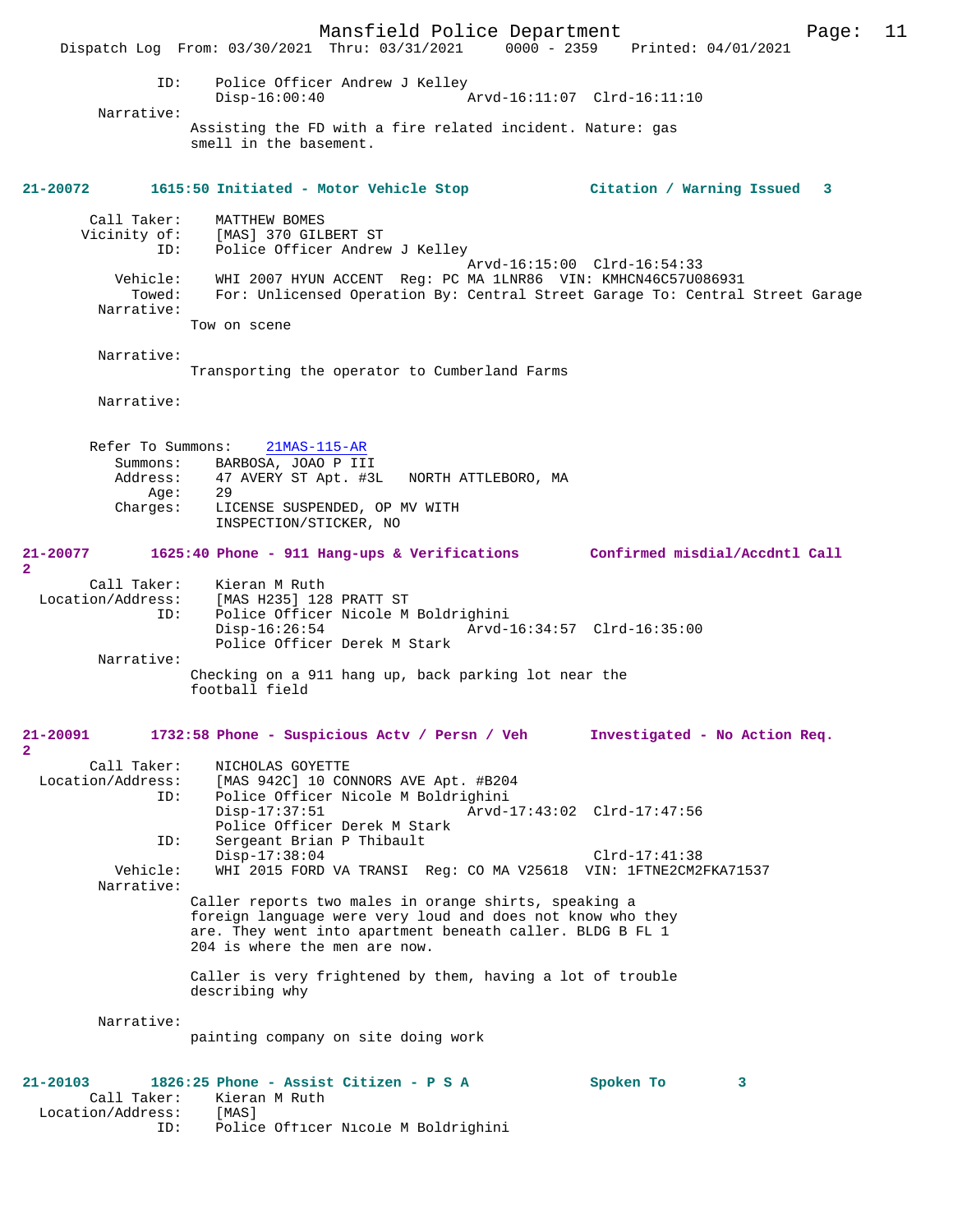Disp-18:29:53 Arvd-18:39:25 Clrd-19:02:04 Police Officer Derek M Stark

Dispatch Log From: 03/30/2021 Thru: 03/31/2021 0000 - 2359 Printed: 04/01/2021

**21-20112 1928:30 Initiated - Motor Vehicle Stop Spoken To 3**  Call Taker: JEFFREY KEEFE Vicinity of: [MAS] 276 FRANKLIN ST @ 2 POTASH RD<br>ID: Sergeant Brian P Thibault Sergeant Brian P Thibault Arvd-19:28:00 Clrd-19:33:45 Vehicle: BLK 2016 TOYT HIGHLA Reg: PAR MA 33433 VIN: 5TDDKRFHXGS338042 Narrative: Verbal for headlights. **21-20117 1936:32 Initiated - Building - Property Check Building Checked / Secured 3** Call Taker: JEFFREY KEEFE Vicinity of: [MAS 1002] 250 EAST ST ID: Police Officer Nicole M Boldrighini Arvd-19:36:00 Clrd-19:48:02 Police Officer Derek M Stark Narrative: Checking the area. **21-20120 2001:03 Initiated - Building - Property Check Services Rendered 3**  Call Taker: JEFFREY KEEFE Vicinity of: [MAS 987A] 125 HIGH ST Apt. #1-4 ID: Police Officer William C Trudell

 Arvd-20:01:00 Clrd-20:10:15 Narrative:

Checking the area.

**21-20121 2001:30 Initiated - Building - Property Check Services Rendered 3**  Call Taker: JEFFREY KEEFE Vicinity of: [MAS 139] 265 FRUIT ST ID: Police Officer Nicole M Boldrighini Arvd-20:01:00 Clrd-20:04:59 Police Officer Derek M Stark

**21-20122 2007:00 Initiated - Building - Property Check Services Rendered 3**  Call Taker: JEFFREY KEEFE Vicinity of: [MAS 895] 175 FRUIT ST ID: Police Officer Nicole M Boldrighini Arvd-20:07:00 Clrd-20:12:39 Police Officer Derek M Stark Narrative:

Checking the area.

**21-20123 2010:22 Initiated - Building - Property Check Services Rendered 3**  Call Taker: JEFFREY KEEFE Vicinity of: [MAS 281A] 1 CROCKER ST ID: Police Officer William C Trudell Arvd-20:10:00 Clrd-20:20:17 Narrative:

Checking the area.

**21-20125 2020:49 Initiated - Building - Property Check Services Rendered 3**  Call Taker: JEFFREY KEEFE Vicinity of: [MAS] 905 SOUTH MAIN ST ID: Police Officer Andrew J Kelley